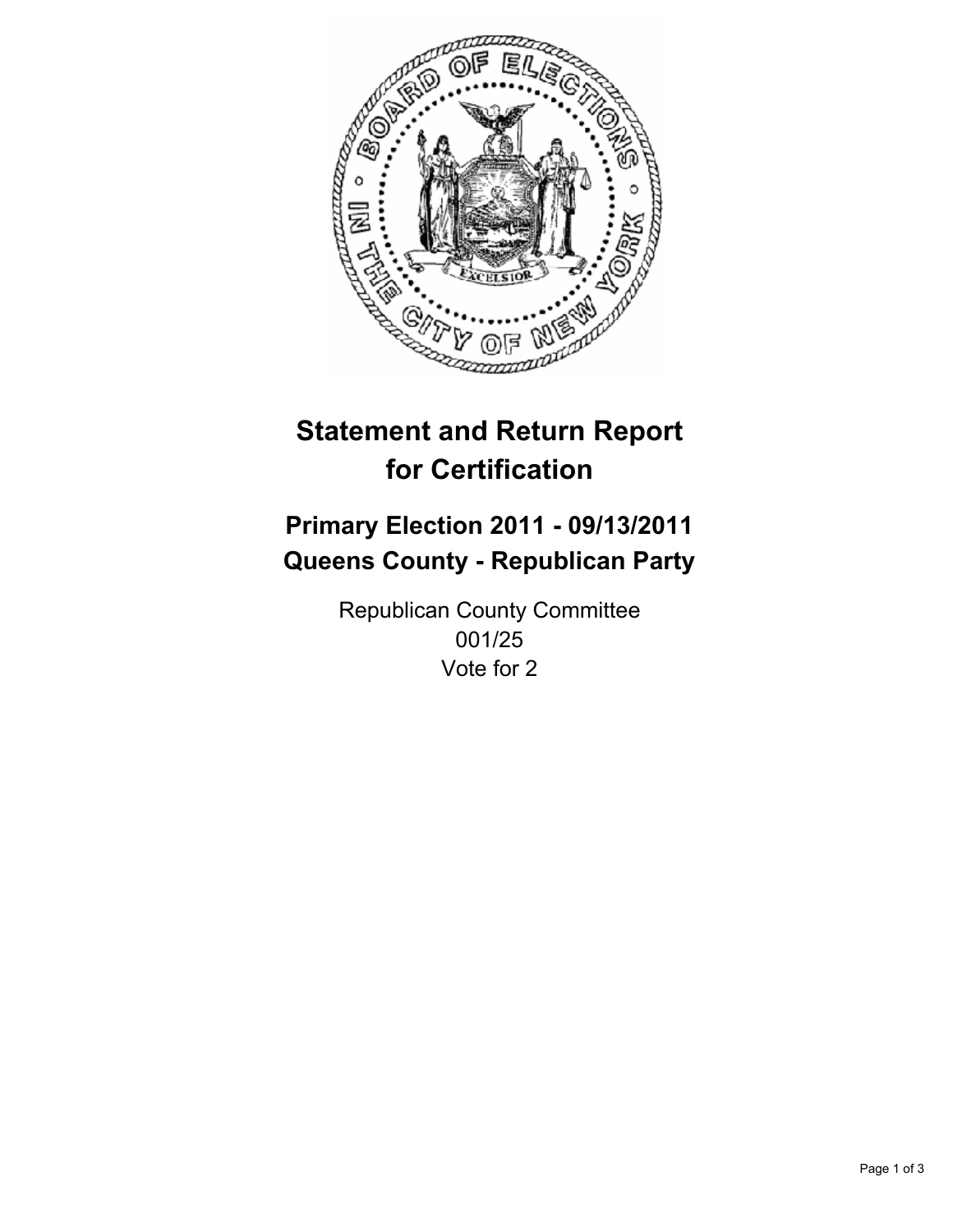

| <b>PUBLIC COUNTER</b>                                    | 23 |
|----------------------------------------------------------|----|
| <b>EMERGENCY</b>                                         | 0  |
| ABSENTEE/MILITARY                                        | 1  |
| <b>FEDERAL</b>                                           | 0  |
| <b>SPECIAL PRESIDENTIAL</b>                              | 0  |
| AFFIDAVIT                                                | 0  |
| <b>Total Ballots</b>                                     | 24 |
| Less - Inapplicable Federal/Special Presidential Ballots | 0  |
| <b>Total Applicable Ballots</b>                          | 24 |
| <b>JAMES G SCHADE</b>                                    | 5  |
| DONNA M SCHADE                                           | 4  |
| <b>MARGARET GIANOS</b>                                   | 10 |
| <b>EDWARD DIERCKS</b>                                    | 10 |
| <b>Total Votes</b>                                       | 29 |
| Unrecorded                                               | 19 |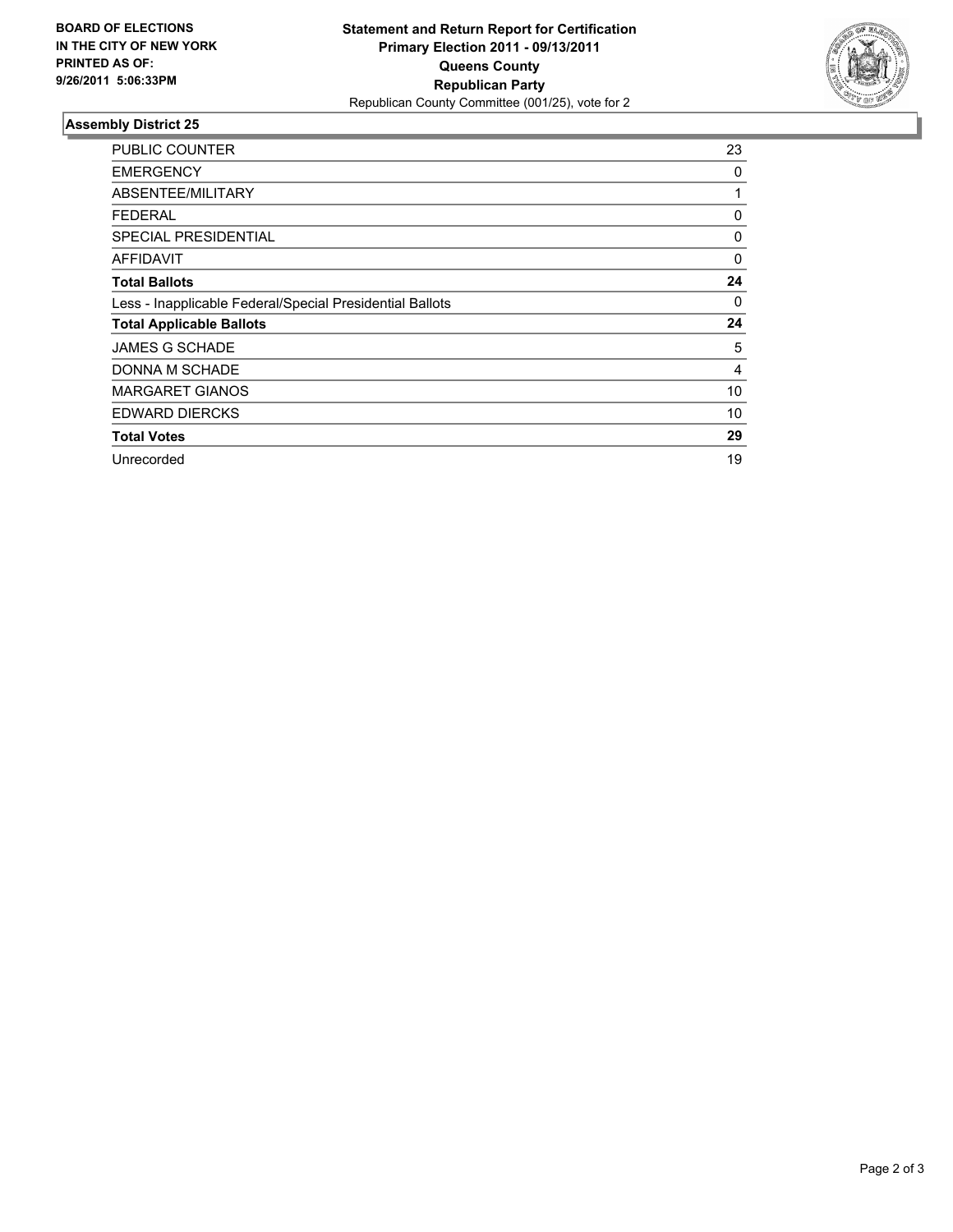#### **Statement and Return Report for Certification Primary Election 2011 - 09/13/2011 Queens County Republican Party** Republican County Committee (001/25), vote for 2

#### **Total for Republican County Committee (001/25) - Queens County**

| <b>PUBLIC COUNTER</b>                                    | 23 |
|----------------------------------------------------------|----|
| <b>EMERGENCY</b>                                         | 0  |
| ABSENTEE/MILITARY                                        | 1  |
| <b>FEDERAL</b>                                           | 0  |
| <b>SPECIAL PRESIDENTIAL</b>                              | 0  |
| <b>AFFIDAVIT</b>                                         | 0  |
| <b>Total Ballots</b>                                     | 24 |
| Less - Inapplicable Federal/Special Presidential Ballots | 0  |
| <b>Total Applicable Ballots</b>                          | 24 |
| <b>JAMES G SCHADE</b>                                    | 5  |
| DONNA M SCHADE                                           | 4  |
| <b>MARGARET GIANOS</b>                                   | 10 |
| <b>EDWARD DIERCKS</b>                                    | 10 |
| <b>Total Votes</b>                                       | 29 |
| Unrecorded                                               | 19 |

We certify this statement to be correct, and have caused the same to be attested by the signatures of the members of the board, or a majority thereof, on

Date

Secretary **Chairman** 

Canvassing Board

Canvassing Board **Canvassing Board** Canvassing Board **Deputy Chief Clerk** 

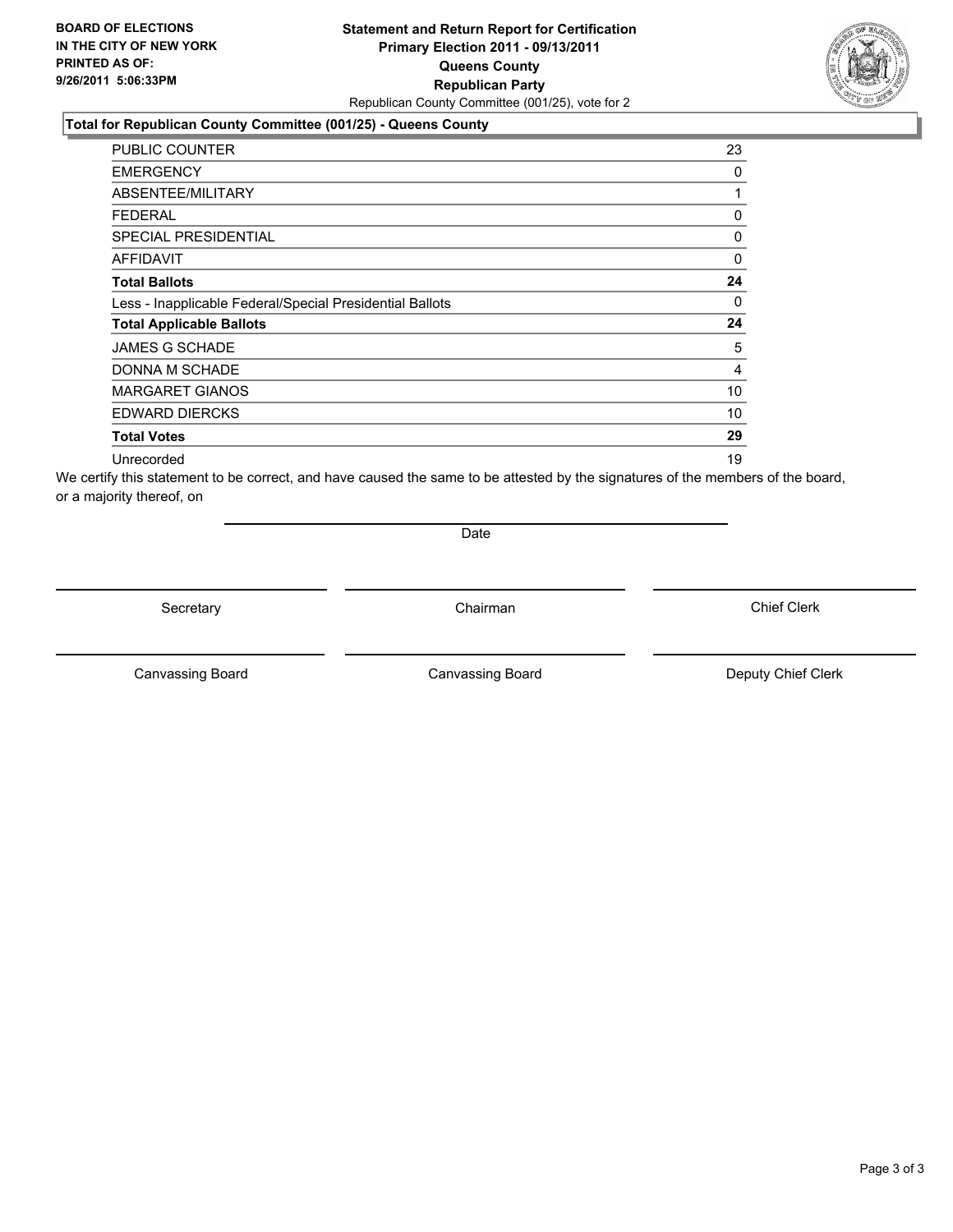

## **Primary Election 2011 - 09/13/2011 Queens County - Republican Party**

Republican County Committee 002/25 Vote for 2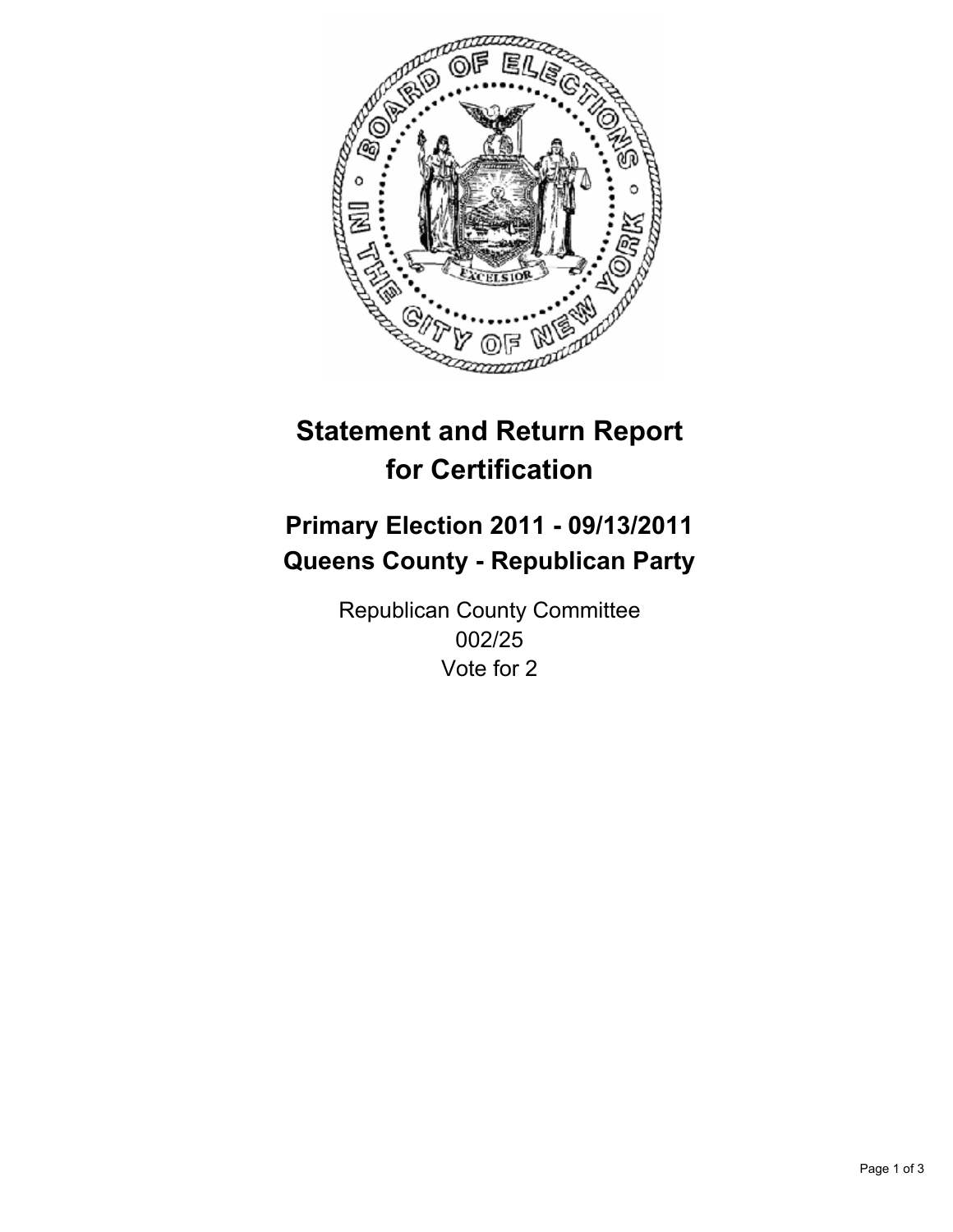

| <b>PUBLIC COUNTER</b>                                    | 15 |
|----------------------------------------------------------|----|
| <b>EMERGENCY</b>                                         | 0  |
| ABSENTEE/MILITARY                                        | 0  |
| <b>FEDERAL</b>                                           | 0  |
| <b>SPECIAL PRESIDENTIAL</b>                              | 0  |
| AFFIDAVIT                                                | 0  |
| <b>Total Ballots</b>                                     | 15 |
| Less - Inapplicable Federal/Special Presidential Ballots | 0  |
| <b>Total Applicable Ballots</b>                          | 15 |
| <b>JAMES LOPRESTI</b>                                    | 13 |
| <b>DONNA M LOPRESTI</b>                                  | 7  |
| ANTONIO J DEBUZMAN                                       | 6  |
| <b>RITA VISCARDI</b>                                     | 2  |
| <b>Total Votes</b>                                       | 28 |
| Unrecorded                                               | 2  |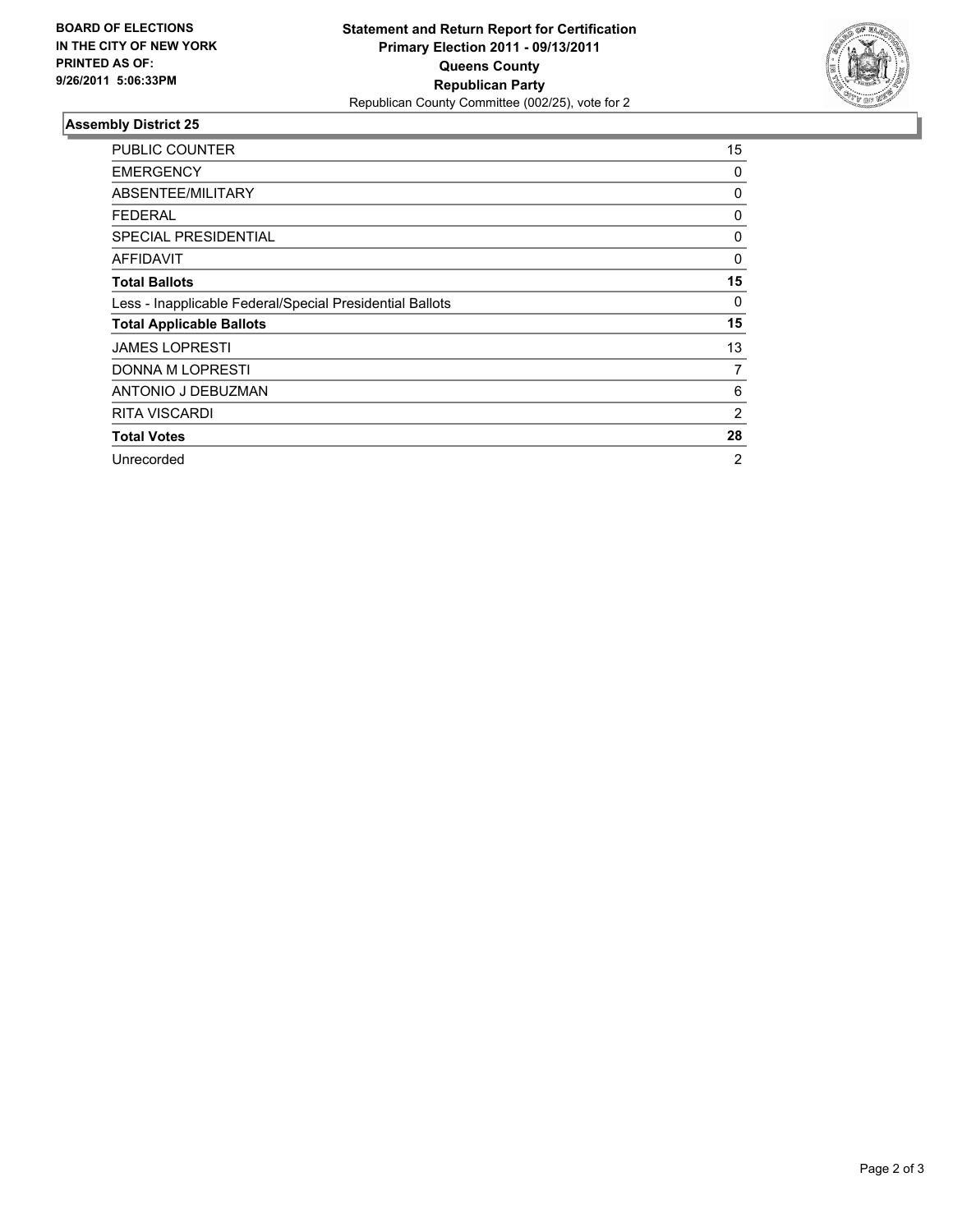#### **Statement and Return Report for Certification Primary Election 2011 - 09/13/2011 Queens County Republican Party** Republican County Committee (002/25), vote for 2

#### **Total for Republican County Committee (002/25) - Queens County**

| <b>PUBLIC COUNTER</b>                                    | 15             |
|----------------------------------------------------------|----------------|
| <b>EMERGENCY</b>                                         | 0              |
| ABSENTEE/MILITARY                                        | 0              |
| FEDERAL                                                  | 0              |
| SPECIAL PRESIDENTIAL                                     | 0              |
| <b>AFFIDAVIT</b>                                         | 0              |
| <b>Total Ballots</b>                                     | 15             |
| Less - Inapplicable Federal/Special Presidential Ballots | 0              |
| <b>Total Applicable Ballots</b>                          | 15             |
| <b>JAMES LOPRESTI</b>                                    | 13             |
| <b>DONNA M LOPRESTI</b>                                  | 7              |
| ANTONIO J DEBUZMAN                                       | 6              |
| <b>RITA VISCARDI</b>                                     | 2              |
| <b>Total Votes</b>                                       | 28             |
| Unrecorded                                               | $\overline{2}$ |

We certify this statement to be correct, and have caused the same to be attested by the signatures of the members of the board, or a majority thereof, on

Date

Secretary **Chairman** 

Canvassing Board **Canvassing Board** Canvassing Board **Deputy Chief Clerk** 

Canvassing Board

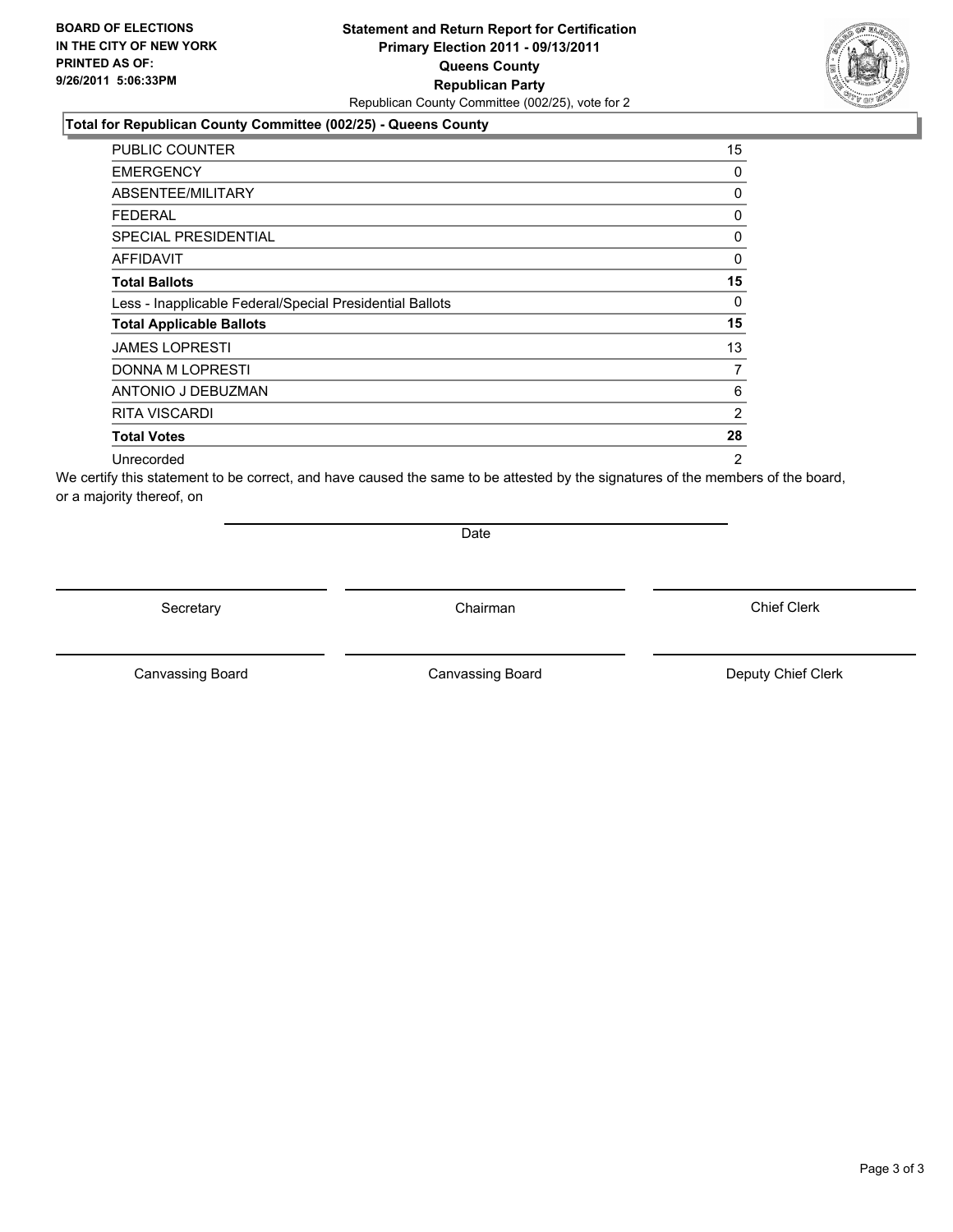

## **Primary Election 2011 - 09/13/2011 Queens County - Republican Party**

Republican County Committee 003/25 Vote for 2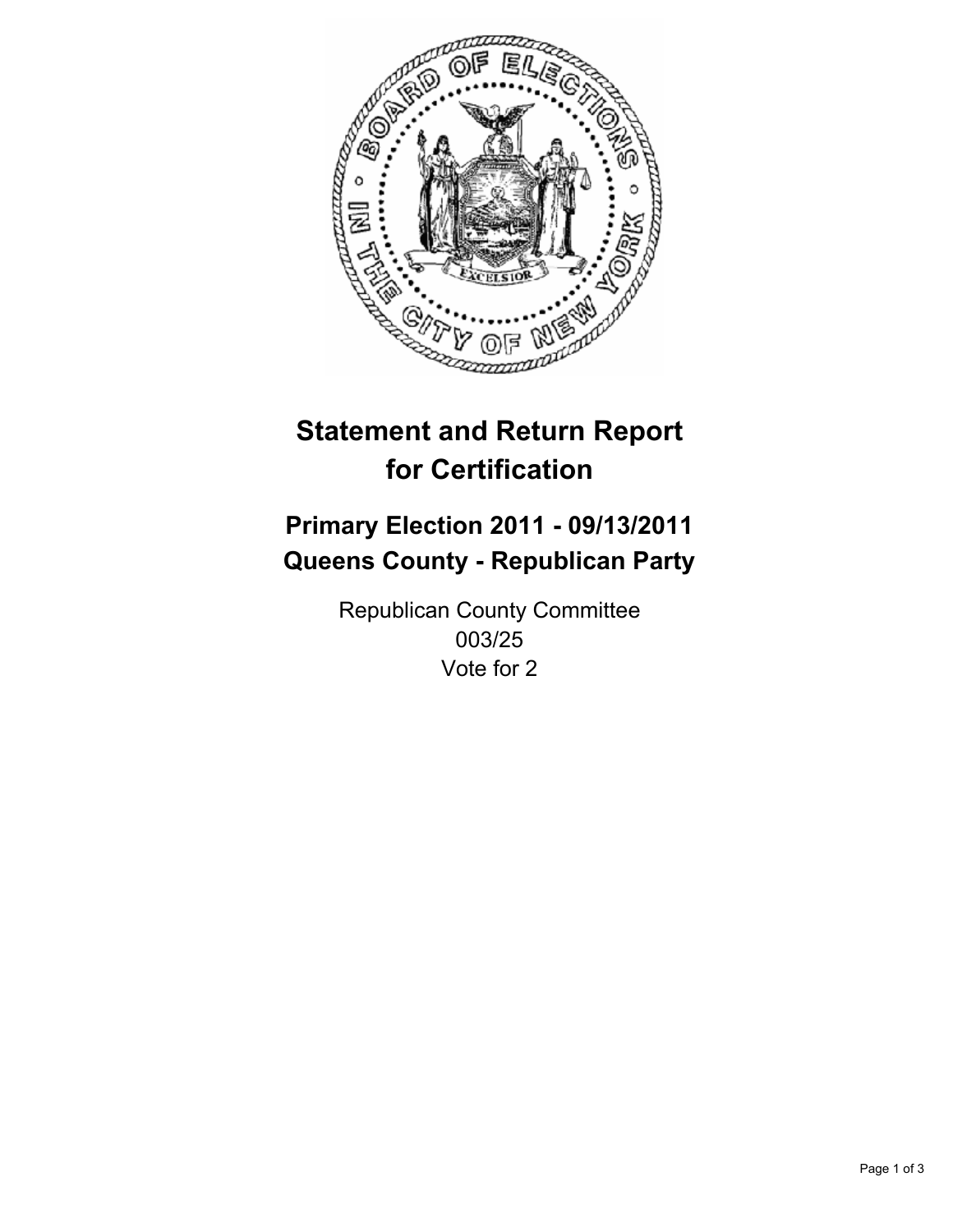

| <b>PUBLIC COUNTER</b>                                    | 23 |
|----------------------------------------------------------|----|
| <b>EMERGENCY</b>                                         | 0  |
| ABSENTEE/MILITARY                                        | 1  |
| <b>FEDERAL</b>                                           | 0  |
| <b>SPECIAL PRESIDENTIAL</b>                              | 0  |
| AFFIDAVIT                                                | 0  |
| <b>Total Ballots</b>                                     | 24 |
| Less - Inapplicable Federal/Special Presidential Ballots | 0  |
| <b>Total Applicable Ballots</b>                          | 24 |
| ARMANDO ALTESE                                           | 11 |
| <b>ANTONOTEE ALTESE</b>                                  | 10 |
| <b>GEORGE A ANGEL</b>                                    | 3  |
| <b>CAMILLE LELIA</b>                                     | 6  |
| <b>Total Votes</b>                                       | 30 |
| Unrecorded                                               | 18 |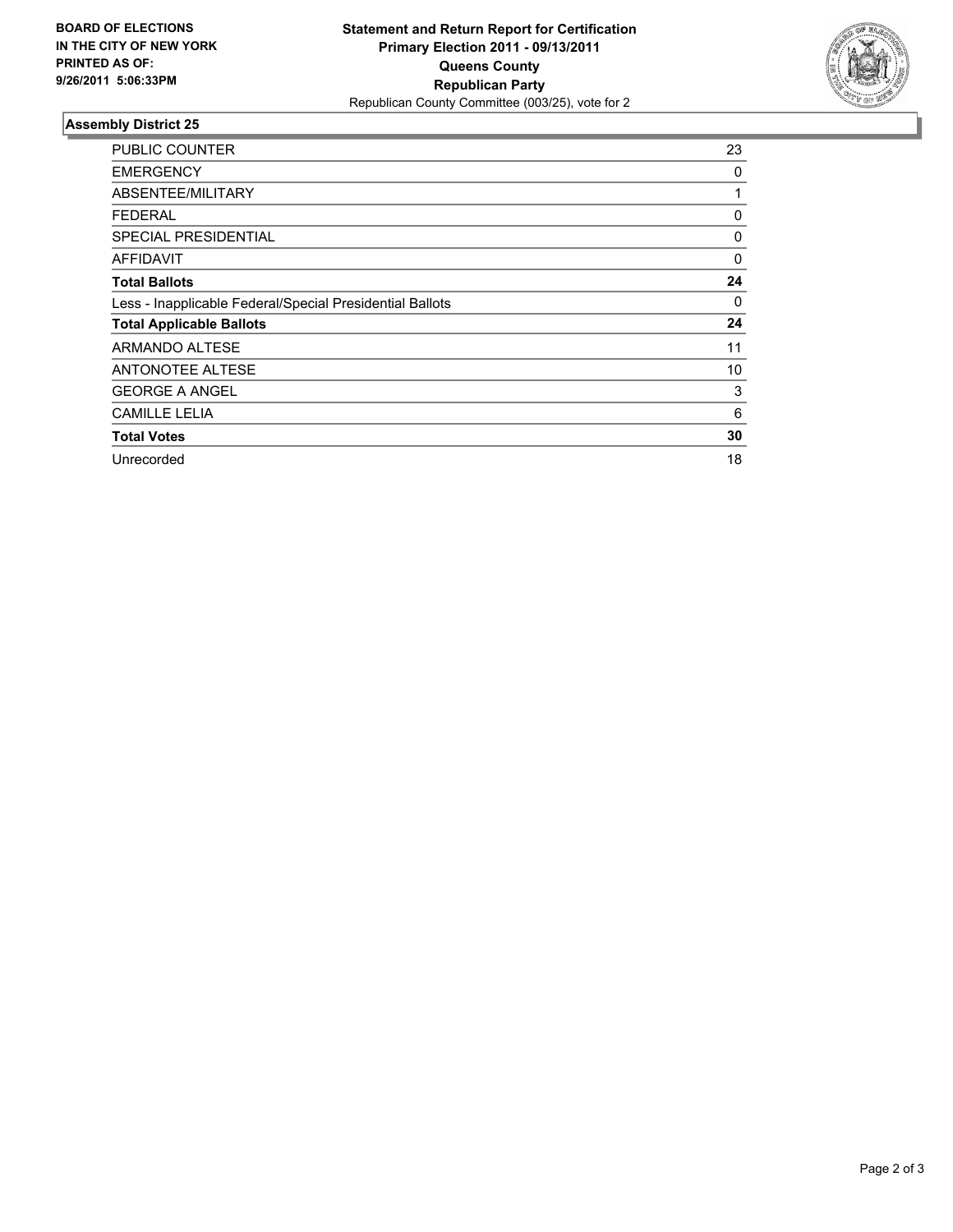#### **Statement and Return Report for Certification Primary Election 2011 - 09/13/2011 Queens County Republican Party** Republican County Committee (003/25), vote for 2

#### **Total for Republican County Committee (003/25) - Queens County**

| <b>PUBLIC COUNTER</b>                                    | 23 |
|----------------------------------------------------------|----|
| <b>EMERGENCY</b>                                         | 0  |
| ABSENTEE/MILITARY                                        | 1  |
| <b>FEDERAL</b>                                           | 0  |
| <b>SPECIAL PRESIDENTIAL</b>                              | 0  |
| <b>AFFIDAVIT</b>                                         | 0  |
| <b>Total Ballots</b>                                     | 24 |
| Less - Inapplicable Federal/Special Presidential Ballots | 0  |
| <b>Total Applicable Ballots</b>                          | 24 |
| <b>ARMANDO ALTESE</b>                                    | 11 |
| <b>ANTONOTEE ALTESE</b>                                  | 10 |
| <b>GEORGE A ANGEL</b>                                    | 3  |
| <b>CAMILLE LELIA</b>                                     | 6  |
| <b>Total Votes</b>                                       | 30 |
| Unrecorded                                               | 18 |

We certify this statement to be correct, and have caused the same to be attested by the signatures of the members of the board, or a majority thereof, on

Date

Secretary **Chairman** 

Canvassing Board **Canvassing Board** Canvassing Board **Deputy Chief Clerk** 

Canvassing Board

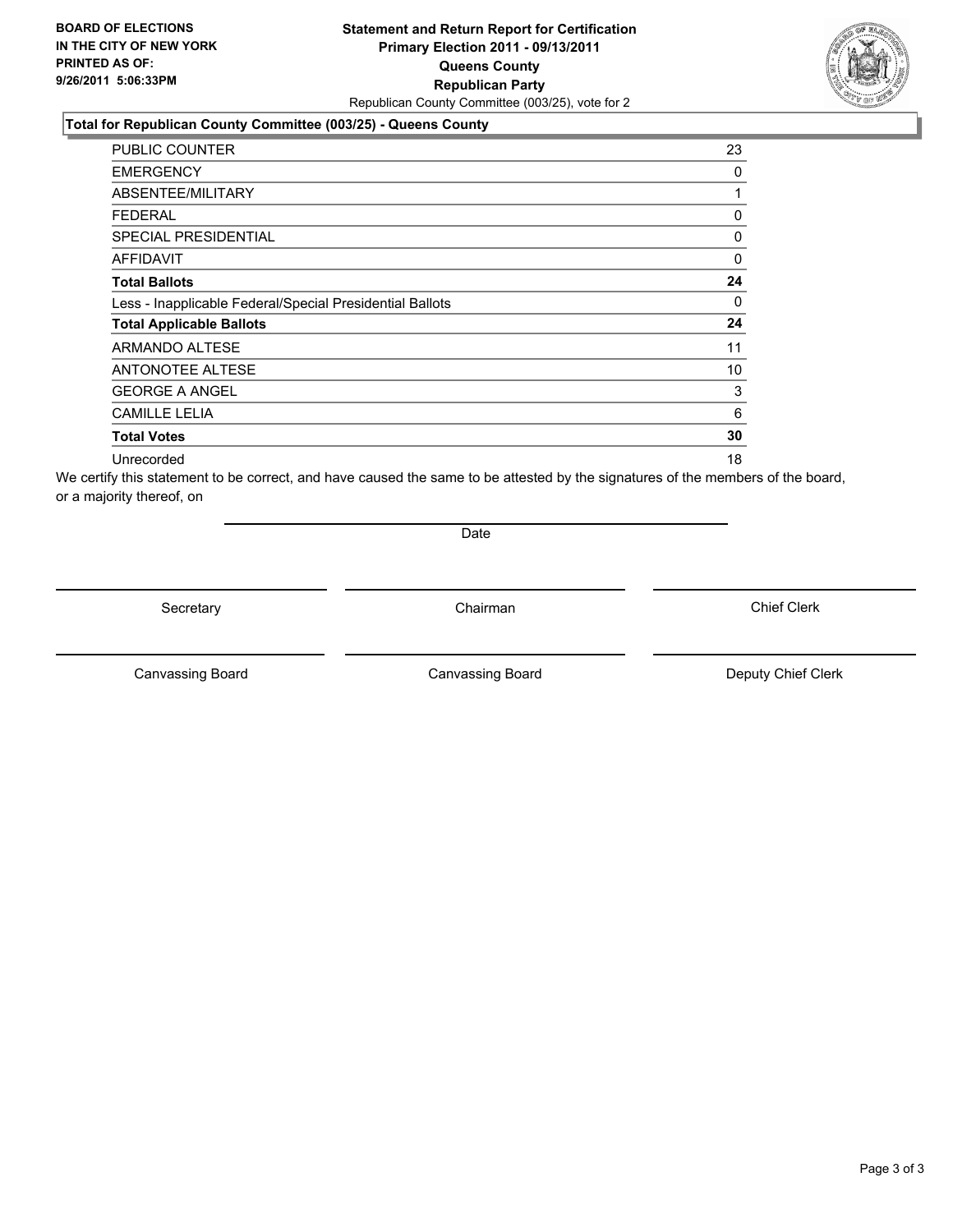

## **Primary Election 2011 - 09/13/2011 Queens County - Republican Party**

Republican County Committee 004/25 Vote for 2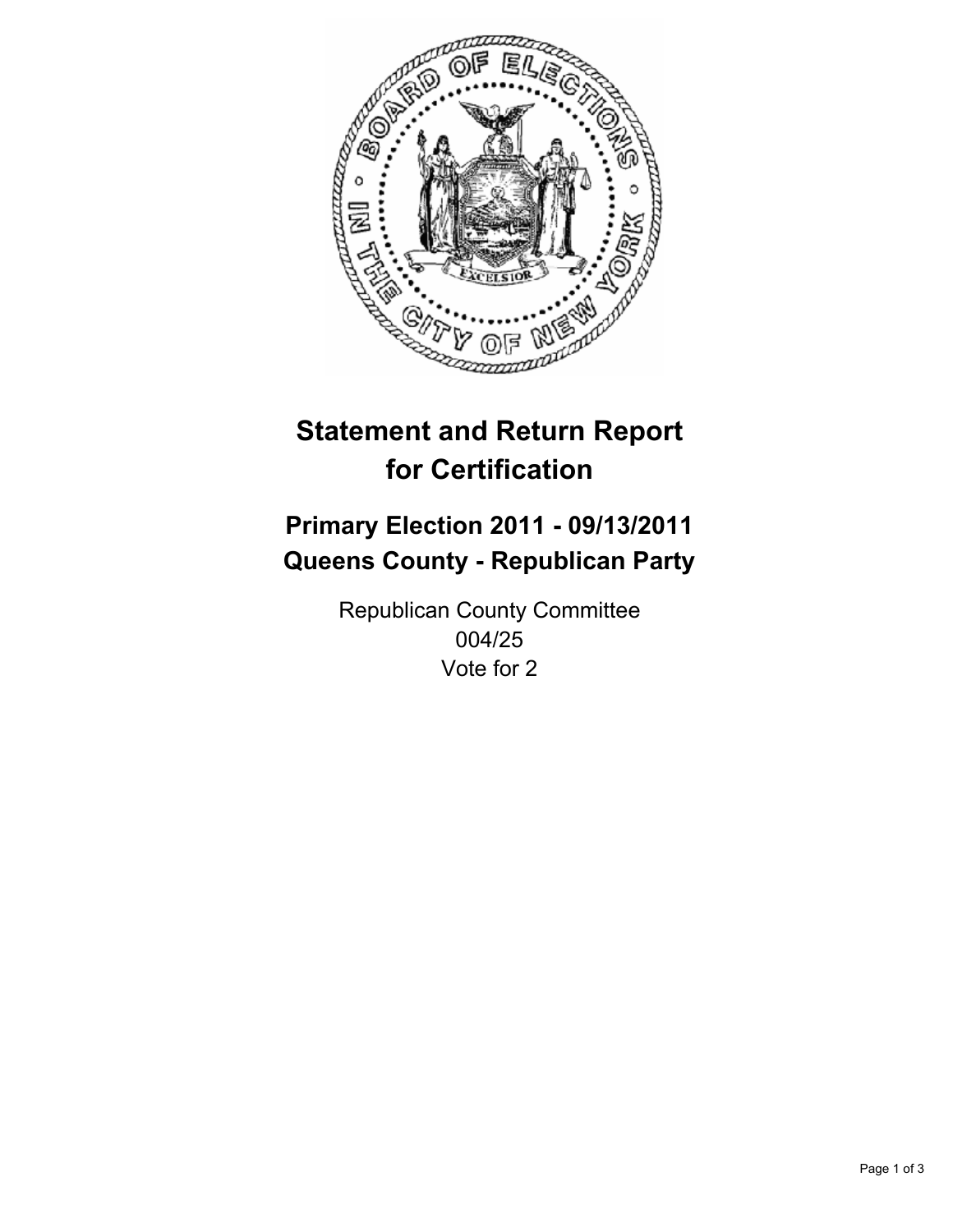

| <b>PUBLIC COUNTER</b>                                    | 16 |
|----------------------------------------------------------|----|
| <b>EMERGENCY</b>                                         | 0  |
| ABSENTEE/MILITARY                                        | 0  |
| <b>FEDERAL</b>                                           | 0  |
| <b>SPECIAL PRESIDENTIAL</b>                              | 0  |
| AFFIDAVIT                                                | 0  |
| <b>Total Ballots</b>                                     | 16 |
| Less - Inapplicable Federal/Special Presidential Ballots | 0  |
| <b>Total Applicable Ballots</b>                          | 16 |
| <b>JOHN MAKAREWICZ</b>                                   | 6  |
| IN SOOK LEE                                              | 0  |
| <b>ANTHONY E GALATI</b>                                  | 8  |
| DEBORAH C DILIELO                                        | 7  |
| <b>Total Votes</b>                                       | 21 |
| Unrecorded                                               | 11 |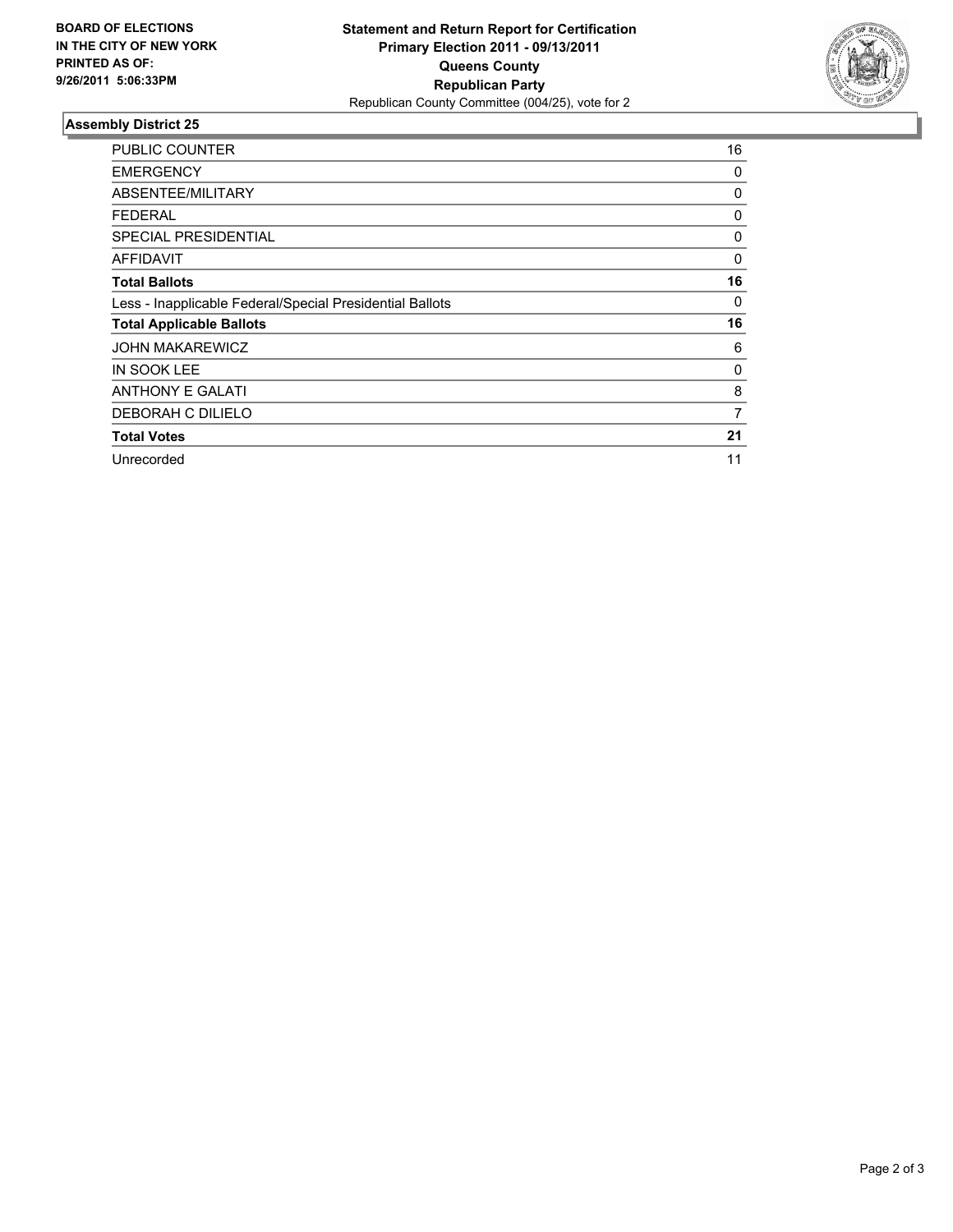#### **Statement and Return Report for Certification Primary Election 2011 - 09/13/2011 Queens County Republican Party** Republican County Committee (004/25), vote for 2

#### **Total for Republican County Committee (004/25) - Queens County**

| PUBLIC COUNTER                                           | 16 |
|----------------------------------------------------------|----|
| <b>EMERGENCY</b>                                         | 0  |
| ABSENTEE/MILITARY                                        | 0  |
| FEDERAL                                                  | 0  |
| <b>SPECIAL PRESIDENTIAL</b>                              | 0  |
| <b>AFFIDAVIT</b>                                         | 0  |
| <b>Total Ballots</b>                                     | 16 |
| Less - Inapplicable Federal/Special Presidential Ballots | 0  |
| <b>Total Applicable Ballots</b>                          | 16 |
| <b>JOHN MAKAREWICZ</b>                                   | 6  |
| <b>IN SOOK LEE</b>                                       | 0  |
| <b>ANTHONY E GALATI</b>                                  | 8  |
| DEBORAH C DILIELO                                        | 7  |
| <b>Total Votes</b>                                       | 21 |
| Unrecorded                                               | 11 |

We certify this statement to be correct, and have caused the same to be attested by the signatures of the members of the board, or a majority thereof, on

Date

Secretary **Chairman** 

Canvassing Board **Canvassing Board** Canvassing Board **Deputy Chief Clerk** 

Canvassing Board

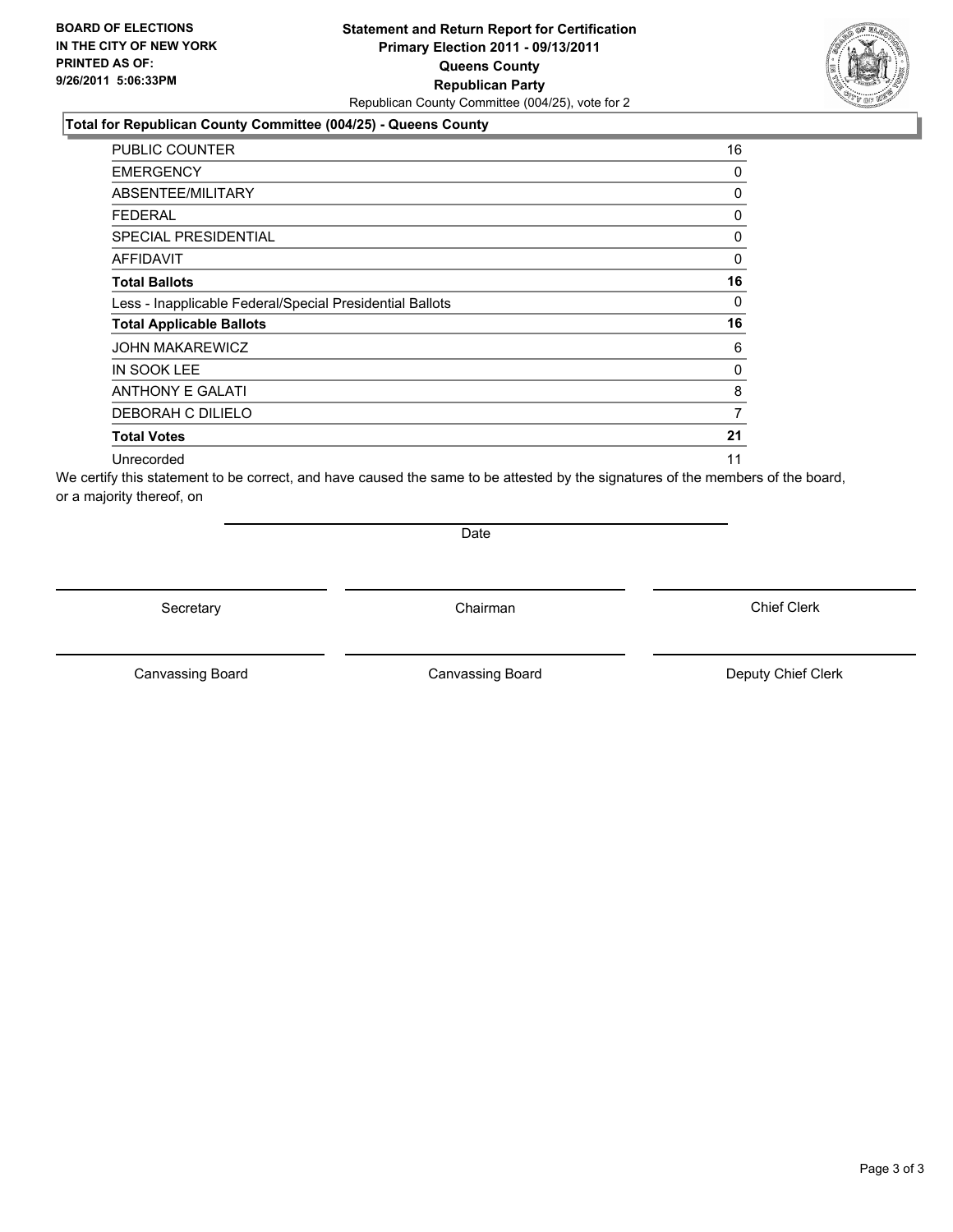

## **Primary Election 2011 - 09/13/2011 Queens County - Republican Party**

Republican County Committee 005/25 Vote for 2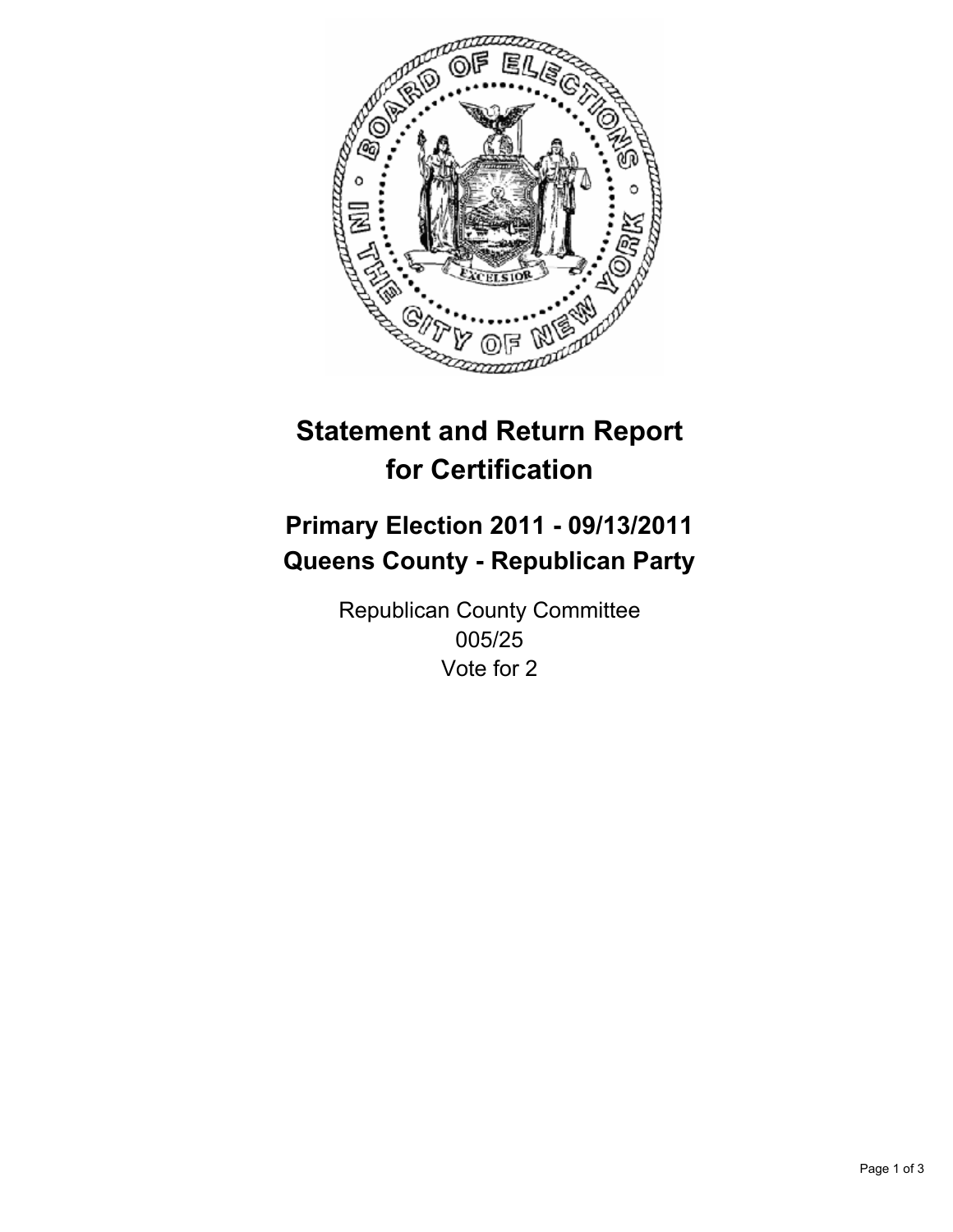

| <b>PUBLIC COUNTER</b>                                    | 15             |
|----------------------------------------------------------|----------------|
| <b>EMERGENCY</b>                                         | 0              |
| ABSENTEE/MILITARY                                        | 0              |
| <b>FEDERAL</b>                                           | 0              |
| <b>SPECIAL PRESIDENTIAL</b>                              | 0              |
| AFFIDAVIT                                                | 0              |
| <b>Total Ballots</b>                                     | 15             |
| Less - Inapplicable Federal/Special Presidential Ballots | 0              |
| <b>Total Applicable Ballots</b>                          | 15             |
| <b>WILLIAM E ZALESKY</b>                                 | 7              |
| ROSEANN PETTITT                                          | 3              |
| <b>WILLIAM J BECCE</b>                                   | $\overline{2}$ |
| <b>MARIA R BECCE</b>                                     | 3              |
| <b>Total Votes</b>                                       | 15             |
| Unrecorded                                               | 15             |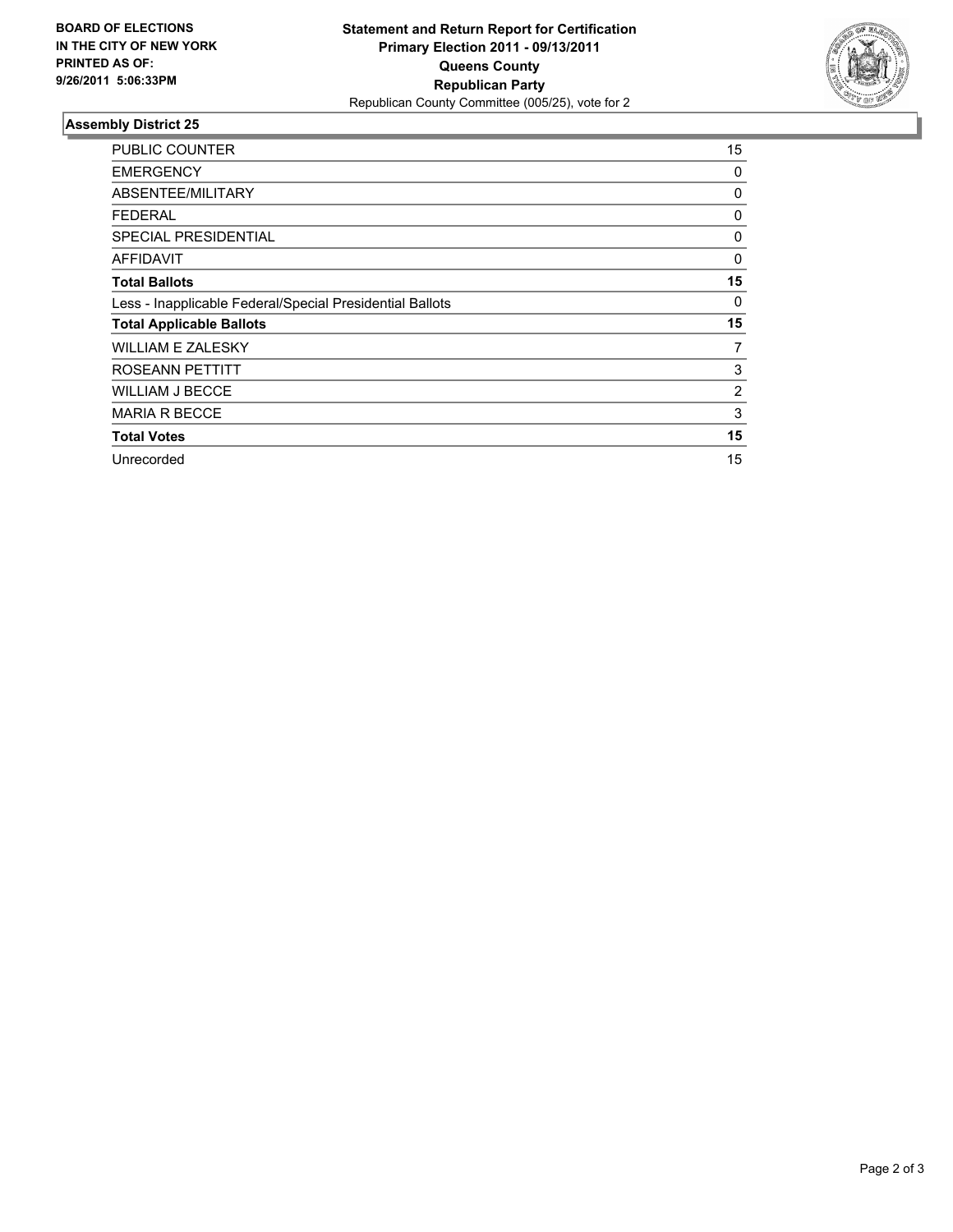#### **Statement and Return Report for Certification Primary Election 2011 - 09/13/2011 Queens County Republican Party** Republican County Committee (005/25), vote for 2

#### **Total for Republican County Committee (005/25) - Queens County**

| PUBLIC COUNTER                                           | 15             |
|----------------------------------------------------------|----------------|
| <b>EMERGENCY</b>                                         | 0              |
| ABSENTEE/MILITARY                                        | 0              |
| FEDERAL                                                  | 0              |
| <b>SPECIAL PRESIDENTIAL</b>                              | 0              |
| <b>AFFIDAVIT</b>                                         | 0              |
| <b>Total Ballots</b>                                     | 15             |
| Less - Inapplicable Federal/Special Presidential Ballots | 0              |
| <b>Total Applicable Ballots</b>                          | 15             |
| WILLIAM E ZALESKY                                        | 7              |
| ROSEANN PETTITT                                          | 3              |
| WILLIAM J BECCE                                          | $\overline{2}$ |
| <b>MARIA R BECCE</b>                                     | 3              |
| <b>Total Votes</b>                                       | 15             |
| Unrecorded                                               | 15             |

We certify this statement to be correct, and have caused the same to be attested by the signatures of the members of the board, or a majority thereof, on

Date

Secretary **Chairman** 

Canvassing Board **Canvassing Board** Canvassing Board **Deputy Chief Clerk** 

Canvassing Board

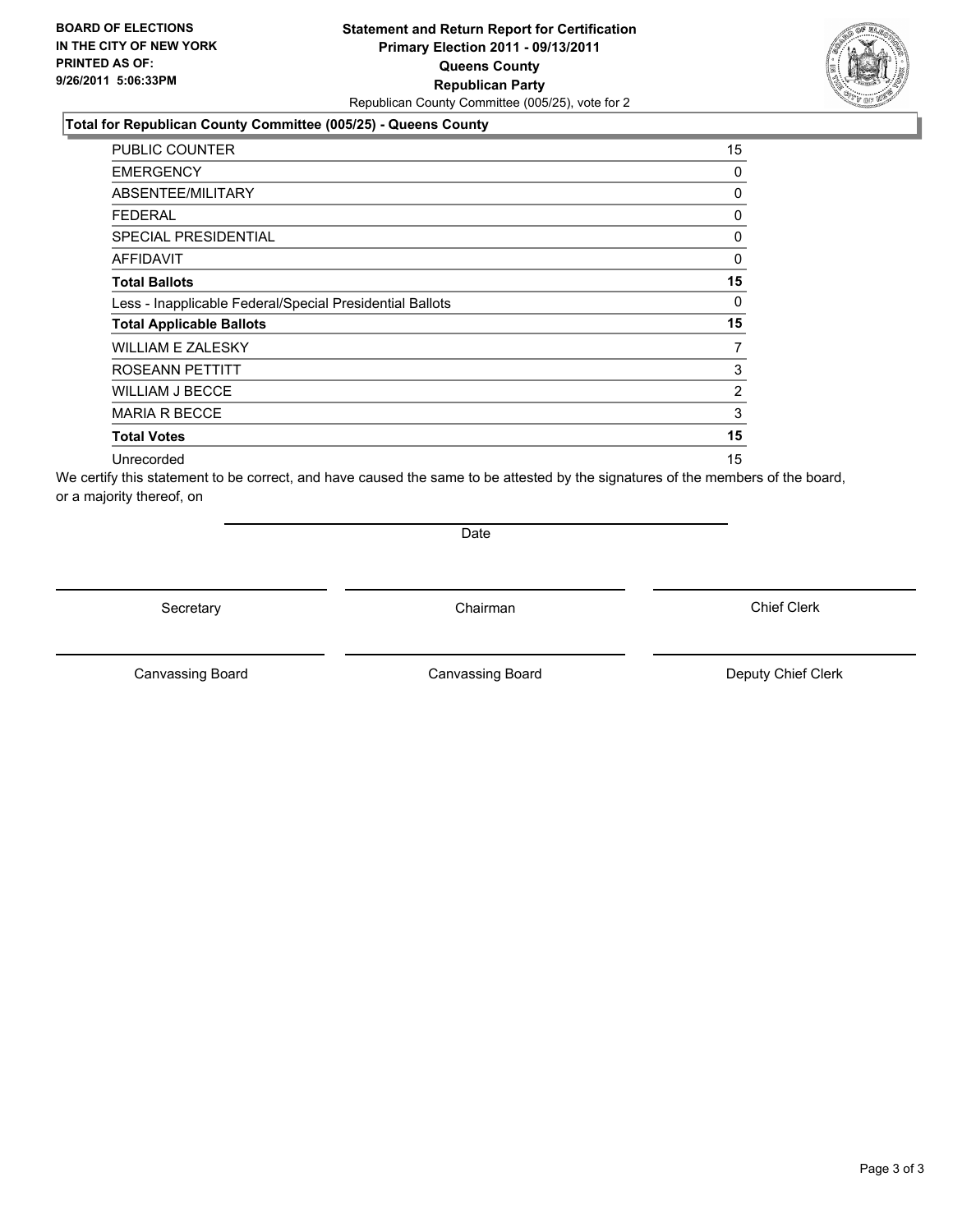

## **Primary Election 2011 - 09/13/2011 Queens County - Republican Party**

Republican County Committee 006/25 Vote for 2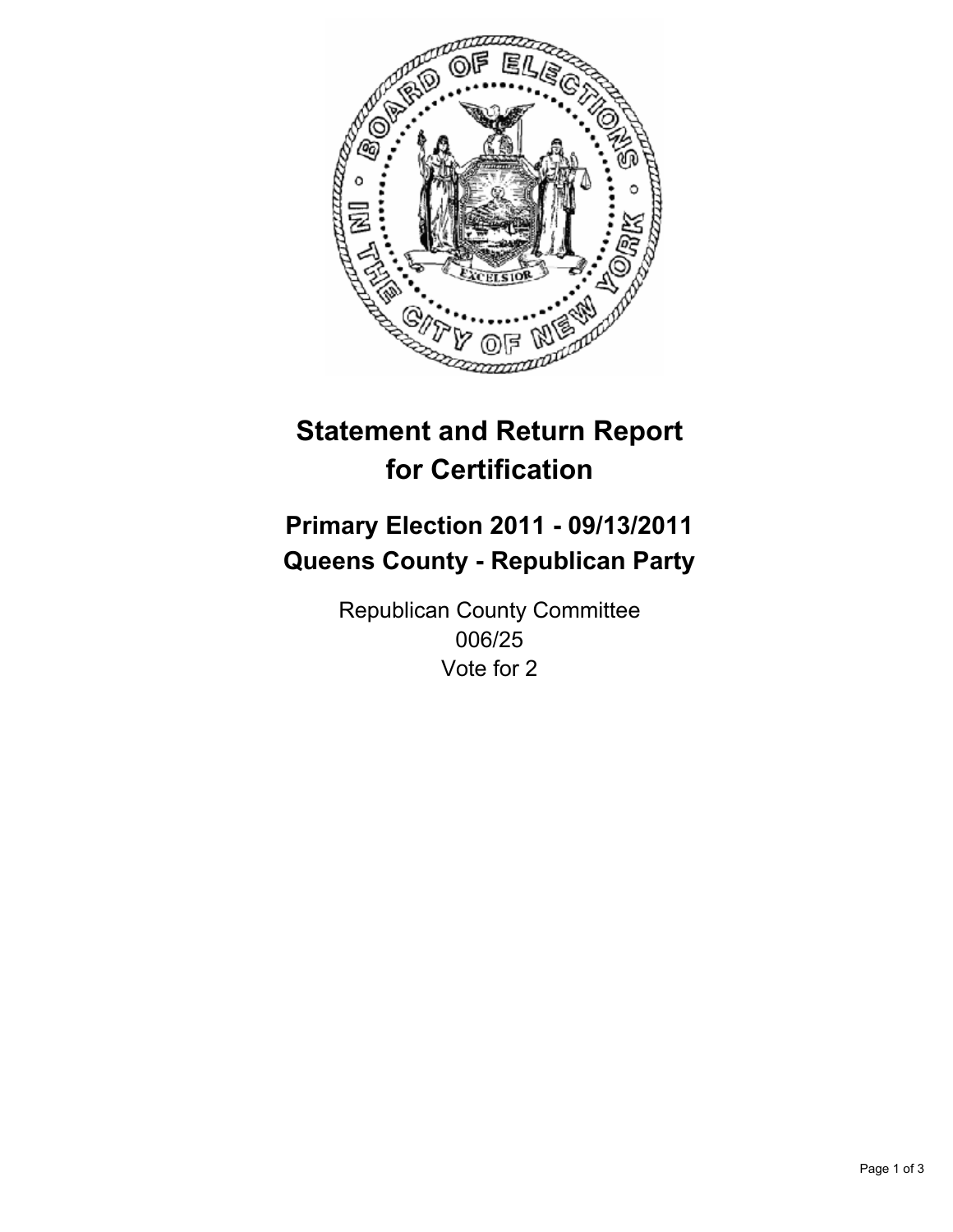

| <b>PUBLIC COUNTER</b>                                    | 15 |
|----------------------------------------------------------|----|
| <b>EMERGENCY</b>                                         | 0  |
| ABSENTEE/MILITARY                                        | 1  |
| <b>FEDERAL</b>                                           | 0  |
| <b>SPECIAL PRESIDENTIAL</b>                              | 0  |
| AFFIDAVIT                                                | 0  |
| <b>Total Ballots</b>                                     | 16 |
| Less - Inapplicable Federal/Special Presidential Ballots | 0  |
| <b>Total Applicable Ballots</b>                          | 16 |
| RIMANTAS J SILEIKIS                                      | 3  |
| <b>CLAUDIA AMBROSINO</b>                                 | 4  |
| <b>CARMINE FERONE</b>                                    | 9  |
| <b>MARIA FERONE</b>                                      | 9  |
| <b>Total Votes</b>                                       | 25 |
| Unrecorded                                               | 7  |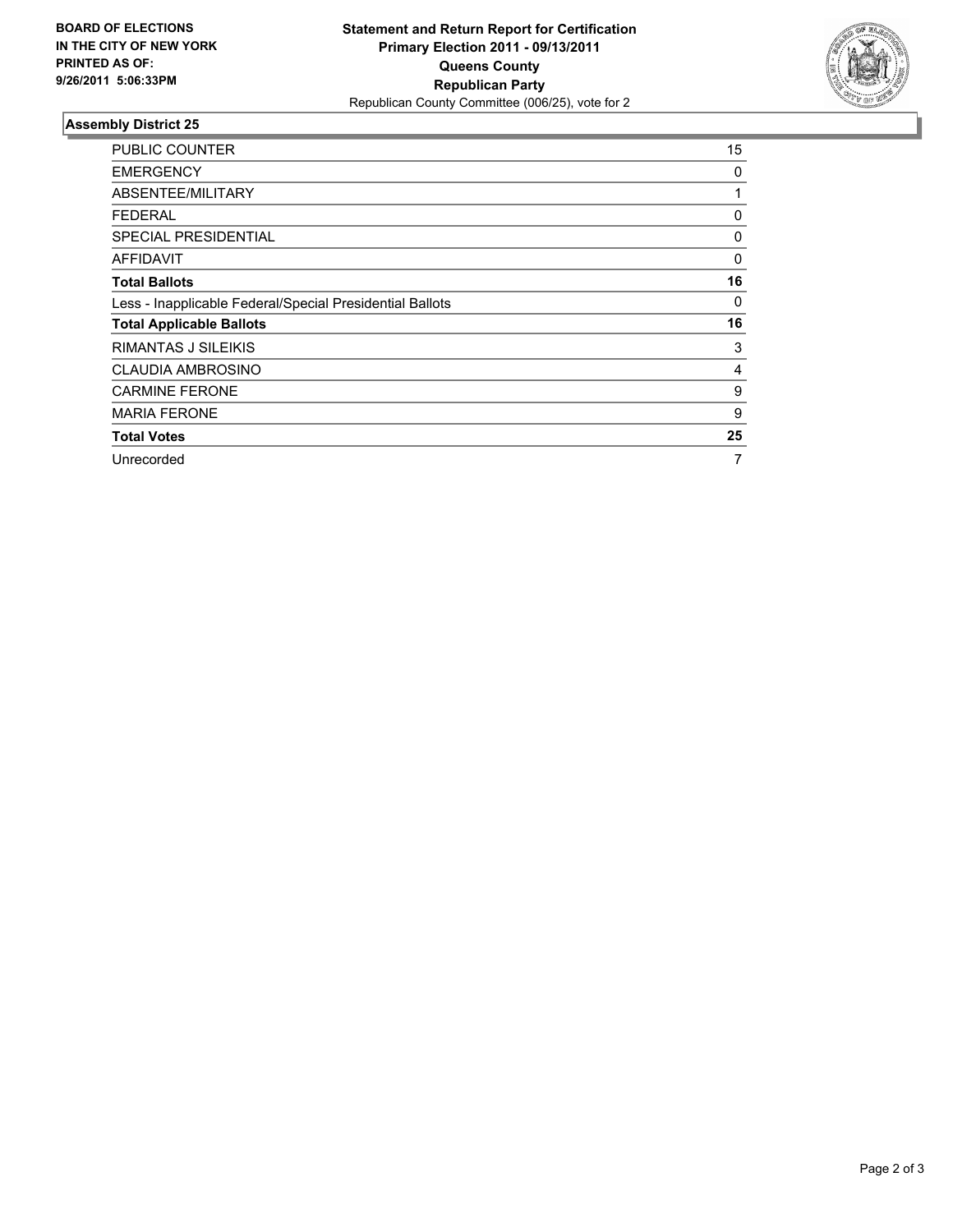#### **Statement and Return Report for Certification Primary Election 2011 - 09/13/2011 Queens County Republican Party** Republican County Committee (006/25), vote for 2

#### **Total for Republican County Committee (006/25) - Queens County**

| <b>PUBLIC COUNTER</b>                                    | 15 |
|----------------------------------------------------------|----|
| <b>EMERGENCY</b>                                         | 0  |
| ABSENTEE/MILITARY                                        | 1  |
| <b>FEDERAL</b>                                           | 0  |
| <b>SPECIAL PRESIDENTIAL</b>                              | 0  |
| AFFIDAVIT                                                | 0  |
| <b>Total Ballots</b>                                     | 16 |
| Less - Inapplicable Federal/Special Presidential Ballots | 0  |
| <b>Total Applicable Ballots</b>                          | 16 |
| RIMANTAS J SILEIKIS                                      | 3  |
| CLAUDIA AMBROSINO                                        | 4  |
| <b>CARMINE FERONE</b>                                    | 9  |
| <b>MARIA FERONE</b>                                      | 9  |
| <b>Total Votes</b>                                       | 25 |
| Unrecorded                                               | 7  |

We certify this statement to be correct, and have caused the same to be attested by the signatures of the members of the board, or a majority thereof, on

Date

Secretary **Chairman** 

Canvassing Board **Canvassing Board** Canvassing Board **Deputy Chief Clerk** 

Canvassing Board

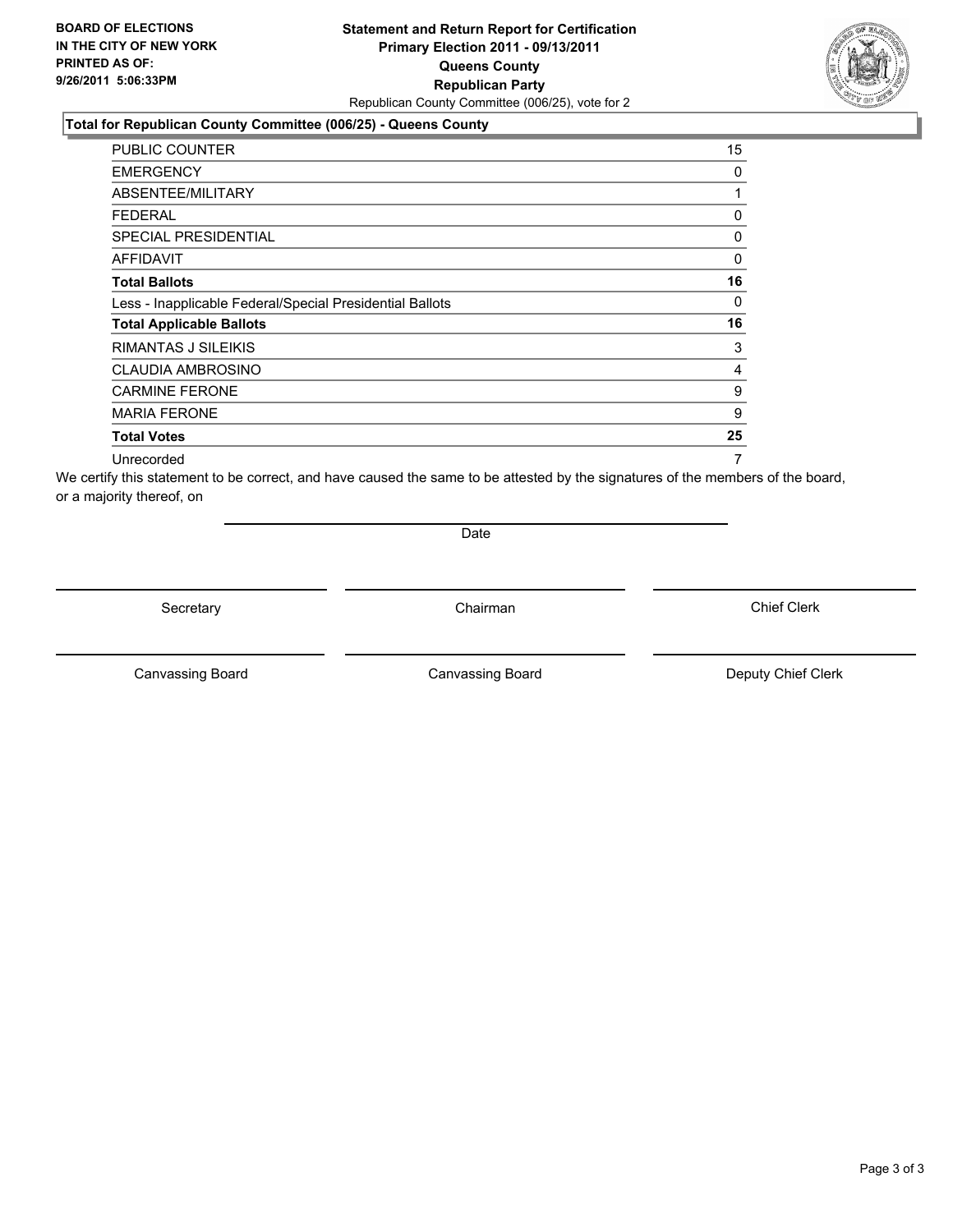

## **Primary Election 2011 - 09/13/2011 Queens County - Republican Party**

Republican County Committee 007/25 Vote for 2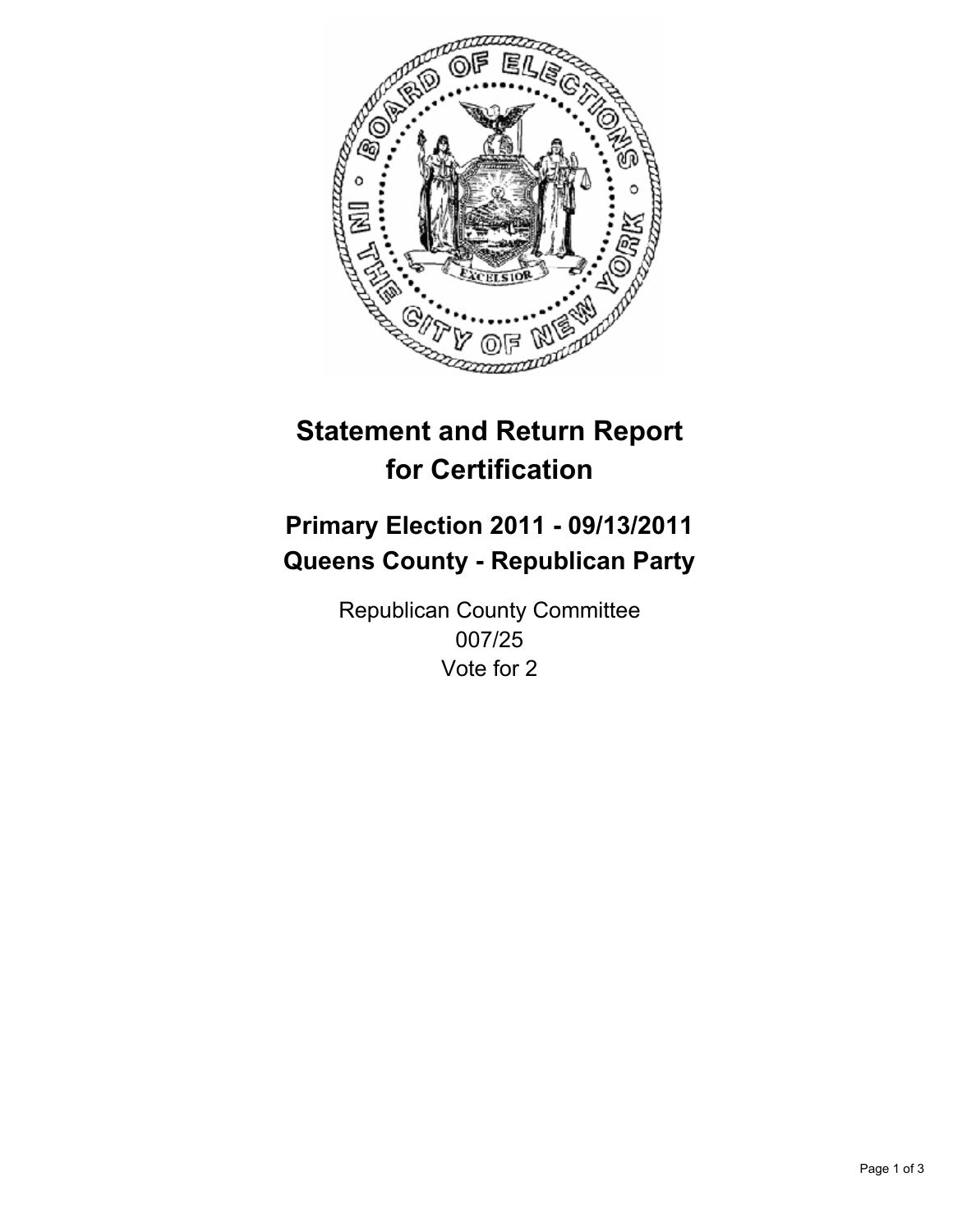

| <b>PUBLIC COUNTER</b>                                    | 17             |
|----------------------------------------------------------|----------------|
| <b>EMERGENCY</b>                                         | 0              |
| ABSENTEE/MILITARY                                        | $\overline{2}$ |
| FEDERAL                                                  | 0              |
| SPECIAL PRESIDENTIAL                                     | 0              |
| <b>AFFIDAVIT</b>                                         | 0              |
| <b>Total Ballots</b>                                     | 19             |
| Less - Inapplicable Federal/Special Presidential Ballots | 0              |
| <b>Total Applicable Ballots</b>                          | 19             |
| <b>JOSEPH D FERONE</b>                                   | 10             |
| <b>MICHELE B FERONE</b>                                  | 12             |
| JOU MOU CHOU                                             | 1              |
| <b>ALICIA PEREZ</b>                                      | 2              |
| <b>Total Votes</b>                                       | 25             |
| Unrecorded                                               | 13             |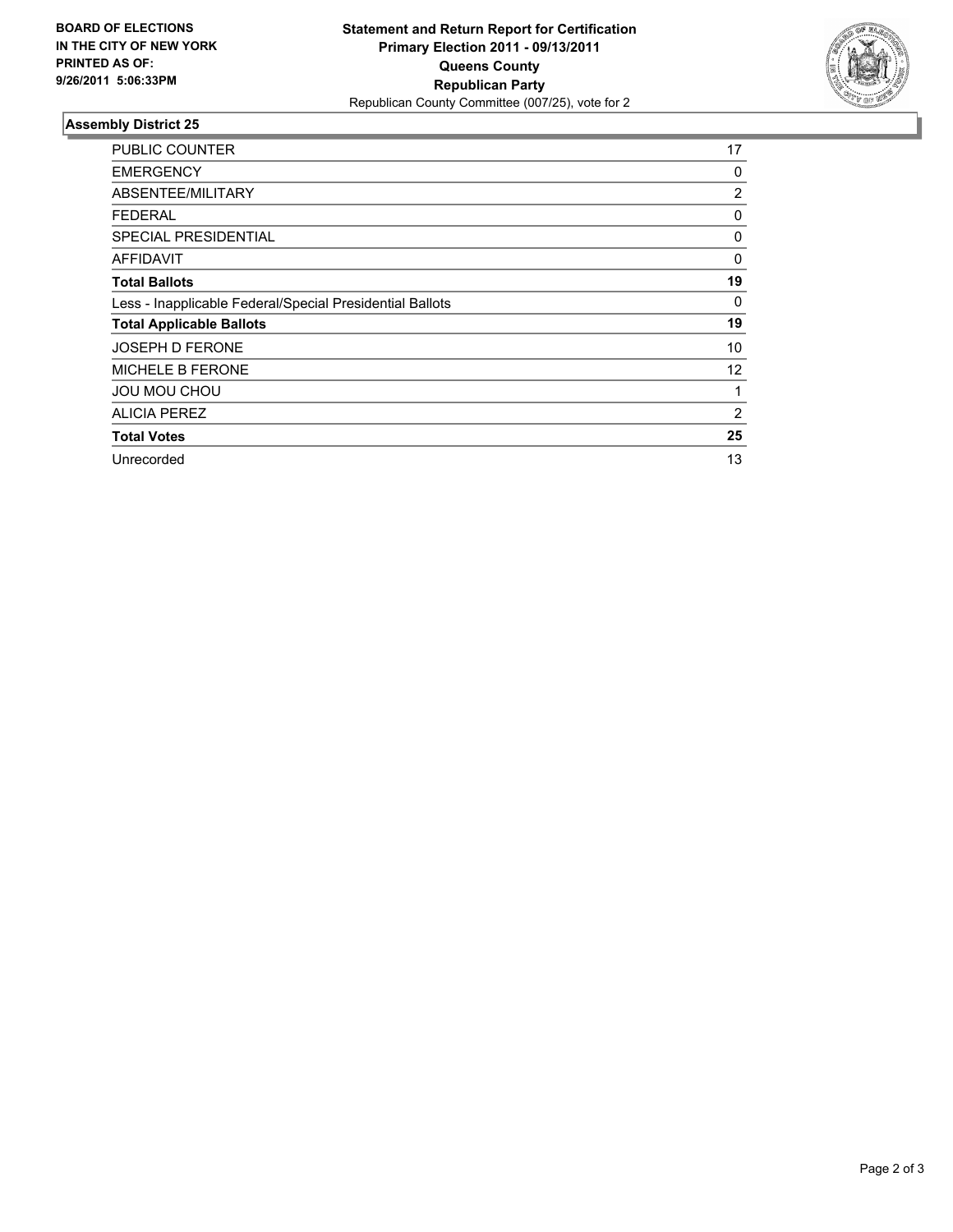#### **Statement and Return Report for Certification Primary Election 2011 - 09/13/2011 Queens County Republican Party** Republican County Committee (007/25), vote for 2

#### **Total for Republican County Committee (007/25) - Queens County**

| <b>PUBLIC COUNTER</b>                                    | 17             |
|----------------------------------------------------------|----------------|
| <b>EMERGENCY</b>                                         | 0              |
| <b>ABSENTEE/MILITARY</b>                                 | $\overline{2}$ |
| <b>FEDERAL</b>                                           | 0              |
| <b>SPECIAL PRESIDENTIAL</b>                              | 0              |
| <b>AFFIDAVIT</b>                                         | 0              |
| <b>Total Ballots</b>                                     | 19             |
| Less - Inapplicable Federal/Special Presidential Ballots | $\Omega$       |
| <b>Total Applicable Ballots</b>                          | 19             |
| <b>JOSEPH D FERONE</b>                                   | 10             |
| <b>MICHELE B FERONE</b>                                  | 12             |
| <b>JOU MOU CHOU</b>                                      | 1              |
| <b>ALICIA PEREZ</b>                                      | $\overline{2}$ |
| <b>Total Votes</b>                                       | 25             |
| Unrecorded                                               | 13             |

We certify this statement to be correct, and have caused the same to be attested by the signatures of the members of the board, or a majority thereof, on

Date

Secretary **Chairman** 

Canvassing Board **Canvassing Board** Canvassing Board **Deputy Chief Clerk** 

Canvassing Board

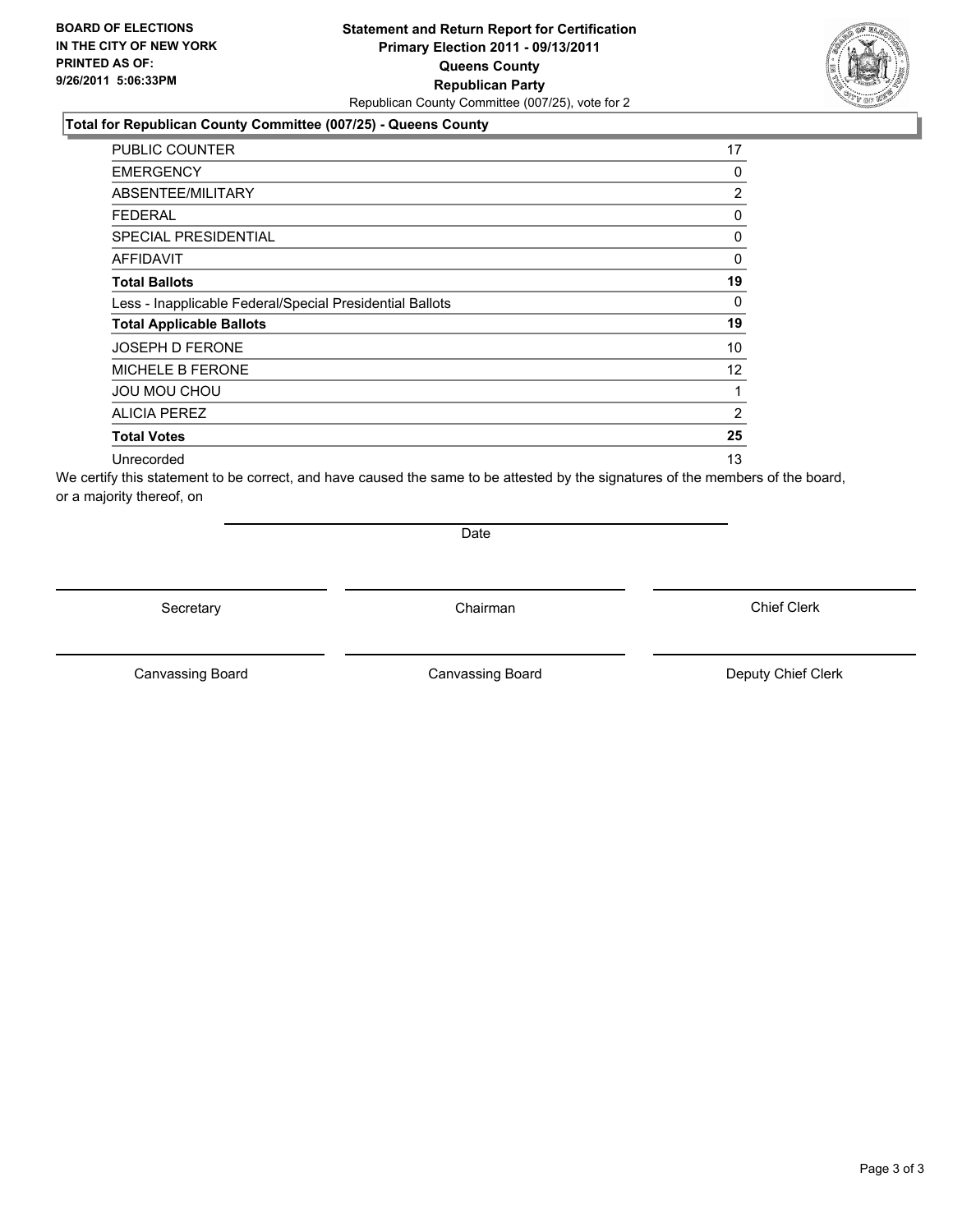

## **Primary Election 2011 - 09/13/2011 Queens County - Republican Party**

Republican County Committee 008/25 Vote for 2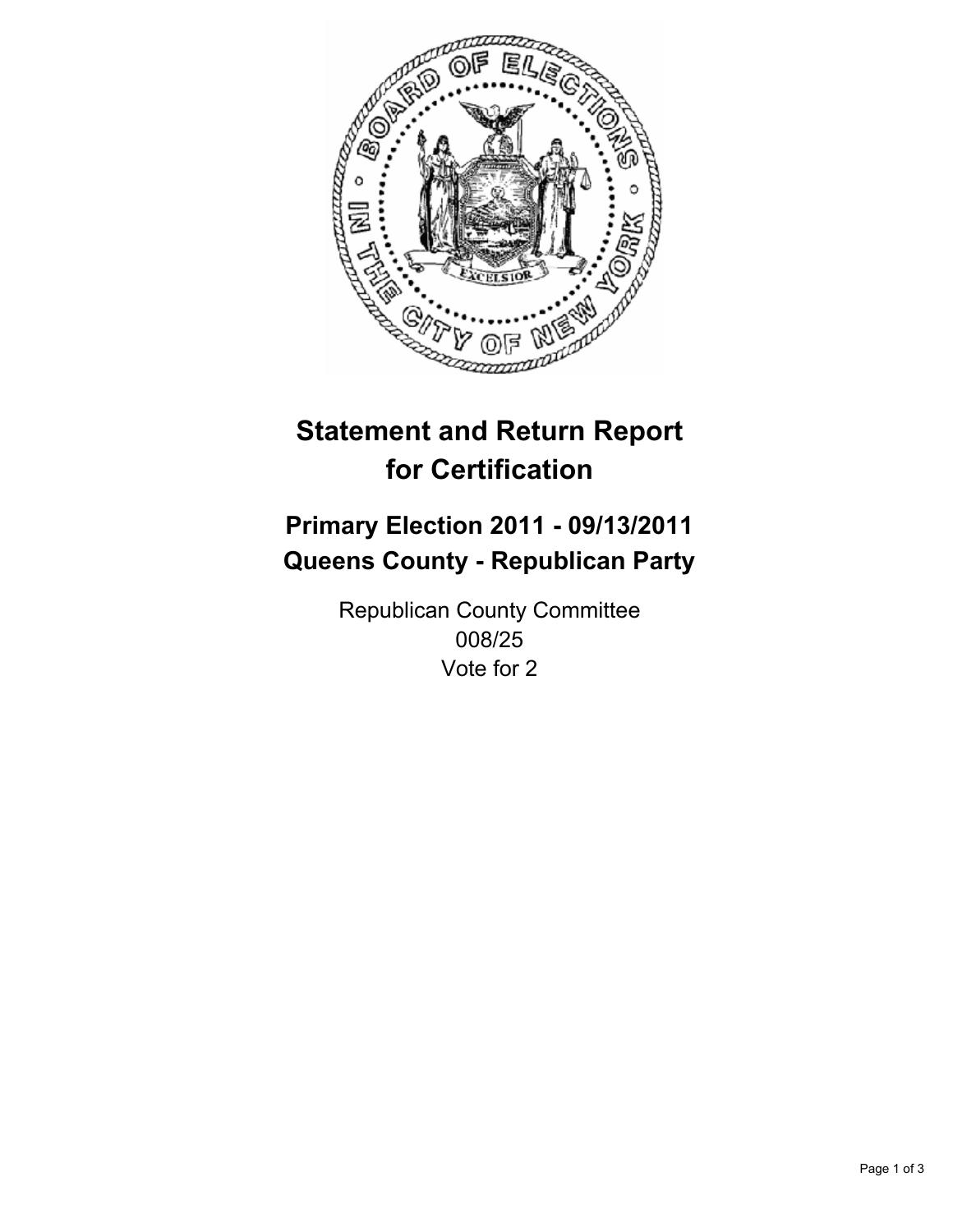

| <b>PUBLIC COUNTER</b>                                    | 53 |
|----------------------------------------------------------|----|
| <b>EMERGENCY</b>                                         | 0  |
| ABSENTEE/MILITARY                                        | 0  |
| <b>FEDERAL</b>                                           | 0  |
| <b>SPECIAL PRESIDENTIAL</b>                              | 0  |
| AFFIDAVIT                                                | 0  |
| <b>Total Ballots</b>                                     | 53 |
| Less - Inapplicable Federal/Special Presidential Ballots | 0  |
| <b>Total Applicable Ballots</b>                          | 53 |
| <b>ANTHONY RUBINICH</b>                                  | 9  |
| SINNAN PU                                                | 3  |
| <b>JOHN M WATCH</b>                                      | 45 |
| MARY ANN J SIMEONE-WATCH                                 | 34 |
| <b>Total Votes</b>                                       | 91 |
| Unrecorded                                               | 15 |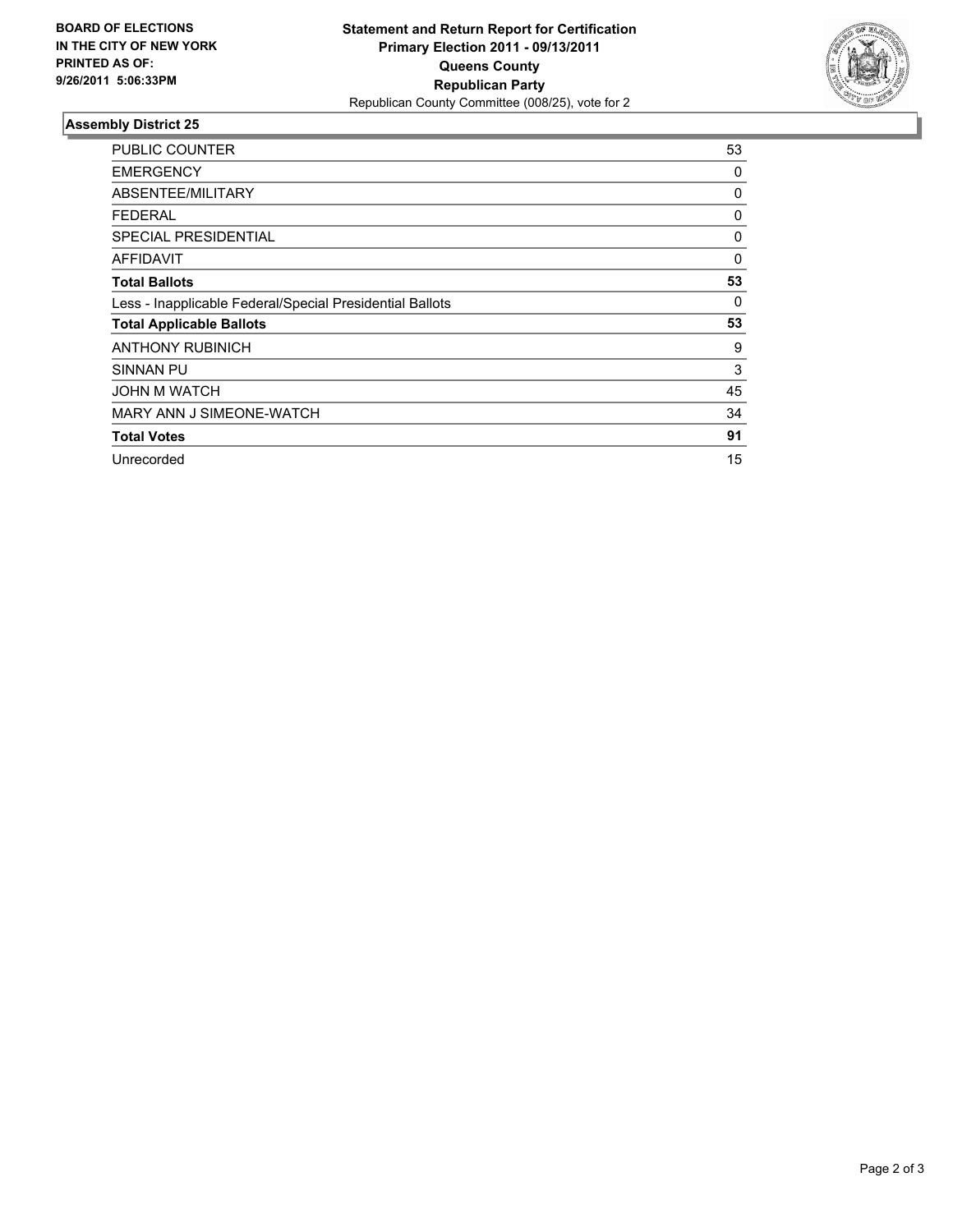#### **Statement and Return Report for Certification Primary Election 2011 - 09/13/2011 Queens County Republican Party** Republican County Committee (008/25), vote for 2

#### **Total for Republican County Committee (008/25) - Queens County**

| <b>PUBLIC COUNTER</b>                                    | 53           |
|----------------------------------------------------------|--------------|
| <b>EMERGENCY</b>                                         | 0            |
| <b>ABSENTEE/MILITARY</b>                                 | 0            |
| <b>FEDERAL</b>                                           | 0            |
| <b>SPECIAL PRESIDENTIAL</b>                              | 0            |
| <b>AFFIDAVIT</b>                                         | $\mathbf{0}$ |
| <b>Total Ballots</b>                                     | 53           |
| Less - Inapplicable Federal/Special Presidential Ballots | 0            |
| <b>Total Applicable Ballots</b>                          | 53           |
| <b>ANTHONY RUBINICH</b>                                  | 9            |
| <b>SINNAN PU</b>                                         | 3            |
| <b>JOHN M WATCH</b>                                      | 45           |
| MARY ANN J SIMEONE-WATCH                                 | 34           |
| <b>Total Votes</b>                                       | 91           |
| Unrecorded                                               | 15           |

We certify this statement to be correct, and have caused the same to be attested by the signatures of the members of the board, or a majority thereof, on

Date

Secretary **Chairman** 

Canvassing Board **Canvassing Board** Canvassing Board **Deputy Chief Clerk** 

Canvassing Board

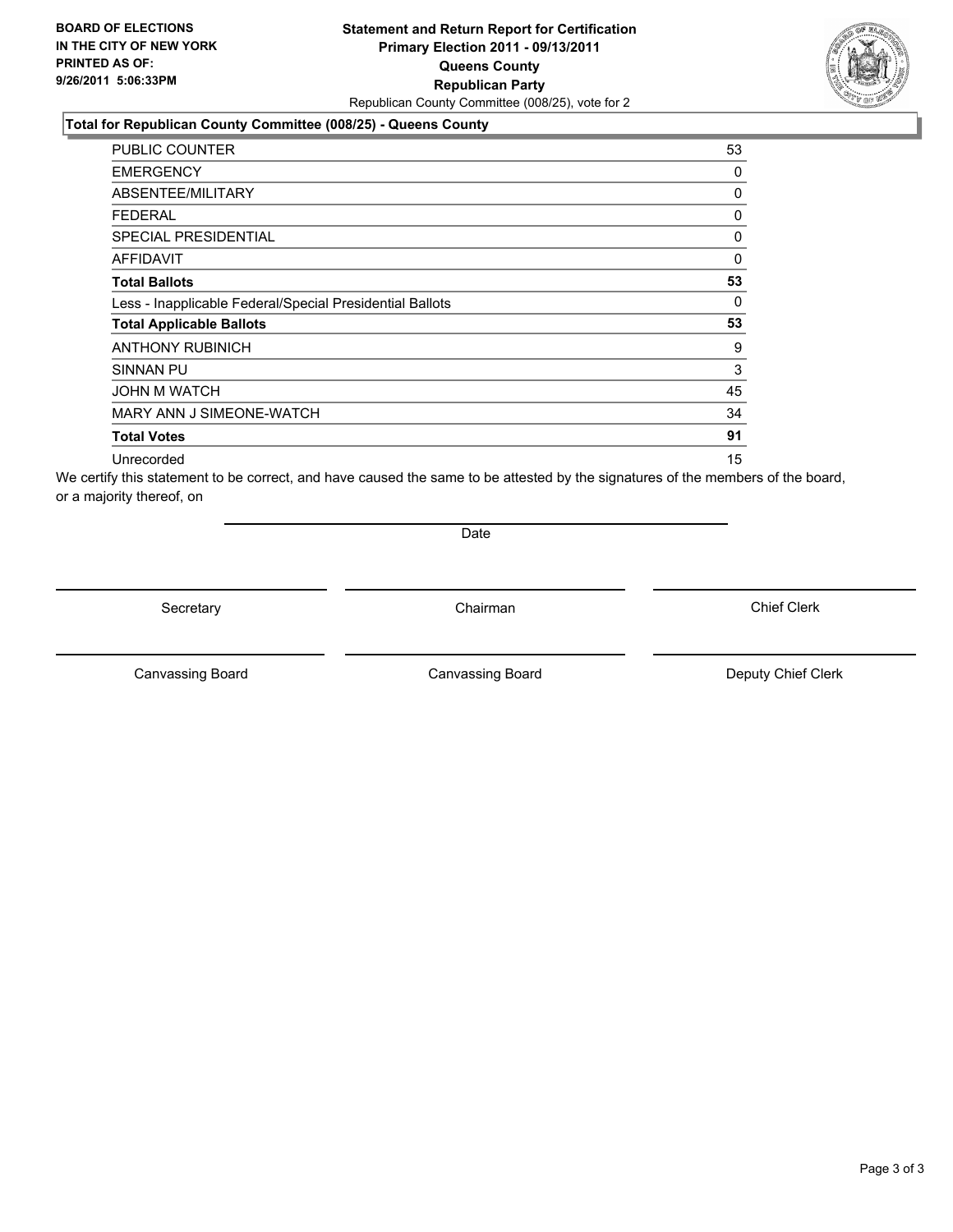

## **Primary Election 2011 - 09/13/2011 Queens County - Republican Party**

Republican County Committee 009/25 Vote for 2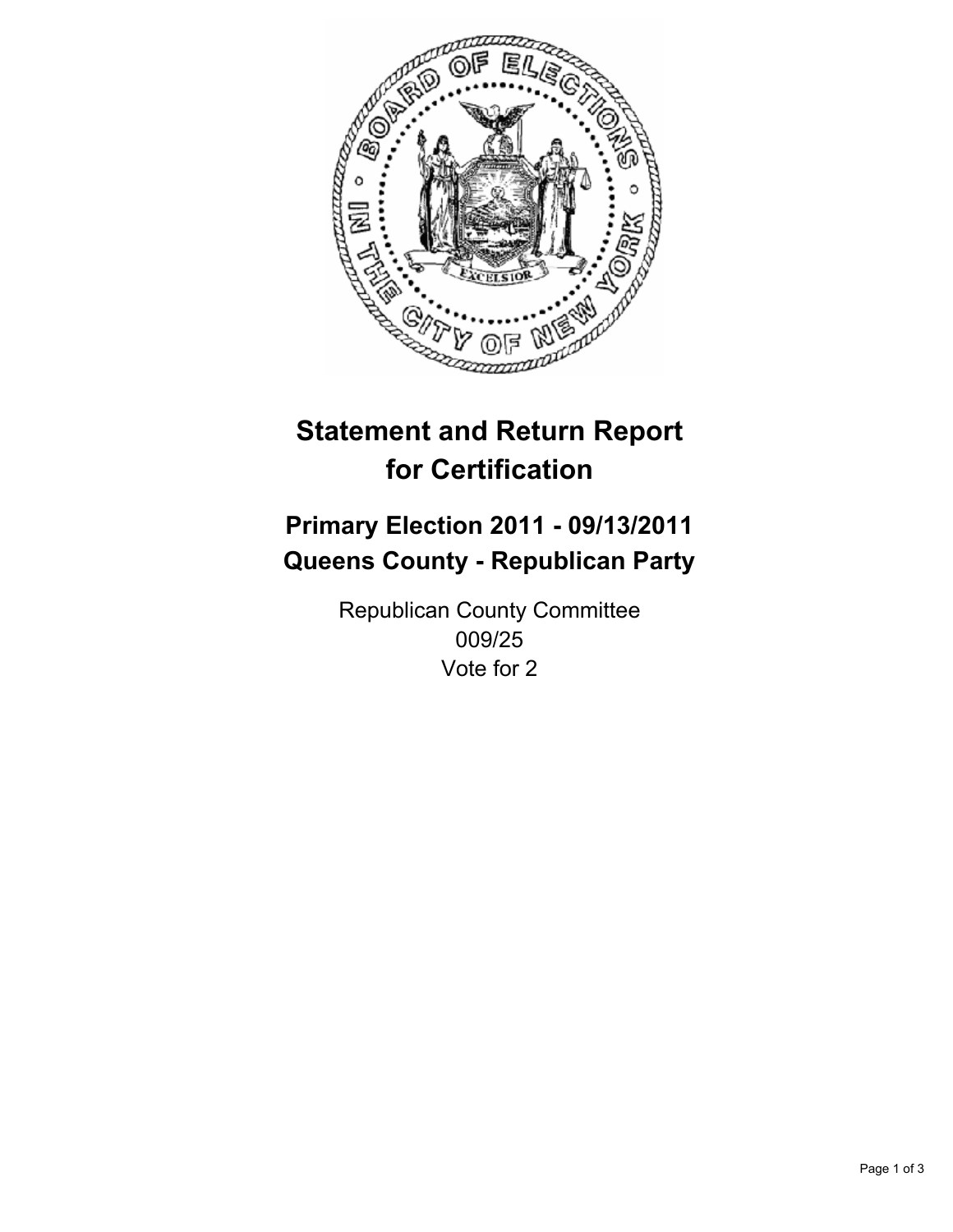

| <b>PUBLIC COUNTER</b>                                    | 2            |
|----------------------------------------------------------|--------------|
| <b>EMERGENCY</b>                                         | 0            |
| ABSENTEE/MILITARY                                        | 0            |
| FEDERAL                                                  | 0            |
| <b>SPECIAL PRESIDENTIAL</b>                              | 0            |
| AFFIDAVIT                                                | 0            |
| <b>Total Ballots</b>                                     | $\mathbf{2}$ |
| Less - Inapplicable Federal/Special Presidential Ballots | 0            |
| <b>Total Applicable Ballots</b>                          | $\mathbf{2}$ |
| <b>SAVINO FRATIANNI</b>                                  | 2            |
| <b>MARY ANN FRATIANNI</b>                                | 1            |
| NISHIKAN D MANE                                          | 0            |
| <b>LOIS BURN</b>                                         | 1            |
| <b>Total Votes</b>                                       | 4            |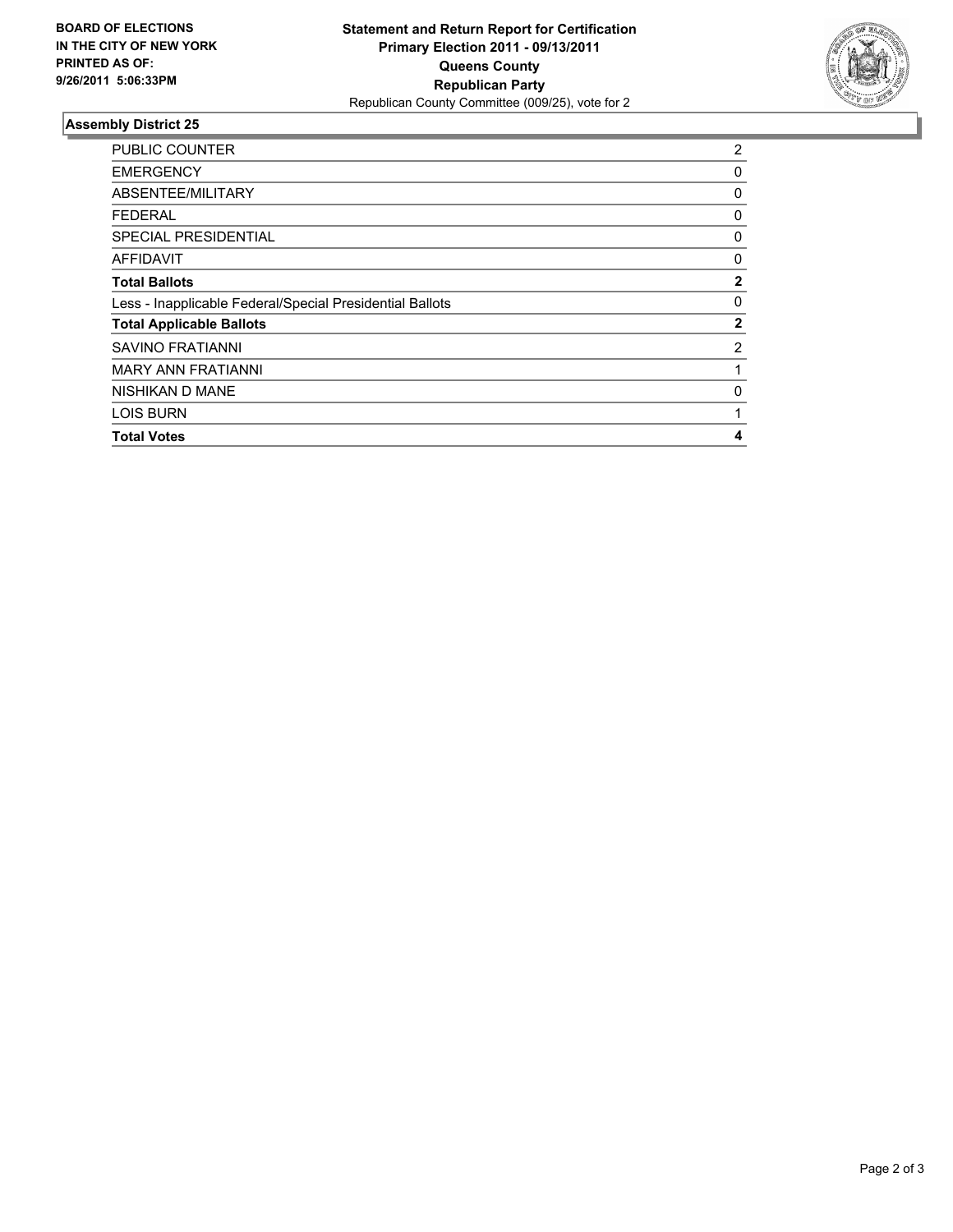#### **Statement and Return Report for Certification Primary Election 2011 - 09/13/2011 Queens County Republican Party** Republican County Committee (009/25), vote for 2

#### **Total for Republican County Committee (009/25) - Queens County**

| <b>PUBLIC COUNTER</b>                                    | 2              |
|----------------------------------------------------------|----------------|
| <b>EMERGENCY</b>                                         | 0              |
| ABSENTEE/MILITARY                                        | 0              |
| <b>FEDERAL</b>                                           | 0              |
| <b>SPECIAL PRESIDENTIAL</b>                              | 0              |
| <b>AFFIDAVIT</b>                                         | 0              |
| <b>Total Ballots</b>                                     | $\overline{2}$ |
| Less - Inapplicable Federal/Special Presidential Ballots | 0              |
| <b>Total Applicable Ballots</b>                          | $\overline{2}$ |
| SAVINO FRATIANNI                                         | 2              |
| <b>MARY ANN FRATIANNI</b>                                | 1              |
| NISHIKAN D MANE                                          | 0              |
| <b>LOIS BURN</b>                                         | 1              |
| <b>Total Votes</b>                                       | 4              |

We certify this statement to be correct, and have caused the same to be attested by the signatures of the members of the board, or a majority thereof, on

Secretary **Chairman** 

Date

Canvassing Board **Canvassing Board** Canvassing Board **Deputy Chief Clerk** 

Canvassing Board

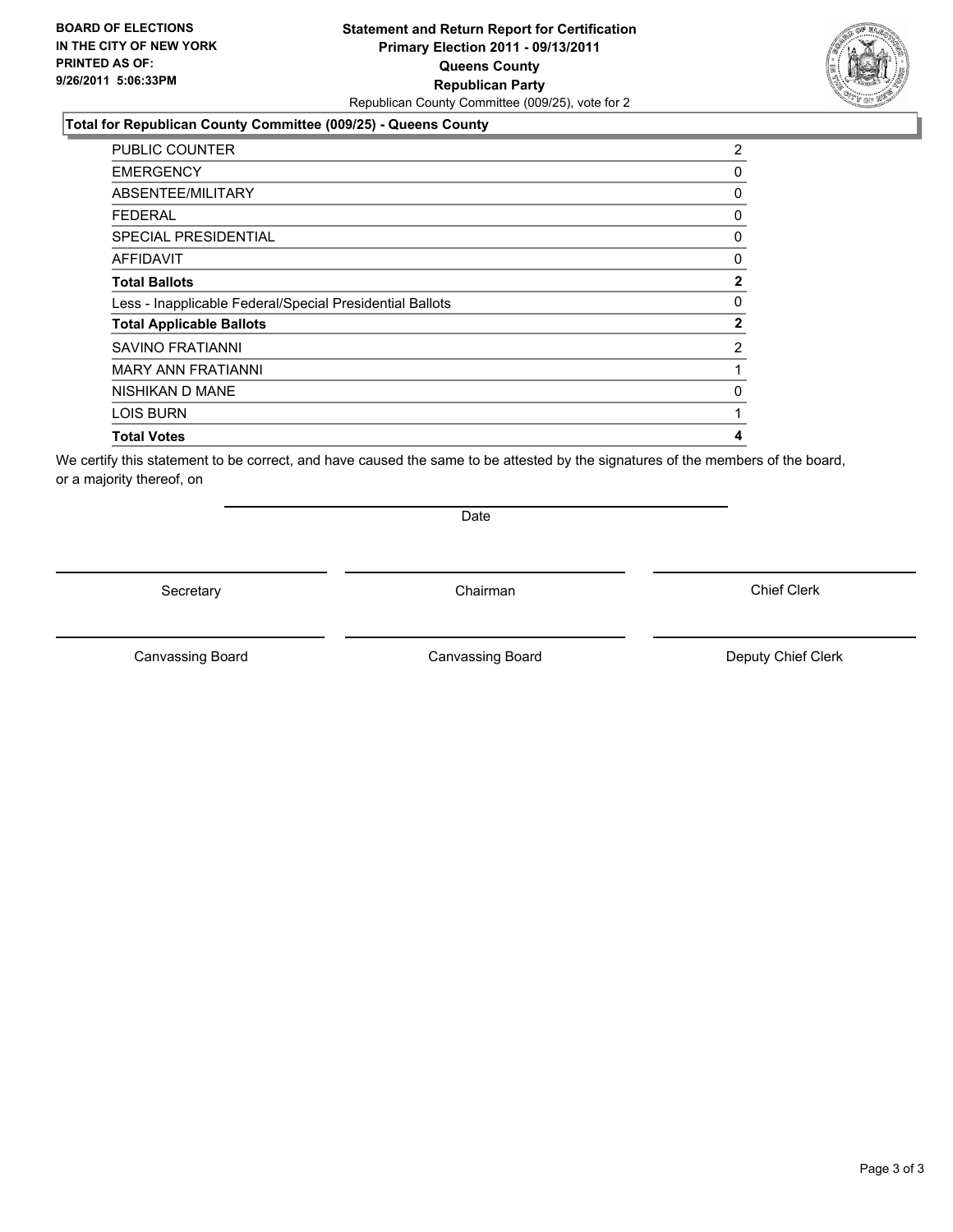

## **Primary Election 2011 - 09/13/2011 Queens County - Republican Party**

Republican County Committee 010/25 Vote for 2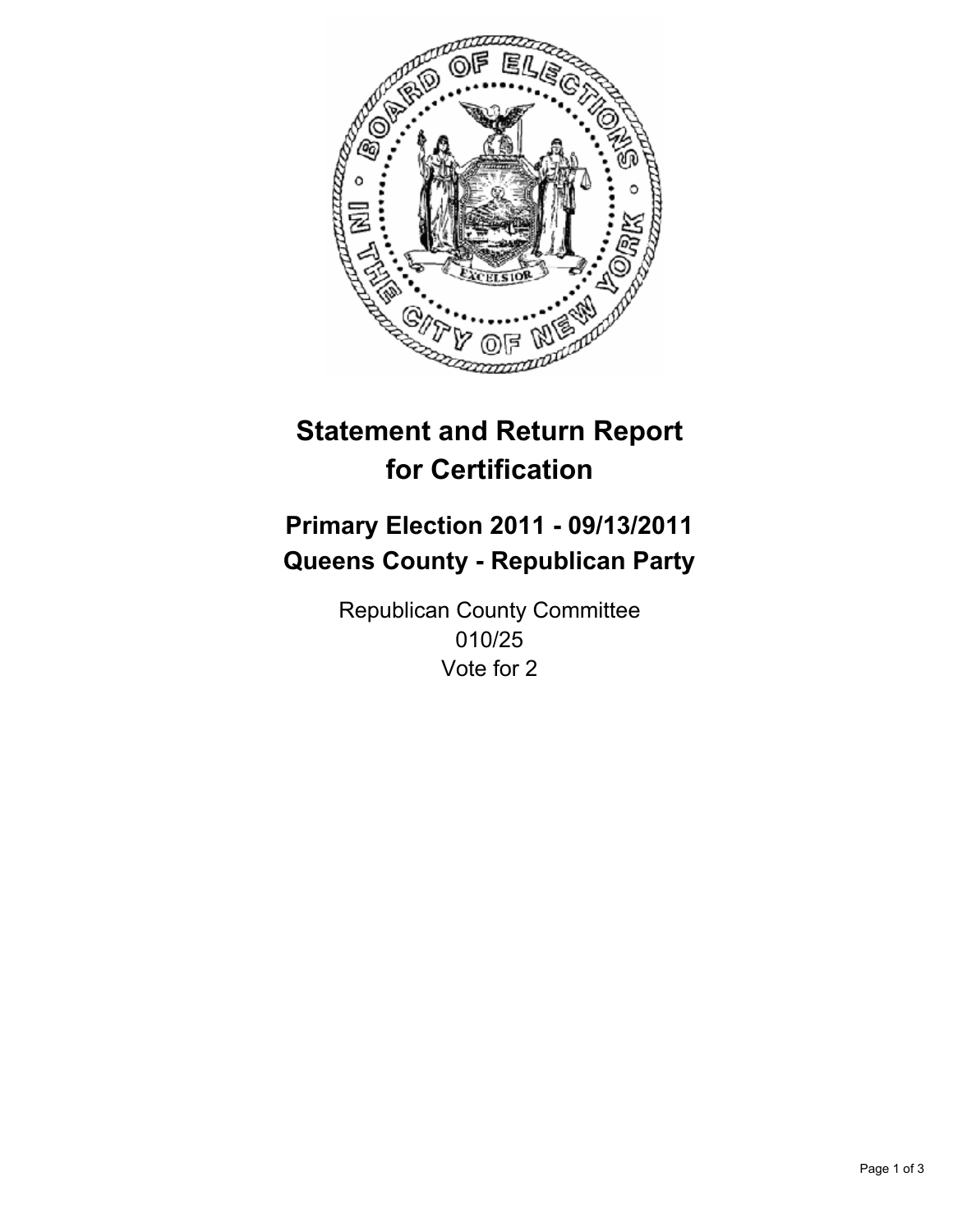

| <b>PUBLIC COUNTER</b>                                    | 13             |
|----------------------------------------------------------|----------------|
| <b>EMERGENCY</b>                                         | 0              |
| ABSENTEE/MILITARY                                        | 0              |
| <b>FEDERAL</b>                                           | 0              |
| <b>SPECIAL PRESIDENTIAL</b>                              | 0              |
| AFFIDAVIT                                                | 0              |
| <b>Total Ballots</b>                                     | 13             |
| Less - Inapplicable Federal/Special Presidential Ballots | 0              |
| <b>Total Applicable Ballots</b>                          | 13             |
| <b>FRENDO FERNANDEZ</b>                                  | 8              |
| <b>VERONICA FERNANDEZ</b>                                | 7              |
| <b>WEI C WANG</b>                                        | $\overline{2}$ |
| ELIZABETH CHOY                                           | 2              |
| <b>Total Votes</b>                                       | 19             |
| Unrecorded                                               | 7              |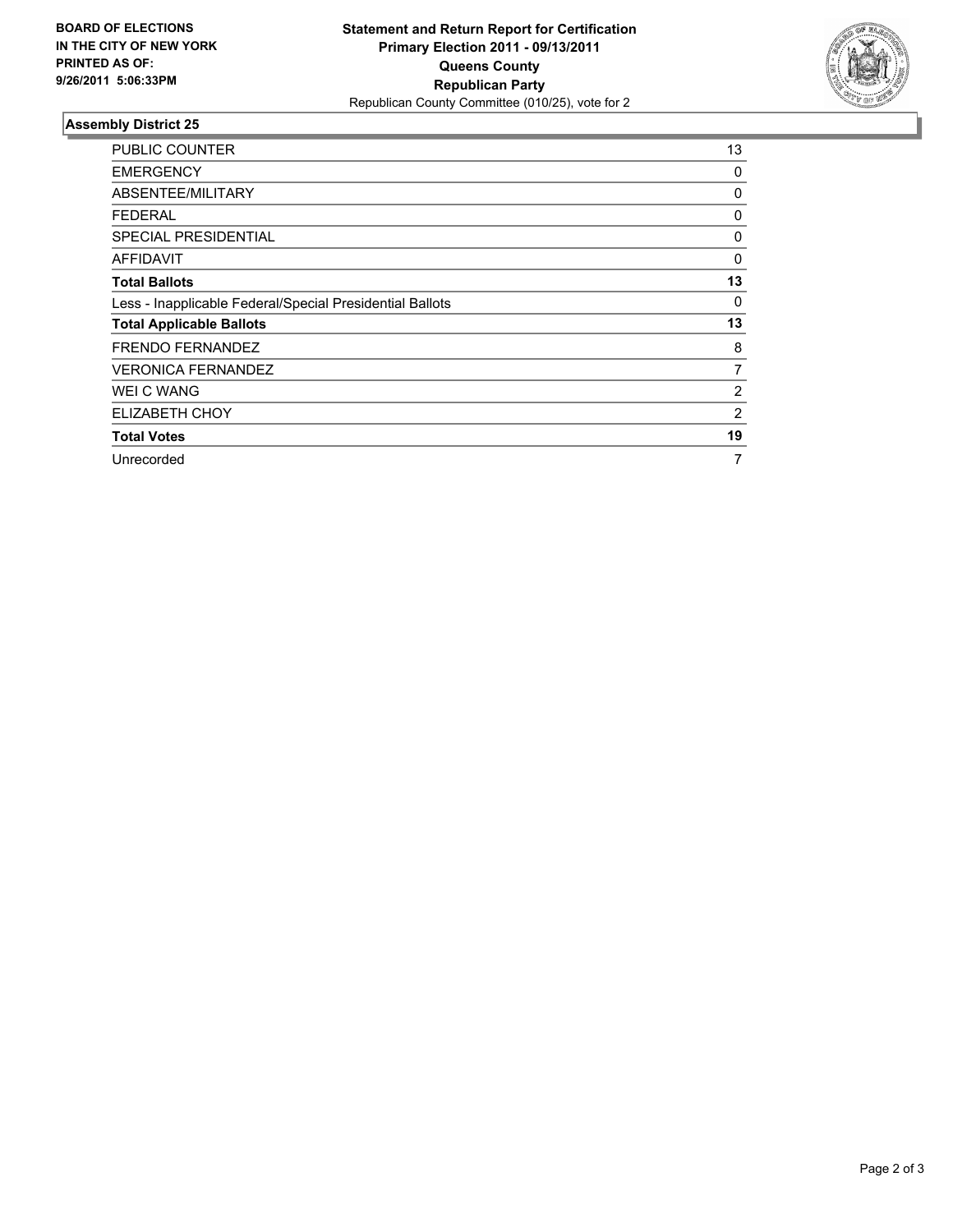#### **Statement and Return Report for Certification Primary Election 2011 - 09/13/2011 Queens County Republican Party** Republican County Committee (010/25), vote for 2

#### **Total for Republican County Committee (010/25) - Queens County**

| <b>PUBLIC COUNTER</b>                                    | 13 |
|----------------------------------------------------------|----|
| <b>EMERGENCY</b>                                         | 0  |
| ABSENTEE/MILITARY                                        | 0  |
| FEDERAL                                                  | 0  |
| SPECIAL PRESIDENTIAL                                     | 0  |
| <b>AFFIDAVIT</b>                                         | 0  |
| <b>Total Ballots</b>                                     | 13 |
| Less - Inapplicable Federal/Special Presidential Ballots | 0  |
| <b>Total Applicable Ballots</b>                          | 13 |
| <b>FRENDO FERNANDEZ</b>                                  | 8  |
| <b>VERONICA FERNANDEZ</b>                                | 7  |
| WEI C WANG                                               | 2  |
| ELIZABETH CHOY                                           | 2  |
| <b>Total Votes</b>                                       | 19 |
| Unrecorded                                               | 7  |

We certify this statement to be correct, and have caused the same to be attested by the signatures of the members of the board, or a majority thereof, on

Date

Secretary **Chairman** 

Canvassing Board

Canvassing Board **Canvassing Board** Canvassing Board **Deputy Chief Clerk** 

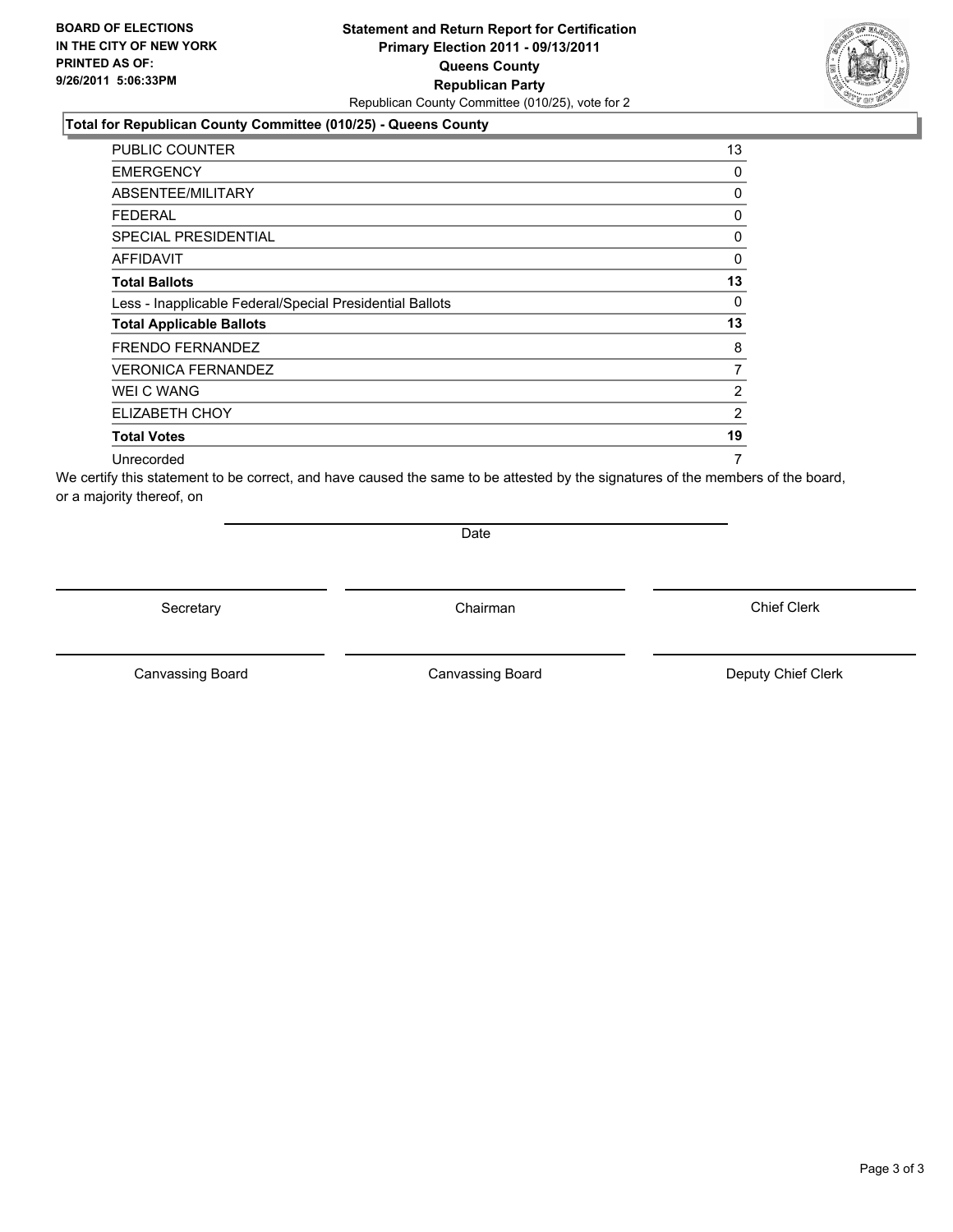

## **Primary Election 2011 - 09/13/2011 Queens County - Republican Party**

Republican County Committee 012/25 Vote for 2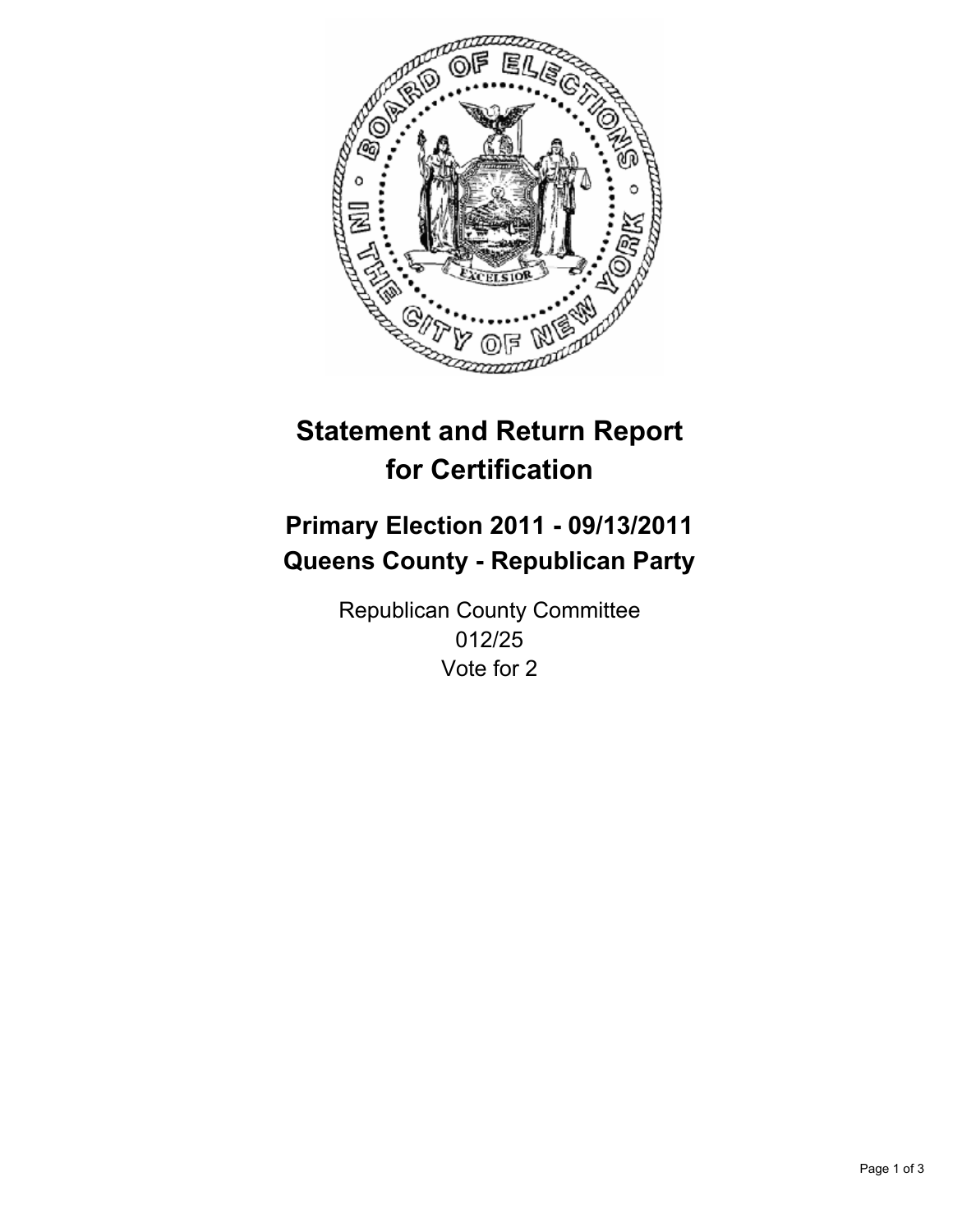

| <b>PUBLIC COUNTER</b>                                    | 9  |
|----------------------------------------------------------|----|
| <b>EMERGENCY</b>                                         | 0  |
| ABSENTEE/MILITARY                                        | 0  |
| <b>FEDERAL</b>                                           | 0  |
| <b>SPECIAL PRESIDENTIAL</b>                              | 0  |
| <b>AFFIDAVIT</b>                                         | 0  |
| <b>Total Ballots</b>                                     | 9  |
| Less - Inapplicable Federal/Special Presidential Ballots | 0  |
| <b>Total Applicable Ballots</b>                          | 9  |
| <b>JOHN J MCCANN</b>                                     | 4  |
| <b>JAMES M HESSE</b>                                     | 4  |
| <b>MADELYN SPALLITTA</b>                                 | 3  |
| <b>ROLAND REICH</b>                                      | 2  |
| <b>Total Votes</b>                                       | 13 |
| Unrecorded                                               | 5  |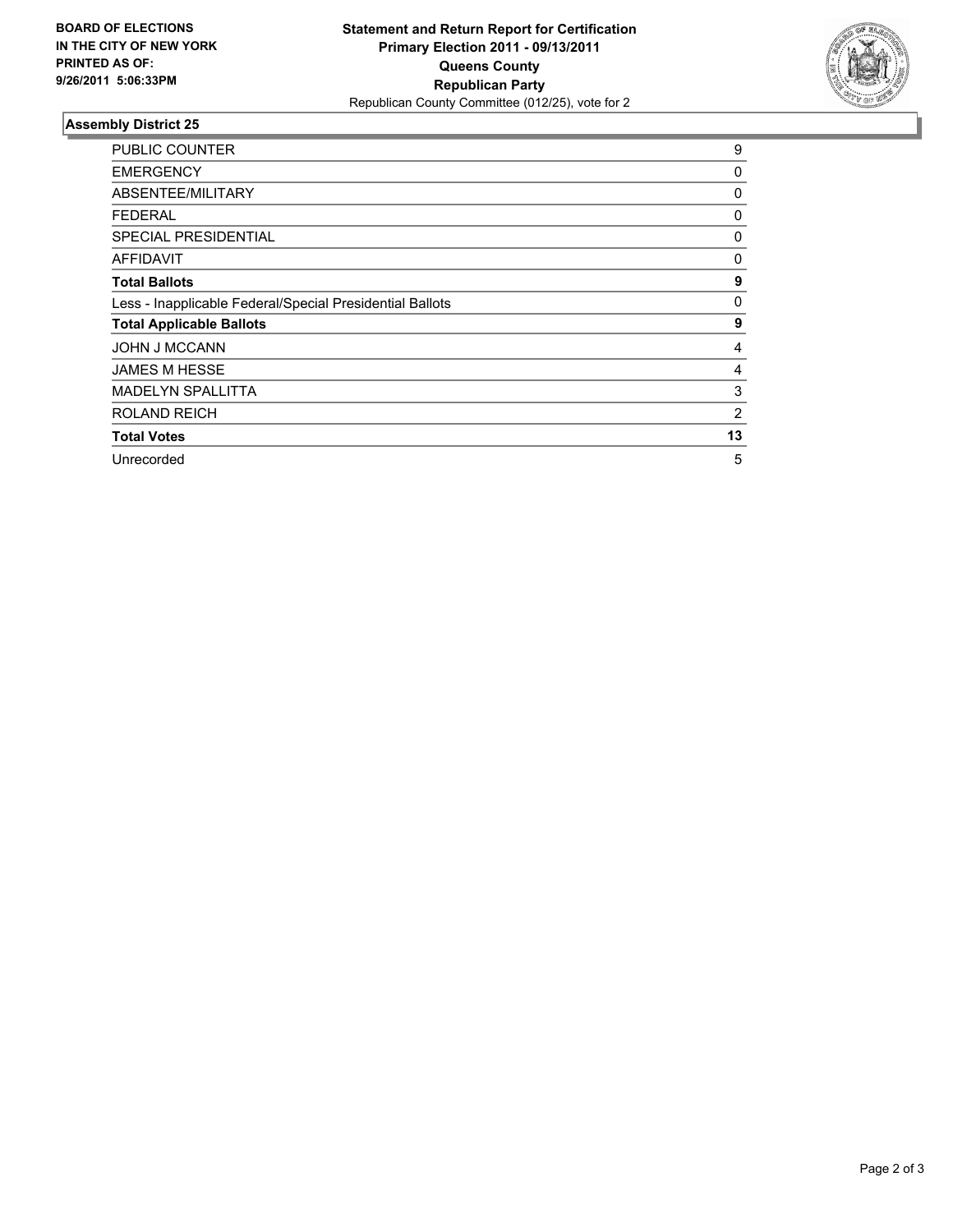#### **Statement and Return Report for Certification Primary Election 2011 - 09/13/2011 Queens County Republican Party** Republican County Committee (012/25), vote for 2

#### **Total for Republican County Committee (012/25) - Queens County**

| <b>PUBLIC COUNTER</b>                                    | 9  |
|----------------------------------------------------------|----|
| <b>EMERGENCY</b>                                         | 0  |
| ABSENTEE/MILITARY                                        | 0  |
| <b>FEDERAL</b>                                           | 0  |
| SPECIAL PRESIDENTIAL                                     | 0  |
| AFFIDAVIT                                                | 0  |
| <b>Total Ballots</b>                                     | 9  |
| Less - Inapplicable Federal/Special Presidential Ballots | 0  |
| <b>Total Applicable Ballots</b>                          | 9  |
| <b>JOHN J MCCANN</b>                                     | 4  |
| <b>JAMES M HESSE</b>                                     | 4  |
| <b>MADELYN SPALLITTA</b>                                 | 3  |
| <b>ROLAND REICH</b>                                      | 2  |
| <b>Total Votes</b>                                       | 13 |
| Unrecorded                                               | 5  |

We certify this statement to be correct, and have caused the same to be attested by the signatures of the members of the board, or a majority thereof, on

Date

Secretary **Chairman** 

Canvassing Board

Canvassing Board **Canvassing Board** Canvassing Board **Deputy Chief Clerk** 

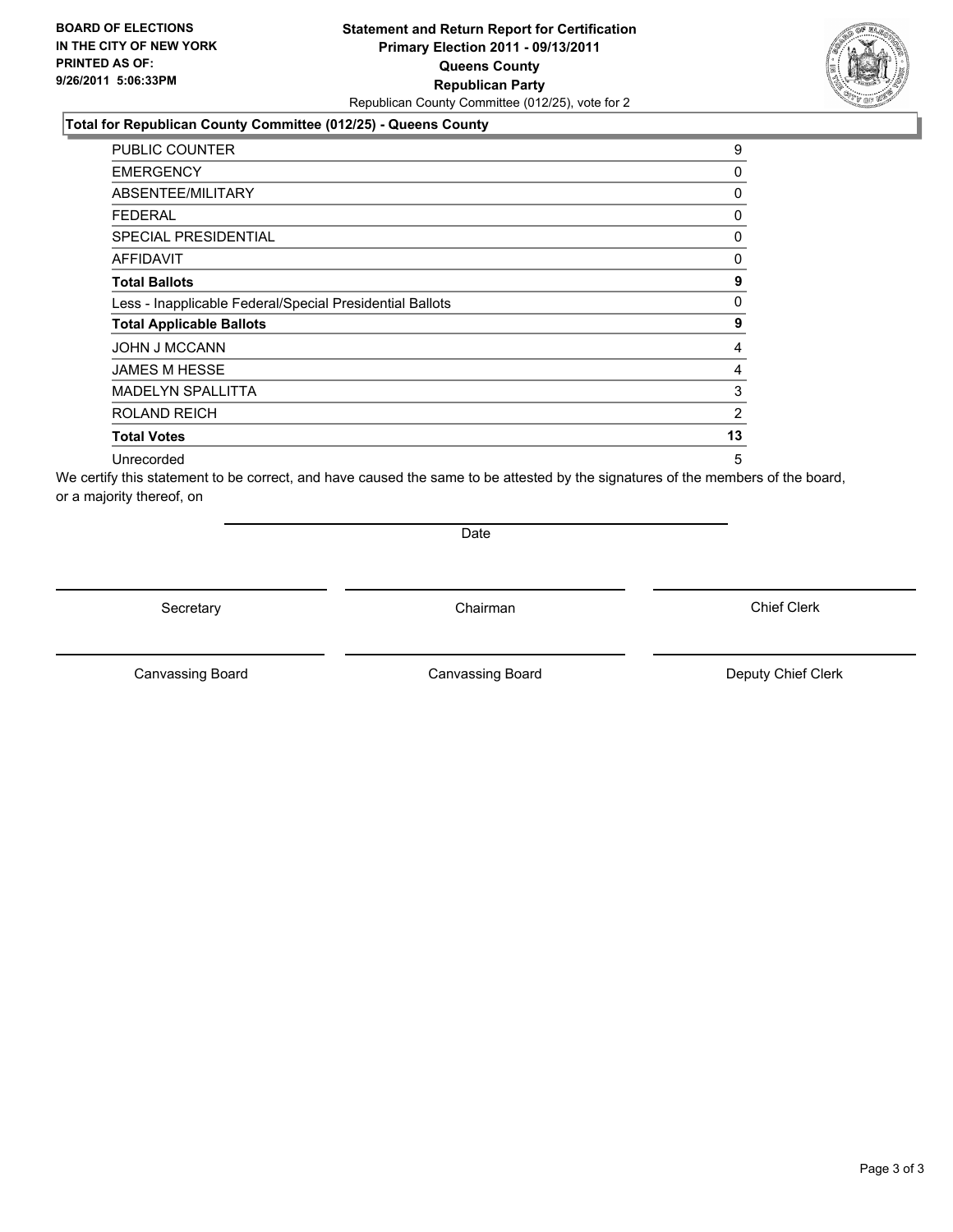

## **Primary Election 2011 - 09/13/2011 Queens County - Republican Party**

Republican County Committee 013/25 Vote for 2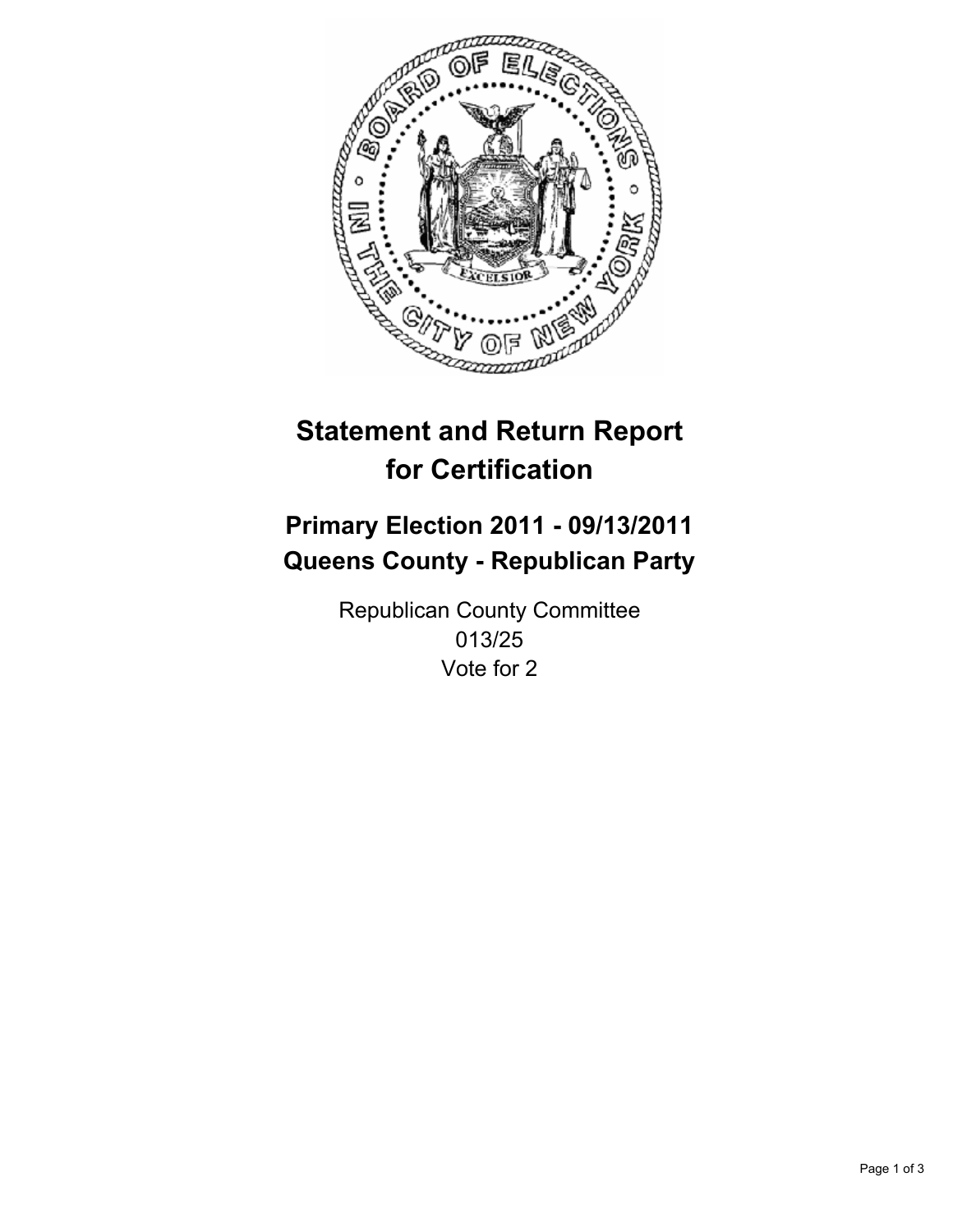

| <b>PUBLIC COUNTER</b>                                    | 6  |
|----------------------------------------------------------|----|
| <b>EMERGENCY</b>                                         | 0  |
| ABSENTEE/MILITARY                                        | 0  |
| FEDERAL                                                  | 0  |
| <b>SPECIAL PRESIDENTIAL</b>                              | 0  |
| <b>AFFIDAVIT</b>                                         | 0  |
| <b>Total Ballots</b>                                     | 6  |
| Less - Inapplicable Federal/Special Presidential Ballots | 0  |
| <b>Total Applicable Ballots</b>                          | 6  |
| <b>RICHARD W ENG</b>                                     | 2  |
| CHIM NAN YI                                              | 0  |
| DENNIS A OCCHINO                                         | 5  |
| <b>SALVATORE CIPPO</b>                                   | 5  |
| <b>Total Votes</b>                                       | 12 |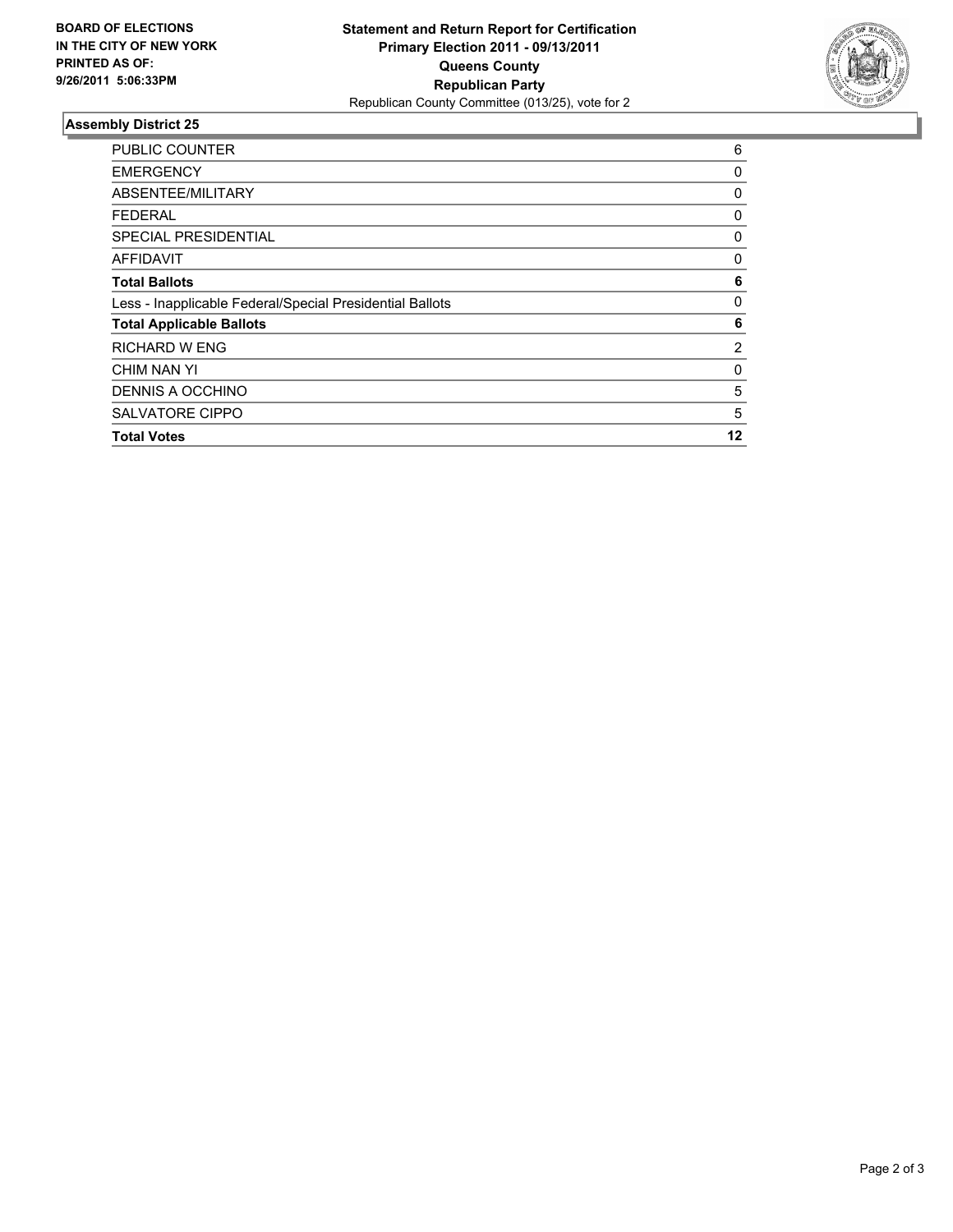#### **Statement and Return Report for Certification Primary Election 2011 - 09/13/2011 Queens County Republican Party** Republican County Committee (013/25), vote for 2

#### **Total for Republican County Committee (013/25) - Queens County**

| <b>PUBLIC COUNTER</b>                                    | 6        |
|----------------------------------------------------------|----------|
| <b>EMERGENCY</b>                                         | 0        |
| ABSENTEE/MILITARY                                        | 0        |
| <b>FEDERAL</b>                                           | 0        |
| <b>SPECIAL PRESIDENTIAL</b>                              | 0        |
| <b>AFFIDAVIT</b>                                         | $\Omega$ |
| <b>Total Ballots</b>                                     | 6        |
| Less - Inapplicable Federal/Special Presidential Ballots | 0        |
| <b>Total Applicable Ballots</b>                          | 6        |
| RICHARD W ENG                                            | 2        |
| CHIM NAN YI                                              | 0        |
| DENNIS A OCCHINO                                         | 5        |
| <b>SALVATORE CIPPO</b>                                   | 5        |
| <b>Total Votes</b>                                       | 12       |

We certify this statement to be correct, and have caused the same to be attested by the signatures of the members of the board, or a majority thereof, on

Secretary **Chairman** 

Date

Canvassing Board **Canvassing Board** Canvassing Board **Deputy Chief Clerk** 

Canvassing Board

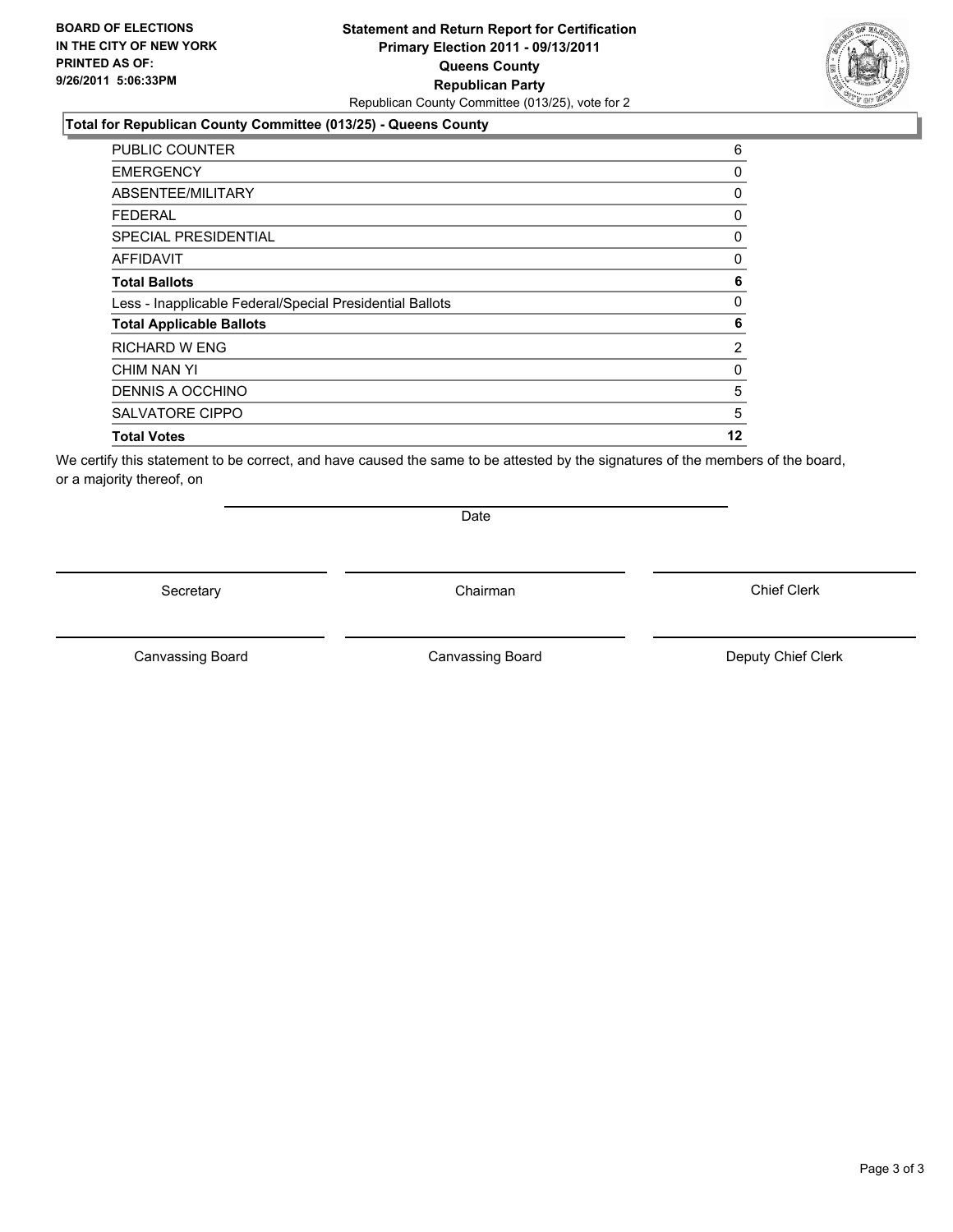

## **Primary Election 2011 - 09/13/2011 Queens County - Republican Party**

Republican County Committee 014/25 Vote for 2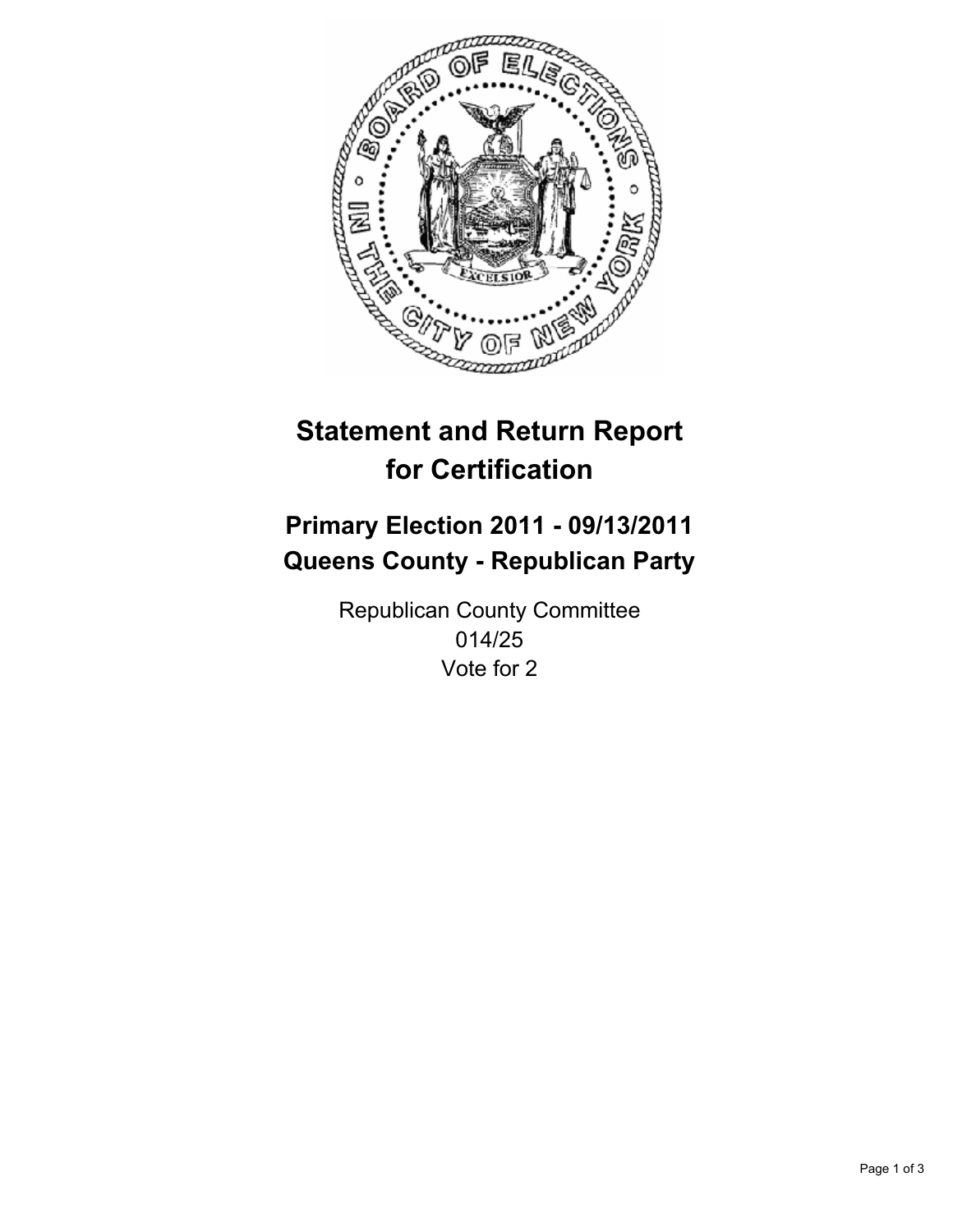

| PUBLIC COUNTER                                           | 1 |
|----------------------------------------------------------|---|
| <b>EMERGENCY</b>                                         | 0 |
| ABSENTEE/MILITARY                                        | 0 |
| <b>FEDERAL</b>                                           | 0 |
| <b>SPECIAL PRESIDENTIAL</b>                              | 0 |
| AFFIDAVIT                                                | 0 |
| <b>Total Ballots</b>                                     |   |
| Less - Inapplicable Federal/Special Presidential Ballots | 0 |
| <b>Total Applicable Ballots</b>                          |   |
| DAVID LUZON                                              |   |
| <b>SANG PAHK</b>                                         | 0 |
| <b>JOHN N KNOESEL</b>                                    | 0 |
| <b>MARISA A KNOESEL</b>                                  | 0 |
| <b>Total Votes</b>                                       |   |
| Unrecorded                                               |   |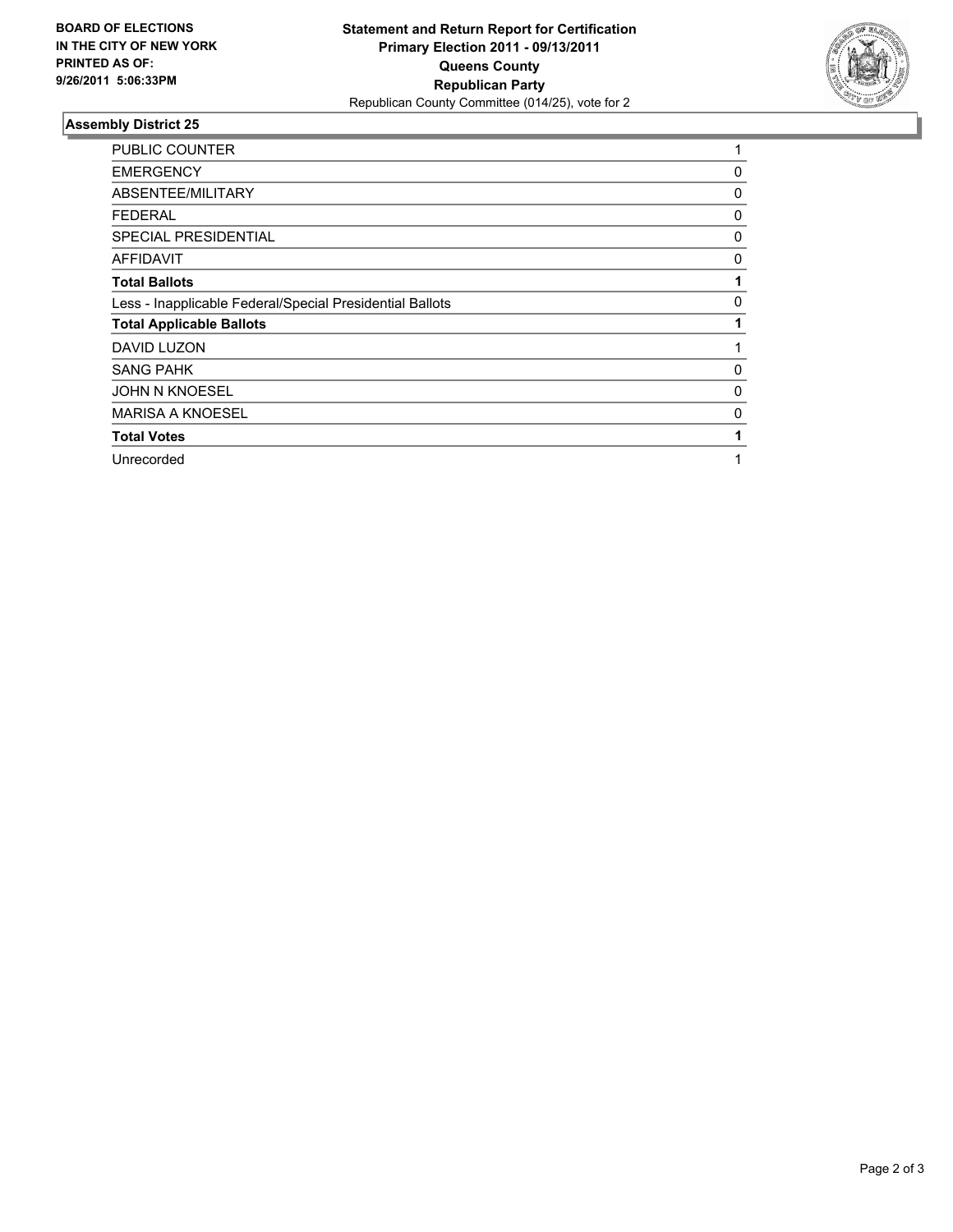### **Statement and Return Report for Certification Primary Election 2011 - 09/13/2011 Queens County Republican Party** Republican County Committee (014/25), vote for 2

#### **Total for Republican County Committee (014/25) - Queens County**

| PUBLIC COUNTER                                           | 1 |
|----------------------------------------------------------|---|
| <b>EMERGENCY</b>                                         | 0 |
| ABSENTEE/MILITARY                                        | 0 |
| <b>FEDERAL</b>                                           | 0 |
| SPECIAL PRESIDENTIAL                                     | 0 |
| <b>AFFIDAVIT</b>                                         | 0 |
| <b>Total Ballots</b>                                     | 1 |
| Less - Inapplicable Federal/Special Presidential Ballots | 0 |
| <b>Total Applicable Ballots</b>                          | 1 |
| <b>DAVID LUZON</b>                                       | 1 |
| <b>SANG PAHK</b>                                         | 0 |
| <b>JOHN N KNOESEL</b>                                    | 0 |
| <b>MARISA A KNOESEL</b>                                  | 0 |
| <b>Total Votes</b>                                       | 1 |
| Unrecorded                                               | 1 |

We certify this statement to be correct, and have caused the same to be attested by the signatures of the members of the board, or a majority thereof, on

Date

Secretary **Chairman** 

Canvassing Board

Canvassing Board **Canvassing Board** Canvassing Board **Deputy Chief Clerk** 

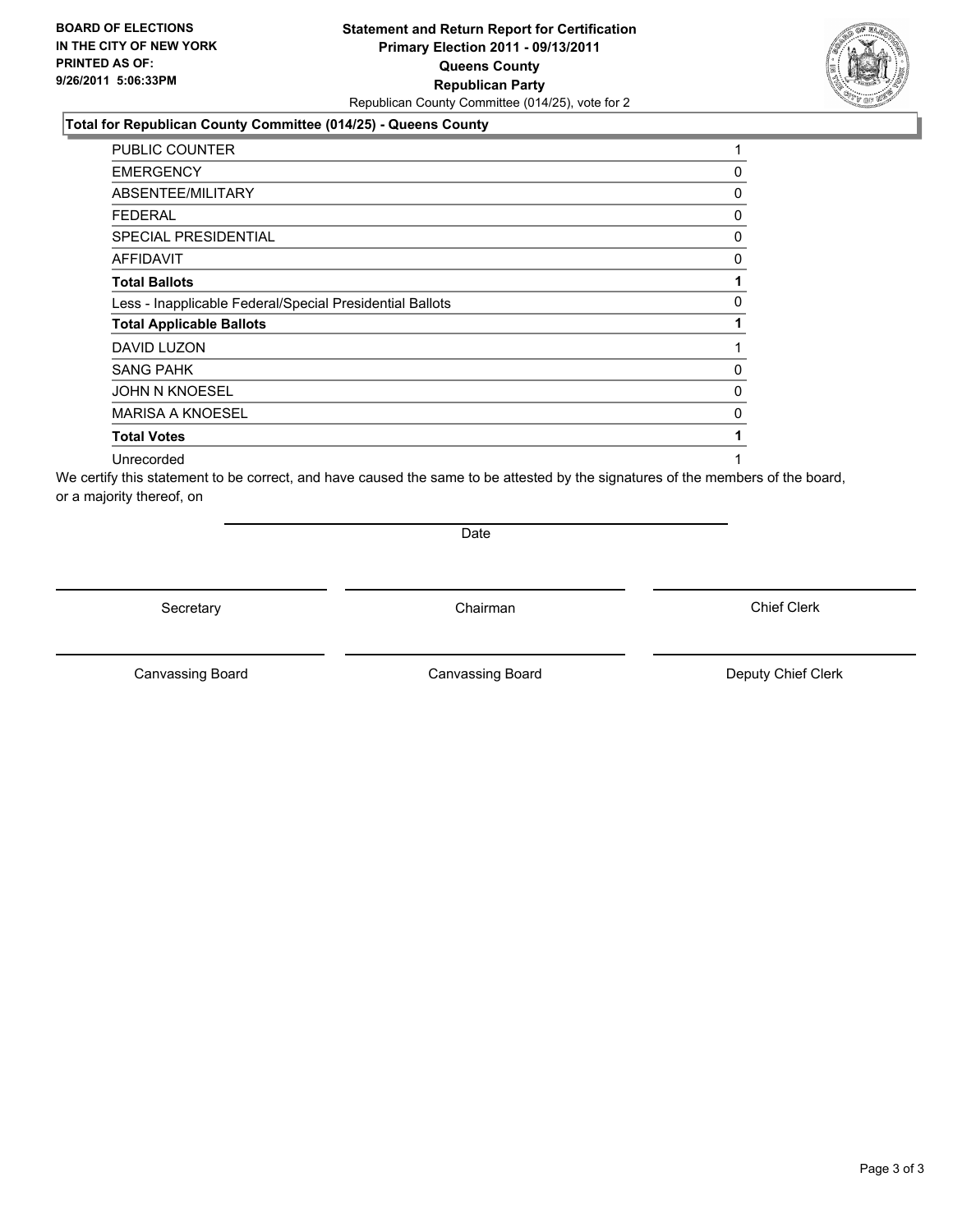

## **Primary Election 2011 - 09/13/2011 Queens County - Republican Party**

Republican County Committee 015/25 Vote for 2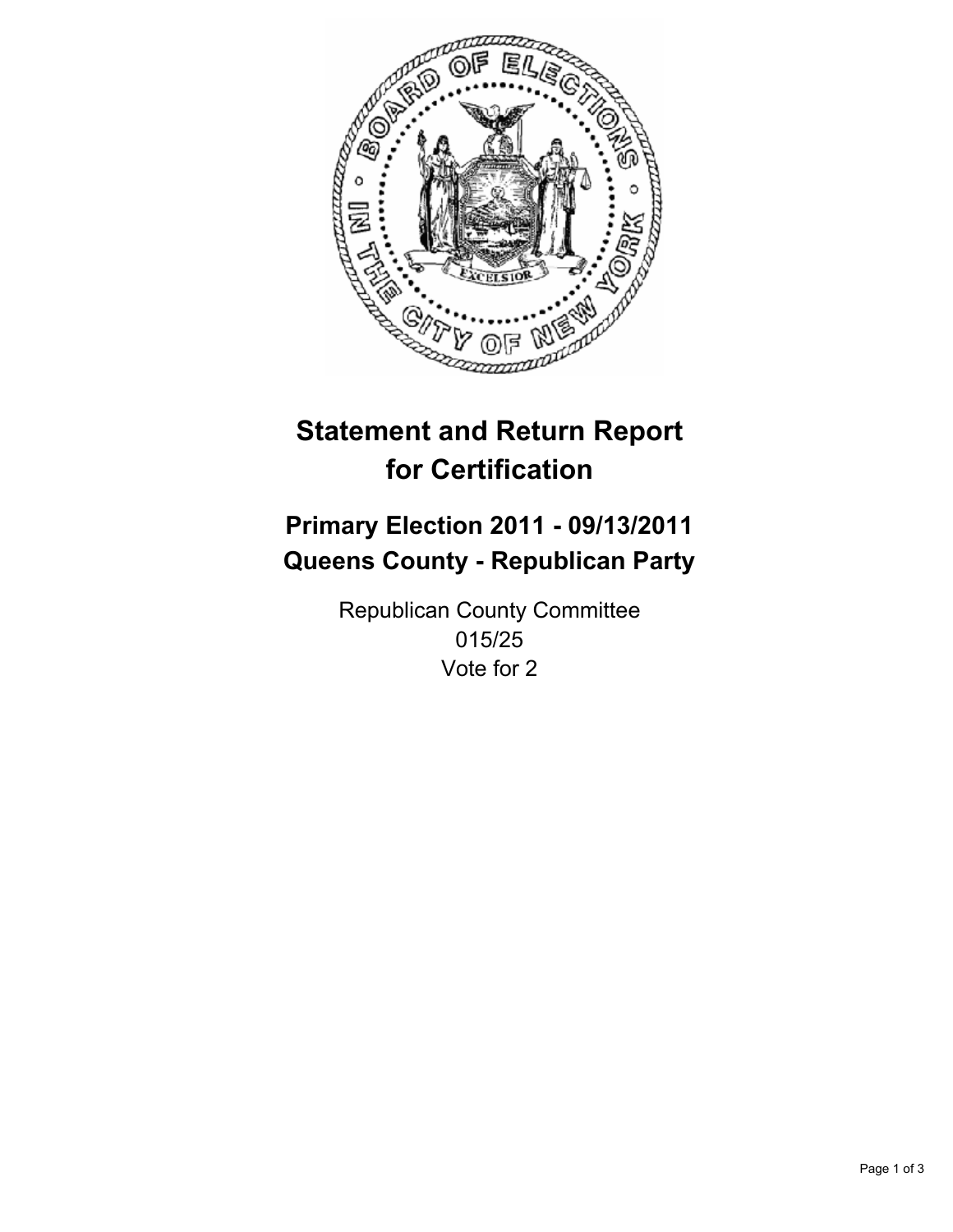

| <b>PUBLIC COUNTER</b>                                    | 9  |
|----------------------------------------------------------|----|
| <b>EMERGENCY</b>                                         | 0  |
| ABSENTEE/MILITARY                                        | 0  |
| <b>FEDERAL</b>                                           | 0  |
| <b>SPECIAL PRESIDENTIAL</b>                              | 0  |
| <b>AFFIDAVIT</b>                                         | 0  |
| <b>Total Ballots</b>                                     | 9  |
| Less - Inapplicable Federal/Special Presidential Ballots | 0  |
| <b>Total Applicable Ballots</b>                          | 9  |
| PETER R ARBUCO                                           | 6  |
| <b>WEN HUA CHAI</b>                                      | 3  |
| <b>EAMON DEVLIN</b>                                      | 2  |
| <b>ANNEMARIE DEVLIN</b>                                  | 5  |
| <b>Total Votes</b>                                       | 16 |
| Unrecorded                                               | 2  |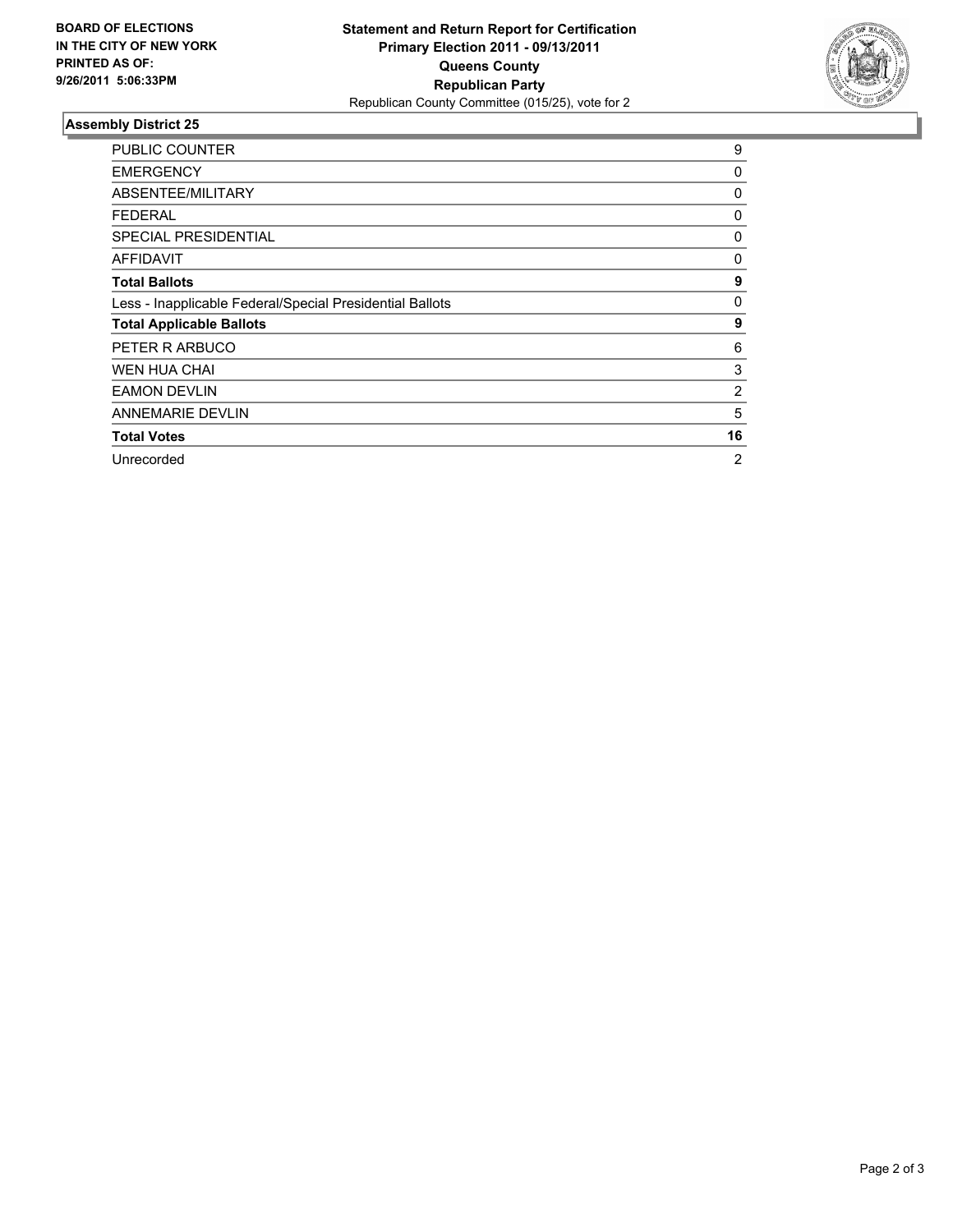### **Statement and Return Report for Certification Primary Election 2011 - 09/13/2011 Queens County Republican Party** Republican County Committee (015/25), vote for 2

#### **Total for Republican County Committee (015/25) - Queens County**

| <b>PUBLIC COUNTER</b>                                    | 9              |
|----------------------------------------------------------|----------------|
| <b>EMERGENCY</b>                                         | 0              |
| ABSENTEE/MILITARY                                        | 0              |
| FEDERAL                                                  | 0              |
| SPECIAL PRESIDENTIAL                                     | 0              |
| <b>AFFIDAVIT</b>                                         | 0              |
| <b>Total Ballots</b>                                     | 9              |
| Less - Inapplicable Federal/Special Presidential Ballots | 0              |
| <b>Total Applicable Ballots</b>                          | 9              |
| PETER R ARBUCO                                           | 6              |
| WEN HUA CHAI                                             | 3              |
| <b>EAMON DEVLIN</b>                                      | 2              |
| <b>ANNEMARIE DEVLIN</b>                                  | 5              |
| <b>Total Votes</b>                                       | 16             |
| Unrecorded                                               | $\overline{2}$ |

We certify this statement to be correct, and have caused the same to be attested by the signatures of the members of the board, or a majority thereof, on

Date

Secretary **Chairman** 

Canvassing Board **Canvassing Board** Canvassing Board **Deputy Chief Clerk** 

Canvassing Board

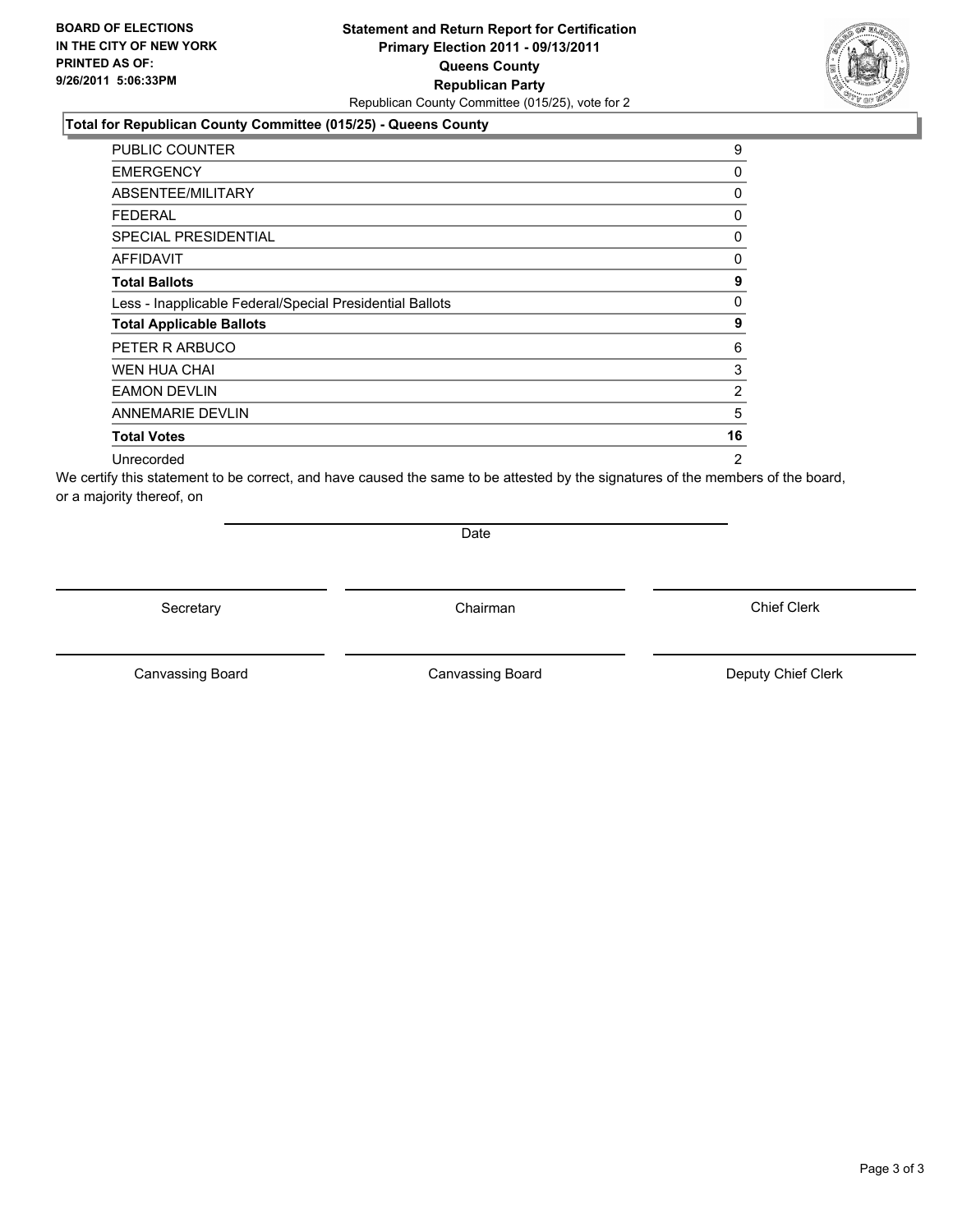

## **Primary Election 2011 - 09/13/2011 Queens County - Republican Party**

Republican County Committee 016/25 Vote for 2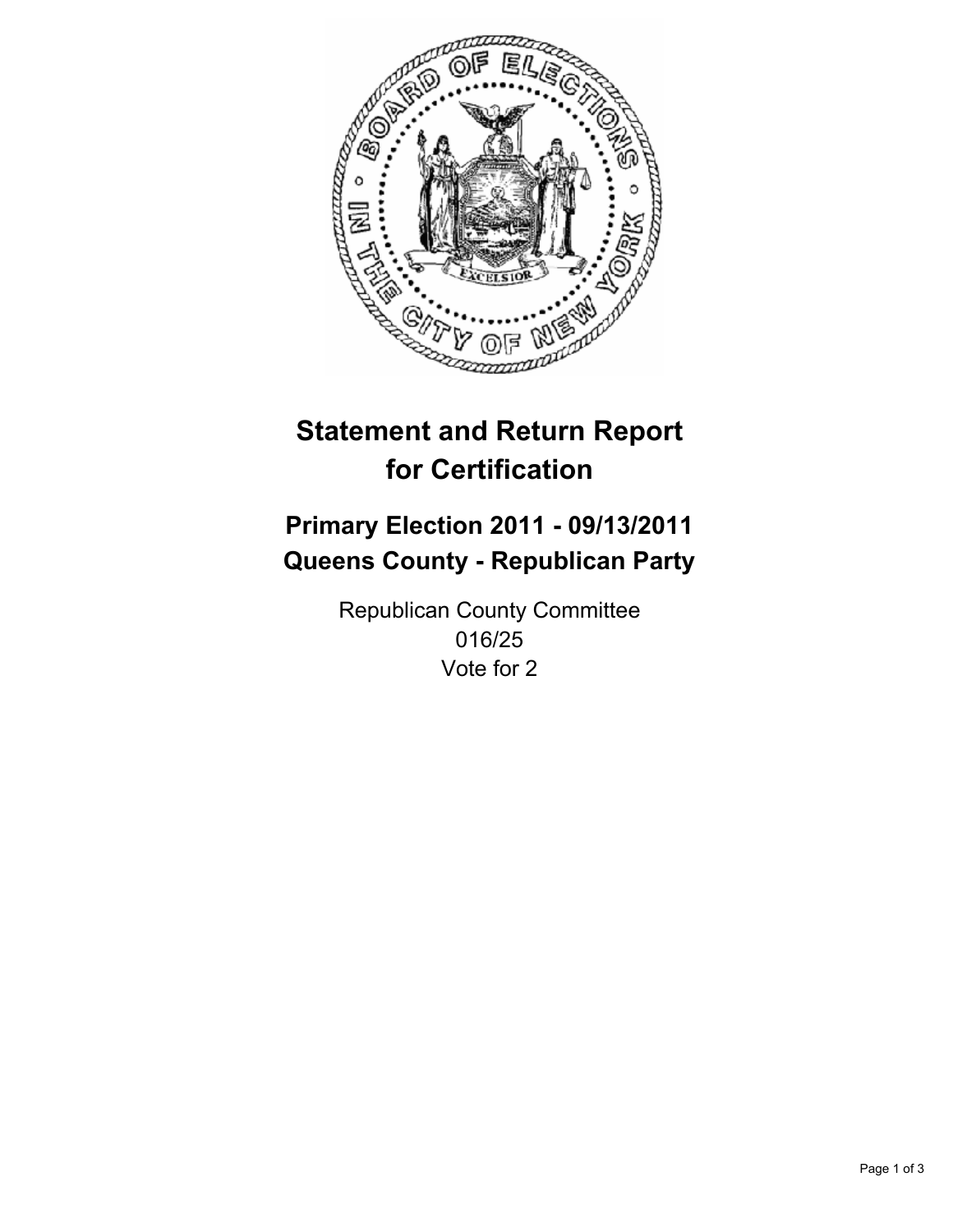

| <b>PUBLIC COUNTER</b>                                    | 7  |
|----------------------------------------------------------|----|
| <b>EMERGENCY</b>                                         | 0  |
| ABSENTEE/MILITARY                                        | 1  |
| <b>FEDERAL</b>                                           | 0  |
| <b>SPECIAL PRESIDENTIAL</b>                              | 0  |
| AFFIDAVIT                                                | 0  |
| <b>Total Ballots</b>                                     | 8  |
| Less - Inapplicable Federal/Special Presidential Ballots | 0  |
| <b>Total Applicable Ballots</b>                          | 8  |
| <b>MABEL CASTRO</b>                                      | 3  |
| SOM IM                                                   | 0  |
| <b>GERARD GOGER</b>                                      | 3  |
| BARBARA A GOEGER                                         | 5  |
| <b>Total Votes</b>                                       | 11 |
| Unrecorded                                               | 5  |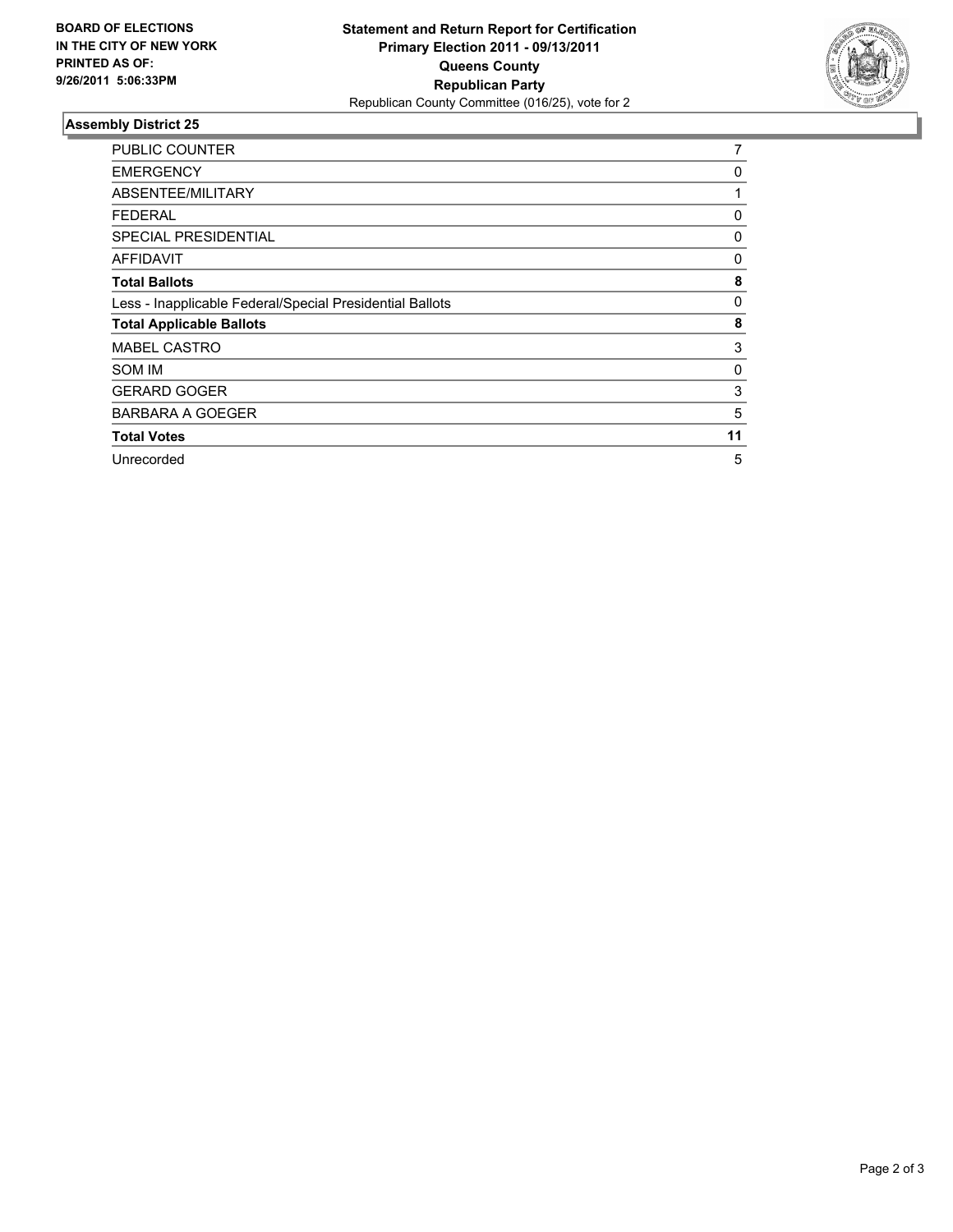#### **Statement and Return Report for Certification Primary Election 2011 - 09/13/2011 Queens County Republican Party** Republican County Committee (016/25), vote for 2

#### **Total for Republican County Committee (016/25) - Queens County**

| PUBLIC COUNTER                                           | 7  |
|----------------------------------------------------------|----|
| <b>EMERGENCY</b>                                         | 0  |
| <b>ABSENTEE/MILITARY</b>                                 | 1  |
| <b>FEDERAL</b>                                           | 0  |
| <b>SPECIAL PRESIDENTIAL</b>                              | 0  |
| AFFIDAVIT                                                | 0  |
| <b>Total Ballots</b>                                     | 8  |
| Less - Inapplicable Federal/Special Presidential Ballots | 0  |
| <b>Total Applicable Ballots</b>                          | 8  |
| <b>MABEL CASTRO</b>                                      | 3  |
| SOM IM                                                   | 0  |
| <b>GERARD GOGER</b>                                      | 3  |
| <b>BARBARA A GOEGER</b>                                  | 5  |
| <b>Total Votes</b>                                       | 11 |
| Unrecorded                                               | 5  |

We certify this statement to be correct, and have caused the same to be attested by the signatures of the members of the board, or a majority thereof, on

Date

Secretary **Chairman** 

Canvassing Board

Canvassing Board **Canvassing Board** Canvassing Board **Deputy Chief Clerk** 

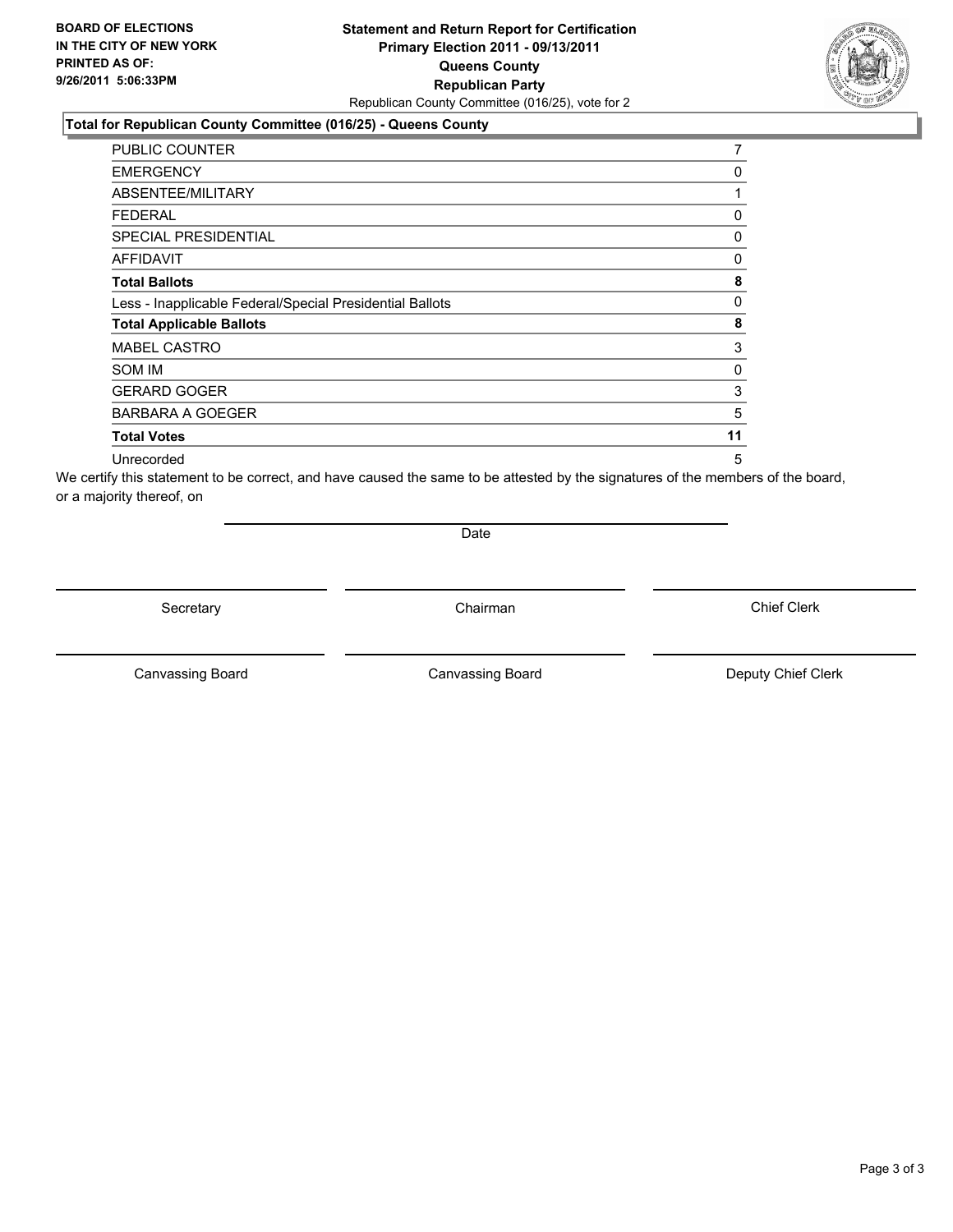

## **Primary Election 2011 - 09/13/2011 Queens County - Republican Party**

Republican County Committee 017/25 Vote for 2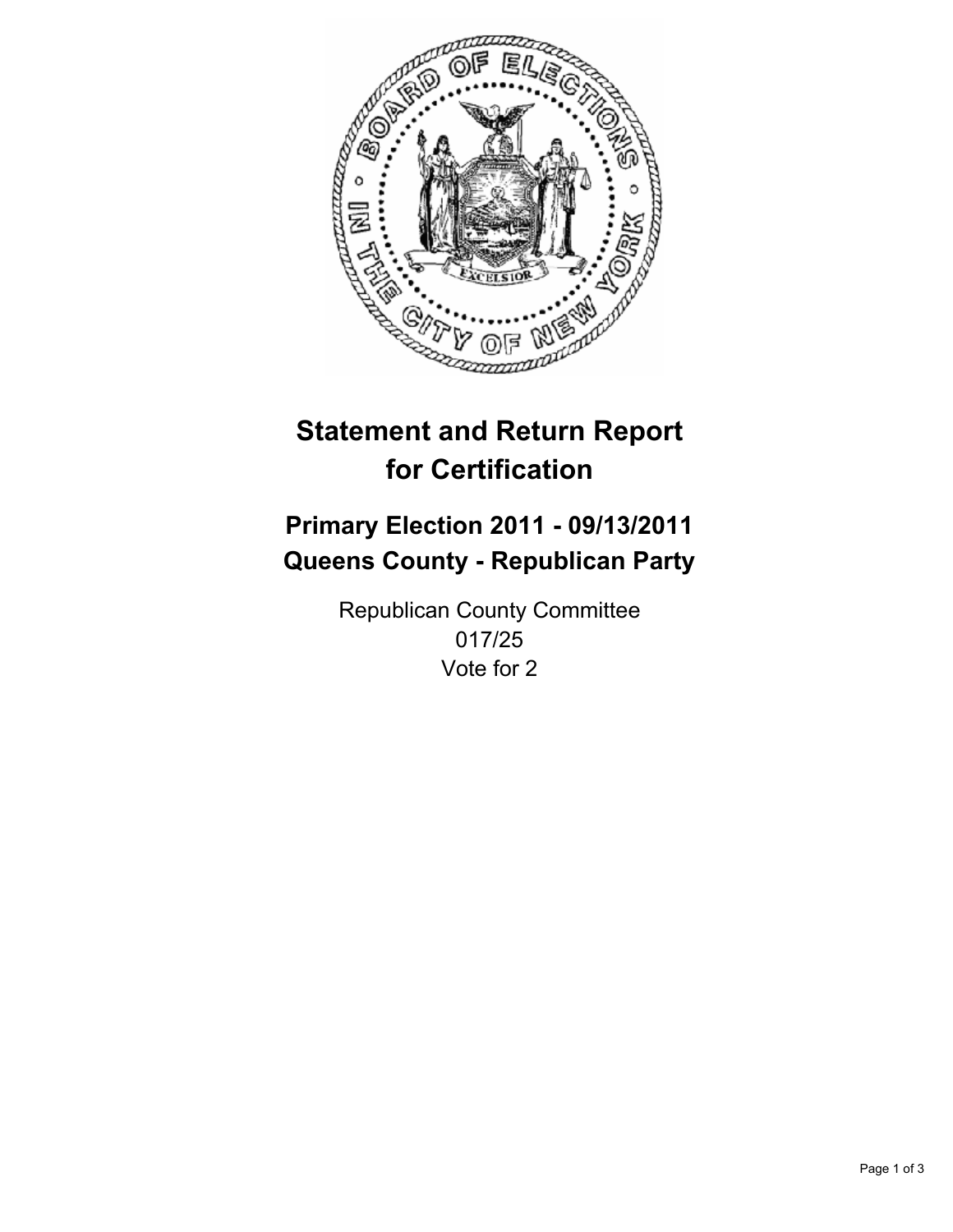

| PUBLIC COUNTER                                           | 10 |
|----------------------------------------------------------|----|
| <b>EMERGENCY</b>                                         | 0  |
| ABSENTEE/MILITARY                                        | 0  |
| <b>FEDERAL</b>                                           | 0  |
| <b>SPECIAL PRESIDENTIAL</b>                              | 0  |
| AFFIDAVIT                                                | 0  |
| <b>Total Ballots</b>                                     | 10 |
| Less - Inapplicable Federal/Special Presidential Ballots | 0  |
| <b>Total Applicable Ballots</b>                          | 10 |
| <b>FRANCISCA BONIFACIO</b>                               | 3  |
| YOURI J MALACHOWSKY                                      | 1  |
| KAREN A BARBIERI                                         | 5  |
| <b>SAM P BARBIERI</b>                                    | 4  |
| <b>Total Votes</b>                                       | 13 |
| Unrecorded                                               | 7  |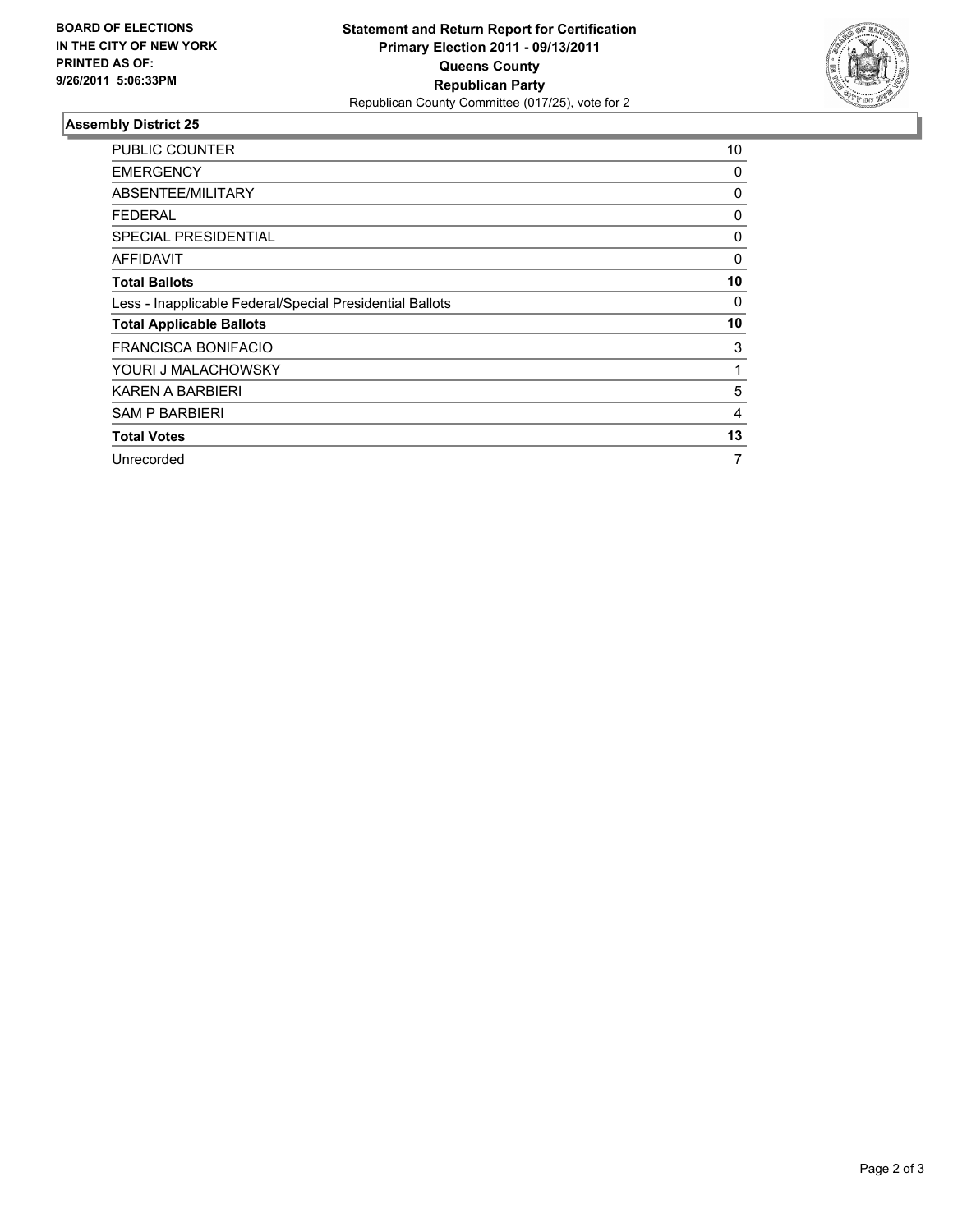### **Statement and Return Report for Certification Primary Election 2011 - 09/13/2011 Queens County Republican Party** Republican County Committee (017/25), vote for 2

### **Total for Republican County Committee (017/25) - Queens County**

| PUBLIC COUNTER                                           | 10 |
|----------------------------------------------------------|----|
| <b>EMERGENCY</b>                                         | 0  |
| ABSENTEE/MILITARY                                        | 0  |
| <b>FEDERAL</b>                                           | 0  |
| SPECIAL PRESIDENTIAL                                     | 0  |
| <b>AFFIDAVIT</b>                                         | 0  |
| <b>Total Ballots</b>                                     | 10 |
| Less - Inapplicable Federal/Special Presidential Ballots | 0  |
| <b>Total Applicable Ballots</b>                          | 10 |
| FRANCISCA BONIFACIO                                      | 3  |
| YOURI J MALACHOWSKY                                      | 1  |
| KAREN A BARBIERI                                         | 5  |
| <b>SAM P BARBIERI</b>                                    | 4  |
| <b>Total Votes</b>                                       | 13 |
| Unrecorded                                               | 7  |

We certify this statement to be correct, and have caused the same to be attested by the signatures of the members of the board, or a majority thereof, on

Date

Secretary **Chairman** 

Canvassing Board **Canvassing Board** Canvassing Board **Deputy Chief Clerk** 

Canvassing Board

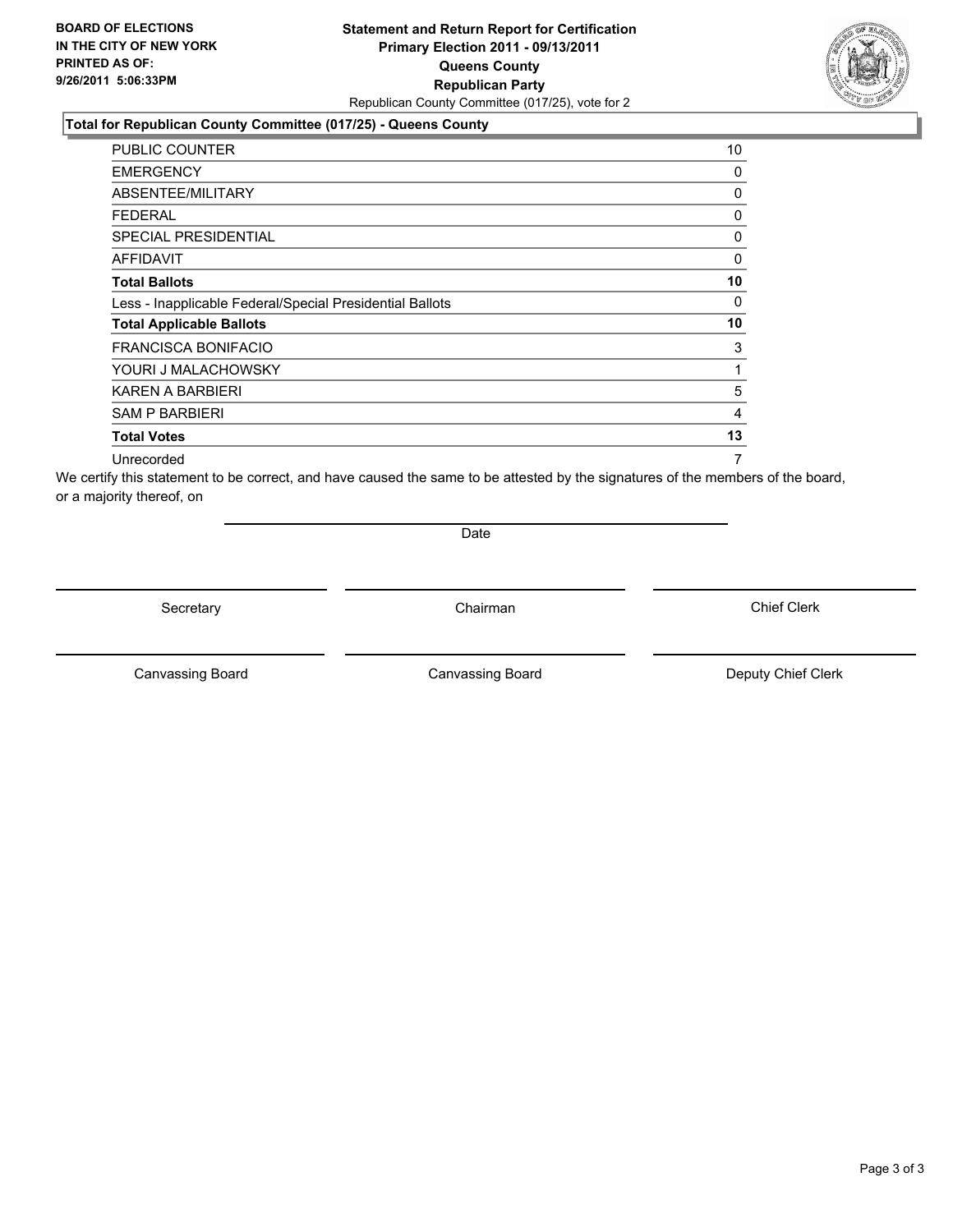

## **Primary Election 2011 - 09/13/2011 Queens County - Republican Party**

Republican County Committee 018/25 Vote for 2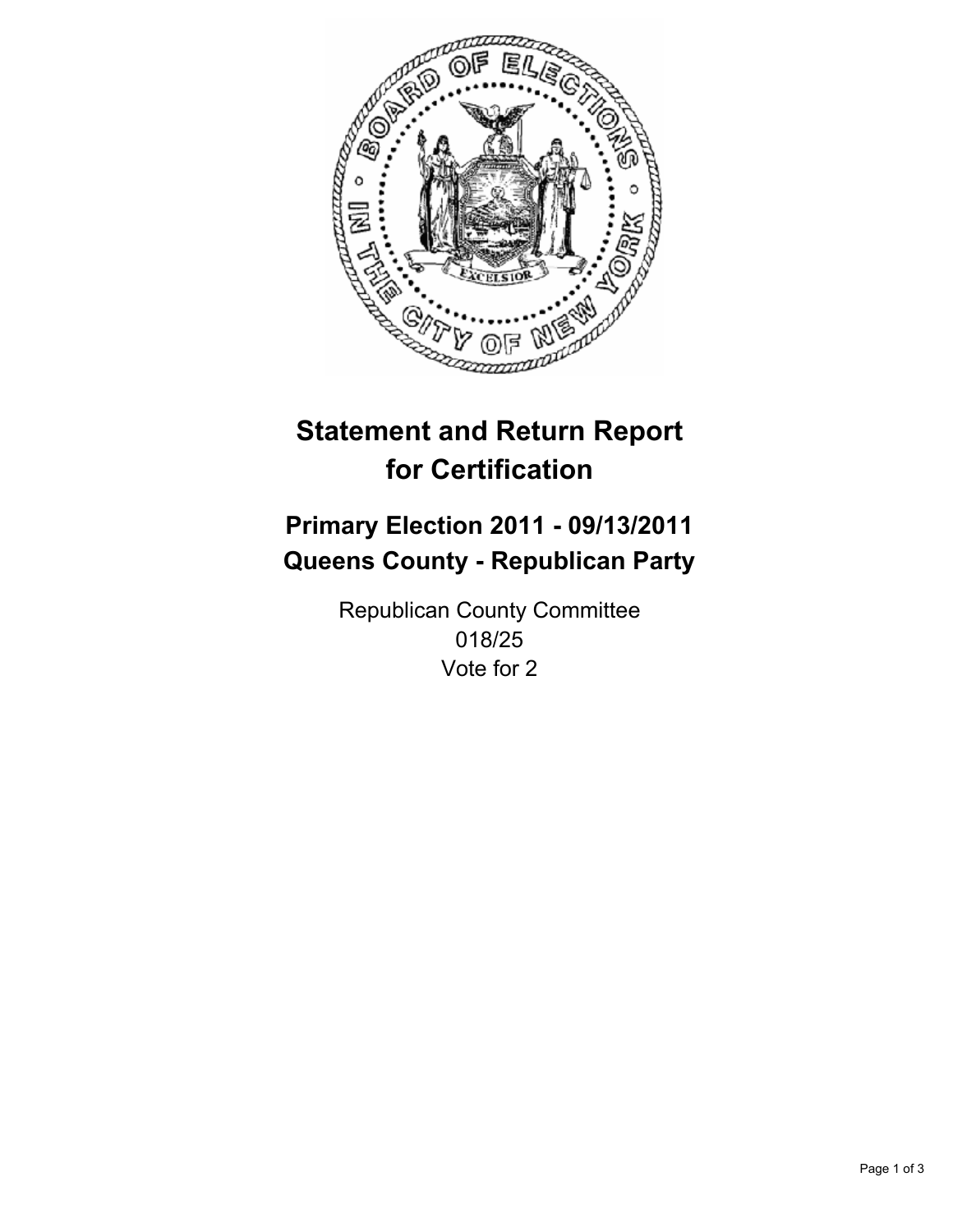

| PUBLIC COUNTER                                           | 5 |
|----------------------------------------------------------|---|
| <b>EMERGENCY</b>                                         | 0 |
| ABSENTEE/MILITARY                                        | 0 |
| FEDERAL                                                  | 0 |
| SPECIAL PRESIDENTIAL                                     | 0 |
| AFFIDAVIT                                                | 0 |
| <b>Total Ballots</b>                                     | 5 |
| Less - Inapplicable Federal/Special Presidential Ballots | 0 |
| <b>Total Applicable Ballots</b>                          | 5 |
| <b>FRANCES V MURPHY</b>                                  | 2 |
| <b>JOHN NICOLICH</b>                                     | 0 |
| <b>HOWARD T DUFFY</b>                                    | 3 |
| <b>ZIVKO PULISIC</b>                                     | 0 |
| <b>Total Votes</b>                                       | 5 |
| Unrecorded                                               | 5 |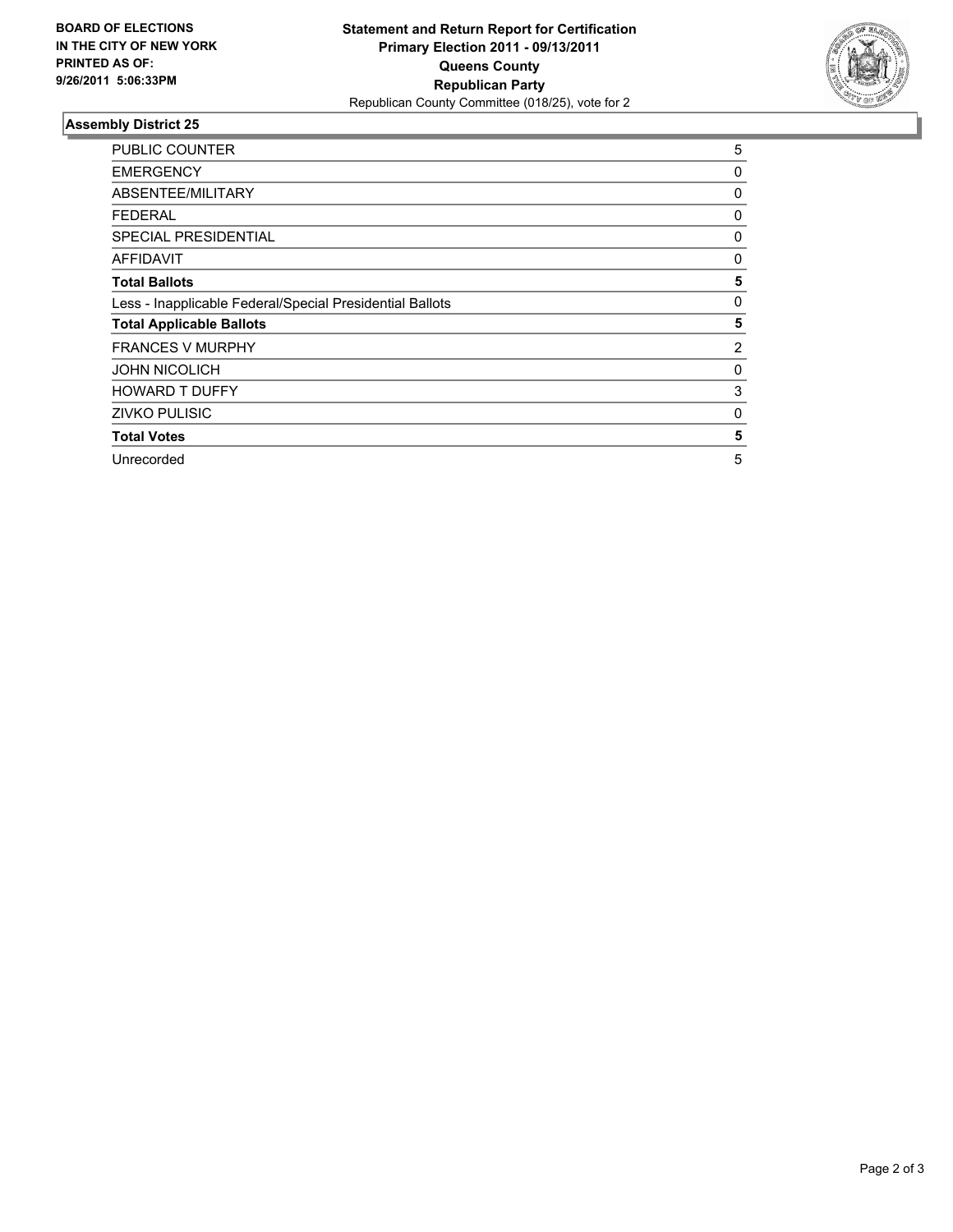### **Statement and Return Report for Certification Primary Election 2011 - 09/13/2011 Queens County Republican Party** Republican County Committee (018/25), vote for 2

#### **Total for Republican County Committee (018/25) - Queens County**

| PUBLIC COUNTER                                           | 5 |
|----------------------------------------------------------|---|
| <b>EMERGENCY</b>                                         | 0 |
| <b>ABSENTEE/MILITARY</b>                                 | 0 |
| FEDERAL                                                  | 0 |
| <b>SPECIAL PRESIDENTIAL</b>                              | 0 |
| <b>AFFIDAVIT</b>                                         | 0 |
| <b>Total Ballots</b>                                     | 5 |
| Less - Inapplicable Federal/Special Presidential Ballots | 0 |
| <b>Total Applicable Ballots</b>                          | 5 |
| <b>FRANCES V MURPHY</b>                                  | 2 |
| <b>JOHN NICOLICH</b>                                     | 0 |
| <b>HOWARD T DUFFY</b>                                    | 3 |
| <b>ZIVKO PULISIC</b>                                     | 0 |
| <b>Total Votes</b>                                       | 5 |
| Unrecorded                                               | 5 |

We certify this statement to be correct, and have caused the same to be attested by the signatures of the members of the board, or a majority thereof, on

Date

Secretary **Chairman** 

Canvassing Board

Canvassing Board **Canvassing Board** Canvassing Board **Deputy Chief Clerk** 

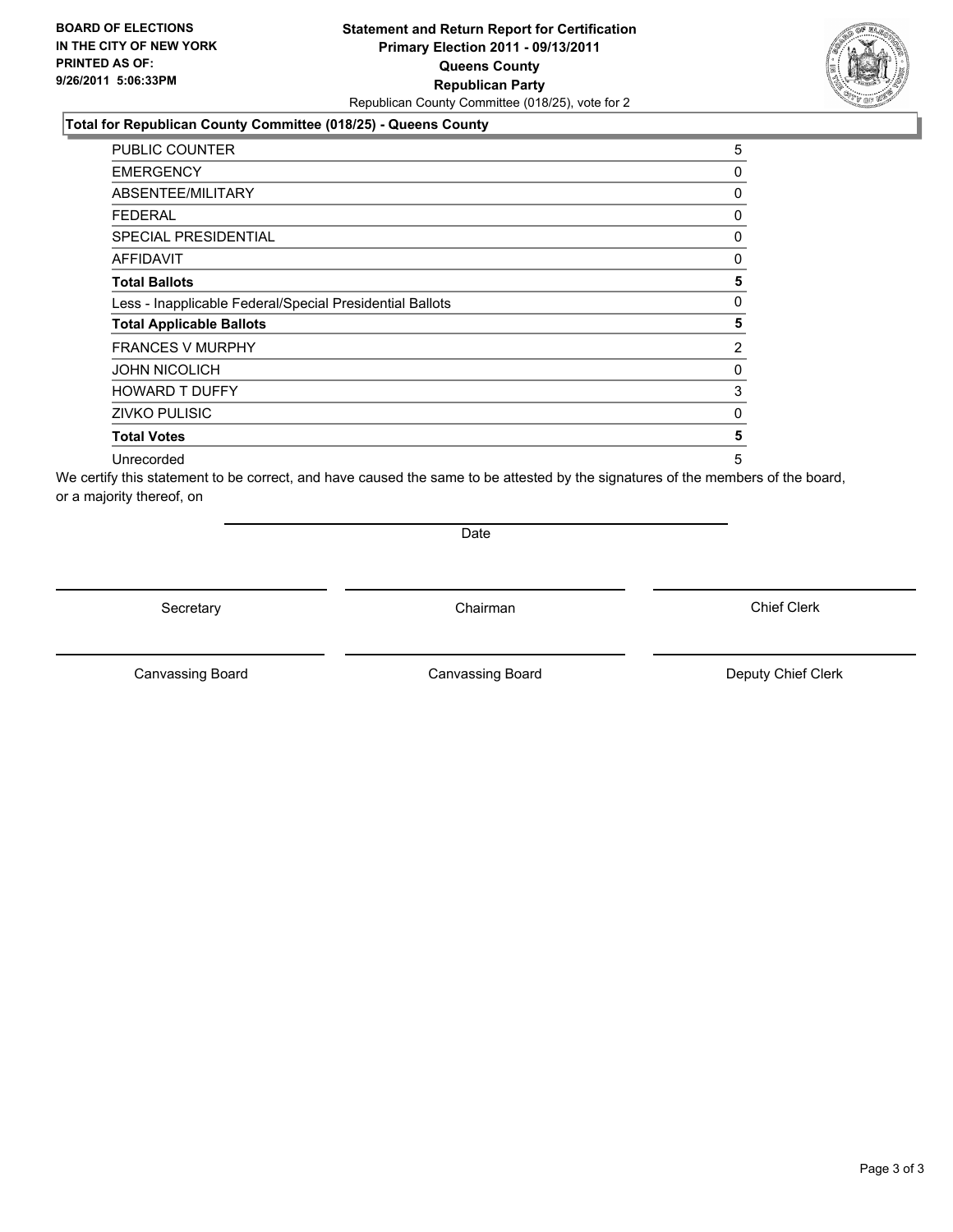

## **Primary Election 2011 - 09/13/2011 Queens County - Republican Party**

Republican County Committee 019/25 Vote for 2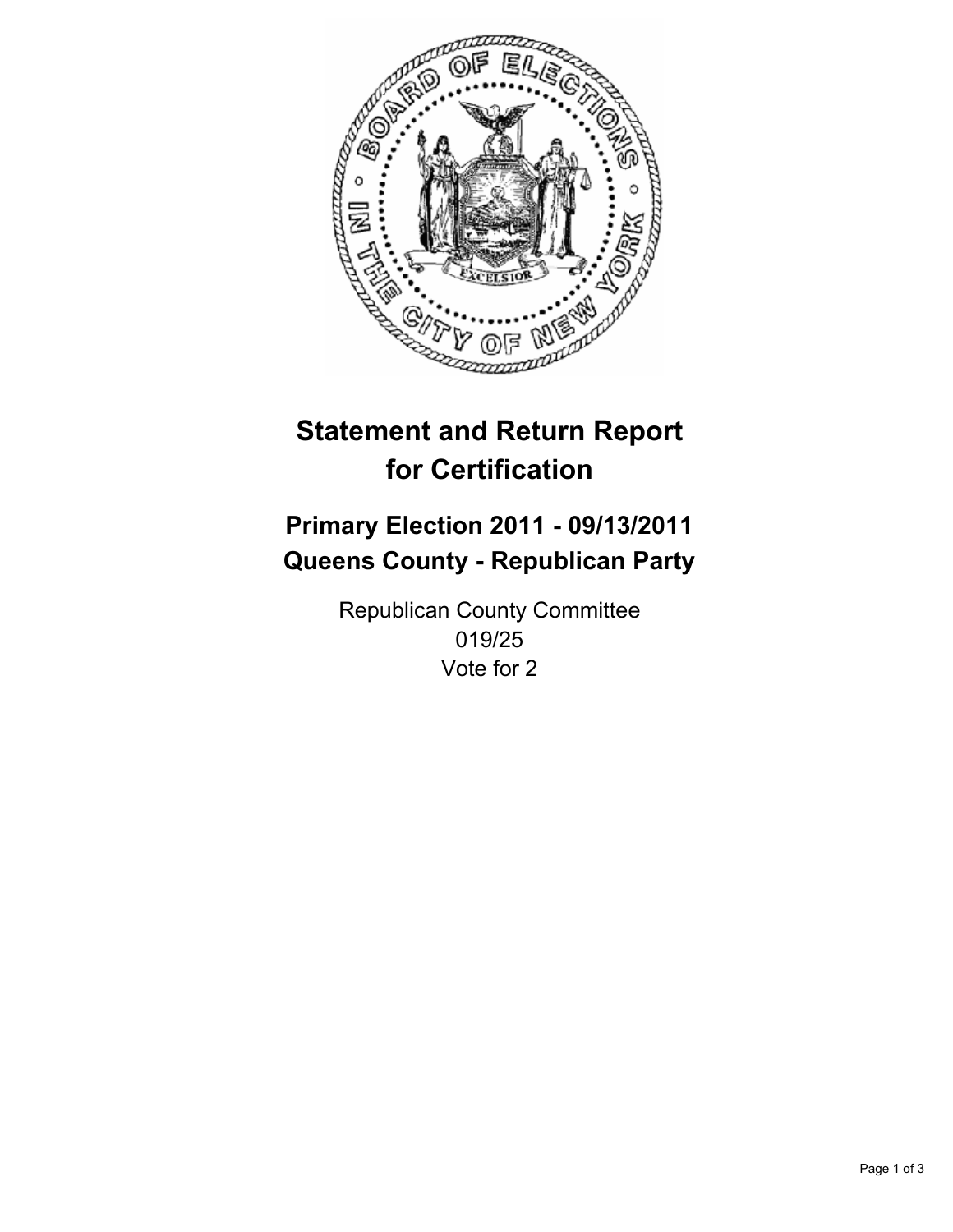

| <b>PUBLIC COUNTER</b>                                    | 13 |
|----------------------------------------------------------|----|
| <b>EMERGENCY</b>                                         | 0  |
| ABSENTEE/MILITARY                                        | 1  |
| <b>FEDERAL</b>                                           | 0  |
| <b>SPECIAL PRESIDENTIAL</b>                              | 0  |
| AFFIDAVIT                                                | 0  |
| <b>Total Ballots</b>                                     | 14 |
| Less - Inapplicable Federal/Special Presidential Ballots | 0  |
| <b>Total Applicable Ballots</b>                          | 14 |
| <b>GEORGE N KARAS</b>                                    | 5  |
| <b>KIN SING KUNG</b>                                     | 4  |
| RICHARD W DESMOND                                        | 7  |
| RAMONA M DESMOND                                         | 6  |
| <b>Total Votes</b>                                       | 22 |
| Unrecorded                                               | 6  |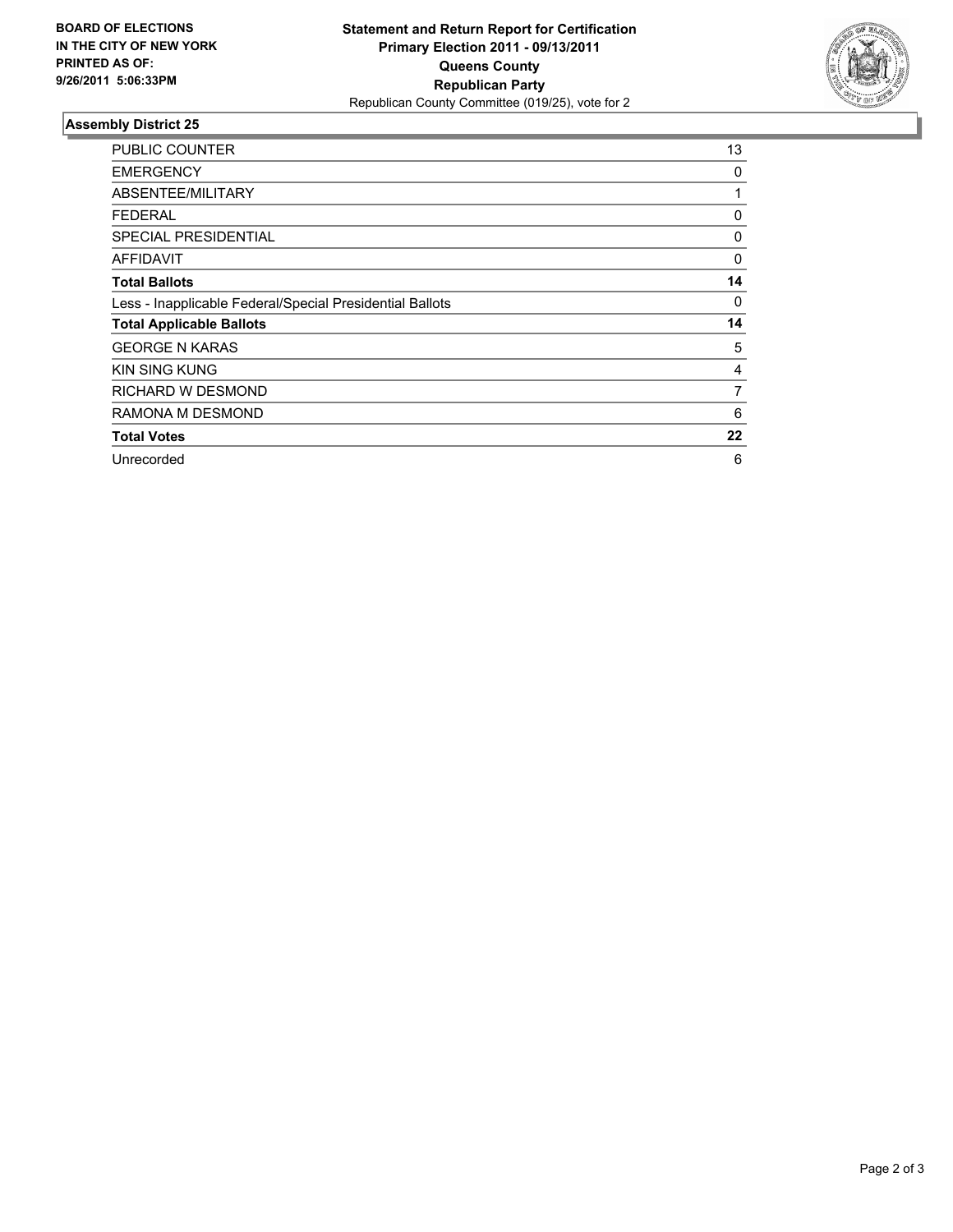### **Statement and Return Report for Certification Primary Election 2011 - 09/13/2011 Queens County Republican Party** Republican County Committee (019/25), vote for 2

#### **Total for Republican County Committee (019/25) - Queens County**

| PUBLIC COUNTER                                           | 13             |
|----------------------------------------------------------|----------------|
| <b>EMERGENCY</b>                                         | 0              |
| ABSENTEE/MILITARY                                        | 1              |
| FEDERAL                                                  | 0              |
| SPECIAL PRESIDENTIAL                                     | 0              |
| <b>AFFIDAVIT</b>                                         | 0              |
| <b>Total Ballots</b>                                     | 14             |
| Less - Inapplicable Federal/Special Presidential Ballots | 0              |
| <b>Total Applicable Ballots</b>                          | 14             |
| <b>GEORGE N KARAS</b>                                    | 5              |
| <b>KIN SING KUNG</b>                                     | 4              |
| RICHARD W DESMOND                                        | $\overline{7}$ |
| RAMONA M DESMOND                                         | 6              |
| <b>Total Votes</b>                                       | 22             |
| Unrecorded                                               | 6              |

We certify this statement to be correct, and have caused the same to be attested by the signatures of the members of the board, or a majority thereof, on

Date

Secretary **Chairman** 

Canvassing Board

Canvassing Board **Canvassing Board** Canvassing Board **Deputy Chief Clerk** 

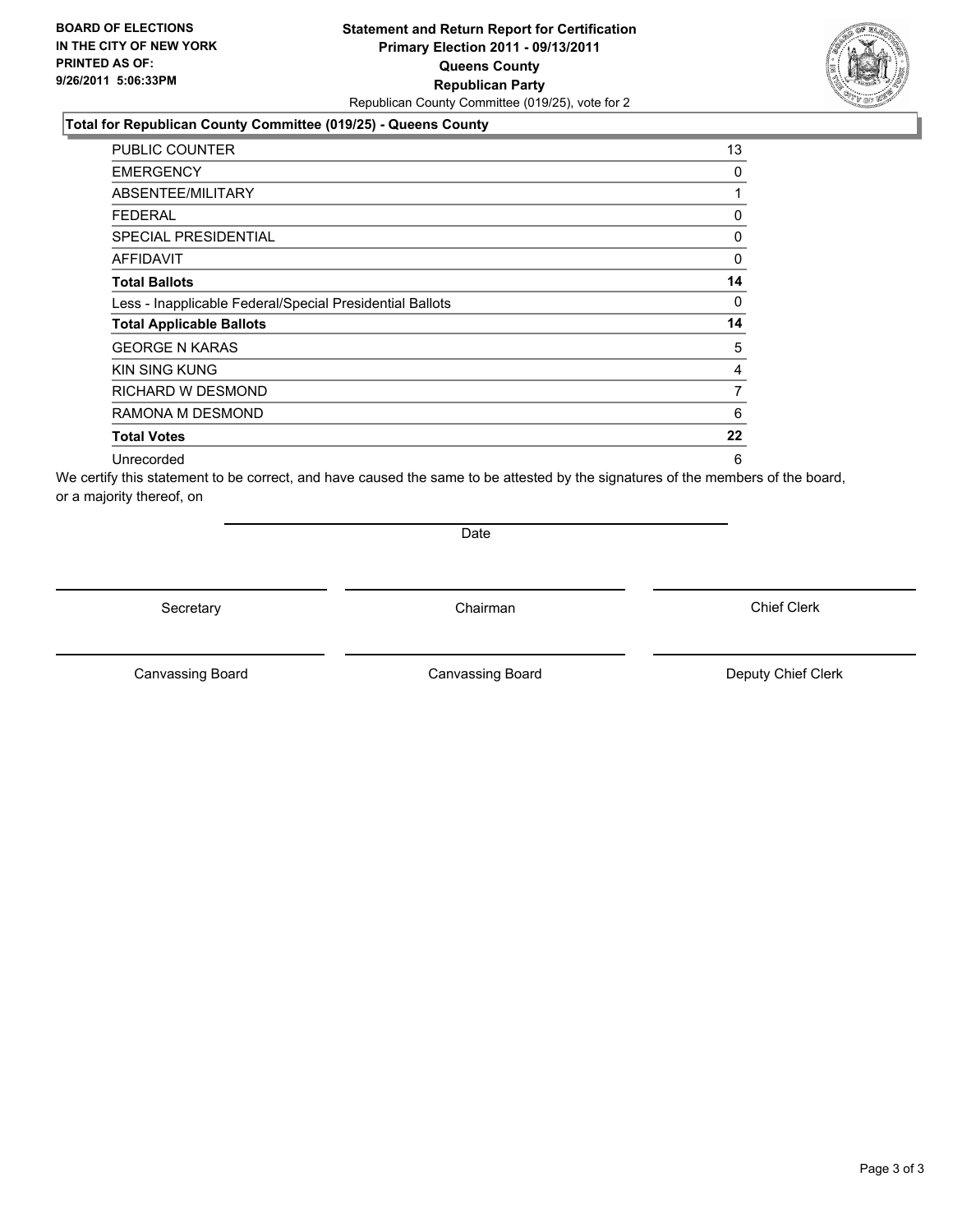

## **Primary Election 2011 - 09/13/2011 Queens County - Republican Party**

Republican County Committee 020/25 Vote for 2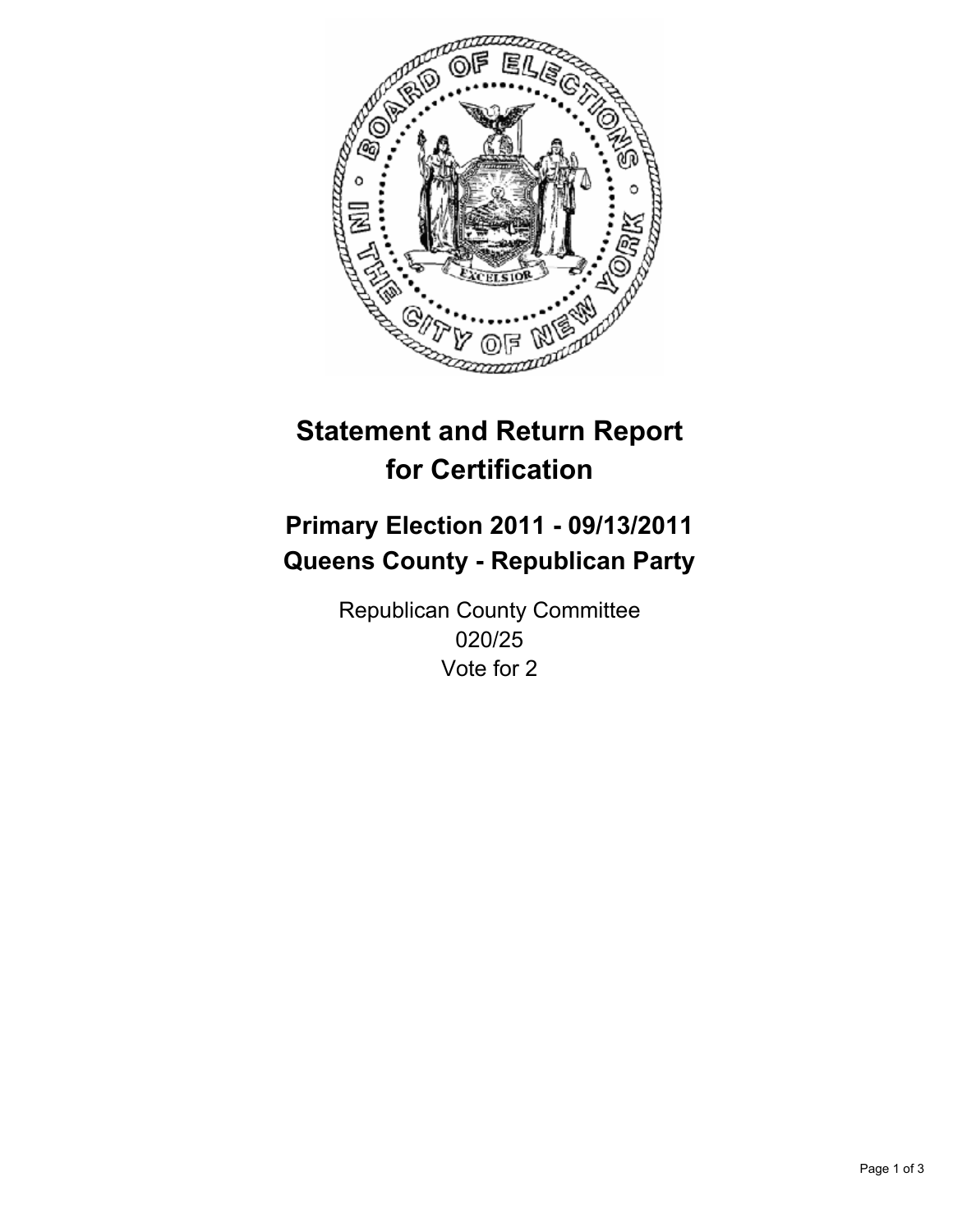

| PUBLIC COUNTER                                           | 13       |
|----------------------------------------------------------|----------|
| <b>EMERGENCY</b>                                         | 0        |
| ABSENTEE/MILITARY                                        | 1        |
| <b>FEDERAL</b>                                           | 0        |
| <b>SPECIAL PRESIDENTIAL</b>                              | 0        |
| <b>AFFIDAVIT</b>                                         | $\Omega$ |
| <b>Total Ballots</b>                                     | 14       |
| Less - Inapplicable Federal/Special Presidential Ballots | 0        |
| <b>Total Applicable Ballots</b>                          | 14       |
| <b>JOSEPH BLABER</b>                                     | 5        |
| <b>STEVE HUDAK</b>                                       | 3        |
| DEBORAH C DILIELO                                        | 3        |
| <b>ANTHONY J GALATI</b>                                  | 4        |
| BEN DOVER (WRITE-IN)                                     | 1        |
| KUG FISHA (WRITE-IN)                                     | 1        |
| <b>Total Votes</b>                                       | 17       |
| Unrecorded                                               | 11       |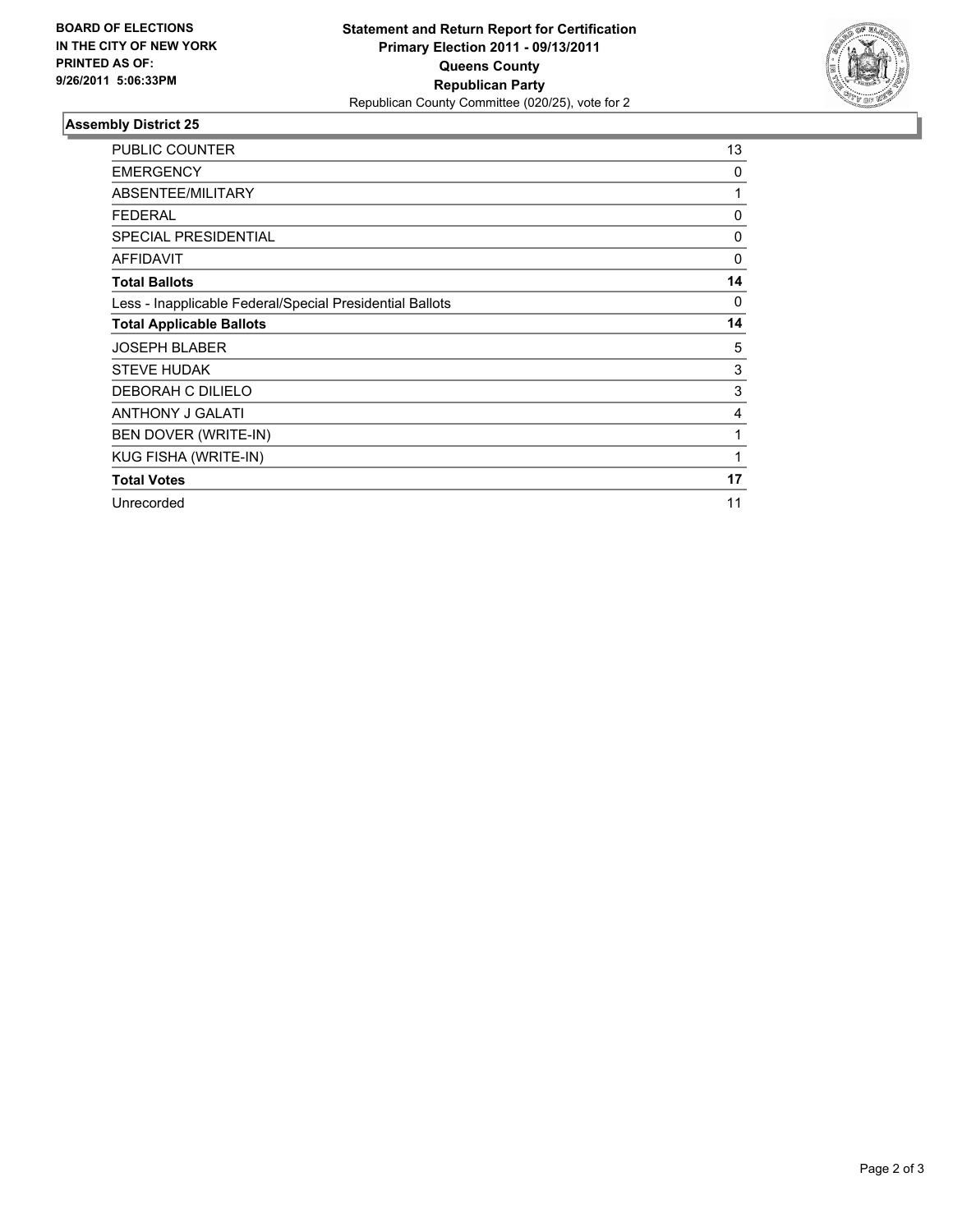#### **Statement and Return Report for Certification Primary Election 2011 - 09/13/2011 Queens County Republican Party** Republican County Committee (020/25), vote for 2

#### **Total for Republican County Committee (020/25) - Queens County**

| PUBLIC COUNTER                                           | 13       |
|----------------------------------------------------------|----------|
| <b>EMERGENCY</b>                                         | $\Omega$ |
| ABSENTEE/MILITARY                                        | 1        |
| FEDERAL                                                  | 0        |
| <b>SPECIAL PRESIDENTIAL</b>                              | 0        |
| <b>AFFIDAVIT</b>                                         | $\Omega$ |
| <b>Total Ballots</b>                                     | 14       |
| Less - Inapplicable Federal/Special Presidential Ballots | 0        |
| <b>Total Applicable Ballots</b>                          | 14       |
| <b>JOSEPH BLABER</b>                                     | 5        |
| <b>STEVE HUDAK</b>                                       | 3        |
| DEBORAH C DILIELO                                        | 3        |
| <b>ANTHONY J GALATI</b>                                  | 4        |
| BEN DOVER (WRITE-IN)                                     | 1        |
| KUG FISHA (WRITE-IN)                                     | 1        |
| <b>Total Votes</b>                                       | 17       |
| Unrecorded                                               | 11       |

We certify this statement to be correct, and have caused the same to be attested by the signatures of the members of the board, or a majority thereof, on

**Date** 

Secretary **Chairman** 

Canvassing Board **Canvassing Board** Canvassing Board **Deputy Chief Clerk** 

Canvassing Board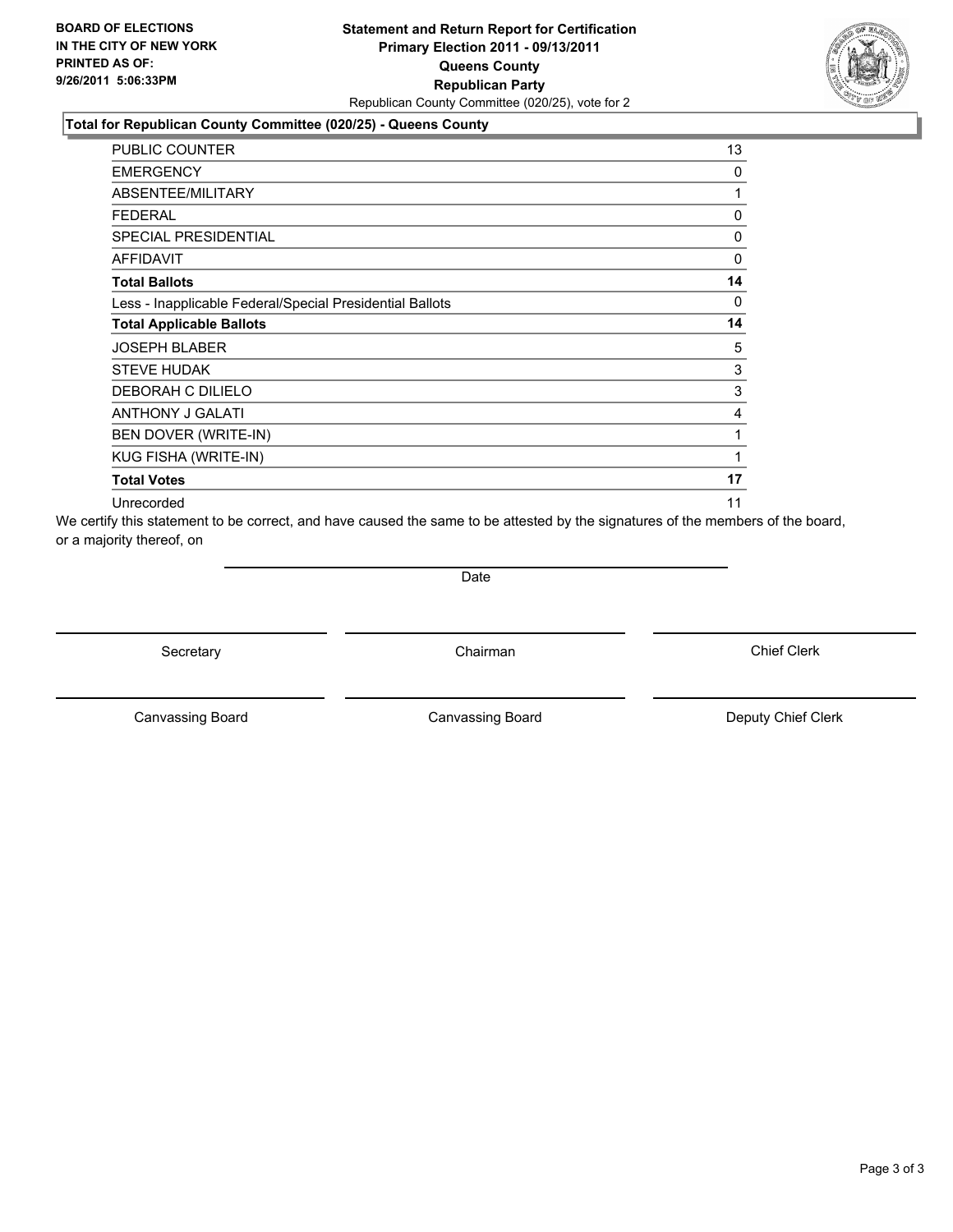

## **Primary Election 2011 - 09/13/2011 Queens County - Republican Party**

Republican County Committee 021/25 Vote for 2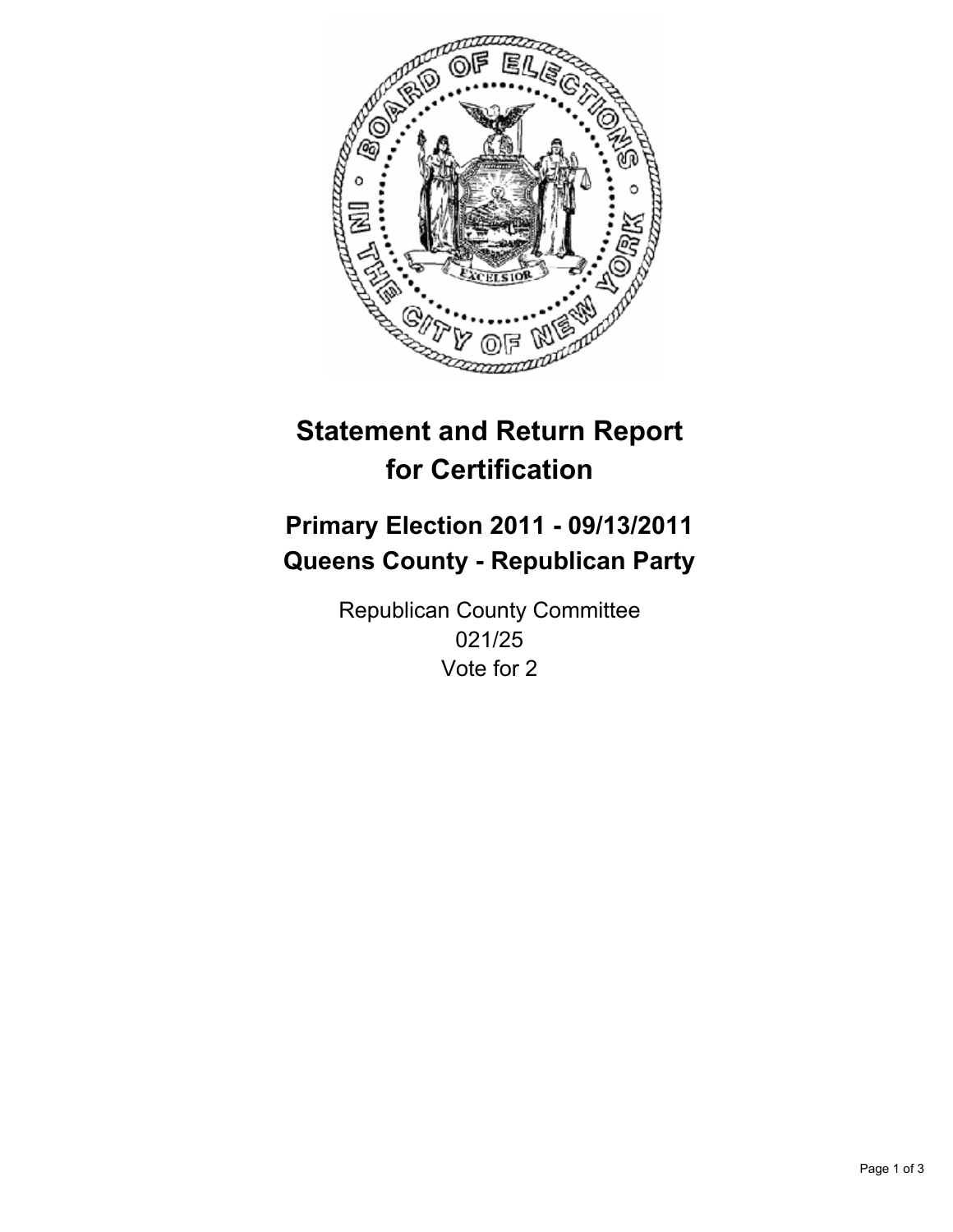

| PUBLIC COUNTER                                           | 11             |
|----------------------------------------------------------|----------------|
| <b>EMERGENCY</b>                                         | 0              |
| ABSENTEE/MILITARY                                        | $\overline{2}$ |
| <b>FEDERAL</b>                                           | 0              |
| <b>SPECIAL PRESIDENTIAL</b>                              | 0              |
| <b>AFFIDAVIT</b>                                         | 0              |
| <b>Total Ballots</b>                                     | 13             |
| Less - Inapplicable Federal/Special Presidential Ballots | 0              |
| <b>Total Applicable Ballots</b>                          | 13             |
| ANDREW J BRENNAN                                         | 6              |
| <b>DENISE J BRENNAN</b>                                  | 4              |
| <b>SEYOON KIM</b>                                        | 4              |
| <b>HSIN HSU</b>                                          | 4              |
| <b>Total Votes</b>                                       | 18             |
| Unrecorded                                               | 8              |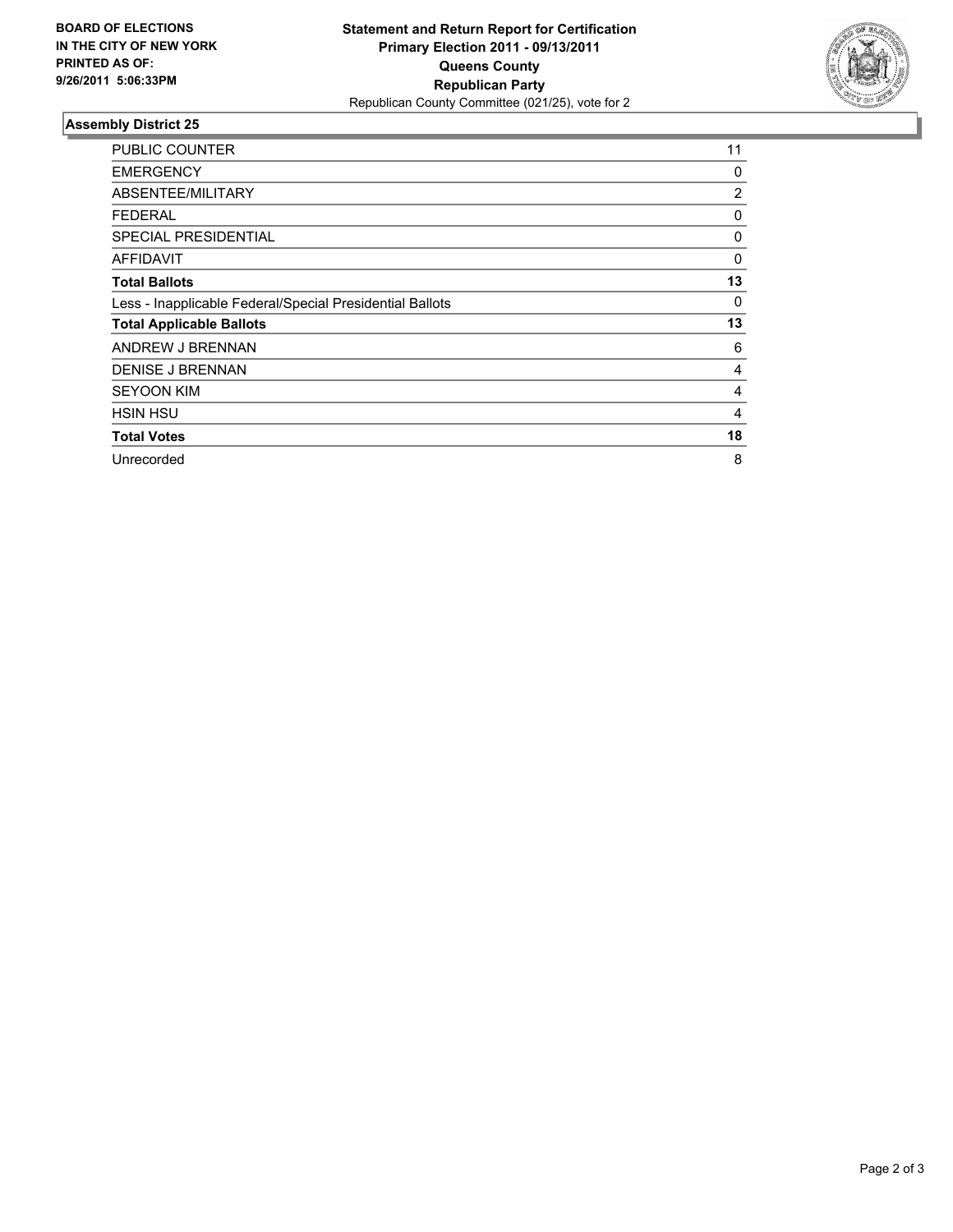### **Statement and Return Report for Certification Primary Election 2011 - 09/13/2011 Queens County Republican Party** Republican County Committee (021/25), vote for 2

### **Total for Republican County Committee (021/25) - Queens County**

| <b>PUBLIC COUNTER</b>                                    | 11             |
|----------------------------------------------------------|----------------|
| <b>EMERGENCY</b>                                         | 0              |
| ABSENTEE/MILITARY                                        | $\overline{2}$ |
| <b>FEDERAL</b>                                           | 0              |
| <b>SPECIAL PRESIDENTIAL</b>                              | 0              |
| <b>AFFIDAVIT</b>                                         | 0              |
| <b>Total Ballots</b>                                     | 13             |
| Less - Inapplicable Federal/Special Presidential Ballots | 0              |
| <b>Total Applicable Ballots</b>                          | 13             |
| ANDREW J BRENNAN                                         | 6              |
| <b>DENISE J BRENNAN</b>                                  | 4              |
| <b>SEYOON KIM</b>                                        | $\overline{4}$ |
| <b>HSIN HSU</b>                                          | $\overline{4}$ |
| <b>Total Votes</b>                                       | 18             |
| Unrecorded                                               | 8              |

We certify this statement to be correct, and have caused the same to be attested by the signatures of the members of the board, or a majority thereof, on

Date

Secretary **Chairman** 

Canvassing Board **Canvassing Board** Canvassing Board **Deputy Chief Clerk** 

Canvassing Board

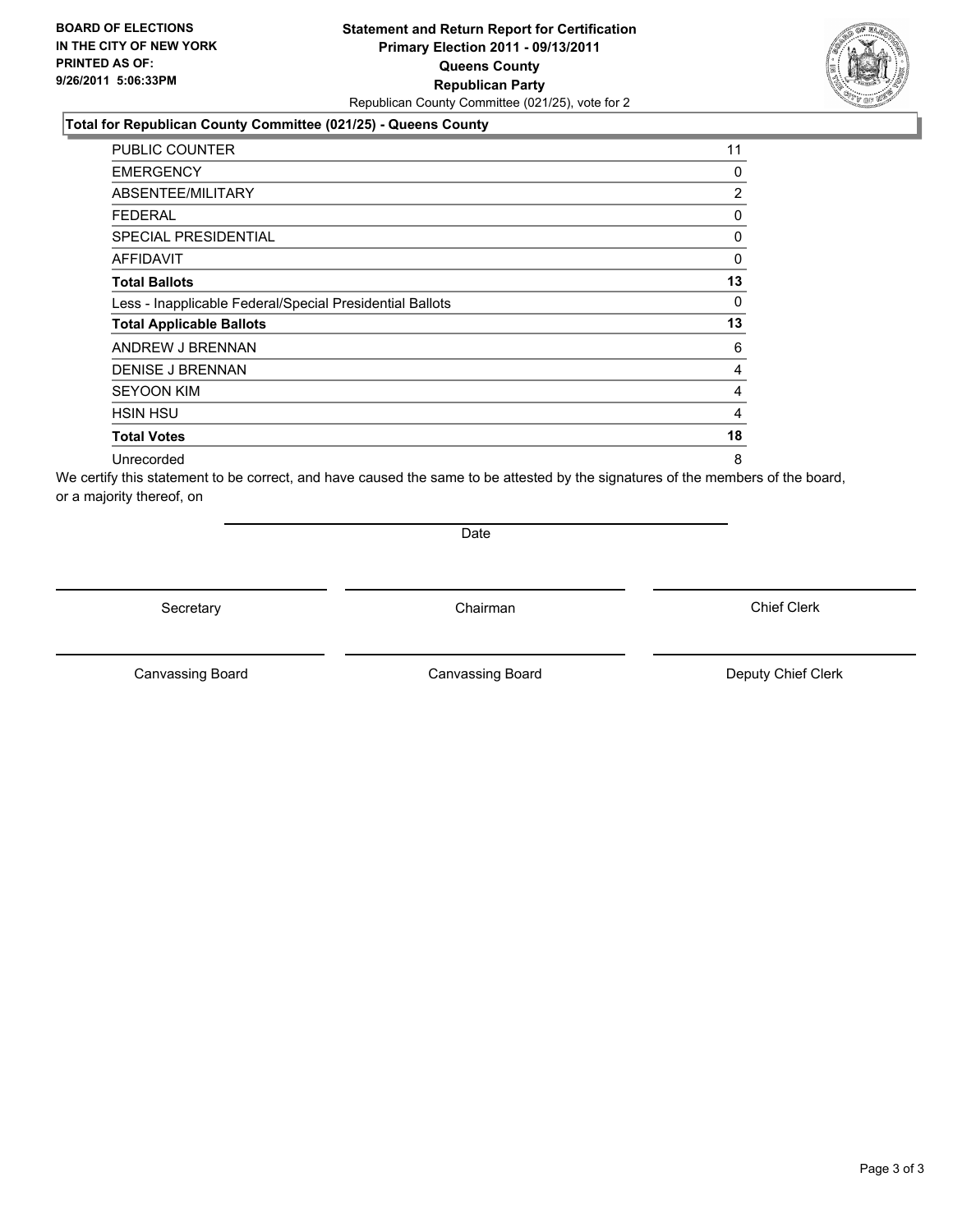

## **Primary Election 2011 - 09/13/2011 Queens County - Republican Party**

Republican County Committee 022/25 Vote for 2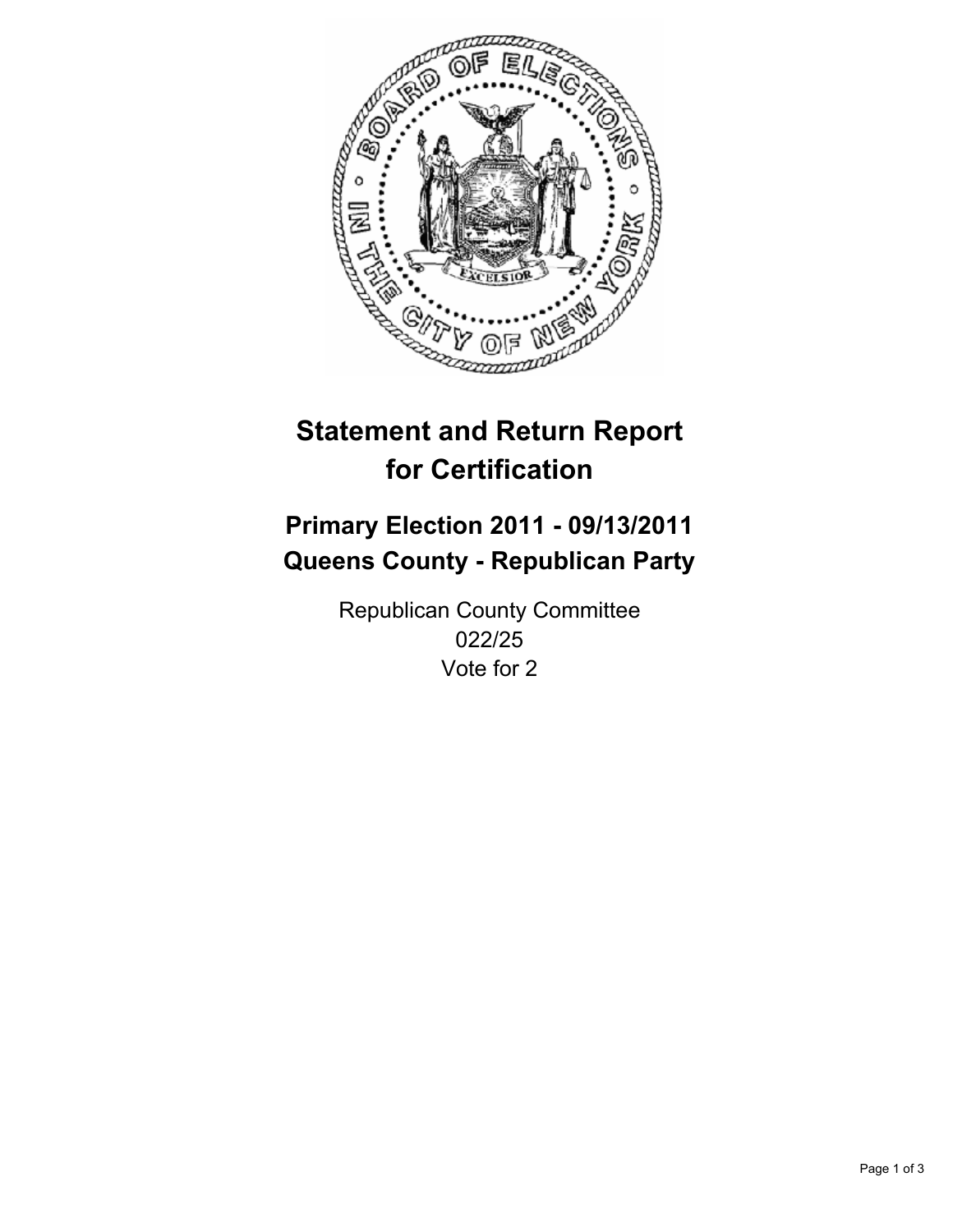

| <b>PUBLIC COUNTER</b>                                    | 8  |
|----------------------------------------------------------|----|
| <b>EMERGENCY</b>                                         | 0  |
| ABSENTEE/MILITARY                                        | 0  |
| <b>FEDERAL</b>                                           | 0  |
| <b>SPECIAL PRESIDENTIAL</b>                              | 0  |
| <b>AFFIDAVIT</b>                                         | 0  |
| <b>Total Ballots</b>                                     | 8  |
| Less - Inapplicable Federal/Special Presidential Ballots | 0  |
| <b>Total Applicable Ballots</b>                          | 8  |
| PETER OSTER                                              | 7  |
| ANNA ROBINSON                                            | 4  |
| <b>JEAN M MCGEE</b>                                      | 3  |
| L H ARMINAS                                              | 1  |
| <b>Total Votes</b>                                       | 15 |
| Unrecorded                                               | 1  |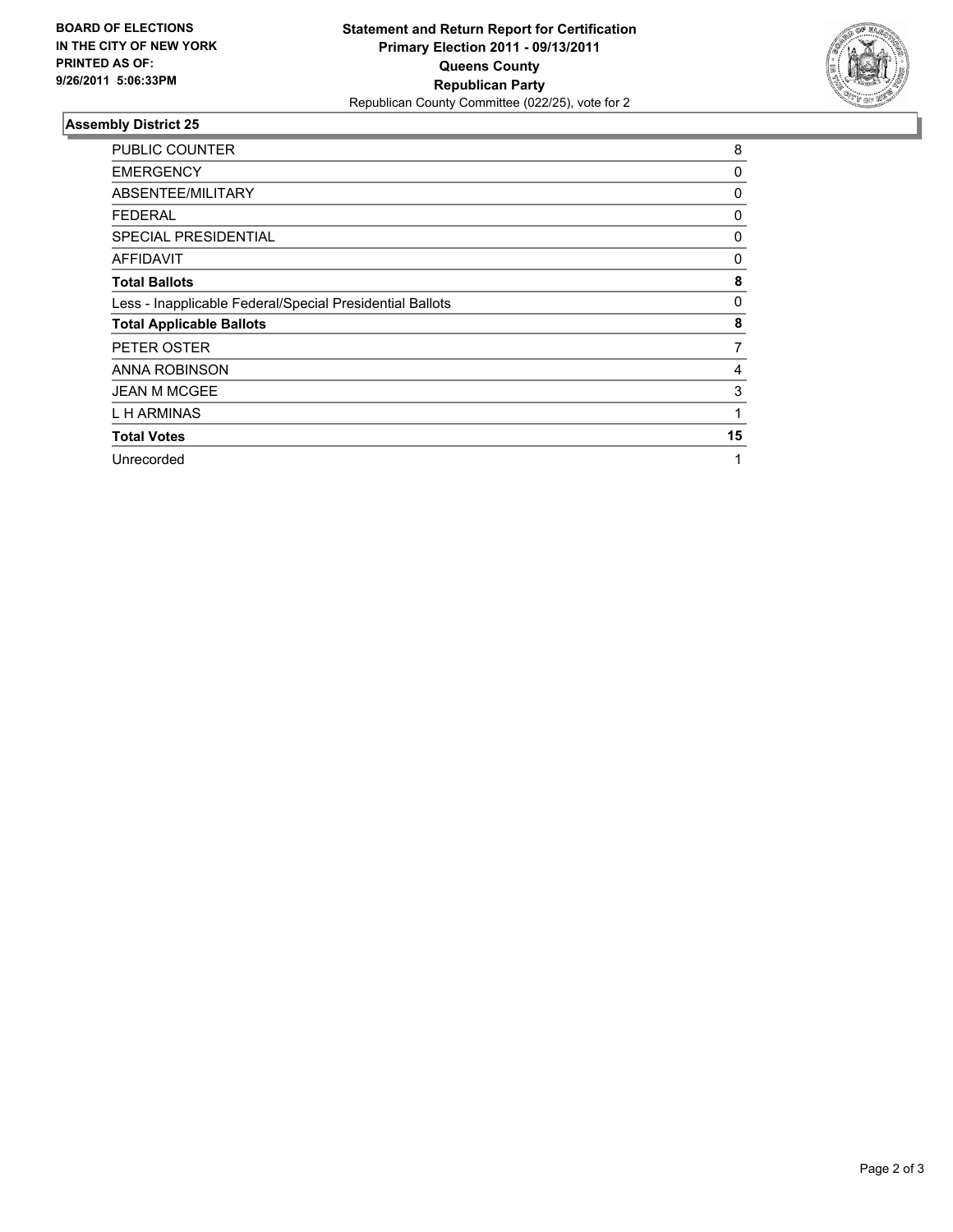#### **Statement and Return Report for Certification Primary Election 2011 - 09/13/2011 Queens County Republican Party** Republican County Committee (022/25), vote for 2

#### **Total for Republican County Committee (022/25) - Queens County**

| PUBLIC COUNTER                                           | 8  |
|----------------------------------------------------------|----|
| <b>EMERGENCY</b>                                         | 0  |
| ABSENTEE/MILITARY                                        | 0  |
| <b>FEDERAL</b>                                           | 0  |
| SPECIAL PRESIDENTIAL                                     | 0  |
| <b>AFFIDAVIT</b>                                         | 0  |
| <b>Total Ballots</b>                                     | 8  |
| Less - Inapplicable Federal/Special Presidential Ballots | 0  |
| <b>Total Applicable Ballots</b>                          | 8  |
| PETER OSTER                                              | 7  |
| <b>ANNA ROBINSON</b>                                     | 4  |
| <b>JEAN M MCGEE</b>                                      | 3  |
| L H ARMINAS                                              | 1  |
| <b>Total Votes</b>                                       | 15 |
| Unrecorded                                               | 1  |

We certify this statement to be correct, and have caused the same to be attested by the signatures of the members of the board, or a majority thereof, on

Date

Secretary **Chairman** 

Canvassing Board **Canvassing Board** Canvassing Board **Deputy Chief Clerk** 

Canvassing Board

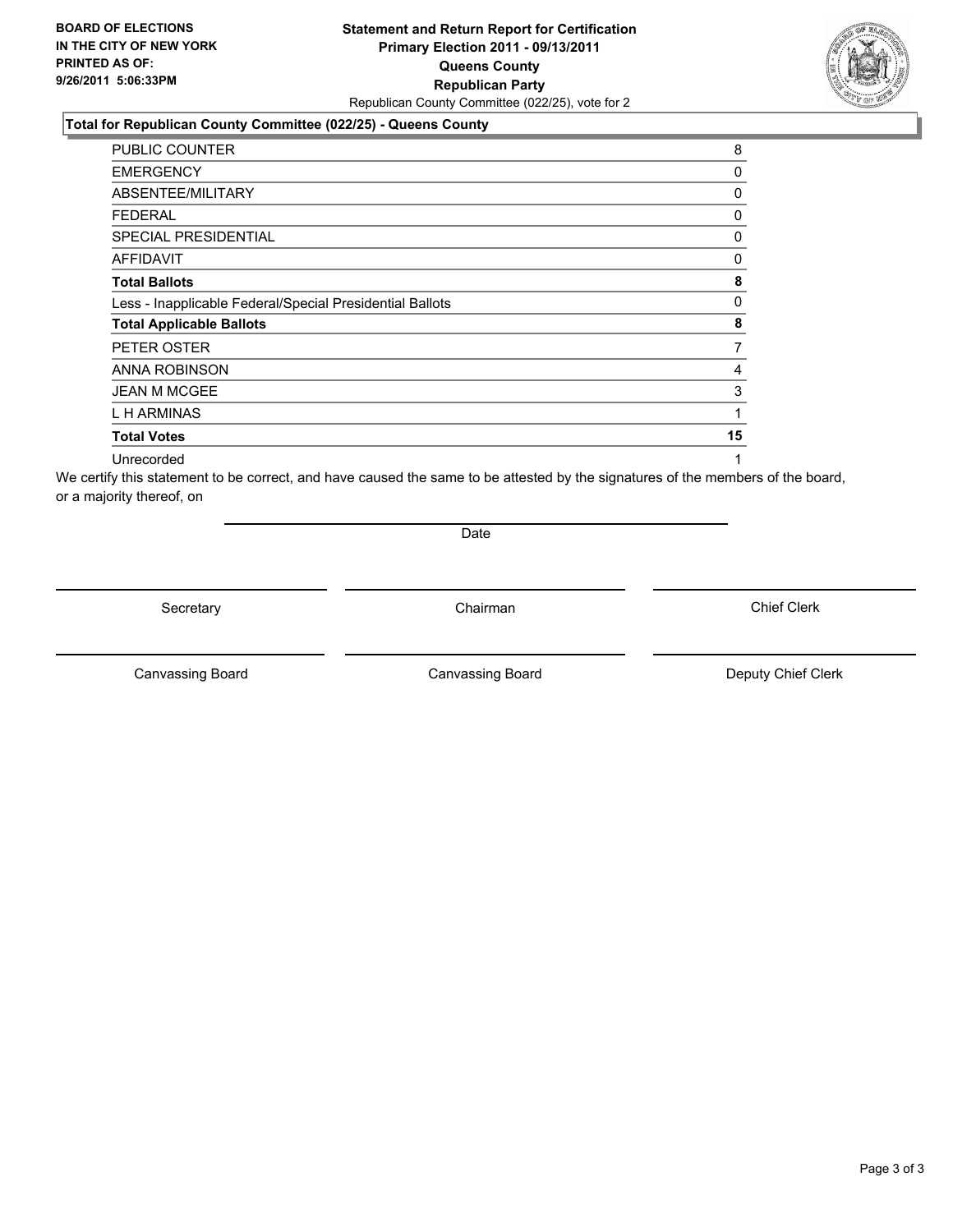

## **Primary Election 2011 - 09/13/2011 Queens County - Republican Party**

Republican County Committee 023/25 Vote for 2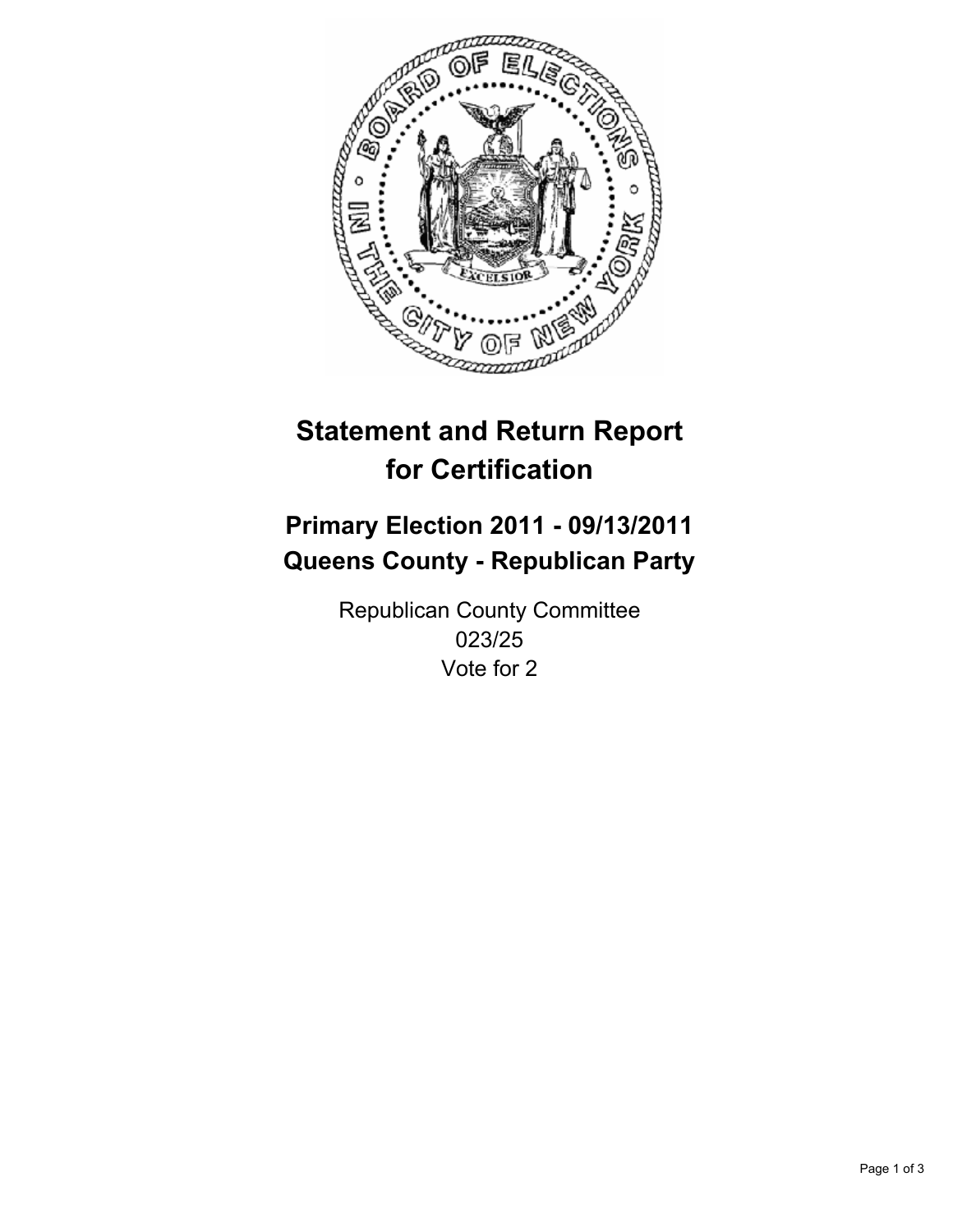

| <b>PUBLIC COUNTER</b>                                    | 4              |
|----------------------------------------------------------|----------------|
| <b>EMERGENCY</b>                                         | 0              |
| ABSENTEE/MILITARY                                        | 0              |
| <b>FEDERAL</b>                                           | 0              |
| <b>SPECIAL PRESIDENTIAL</b>                              | 0              |
| AFFIDAVIT                                                | 0              |
| <b>Total Ballots</b>                                     | 4              |
| Less - Inapplicable Federal/Special Presidential Ballots | 0              |
| <b>Total Applicable Ballots</b>                          | 4              |
| <b>VASSO MANIOS</b>                                      | 0              |
| LING CHUNG                                               | 0              |
| JOHN PIZZOLLA                                            | $\overline{2}$ |
| KARA M SORRENTINO                                        | 2              |
| <b>Total Votes</b>                                       | 4              |
| Unrecorded                                               | 4              |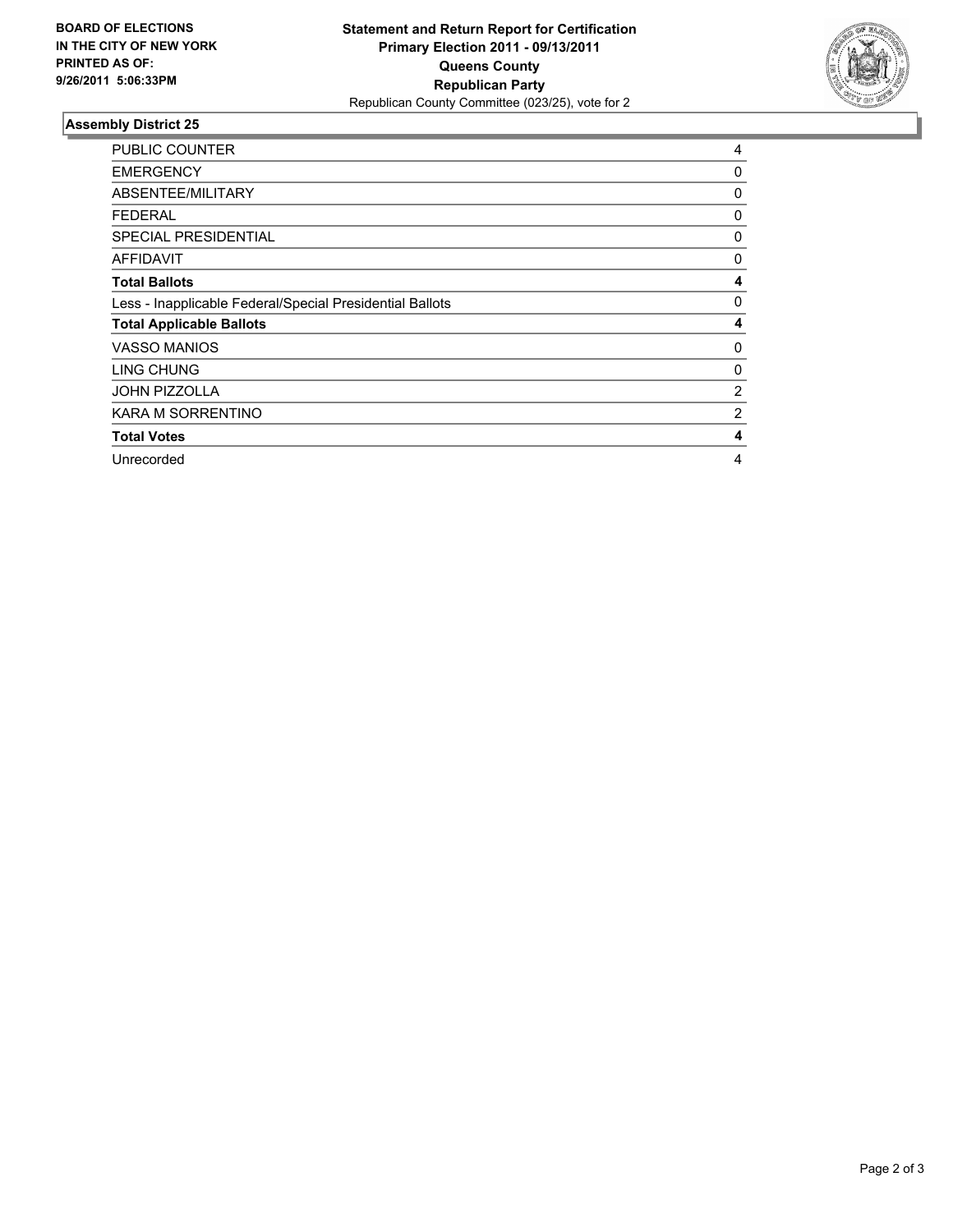#### **Statement and Return Report for Certification Primary Election 2011 - 09/13/2011 Queens County Republican Party** Republican County Committee (023/25), vote for 2

#### **Total for Republican County Committee (023/25) - Queens County**

| PUBLIC COUNTER                                           | 4 |
|----------------------------------------------------------|---|
| <b>EMERGENCY</b>                                         | 0 |
| ABSENTEE/MILITARY                                        | 0 |
| FEDERAL                                                  | 0 |
| <b>SPECIAL PRESIDENTIAL</b>                              | 0 |
| <b>AFFIDAVIT</b>                                         | 0 |
| <b>Total Ballots</b>                                     | 4 |
| Less - Inapplicable Federal/Special Presidential Ballots | 0 |
| <b>Total Applicable Ballots</b>                          | 4 |
| <b>VASSO MANIOS</b>                                      | 0 |
| LING CHUNG                                               | 0 |
| JOHN PIZZOLLA                                            | 2 |
| KARA M SORRENTINO                                        | 2 |
| <b>Total Votes</b>                                       | 4 |
| Unrecorded                                               | 4 |

We certify this statement to be correct, and have caused the same to be attested by the signatures of the members of the board, or a majority thereof, on

Date

Secretary **Chairman** 

Canvassing Board **Canvassing Board** Canvassing Board **Deputy Chief Clerk** 

Canvassing Board

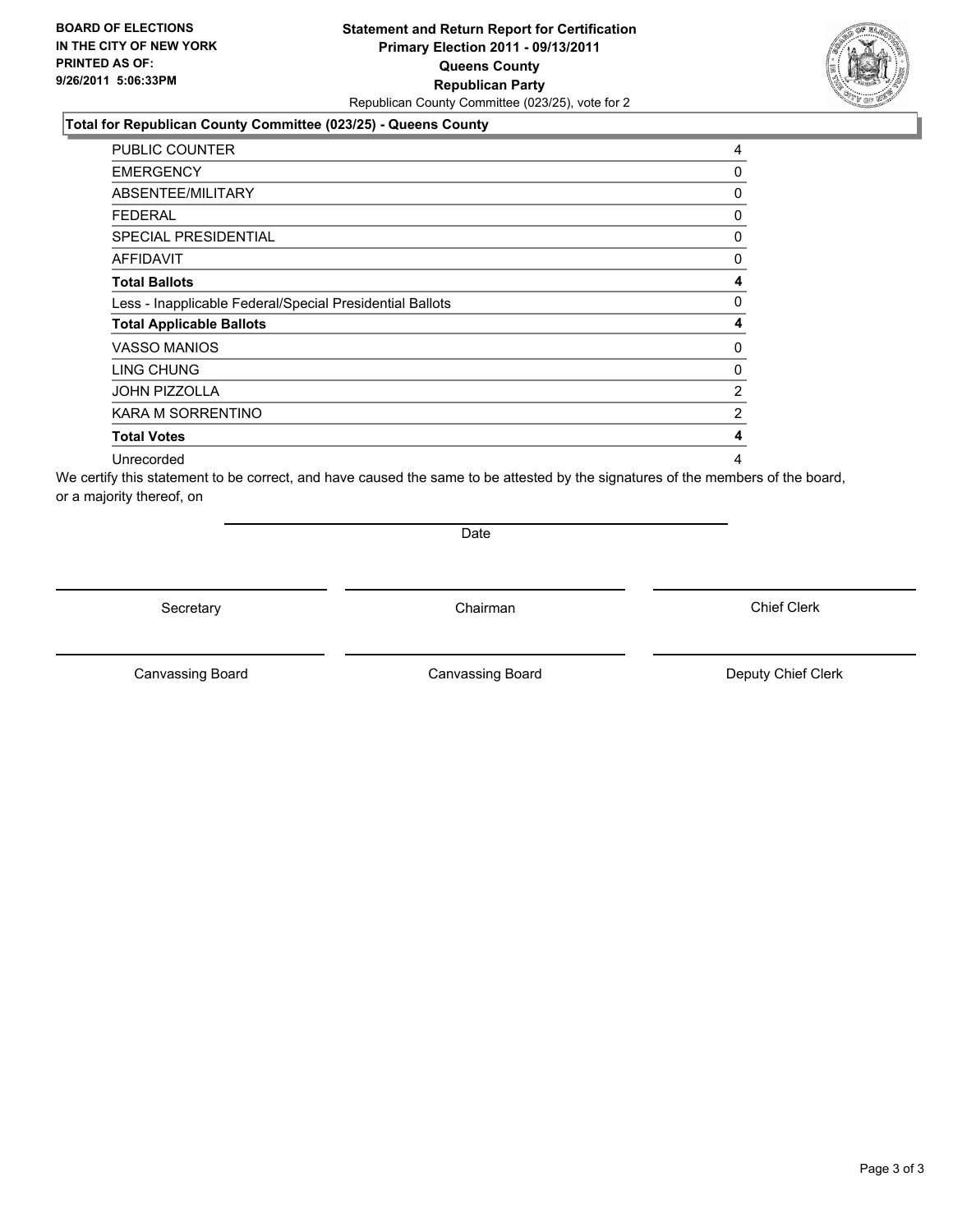

## **Primary Election 2011 - 09/13/2011 Queens County - Republican Party**

Republican County Committee 024/25 Vote for 2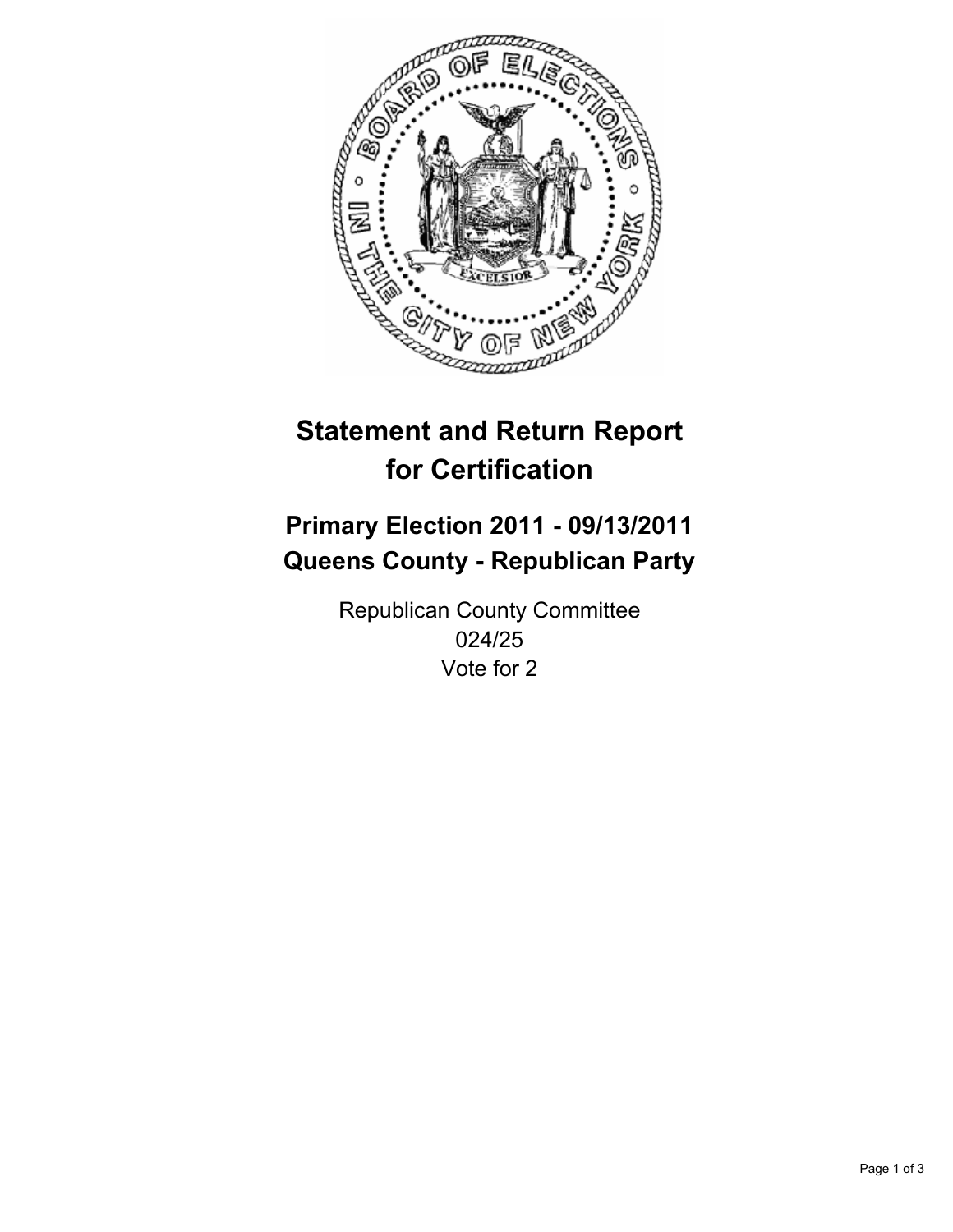

| PUBLIC COUNTER                                           | 21             |
|----------------------------------------------------------|----------------|
| <b>EMERGENCY</b>                                         | 0              |
| ABSENTEE/MILITARY                                        | 0              |
| <b>FEDERAL</b>                                           | 0              |
| <b>SPECIAL PRESIDENTIAL</b>                              | 0              |
| AFFIDAVIT                                                | 0              |
| <b>Total Ballots</b>                                     | 21             |
| Less - Inapplicable Federal/Special Presidential Ballots | 0              |
| <b>Total Applicable Ballots</b>                          | 21             |
| ROBERT J ANICH                                           | 6              |
| <b>MAUREEN HOGAN</b>                                     | 4              |
| <b>FAY Y WONG</b>                                        | $\overline{2}$ |
| <b>VICTOR MURAVIN</b>                                    | 1              |
| <b>Total Votes</b>                                       | 13             |
| Unrecorded                                               | 29             |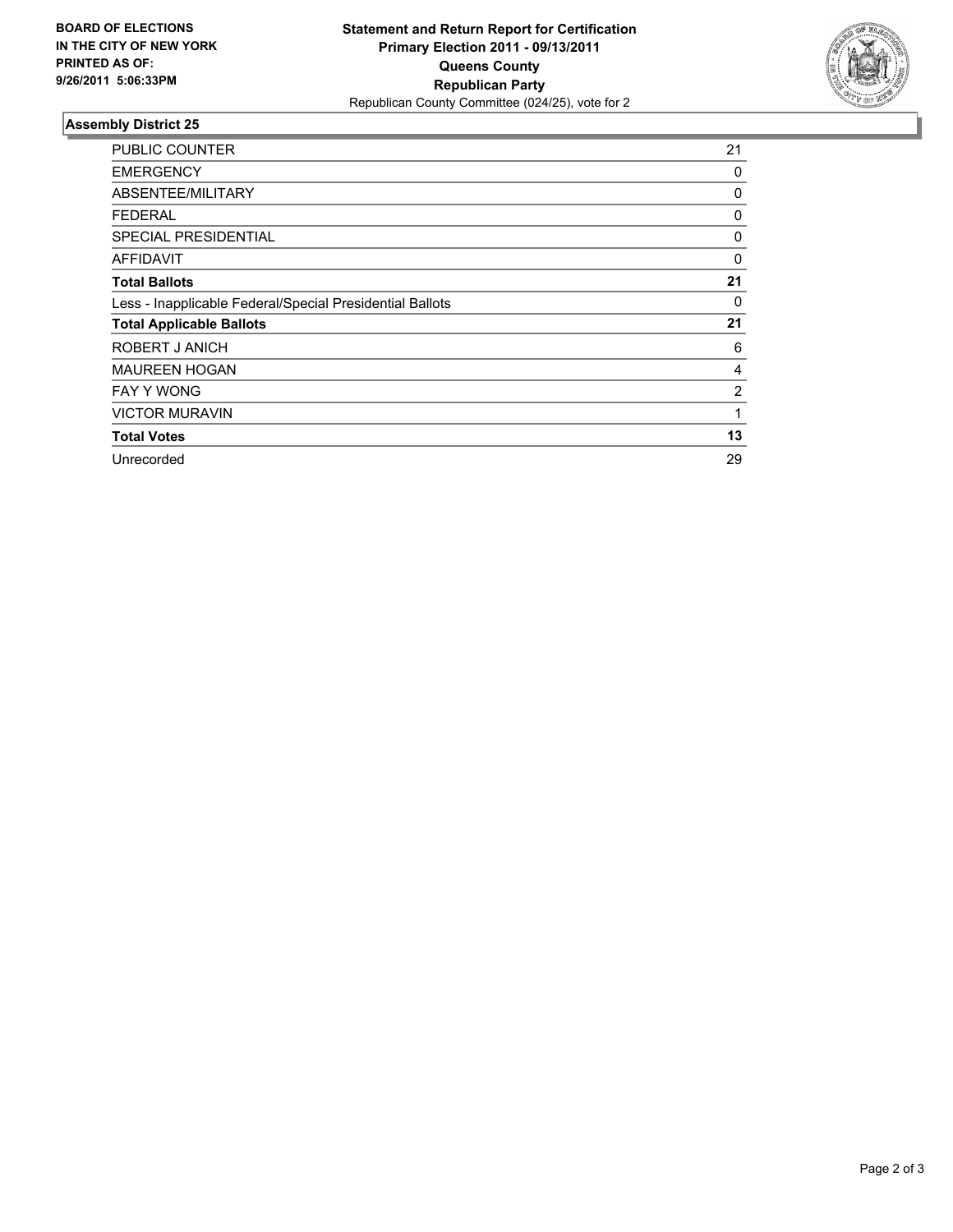#### **Statement and Return Report for Certification Primary Election 2011 - 09/13/2011 Queens County Republican Party** Republican County Committee (024/25), vote for 2

#### **Total for Republican County Committee (024/25) - Queens County**

| <b>PUBLIC COUNTER</b>                                    | 21             |
|----------------------------------------------------------|----------------|
| <b>EMERGENCY</b>                                         | 0              |
| <b>ABSENTEE/MILITARY</b>                                 | 0              |
| <b>FEDERAL</b>                                           | 0              |
| <b>SPECIAL PRESIDENTIAL</b>                              | 0              |
| <b>AFFIDAVIT</b>                                         | 0              |
| <b>Total Ballots</b>                                     | 21             |
| Less - Inapplicable Federal/Special Presidential Ballots | 0              |
| <b>Total Applicable Ballots</b>                          | 21             |
| ROBERT J ANICH                                           | 6              |
| <b>MAUREEN HOGAN</b>                                     | 4              |
| <b>FAY Y WONG</b>                                        | $\overline{2}$ |
| <b>VICTOR MURAVIN</b>                                    | 1              |
| <b>Total Votes</b>                                       | 13             |
| Unrecorded                                               | 29             |

We certify this statement to be correct, and have caused the same to be attested by the signatures of the members of the board, or a majority thereof, on

Date

Secretary **Chairman** 

Canvassing Board

Canvassing Board **Canvassing Board** Canvassing Board **Deputy Chief Clerk** 

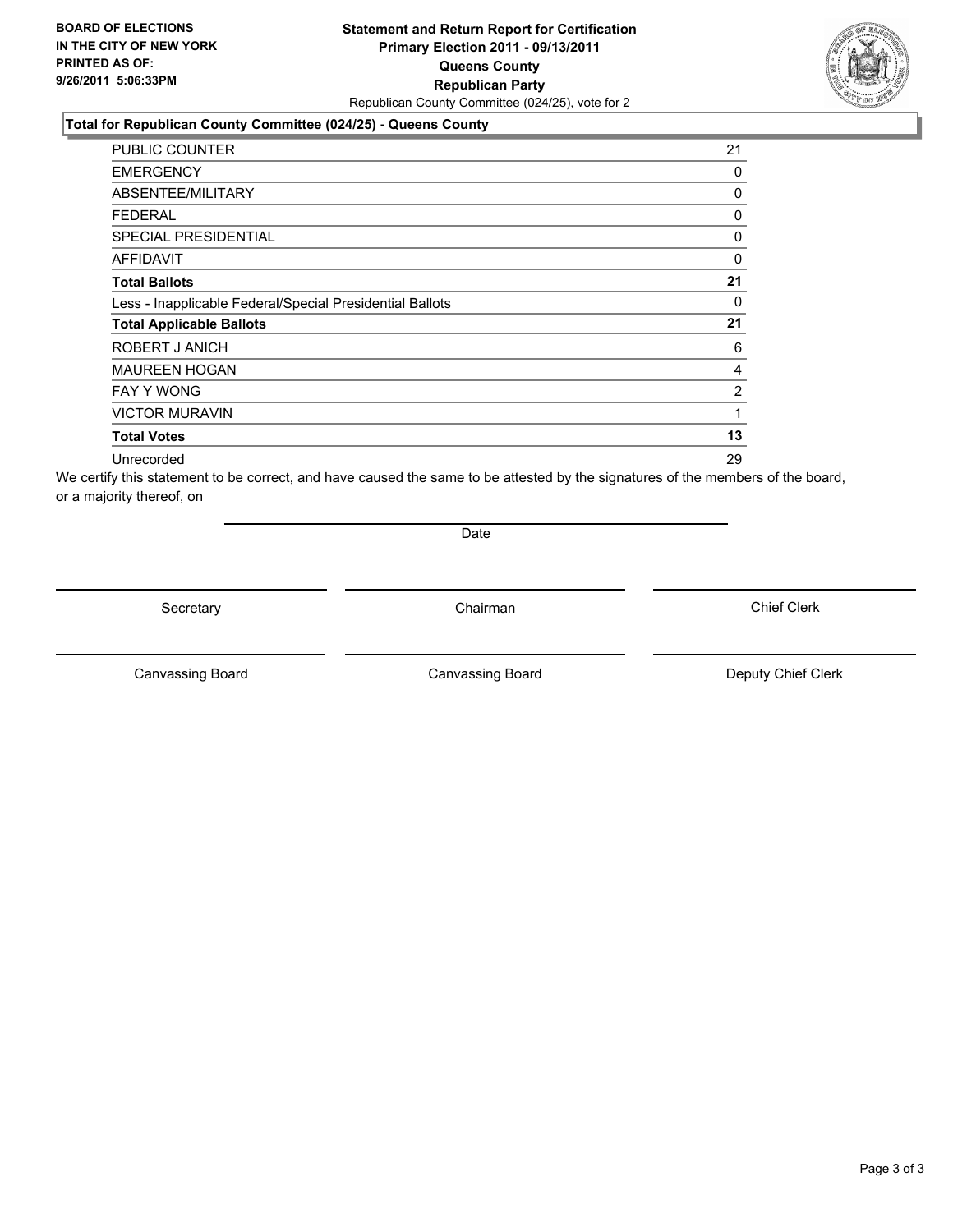

## **Primary Election 2011 - 09/13/2011 Queens County - Republican Party**

Republican County Committee 026/25 Vote for 2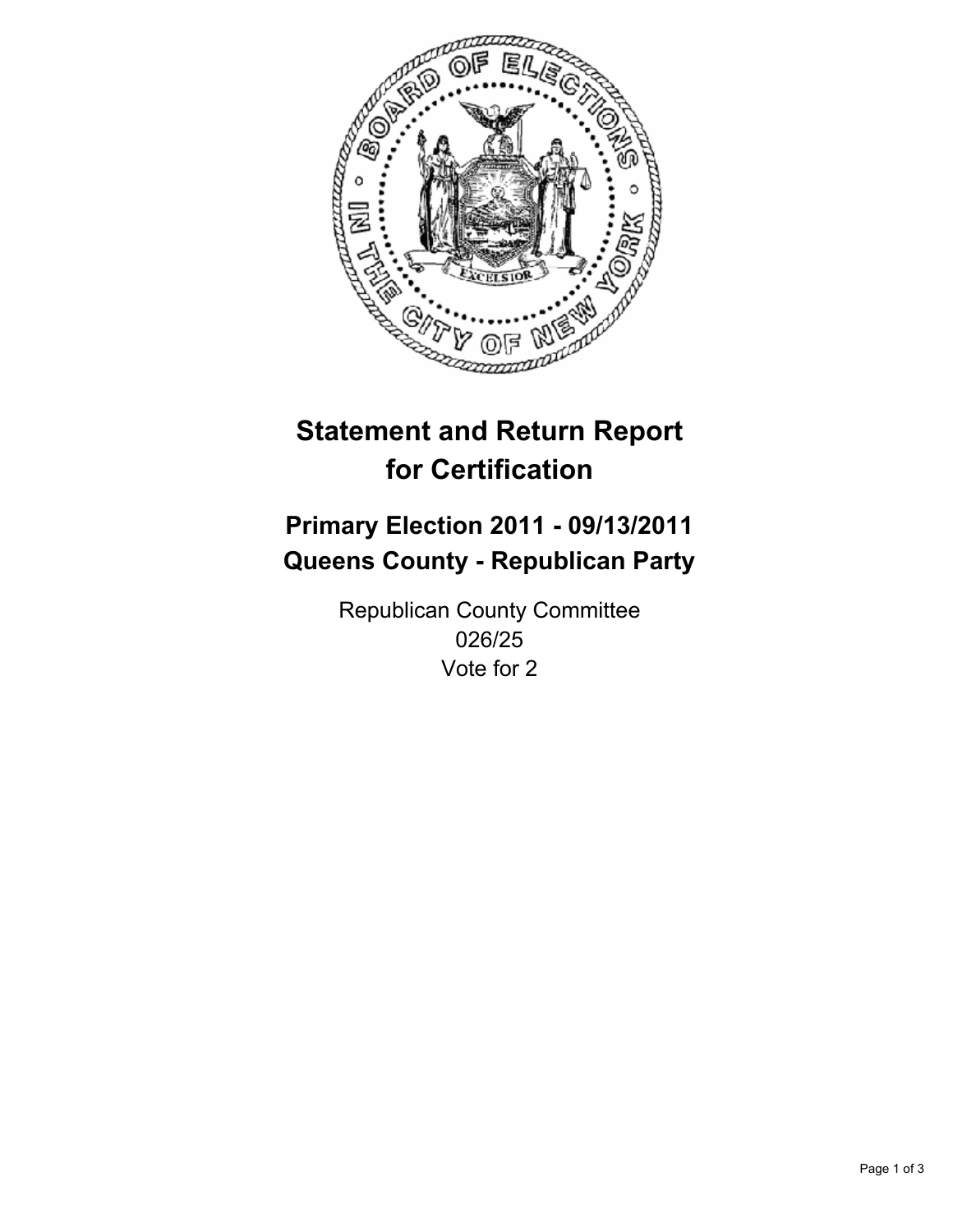

| PUBLIC COUNTER                                           | 31       |
|----------------------------------------------------------|----------|
| <b>EMERGENCY</b>                                         | 0        |
| ABSENTEE/MILITARY                                        | 0        |
| <b>FEDERAL</b>                                           | 0        |
| <b>SPECIAL PRESIDENTIAL</b>                              | 0        |
| <b>AFFIDAVIT</b>                                         | $\Omega$ |
| <b>Total Ballots</b>                                     | 31       |
| Less - Inapplicable Federal/Special Presidential Ballots | 0        |
| <b>Total Applicable Ballots</b>                          | 31       |
| <b>LILIA GIUSTO</b>                                      | 9        |
| <b>JUAN LUCAS</b>                                        | 6        |
| JOHN P GOODMAN                                           | 14       |
| <b>JOYCE GOODMAN</b>                                     | 7        |
| IRVIN FELDMAN (WRITE-IN)                                 | 1        |
| SHIMON FELDMAN (WRITE-IN)                                | 1        |
| <b>Total Votes</b>                                       | 38       |
| Unrecorded                                               | 24       |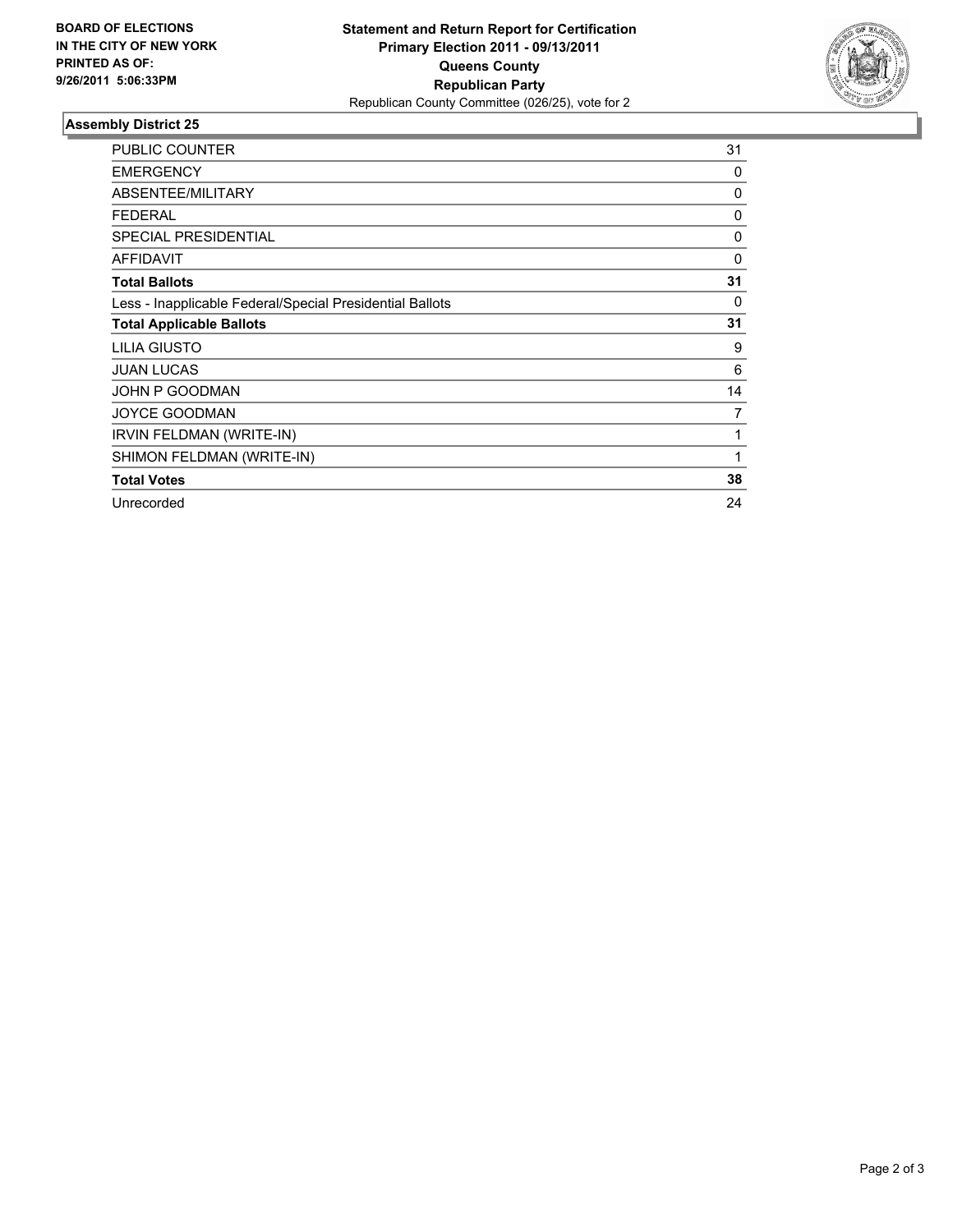

#### **Total for Republican County Committee (026/25) - Queens County**

| PUBLIC COUNTER                                           | 31       |
|----------------------------------------------------------|----------|
| <b>EMERGENCY</b>                                         | 0        |
| ABSENTEE/MILITARY                                        | 0        |
| <b>FEDERAL</b>                                           | 0        |
| <b>SPECIAL PRESIDENTIAL</b>                              | 0        |
| <b>AFFIDAVIT</b>                                         | $\Omega$ |
| <b>Total Ballots</b>                                     | 31       |
| Less - Inapplicable Federal/Special Presidential Ballots | 0        |
| <b>Total Applicable Ballots</b>                          | 31       |
| <b>LILIA GIUSTO</b>                                      | 9        |
| <b>JUAN LUCAS</b>                                        | 6        |
| JOHN P GOODMAN                                           | 14       |
| <b>JOYCE GOODMAN</b>                                     | 7        |
| <b>IRVIN FELDMAN (WRITE-IN)</b>                          | 1        |
| SHIMON FELDMAN (WRITE-IN)                                | 1        |
| <b>Total Votes</b>                                       | 38       |
| Unrecorded                                               | 24       |

We certify this statement to be correct, and have caused the same to be attested by the signatures of the members of the board, or a majority thereof, on

**Date** 

Secretary **Chairman** 

Canvassing Board Canvassing Board **Canvassing Board** Canvassing Board **Deputy Chief Clerk**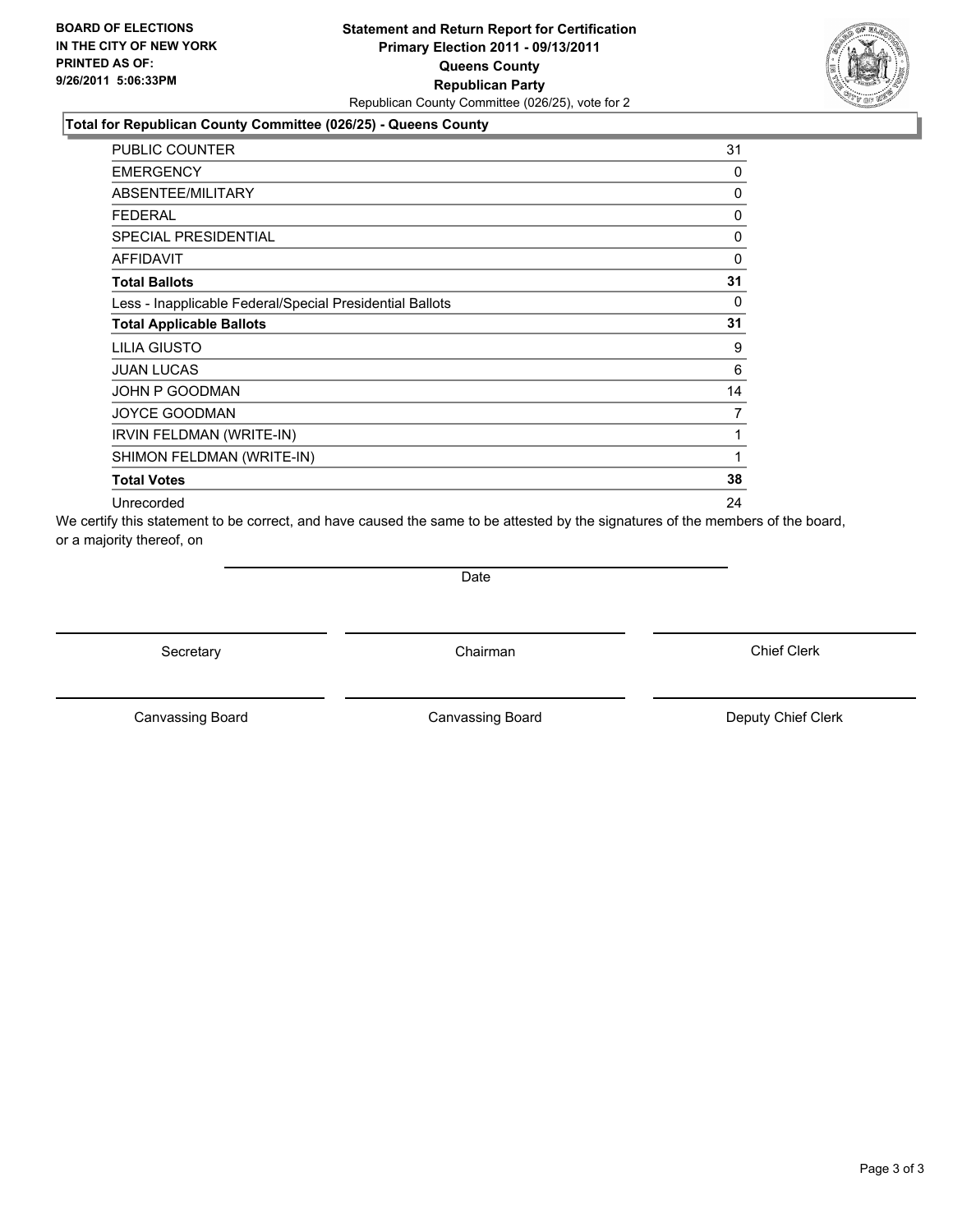

# **Primary Election 2011 - 09/13/2011 Queens County - Republican Party**

Republican County Committee 027/25 Vote for 2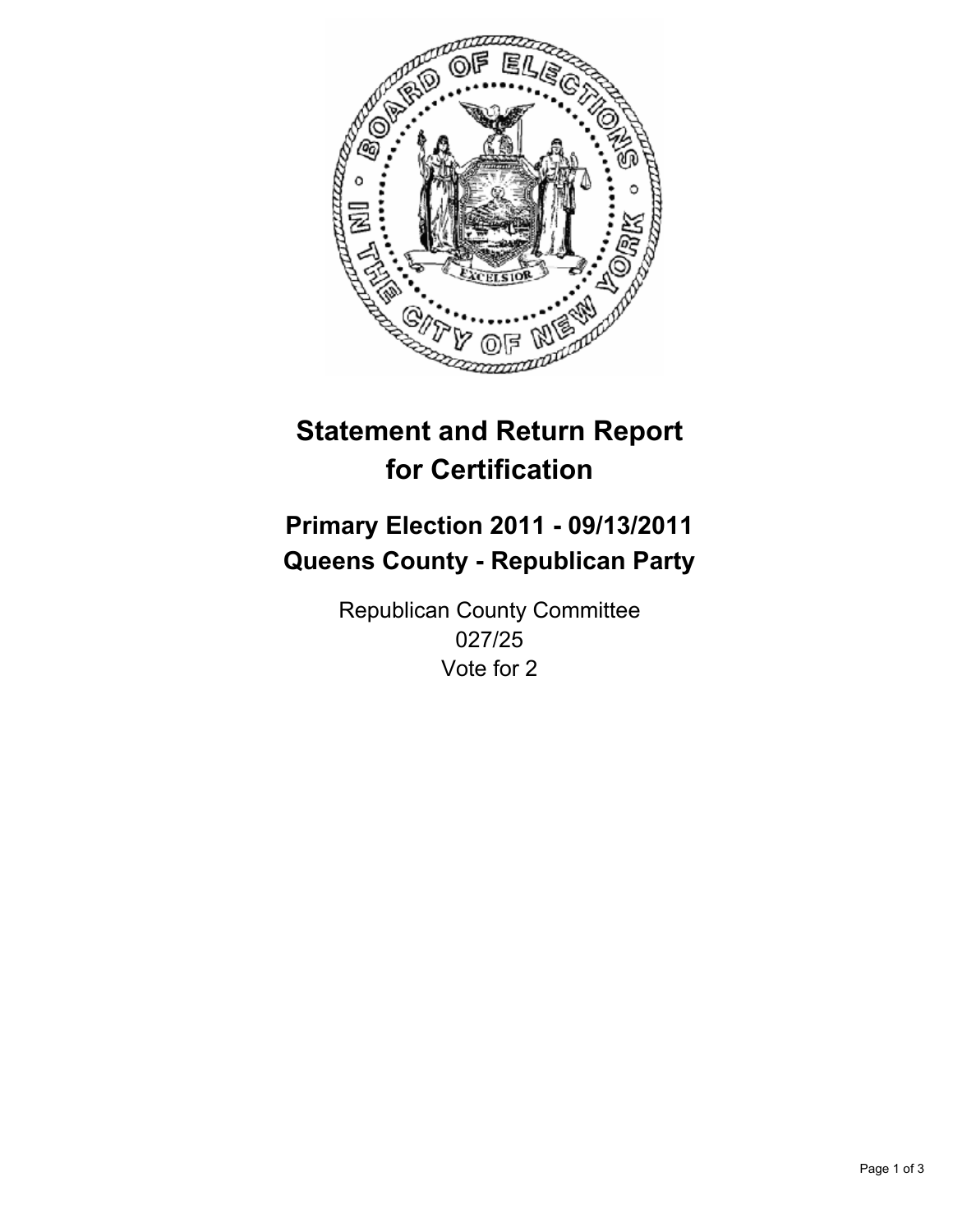

| <b>PUBLIC COUNTER</b>                                    | 9            |
|----------------------------------------------------------|--------------|
| <b>EMERGENCY</b>                                         | 0            |
| ABSENTEE/MILITARY                                        | 0            |
| <b>FEDERAL</b>                                           | 0            |
| <b>SPECIAL PRESIDENTIAL</b>                              | 0            |
| <b>AFFIDAVIT</b>                                         | 0            |
| <b>Total Ballots</b>                                     | 9            |
| Less - Inapplicable Federal/Special Presidential Ballots | 0            |
| <b>Total Applicable Ballots</b>                          | 9            |
| THOMAS B CATALANOTTO                                     | 5            |
| NANCY A CATALANOTTO                                      | 5            |
| ADRIENE L TOY                                            | 2            |
| <b>CHING YIM</b>                                         | $\mathbf{0}$ |
| <b>Total Votes</b>                                       | 12           |
| Unrecorded                                               | 6            |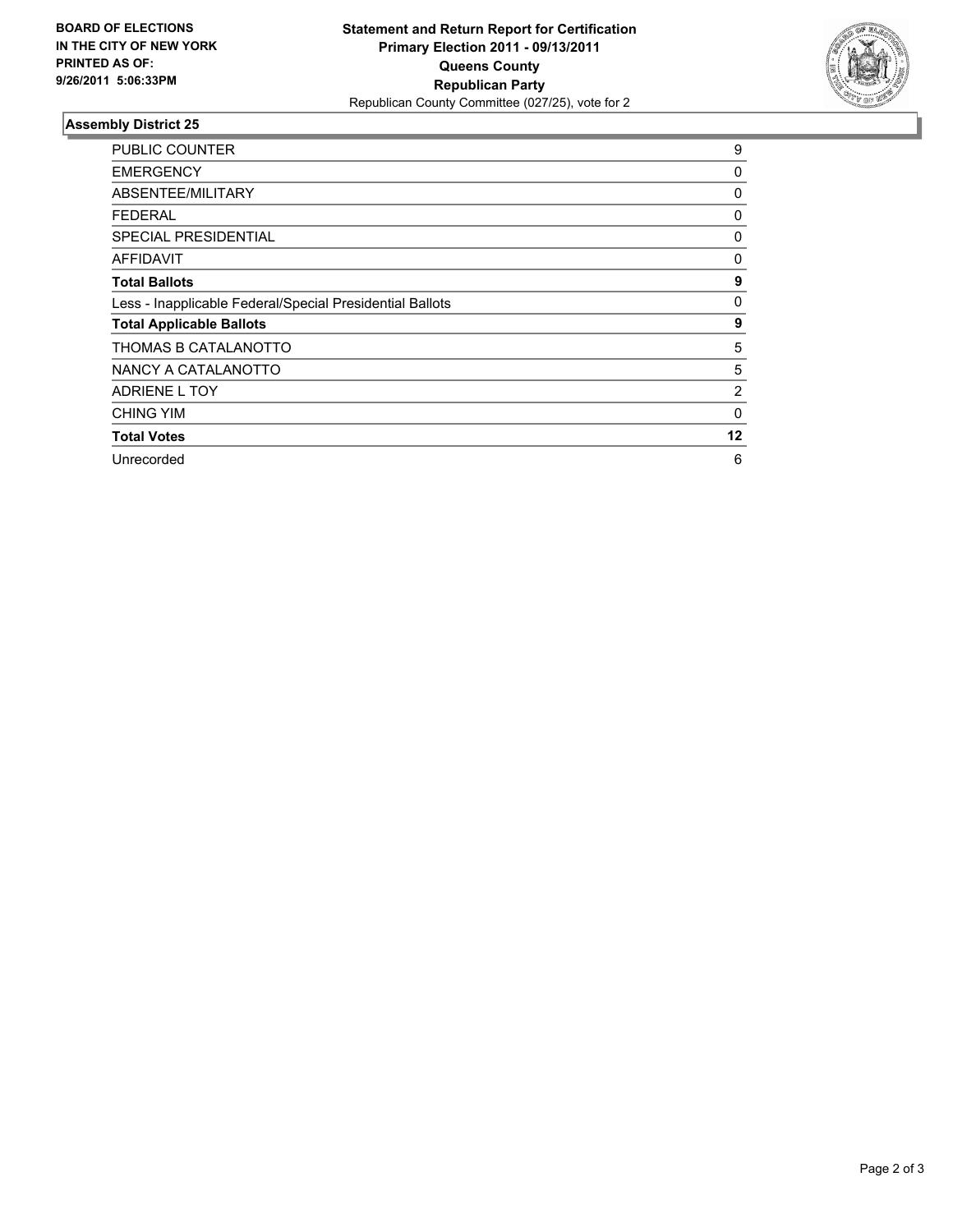## **Statement and Return Report for Certification Primary Election 2011 - 09/13/2011 Queens County Republican Party** Republican County Committee (027/25), vote for 2

## **Total for Republican County Committee (027/25) - Queens County**

| <b>PUBLIC COUNTER</b>                                    | 9              |
|----------------------------------------------------------|----------------|
| <b>EMERGENCY</b>                                         | 0              |
| <b>ABSENTEE/MILITARY</b>                                 | 0              |
| <b>FEDERAL</b>                                           | 0              |
| <b>SPECIAL PRESIDENTIAL</b>                              | 0              |
| <b>AFFIDAVIT</b>                                         | 0              |
| <b>Total Ballots</b>                                     | 9              |
| Less - Inapplicable Federal/Special Presidential Ballots | 0              |
| <b>Total Applicable Ballots</b>                          | 9              |
| THOMAS B CATALANOTTO                                     | 5              |
| NANCY A CATALANOTTO                                      | 5              |
| <b>ADRIENE L TOY</b>                                     | $\overline{2}$ |
| <b>CHING YIM</b>                                         | $\mathbf{0}$   |
| <b>Total Votes</b>                                       | $12 \,$        |
| Unrecorded                                               | 6              |

We certify this statement to be correct, and have caused the same to be attested by the signatures of the members of the board, or a majority thereof, on

Date

Secretary **Chairman** 

Canvassing Board **Canvassing Board** Canvassing Board **Deputy Chief Clerk** 

Canvassing Board

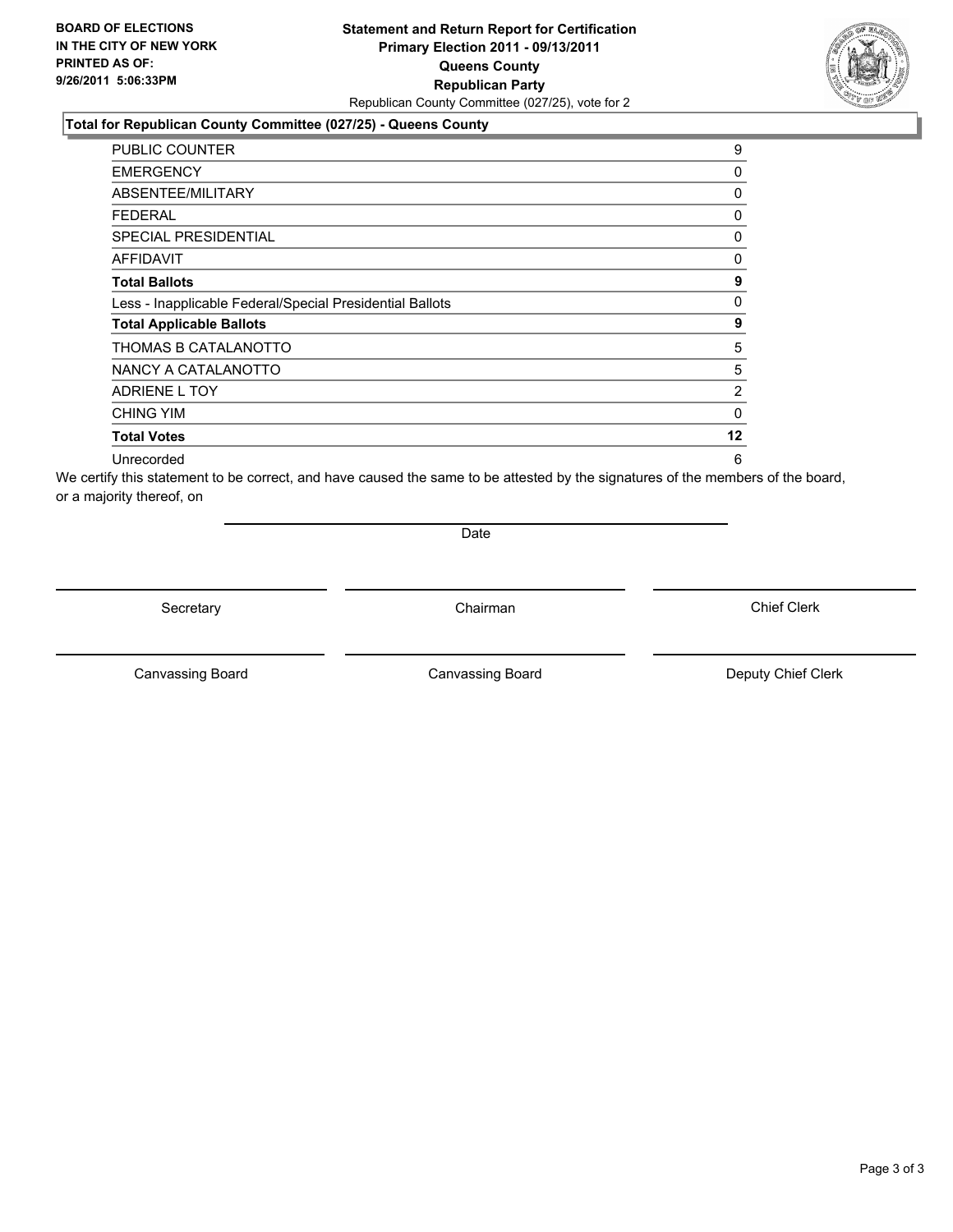

# **Primary Election 2011 - 09/13/2011 Queens County - Republican Party**

Republican County Committee 028/25 Vote for 2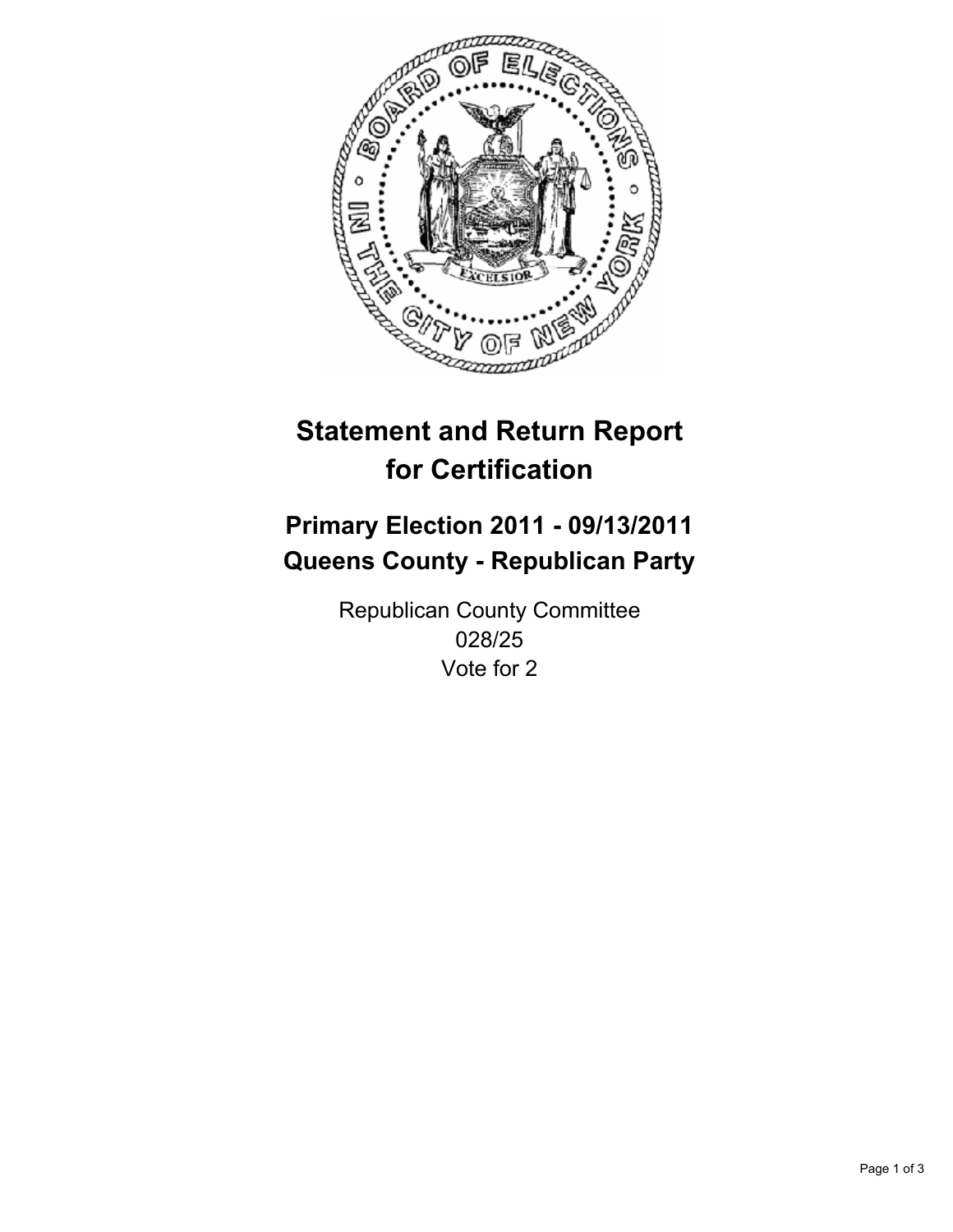

| <b>PUBLIC COUNTER</b>                                    | 12 |
|----------------------------------------------------------|----|
| <b>EMERGENCY</b>                                         | 0  |
| ABSENTEE/MILITARY                                        | 0  |
| <b>FEDERAL</b>                                           | 0  |
| <b>SPECIAL PRESIDENTIAL</b>                              | 0  |
| AFFIDAVIT                                                | 0  |
| <b>Total Ballots</b>                                     | 12 |
| Less - Inapplicable Federal/Special Presidential Ballots | 0  |
| <b>Total Applicable Ballots</b>                          | 12 |
| <b>GUSTAVO R RODRIGUEZ</b>                               | 4  |
| SHEILA E PERALTA                                         | 4  |
| NINA B DAMILATIS                                         | 3  |
| <b>MARION KACZMAR</b>                                    | 3  |
| <b>Total Votes</b>                                       | 14 |
| Unrecorded                                               | 10 |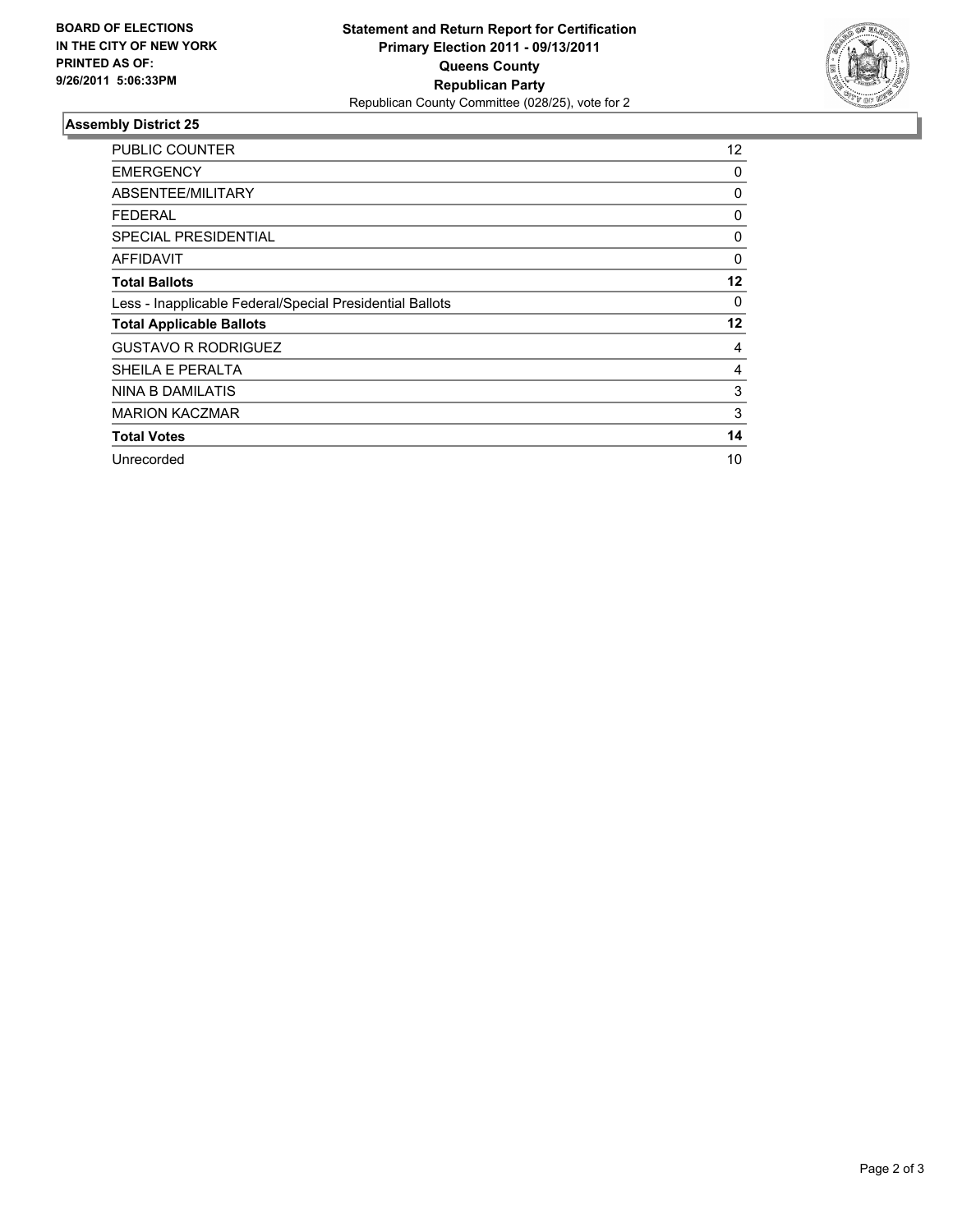## **Statement and Return Report for Certification Primary Election 2011 - 09/13/2011 Queens County Republican Party** Republican County Committee (028/25), vote for 2

### **Total for Republican County Committee (028/25) - Queens County**

| PUBLIC COUNTER                                           | 12 <sup>°</sup> |
|----------------------------------------------------------|-----------------|
| <b>EMERGENCY</b>                                         | 0               |
| ABSENTEE/MILITARY                                        | 0               |
| FEDERAL                                                  | 0               |
| <b>SPECIAL PRESIDENTIAL</b>                              | 0               |
| <b>AFFIDAVIT</b>                                         | 0               |
| <b>Total Ballots</b>                                     | $12 \,$         |
| Less - Inapplicable Federal/Special Presidential Ballots | 0               |
| <b>Total Applicable Ballots</b>                          | $12 \,$         |
| <b>GUSTAVO R RODRIGUEZ</b>                               | 4               |
| SHEILA E PERALTA                                         | 4               |
| NINA B DAMILATIS                                         | 3               |
| <b>MARION KACZMAR</b>                                    | 3               |
| <b>Total Votes</b>                                       | 14              |
| Unrecorded                                               | 10              |

We certify this statement to be correct, and have caused the same to be attested by the signatures of the members of the board, or a majority thereof, on

Date

Secretary **Chairman** 

Canvassing Board **Canvassing Board** Canvassing Board **Deputy Chief Clerk** 

Canvassing Board

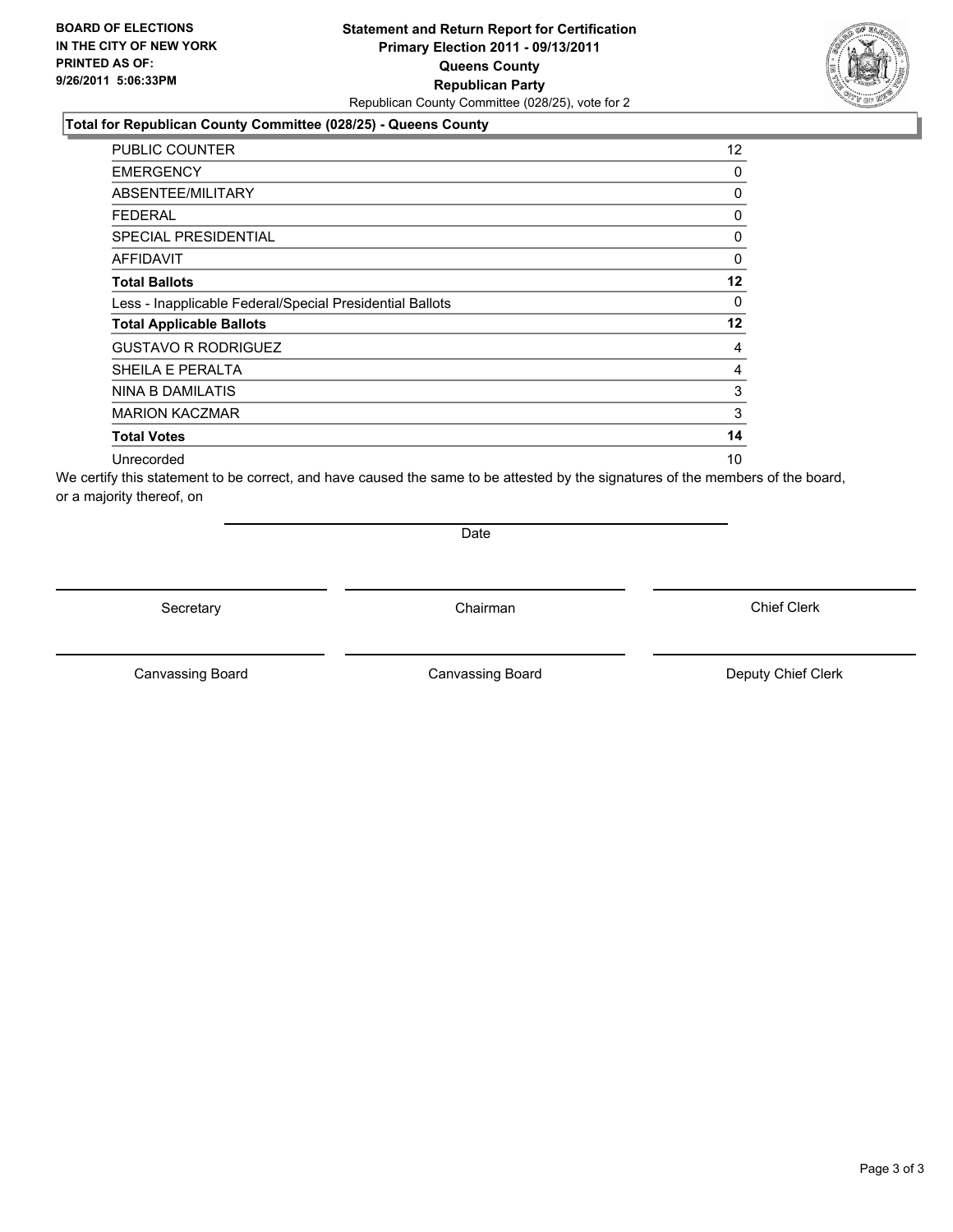

# **Primary Election 2011 - 09/13/2011 Queens County - Republican Party**

Republican County Committee 077/25 Vote for 2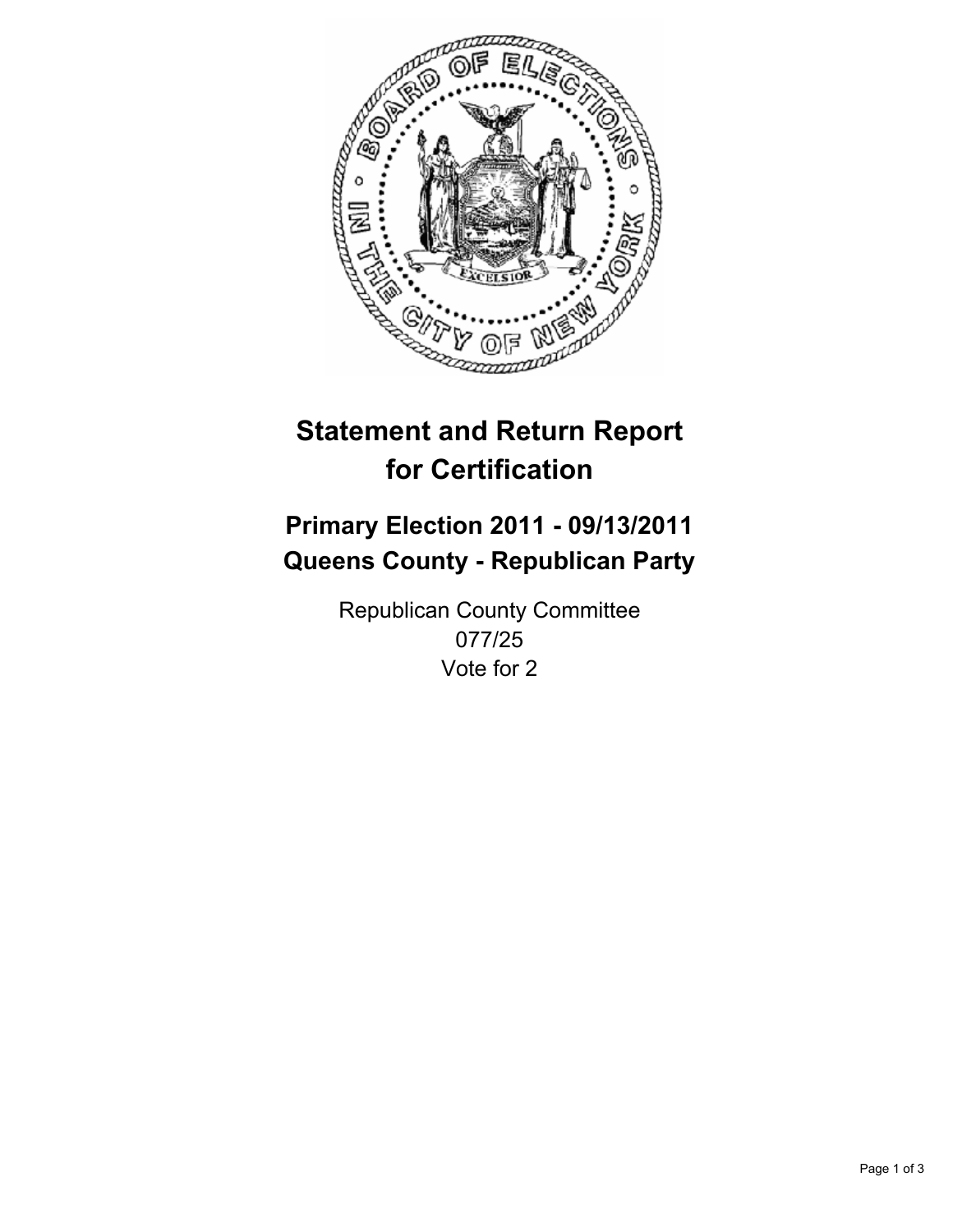

| <b>PUBLIC COUNTER</b>                                    | 3 |
|----------------------------------------------------------|---|
| <b>EMERGENCY</b>                                         | 0 |
| ABSENTEE/MILITARY                                        | 0 |
| FEDERAL                                                  | 0 |
| SPECIAL PRESIDENTIAL                                     | 0 |
| <b>AFFIDAVIT</b>                                         | 0 |
| <b>Total Ballots</b>                                     | 3 |
| Less - Inapplicable Federal/Special Presidential Ballots | 0 |
| <b>Total Applicable Ballots</b>                          | 3 |
| ADOLFO A GONZALEZ                                        |   |
| <b>MIRIAM M RODRIGUEZ</b>                                |   |
| <b>GEORGIA LIBONE</b>                                    |   |
| TARAMATI SUKHDEO                                         | 0 |
| <b>Total Votes</b>                                       | 3 |
| Unrecorded                                               | 3 |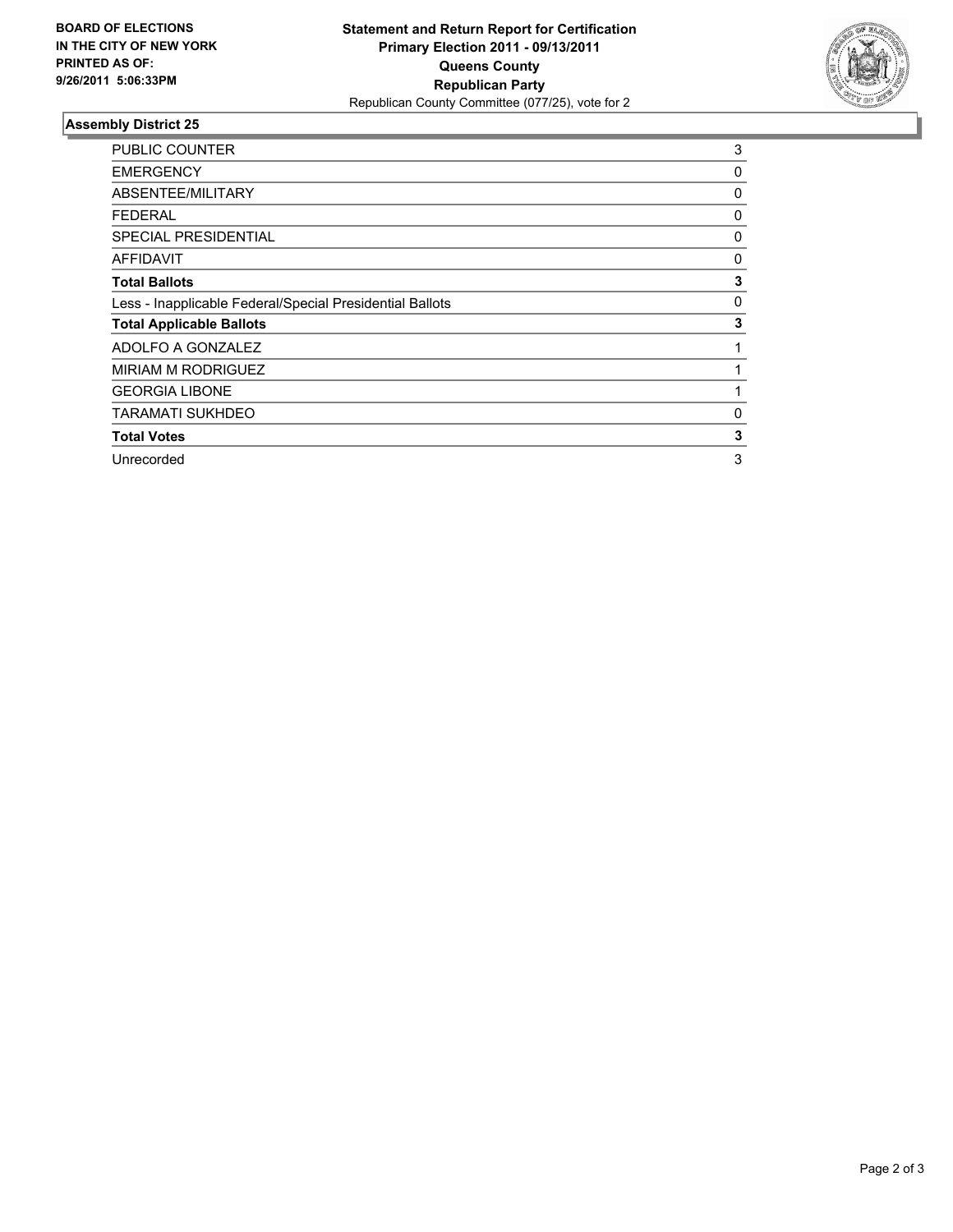## **Statement and Return Report for Certification Primary Election 2011 - 09/13/2011 Queens County Republican Party** Republican County Committee (077/25), vote for 2

## **Total for Republican County Committee (077/25) - Queens County**

| <b>PUBLIC COUNTER</b>                                    | 3 |
|----------------------------------------------------------|---|
| <b>EMERGENCY</b>                                         | 0 |
| <b>ABSENTEE/MILITARY</b>                                 | 0 |
| FEDERAL                                                  | 0 |
| <b>SPECIAL PRESIDENTIAL</b>                              | 0 |
| AFFIDAVIT                                                | 0 |
| <b>Total Ballots</b>                                     | 3 |
| Less - Inapplicable Federal/Special Presidential Ballots | 0 |
| <b>Total Applicable Ballots</b>                          | 3 |
| ADOLFO A GONZALEZ                                        |   |
| <b>MIRIAM M RODRIGUEZ</b>                                | 1 |
| <b>GEORGIA LIBONE</b>                                    | 1 |
| TARAMATI SUKHDEO                                         | 0 |
| <b>Total Votes</b>                                       | 3 |
| Unrecorded                                               | 3 |

We certify this statement to be correct, and have caused the same to be attested by the signatures of the members of the board, or a majority thereof, on

Date

Secretary **Chairman** 

Canvassing Board **Canvassing Board** Canvassing Board **Deputy Chief Clerk** 

Canvassing Board

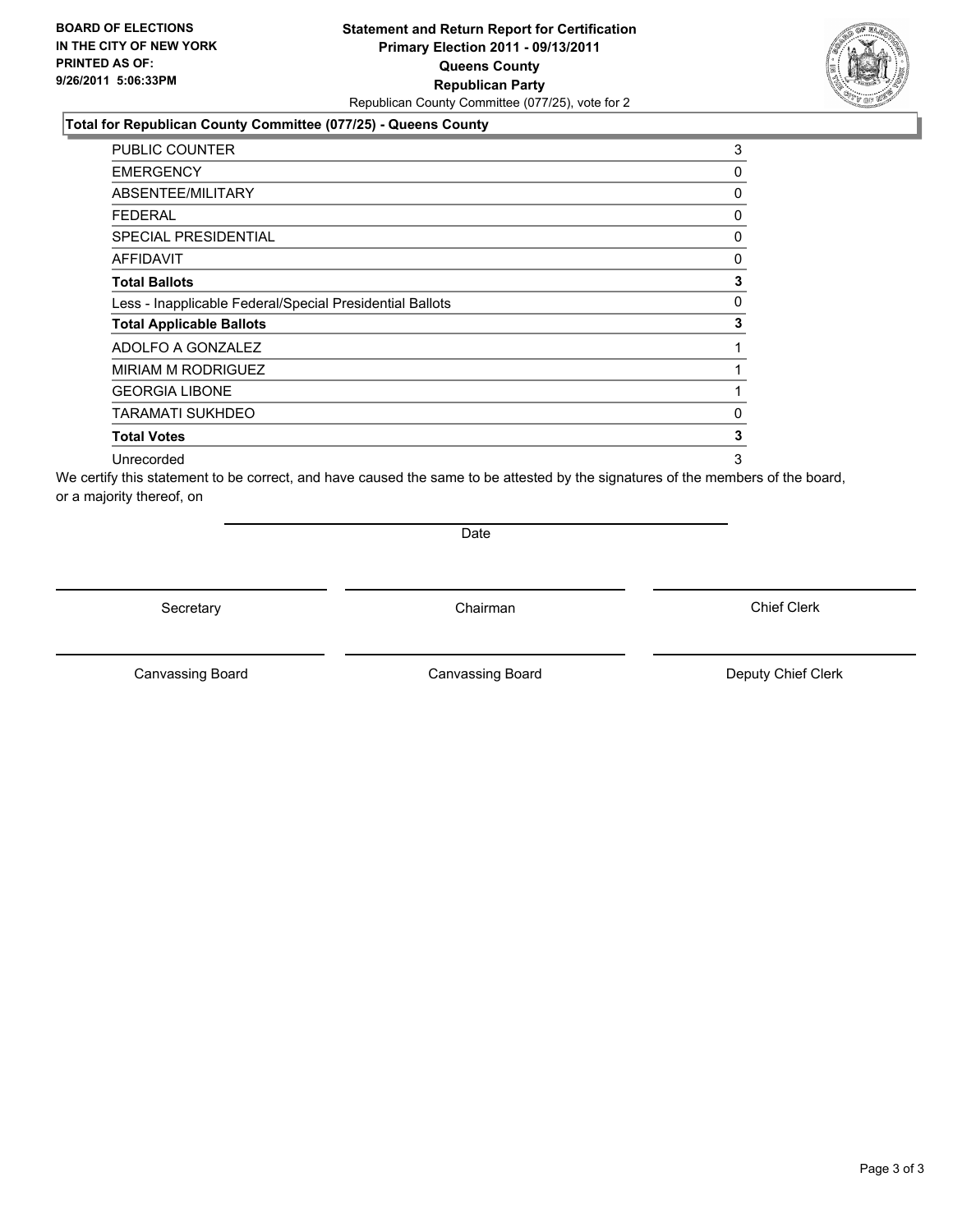

# **Primary Election 2011 - 09/13/2011 Queens County - Republican Party**

Republican County Committee 078/25 Vote for 2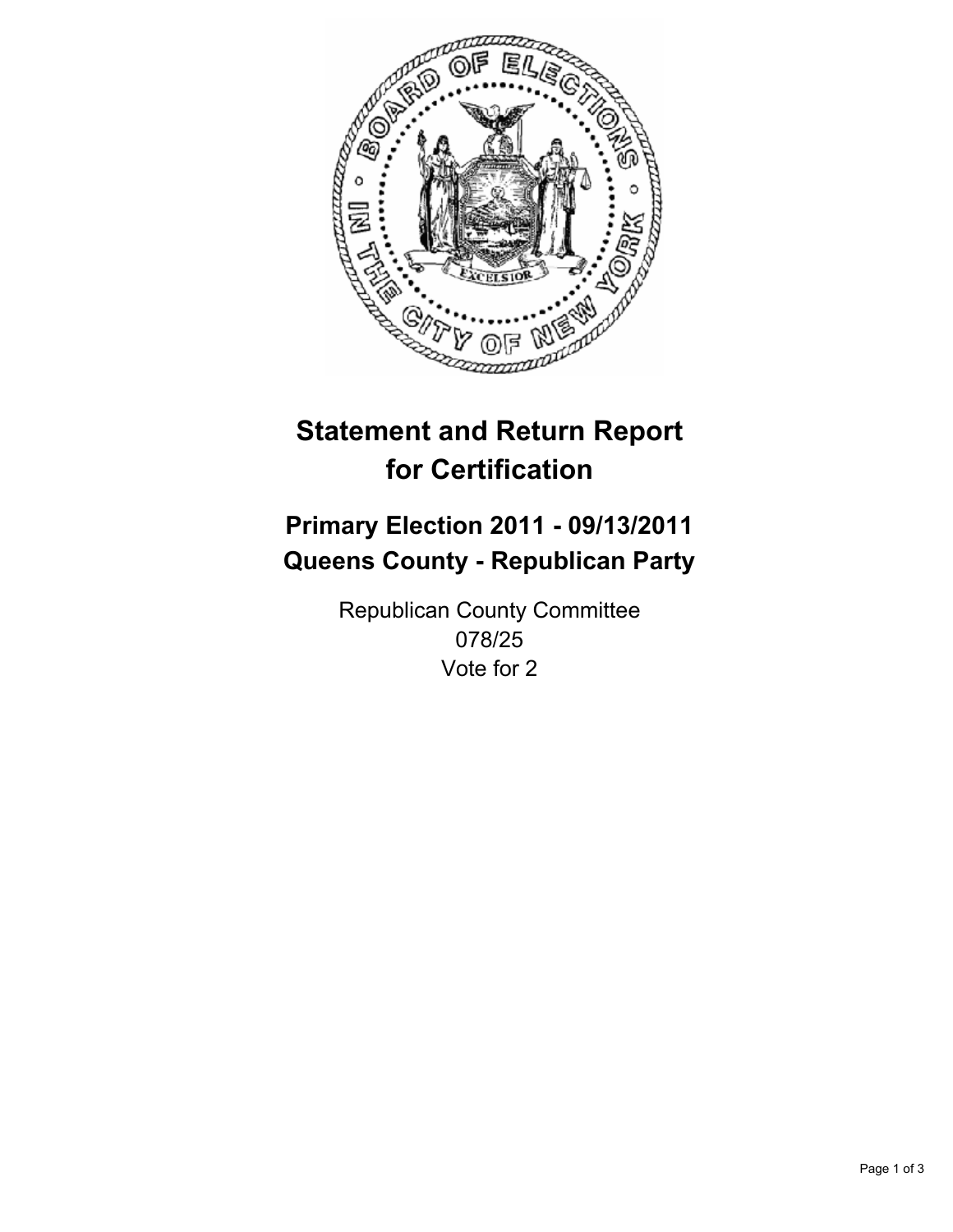

| 3 |
|---|
| 0 |
| 0 |
| 0 |
| 0 |
| 0 |
| 3 |
| 0 |
| 3 |
| 2 |
| 2 |
|   |
| 1 |
| 6 |
|   |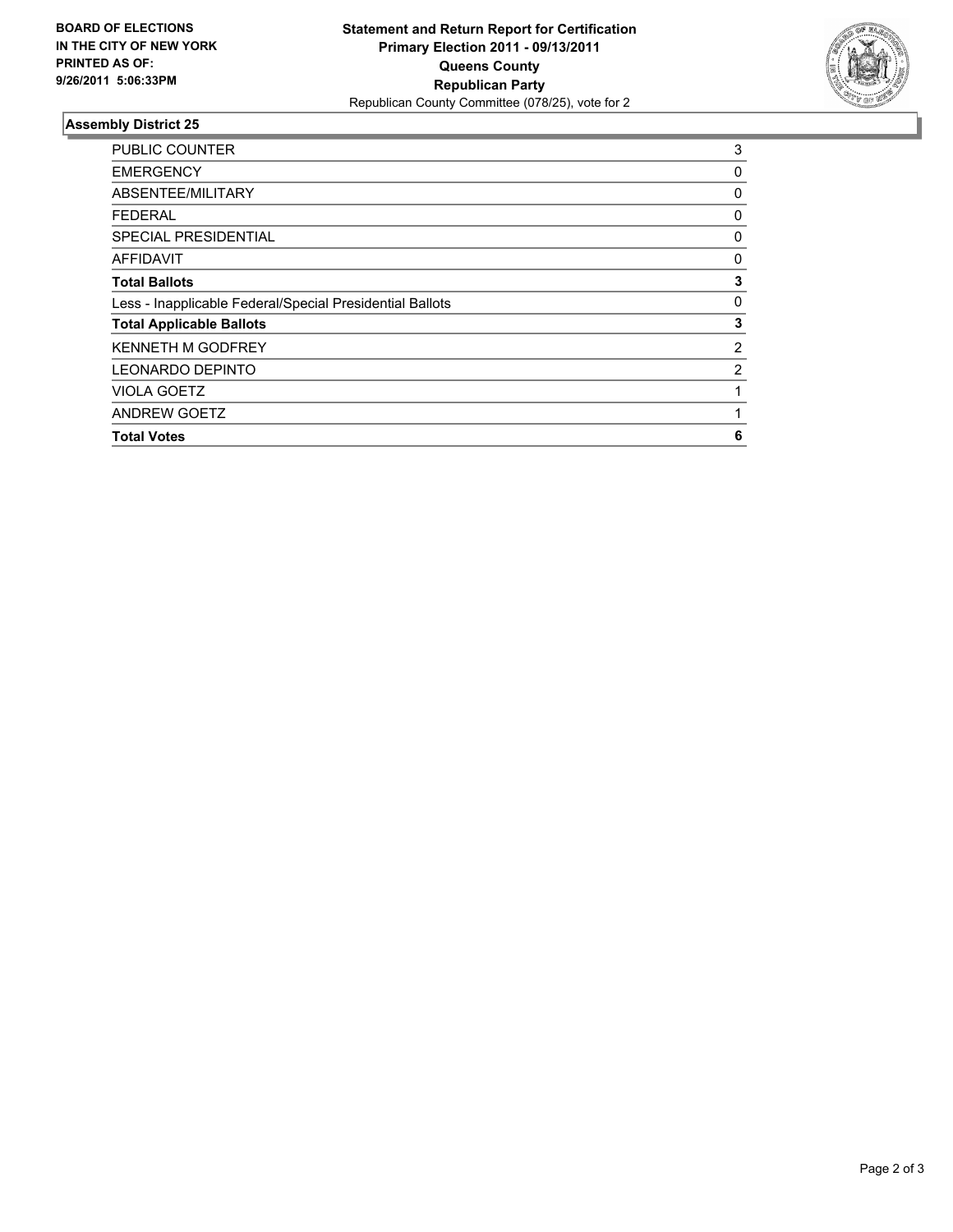## **Statement and Return Report for Certification Primary Election 2011 - 09/13/2011 Queens County Republican Party** Republican County Committee (078/25), vote for 2

### **Total for Republican County Committee (078/25) - Queens County**

| 3              |
|----------------|
| 0              |
| 0              |
| 0              |
| 0              |
| $\mathbf{0}$   |
| 3              |
| 0              |
| 3              |
| $\overline{2}$ |
| 2              |
| 1              |
| 1              |
| 6              |
|                |

We certify this statement to be correct, and have caused the same to be attested by the signatures of the members of the board, or a majority thereof, on

Secretary **Chairman** 

Date

Canvassing Board **Canvassing Board** Canvassing Board **Deputy Chief Clerk** 

Canvassing Board

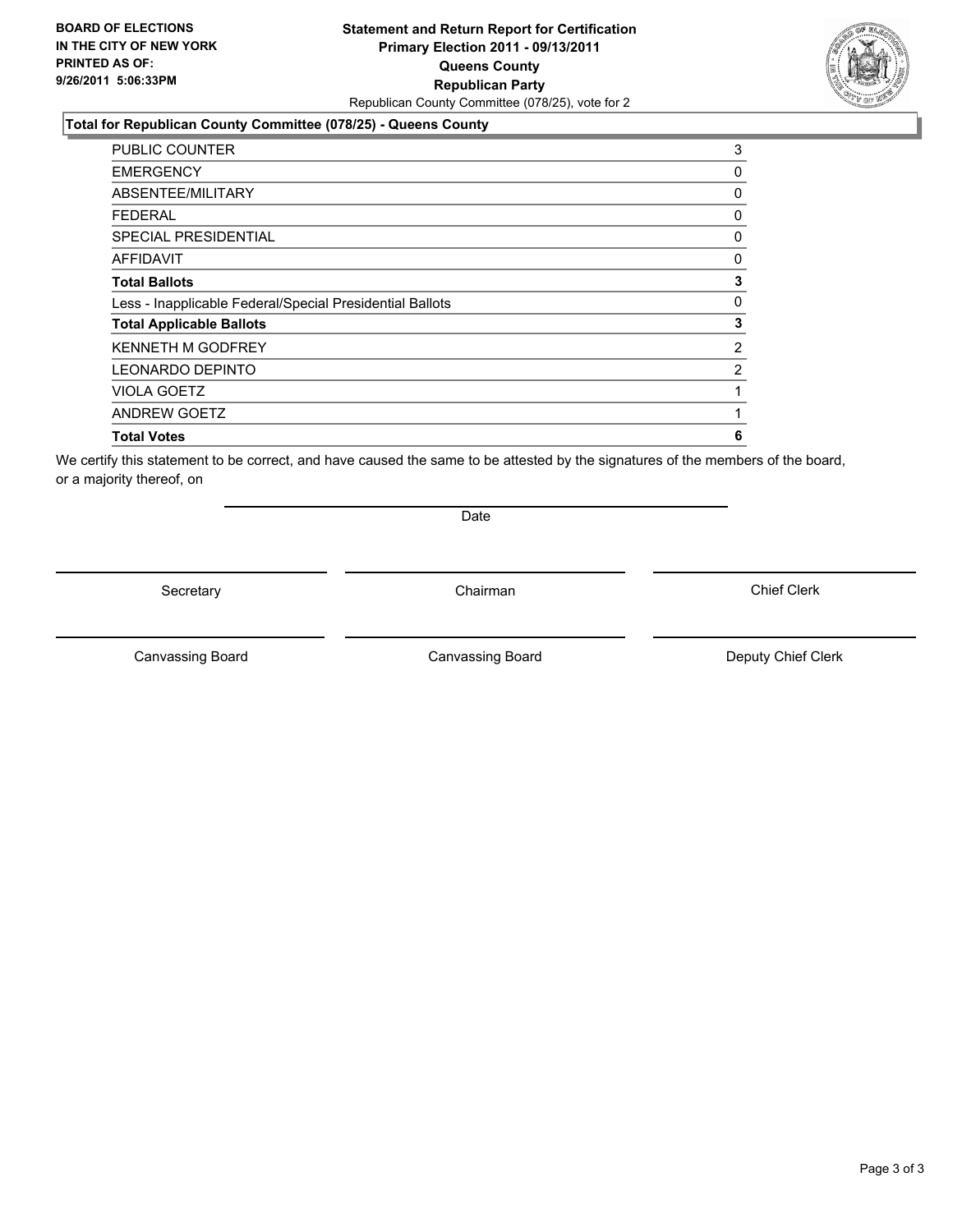

# **Primary Election 2011 - 09/13/2011 Queens County - Republican Party**

Republican County Committee 027/26 Vote for 2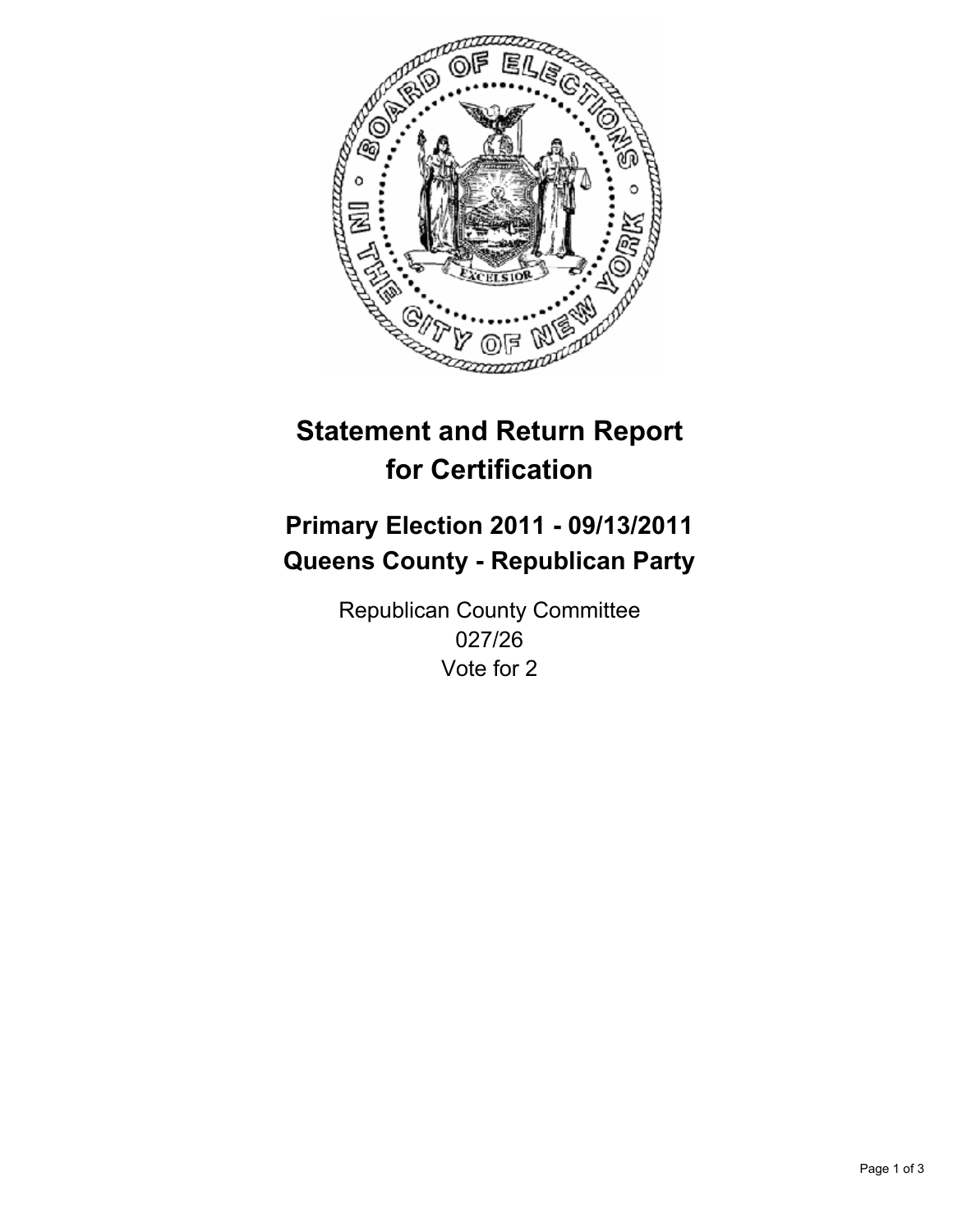

| <b>PUBLIC COUNTER</b>                                    | 7  |
|----------------------------------------------------------|----|
| <b>EMERGENCY</b>                                         | 0  |
| ABSENTEE/MILITARY                                        | 0  |
| FEDERAL                                                  | 0  |
| <b>SPECIAL PRESIDENTIAL</b>                              | 0  |
| AFFIDAVIT                                                | 0  |
| <b>Total Ballots</b>                                     |    |
| Less - Inapplicable Federal/Special Presidential Ballots | 0  |
| <b>Total Applicable Ballots</b>                          | 7  |
| <b>GARY M BONELLI</b>                                    | 3  |
| <b>SUZANNE C BONELLI</b>                                 | 5  |
| ROSEMARY LEONARD                                         | 3  |
| <b>FLORENCE CENTRE</b>                                   | 3  |
| <b>Total Votes</b>                                       | 14 |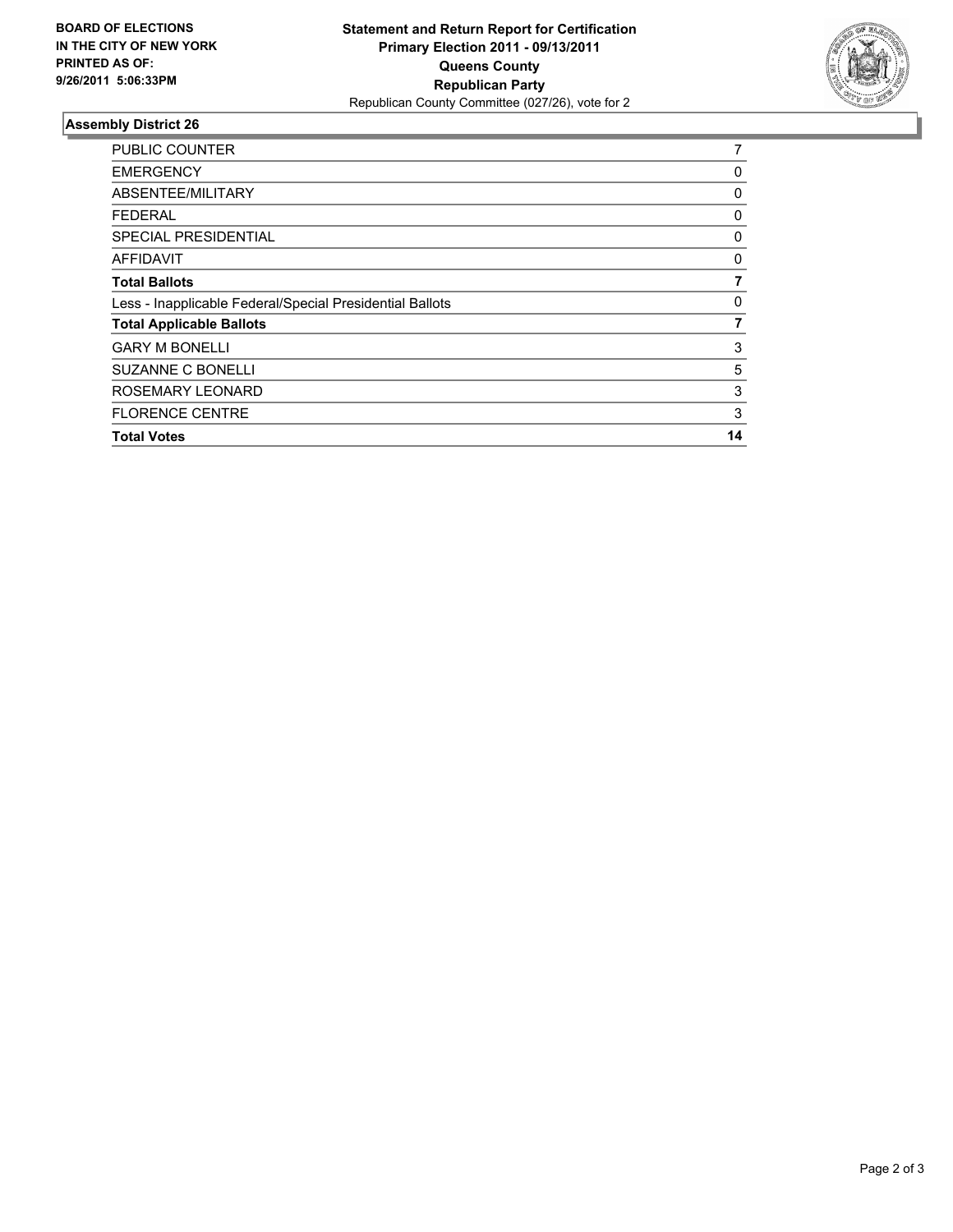## **Statement and Return Report for Certification Primary Election 2011 - 09/13/2011 Queens County Republican Party** Republican County Committee (027/26), vote for 2

### **Total for Republican County Committee (027/26) - Queens County**

| <b>PUBLIC COUNTER</b>                                    | 7        |
|----------------------------------------------------------|----------|
| <b>EMERGENCY</b>                                         | 0        |
| ABSENTEE/MILITARY                                        | $\Omega$ |
| FEDERAL                                                  | 0        |
| <b>SPECIAL PRESIDENTIAL</b>                              | 0        |
| <b>AFFIDAVIT</b>                                         | $\Omega$ |
| <b>Total Ballots</b>                                     | 7        |
| Less - Inapplicable Federal/Special Presidential Ballots | 0        |
| <b>Total Applicable Ballots</b>                          | 7        |
| <b>GARY M BONELLI</b>                                    | 3        |
| <b>SUZANNE C BONELLI</b>                                 | 5        |
| ROSEMARY LEONARD                                         | 3        |
| <b>FLORENCE CENTRE</b>                                   | 3        |
| <b>Total Votes</b>                                       | 14       |

We certify this statement to be correct, and have caused the same to be attested by the signatures of the members of the board, or a majority thereof, on

Secretary **Chairman** 

Date

Canvassing Board **Canvassing Board** Canvassing Board **Deputy Chief Clerk** 

Canvassing Board

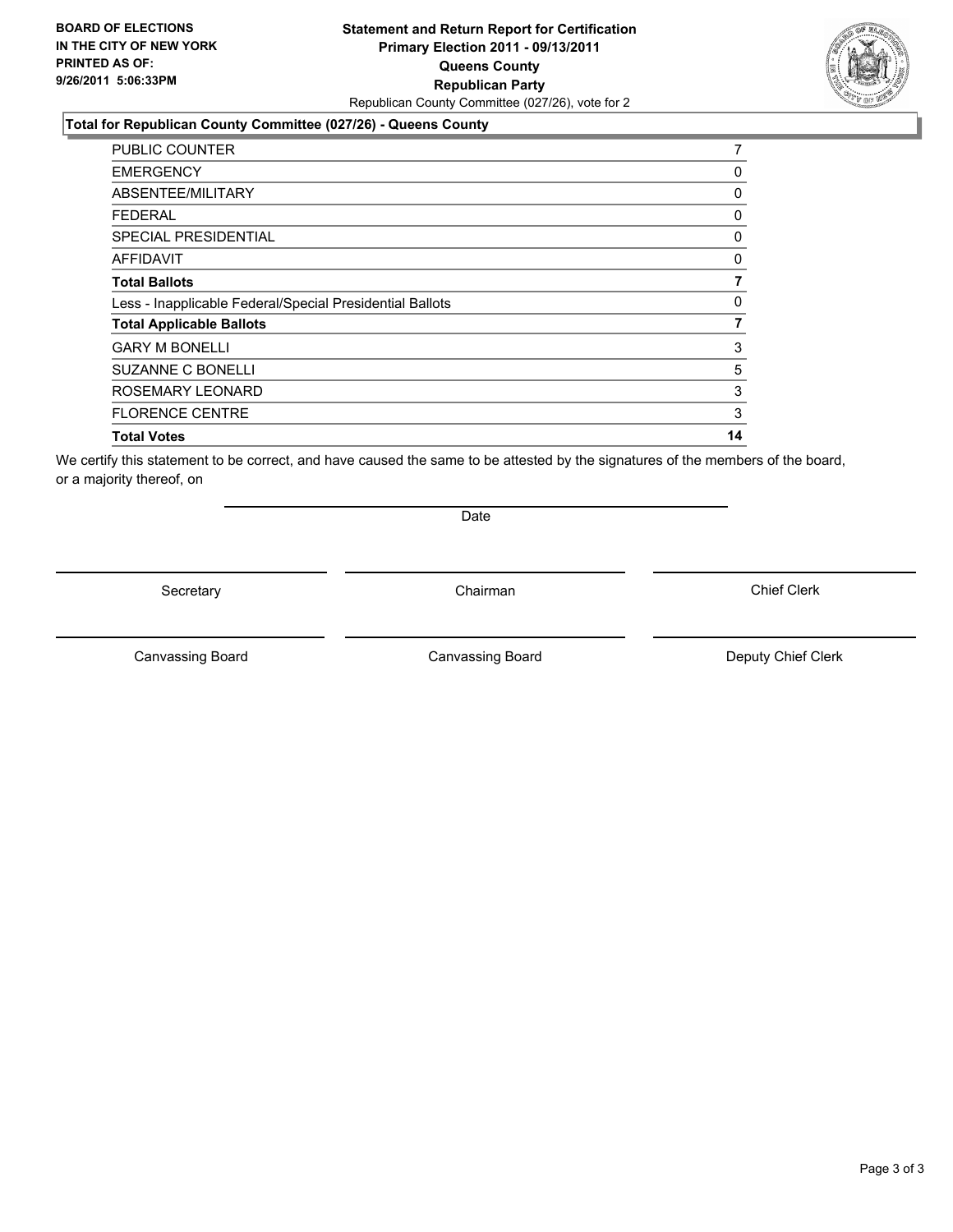

# **Primary Election 2011 - 09/13/2011 Queens County - Republican Party**

Republican County Committee 043/26 Vote for 2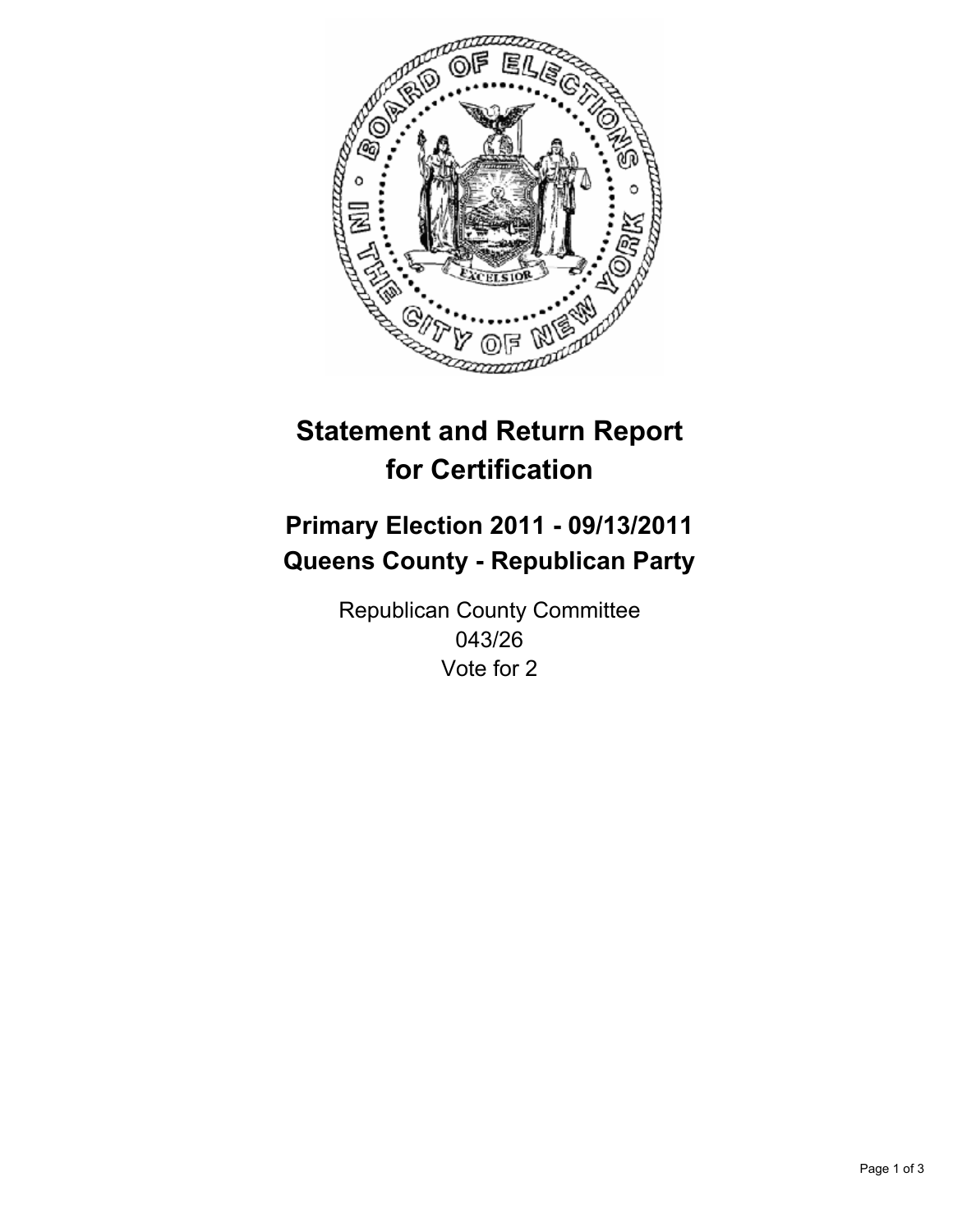

| <b>PUBLIC COUNTER</b>                                    | 7  |
|----------------------------------------------------------|----|
| <b>EMERGENCY</b>                                         | 0  |
| ABSENTEE/MILITARY                                        | 0  |
| <b>FEDERAL</b>                                           | 0  |
| <b>SPECIAL PRESIDENTIAL</b>                              | 0  |
| AFFIDAVIT                                                | 0  |
| <b>Total Ballots</b>                                     | 7  |
| Less - Inapplicable Federal/Special Presidential Ballots | 0  |
| <b>Total Applicable Ballots</b>                          | 7  |
| EDWARD A WEISENBURGER                                    | 2  |
| <b>KRISTEN M WEISENBURGER</b>                            | 2  |
| <b>VIOLA MANNING</b>                                     | 3  |
| <b>JACQUELINE WILKINSON</b>                              | 4  |
| <b>Total Votes</b>                                       | 11 |
| Unrecorded                                               | 3  |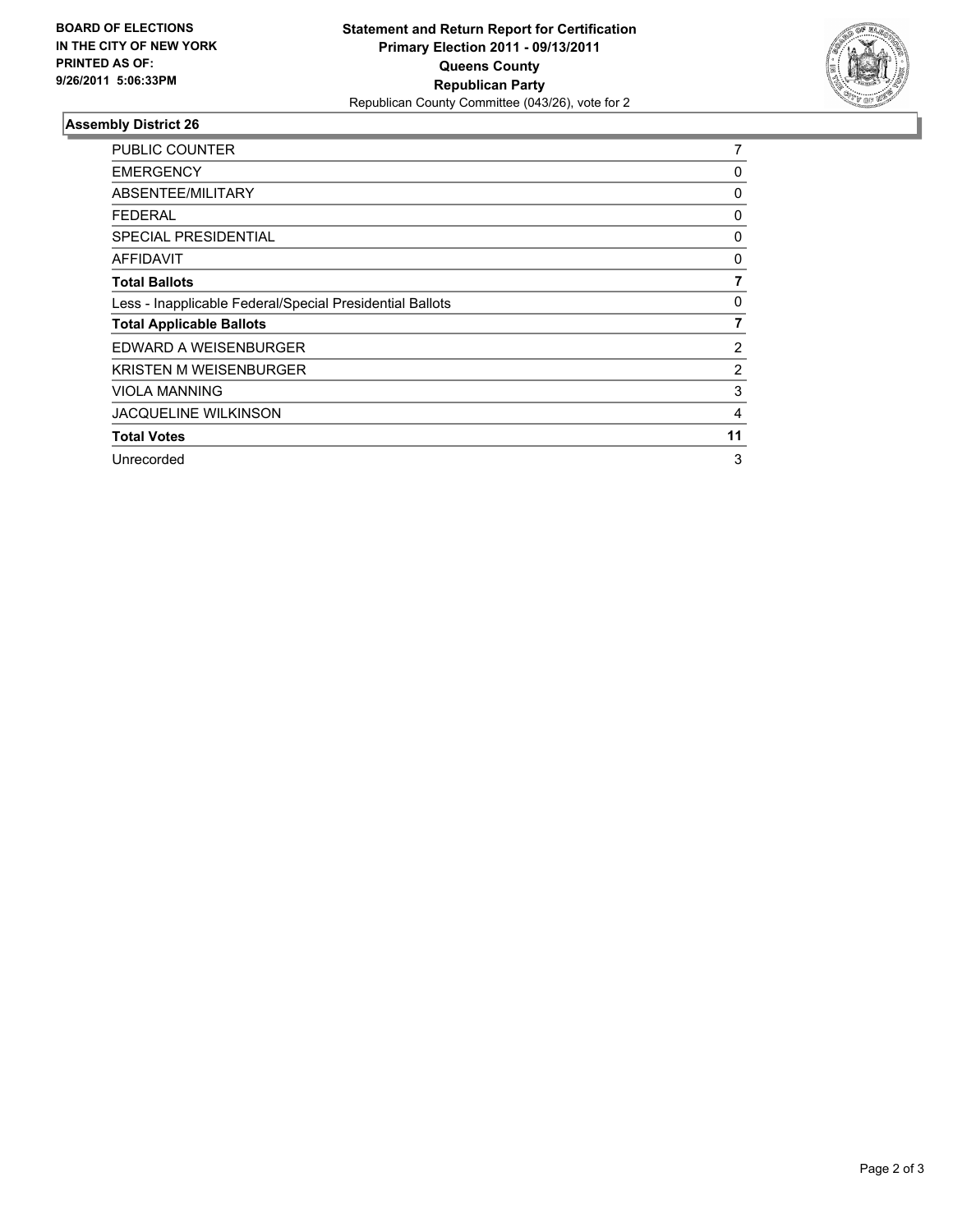## **Statement and Return Report for Certification Primary Election 2011 - 09/13/2011 Queens County Republican Party** Republican County Committee (043/26), vote for 2

### **Total for Republican County Committee (043/26) - Queens County**

| <b>PUBLIC COUNTER</b>                                    | 7  |
|----------------------------------------------------------|----|
| <b>EMERGENCY</b>                                         | 0  |
| ABSENTEE/MILITARY                                        | 0  |
| FEDERAL                                                  | 0  |
| <b>SPECIAL PRESIDENTIAL</b>                              | 0  |
| <b>AFFIDAVIT</b>                                         | 0  |
| <b>Total Ballots</b>                                     | 7  |
| Less - Inapplicable Federal/Special Presidential Ballots | 0  |
| <b>Total Applicable Ballots</b>                          | 7  |
| EDWARD A WEISENBURGER                                    | 2  |
| <b>KRISTEN M WEISENBURGER</b>                            | 2  |
| <b>VIOLA MANNING</b>                                     | 3  |
| <b>JACQUELINE WILKINSON</b>                              | 4  |
| <b>Total Votes</b>                                       | 11 |
| Unrecorded                                               | 3  |

We certify this statement to be correct, and have caused the same to be attested by the signatures of the members of the board, or a majority thereof, on

Date

Secretary **Chairman** 

Canvassing Board **Canvassing Board** Canvassing Board **Deputy Chief Clerk** 

Canvassing Board

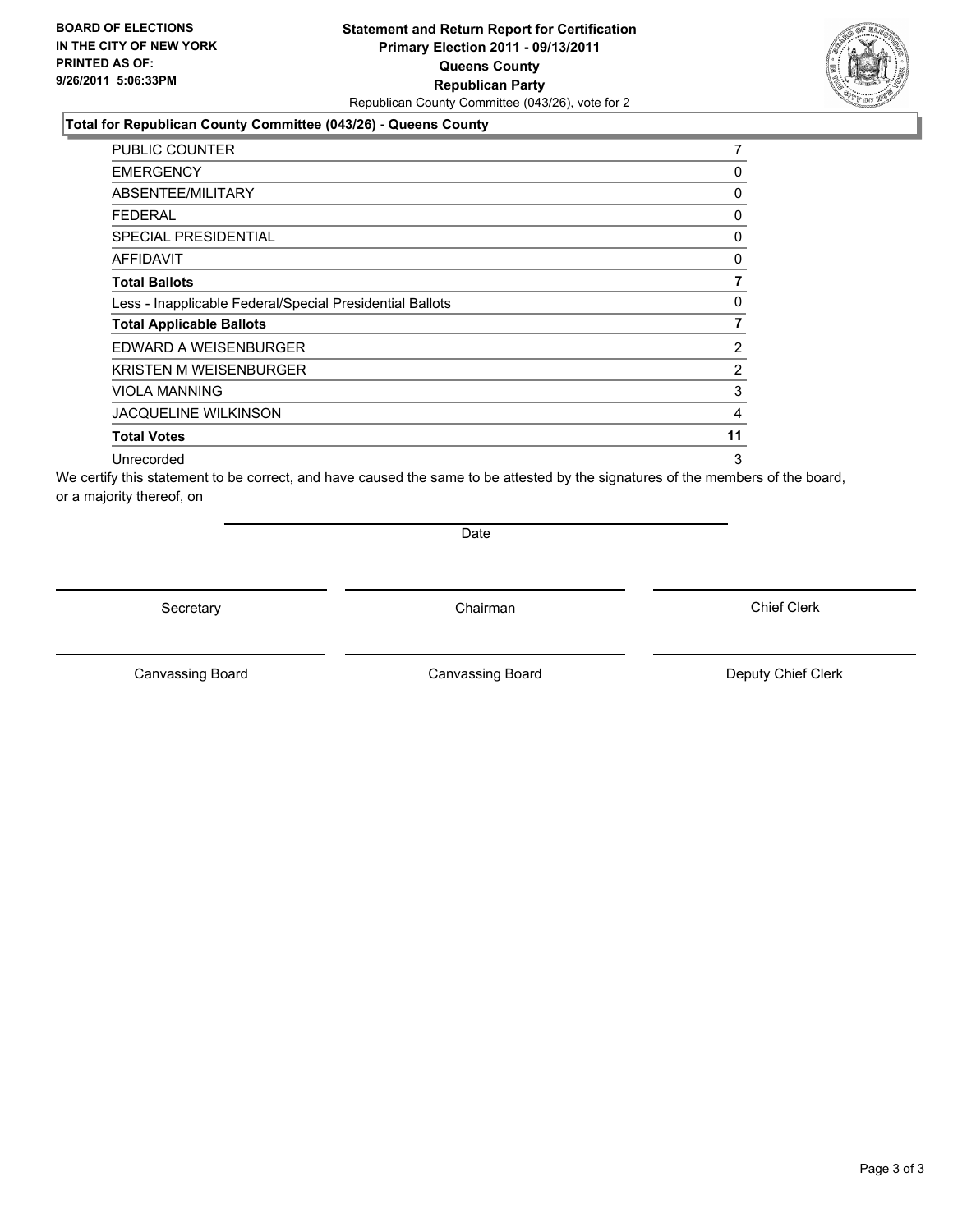

# **Primary Election 2011 - 09/13/2011 Queens County - Republican Party**

Republican County Committee 053/26 Vote for 2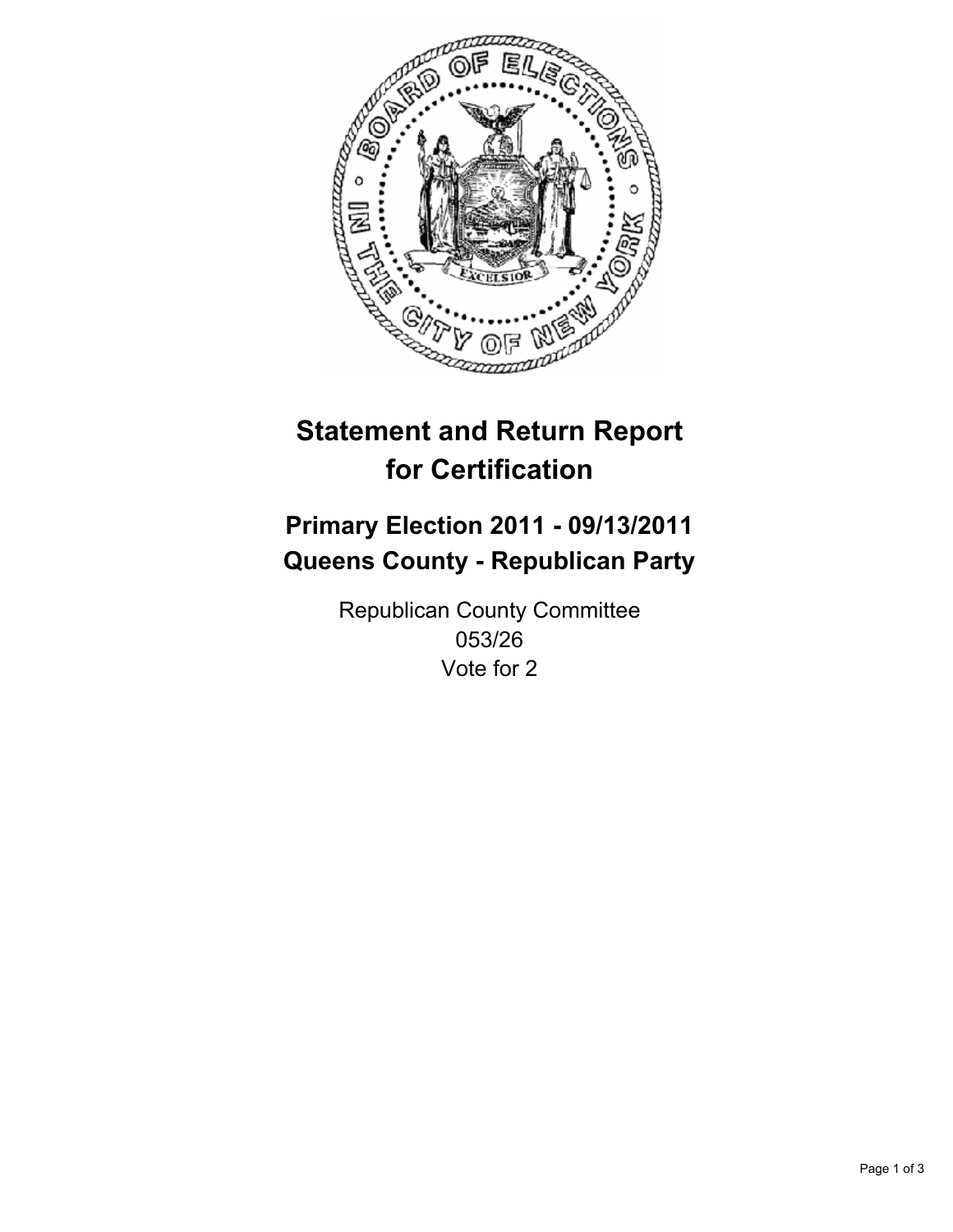

| <b>PUBLIC COUNTER</b>                                    | 11 |
|----------------------------------------------------------|----|
| EMERGENCY                                                | 0  |
| <b>ABSENTEE/MILITARY</b>                                 | 0  |
| <b>FEDERAL</b>                                           | 0  |
| SPECIAL PRESIDENTIAL                                     | 0  |
| <b>AFFIDAVIT</b>                                         | 0  |
| <b>Total Ballots</b>                                     | 11 |
| Less - Inapplicable Federal/Special Presidential Ballots | 0  |
| <b>Total Applicable Ballots</b>                          | 11 |
| EDITH CARPMAN                                            | 3  |
| <b>DOROTHY WEBB</b>                                      | 6  |
| ROBERT J SPERANZA                                        | 9  |
| SEBASTIAN J SPERANZA                                     | 4  |
| <b>Total Votes</b>                                       | 22 |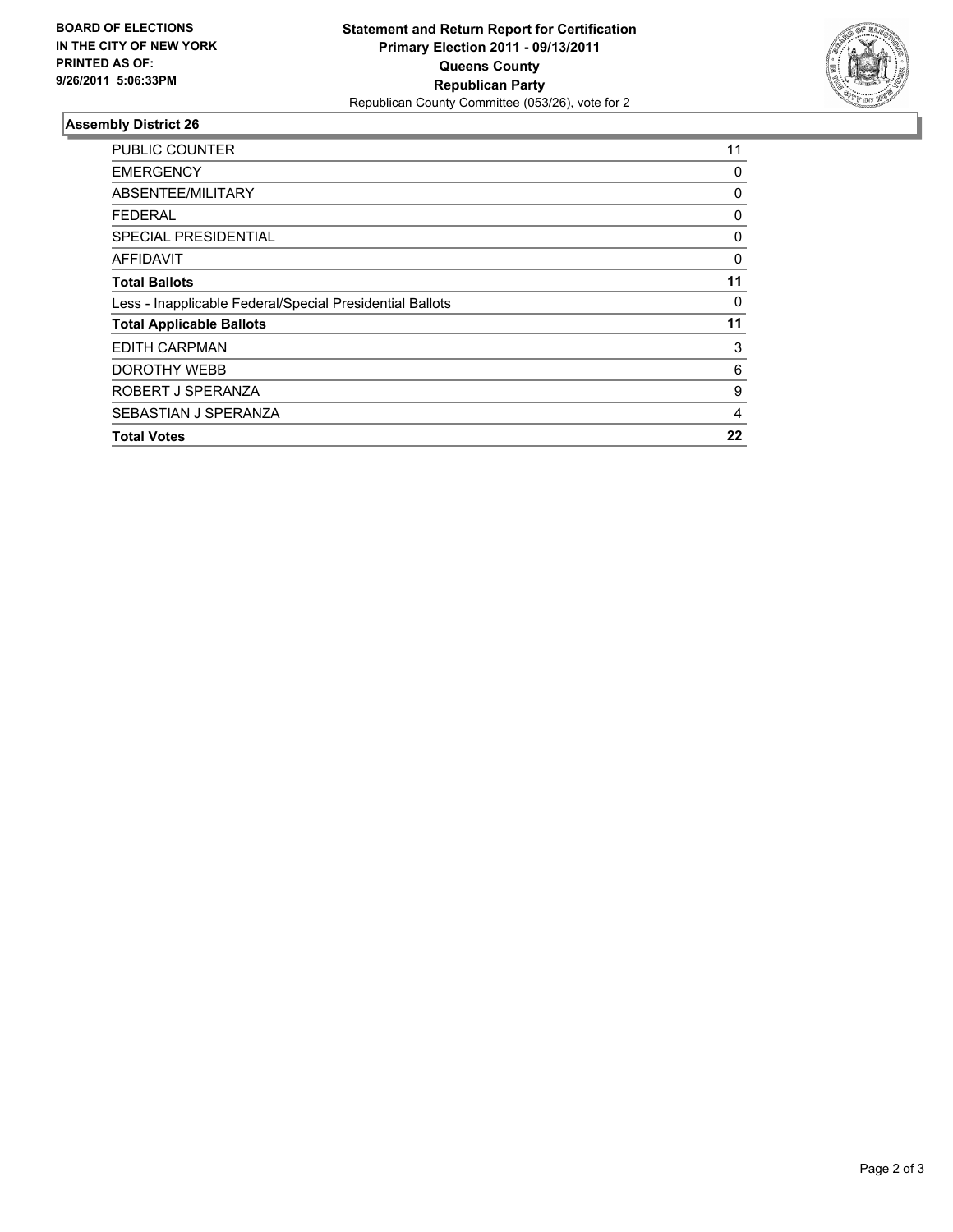## **Statement and Return Report for Certification Primary Election 2011 - 09/13/2011 Queens County Republican Party** Republican County Committee (053/26), vote for 2

#### **Total for Republican County Committee (053/26) - Queens County**

| PUBLIC COUNTER                                           | 11 |
|----------------------------------------------------------|----|
| <b>EMERGENCY</b>                                         | 0  |
| ABSENTEE/MILITARY                                        | 0  |
| FEDERAL                                                  | 0  |
| <b>SPECIAL PRESIDENTIAL</b>                              | 0  |
| <b>AFFIDAVIT</b>                                         | 0  |
| <b>Total Ballots</b>                                     | 11 |
| Less - Inapplicable Federal/Special Presidential Ballots | 0  |
| <b>Total Applicable Ballots</b>                          | 11 |
| <b>EDITH CARPMAN</b>                                     | 3  |
| <b>DOROTHY WEBB</b>                                      | 6  |
| ROBERT J SPERANZA                                        | 9  |
| SEBASTIAN J SPERANZA                                     | 4  |
| <b>Total Votes</b>                                       | 22 |

We certify this statement to be correct, and have caused the same to be attested by the signatures of the members of the board, or a majority thereof, on

Secretary **Chairman** 

Date

Canvassing Board **Canvassing Board** Canvassing Board **Deputy Chief Clerk** 

Canvassing Board

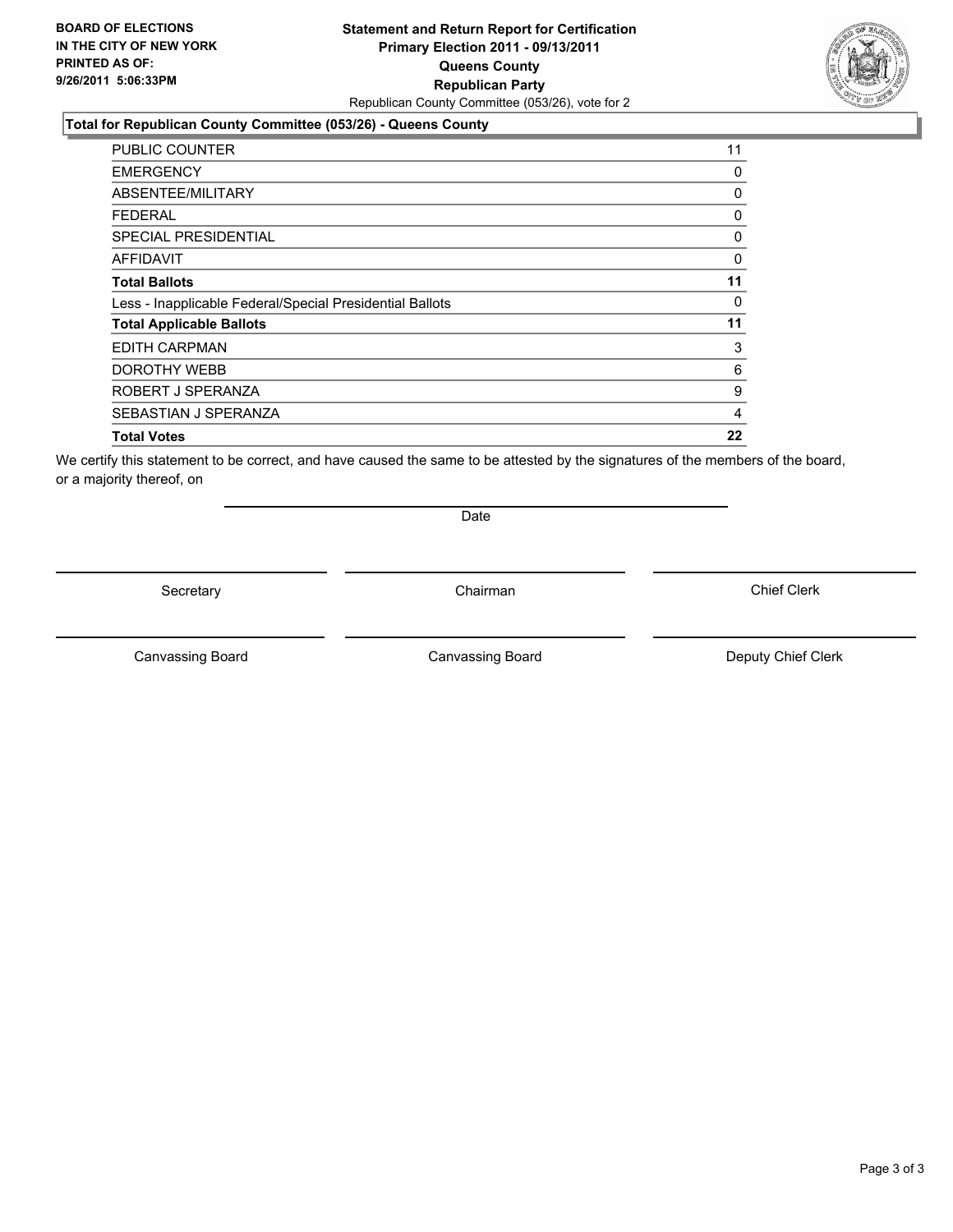

# **Primary Election 2011 - 09/13/2011 Queens County - Republican Party**

Republican County Committee 001/28 Vote for 2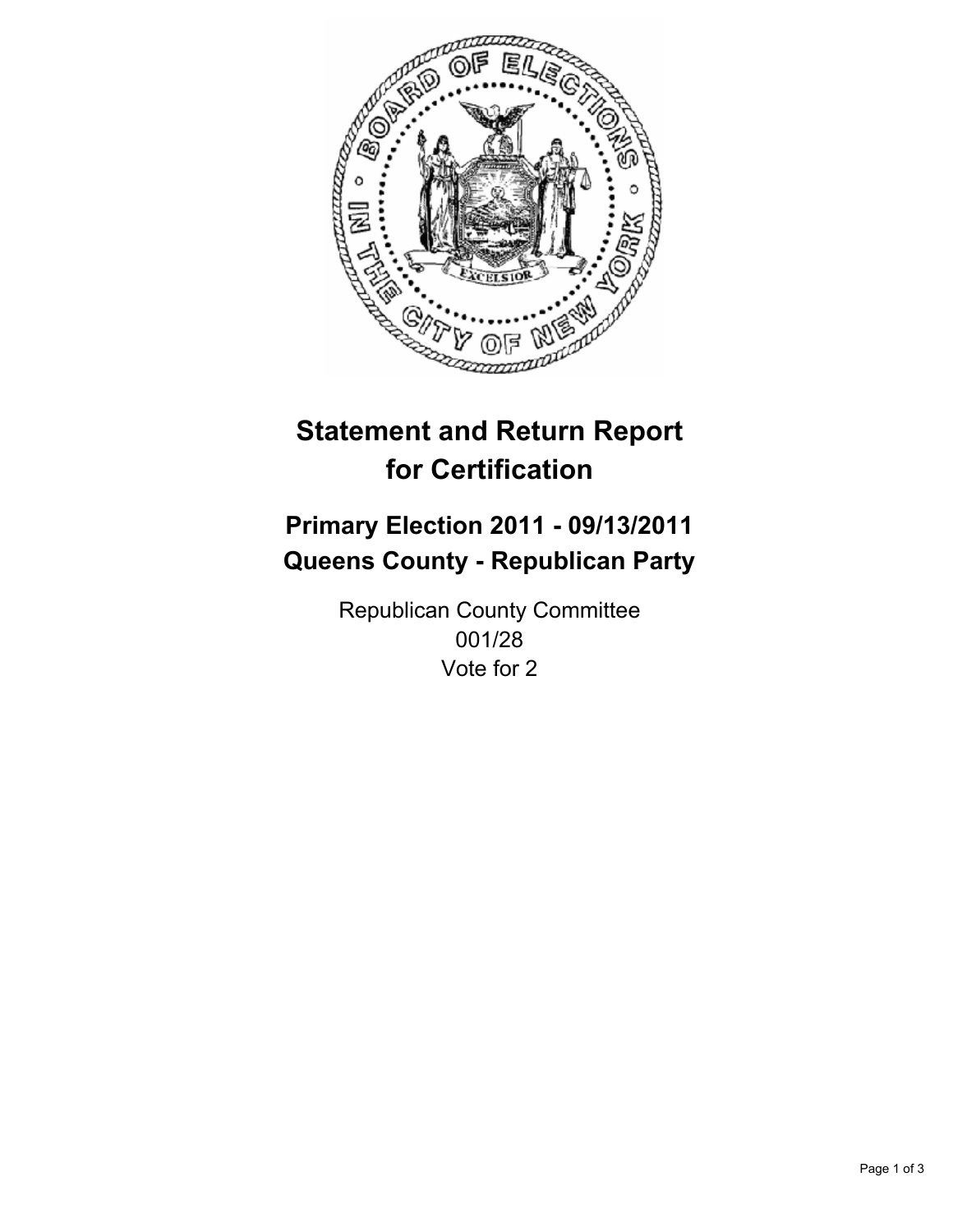

| <b>PUBLIC COUNTER</b>                                    | 17 |
|----------------------------------------------------------|----|
| <b>EMERGENCY</b>                                         | 0  |
| ABSENTEE/MILITARY                                        | 0  |
| <b>FEDERAL</b>                                           | 0  |
| SPECIAL PRESIDENTIAL                                     | 0  |
| <b>AFFIDAVIT</b>                                         | 0  |
| <b>Total Ballots</b>                                     | 17 |
| Less - Inapplicable Federal/Special Presidential Ballots | 0  |
| <b>Total Applicable Ballots</b>                          | 17 |
| <b>MADELIN M KEANE</b>                                   | 12 |
| ELBA L GRIFFIN                                           | 3  |
| <b>MARY O'SULLIVAN</b>                                   | 12 |
| <b>Total Votes</b>                                       | 27 |
| Unrecorded                                               | 7  |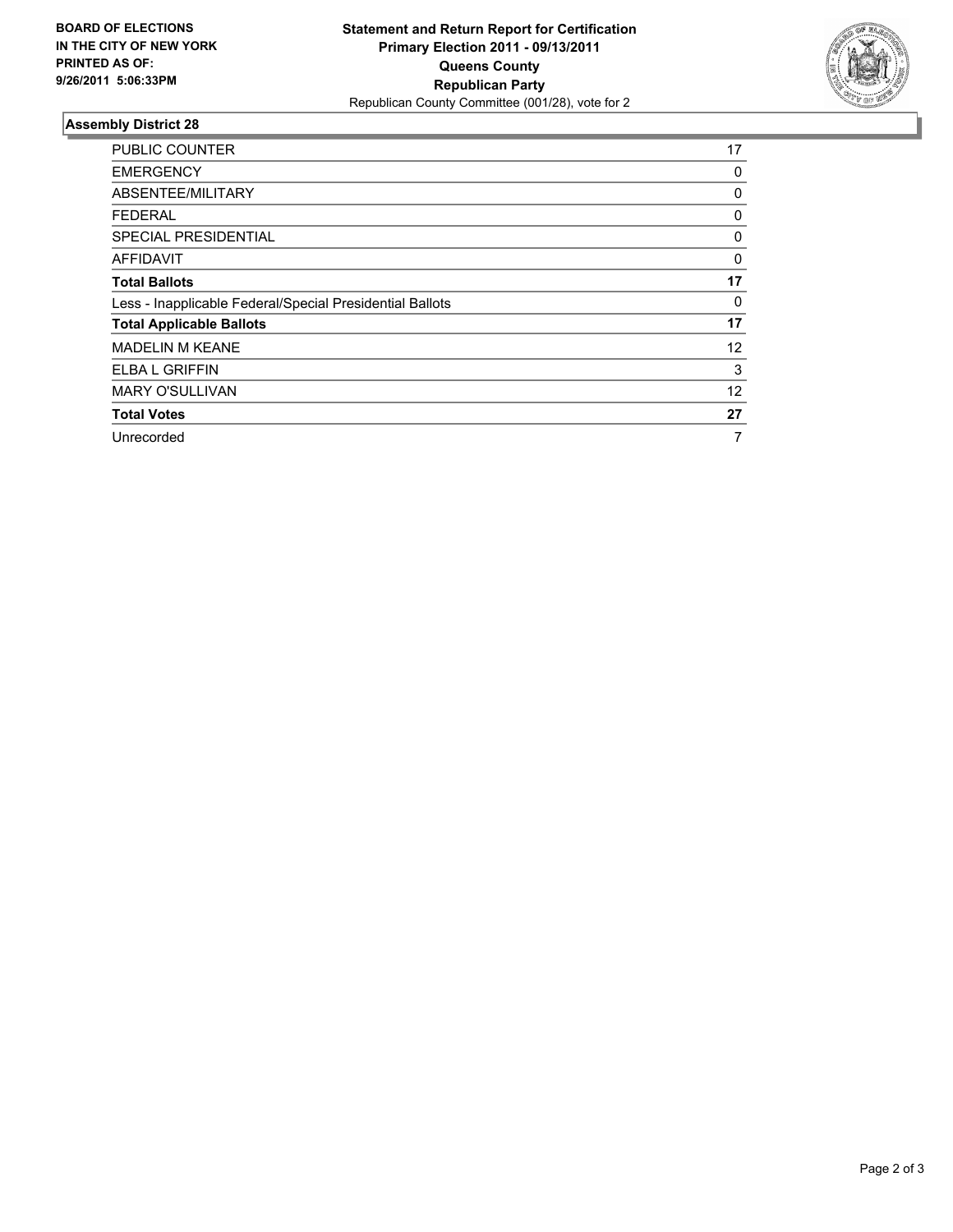## **Statement and Return Report for Certification Primary Election 2011 - 09/13/2011 Queens County Republican Party** Republican County Committee (001/28), vote for 2

#### **Total for Republican County Committee (001/28) - Queens County**

| PUBLIC COUNTER                                           | 17                |
|----------------------------------------------------------|-------------------|
| <b>EMERGENCY</b>                                         | 0                 |
| ABSENTEE/MILITARY                                        | 0                 |
| FEDERAL                                                  | 0                 |
| SPECIAL PRESIDENTIAL                                     | 0                 |
| AFFIDAVIT                                                | 0                 |
| <b>Total Ballots</b>                                     | 17                |
| Less - Inapplicable Federal/Special Presidential Ballots | 0                 |
| <b>Total Applicable Ballots</b>                          | 17                |
| <b>MADELIN M KEANE</b>                                   | $12 \overline{ }$ |
| <b>ELBA L GRIFFIN</b>                                    | 3                 |
| <b>MARY O'SULLIVAN</b>                                   | 12                |
| <b>Total Votes</b>                                       | 27                |
| Unrecorded                                               | 7                 |

We certify this statement to be correct, and have caused the same to be attested by the signatures of the members of the board, or a majority thereof, on

Secretary **Chairman** 

Date

Canvassing Board **Canvassing Board** Canvassing Board **Deputy Chief Clerk** 

Canvassing Board

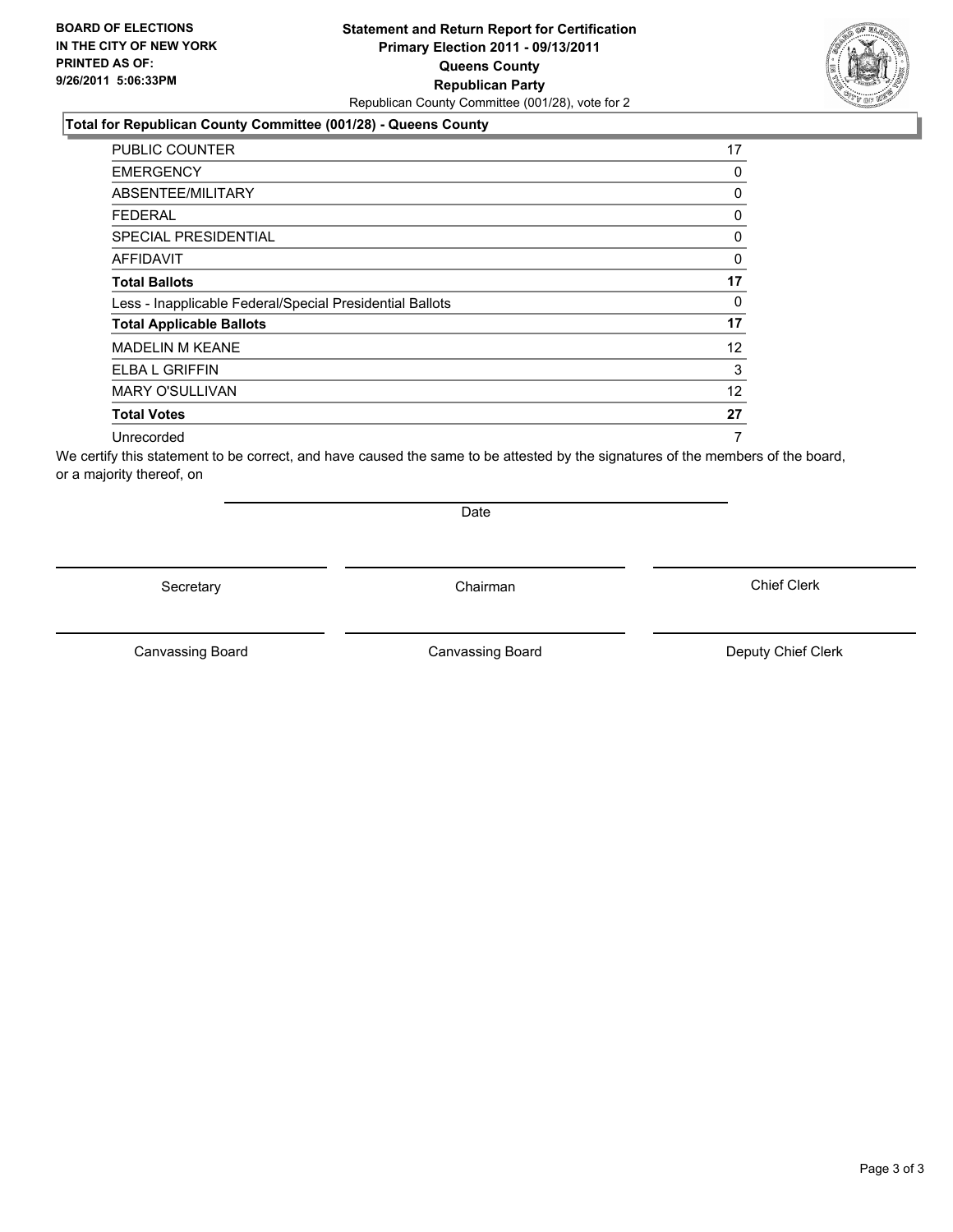

# **Primary Election 2011 - 09/13/2011 Queens County - Republican Party**

Republican County Committee 002/28 Vote for 2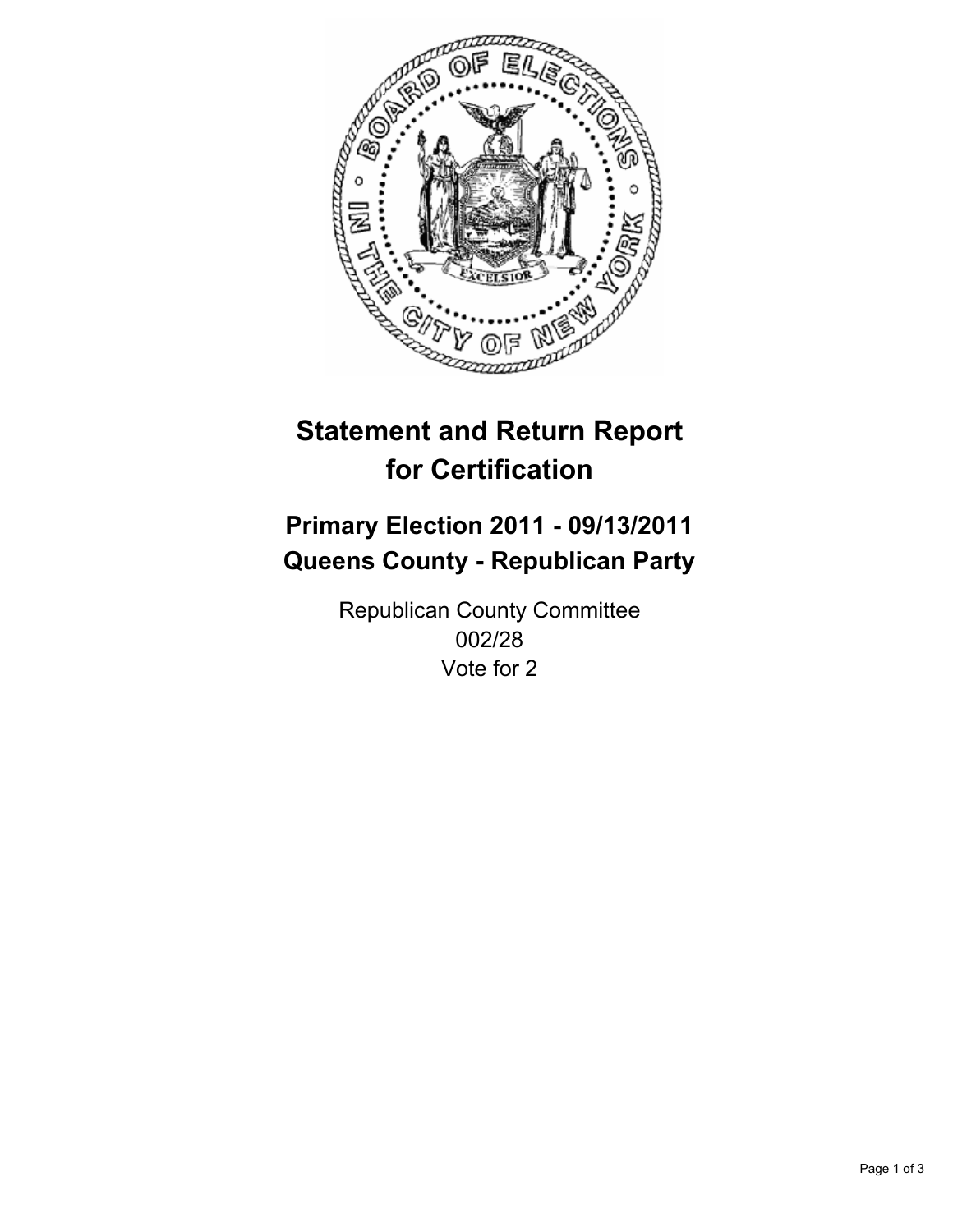

| <b>PUBLIC COUNTER</b>                                    | 10             |
|----------------------------------------------------------|----------------|
| <b>EMERGENCY</b>                                         | 0              |
| ABSENTEE/MILITARY                                        | 0              |
| FEDERAL                                                  | 0              |
| SPECIAL PRESIDENTIAL                                     | 0              |
| <b>AFFIDAVIT</b>                                         | 0              |
| <b>Total Ballots</b>                                     | 10             |
| Less - Inapplicable Federal/Special Presidential Ballots | 0              |
| <b>Total Applicable Ballots</b>                          | 10             |
| <b>MARIA URRETIA</b>                                     | 3              |
| <b>WILLIAM V DECANDIDO</b>                               | 6              |
| CAROLE A DECANDIDO                                       | 5              |
| <b>JOAN DAVIS</b>                                        | 4              |
| <b>Total Votes</b>                                       | 18             |
| Unrecorded                                               | $\overline{2}$ |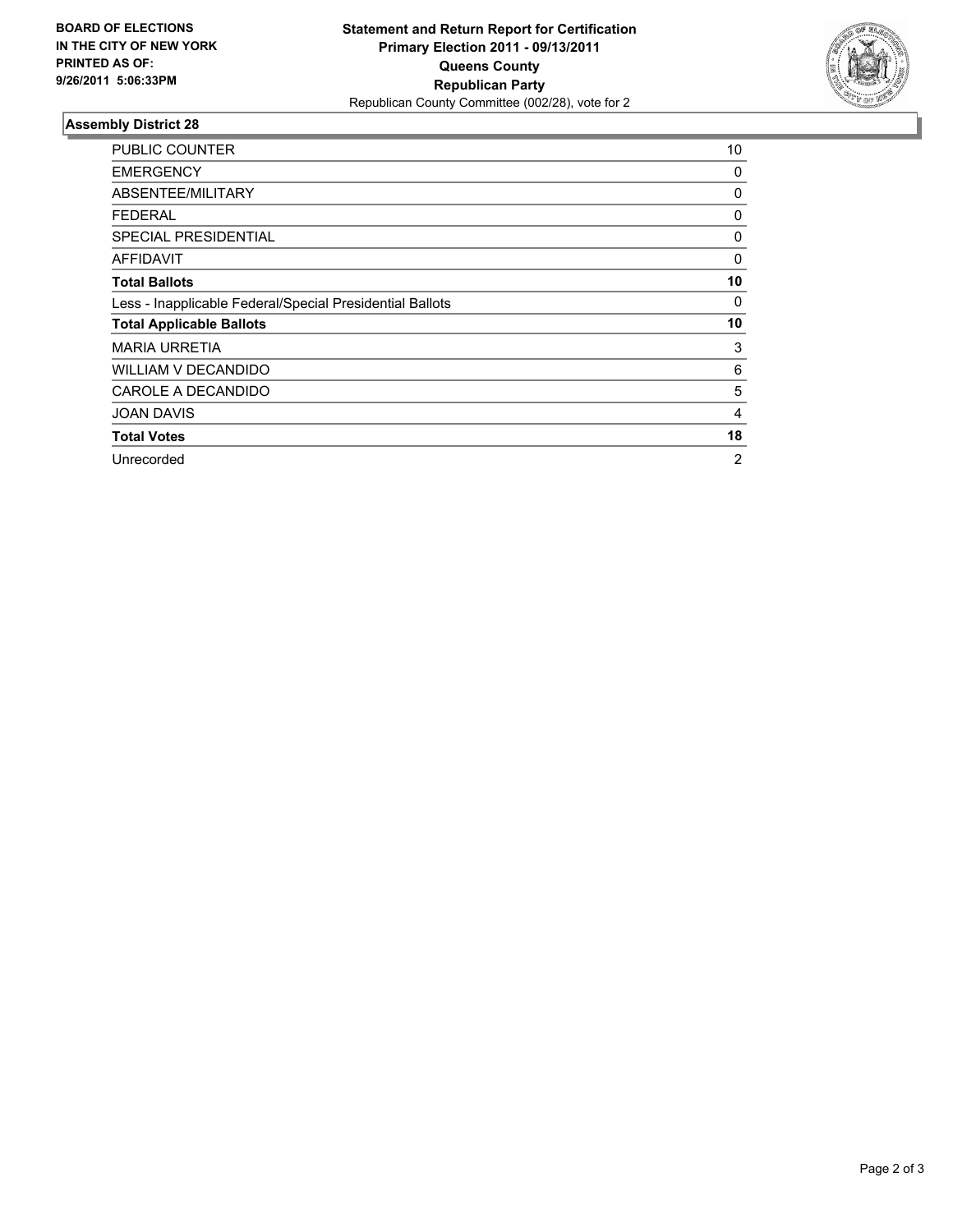## **Statement and Return Report for Certification Primary Election 2011 - 09/13/2011 Queens County Republican Party** Republican County Committee (002/28), vote for 2

## **Total for Republican County Committee (002/28) - Queens County**

| PUBLIC COUNTER                                           | 10             |
|----------------------------------------------------------|----------------|
| <b>EMERGENCY</b>                                         | 0              |
| ABSENTEE/MILITARY                                        | 0              |
| FEDERAL                                                  | 0              |
| SPECIAL PRESIDENTIAL                                     | 0              |
| <b>AFFIDAVIT</b>                                         | 0              |
| <b>Total Ballots</b>                                     | 10             |
| Less - Inapplicable Federal/Special Presidential Ballots | 0              |
| <b>Total Applicable Ballots</b>                          | 10             |
| <b>MARIA URRETIA</b>                                     | 3              |
| <b>WILLIAM V DECANDIDO</b>                               | 6              |
| CAROLE A DECANDIDO                                       | 5              |
| <b>JOAN DAVIS</b>                                        | 4              |
| <b>Total Votes</b>                                       | 18             |
| Unrecorded                                               | $\overline{2}$ |

We certify this statement to be correct, and have caused the same to be attested by the signatures of the members of the board, or a majority thereof, on

Date

Secretary **Chairman** 

Canvassing Board **Canvassing Board** Canvassing Board **Deputy Chief Clerk** 

Canvassing Board

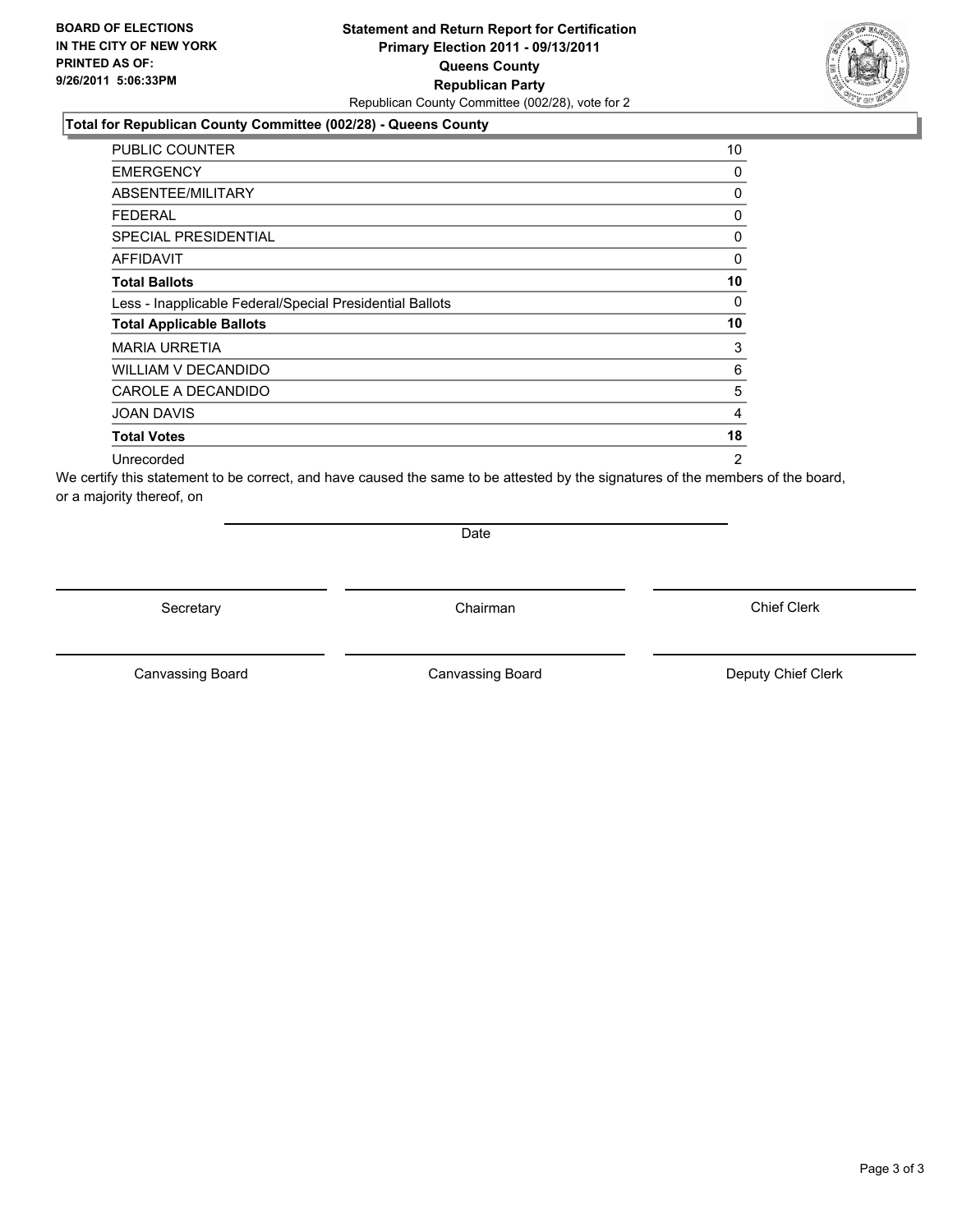

# **Primary Election 2011 - 09/13/2011 Queens County - Republican Party**

Republican County Committee 003/28 Vote for 2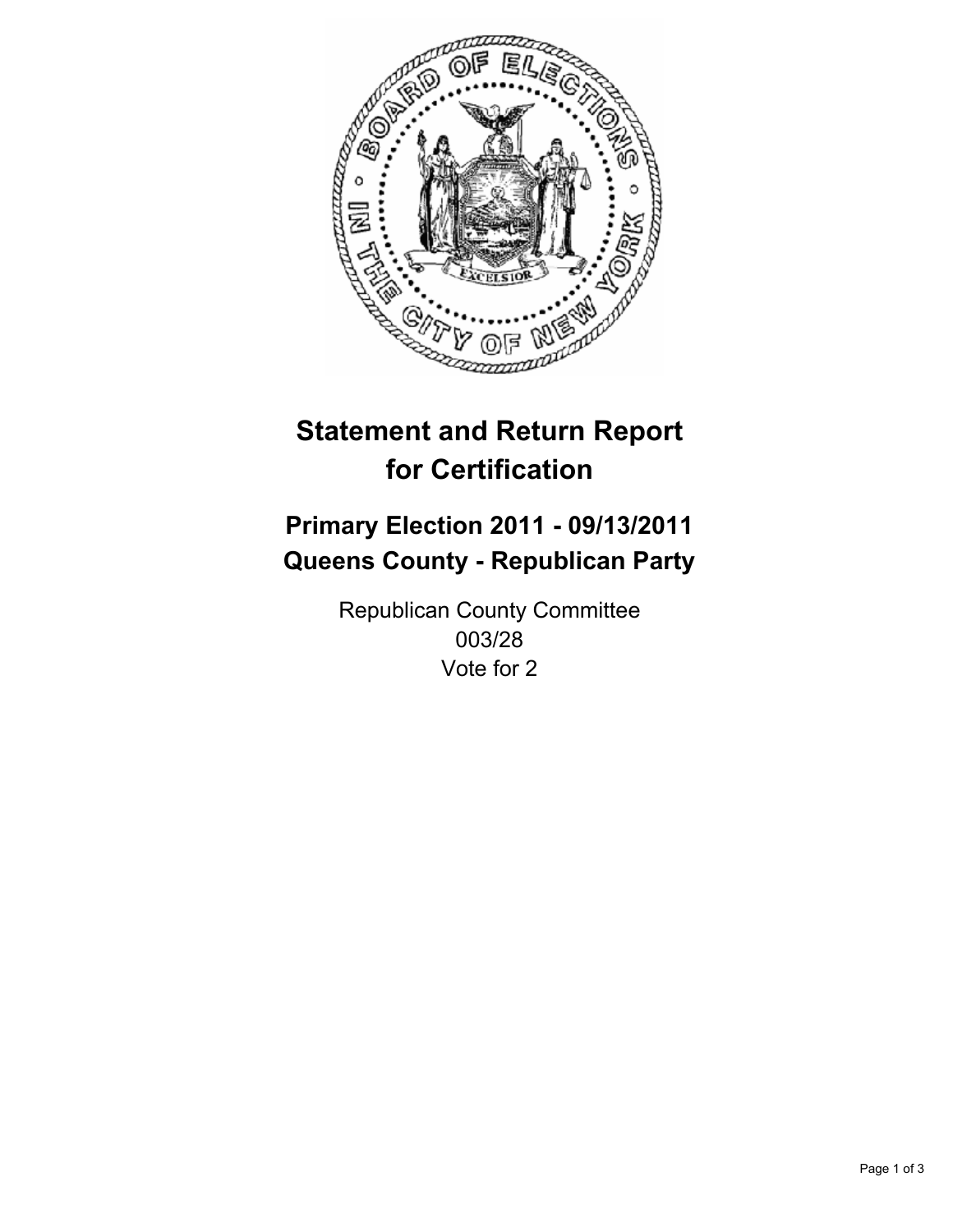

| <b>PUBLIC COUNTER</b>                                    | 33 |
|----------------------------------------------------------|----|
| <b>EMERGENCY</b>                                         | 0  |
| ABSENTEE/MILITARY                                        | 0  |
| FEDERAL                                                  | 0  |
| <b>SPECIAL PRESIDENTIAL</b>                              | 0  |
| AFFIDAVIT                                                | 0  |
| <b>Total Ballots</b>                                     | 33 |
| Less - Inapplicable Federal/Special Presidential Ballots | 0  |
| <b>Total Applicable Ballots</b>                          | 33 |
| <b>ELLEN EDGAR</b>                                       | 20 |
| <b>TINA EVOLA</b>                                        | 17 |
| <b>DANIEL MICHEL</b>                                     | 15 |
| <b>Total Votes</b>                                       | 52 |
| Unrecorded                                               | 14 |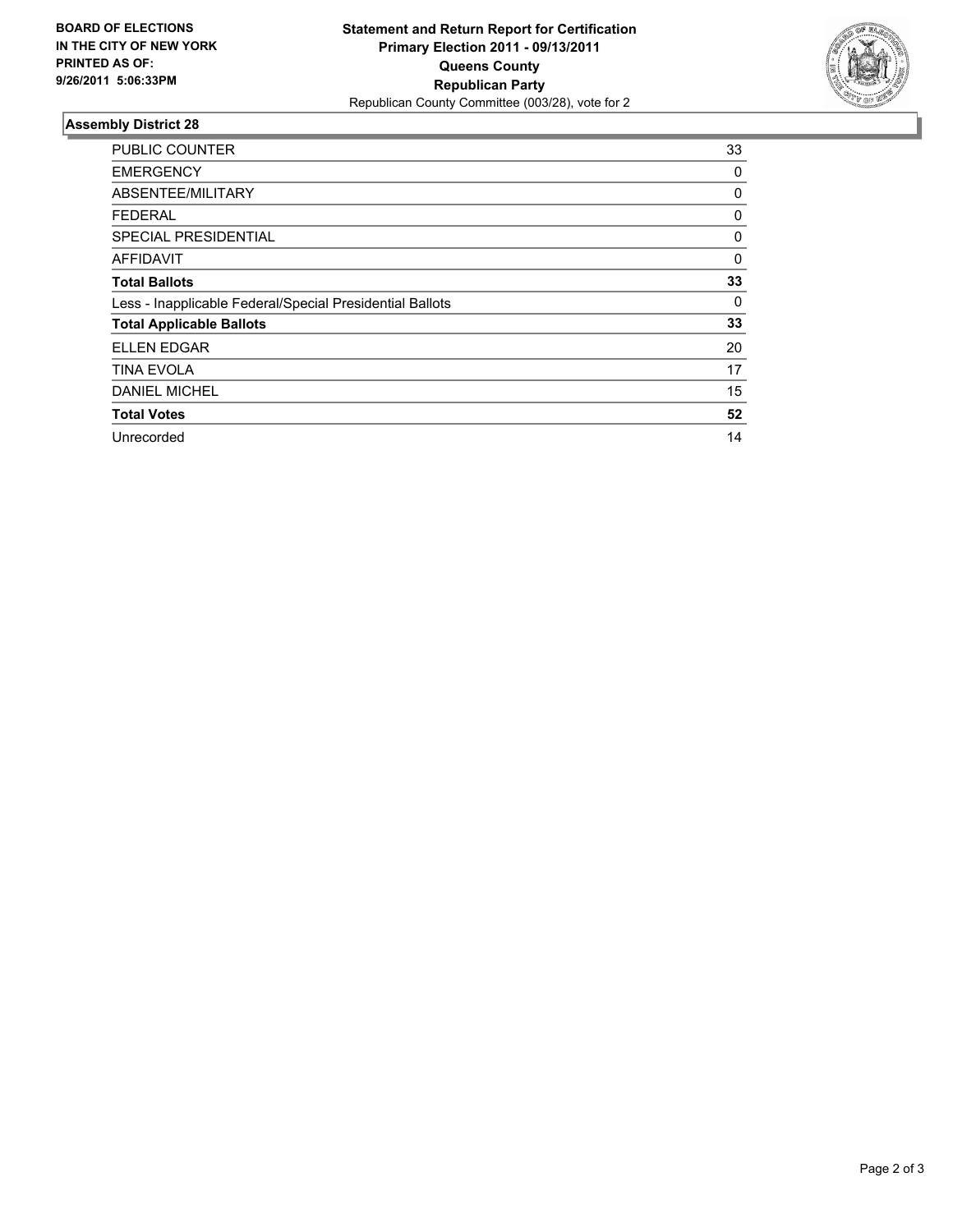## **Statement and Return Report for Certification Primary Election 2011 - 09/13/2011 Queens County Republican Party** Republican County Committee (003/28), vote for 2

#### **Total for Republican County Committee (003/28) - Queens County**

| <b>PUBLIC COUNTER</b>                                    | 33 |
|----------------------------------------------------------|----|
| <b>EMERGENCY</b>                                         | 0  |
| ABSENTEE/MILITARY                                        | 0  |
| FEDERAL                                                  | 0  |
| <b>SPECIAL PRESIDENTIAL</b>                              | 0  |
| <b>AFFIDAVIT</b>                                         | 0  |
| <b>Total Ballots</b>                                     | 33 |
| Less - Inapplicable Federal/Special Presidential Ballots | 0  |
| <b>Total Applicable Ballots</b>                          | 33 |
| <b>ELLEN EDGAR</b>                                       | 20 |
| <b>TINA EVOLA</b>                                        | 17 |
| <b>DANIEL MICHEL</b>                                     | 15 |
| <b>Total Votes</b>                                       | 52 |
| Unrecorded                                               | 14 |

We certify this statement to be correct, and have caused the same to be attested by the signatures of the members of the board, or a majority thereof, on

Secretary **Chairman** 

Date

Canvassing Board **Canvassing Board** Canvassing Board **Deputy Chief Clerk** 

Canvassing Board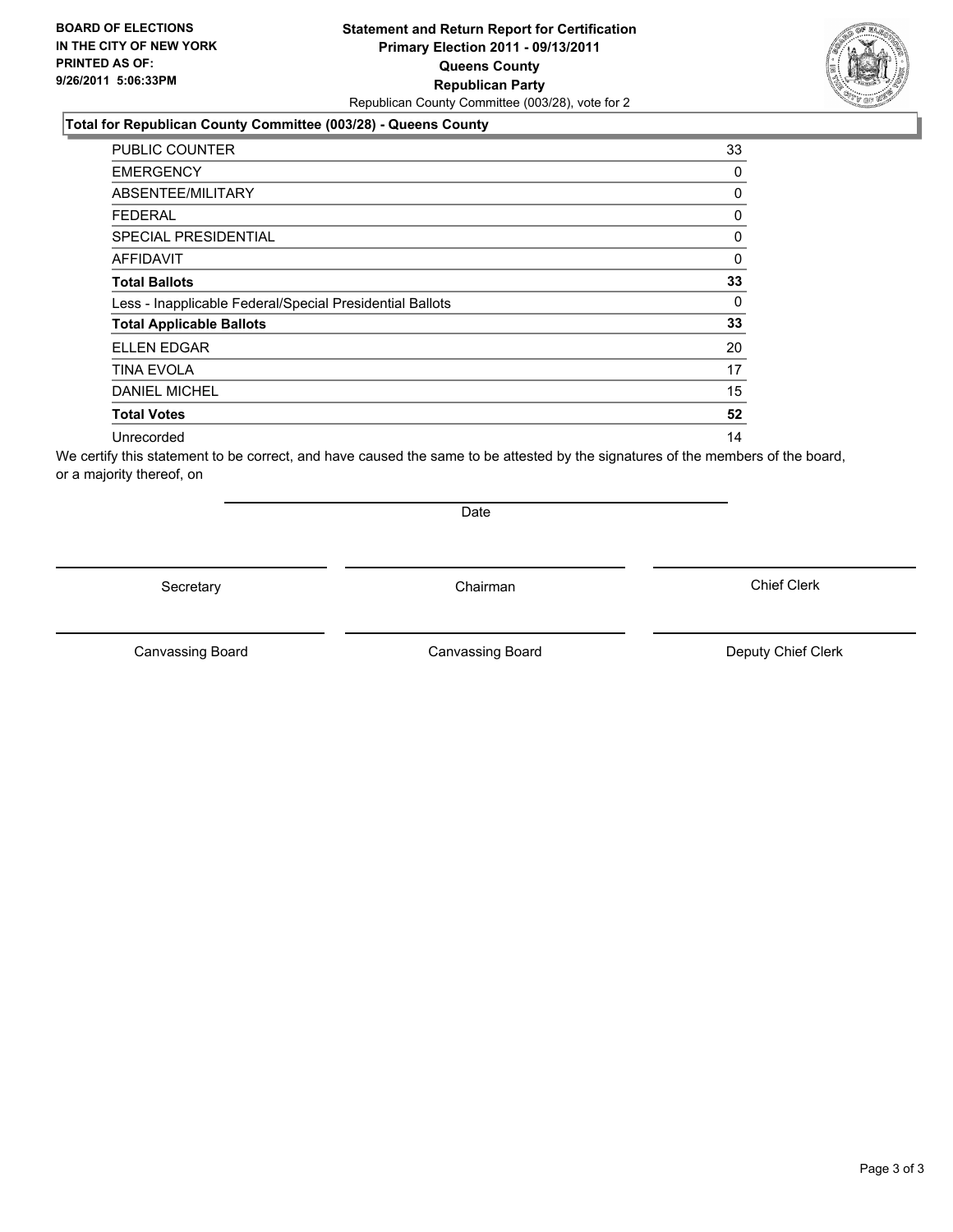

# **Primary Election 2011 - 09/13/2011 Queens County - Republican Party**

Republican County Committee 005/28 Vote for 2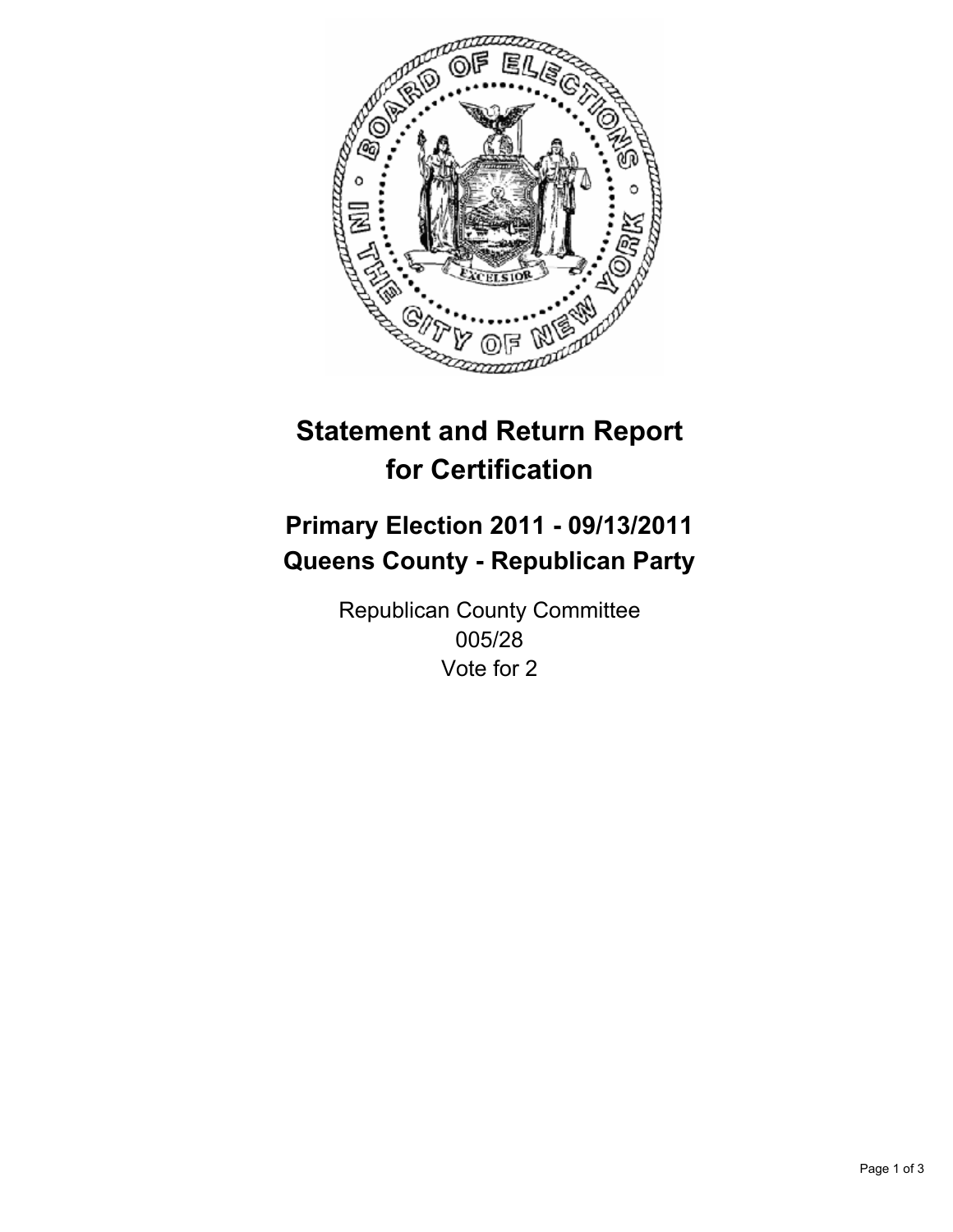

| <b>PUBLIC COUNTER</b>                                    | 19 |
|----------------------------------------------------------|----|
| <b>EMERGENCY</b>                                         | 0  |
| ABSENTEE/MILITARY                                        | 0  |
| FEDERAL                                                  | 0  |
| <b>SPECIAL PRESIDENTIAL</b>                              | 0  |
| <b>AFFIDAVIT</b>                                         | 0  |
| <b>Total Ballots</b>                                     | 19 |
| Less - Inapplicable Federal/Special Presidential Ballots | 0  |
| <b>Total Applicable Ballots</b>                          | 19 |
| NANCY M BARTON                                           | 11 |
| DOROTHY M BARTON                                         | 13 |
| <b>DONNA SCHEELER</b>                                    | 8  |
| <b>Total Votes</b>                                       | 32 |
| Unrecorded                                               | 6  |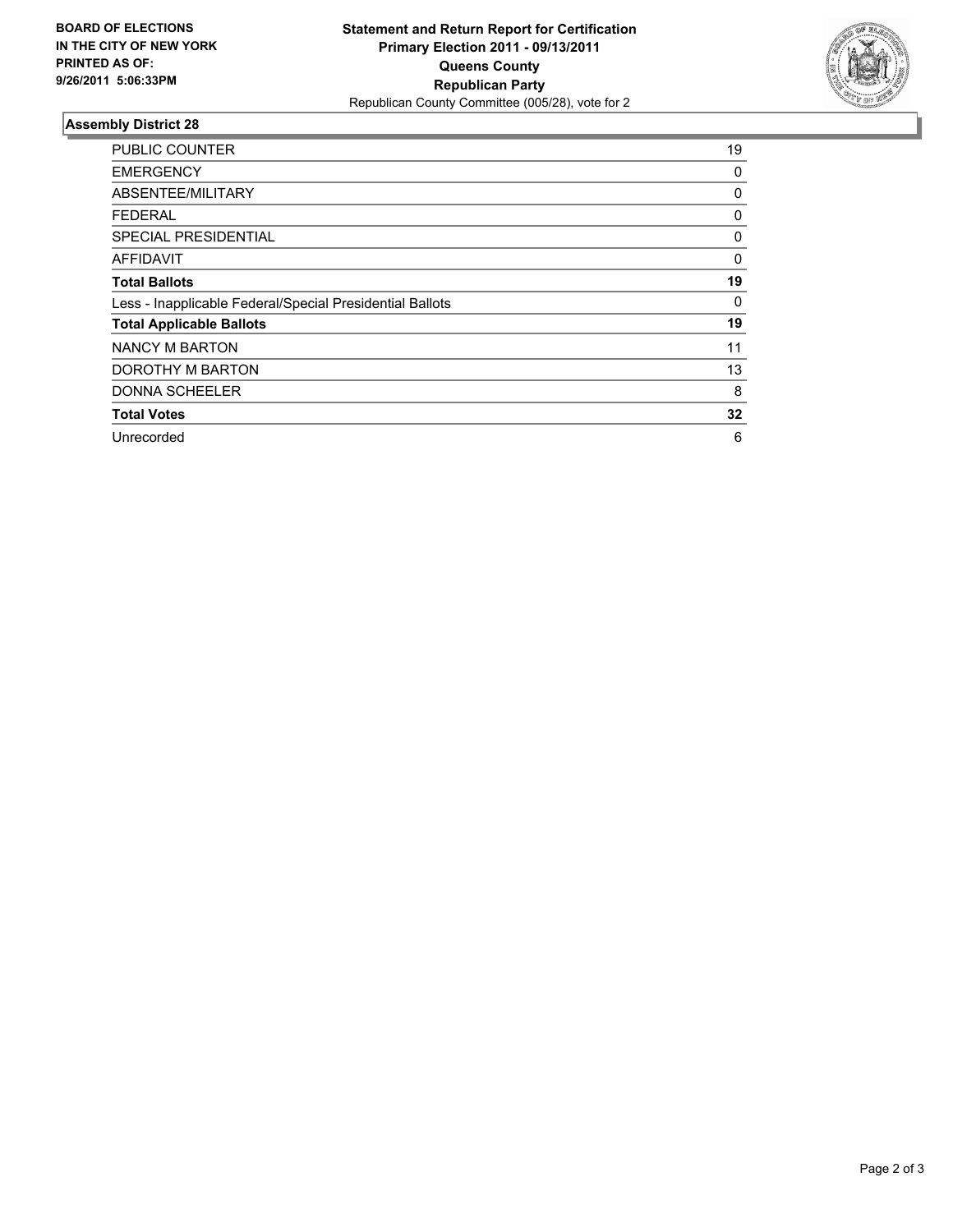## **Statement and Return Report for Certification Primary Election 2011 - 09/13/2011 Queens County Republican Party** Republican County Committee (005/28), vote for 2

#### **Total for Republican County Committee (005/28) - Queens County**

| <b>PUBLIC COUNTER</b>                                    | 19 |
|----------------------------------------------------------|----|
| <b>EMERGENCY</b>                                         | 0  |
| ABSENTEE/MILITARY                                        | 0  |
| <b>FEDERAL</b>                                           | 0  |
| <b>SPECIAL PRESIDENTIAL</b>                              | 0  |
| AFFIDAVIT                                                | 0  |
| <b>Total Ballots</b>                                     | 19 |
| Less - Inapplicable Federal/Special Presidential Ballots | 0  |
| <b>Total Applicable Ballots</b>                          | 19 |
| NANCY M BARTON                                           | 11 |
| DOROTHY M BARTON                                         | 13 |
| <b>DONNA SCHEELER</b>                                    | 8  |
| <b>Total Votes</b>                                       | 32 |
| Unrecorded                                               | 6  |

We certify this statement to be correct, and have caused the same to be attested by the signatures of the members of the board, or a majority thereof, on

Secretary **Chairman** 

Date

Canvassing Board

Canvassing Board **Canvassing Board** Canvassing Board **Deputy Chief Clerk** 

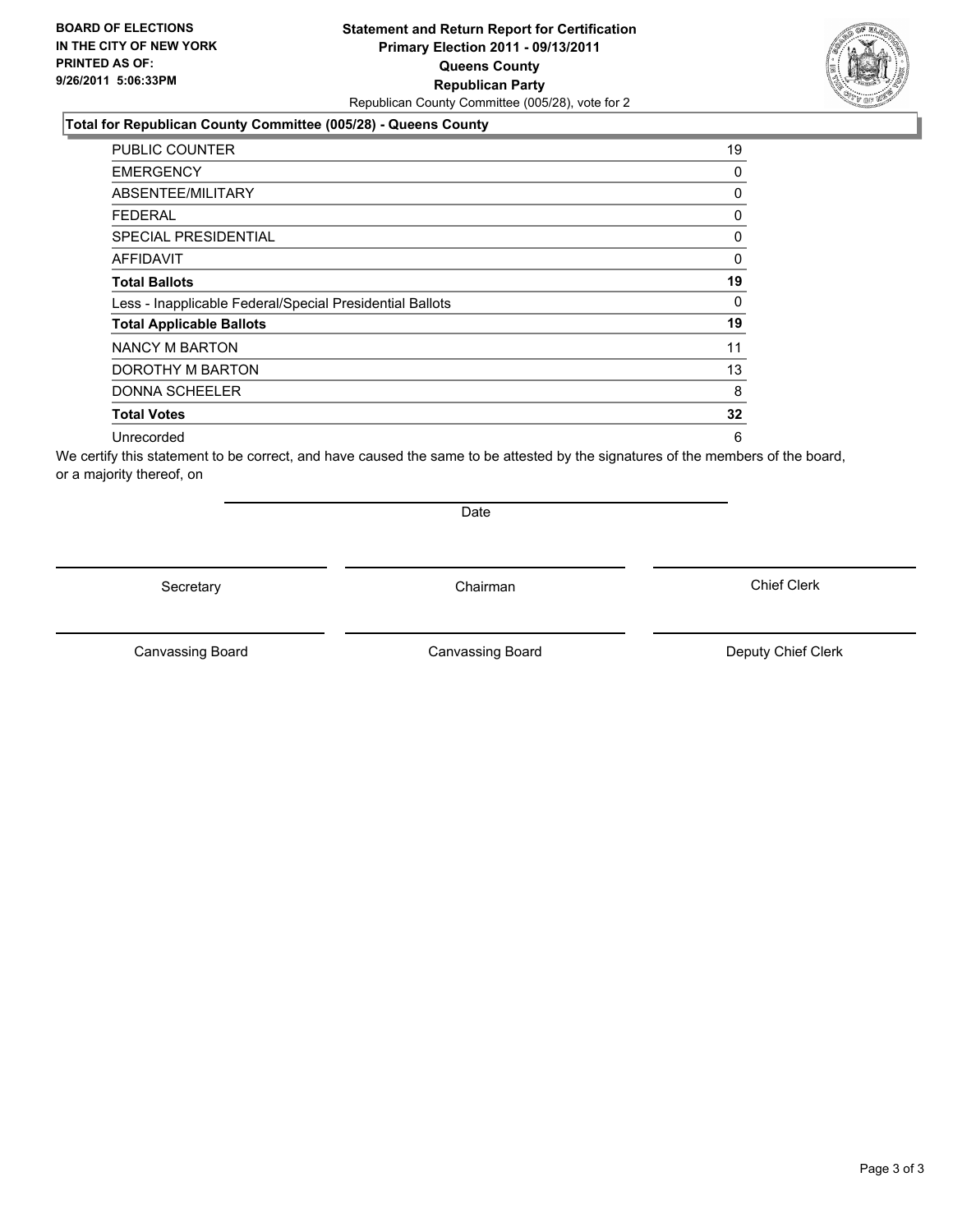

# **Primary Election 2011 - 09/13/2011 Queens County - Republican Party**

Republican County Committee 007/28 Vote for 2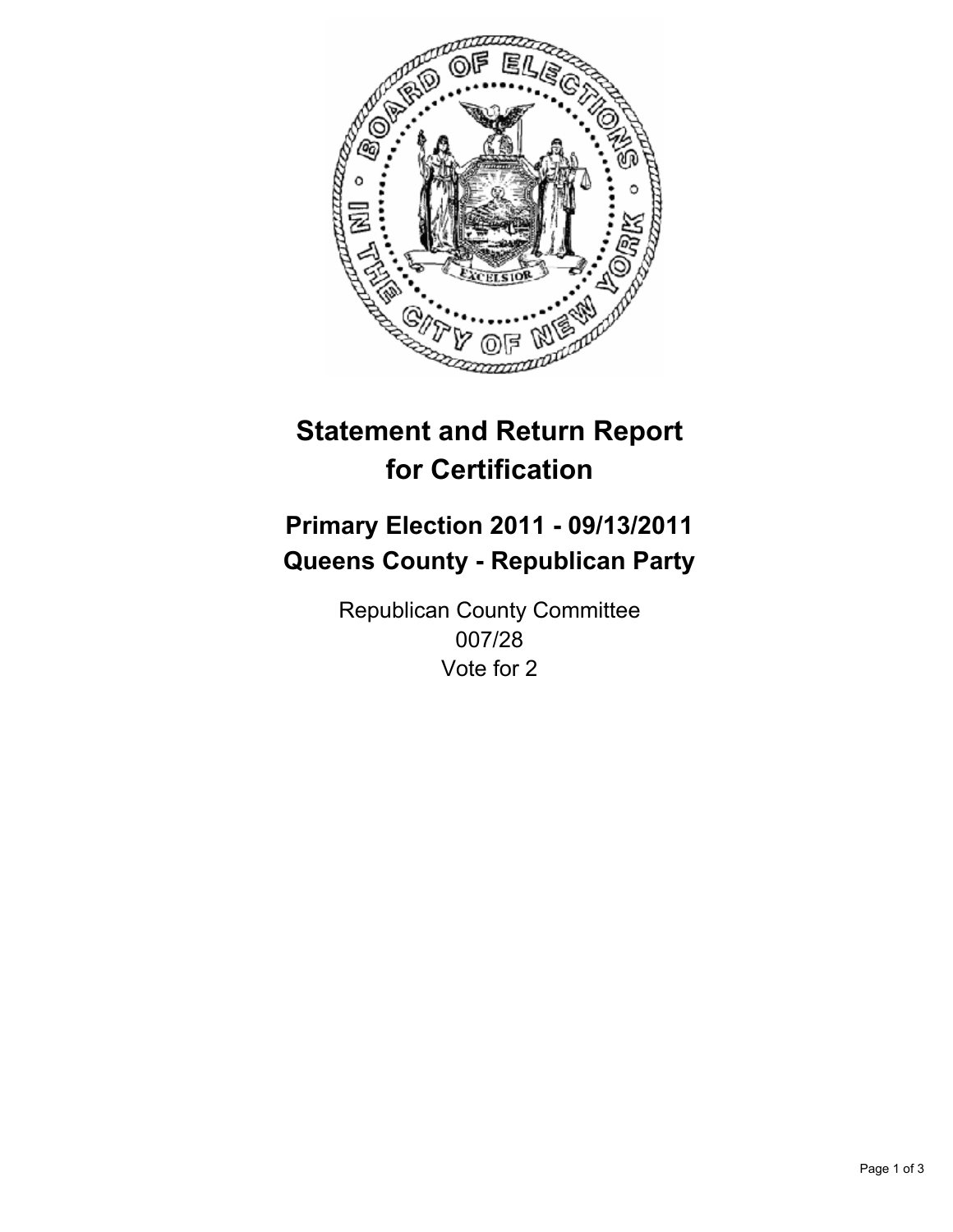

| <b>PUBLIC COUNTER</b>                                    | 34 |
|----------------------------------------------------------|----|
| <b>EMERGENCY</b>                                         | 0  |
| ABSENTEE/MILITARY                                        | 0  |
| FEDERAL                                                  | 0  |
| <b>SPECIAL PRESIDENTIAL</b>                              | 0  |
| AFFIDAVIT                                                | 0  |
| <b>Total Ballots</b>                                     | 34 |
| Less - Inapplicable Federal/Special Presidential Ballots | 0  |
| <b>Total Applicable Ballots</b>                          | 34 |
| <b>ARLENE F MILOM</b>                                    | 13 |
| LAURA A MICHEL                                           | 6  |
| <b>EDWARD SHUSTERICH</b>                                 | 24 |
| <b>PATRICIA SHUSTERICH</b>                               | 20 |
| <b>Total Votes</b>                                       | 63 |
| Unrecorded                                               | 5  |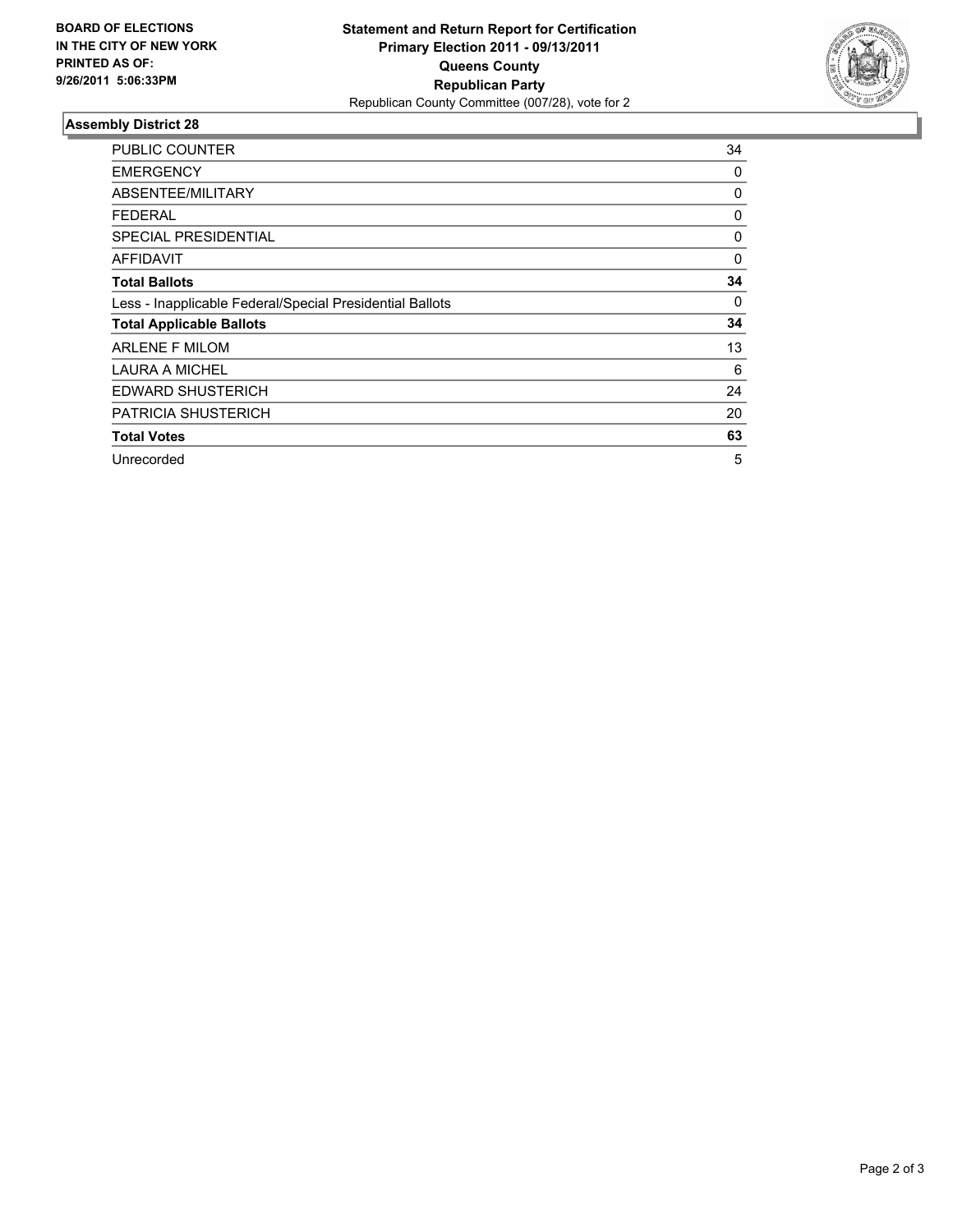## **Statement and Return Report for Certification Primary Election 2011 - 09/13/2011 Queens County Republican Party** Republican County Committee (007/28), vote for 2

## **Total for Republican County Committee (007/28) - Queens County**

| <b>PUBLIC COUNTER</b>                                    | 34       |
|----------------------------------------------------------|----------|
| <b>EMERGENCY</b>                                         | 0        |
| ABSENTEE/MILITARY                                        | 0        |
| FEDERAL                                                  | 0        |
| SPECIAL PRESIDENTIAL                                     | 0        |
| <b>AFFIDAVIT</b>                                         | 0        |
| <b>Total Ballots</b>                                     | 34       |
| Less - Inapplicable Federal/Special Presidential Ballots | $\Omega$ |
| <b>Total Applicable Ballots</b>                          | 34       |
| <b>ARLENE F MILOM</b>                                    | 13       |
| <b>LAURA A MICHEL</b>                                    | 6        |
| <b>EDWARD SHUSTERICH</b>                                 | 24       |
| <b>PATRICIA SHUSTERICH</b>                               | 20       |
| <b>Total Votes</b>                                       | 63       |
| Unrecorded                                               | 5        |

We certify this statement to be correct, and have caused the same to be attested by the signatures of the members of the board, or a majority thereof, on

Date

Secretary **Chairman** 

Canvassing Board **Canvassing Board** Canvassing Board **Deputy Chief Clerk** 

Canvassing Board

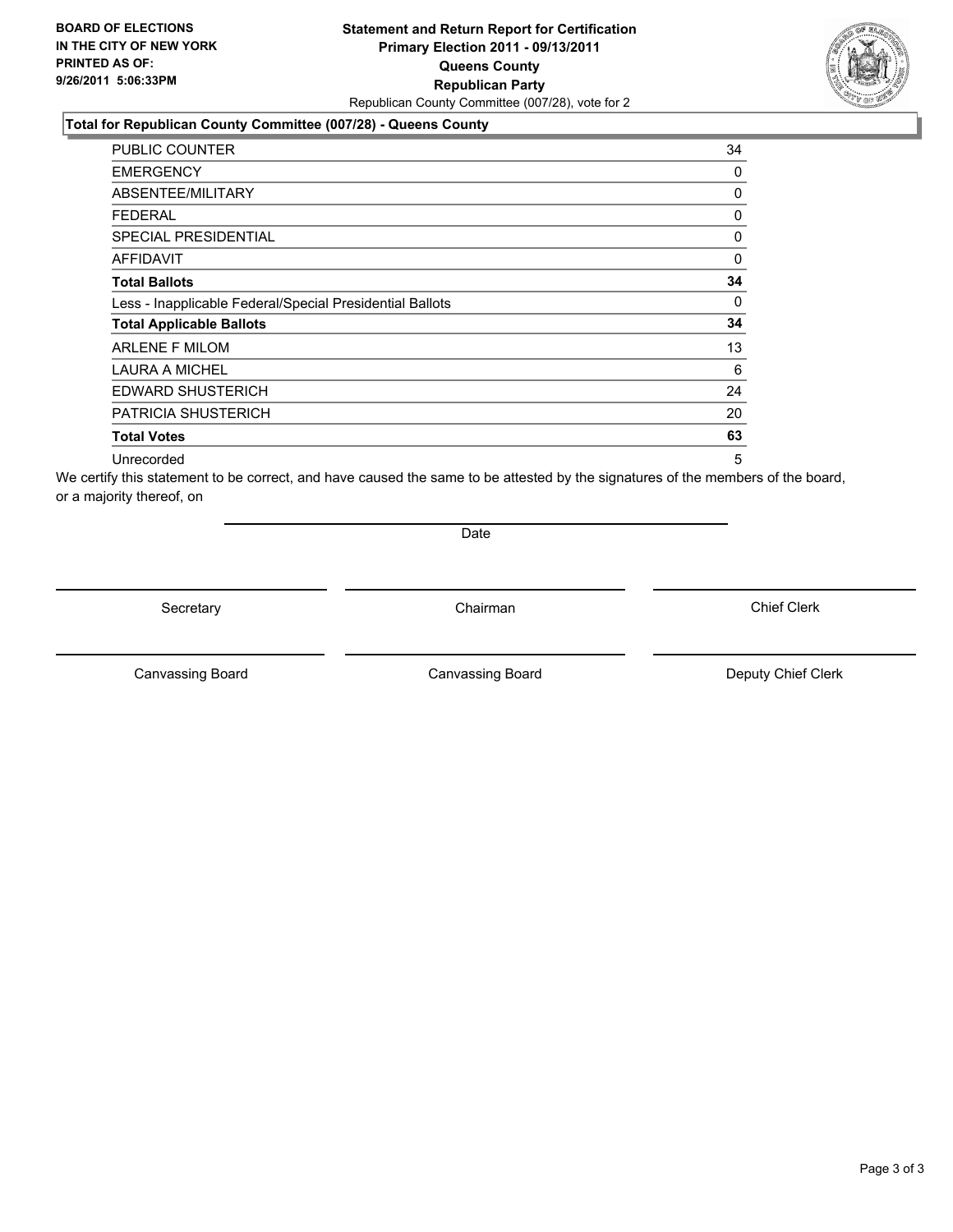

# **Primary Election 2011 - 09/13/2011 Queens County - Republican Party**

Republican County Committee 008/28 Vote for 2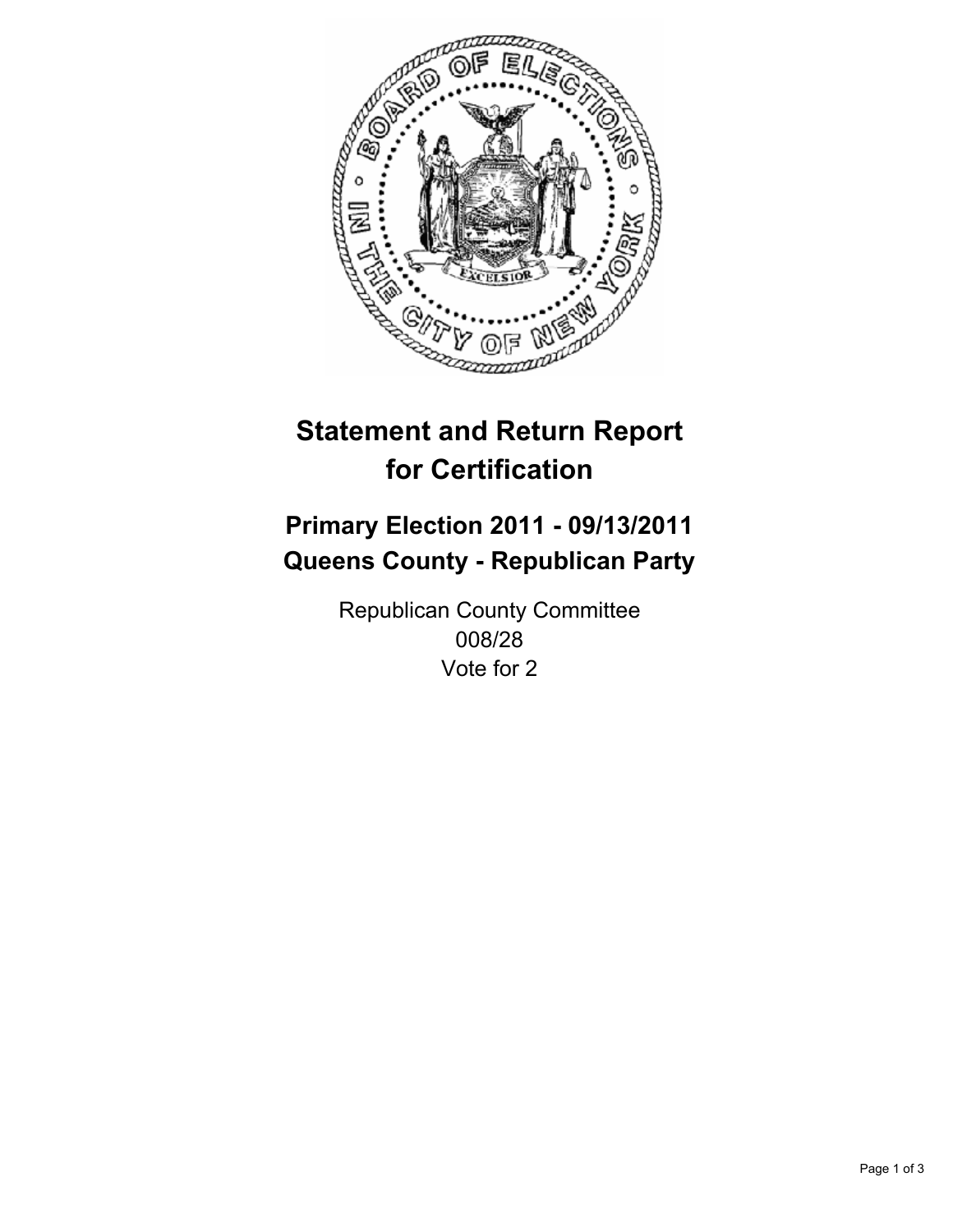

| <b>PUBLIC COUNTER</b>                                    | 38 |
|----------------------------------------------------------|----|
| EMERGENCY                                                | 0  |
| ABSENTEE/MILITARY                                        | 0  |
| FEDERAL                                                  | 0  |
| <b>SPECIAL PRESIDENTIAL</b>                              | 0  |
| AFFIDAVIT                                                | 0  |
| <b>Total Ballots</b>                                     | 38 |
| Less - Inapplicable Federal/Special Presidential Ballots | 0  |
| <b>Total Applicable Ballots</b>                          | 38 |
| <b>JOYCE E BEAUDOIN</b>                                  | 26 |
| <b>HERBERT P MAGENHEIM</b>                               | 14 |
| <b>BRIAN N FISCHER</b>                                   | 20 |
| <b>Total Votes</b>                                       | 60 |
| Unrecorded                                               | 16 |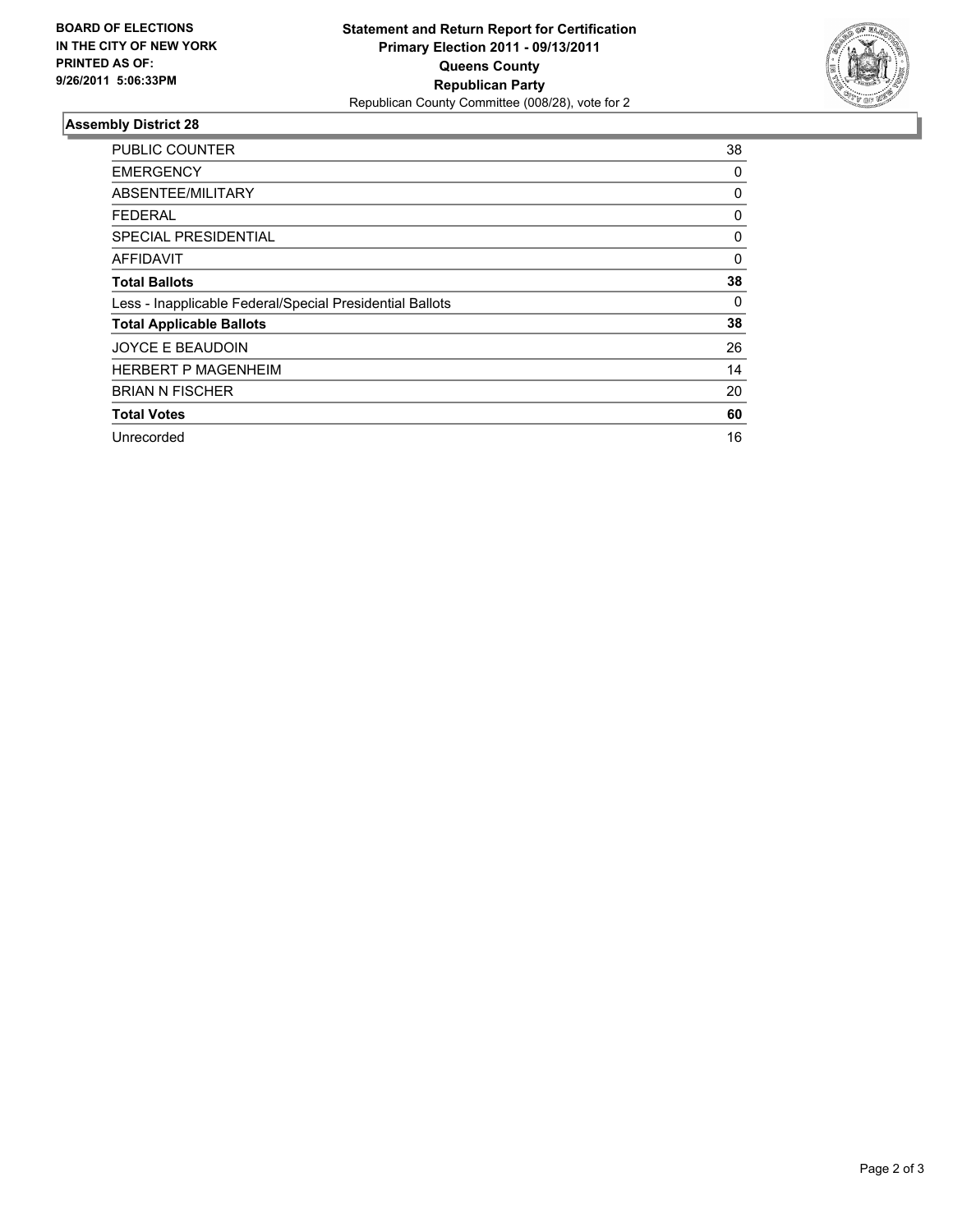## **Statement and Return Report for Certification Primary Election 2011 - 09/13/2011 Queens County Republican Party** Republican County Committee (008/28), vote for 2

### **Total for Republican County Committee (008/28) - Queens County**

| <b>PUBLIC COUNTER</b>                                    | 38 |
|----------------------------------------------------------|----|
| <b>EMERGENCY</b>                                         | 0  |
| ABSENTEE/MILITARY                                        | 0  |
| FEDERAL                                                  | 0  |
| <b>SPECIAL PRESIDENTIAL</b>                              | 0  |
| <b>AFFIDAVIT</b>                                         | 0  |
| <b>Total Ballots</b>                                     | 38 |
| Less - Inapplicable Federal/Special Presidential Ballots | 0  |
| <b>Total Applicable Ballots</b>                          | 38 |
| JOYCE E BEAUDOIN                                         | 26 |
| <b>HERBERT P MAGENHEIM</b>                               | 14 |
| <b>BRIAN N FISCHER</b>                                   | 20 |
| <b>Total Votes</b>                                       | 60 |
| Unrecorded                                               | 16 |

We certify this statement to be correct, and have caused the same to be attested by the signatures of the members of the board, or a majority thereof, on

Secretary **Chairman** 

Date

Canvassing Board

Canvassing Board **Canvassing Board** Canvassing Board **Deputy Chief Clerk** 

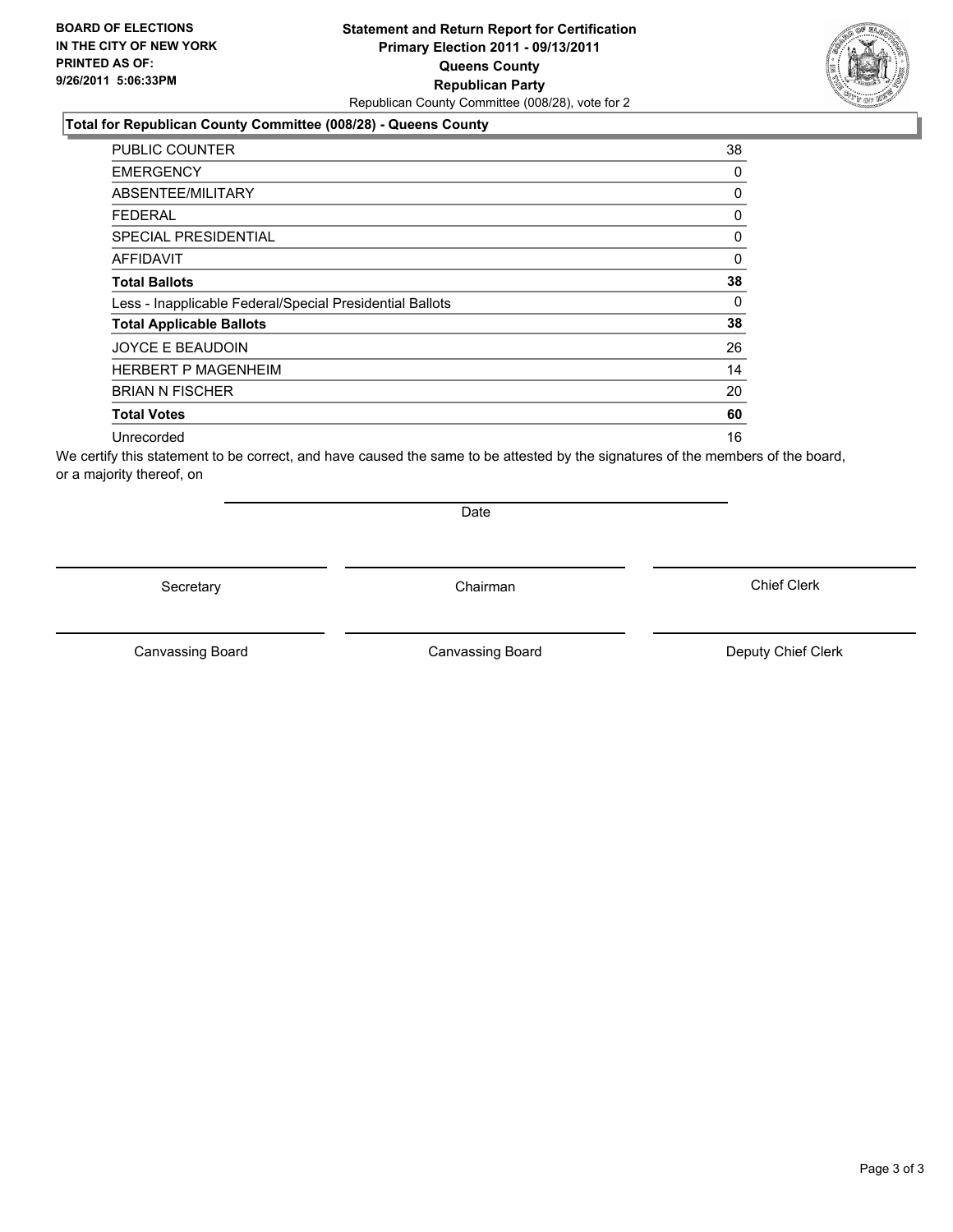

# **Primary Election 2011 - 09/13/2011 Queens County - Republican Party**

Republican County Committee 009/28 Vote for 2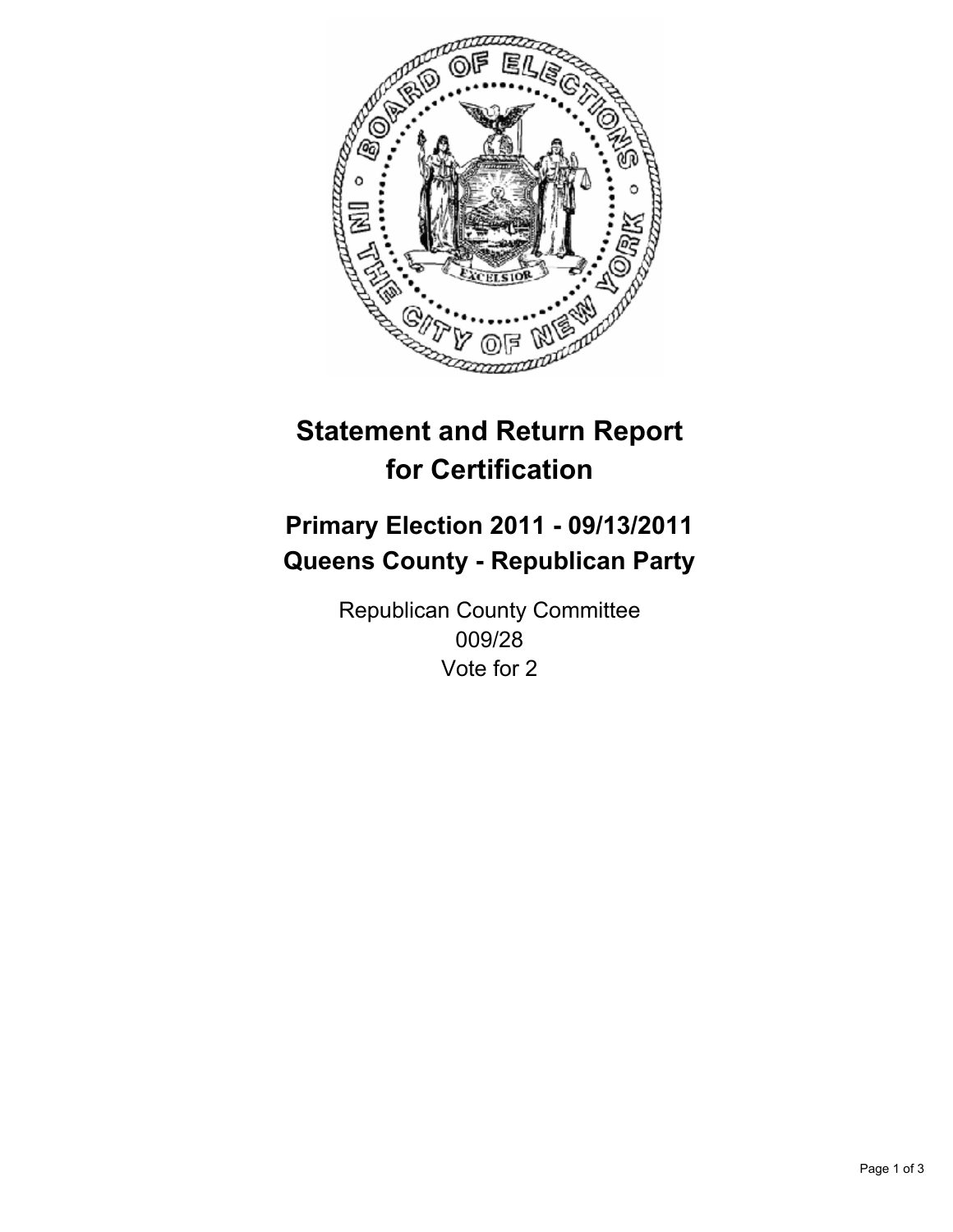

| <b>PUBLIC COUNTER</b>                                    | 11 |
|----------------------------------------------------------|----|
| <b>EMERGENCY</b>                                         | 0  |
| ABSENTEE/MILITARY                                        | 0  |
| <b>FEDERAL</b>                                           | 0  |
| <b>SPECIAL PRESIDENTIAL</b>                              | 0  |
| AFFIDAVIT                                                | 0  |
| <b>Total Ballots</b>                                     | 11 |
| Less - Inapplicable Federal/Special Presidential Ballots | 0  |
| <b>Total Applicable Ballots</b>                          | 11 |
| <b>WILLIAM E STEINMANN</b>                               | 5  |
| <b>GERARD T MANZI</b>                                    | 10 |
| <b>ORLANDO REYES</b>                                     | 1  |
| <b>RAMONA REYES</b>                                      | 3  |
| <b>Total Votes</b>                                       | 19 |
| Unrecorded                                               | 3  |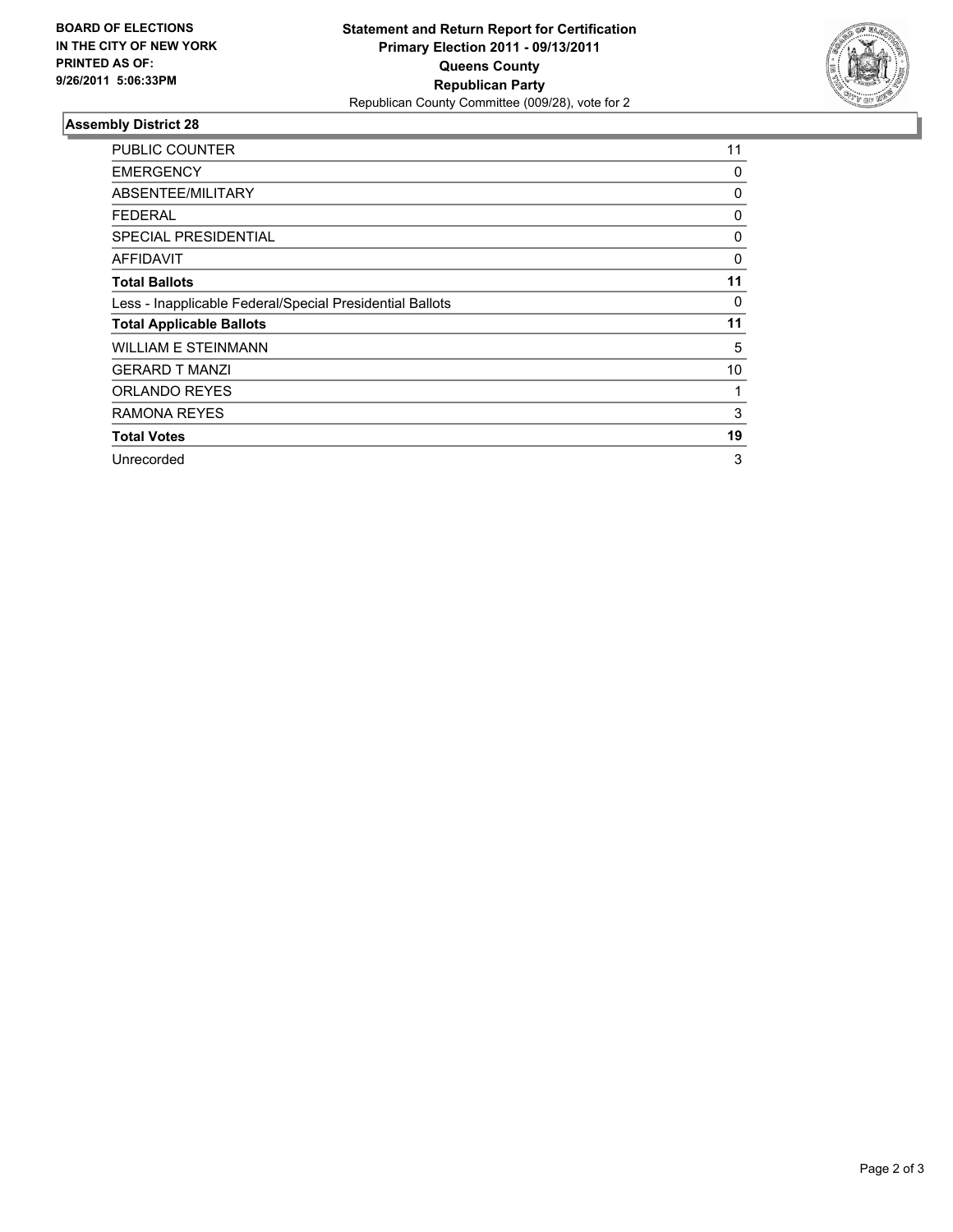## **Statement and Return Report for Certification Primary Election 2011 - 09/13/2011 Queens County Republican Party** Republican County Committee (009/28), vote for 2

## **Total for Republican County Committee (009/28) - Queens County**

| PUBLIC COUNTER                                           | 11 |
|----------------------------------------------------------|----|
| <b>EMERGENCY</b>                                         | 0  |
| ABSENTEE/MILITARY                                        | 0  |
| <b>FEDERAL</b>                                           | 0  |
| <b>SPECIAL PRESIDENTIAL</b>                              | 0  |
| AFFIDAVIT                                                | 0  |
| <b>Total Ballots</b>                                     | 11 |
| Less - Inapplicable Federal/Special Presidential Ballots | 0  |
| <b>Total Applicable Ballots</b>                          | 11 |
| WILLIAM E STEINMANN                                      | 5  |
| <b>GERARD T MANZI</b>                                    | 10 |
| <b>ORLANDO REYES</b>                                     | 1  |
| RAMONA REYES                                             | 3  |
| <b>Total Votes</b>                                       | 19 |
| Unrecorded                                               | 3  |

We certify this statement to be correct, and have caused the same to be attested by the signatures of the members of the board, or a majority thereof, on

Date

Secretary **Chairman** 

Canvassing Board **Canvassing Board** Canvassing Board **Deputy Chief Clerk** 

Canvassing Board

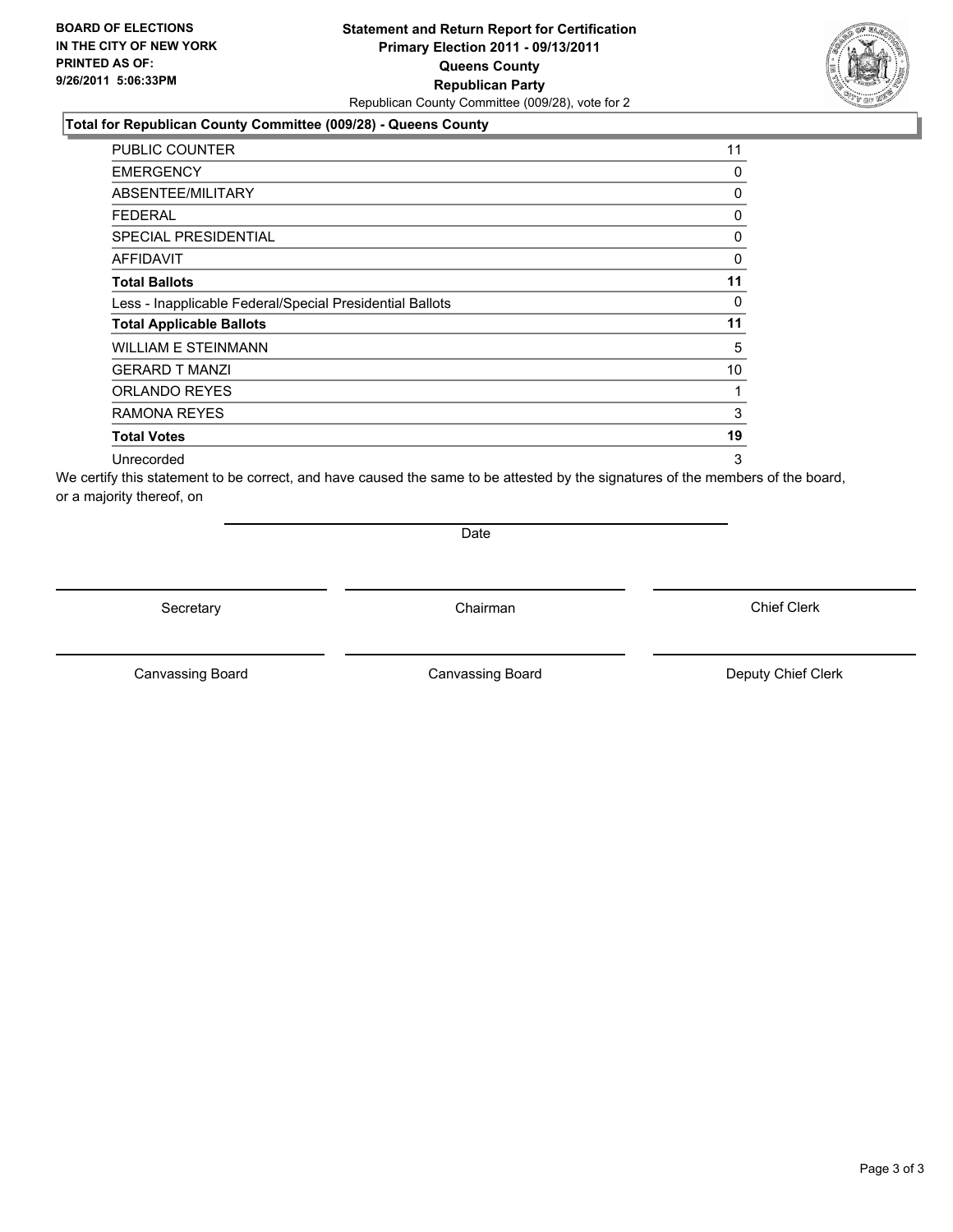

# **Primary Election 2011 - 09/13/2011 Queens County - Republican Party**

Republican County Committee 010/28 Vote for 2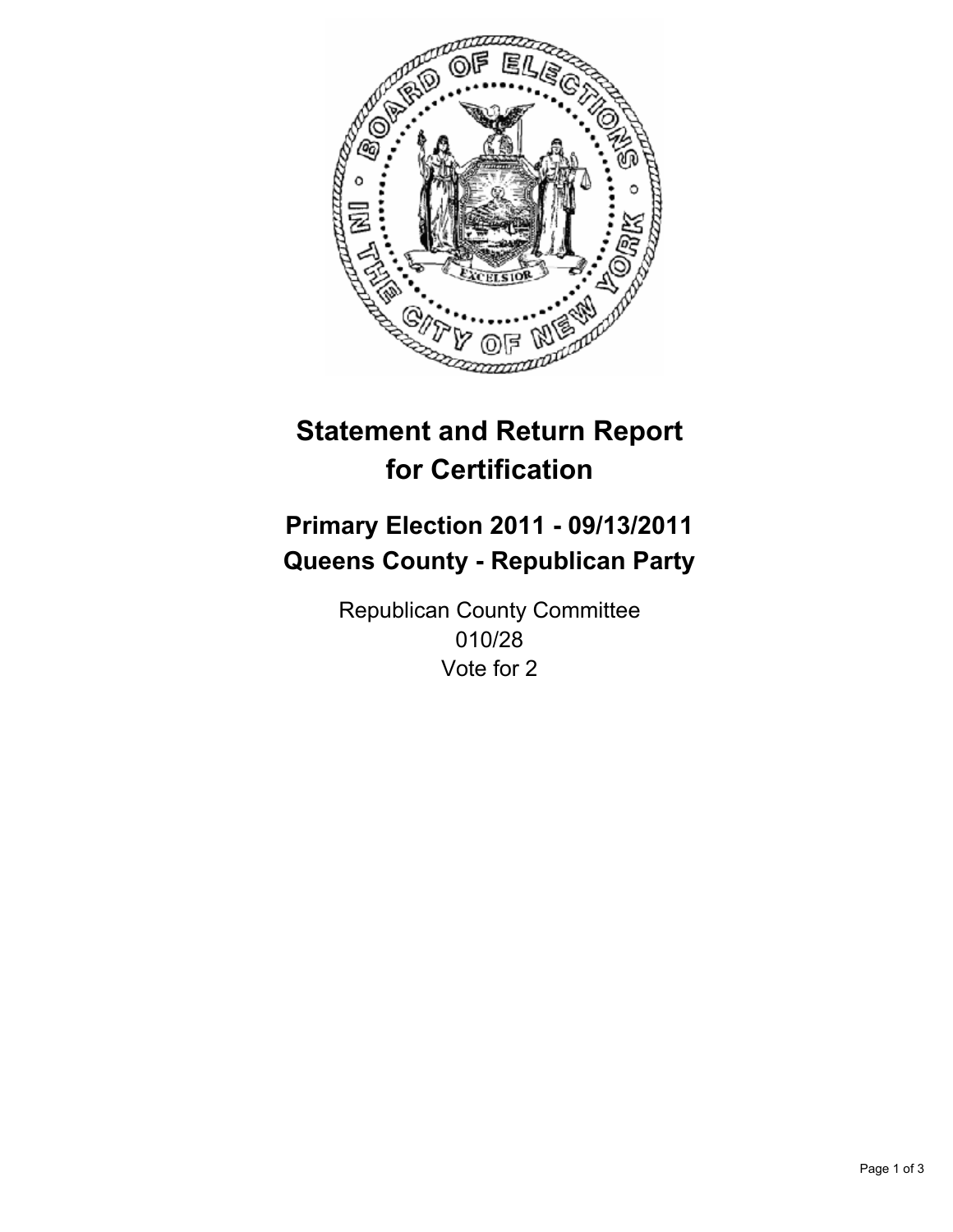

| <b>PUBLIC COUNTER</b>                                    | 19 |
|----------------------------------------------------------|----|
| <b>EMERGENCY</b>                                         | 0  |
| <b>ABSENTEE/MILITARY</b>                                 | 0  |
| FEDERAL                                                  | 0  |
| SPECIAL PRESIDENTIAL                                     | 0  |
| AFFIDAVIT                                                | 0  |
| <b>Total Ballots</b>                                     | 19 |
| Less - Inapplicable Federal/Special Presidential Ballots | 0  |
| <b>Total Applicable Ballots</b>                          | 19 |
| ANGELINA FERZOLA                                         | 11 |
| <b>FLORENCE C BENNETT</b>                                | 7  |
| TOM HOAR                                                 | 11 |
| <b>SARI HOAR</b>                                         | 7  |
| <b>Total Votes</b>                                       | 36 |
| Unrecorded                                               | 2  |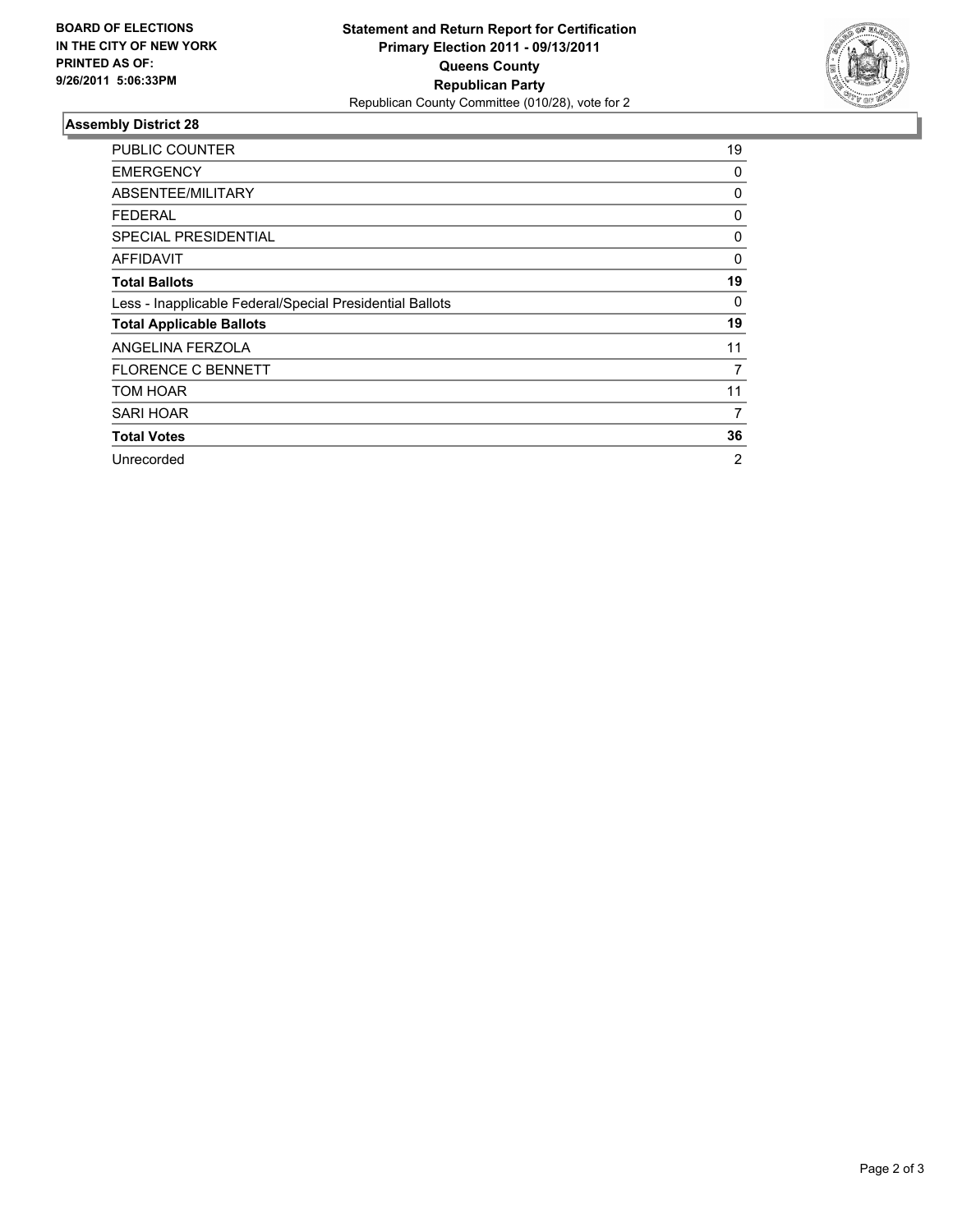## **Statement and Return Report for Certification Primary Election 2011 - 09/13/2011 Queens County Republican Party** Republican County Committee (010/28), vote for 2

## **Total for Republican County Committee (010/28) - Queens County**

| PUBLIC COUNTER                                           | 19 |
|----------------------------------------------------------|----|
| <b>EMERGENCY</b>                                         | 0  |
| ABSENTEE/MILITARY                                        | 0  |
| FEDERAL                                                  | 0  |
| <b>SPECIAL PRESIDENTIAL</b>                              | 0  |
| <b>AFFIDAVIT</b>                                         | 0  |
| <b>Total Ballots</b>                                     | 19 |
| Less - Inapplicable Federal/Special Presidential Ballots | 0  |
| <b>Total Applicable Ballots</b>                          | 19 |
| ANGELINA FERZOLA                                         | 11 |
| <b>FLORENCE C BENNETT</b>                                | 7  |
| TOM HOAR                                                 | 11 |
| <b>SARI HOAR</b>                                         | 7  |
| <b>Total Votes</b>                                       | 36 |
| Unrecorded                                               | 2  |

We certify this statement to be correct, and have caused the same to be attested by the signatures of the members of the board, or a majority thereof, on

Date

Secretary **Chairman** 

Canvassing Board **Canvassing Board** Canvassing Board **Deputy Chief Clerk** 

Canvassing Board

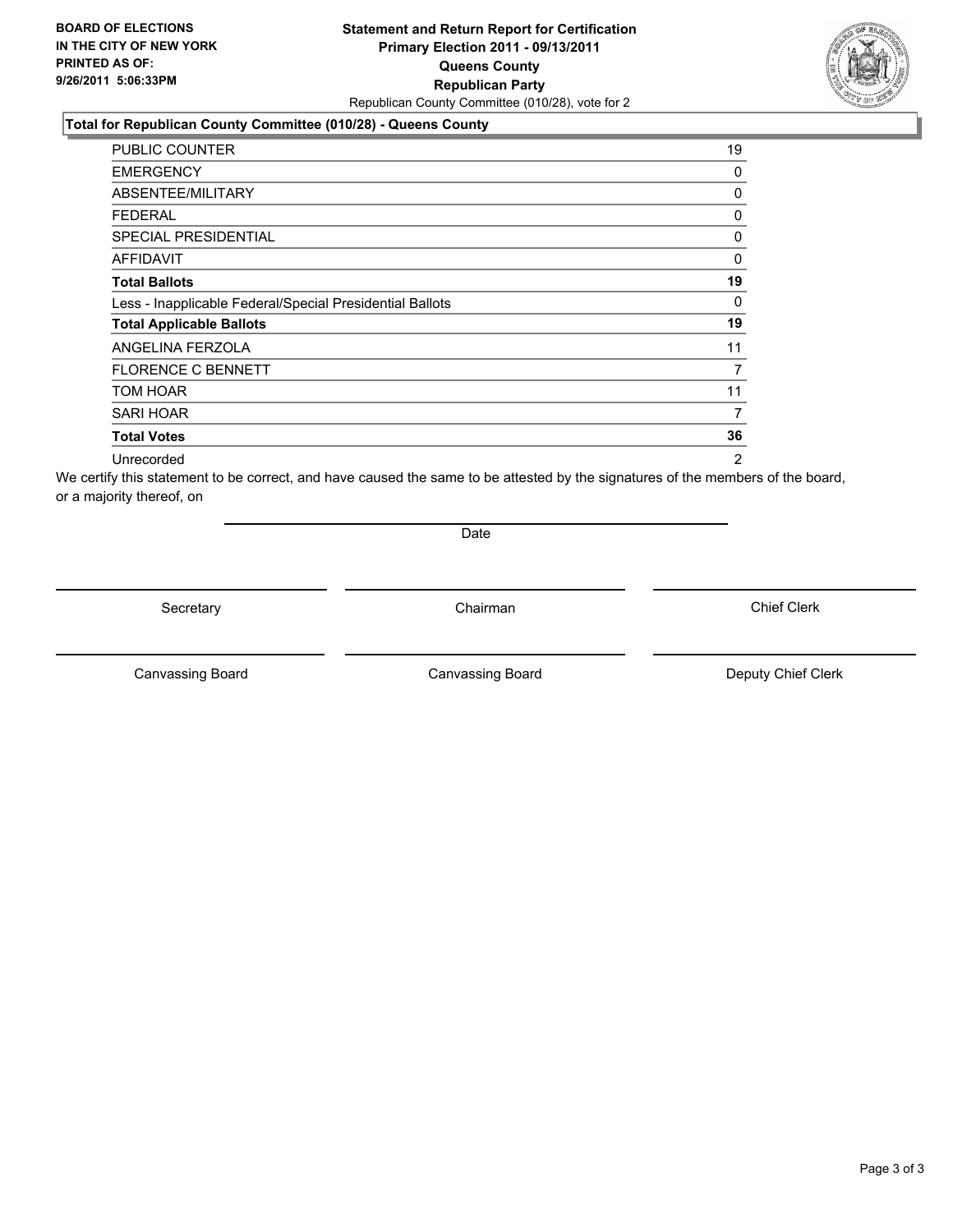

# **Primary Election 2011 - 09/13/2011 Queens County - Republican Party**

Republican County Committee 011/28 Vote for 2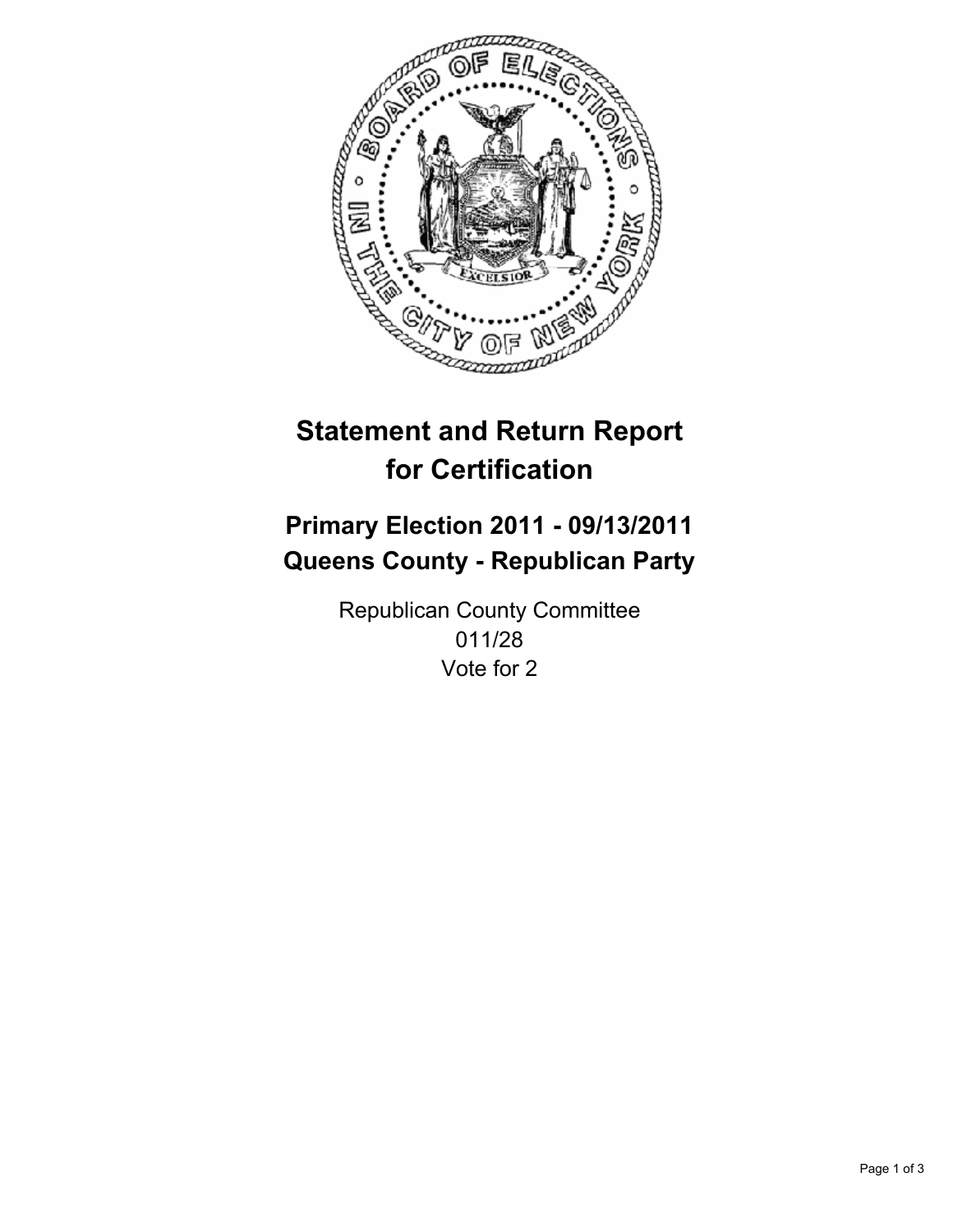

| <b>PUBLIC COUNTER</b>                                    | 42 |
|----------------------------------------------------------|----|
| <b>EMERGENCY</b>                                         | 0  |
| ABSENTEE/MILITARY                                        | 0  |
| <b>FEDERAL</b>                                           | 0  |
| <b>SPECIAL PRESIDENTIAL</b>                              | 0  |
| AFFIDAVIT                                                | 0  |
| <b>Total Ballots</b>                                     | 42 |
| Less - Inapplicable Federal/Special Presidential Ballots | 0  |
| <b>Total Applicable Ballots</b>                          | 42 |
| <b>KA SHUEN YUEN</b>                                     | 8  |
| <b>MICHAEL W MICHEL</b>                                  | 32 |
| <b>ERIKA M MICHEL</b>                                    | 23 |
| <b>Total Votes</b>                                       | 63 |
| Unrecorded                                               | 21 |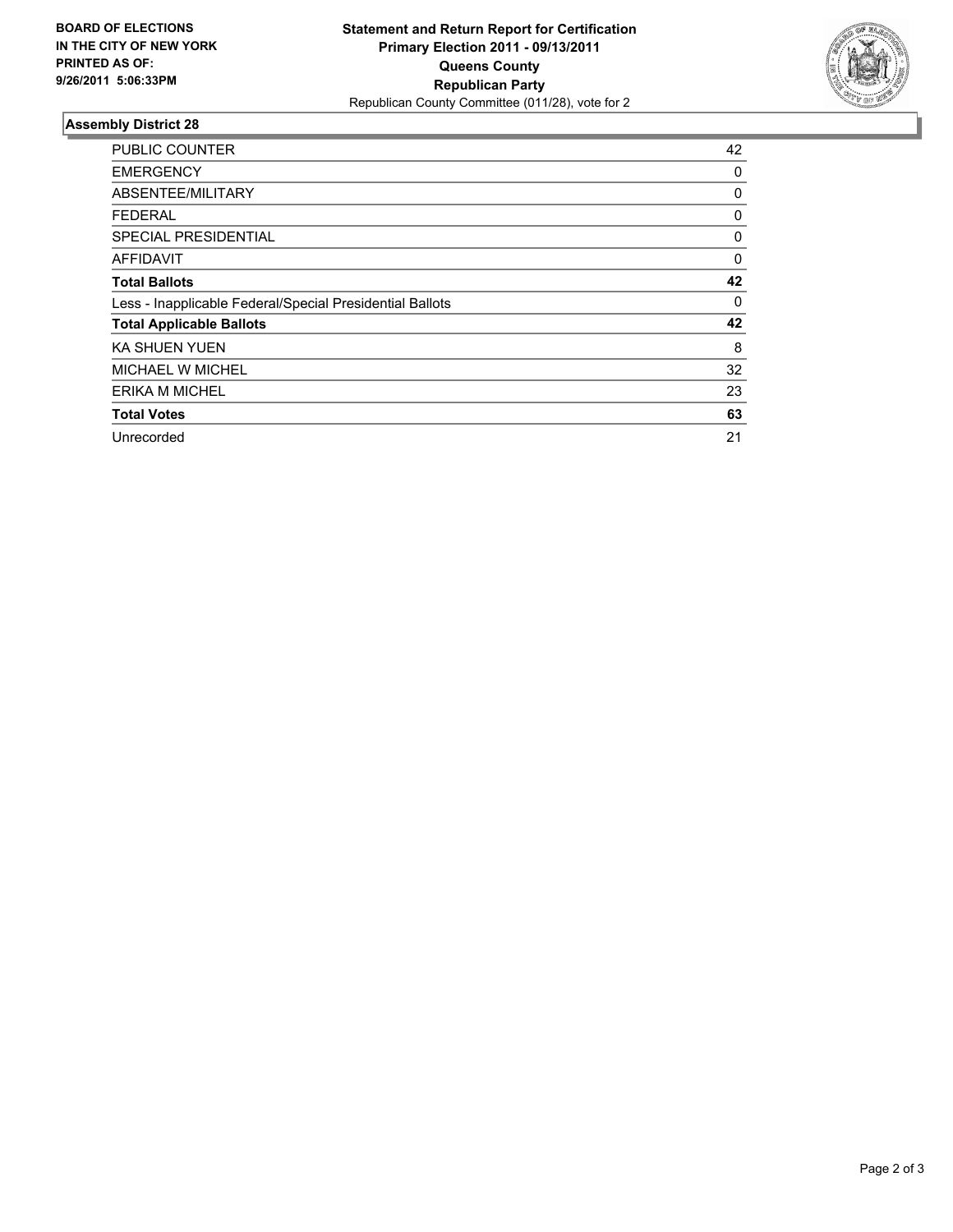## **Statement and Return Report for Certification Primary Election 2011 - 09/13/2011 Queens County Republican Party** Republican County Committee (011/28), vote for 2

#### **Total for Republican County Committee (011/28) - Queens County**

| <b>PUBLIC COUNTER</b>                                    | 42       |
|----------------------------------------------------------|----------|
| <b>EMERGENCY</b>                                         | 0        |
| ABSENTEE/MILITARY                                        | $\Omega$ |
| FEDERAL                                                  | 0        |
| <b>SPECIAL PRESIDENTIAL</b>                              | 0        |
| <b>AFFIDAVIT</b>                                         | $\Omega$ |
| <b>Total Ballots</b>                                     | 42       |
| Less - Inapplicable Federal/Special Presidential Ballots | 0        |
| <b>Total Applicable Ballots</b>                          | 42       |
| <b>KA SHUEN YUEN</b>                                     | 8        |
| <b>MICHAEL W MICHEL</b>                                  | 32       |
| <b>ERIKA M MICHEL</b>                                    | 23       |
| <b>Total Votes</b>                                       | 63       |
| Unrecorded                                               | 21       |

We certify this statement to be correct, and have caused the same to be attested by the signatures of the members of the board, or a majority thereof, on

Secretary **Chairman** 

Canvassing Board

Canvassing Board **Canvassing Board** Canvassing Board **Deputy Chief Clerk** 

Chief Clerk



Date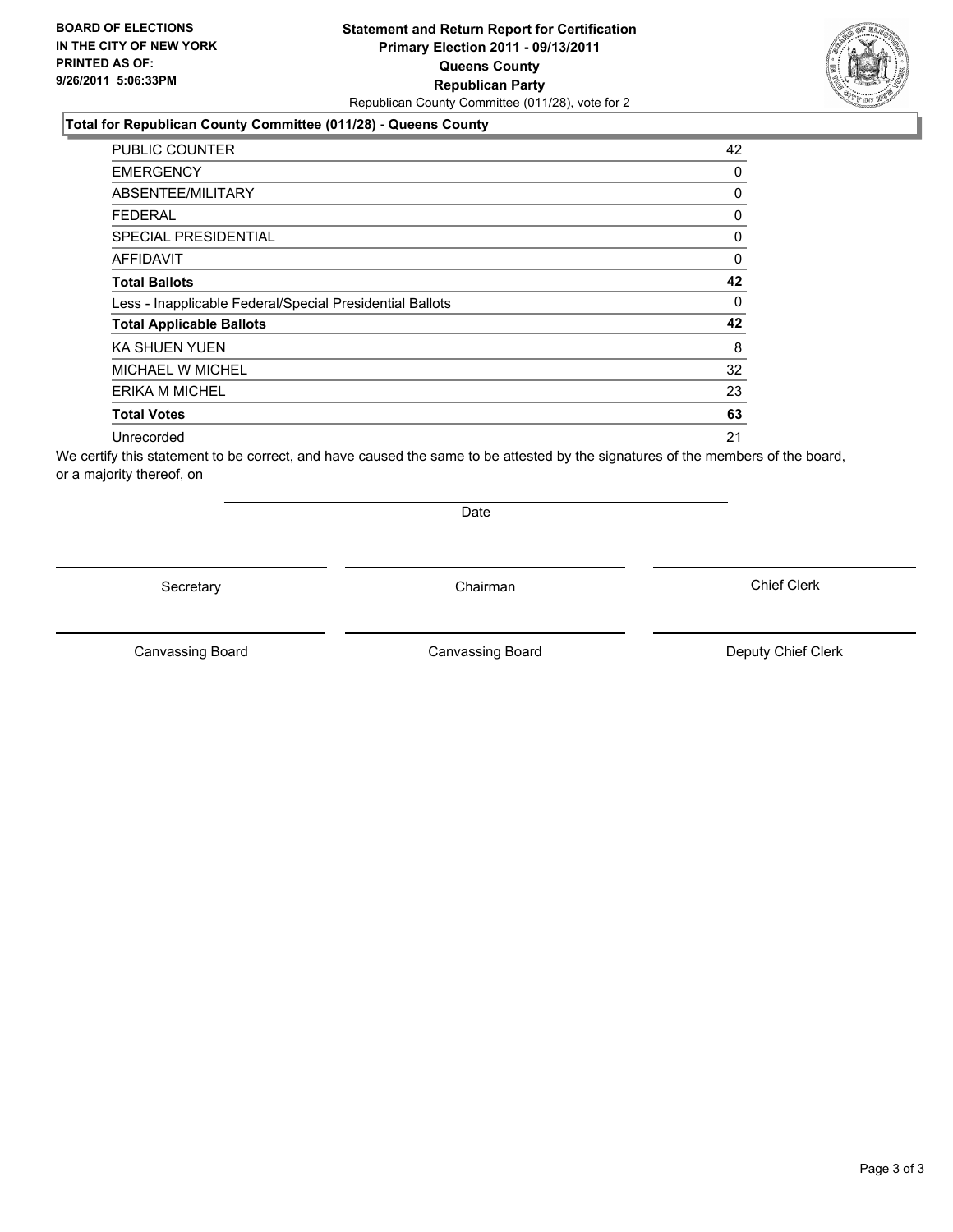

# **Primary Election 2011 - 09/13/2011 Queens County - Republican Party**

Republican County Committee 013/28 Vote for 2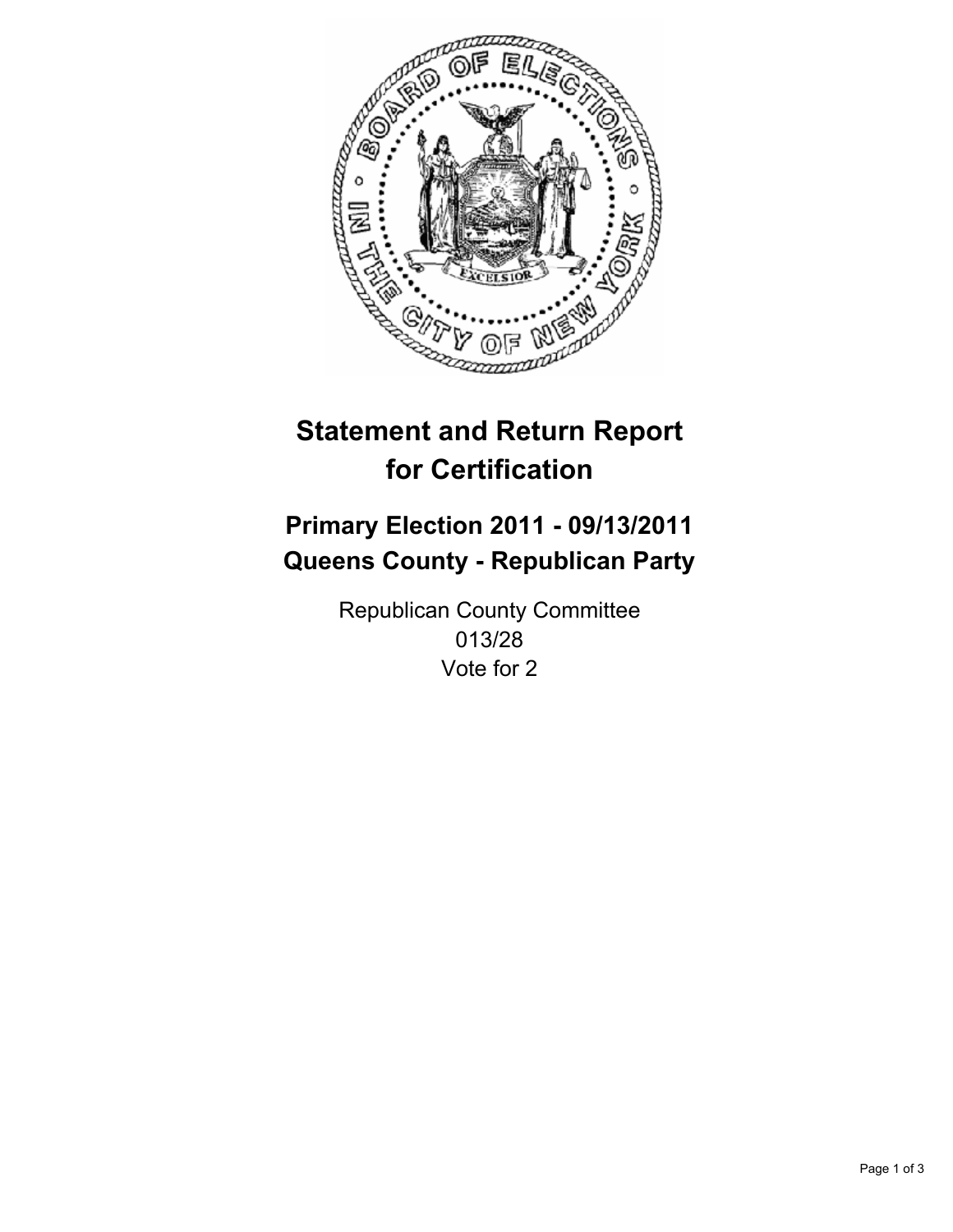

| <b>PUBLIC COUNTER</b>                                    | 14 |
|----------------------------------------------------------|----|
| <b>EMERGENCY</b>                                         | 0  |
| ABSENTEE/MILITARY                                        | 0  |
| <b>FEDERAL</b>                                           | 0  |
| SPECIAL PRESIDENTIAL                                     | 0  |
| AFFIDAVIT                                                | 0  |
| <b>Total Ballots</b>                                     | 14 |
| Less - Inapplicable Federal/Special Presidential Ballots | 0  |
| <b>Total Applicable Ballots</b>                          | 14 |
| <b>MONIKA LUNSER</b>                                     | 3  |
| <b>JOSEPH V CRIFASI</b>                                  | 9  |
| <b>SALVATORE CALI</b>                                    | 10 |
| <b>Total Votes</b>                                       | 22 |
| Unrecorded                                               | 6  |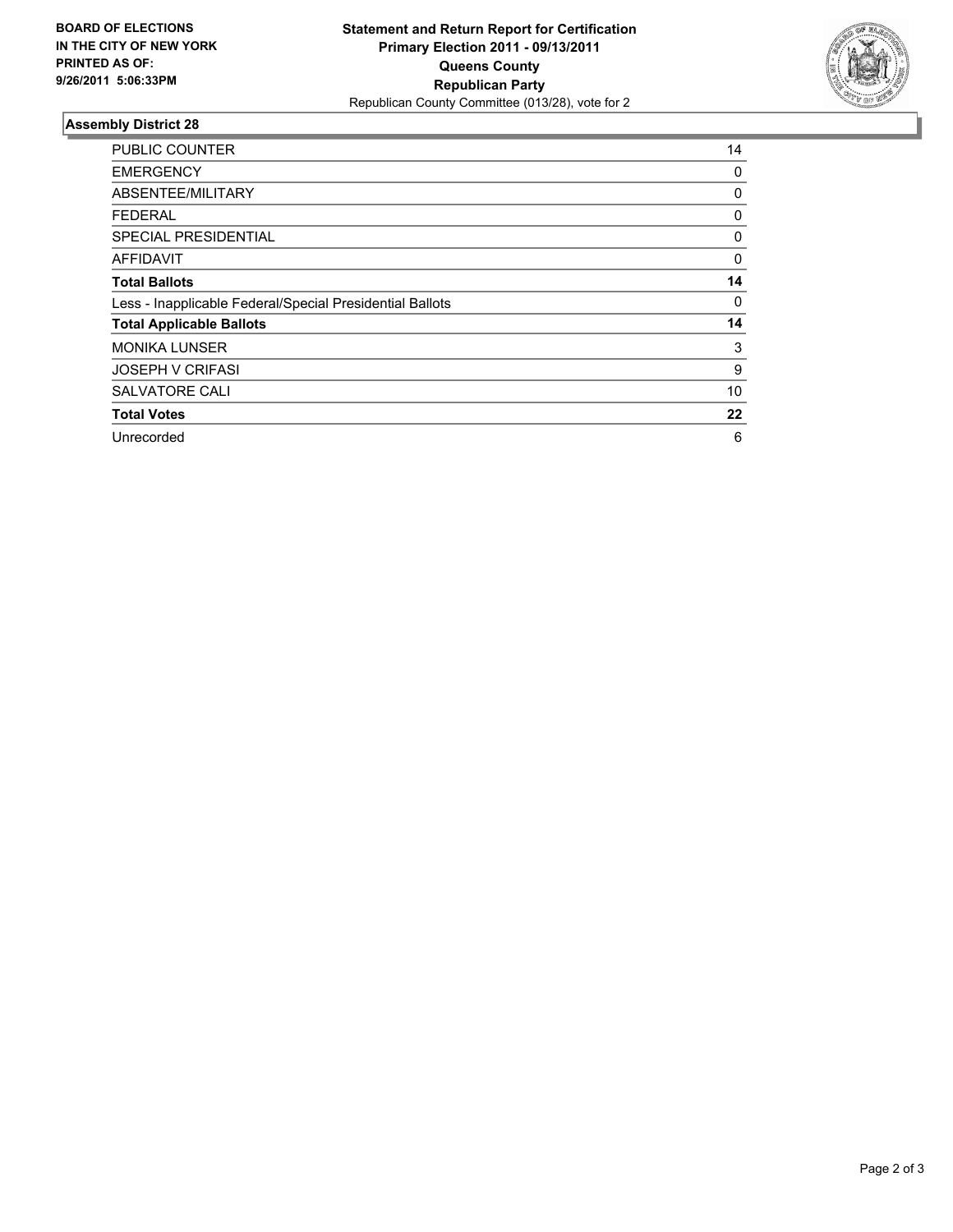## **Statement and Return Report for Certification Primary Election 2011 - 09/13/2011 Queens County Republican Party** Republican County Committee (013/28), vote for 2

#### **Total for Republican County Committee (013/28) - Queens County**

| PUBLIC COUNTER                                           | 14 |
|----------------------------------------------------------|----|
| <b>EMERGENCY</b>                                         | 0  |
| ABSENTEE/MILITARY                                        | 0  |
| FEDERAL                                                  | 0  |
| SPECIAL PRESIDENTIAL                                     | 0  |
| AFFIDAVIT                                                | 0  |
| <b>Total Ballots</b>                                     | 14 |
| Less - Inapplicable Federal/Special Presidential Ballots | 0  |
| <b>Total Applicable Ballots</b>                          | 14 |
| <b>MONIKA LUNSER</b>                                     | 3  |
| <b>JOSEPH V CRIFASI</b>                                  | 9  |
| <b>SALVATORE CALI</b>                                    | 10 |
| <b>Total Votes</b>                                       | 22 |
| Unrecorded                                               | 6  |

We certify this statement to be correct, and have caused the same to be attested by the signatures of the members of the board, or a majority thereof, on

Secretary **Chairman** 

Date

Canvassing Board **Canvassing Board** Canvassing Board **Deputy Chief Clerk** 

Canvassing Board

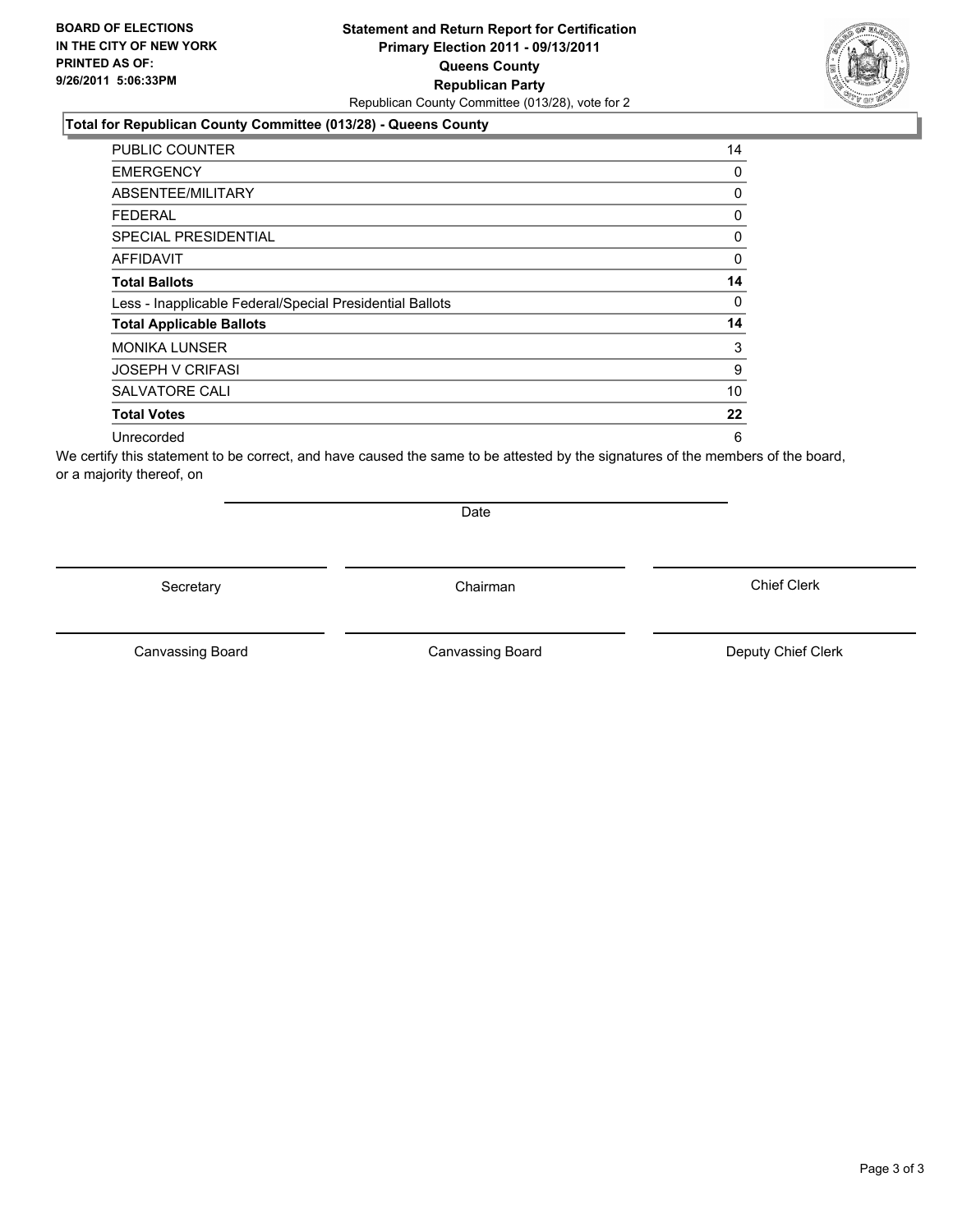

# **Primary Election 2011 - 09/13/2011 Queens County - Republican Party**

Republican County Committee 014/28 Vote for 2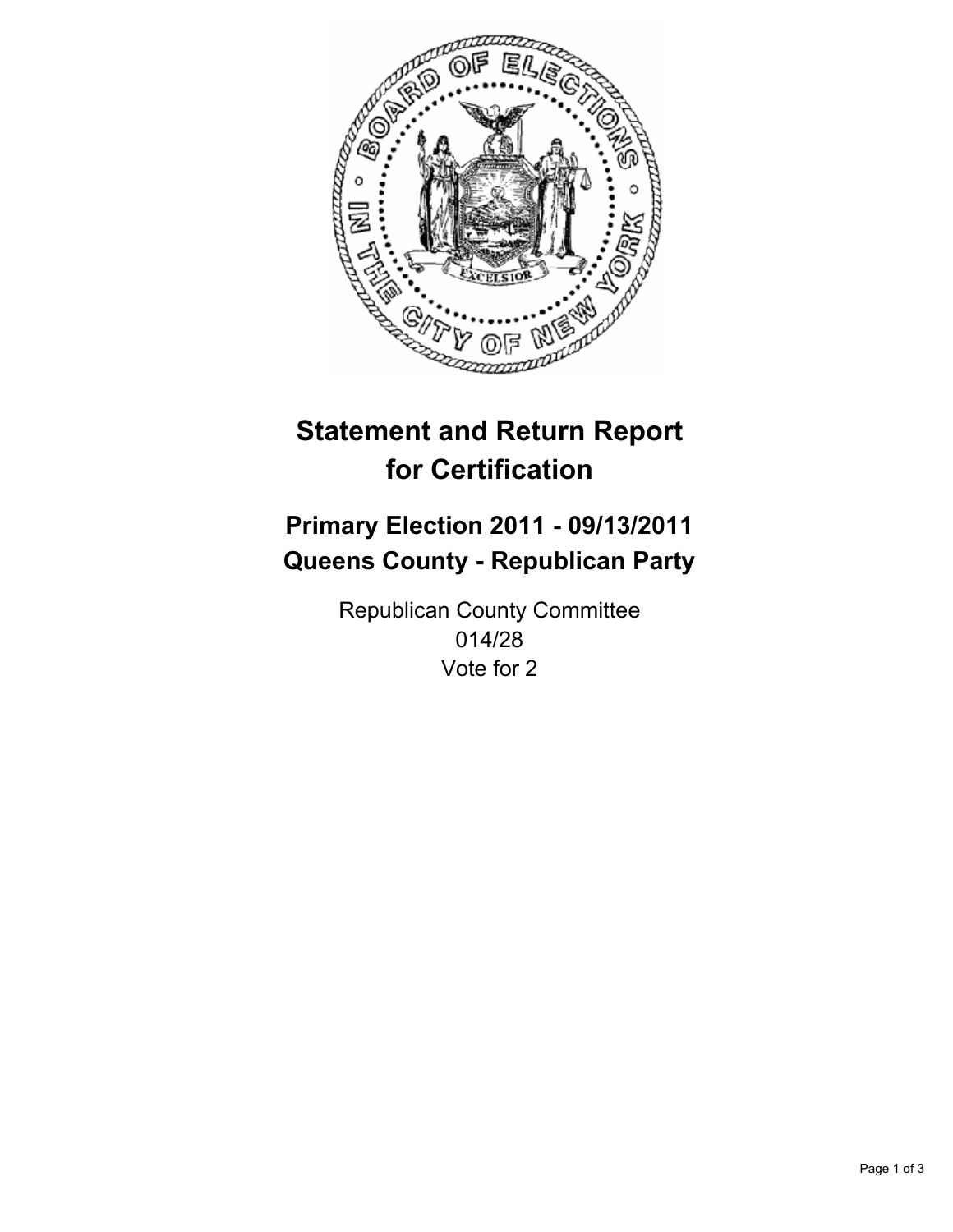

| <b>PUBLIC COUNTER</b>                                    | 54 |
|----------------------------------------------------------|----|
| <b>EMERGENCY</b>                                         | 0  |
| ABSENTEE/MILITARY                                        | 0  |
| FEDERAL                                                  | 0  |
| SPECIAL PRESIDENTIAL                                     | 0  |
| AFFIDAVIT                                                | 0  |
| <b>Total Ballots</b>                                     | 54 |
| Less - Inapplicable Federal/Special Presidential Ballots | 0  |
| <b>Total Applicable Ballots</b>                          | 54 |
| <b>DENNIS GALLAGHER</b>                                  | 31 |
| <b>PATRICK GALLAGHER</b>                                 | 23 |
| <b>LISA S PAVONE</b>                                     | 20 |
| <b>ANTHONY TIRINO</b>                                    | 23 |
| <b>Total Votes</b>                                       | 97 |
| Unrecorded                                               | 11 |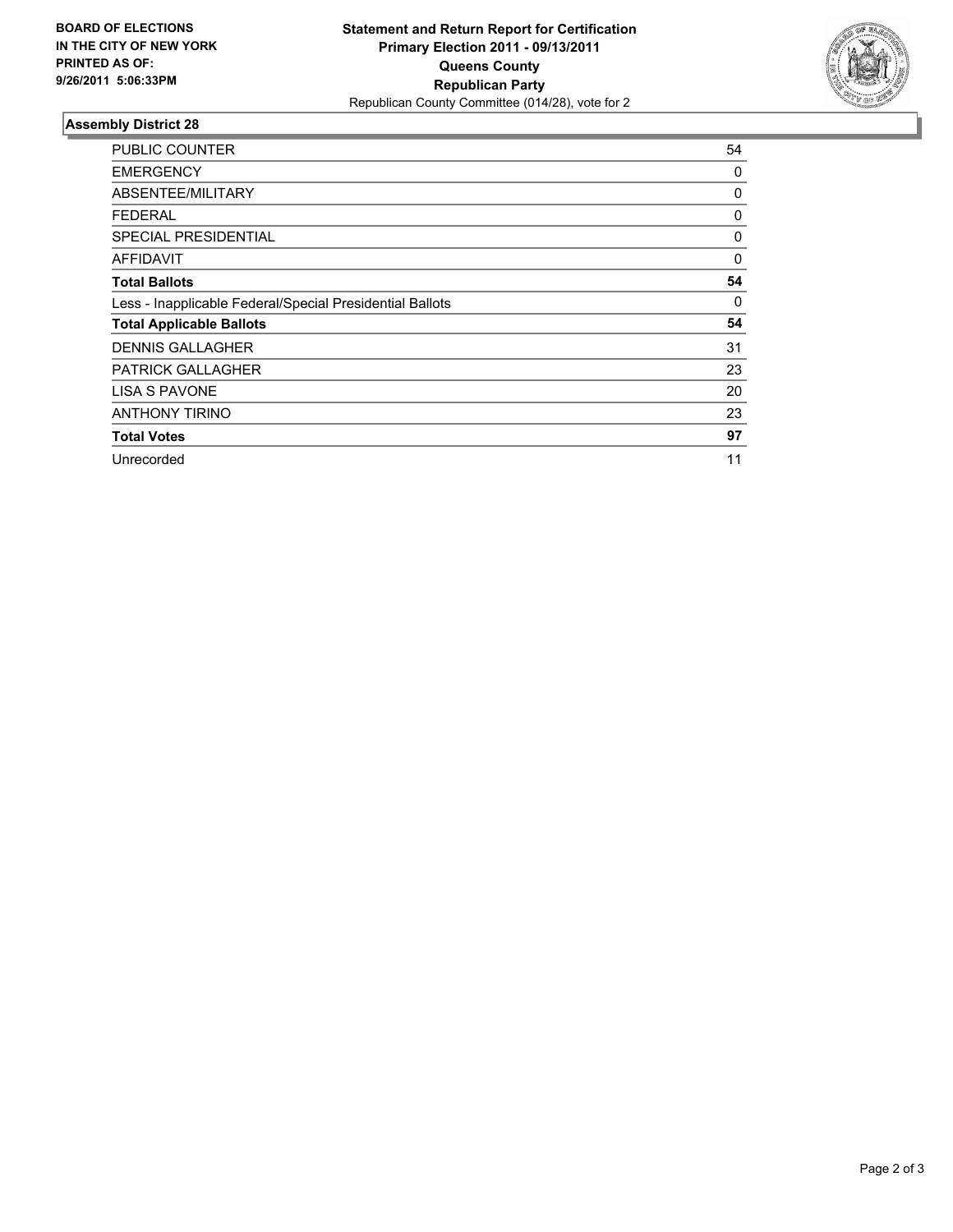## **Statement and Return Report for Certification Primary Election 2011 - 09/13/2011 Queens County Republican Party** Republican County Committee (014/28), vote for 2

## **Total for Republican County Committee (014/28) - Queens County**

| PUBLIC COUNTER                                           | 54 |
|----------------------------------------------------------|----|
| <b>EMERGENCY</b>                                         | 0  |
| ABSENTEE/MILITARY                                        | 0  |
| FEDERAL                                                  | 0  |
| SPECIAL PRESIDENTIAL                                     | 0  |
| <b>AFFIDAVIT</b>                                         | 0  |
| <b>Total Ballots</b>                                     | 54 |
| Less - Inapplicable Federal/Special Presidential Ballots | 0  |
| <b>Total Applicable Ballots</b>                          | 54 |
| <b>DENNIS GALLAGHER</b>                                  | 31 |
| <b>PATRICK GALLAGHER</b>                                 | 23 |
| LISA S PAVONE                                            | 20 |
| <b>ANTHONY TIRINO</b>                                    | 23 |
| <b>Total Votes</b>                                       | 97 |
| Unrecorded                                               | 11 |

We certify this statement to be correct, and have caused the same to be attested by the signatures of the members of the board, or a majority thereof, on

Date

Secretary **Chairman** 

Canvassing Board **Canvassing Board** Canvassing Board **Deputy Chief Clerk** 

Canvassing Board

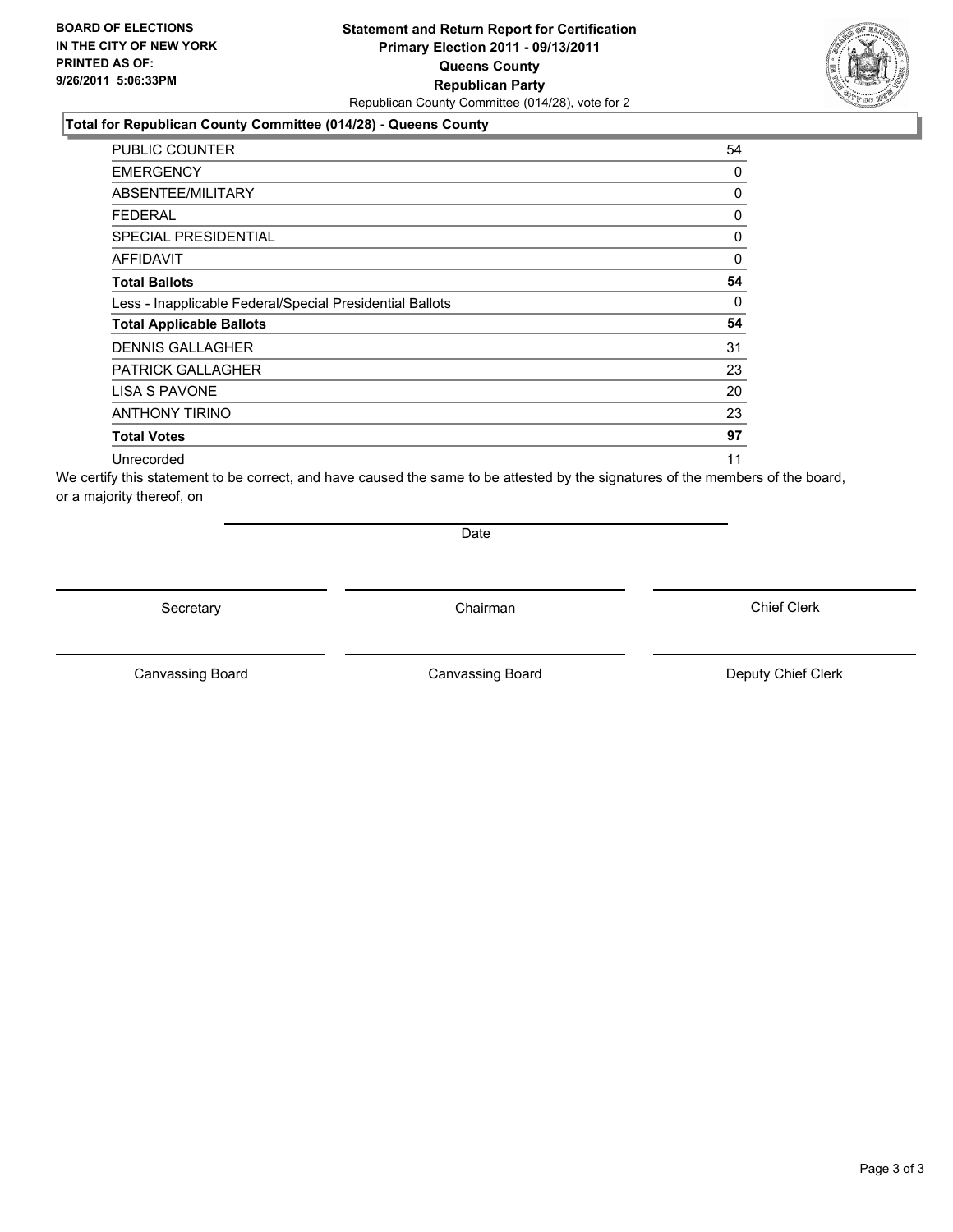

# **Primary Election 2011 - 09/13/2011 Queens County - Republican Party**

Republican County Committee 015/28 Vote for 2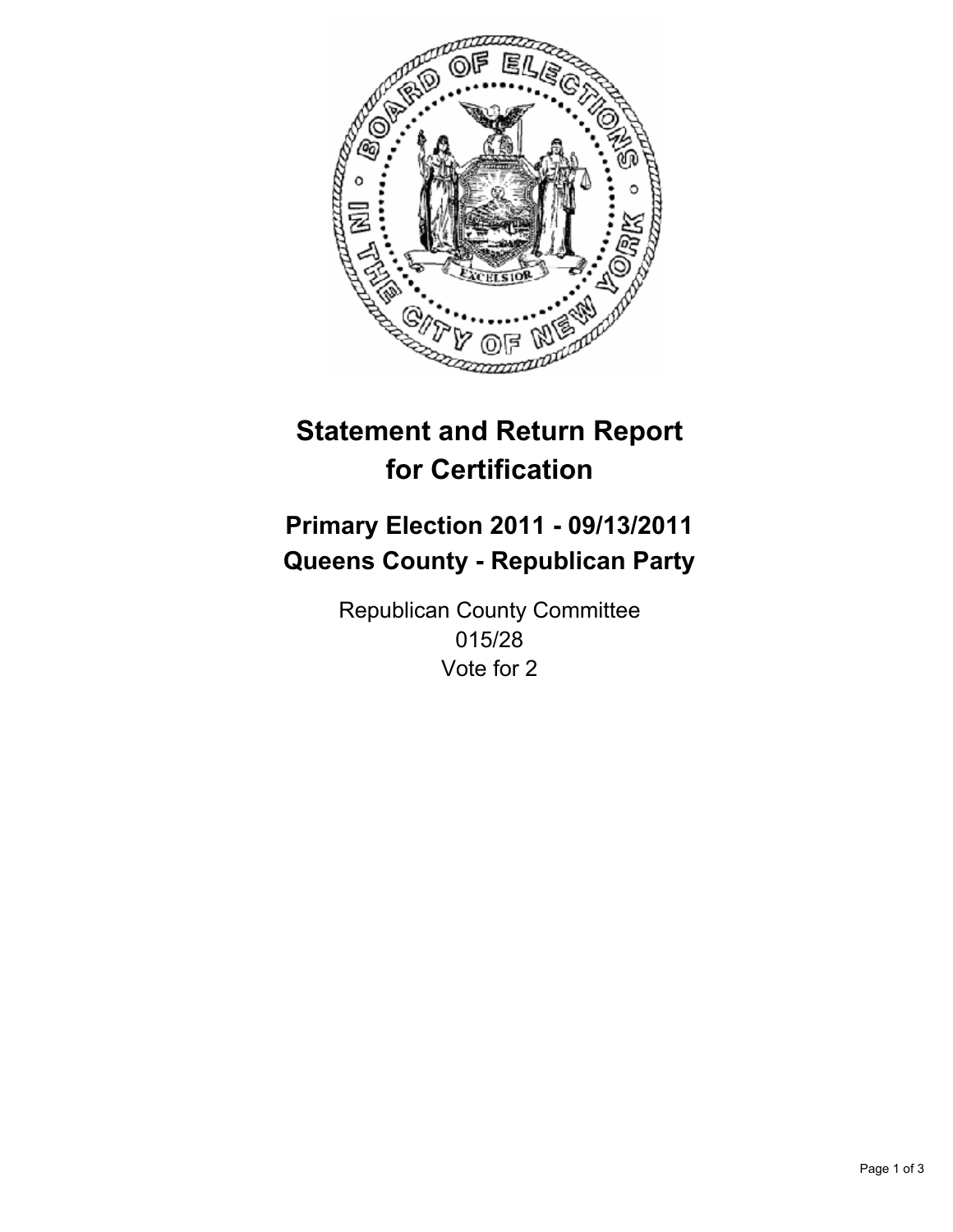

| <b>PUBLIC COUNTER</b>                                    | 51 |
|----------------------------------------------------------|----|
| <b>EMERGENCY</b>                                         | 0  |
| ABSENTEE/MILITARY                                        | 0  |
| <b>FEDERAL</b>                                           | 0  |
| <b>SPECIAL PRESIDENTIAL</b>                              | 0  |
| AFFIDAVIT                                                | 0  |
| <b>Total Ballots</b>                                     | 51 |
| Less - Inapplicable Federal/Special Presidential Ballots | 0  |
| <b>Total Applicable Ballots</b>                          | 51 |
| <b>KEVIN GALLAGHER</b>                                   | 34 |
| <b>LYNDA METZGER</b>                                     | 26 |
| PETER GIFFEN                                             | 22 |
| LINDA M CONGEMI                                          | 13 |
| <b>Total Votes</b>                                       | 95 |
| Unrecorded                                               | 7  |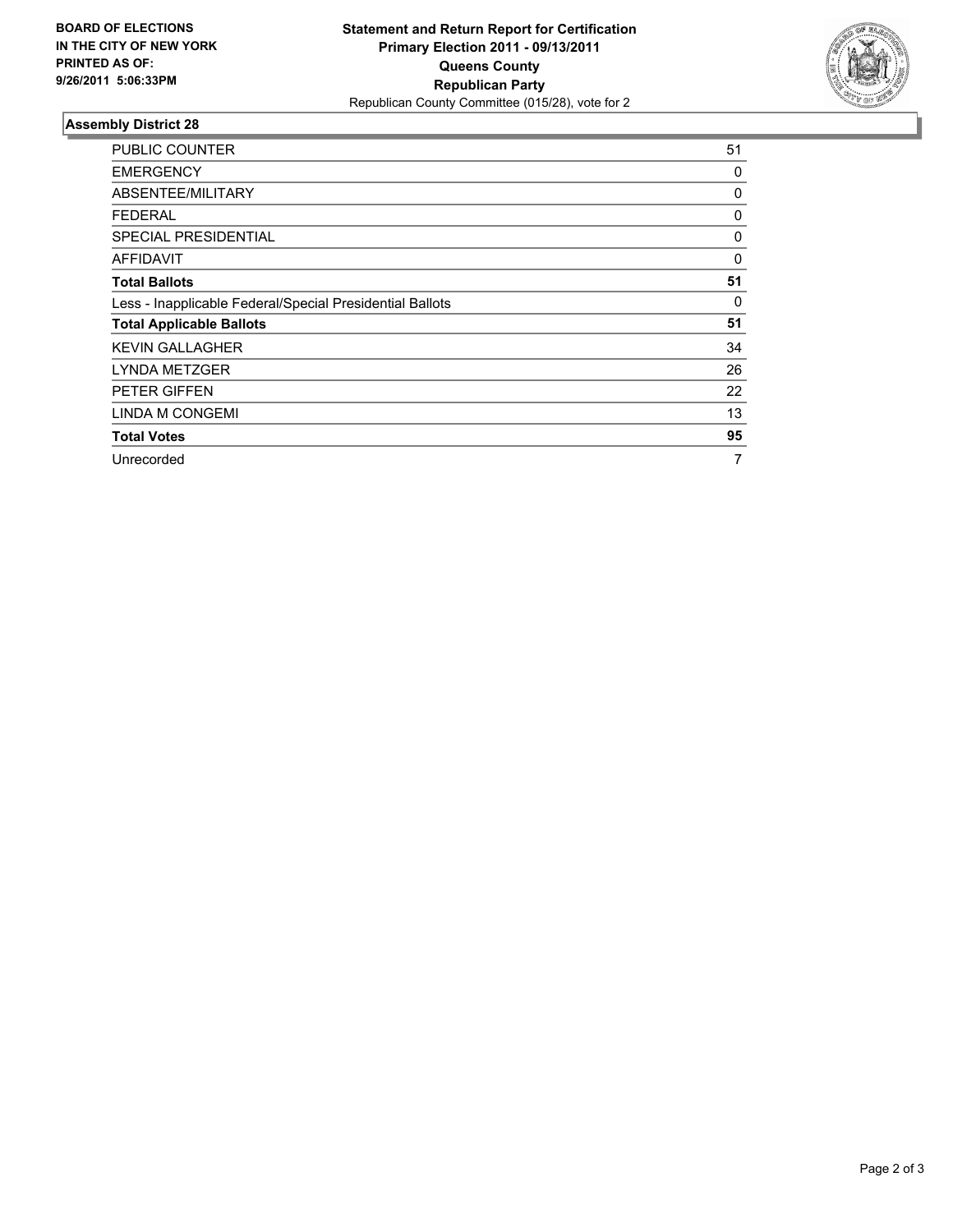## **Statement and Return Report for Certification Primary Election 2011 - 09/13/2011 Queens County Republican Party** Republican County Committee (015/28), vote for 2

## **Total for Republican County Committee (015/28) - Queens County**

| PUBLIC COUNTER                                           | 51 |
|----------------------------------------------------------|----|
| <b>EMERGENCY</b>                                         | 0  |
| ABSENTEE/MILITARY                                        | 0  |
| <b>FEDERAL</b>                                           | 0  |
| SPECIAL PRESIDENTIAL                                     | 0  |
| <b>AFFIDAVIT</b>                                         | 0  |
| <b>Total Ballots</b>                                     | 51 |
| Less - Inapplicable Federal/Special Presidential Ballots | 0  |
| <b>Total Applicable Ballots</b>                          | 51 |
| <b>KEVIN GALLAGHER</b>                                   | 34 |
| <b>LYNDA METZGER</b>                                     | 26 |
| <b>PETER GIFFEN</b>                                      | 22 |
| <b>LINDA M CONGEMI</b>                                   | 13 |
| <b>Total Votes</b>                                       | 95 |
| Unrecorded                                               | 7  |

We certify this statement to be correct, and have caused the same to be attested by the signatures of the members of the board, or a majority thereof, on

Date

Secretary **Chairman** 

Canvassing Board **Canvassing Board** Canvassing Board **Deputy Chief Clerk** 

Canvassing Board

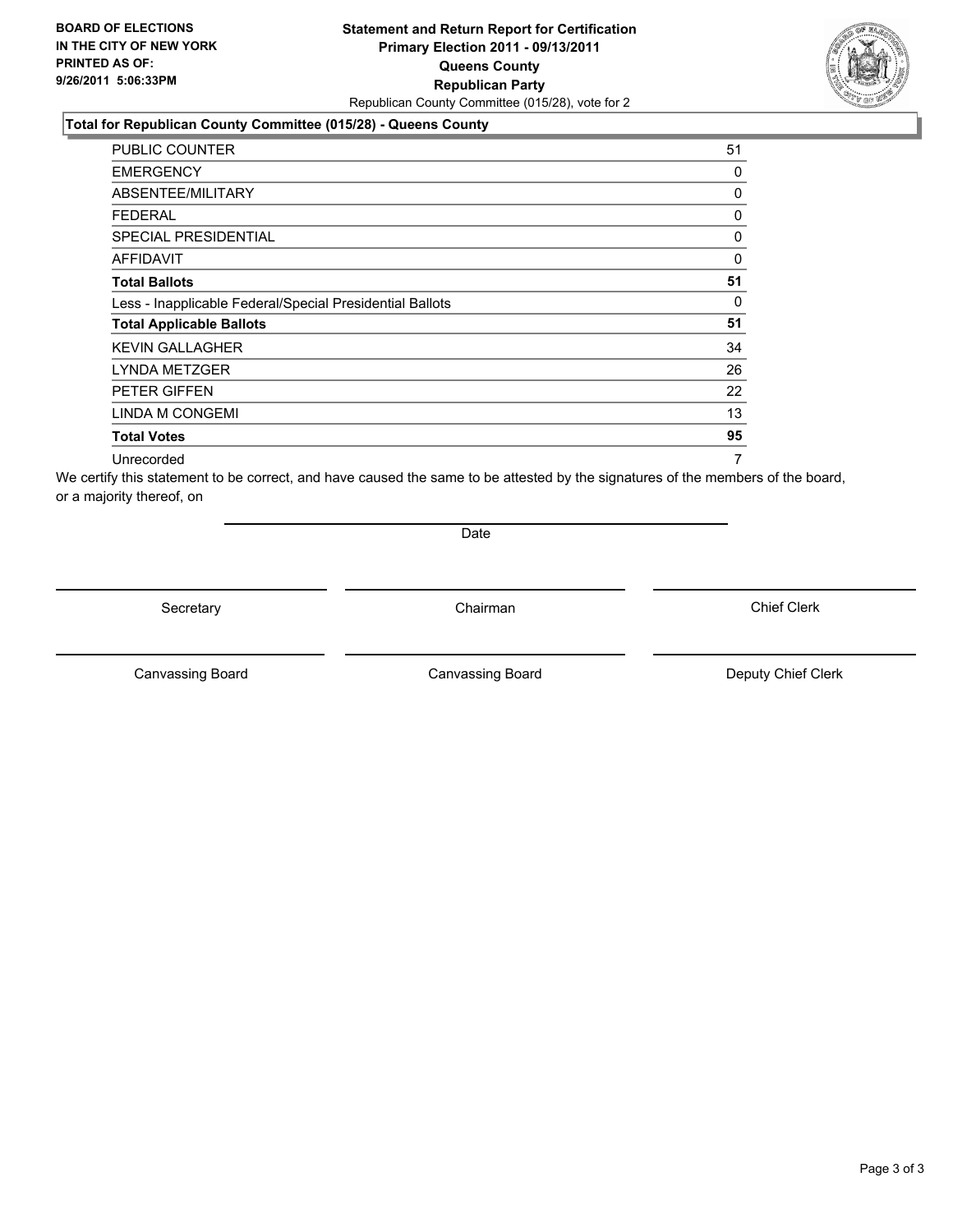

# **Primary Election 2011 - 09/13/2011 Queens County - Republican Party**

Republican County Committee 016/28 Vote for 2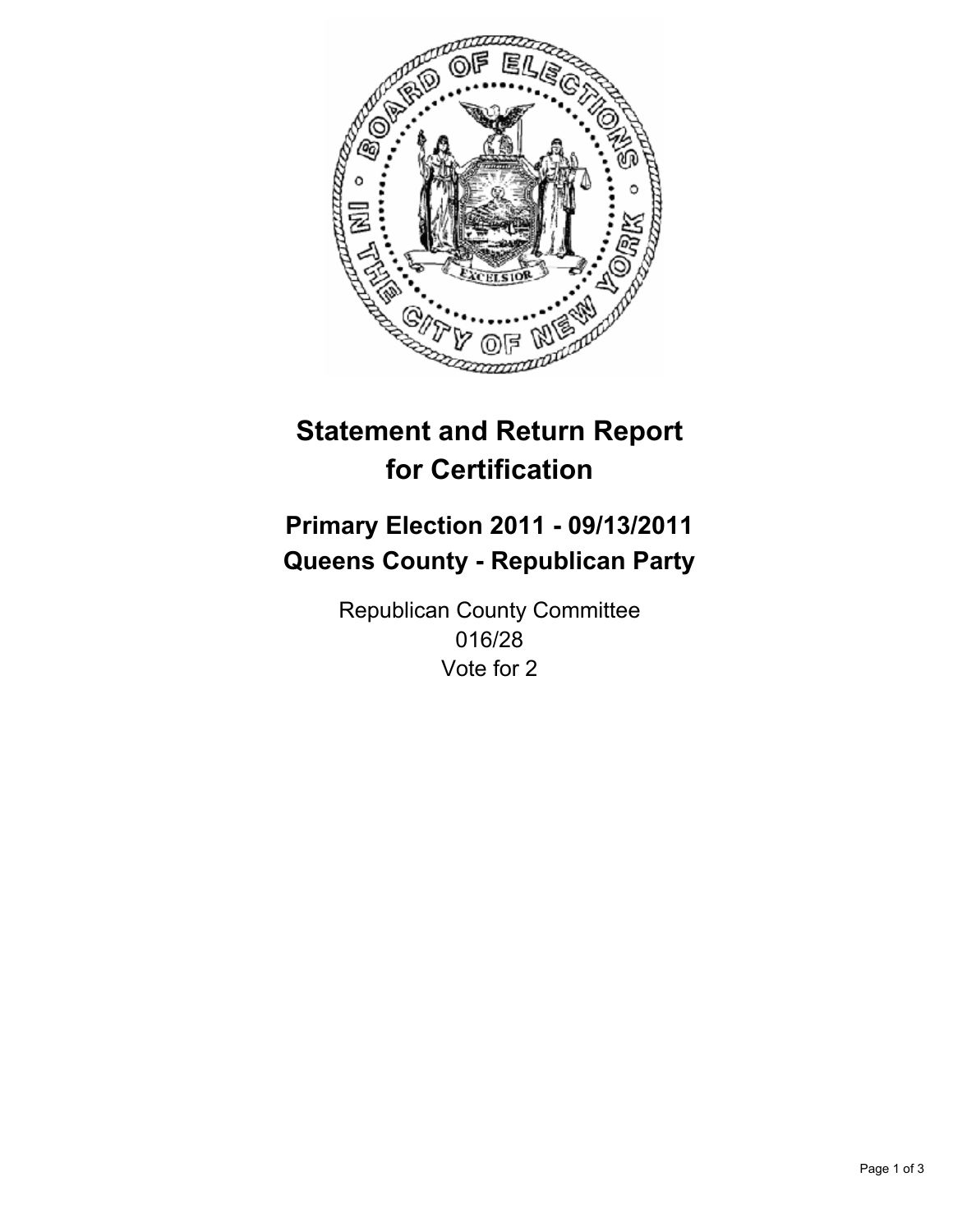

| <b>PUBLIC COUNTER</b>                                    | 48 |
|----------------------------------------------------------|----|
| <b>EMERGENCY</b>                                         | 0  |
| ABSENTEE/MILITARY                                        | 0  |
| FEDERAL                                                  | 0  |
| <b>SPECIAL PRESIDENTIAL</b>                              | 0  |
| AFFIDAVIT                                                | 0  |
| <b>Total Ballots</b>                                     | 48 |
| Less - Inapplicable Federal/Special Presidential Ballots | 0  |
| <b>Total Applicable Ballots</b>                          | 48 |
| <b>JUAN REYES</b>                                        | 5  |
| <b>MEAGHAN REYES</b>                                     | 15 |
| DONNA H SCHEELER                                         | 38 |
| <b>DOROTHY MICHEL</b>                                    | 29 |
| <b>Total Votes</b>                                       | 87 |
| Unrecorded                                               | 9  |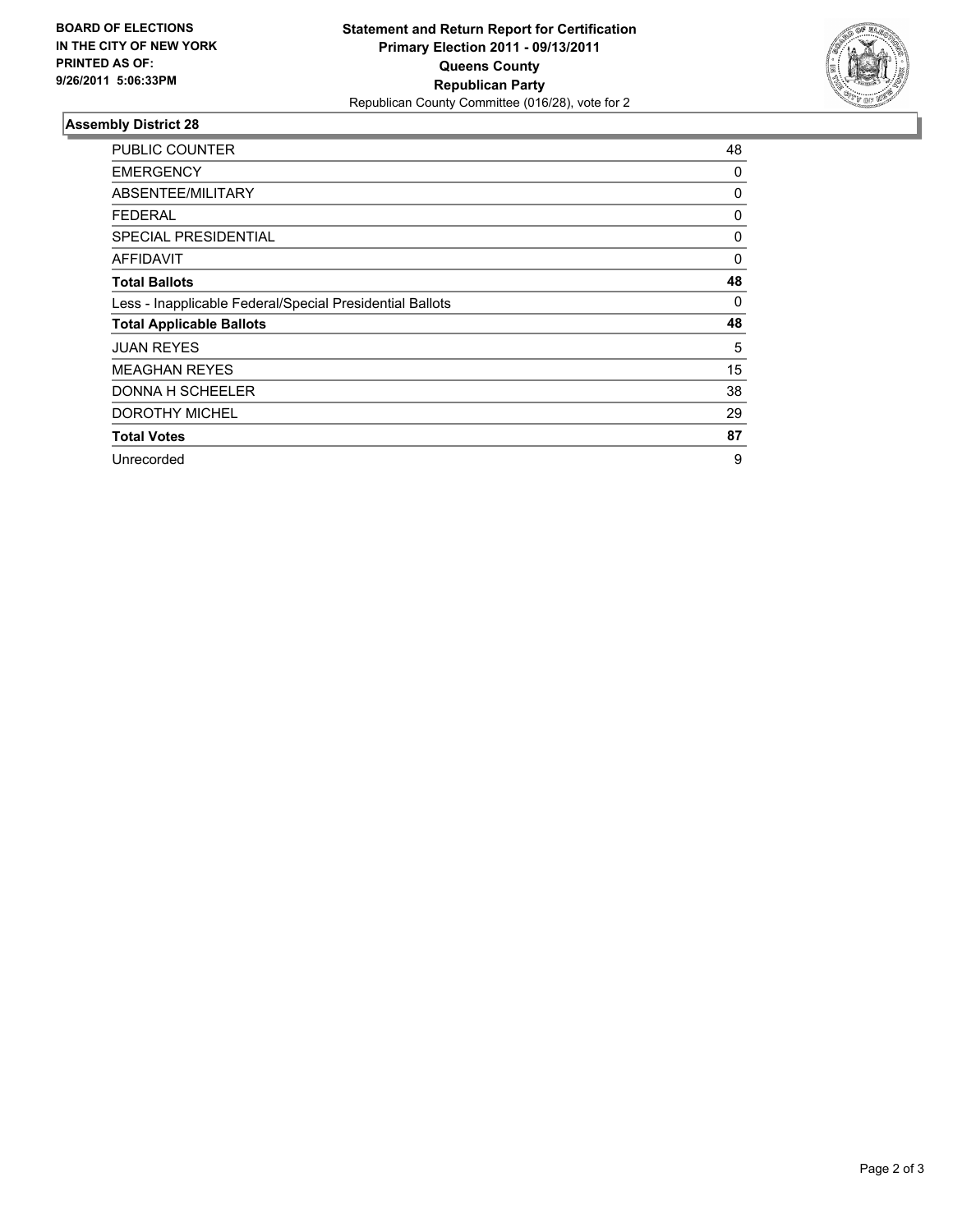## **Statement and Return Report for Certification Primary Election 2011 - 09/13/2011 Queens County Republican Party** Republican County Committee (016/28), vote for 2

## **Total for Republican County Committee (016/28) - Queens County**

| PUBLIC COUNTER                                           | 48       |
|----------------------------------------------------------|----------|
| <b>EMERGENCY</b>                                         | 0        |
| ABSENTEE/MILITARY                                        | 0        |
| <b>FEDERAL</b>                                           | 0        |
| SPECIAL PRESIDENTIAL                                     | 0        |
| <b>AFFIDAVIT</b>                                         | 0        |
| <b>Total Ballots</b>                                     | 48       |
| Less - Inapplicable Federal/Special Presidential Ballots | $\Omega$ |
| <b>Total Applicable Ballots</b>                          | 48       |
| <b>JUAN REYES</b>                                        | 5        |
| <b>MEAGHAN REYES</b>                                     | 15       |
| <b>DONNA H SCHEELER</b>                                  | 38       |
| <b>DOROTHY MICHEL</b>                                    | 29       |
| <b>Total Votes</b>                                       | 87       |
| Unrecorded                                               | 9        |

We certify this statement to be correct, and have caused the same to be attested by the signatures of the members of the board, or a majority thereof, on

Date

Secretary **Chairman** 

Canvassing Board **Canvassing Board** Canvassing Board **Deputy Chief Clerk** 

Canvassing Board

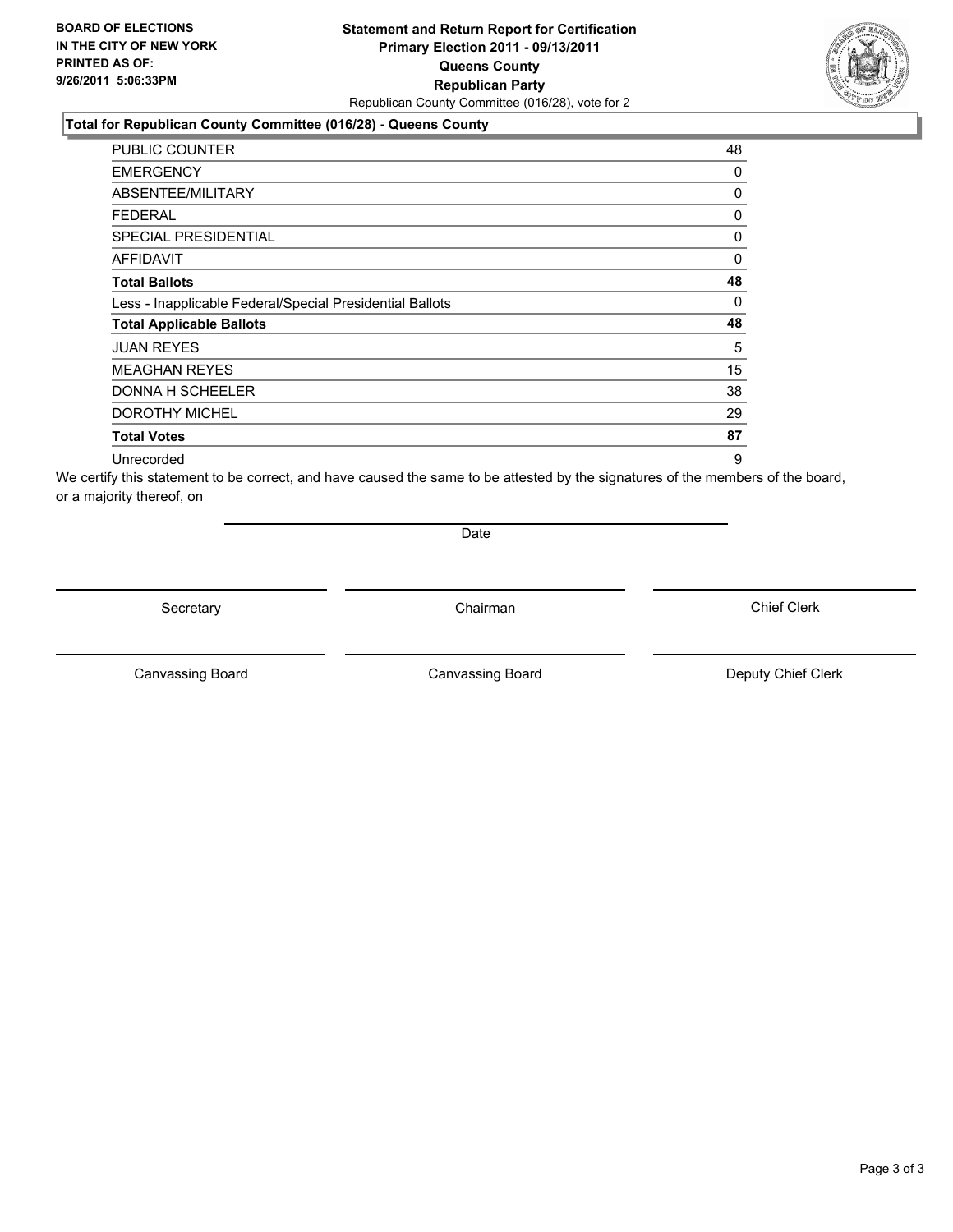

# **Primary Election 2011 - 09/13/2011 Queens County - Republican Party**

Republican County Committee 019/28 Vote for 2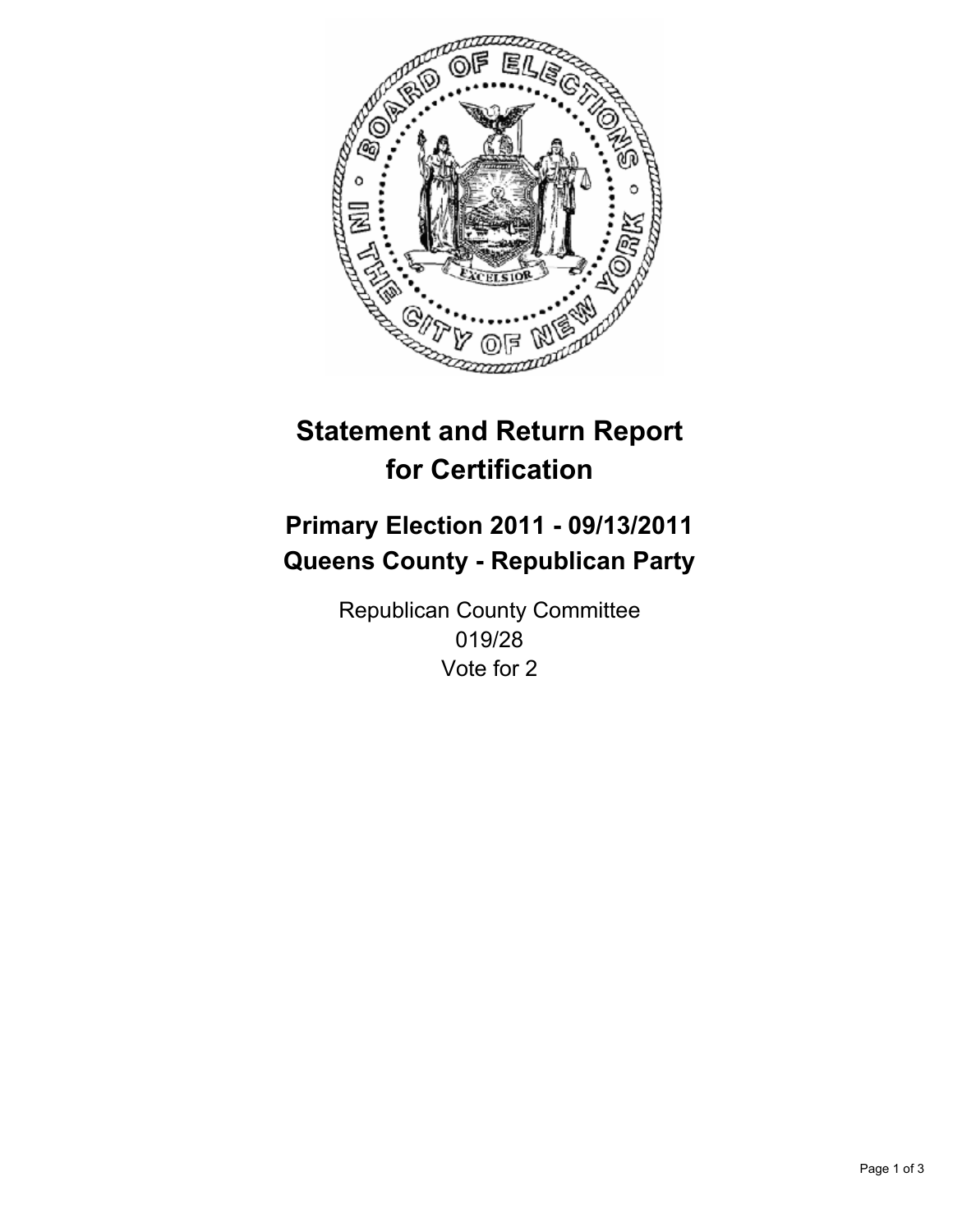

| <b>PUBLIC COUNTER</b>                                    | 4              |
|----------------------------------------------------------|----------------|
| <b>EMERGENCY</b>                                         | 0              |
| ABSENTEE/MILITARY                                        | 0              |
| FEDERAL                                                  | 0              |
| <b>SPECIAL PRESIDENTIAL</b>                              | 0              |
| AFFIDAVIT                                                | 0              |
| <b>Total Ballots</b>                                     | 4              |
| Less - Inapplicable Federal/Special Presidential Ballots | 0              |
| <b>Total Applicable Ballots</b>                          | 4              |
| <b>MARY TSCHINKEL</b>                                    | 2              |
| <b>JOHN SCHNEIDER</b>                                    | 3              |
| <b>MATTHEW D HUNTER</b>                                  | 1              |
| <b>Total Votes</b>                                       | 6              |
| Unrecorded                                               | $\overline{2}$ |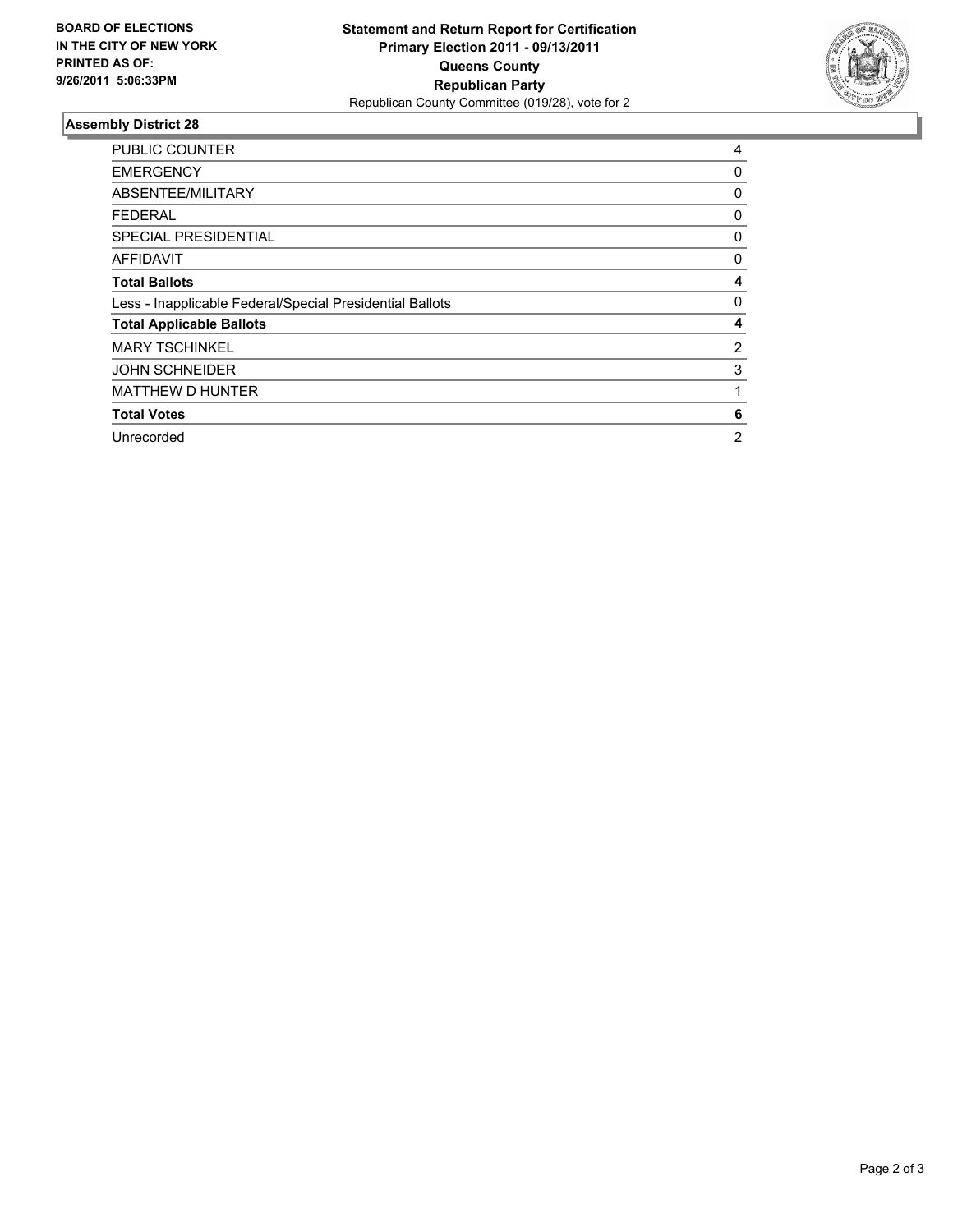## **Statement and Return Report for Certification Primary Election 2011 - 09/13/2011 Queens County Republican Party** Republican County Committee (019/28), vote for 2

#### **Total for Republican County Committee (019/28) - Queens County**

| PUBLIC COUNTER                                           | 4              |
|----------------------------------------------------------|----------------|
| <b>EMERGENCY</b>                                         | 0              |
| ABSENTEE/MILITARY                                        | 0              |
| FEDERAL                                                  | 0              |
| <b>SPECIAL PRESIDENTIAL</b>                              | 0              |
| AFFIDAVIT                                                | 0              |
| <b>Total Ballots</b>                                     | 4              |
| Less - Inapplicable Federal/Special Presidential Ballots | 0              |
| <b>Total Applicable Ballots</b>                          | 4              |
| <b>MARY TSCHINKEL</b>                                    | 2              |
| <b>JOHN SCHNEIDER</b>                                    | 3              |
| MATTHEW D HUNTER                                         | 1              |
| <b>Total Votes</b>                                       | 6              |
| Unrecorded                                               | $\overline{2}$ |

We certify this statement to be correct, and have caused the same to be attested by the signatures of the members of the board, or a majority thereof, on

Secretary **Chairman** 

Date

Canvassing Board **Canvassing Board** Canvassing Board **Deputy Chief Clerk** 

Canvassing Board

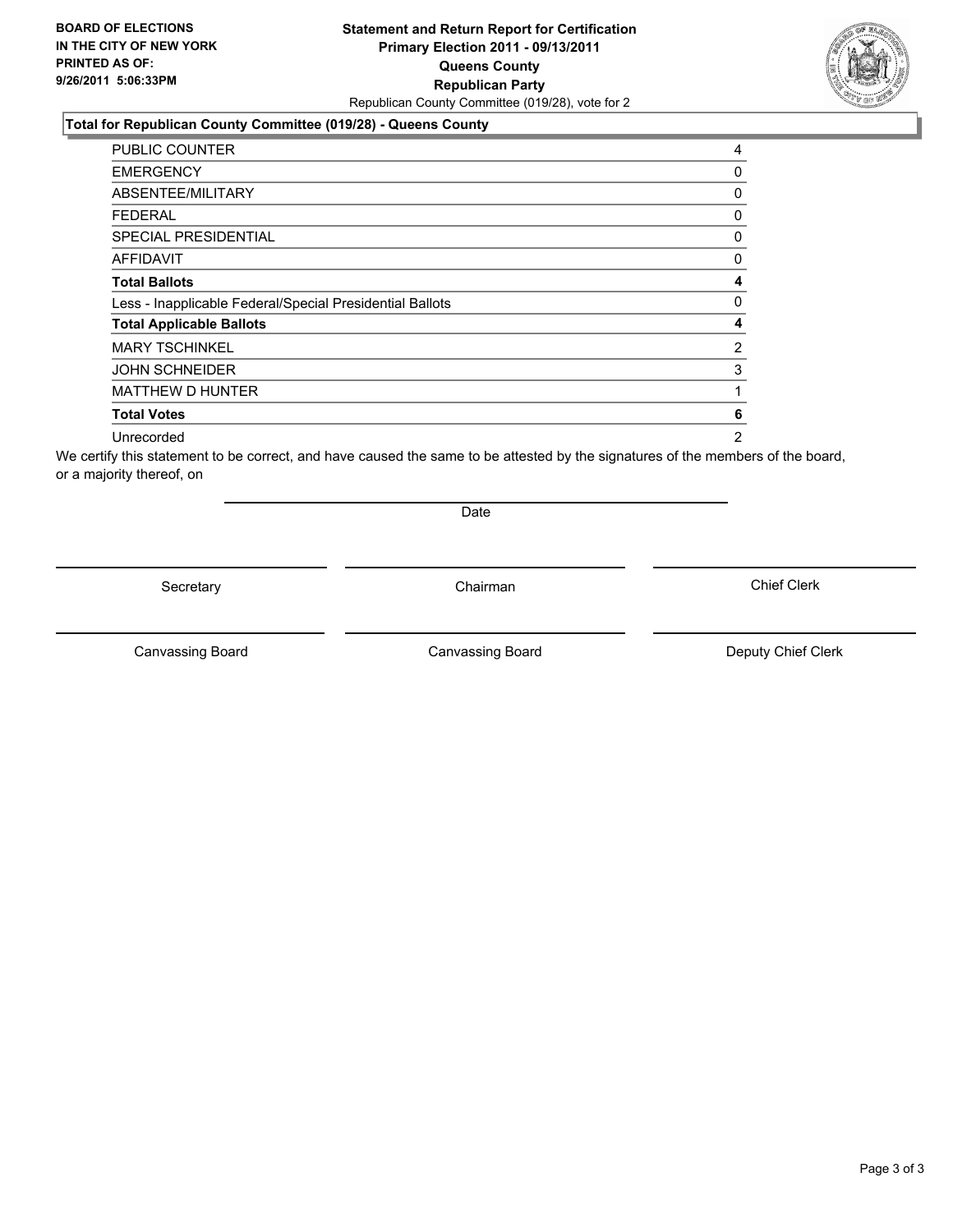

# **Primary Election 2011 - 09/13/2011 Queens County - Republican Party**

Republican County Committee 021/28 Vote for 2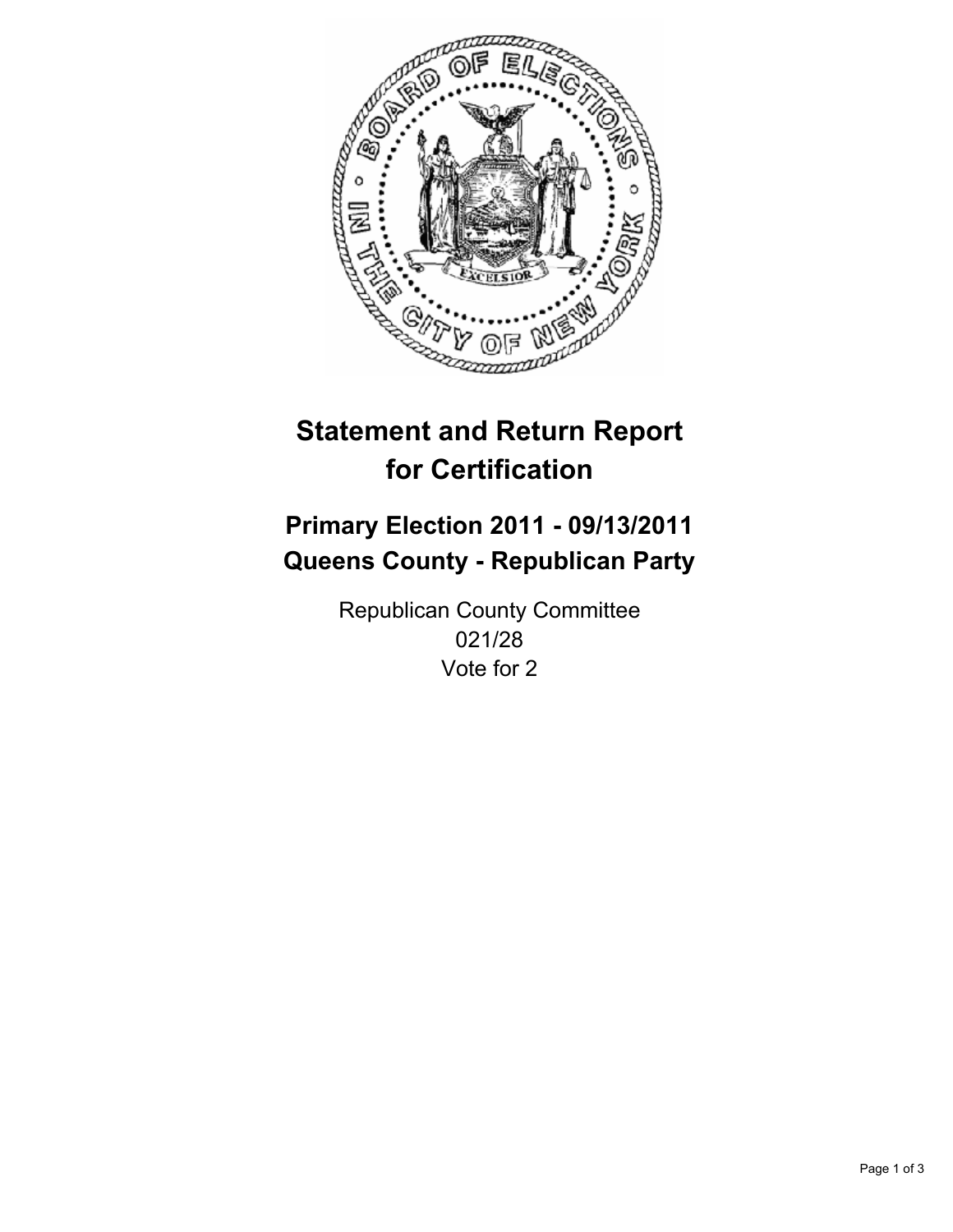

| PUBLIC COUNTER                                           |   |
|----------------------------------------------------------|---|
| <b>EMERGENCY</b>                                         | 0 |
| ABSENTEE/MILITARY                                        | 0 |
| FEDERAL                                                  | 0 |
| <b>SPECIAL PRESIDENTIAL</b>                              | 0 |
| <b>AFFIDAVIT</b>                                         | 0 |
| <b>Total Ballots</b>                                     |   |
| Less - Inapplicable Federal/Special Presidential Ballots | 0 |
| <b>Total Applicable Ballots</b>                          |   |
| <b>GEORGE P O'MALLEY</b>                                 |   |
| <b>DOLORES CARROLL</b>                                   |   |
| <b>JENNA ROSEN</b>                                       | 0 |
| <b>Total Votes</b>                                       | 2 |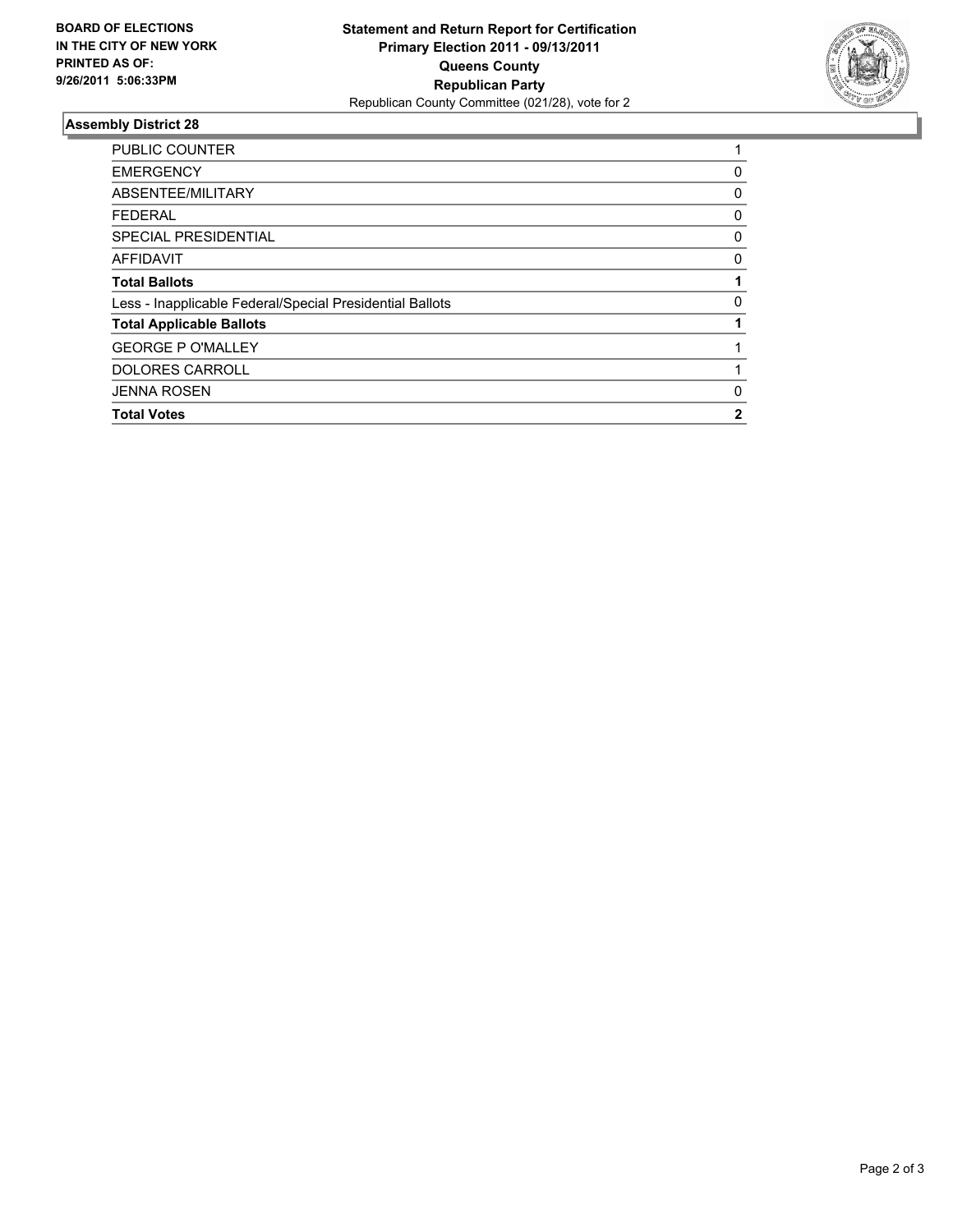## **Statement and Return Report for Certification Primary Election 2011 - 09/13/2011 Queens County Republican Party** Republican County Committee (021/28), vote for 2

## **Total for Republican County Committee (021/28) - Queens County**

| <b>PUBLIC COUNTER</b>                                    | 1 |
|----------------------------------------------------------|---|
| <b>EMERGENCY</b>                                         | 0 |
| ABSENTEE/MILITARY                                        | 0 |
| <b>FEDERAL</b>                                           | 0 |
| <b>SPECIAL PRESIDENTIAL</b>                              | 0 |
| <b>AFFIDAVIT</b>                                         | 0 |
| <b>Total Ballots</b>                                     | 1 |
| Less - Inapplicable Federal/Special Presidential Ballots | 0 |
| <b>Total Applicable Ballots</b>                          |   |
| <b>GEORGE P O'MALLEY</b>                                 |   |
| <b>DOLORES CARROLL</b>                                   |   |
| <b>JENNA ROSEN</b>                                       | 0 |
| <b>Total Votes</b>                                       | 2 |
|                                                          |   |

We certify this statement to be correct, and have caused the same to be attested by the signatures of the members of the board, or a majority thereof, on

Secretary **Chairman** 

Date

Canvassing Board

Canvassing Board **Canvassing Board** Canvassing Board **Deputy Chief Clerk**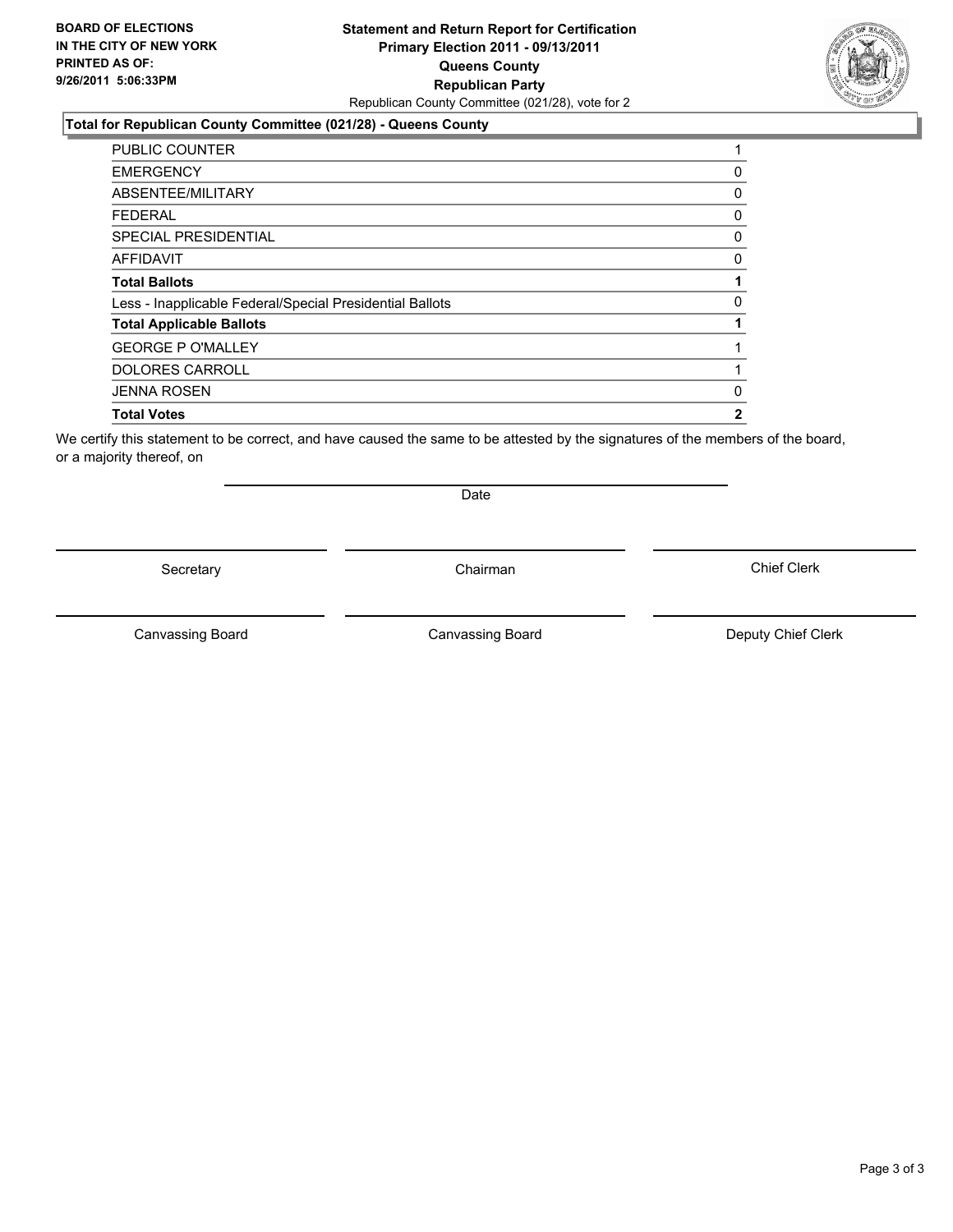

# **Primary Election 2011 - 09/13/2011 Queens County - Republican Party**

Republican County Committee 022/28 Vote for 2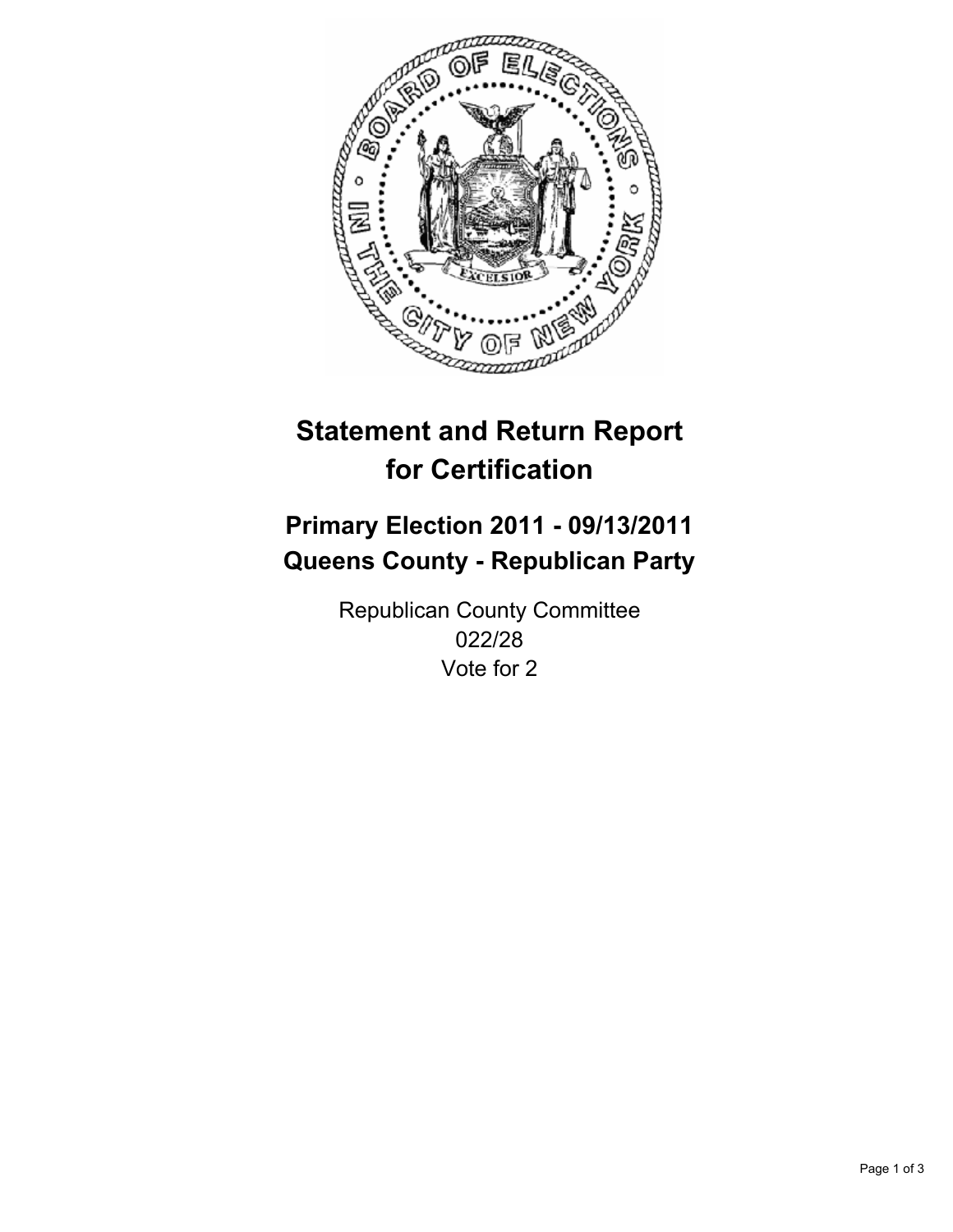

| <b>EMERGENCY</b><br>ABSENTEE/MILITARY<br>FEDERAL<br><b>SPECIAL PRESIDENTIAL</b><br>AFFIDAVIT<br><b>Total Ballots</b><br>Less - Inapplicable Federal/Special Presidential Ballots<br><b>Total Applicable Ballots</b><br><b>THOMAS CANTWELL</b><br><b>MARY CANTWELL</b><br>LUCY E SWANSON<br><b>MARIA L SWANSON</b> | <b>PUBLIC COUNTER</b> | 1 |
|-------------------------------------------------------------------------------------------------------------------------------------------------------------------------------------------------------------------------------------------------------------------------------------------------------------------|-----------------------|---|
|                                                                                                                                                                                                                                                                                                                   |                       | 0 |
|                                                                                                                                                                                                                                                                                                                   |                       | 0 |
|                                                                                                                                                                                                                                                                                                                   |                       | 0 |
|                                                                                                                                                                                                                                                                                                                   |                       | 0 |
|                                                                                                                                                                                                                                                                                                                   |                       | 0 |
|                                                                                                                                                                                                                                                                                                                   |                       | 1 |
|                                                                                                                                                                                                                                                                                                                   |                       | 0 |
|                                                                                                                                                                                                                                                                                                                   |                       |   |
|                                                                                                                                                                                                                                                                                                                   |                       | 0 |
|                                                                                                                                                                                                                                                                                                                   |                       | 0 |
|                                                                                                                                                                                                                                                                                                                   |                       |   |
|                                                                                                                                                                                                                                                                                                                   |                       | 1 |
| <b>Total Votes</b>                                                                                                                                                                                                                                                                                                |                       | 2 |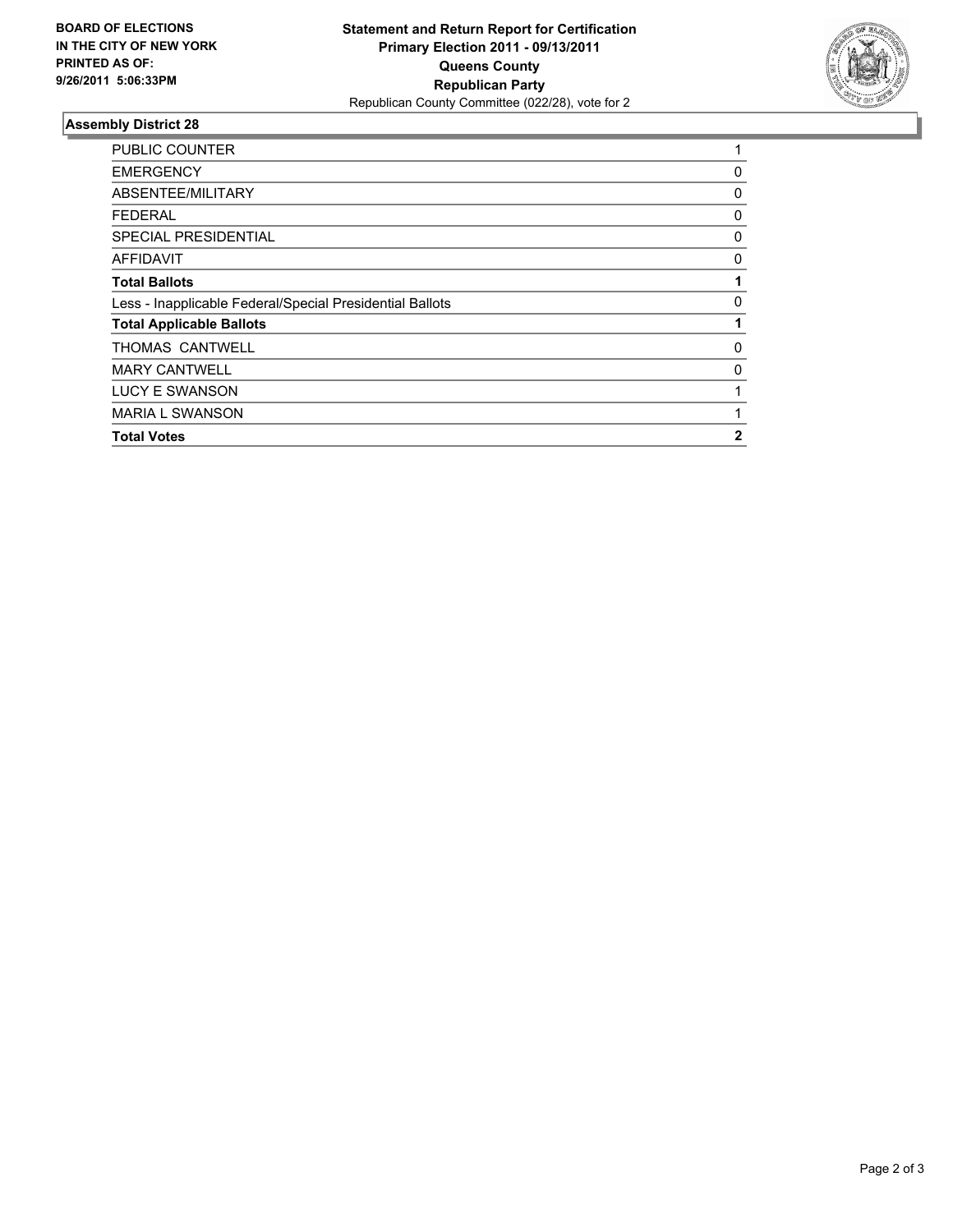## **Statement and Return Report for Certification Primary Election 2011 - 09/13/2011 Queens County Republican Party** Republican County Committee (022/28), vote for 2

## **Total for Republican County Committee (022/28) - Queens County**

| 0        |
|----------|
| 0        |
| 0        |
| 0        |
| $\Omega$ |
| 1        |
| 0        |
| 1        |
| $\Omega$ |
| 0        |
|          |
|          |
| 2        |
|          |

We certify this statement to be correct, and have caused the same to be attested by the signatures of the members of the board, or a majority thereof, on

Secretary **Chairman** 

Date

Canvassing Board **Canvassing Board** Canvassing Board **Deputy Chief Clerk** 

Canvassing Board

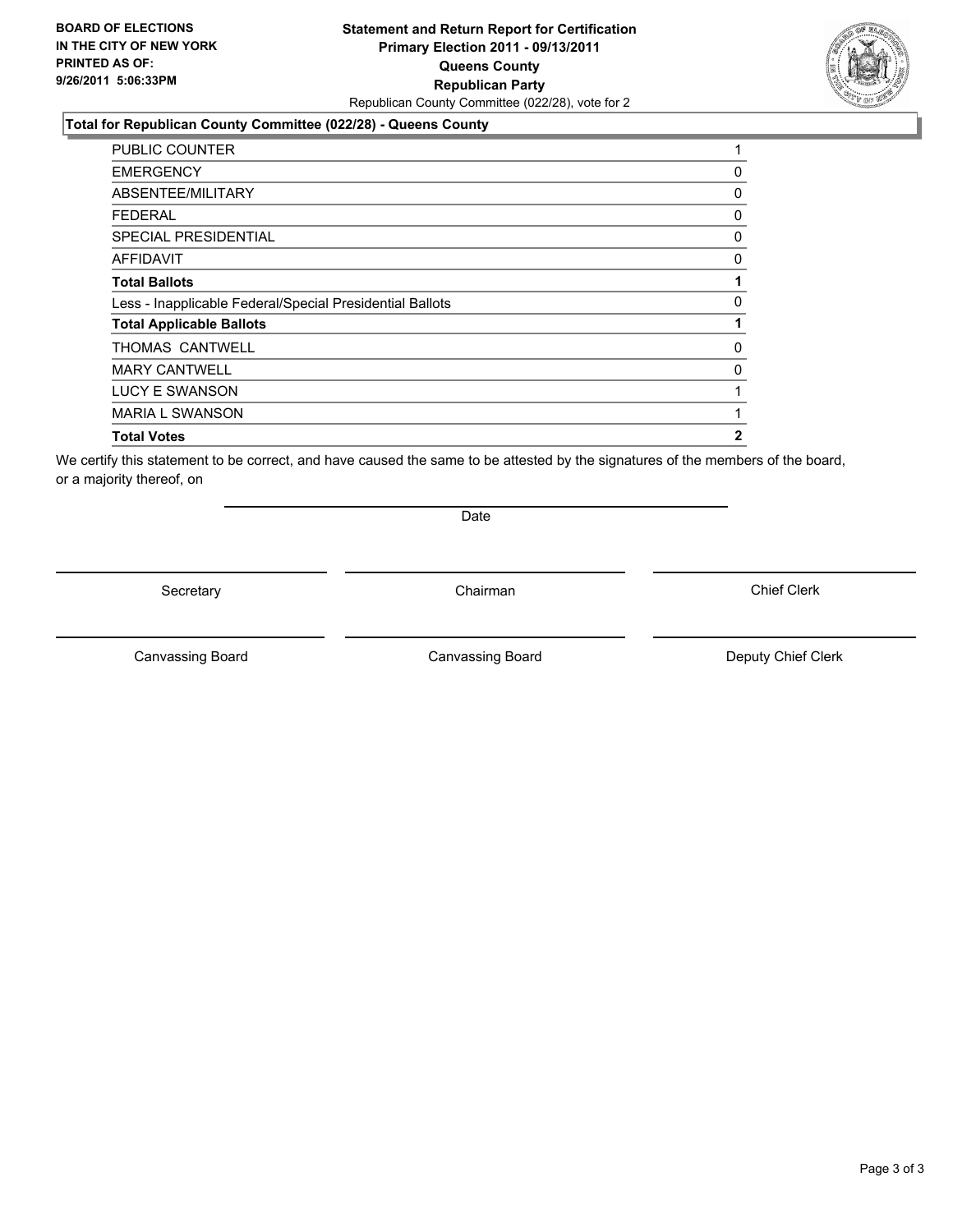

# **Primary Election 2011 - 09/13/2011 Queens County - Republican Party**

Republican County Committee 039/28 Vote for 2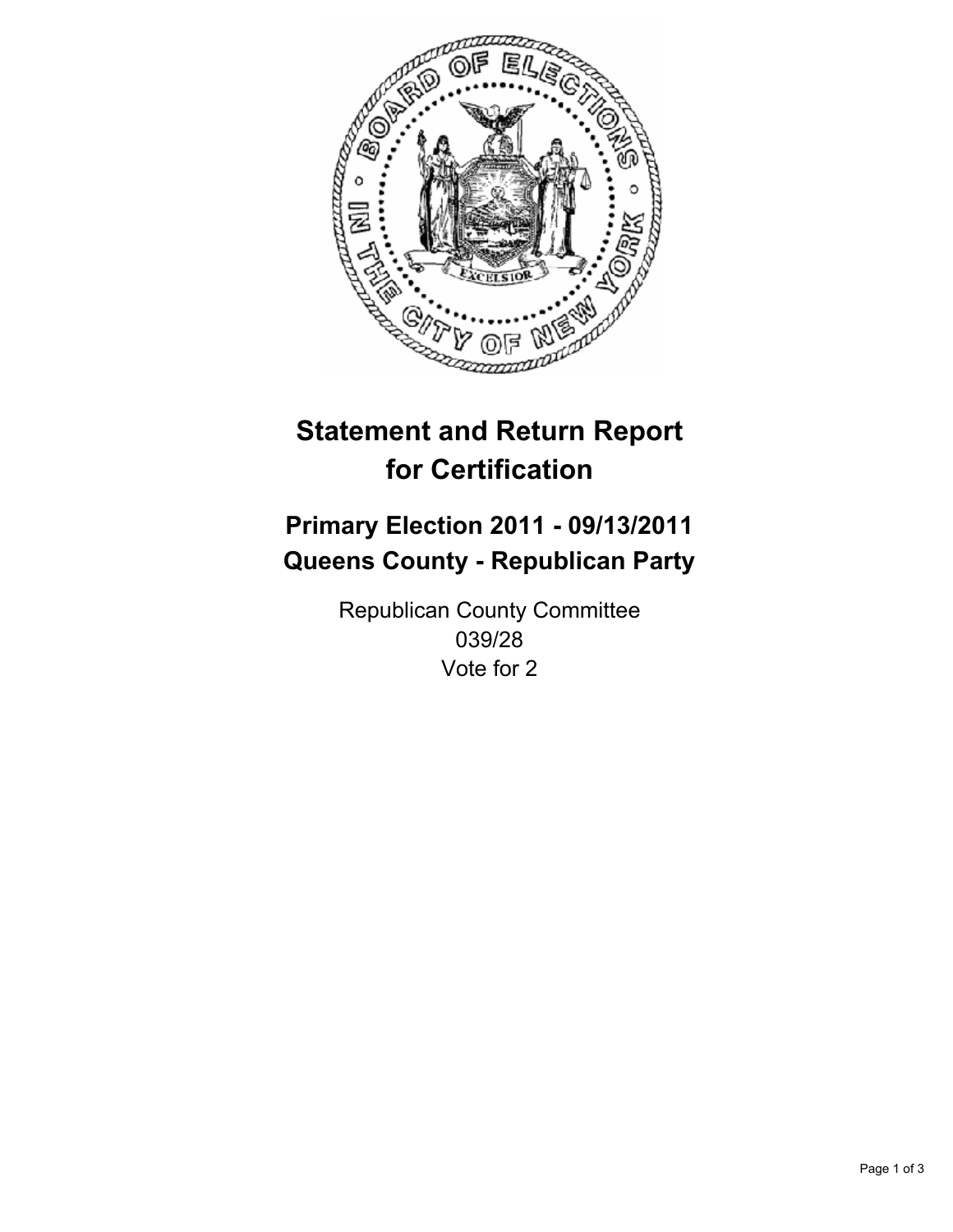

| <b>PUBLIC COUNTER</b>                                    | 10 |
|----------------------------------------------------------|----|
| <b>EMERGENCY</b>                                         | 0  |
| ABSENTEE/MILITARY                                        | 0  |
| <b>FEDERAL</b>                                           | 0  |
| SPECIAL PRESIDENTIAL                                     | 0  |
| <b>AFFIDAVIT</b>                                         | 0  |
| <b>Total Ballots</b>                                     | 10 |
| Less - Inapplicable Federal/Special Presidential Ballots | 0  |
| <b>Total Applicable Ballots</b>                          | 10 |
| <b>GEORGE P O'MALLEY SR.</b>                             | 8  |
| <b>JUDY BLUMER-GARCIA</b>                                | 3  |
| <b>GLENDA KULLER</b>                                     | 4  |
| <b>Total Votes</b>                                       | 15 |
| Unrecorded                                               | 5  |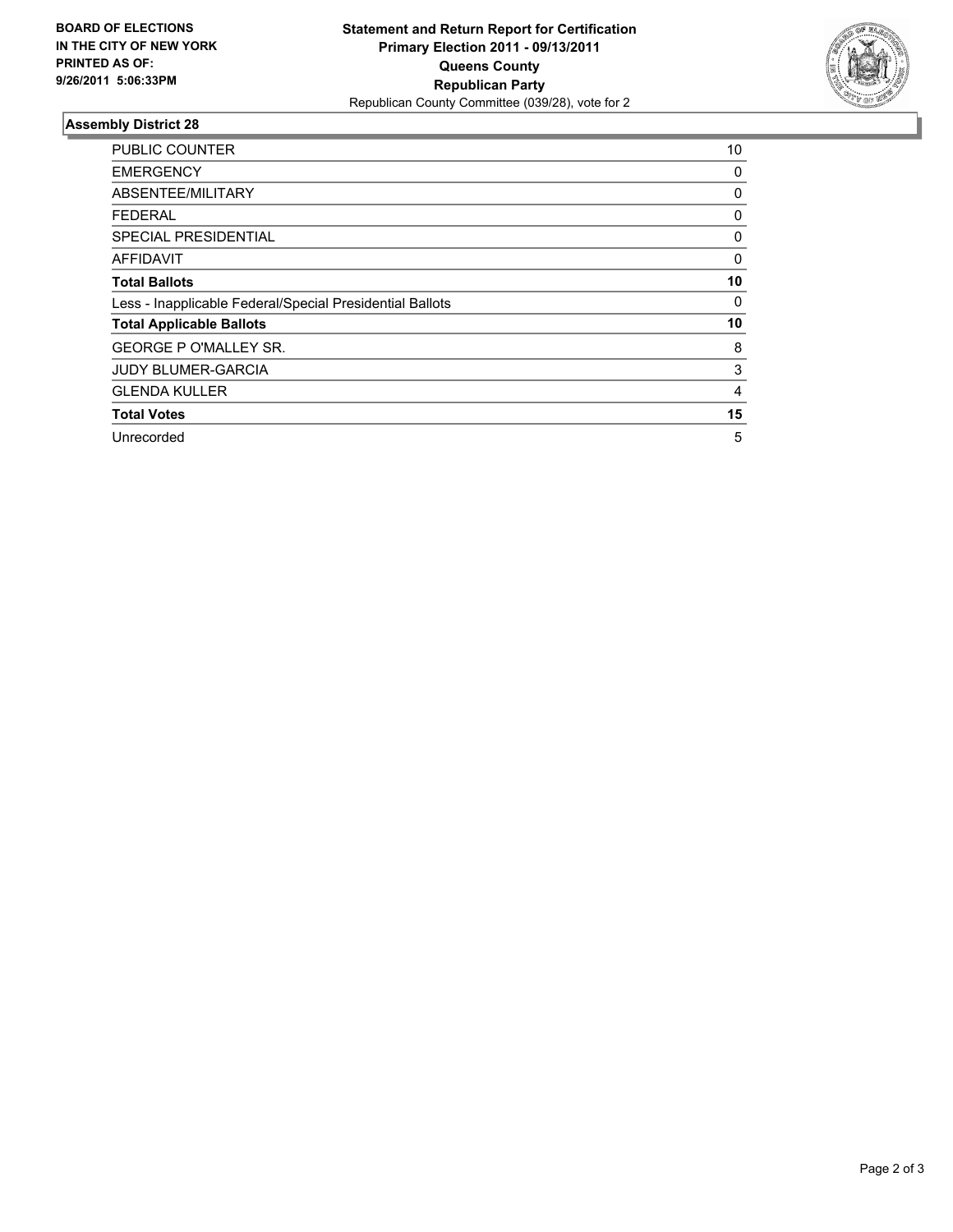## **Statement and Return Report for Certification Primary Election 2011 - 09/13/2011 Queens County Republican Party** Republican County Committee (039/28), vote for 2

### **Total for Republican County Committee (039/28) - Queens County**

| <b>PUBLIC COUNTER</b>                                    | 10 |
|----------------------------------------------------------|----|
| <b>EMERGENCY</b>                                         | 0  |
| ABSENTEE/MILITARY                                        | 0  |
| FEDERAL                                                  | 0  |
| <b>SPECIAL PRESIDENTIAL</b>                              | 0  |
| <b>AFFIDAVIT</b>                                         | 0  |
| <b>Total Ballots</b>                                     | 10 |
| Less - Inapplicable Federal/Special Presidential Ballots | 0  |
| <b>Total Applicable Ballots</b>                          | 10 |
| <b>GEORGE P O'MALLEY SR.</b>                             | 8  |
| <b>JUDY BLUMER-GARCIA</b>                                | 3  |
| <b>GLENDA KULLER</b>                                     | 4  |
| <b>Total Votes</b>                                       | 15 |
| Unrecorded                                               | 5  |

We certify this statement to be correct, and have caused the same to be attested by the signatures of the members of the board, or a majority thereof, on

Secretary **Chairman** 

Date

Canvassing Board

Canvassing Board **Canvassing Board** Canvassing Board **Deputy Chief Clerk** 

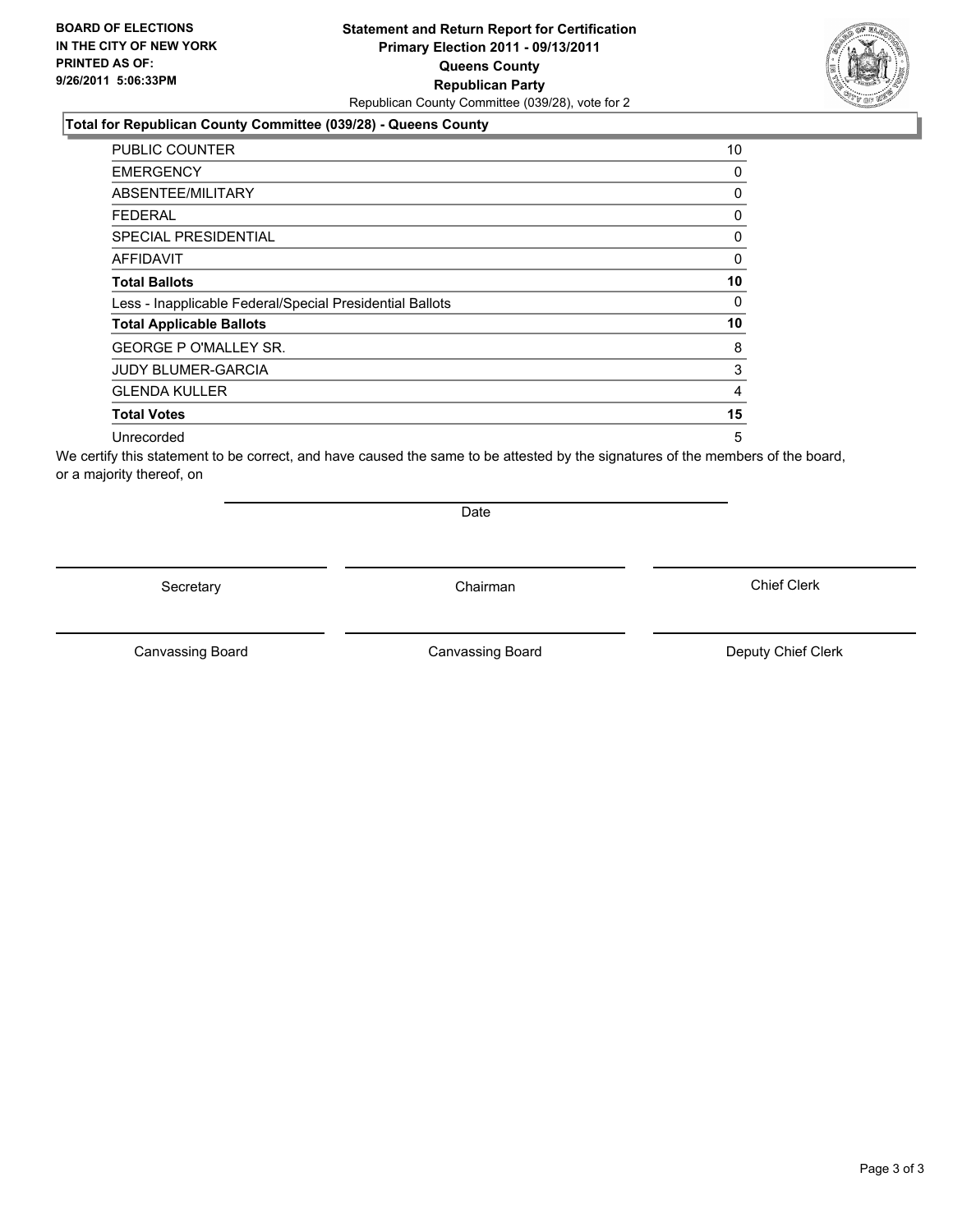

## **Primary Election 2011 - 09/13/2011 Queens County - Republican Party**

Republican County Committee 040/28 Vote for 2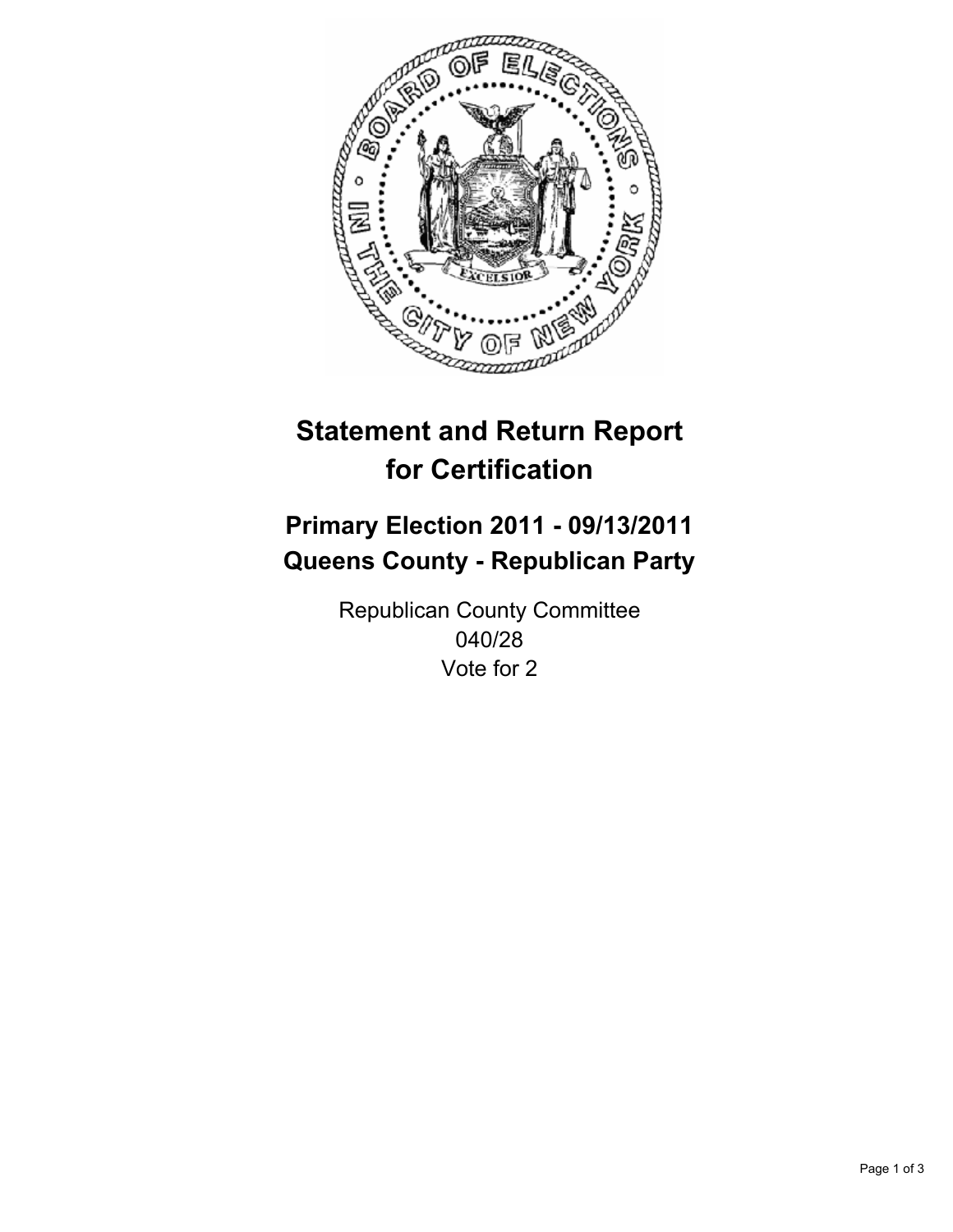

| <b>PUBLIC COUNTER</b>                                    | 9  |
|----------------------------------------------------------|----|
| <b>EMERGENCY</b>                                         | 0  |
| ABSENTEE/MILITARY                                        | 0  |
| <b>FEDERAL</b>                                           | 0  |
| <b>SPECIAL PRESIDENTIAL</b>                              | 0  |
| <b>AFFIDAVIT</b>                                         | 0  |
| <b>Total Ballots</b>                                     | 9  |
| Less - Inapplicable Federal/Special Presidential Ballots | 0  |
| <b>Total Applicable Ballots</b>                          | 9  |
| <b>ELANA GERBER</b>                                      | 2  |
| <b>KATHLEEN R HUNTER</b>                                 | 8  |
| <b>KEITH F HUNTER</b>                                    | 7  |
| <b>Total Votes</b>                                       | 17 |
| Unrecorded                                               | 1  |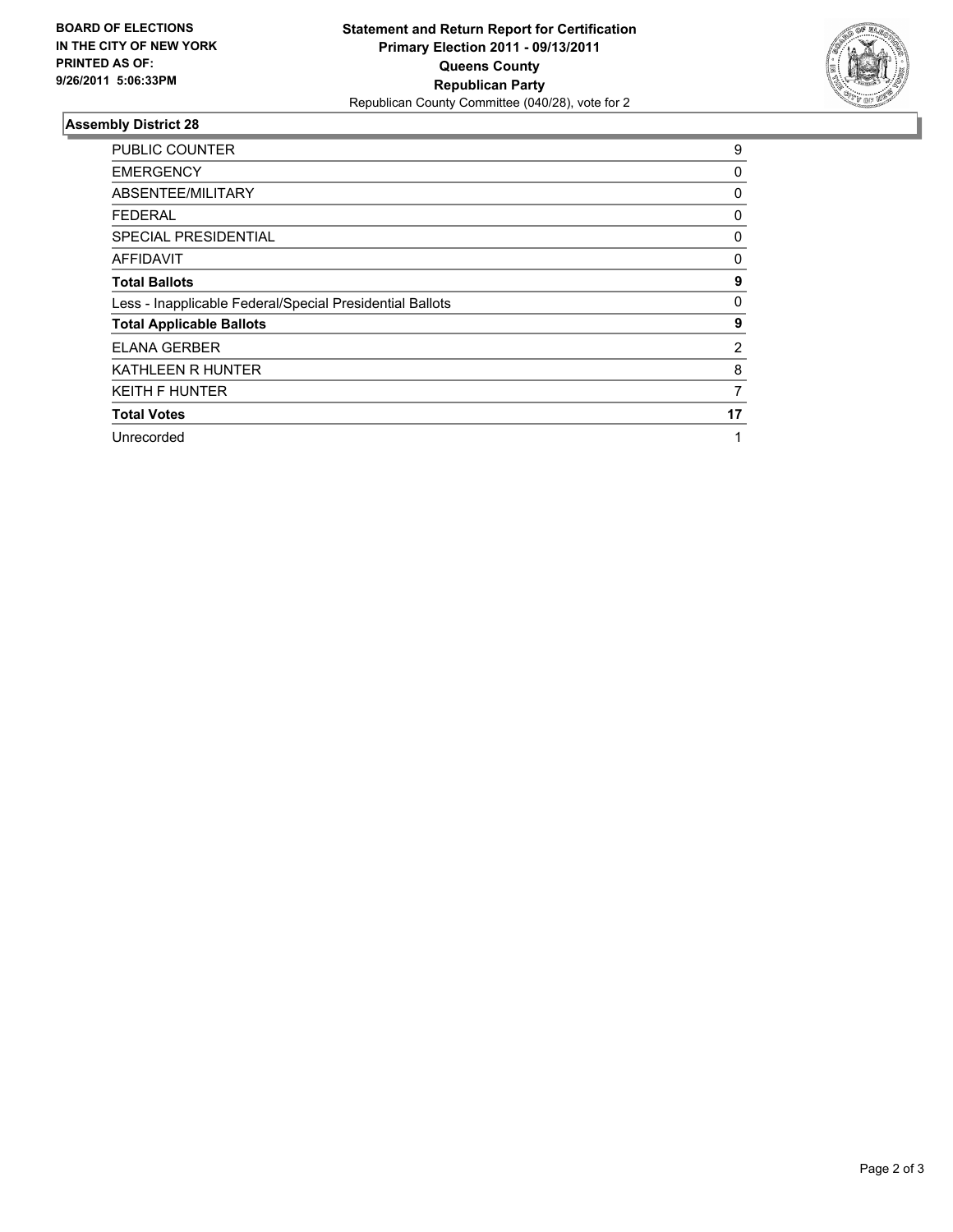### **Statement and Return Report for Certification Primary Election 2011 - 09/13/2011 Queens County Republican Party** Republican County Committee (040/28), vote for 2

#### **Total for Republican County Committee (040/28) - Queens County**

| PUBLIC COUNTER                                           | 9  |
|----------------------------------------------------------|----|
| <b>EMERGENCY</b>                                         | 0  |
| ABSENTEE/MILITARY                                        | 0  |
| <b>FEDERAL</b>                                           | 0  |
| <b>SPECIAL PRESIDENTIAL</b>                              | 0  |
| AFFIDAVIT                                                | 0  |
| <b>Total Ballots</b>                                     | 9  |
| Less - Inapplicable Federal/Special Presidential Ballots | 0  |
| <b>Total Applicable Ballots</b>                          | 9  |
| <b>ELANA GERBER</b>                                      | 2  |
| <b>KATHLEEN R HUNTER</b>                                 | 8  |
| <b>KEITH F HUNTER</b>                                    | 7  |
| <b>Total Votes</b>                                       | 17 |
| Unrecorded                                               | 1  |

We certify this statement to be correct, and have caused the same to be attested by the signatures of the members of the board, or a majority thereof, on

Secretary **Chairman** 

Date

Canvassing Board **Canvassing Board** Canvassing Board **Deputy Chief Clerk** 

Canvassing Board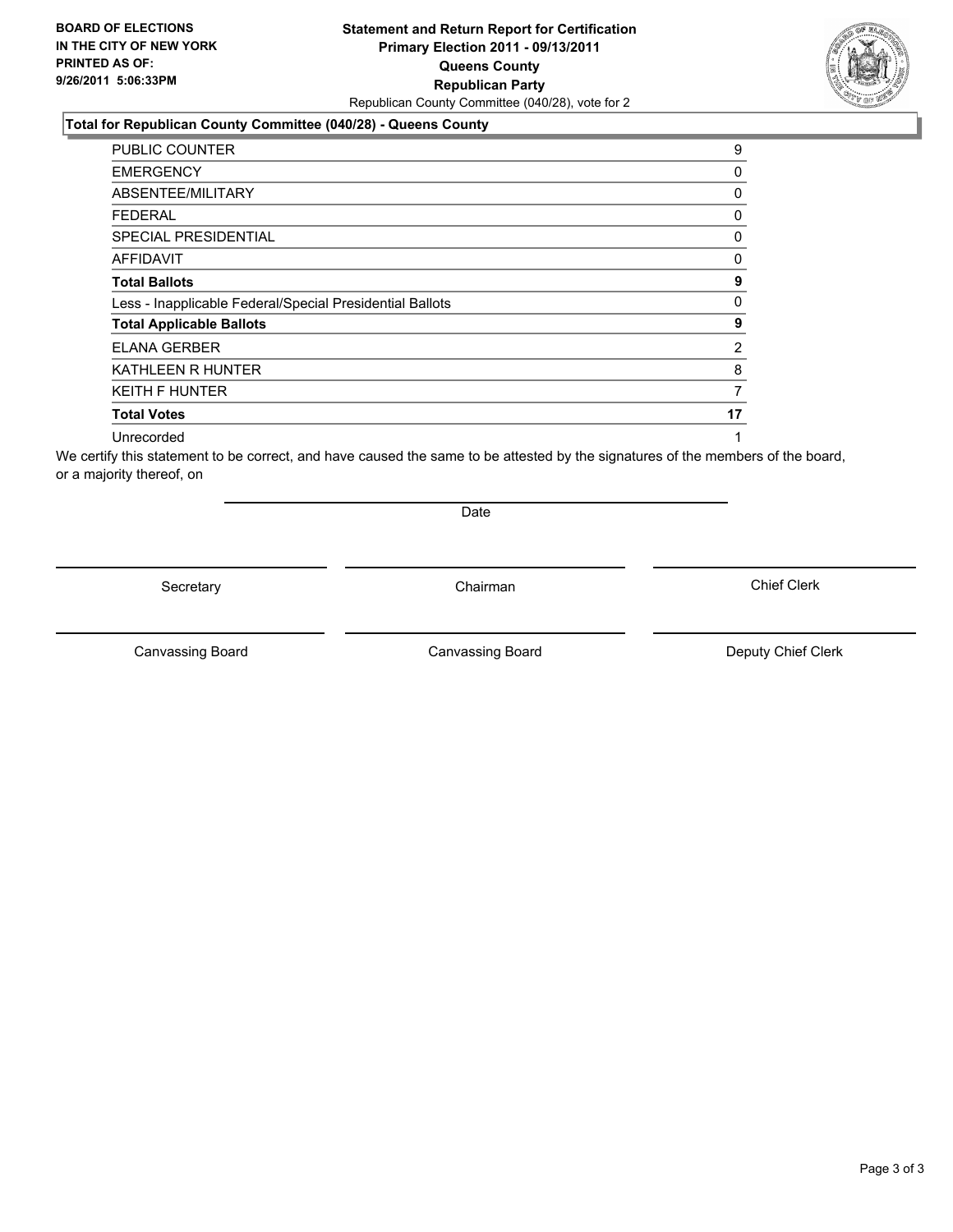

## **Primary Election 2011 - 09/13/2011 Queens County - Republican Party**

Republican County Committee 078/28 Vote for 2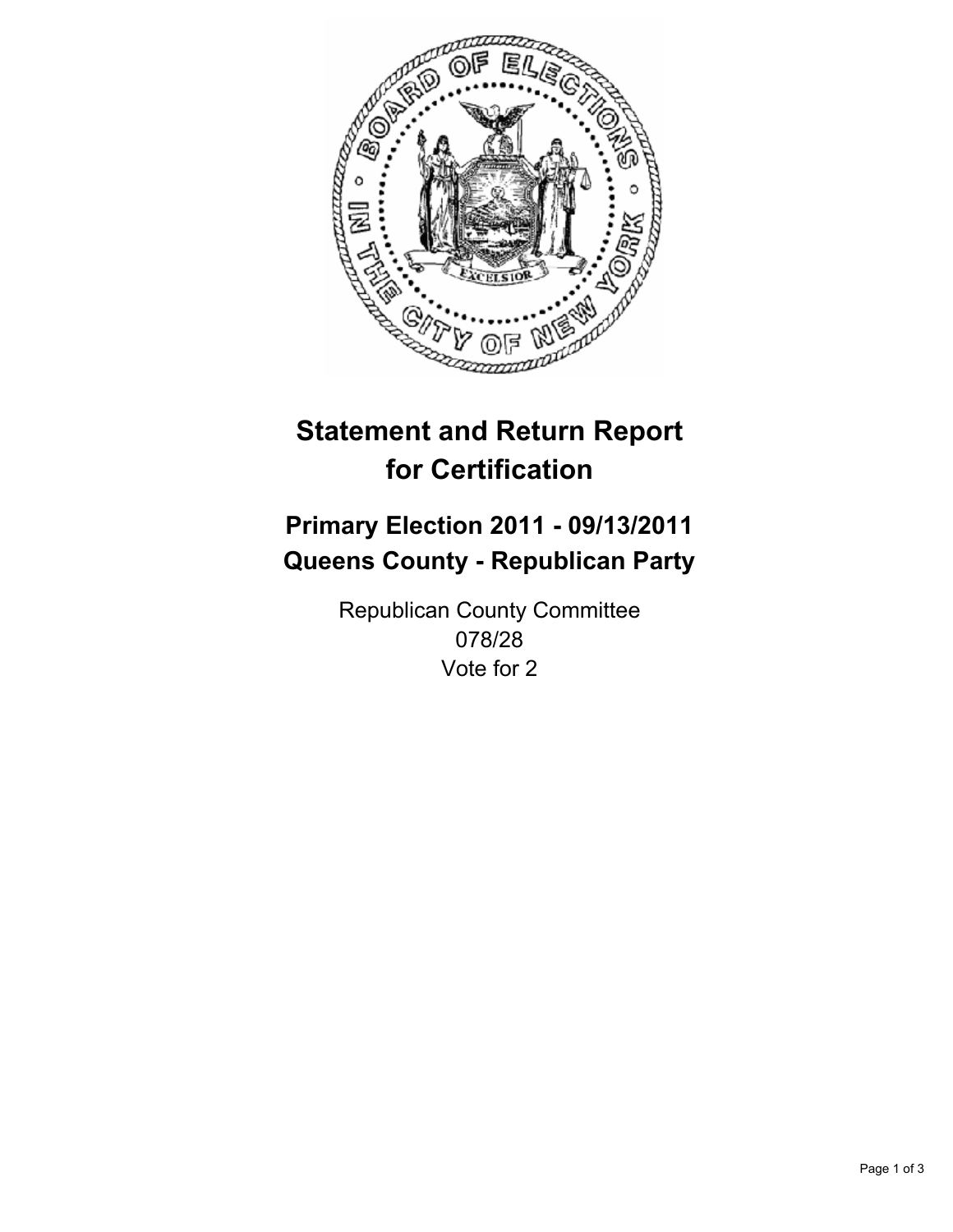

| <b>PUBLIC COUNTER</b>                                    | 25 |
|----------------------------------------------------------|----|
| <b>EMERGENCY</b>                                         | 0  |
| ABSENTEE/MILITARY                                        | 0  |
| <b>FEDERAL</b>                                           | 0  |
| <b>SPECIAL PRESIDENTIAL</b>                              | 0  |
| AFFIDAVIT                                                | 0  |
| <b>Total Ballots</b>                                     | 25 |
| Less - Inapplicable Federal/Special Presidential Ballots | 0  |
| <b>Total Applicable Ballots</b>                          | 25 |
| <b>JUAN REYES</b>                                        | 4  |
| <b>CATHERINE REYES</b>                                   | 2  |
| <b>THOMAS V OGNIBENE</b>                                 | 22 |
| <b>MARGARET OGNIBENE</b>                                 | 17 |
| <b>Total Votes</b>                                       | 45 |
| Unrecorded                                               | 5  |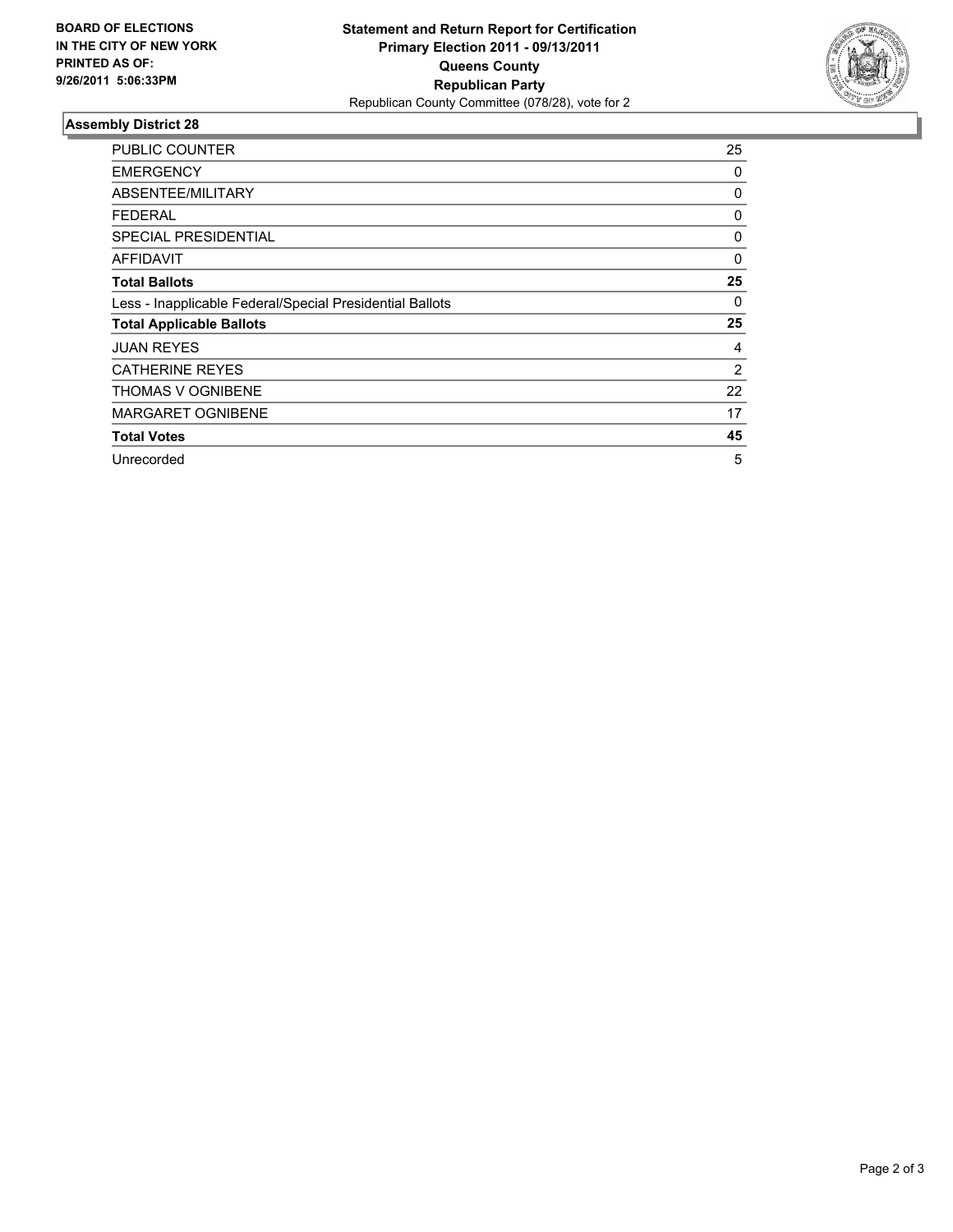### **Statement and Return Report for Certification Primary Election 2011 - 09/13/2011 Queens County Republican Party** Republican County Committee (078/28), vote for 2

#### **Total for Republican County Committee (078/28) - Queens County**

| <b>PUBLIC COUNTER</b>                                    | 25 |
|----------------------------------------------------------|----|
| <b>EMERGENCY</b>                                         | 0  |
| ABSENTEE/MILITARY                                        | 0  |
| <b>FEDERAL</b>                                           | 0  |
| <b>SPECIAL PRESIDENTIAL</b>                              | 0  |
| AFFIDAVIT                                                | 0  |
| <b>Total Ballots</b>                                     | 25 |
| Less - Inapplicable Federal/Special Presidential Ballots | 0  |
| <b>Total Applicable Ballots</b>                          | 25 |
| <b>JUAN REYES</b>                                        | 4  |
| <b>CATHERINE REYES</b>                                   | 2  |
| THOMAS V OGNIBENE                                        | 22 |
| <b>MARGARET OGNIBENE</b>                                 | 17 |
| <b>Total Votes</b>                                       | 45 |
| Unrecorded                                               | 5  |

We certify this statement to be correct, and have caused the same to be attested by the signatures of the members of the board, or a majority thereof, on

Date

Secretary **Chairman** 

Canvassing Board

Canvassing Board **Canvassing Board** Canvassing Board **Deputy Chief Clerk** 

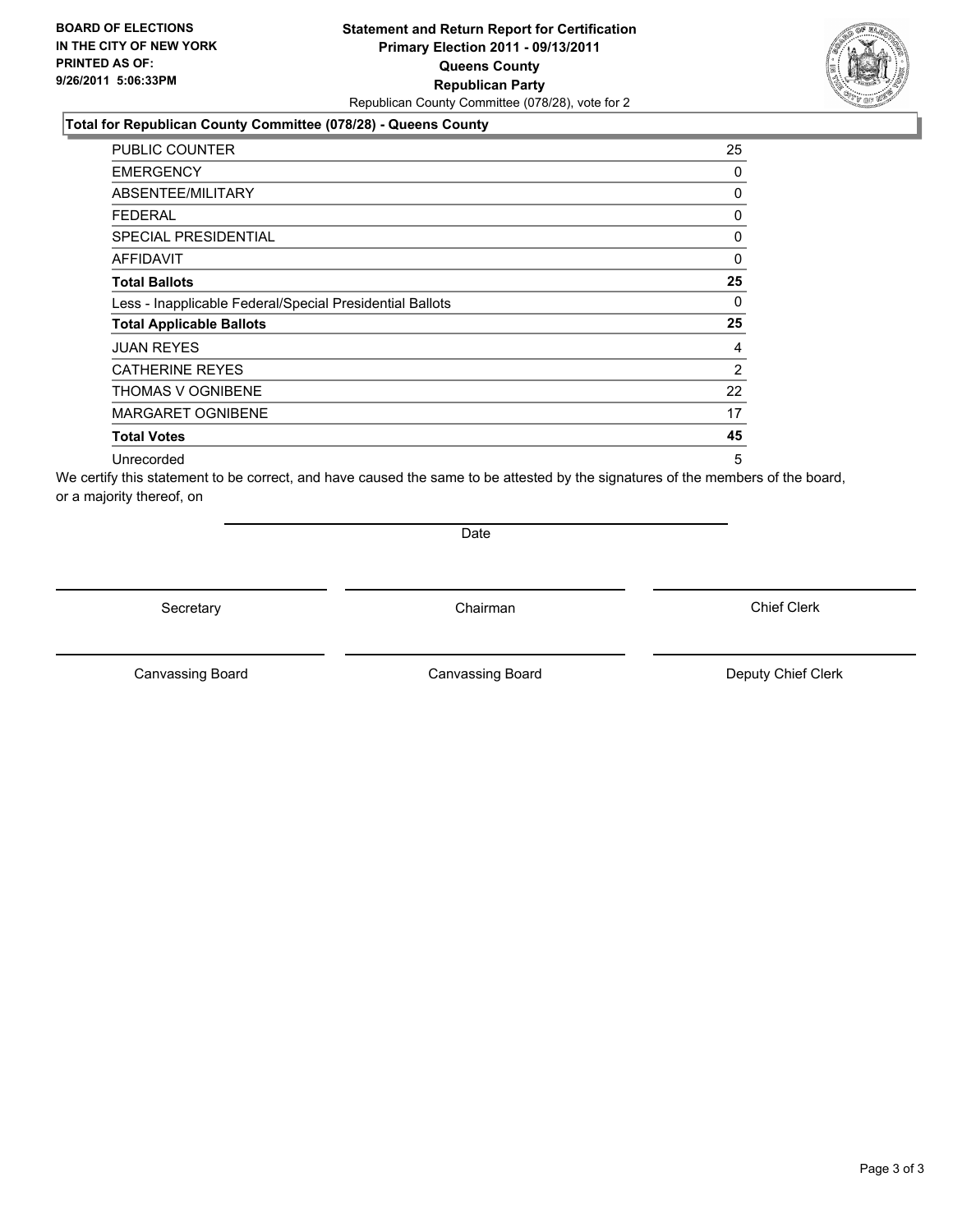

## **Primary Election 2011 - 09/13/2011 Queens County - Republican Party**

Republican County Committee 092/28 Vote for 2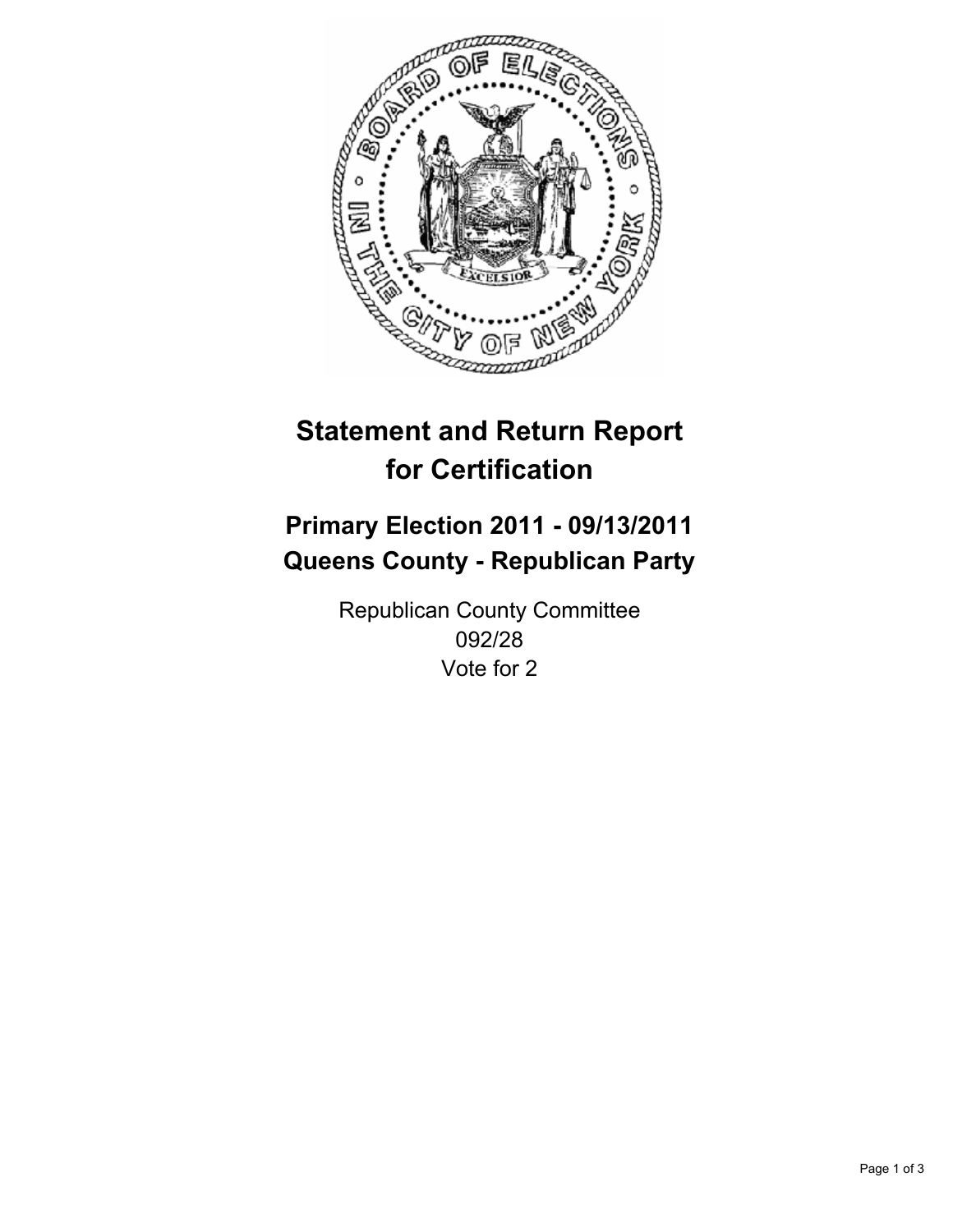

| <b>PUBLIC COUNTER</b>                                    | 4 |
|----------------------------------------------------------|---|
| <b>EMERGENCY</b>                                         | 0 |
| ABSENTEE/MILITARY                                        | 0 |
| <b>FEDERAL</b>                                           | 0 |
| <b>SPECIAL PRESIDENTIAL</b>                              | 0 |
| <b>AFFIDAVIT</b>                                         |   |
| <b>Total Ballots</b>                                     | 5 |
| Less - Inapplicable Federal/Special Presidential Ballots | 0 |
| <b>Total Applicable Ballots</b>                          | 5 |
| LISA CALTABIANO                                          | 5 |
| <b>MARIA C CANDELA</b>                                   | 2 |
| KIMBERLY B LUNSER-ADAMEK                                 | 0 |
| <b>Total Votes</b>                                       | 7 |
| Unrecorded                                               | 3 |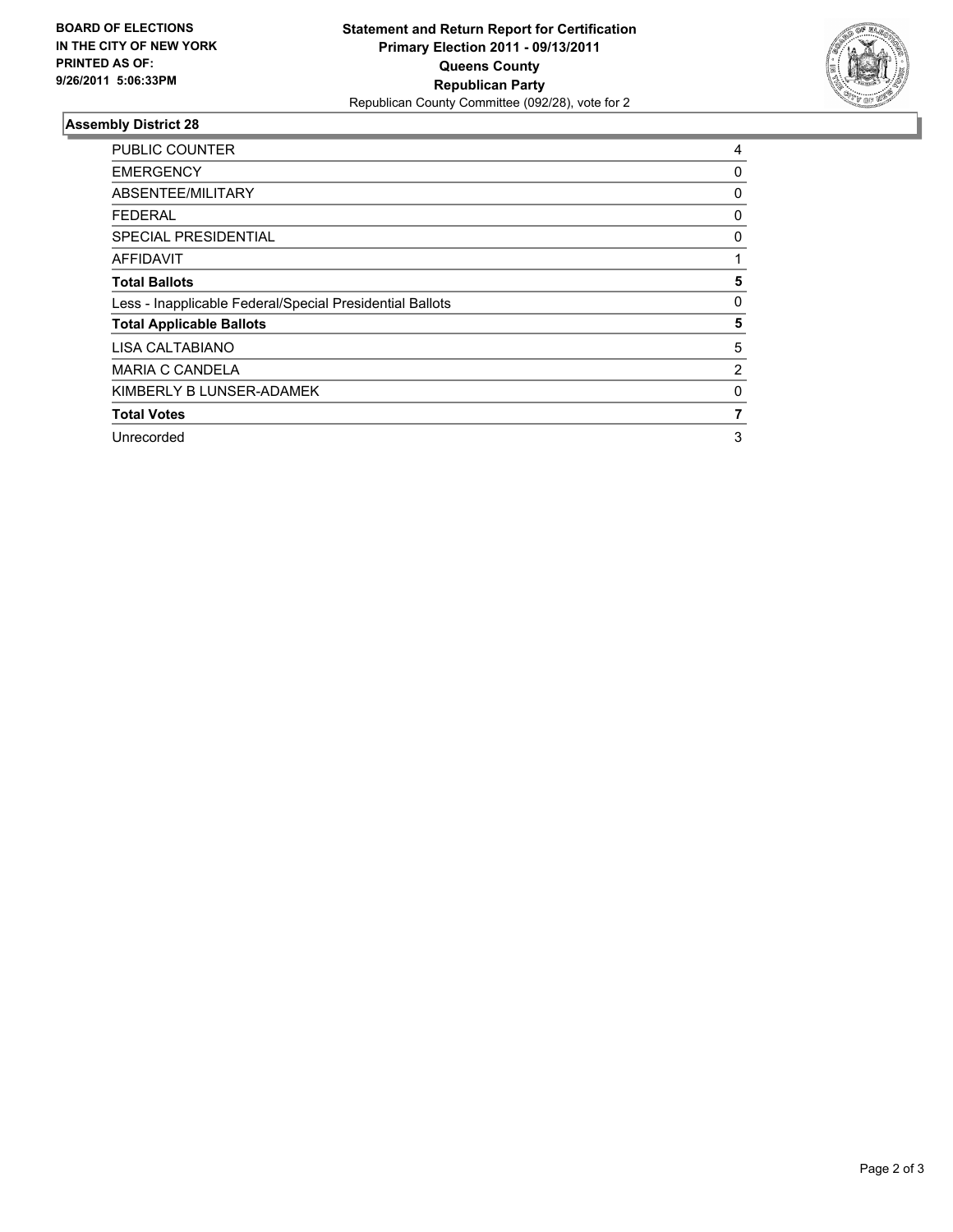### **Statement and Return Report for Certification Primary Election 2011 - 09/13/2011 Queens County Republican Party** Republican County Committee (092/28), vote for 2

#### **Total for Republican County Committee (092/28) - Queens County**

| <b>PUBLIC COUNTER</b>                                    | 4              |
|----------------------------------------------------------|----------------|
| <b>EMERGENCY</b>                                         | 0              |
| ABSENTEE/MILITARY                                        | 0              |
| <b>FEDERAL</b>                                           | 0              |
| <b>SPECIAL PRESIDENTIAL</b>                              | 0              |
| <b>AFFIDAVIT</b>                                         | 1              |
| <b>Total Ballots</b>                                     | 5              |
| Less - Inapplicable Federal/Special Presidential Ballots | 0              |
| <b>Total Applicable Ballots</b>                          | 5              |
| LISA CALTABIANO                                          | 5              |
| <b>MARIA C CANDELA</b>                                   | $\overline{2}$ |
| KIMBERLY B LUNSER-ADAMEK                                 | 0              |
| <b>Total Votes</b>                                       | 7              |
| Unrecorded                                               | 3              |

We certify this statement to be correct, and have caused the same to be attested by the signatures of the members of the board, or a majority thereof, on

Secretary **Chairman** 

Canvassing Board **Canvassing Board** Canvassing Board **Deputy Chief Clerk** 

Canvassing Board

Chief Clerk



Date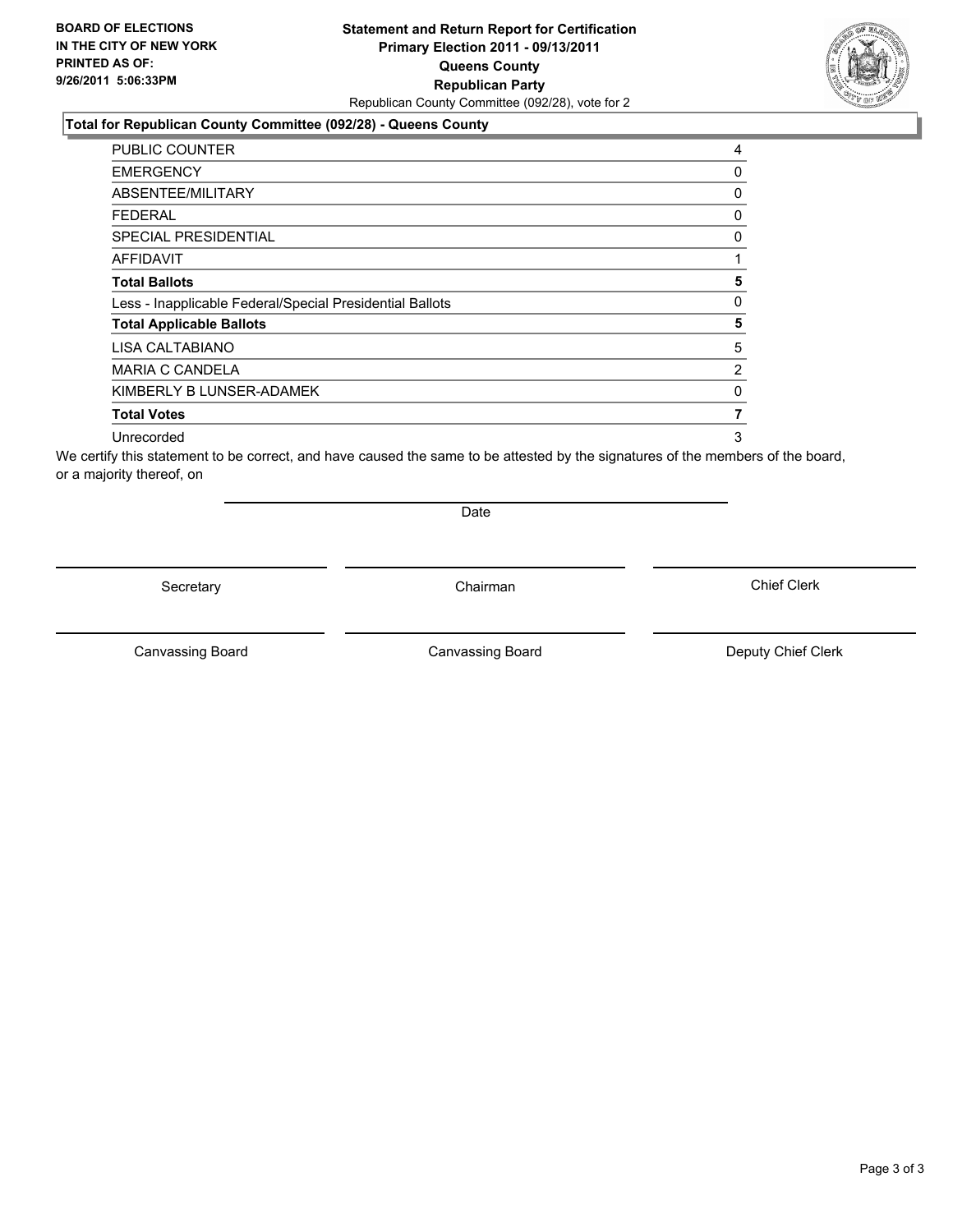

## **Primary Election 2011 - 09/13/2011 Queens County - Republican Party**

Republican County Committee 002/30 Vote for 2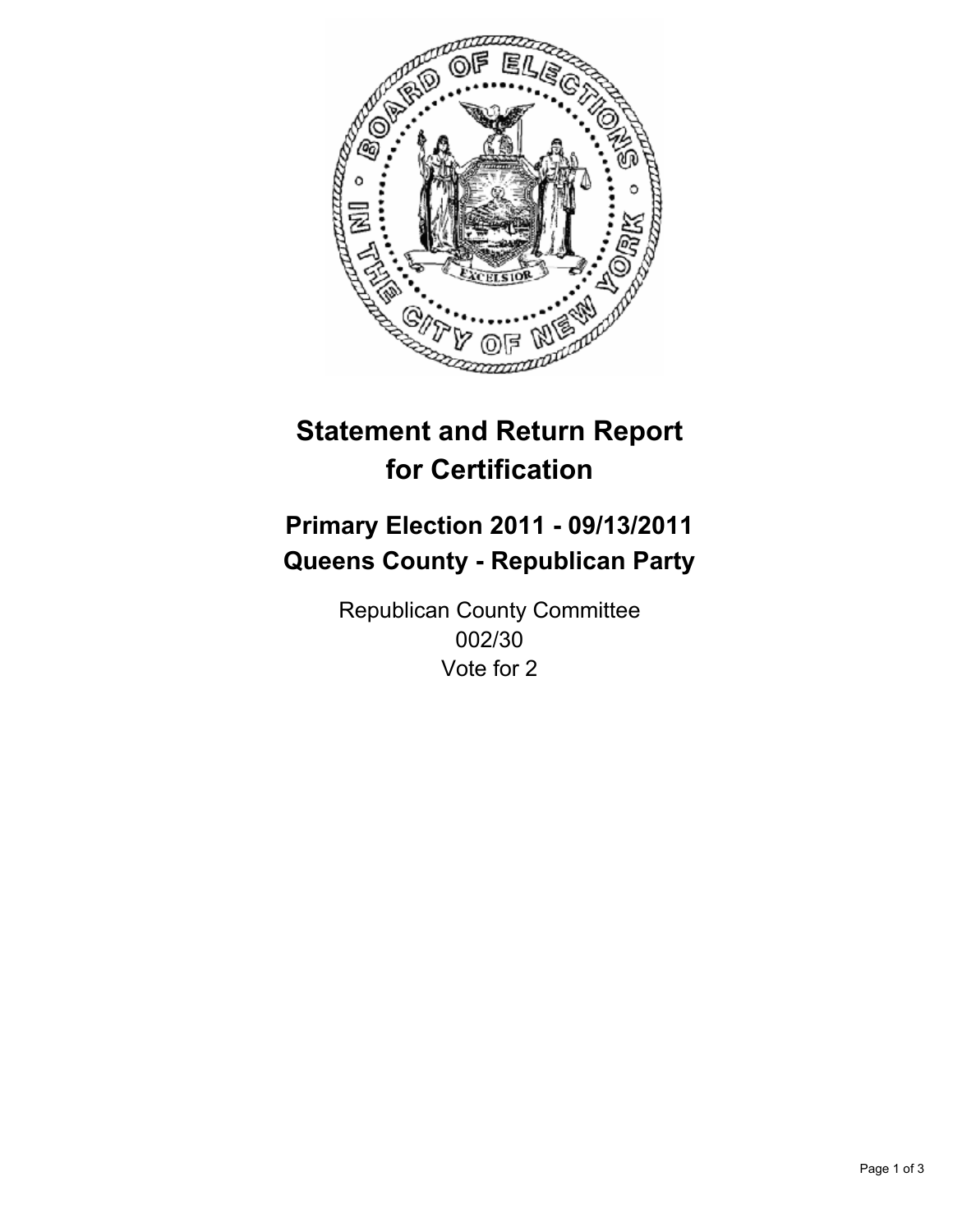

| <b>PUBLIC COUNTER</b>                                    | 11 |
|----------------------------------------------------------|----|
| <b>EMERGENCY</b>                                         | 0  |
| ABSENTEE/MILITARY                                        | 0  |
| <b>FEDERAL</b>                                           | 0  |
| <b>SPECIAL PRESIDENTIAL</b>                              | 0  |
| <b>AFFIDAVIT</b>                                         | 0  |
| <b>Total Ballots</b>                                     | 11 |
| Less - Inapplicable Federal/Special Presidential Ballots | 0  |
| <b>Total Applicable Ballots</b>                          | 11 |
| <b>JOHN DEJOSE</b>                                       |    |
| <b>ANTHONY M MARZUILLO</b>                               | 5  |
| <b>CLAUDETTE GUIGA</b>                                   | 3  |
| <b>Total Votes</b>                                       | 9  |
| Unrecorded                                               | 13 |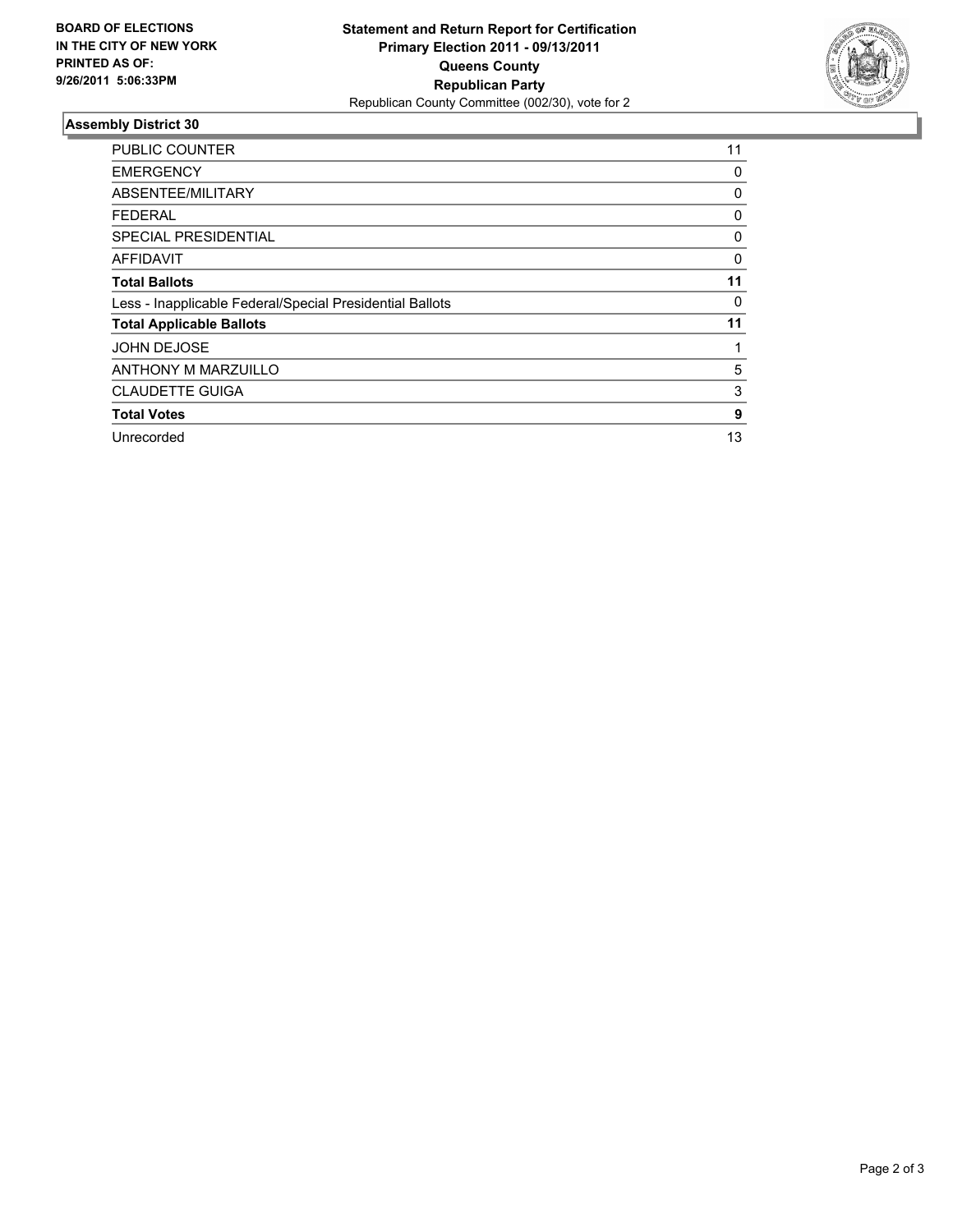### **Statement and Return Report for Certification Primary Election 2011 - 09/13/2011 Queens County Republican Party** Republican County Committee (002/30), vote for 2

#### **Total for Republican County Committee (002/30) - Queens County**

| <b>PUBLIC COUNTER</b>                                    | 11       |
|----------------------------------------------------------|----------|
| <b>EMERGENCY</b>                                         | 0        |
| ABSENTEE/MILITARY                                        | 0        |
| <b>FEDERAL</b>                                           | $\Omega$ |
| <b>SPECIAL PRESIDENTIAL</b>                              | 0        |
| <b>AFFIDAVIT</b>                                         | 0        |
| <b>Total Ballots</b>                                     | 11       |
| Less - Inapplicable Federal/Special Presidential Ballots | 0        |
| <b>Total Applicable Ballots</b>                          | 11       |
| <b>JOHN DEJOSE</b>                                       |          |
| <b>ANTHONY M MARZUILLO</b>                               | 5        |
| <b>CLAUDETTE GUIGA</b>                                   | 3        |
| <b>Total Votes</b>                                       | 9        |
| Unrecorded                                               | 13       |

We certify this statement to be correct, and have caused the same to be attested by the signatures of the members of the board, or a majority thereof, on

Secretary **Chairman** 

Date

Canvassing Board

Canvassing Board **Canvassing Board** Canvassing Board **Deputy Chief Clerk**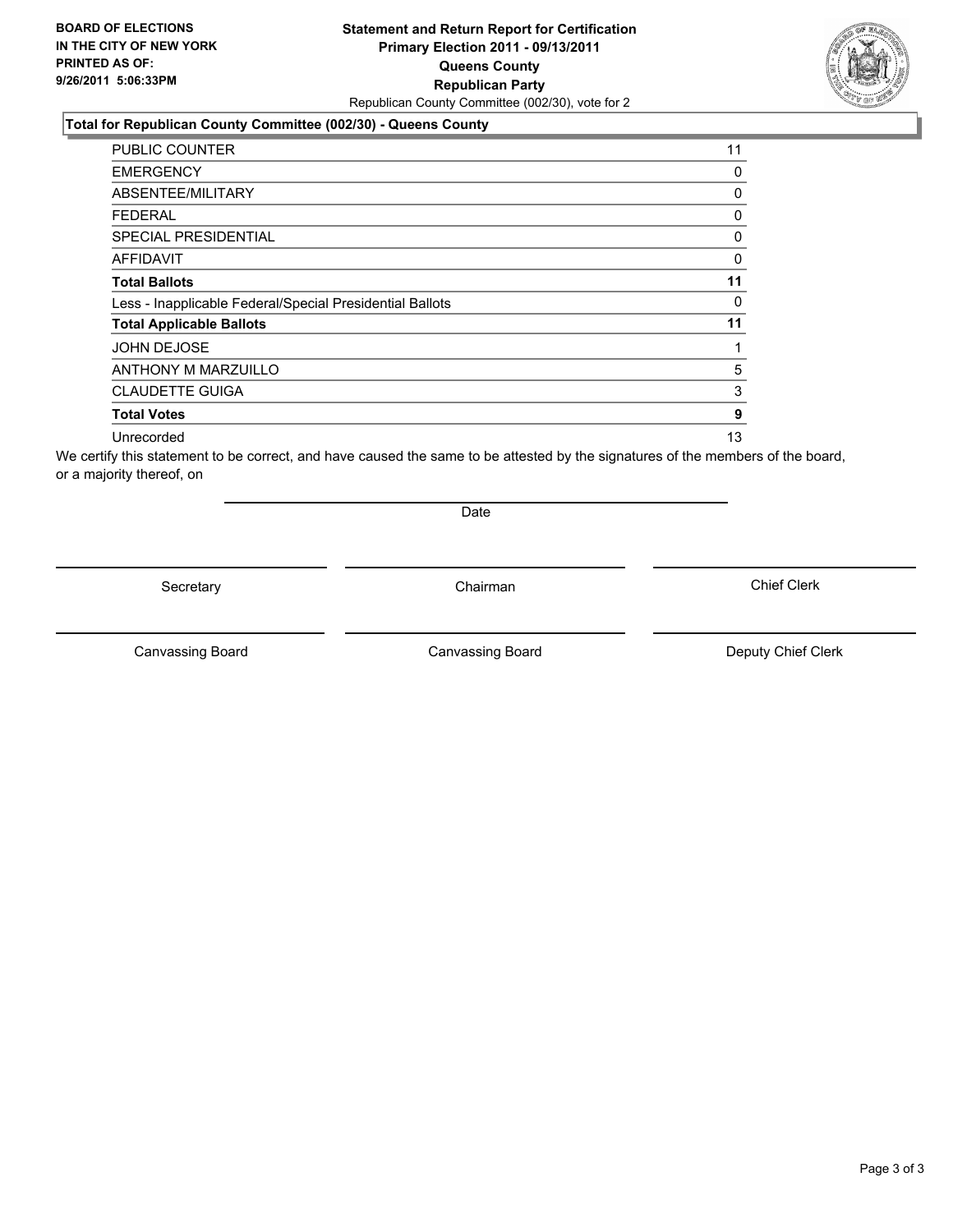

## **Primary Election 2011 - 09/13/2011 Queens County - Republican Party**

Republican County Committee 003/30 Vote for 2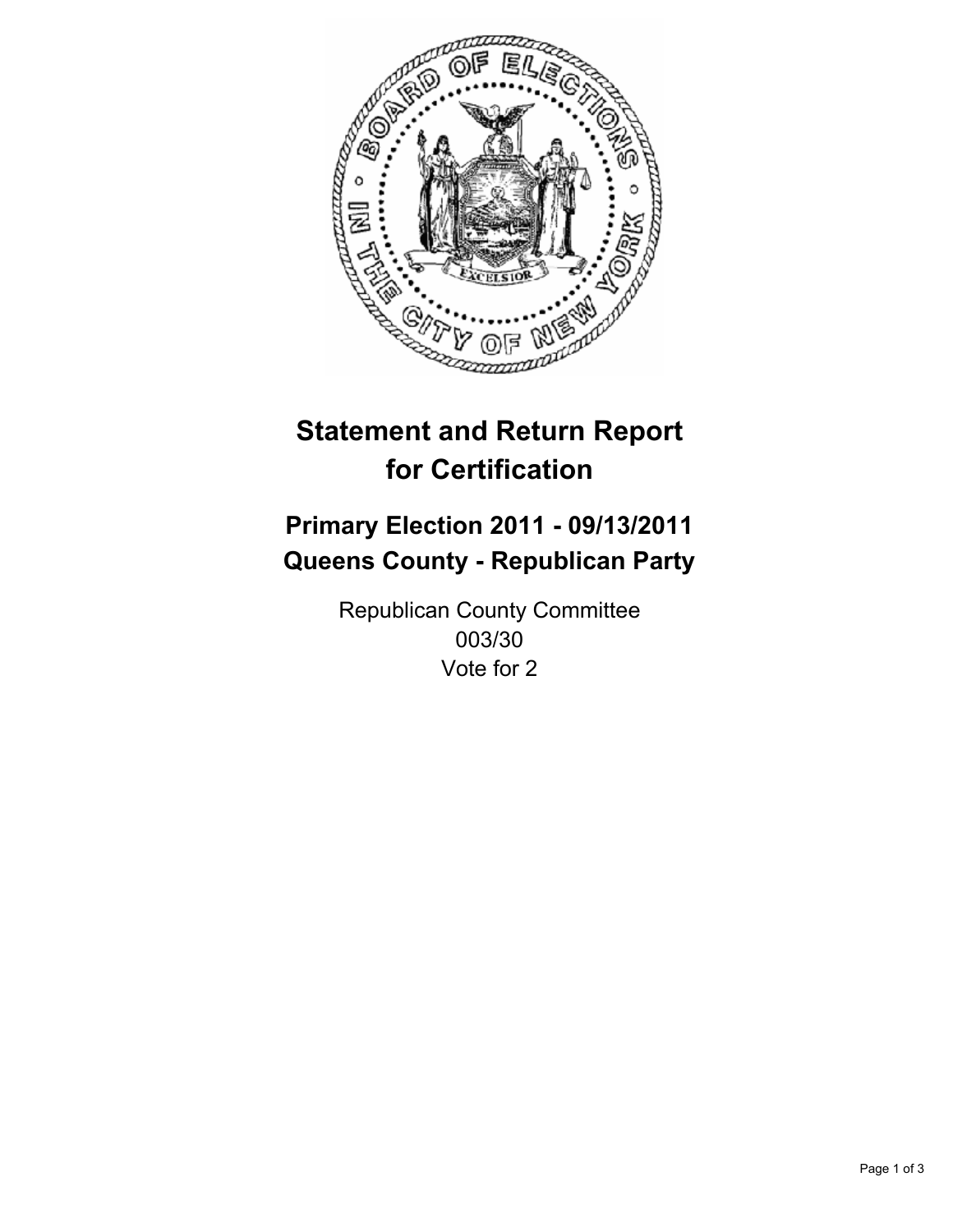

| <b>PUBLIC COUNTER</b>                                    | 16 |
|----------------------------------------------------------|----|
| <b>EMERGENCY</b>                                         | 0  |
| ABSENTEE/MILITARY                                        | 0  |
| <b>FEDERAL</b>                                           | 0  |
| <b>SPECIAL PRESIDENTIAL</b>                              | 0  |
| AFFIDAVIT                                                | 0  |
| <b>Total Ballots</b>                                     | 16 |
| Less - Inapplicable Federal/Special Presidential Ballots | 0  |
| <b>Total Applicable Ballots</b>                          | 16 |
| THOMAS A VITALE                                          | 11 |
| <b>IRENE VITALE</b>                                      | 4  |
| AGNES D ZGORZELSKI                                       | 7  |
| <b>MARTHA K BOLOGNA</b>                                  |    |
| <b>Total Votes</b>                                       | 23 |
| Unrecorded                                               | 9  |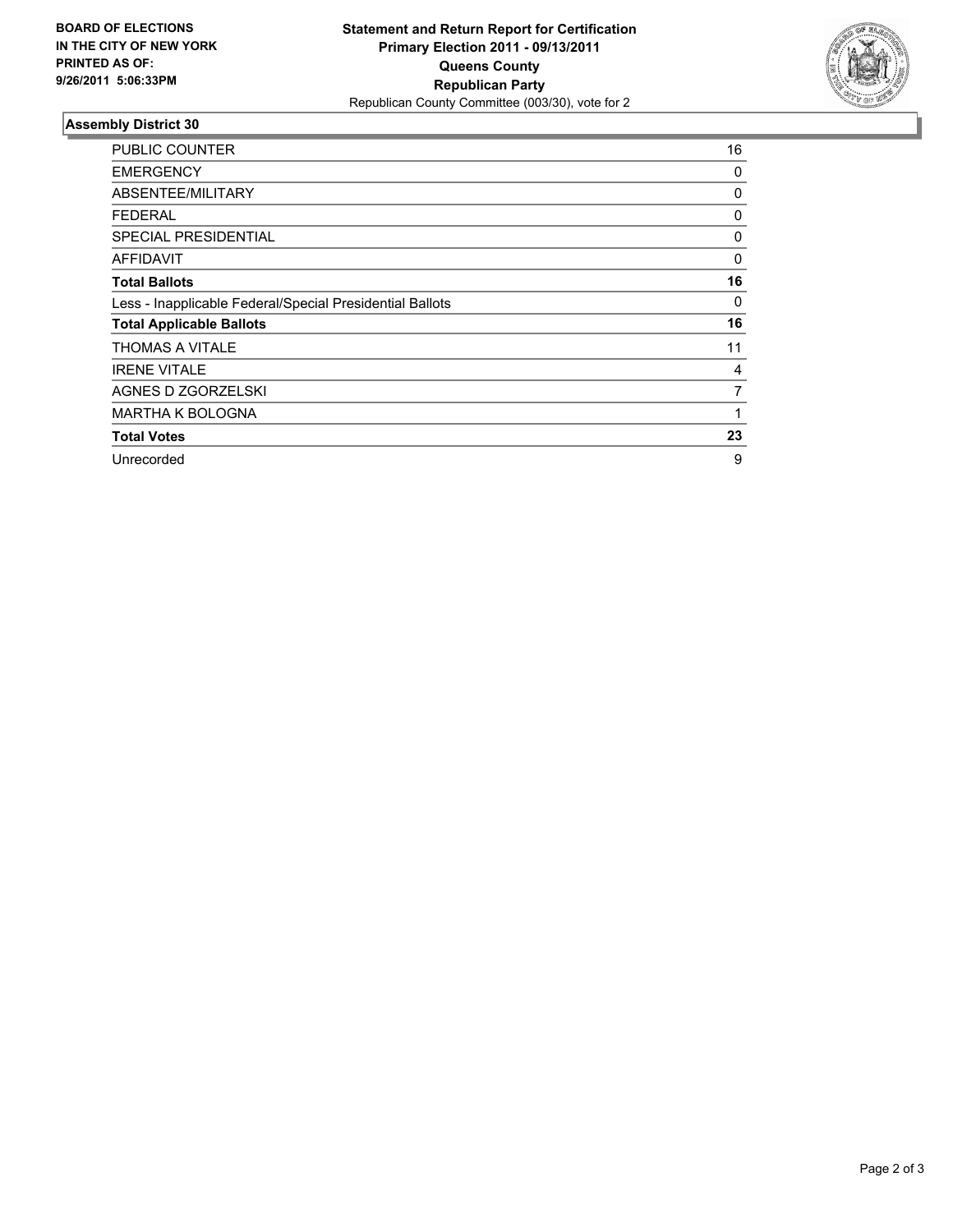### **Statement and Return Report for Certification Primary Election 2011 - 09/13/2011 Queens County Republican Party** Republican County Committee (003/30), vote for 2

### **Total for Republican County Committee (003/30) - Queens County**

| <b>PUBLIC COUNTER</b>                                    | 16 |
|----------------------------------------------------------|----|
| <b>EMERGENCY</b>                                         | 0  |
| ABSENTEE/MILITARY                                        | 0  |
| <b>FEDERAL</b>                                           | 0  |
| <b>SPECIAL PRESIDENTIAL</b>                              | 0  |
| AFFIDAVIT                                                | 0  |
| <b>Total Ballots</b>                                     | 16 |
| Less - Inapplicable Federal/Special Presidential Ballots | 0  |
| <b>Total Applicable Ballots</b>                          | 16 |
| THOMAS A VITALE                                          | 11 |
| <b>IRENE VITALE</b>                                      | 4  |
| AGNES D ZGORZELSKI                                       | 7  |
| <b>MARTHA K BOLOGNA</b>                                  | 1  |
| <b>Total Votes</b>                                       | 23 |
| Unrecorded                                               | 9  |

We certify this statement to be correct, and have caused the same to be attested by the signatures of the members of the board, or a majority thereof, on

Date

Secretary **Chairman** 

Canvassing Board **Canvassing Board** Canvassing Board **Deputy Chief Clerk** 

Canvassing Board

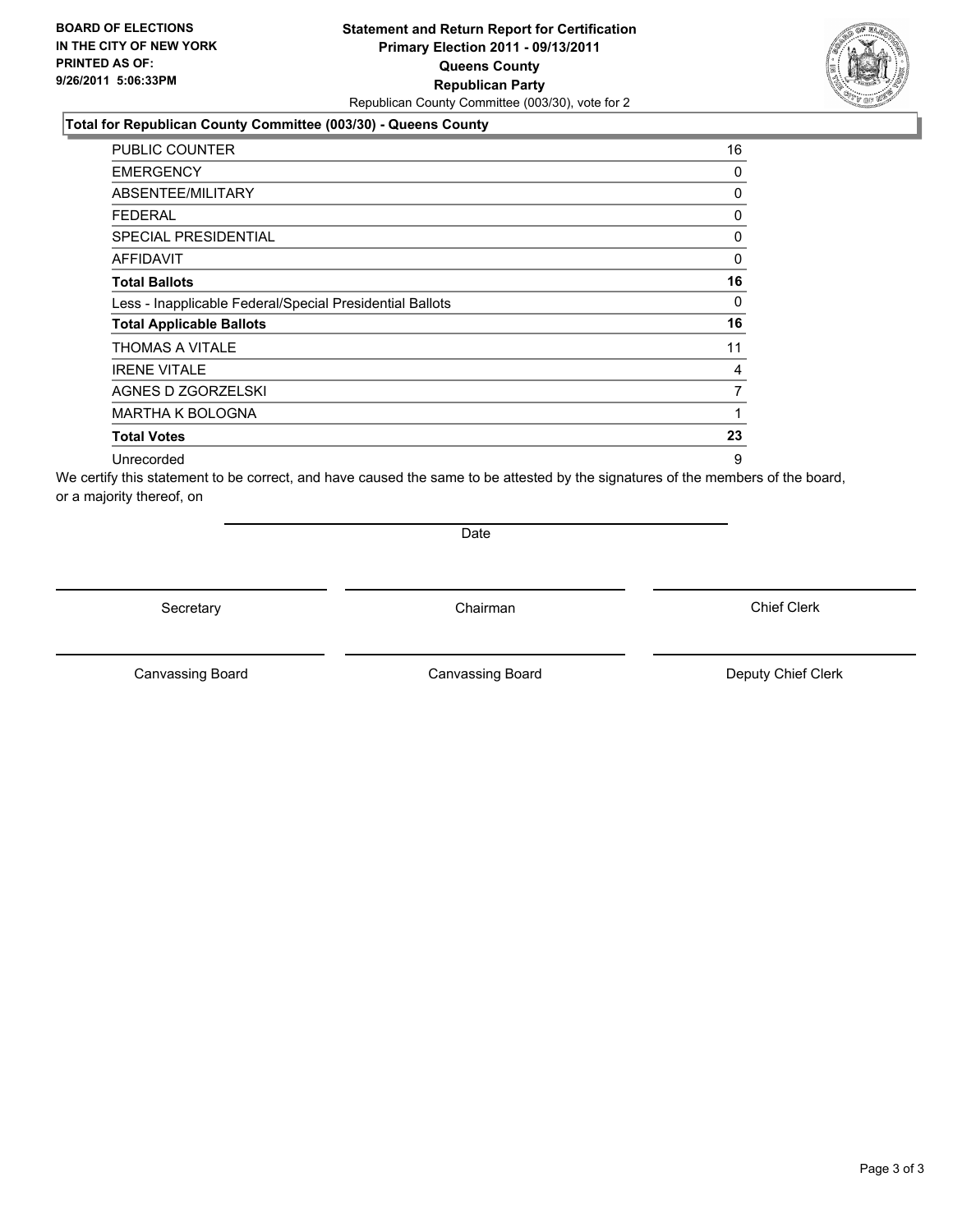

## **Primary Election 2011 - 09/13/2011 Queens County - Republican Party**

Republican County Committee 004/30 Vote for 2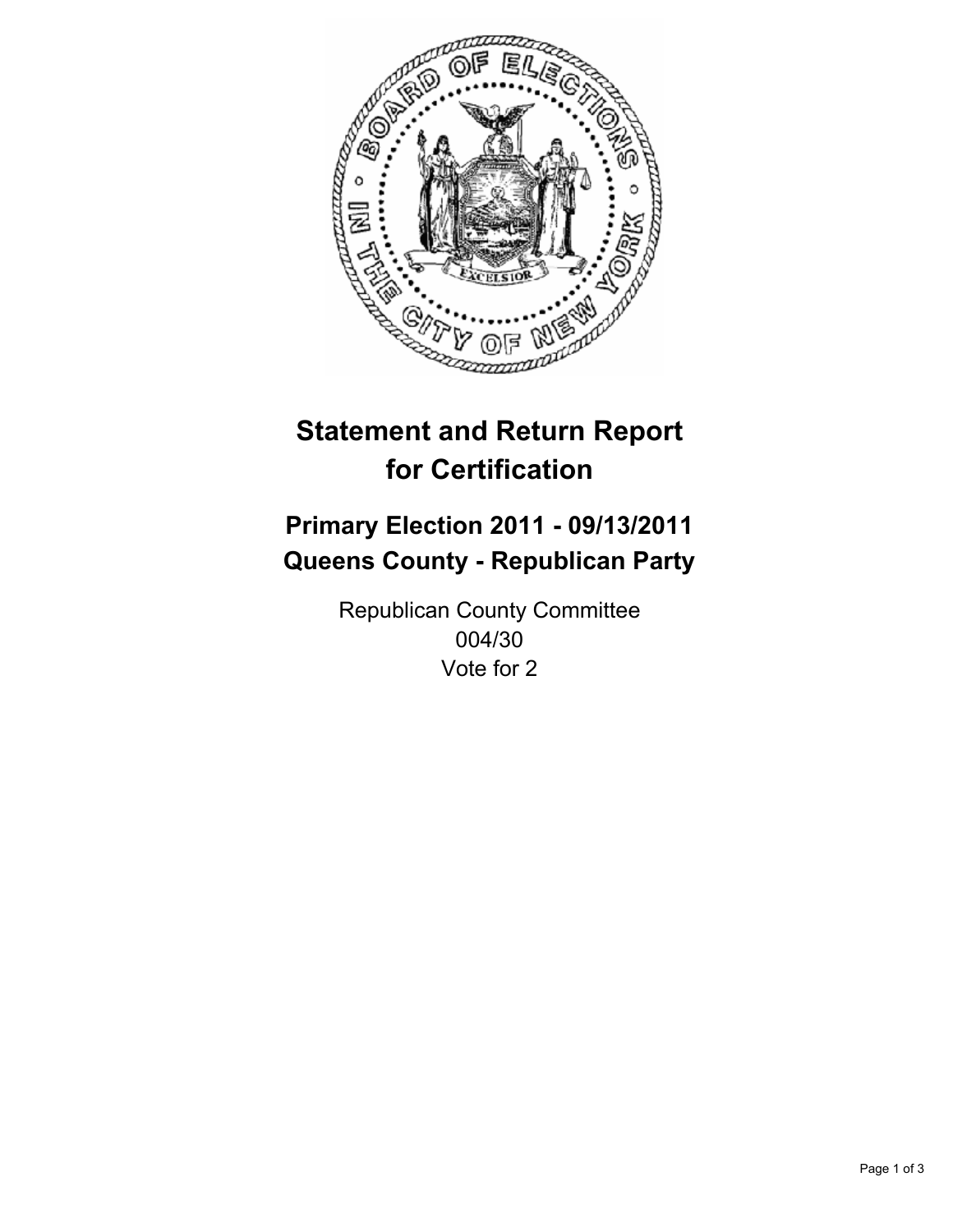

| <b>PUBLIC COUNTER</b>                                    | 26 |
|----------------------------------------------------------|----|
| <b>EMERGENCY</b>                                         | 0  |
| ABSENTEE/MILITARY                                        | 1  |
| <b>FEDERAL</b>                                           | 0  |
| <b>SPECIAL PRESIDENTIAL</b>                              | 0  |
| AFFIDAVIT                                                | 0  |
| <b>Total Ballots</b>                                     | 27 |
| Less - Inapplicable Federal/Special Presidential Ballots | 0  |
| <b>Total Applicable Ballots</b>                          | 27 |
| MICHAEL A CUTRONE                                        | 15 |
| <b>LINDA L CUTRONE</b>                                   | 12 |
| <b>STEVEN MESSAPELLA</b>                                 | 5  |
| <b>LUCY MESSAPELLA</b>                                   | 3  |
| <b>Total Votes</b>                                       | 35 |
| Unrecorded                                               | 19 |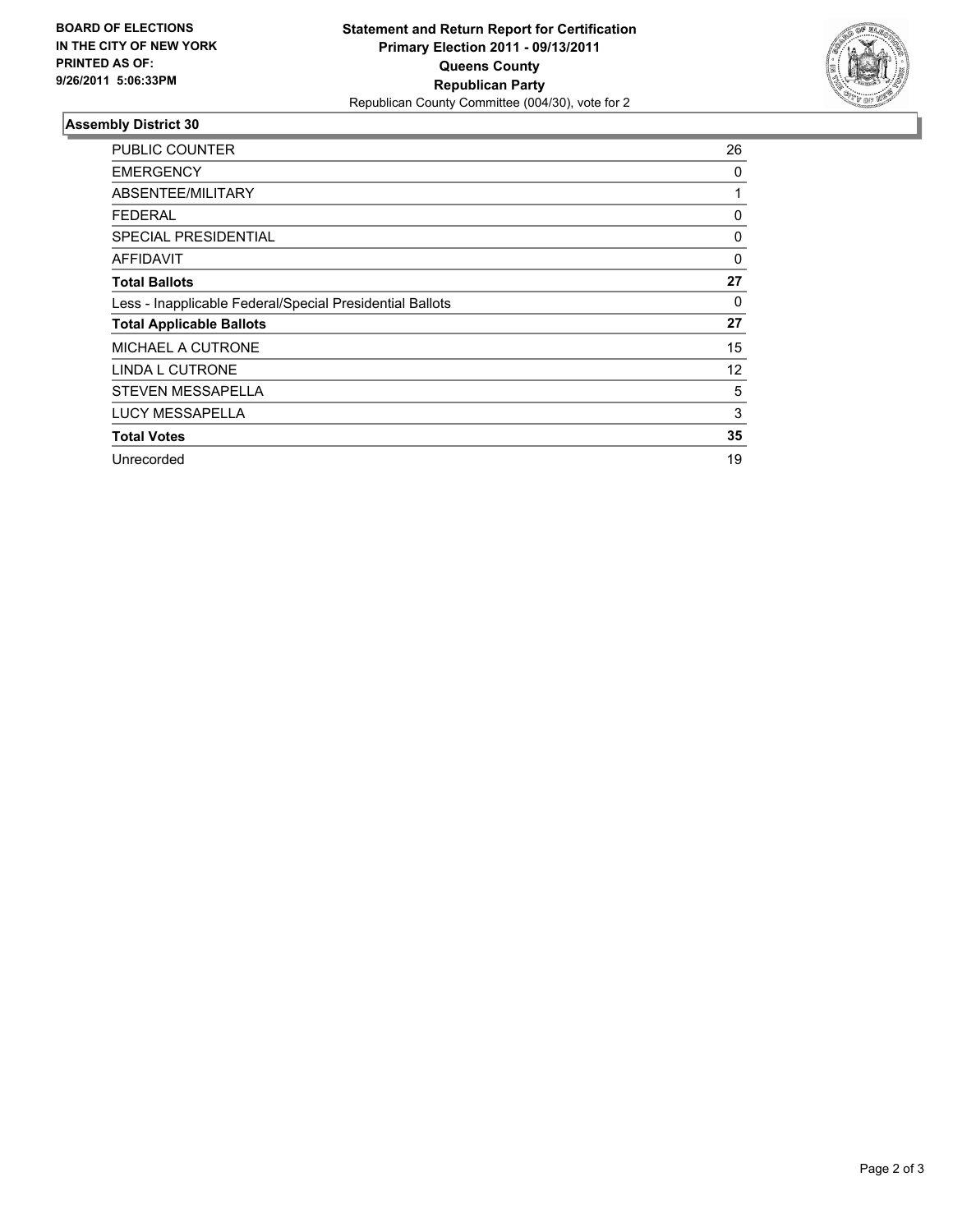### **Statement and Return Report for Certification Primary Election 2011 - 09/13/2011 Queens County Republican Party** Republican County Committee (004/30), vote for 2

### **Total for Republican County Committee (004/30) - Queens County**

| <b>PUBLIC COUNTER</b>                                    | 26       |
|----------------------------------------------------------|----------|
| <b>EMERGENCY</b>                                         | 0        |
| ABSENTEE/MILITARY                                        | 1        |
| <b>FEDERAL</b>                                           | 0        |
| <b>SPECIAL PRESIDENTIAL</b>                              | 0        |
| <b>AFFIDAVIT</b>                                         | $\Omega$ |
| <b>Total Ballots</b>                                     | 27       |
| Less - Inapplicable Federal/Special Presidential Ballots | 0        |
| <b>Total Applicable Ballots</b>                          | 27       |
| <b>MICHAEL A CUTRONE</b>                                 | 15       |
| LINDA L CUTRONE                                          | 12       |
| STEVEN MESSAPELLA                                        | 5        |
| <b>LUCY MESSAPELLA</b>                                   | 3        |
| <b>Total Votes</b>                                       | 35       |
| Unrecorded                                               | 19       |

We certify this statement to be correct, and have caused the same to be attested by the signatures of the members of the board, or a majority thereof, on

Date

Secretary **Chairman** 

Canvassing Board **Canvassing Board** Canvassing Board **Deputy Chief Clerk** 

Canvassing Board

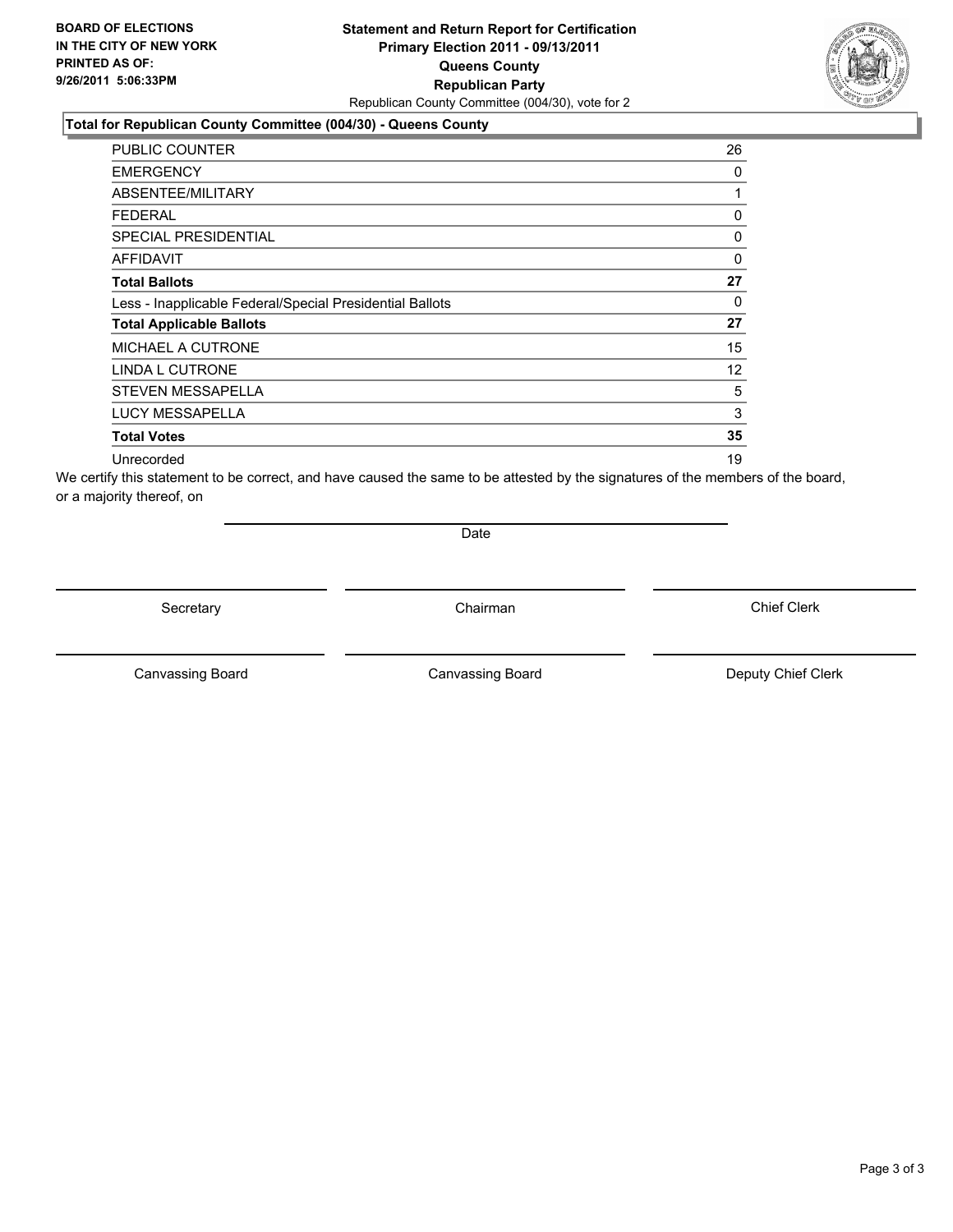

## **Primary Election 2011 - 09/13/2011 Queens County - Republican Party**

Republican County Committee 005/30 Vote for 2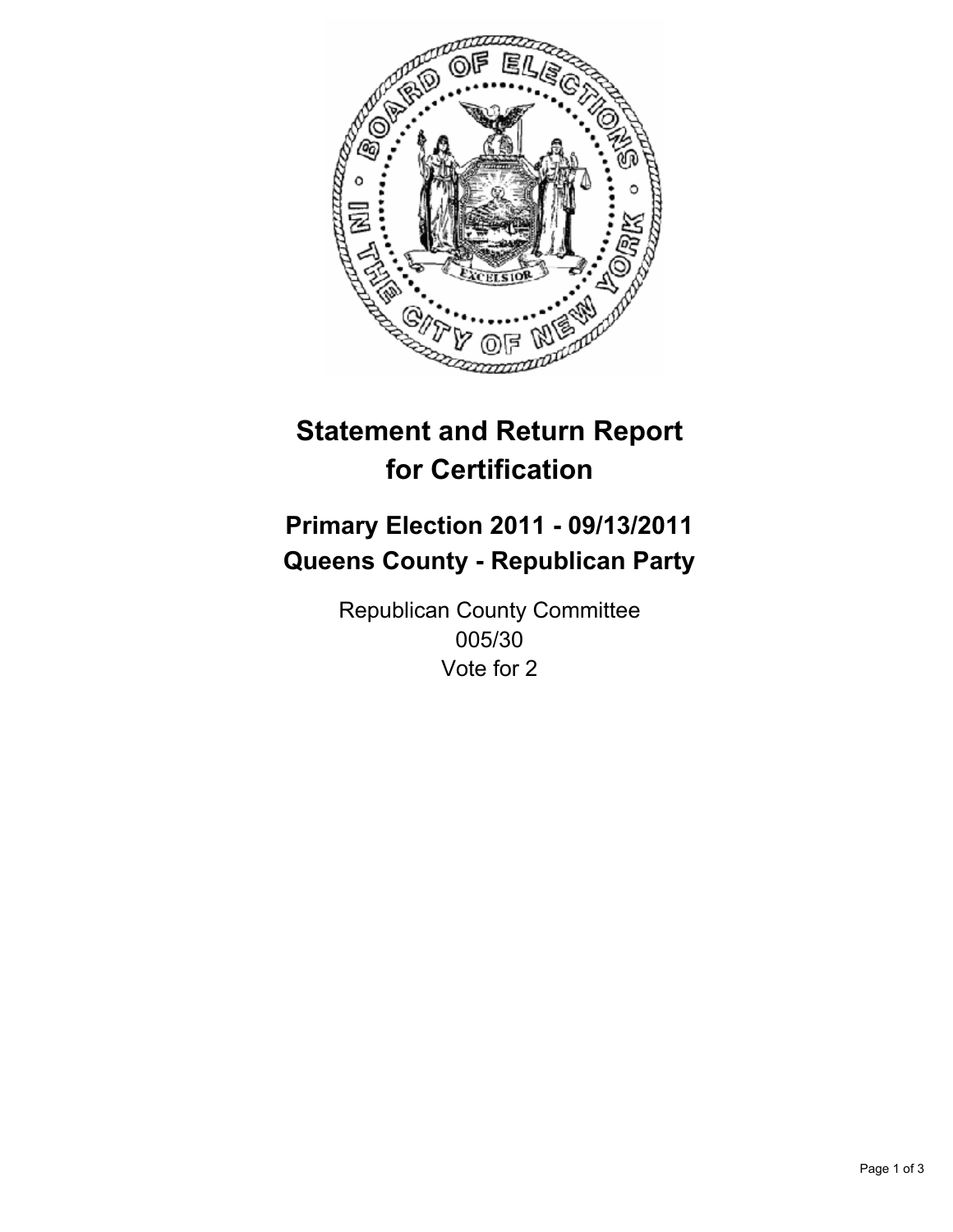

| <b>PUBLIC COUNTER</b>                                    | 27 |
|----------------------------------------------------------|----|
| <b>EMERGENCY</b>                                         | 0  |
| ABSENTEE/MILITARY                                        | 1  |
| <b>FEDERAL</b>                                           | 0  |
| <b>SPECIAL PRESIDENTIAL</b>                              | 0  |
| AFFIDAVIT                                                | 0  |
| <b>Total Ballots</b>                                     | 28 |
| Less - Inapplicable Federal/Special Presidential Ballots | 0  |
| <b>Total Applicable Ballots</b>                          | 28 |
| <b>FRANK DIGIOVANNA</b>                                  | 14 |
| SHEREE LYN DIGIOVANNA                                    | 7  |
| <b>FREDERICK M DISANZO</b>                               | 7  |
| <b>JOAN DISANZO</b>                                      | 9  |
| <b>Total Votes</b>                                       | 37 |
| Unrecorded                                               | 19 |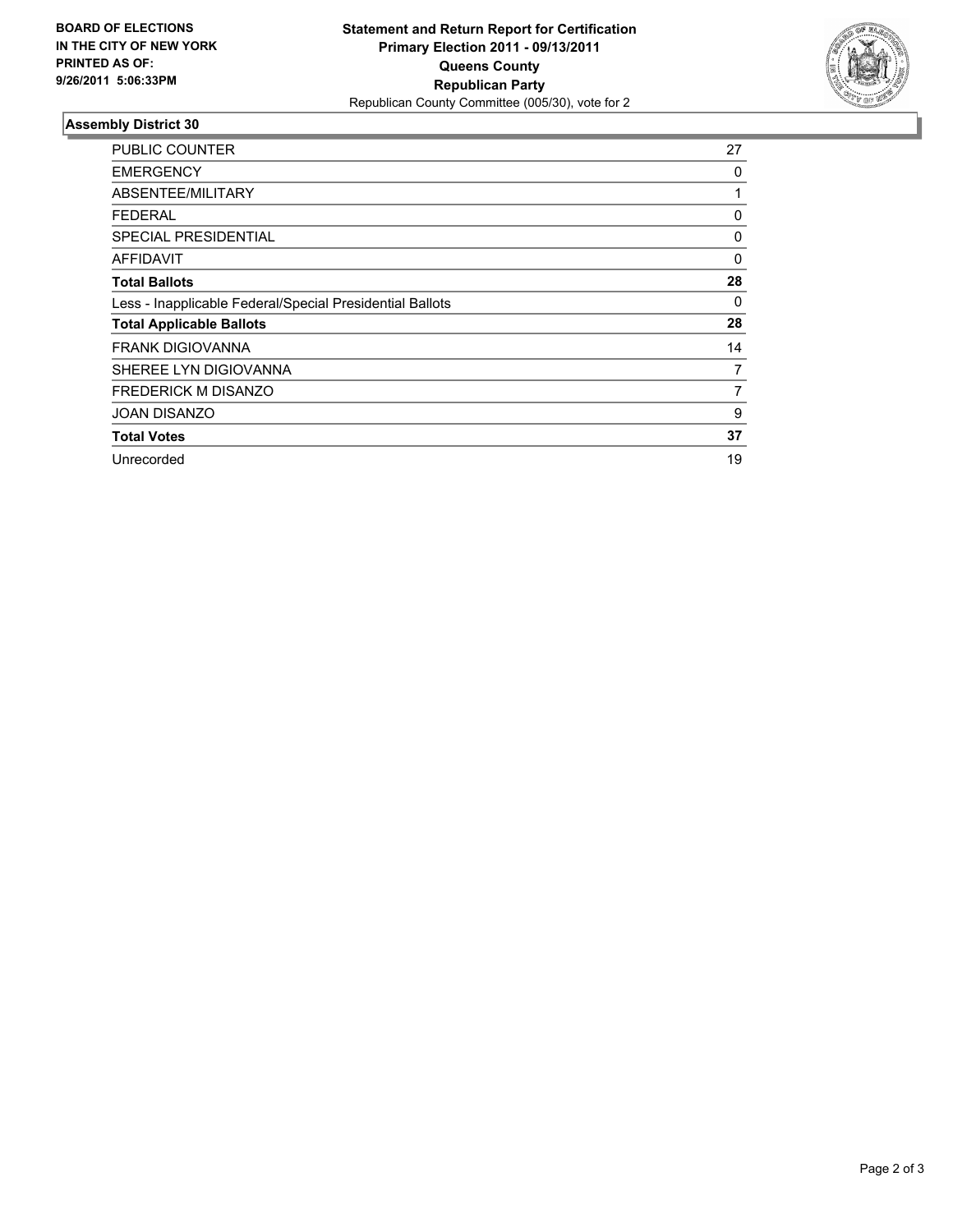### **Statement and Return Report for Certification Primary Election 2011 - 09/13/2011 Queens County Republican Party** Republican County Committee (005/30), vote for 2

### **Total for Republican County Committee (005/30) - Queens County**

| PUBLIC COUNTER                                           | 27       |
|----------------------------------------------------------|----------|
| <b>EMERGENCY</b>                                         | 0        |
| <b>ABSENTEE/MILITARY</b>                                 | 1        |
| <b>FEDERAL</b>                                           | 0        |
| <b>SPECIAL PRESIDENTIAL</b>                              | 0        |
| AFFIDAVIT                                                | $\Omega$ |
| <b>Total Ballots</b>                                     | 28       |
| Less - Inapplicable Federal/Special Presidential Ballots | 0        |
| <b>Total Applicable Ballots</b>                          | 28       |
| <b>FRANK DIGIOVANNA</b>                                  | 14       |
| SHEREE LYN DIGIOVANNA                                    | 7        |
| <b>FREDERICK M DISANZO</b>                               | 7        |
| <b>JOAN DISANZO</b>                                      | 9        |
| <b>Total Votes</b>                                       | 37       |
| Unrecorded                                               | 19       |

We certify this statement to be correct, and have caused the same to be attested by the signatures of the members of the board, or a majority thereof, on

Date

Secretary **Chairman** 

Canvassing Board **Canvassing Board** Canvassing Board **Deputy Chief Clerk** 

Canvassing Board

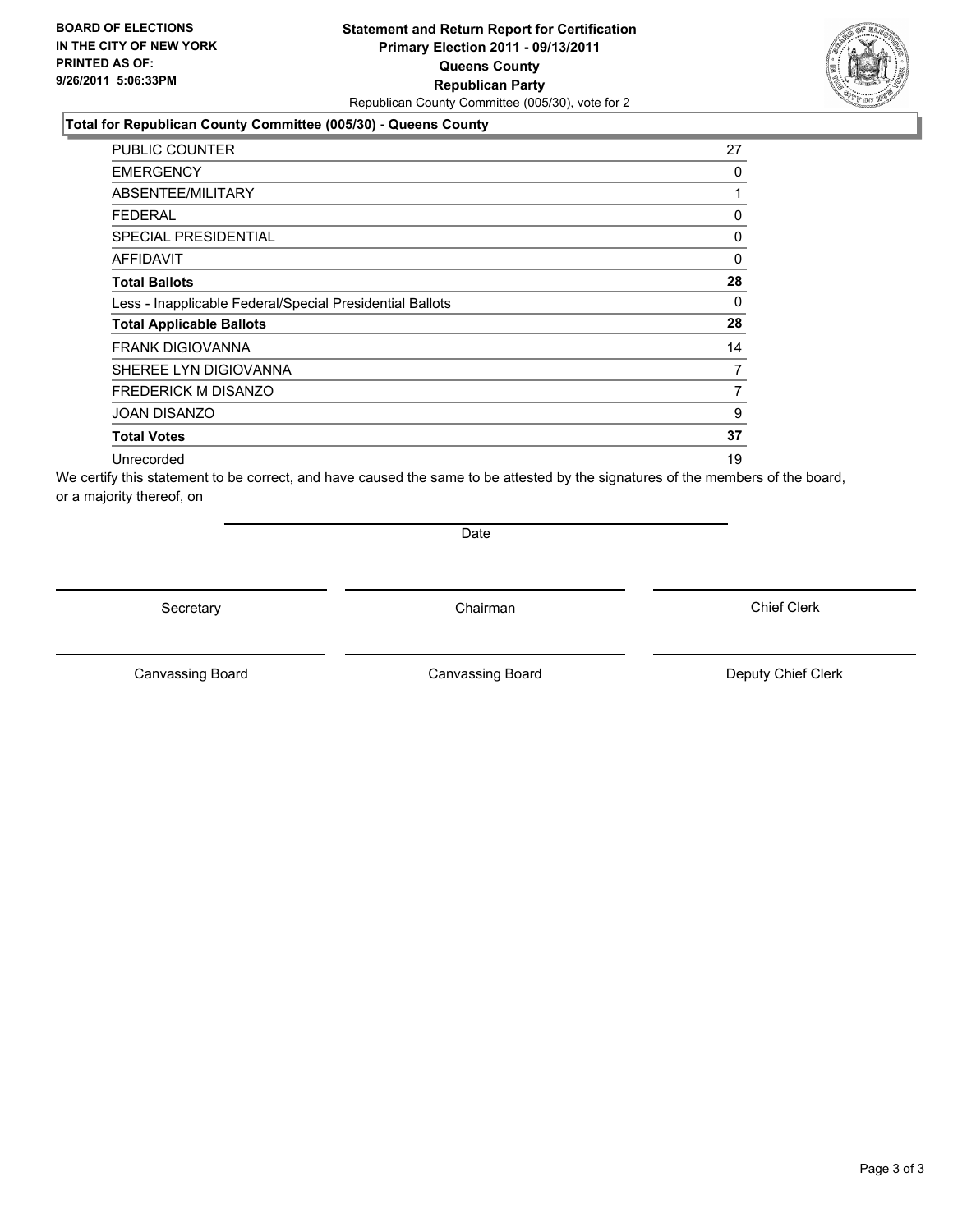

## **Primary Election 2011 - 09/13/2011 Queens County - Republican Party**

Republican County Committee 006/30 Vote for 2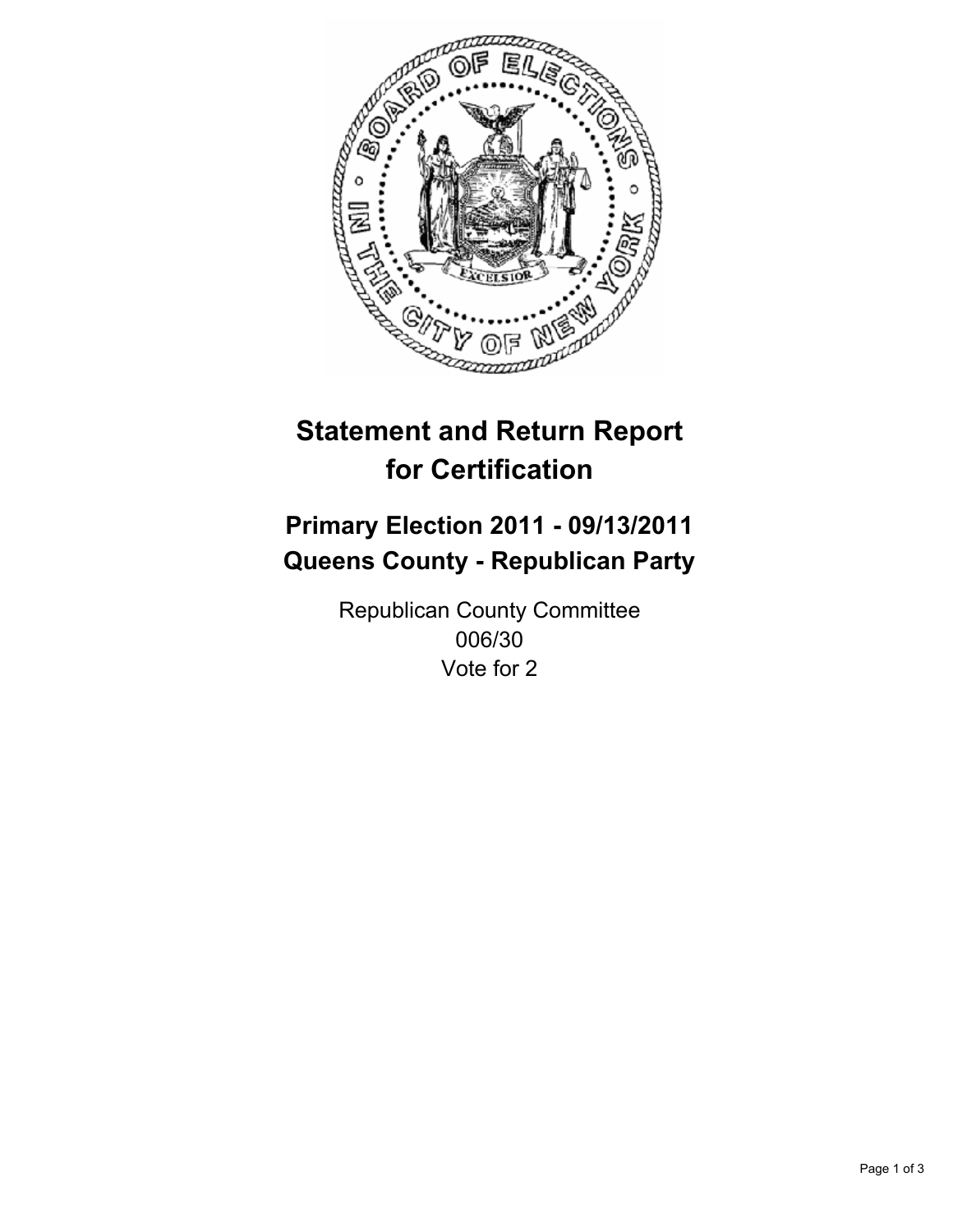

| <b>PUBLIC COUNTER</b>                                    | 29 |
|----------------------------------------------------------|----|
| <b>EMERGENCY</b>                                         | 0  |
| ABSENTEE/MILITARY                                        | 3  |
| <b>FEDERAL</b>                                           | 0  |
| <b>SPECIAL PRESIDENTIAL</b>                              | 0  |
| AFFIDAVIT                                                | 0  |
| <b>Total Ballots</b>                                     | 32 |
| Less - Inapplicable Federal/Special Presidential Ballots | 0  |
| <b>Total Applicable Ballots</b>                          | 32 |
| SARAH WALTER                                             | 10 |
| RITA RONZO                                               | 11 |
| ROSALIA M GERBO                                          | 7  |
| MICHAEL ANGELO GERBO                                     | 4  |
| <b>Total Votes</b>                                       | 32 |
| Unrecorded                                               | 32 |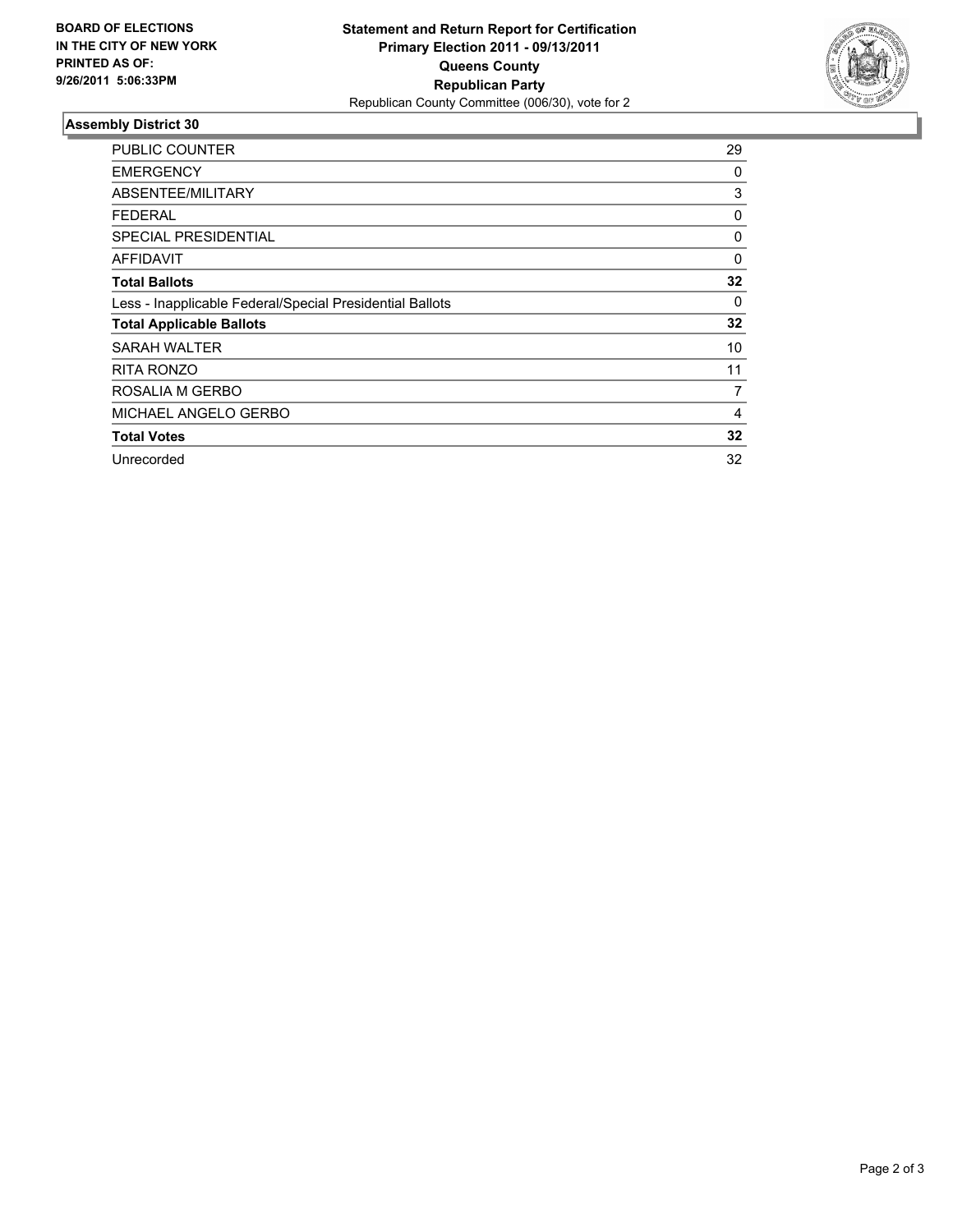### **Statement and Return Report for Certification Primary Election 2011 - 09/13/2011 Queens County Republican Party** Republican County Committee (006/30), vote for 2

### **Total for Republican County Committee (006/30) - Queens County**

| <b>PUBLIC COUNTER</b>                                    | 29           |
|----------------------------------------------------------|--------------|
| <b>EMERGENCY</b>                                         | 0            |
| ABSENTEE/MILITARY                                        | 3            |
| <b>FEDERAL</b>                                           | 0            |
| <b>SPECIAL PRESIDENTIAL</b>                              | 0            |
| <b>AFFIDAVIT</b>                                         | $\mathbf{0}$ |
| <b>Total Ballots</b>                                     | 32           |
| Less - Inapplicable Federal/Special Presidential Ballots | 0            |
| <b>Total Applicable Ballots</b>                          | 32           |
| SARAH WALTER                                             | 10           |
| <b>RITA RONZO</b>                                        | 11           |
| ROSALIA M GERBO                                          | 7            |
| MICHAEL ANGELO GERBO                                     | 4            |
| <b>Total Votes</b>                                       | 32           |
| Unrecorded                                               | 32           |

We certify this statement to be correct, and have caused the same to be attested by the signatures of the members of the board, or a majority thereof, on

Date

Secretary **Chairman** 

Canvassing Board

Canvassing Board **Canvassing Board** Canvassing Board **Deputy Chief Clerk** 

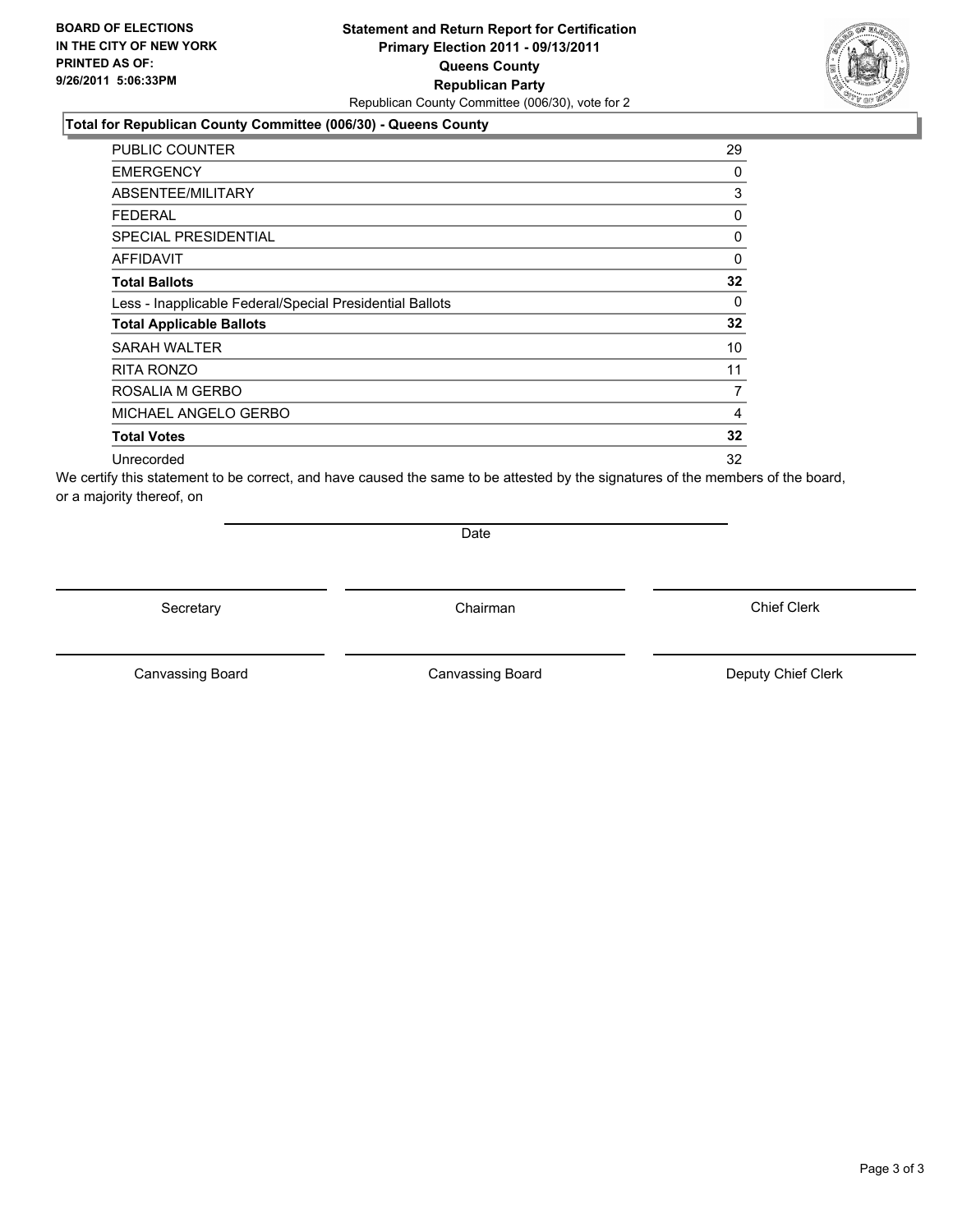

## **Primary Election 2011 - 09/13/2011 Queens County - Republican Party**

Republican County Committee 011/30 Vote for 2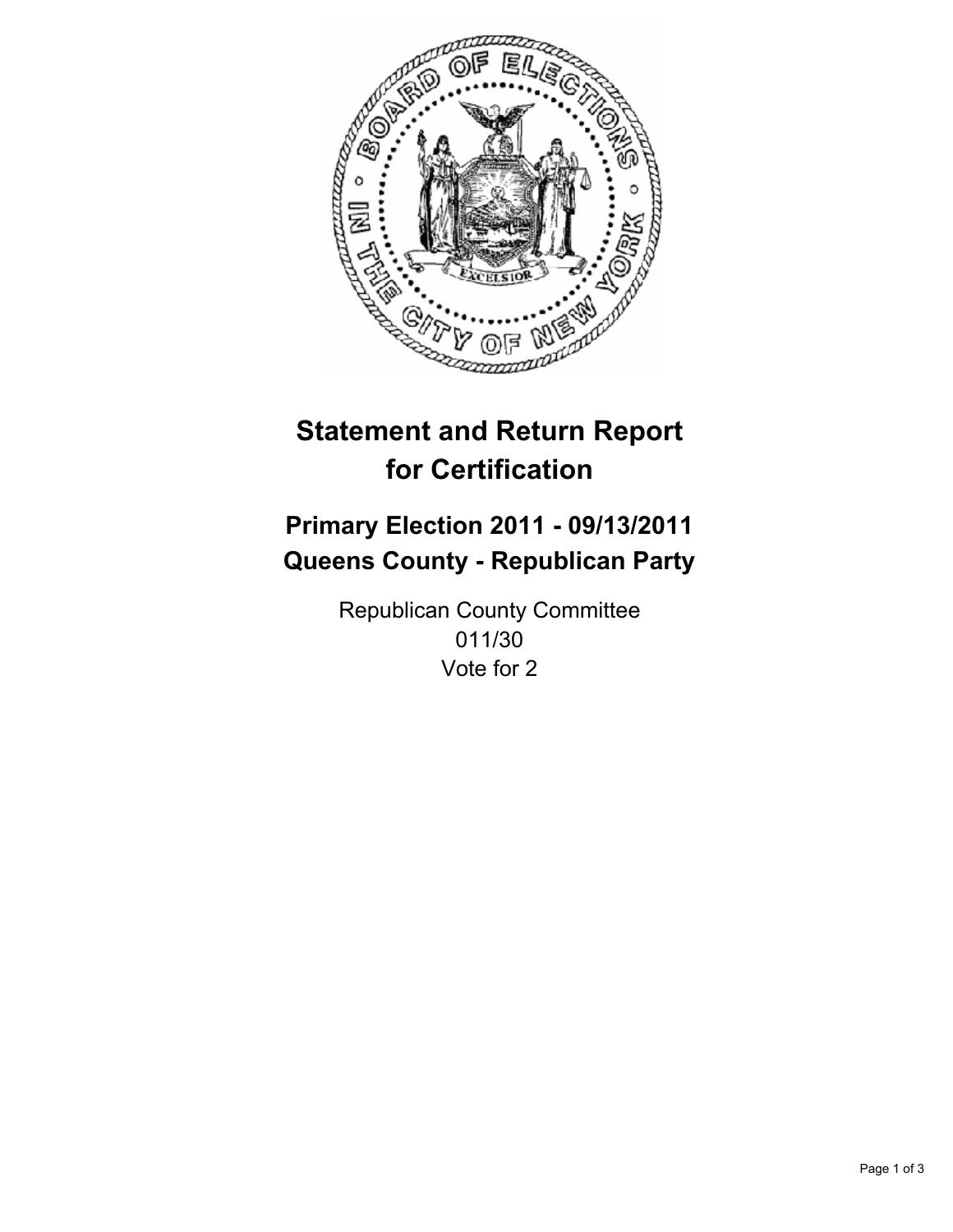

| <b>PUBLIC COUNTER</b>                                    | 37 |
|----------------------------------------------------------|----|
| <b>EMERGENCY</b>                                         | 0  |
| ABSENTEE/MILITARY                                        | 4  |
| <b>FEDERAL</b>                                           | 0  |
| <b>SPECIAL PRESIDENTIAL</b>                              | 0  |
| AFFIDAVIT                                                | 0  |
| <b>Total Ballots</b>                                     | 41 |
| Less - Inapplicable Federal/Special Presidential Ballots | 0  |
| <b>Total Applicable Ballots</b>                          | 41 |
| <b>DENISE RIZZO</b>                                      | 12 |
| <b>AMY HOLDEN</b>                                        | 12 |
| <b>JANE HOLDEN</b>                                       | 10 |
| <b>Total Votes</b>                                       | 34 |
| Unrecorded                                               | 48 |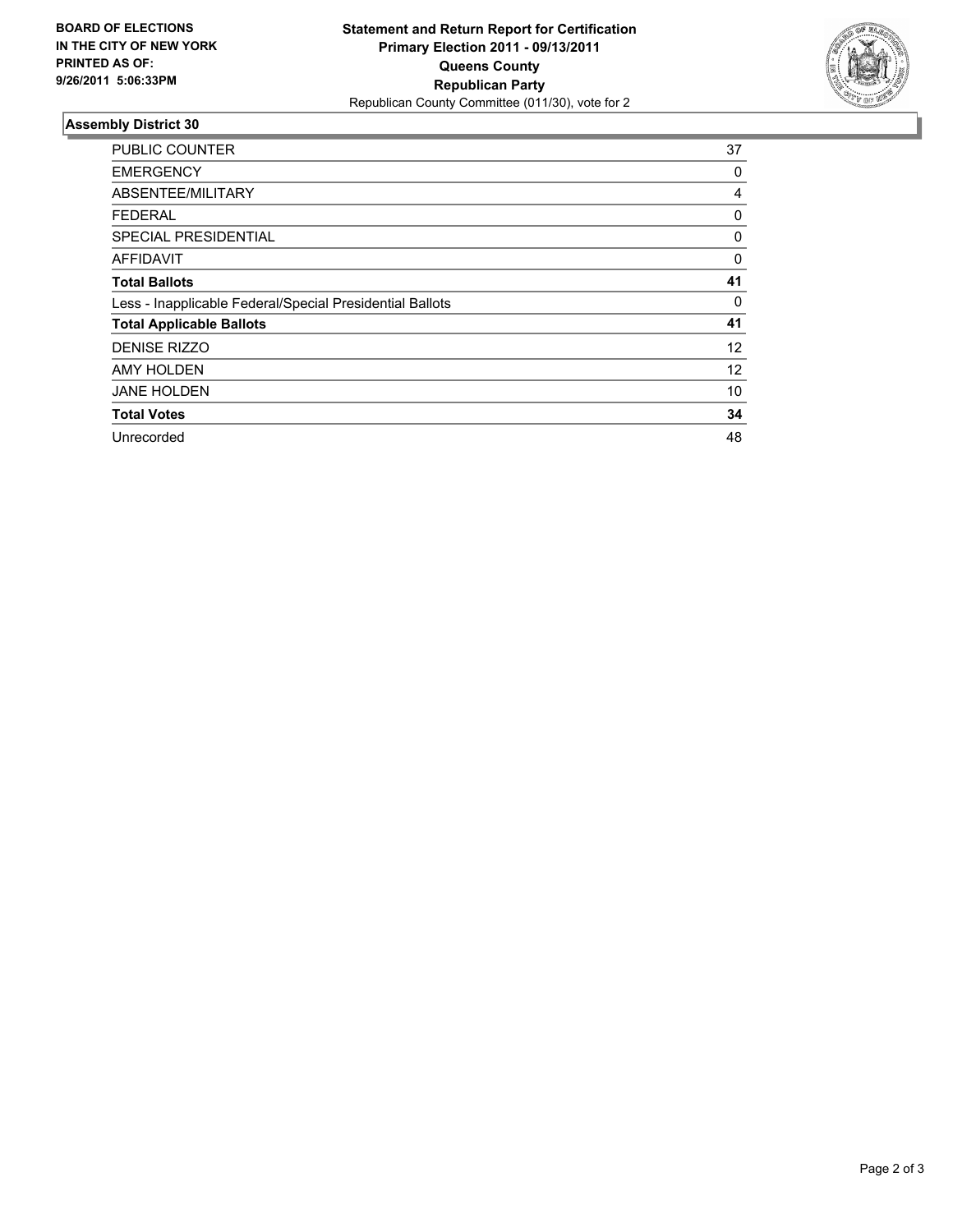### **Statement and Return Report for Certification Primary Election 2011 - 09/13/2011 Queens County Republican Party** Republican County Committee (011/30), vote for 2

#### **Total for Republican County Committee (011/30) - Queens County**

| <b>PUBLIC COUNTER</b>                                    | 37 |
|----------------------------------------------------------|----|
| <b>EMERGENCY</b>                                         | 0  |
| ABSENTEE/MILITARY                                        | 4  |
| <b>FEDERAL</b>                                           | 0  |
| <b>SPECIAL PRESIDENTIAL</b>                              | 0  |
| <b>AFFIDAVIT</b>                                         | 0  |
| <b>Total Ballots</b>                                     | 41 |
| Less - Inapplicable Federal/Special Presidential Ballots | 0  |
| <b>Total Applicable Ballots</b>                          | 41 |
| <b>DENISE RIZZO</b>                                      | 12 |
| <b>AMY HOLDEN</b>                                        | 12 |
| <b>JANE HOLDEN</b>                                       | 10 |
| <b>Total Votes</b>                                       | 34 |
| Unrecorded                                               | 48 |

We certify this statement to be correct, and have caused the same to be attested by the signatures of the members of the board, or a majority thereof, on

Secretary **Chairman** 

Date

Canvassing Board

Canvassing Board **Canvassing Board** Canvassing Board **Deputy Chief Clerk** 

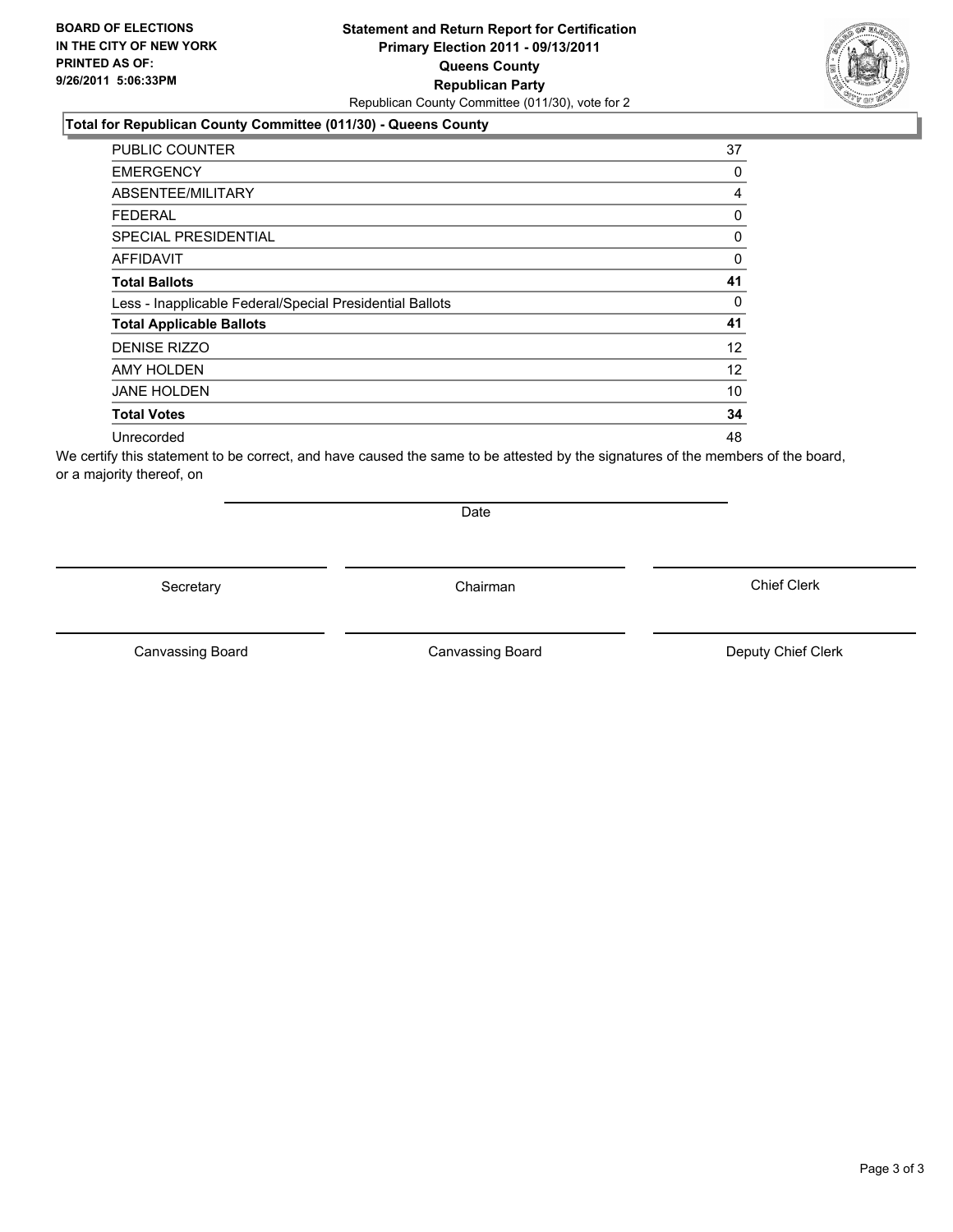

## **Primary Election 2011 - 09/13/2011 Queens County - Republican Party**

Republican County Committee 012/30 Vote for 2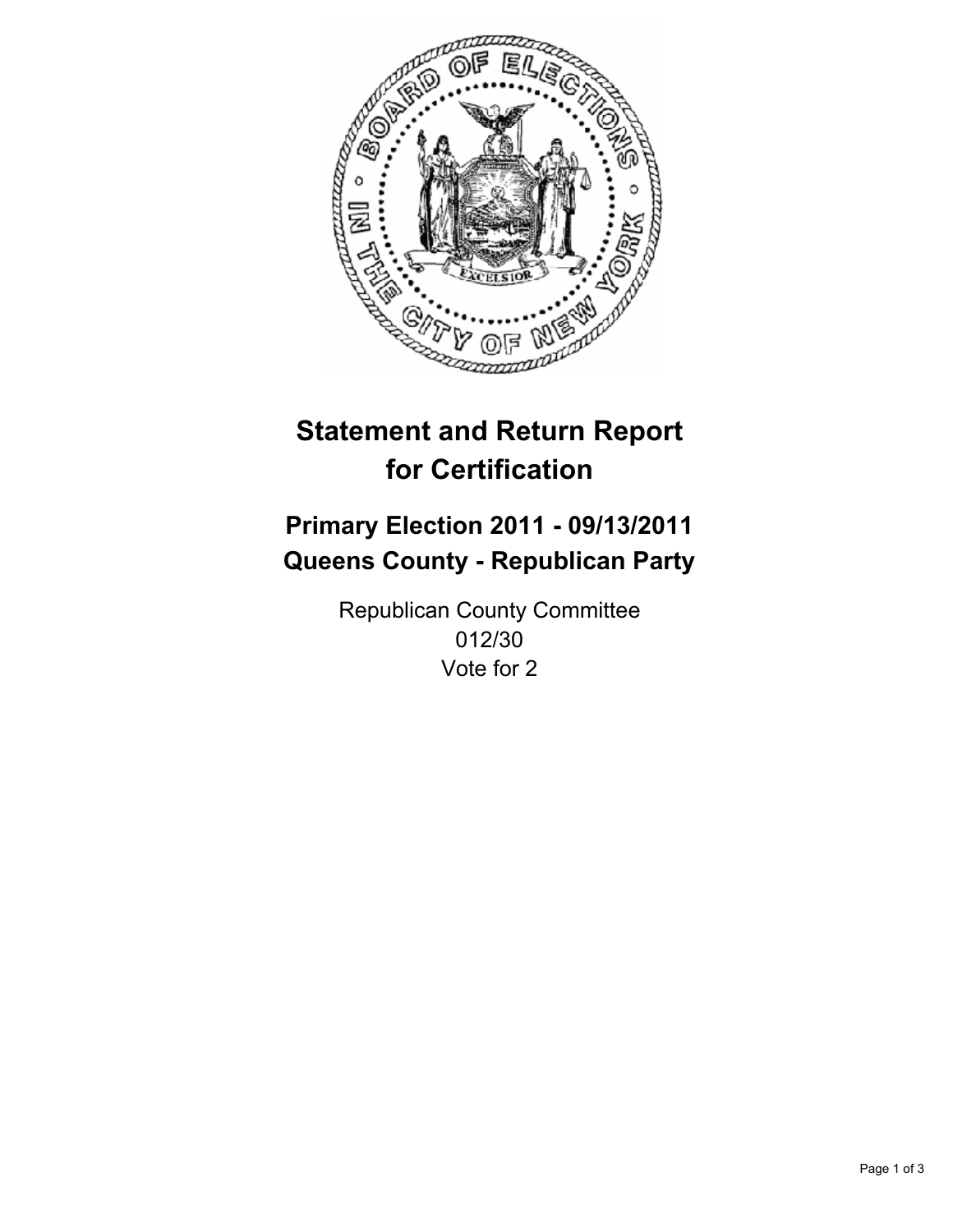

| <b>PUBLIC COUNTER</b>                                    | 18 |
|----------------------------------------------------------|----|
| <b>EMERGENCY</b>                                         | 0  |
| ABSENTEE/MILITARY                                        | 0  |
| <b>FEDERAL</b>                                           | 0  |
| <b>SPECIAL PRESIDENTIAL</b>                              | 0  |
| <b>AFFIDAVIT</b>                                         | 0  |
| <b>Total Ballots</b>                                     | 18 |
| Less - Inapplicable Federal/Special Presidential Ballots | 0  |
| <b>Total Applicable Ballots</b>                          | 18 |
| <b>CONCETTA GRANSHAW</b>                                 |    |
| <b>GUISEPPE DALFINO</b>                                  | 15 |
| ALFONSINA DALFINO                                        | 6  |
| <b>Total Votes</b>                                       | 22 |
| Unrecorded                                               | 14 |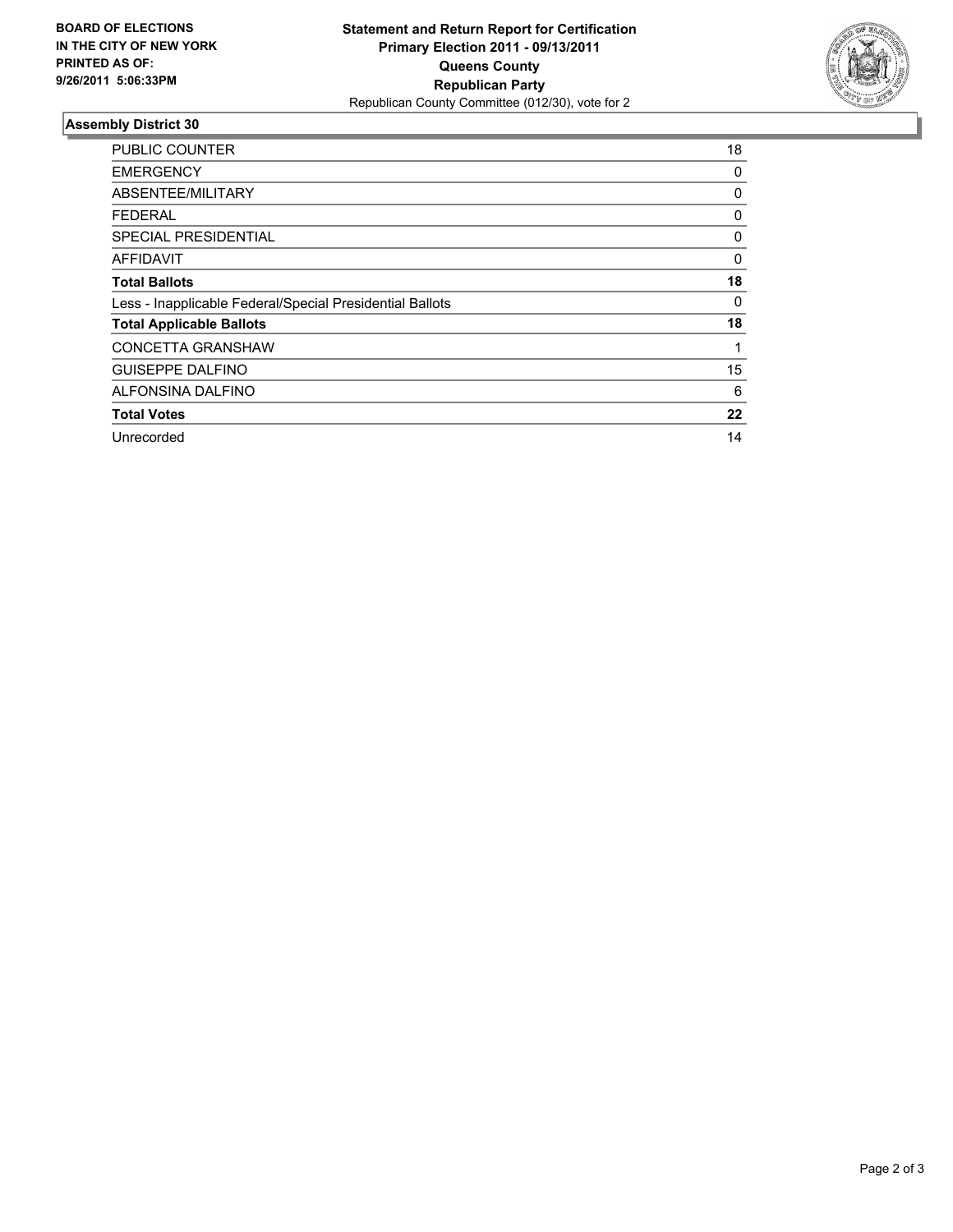### **Statement and Return Report for Certification Primary Election 2011 - 09/13/2011 Queens County Republican Party** Republican County Committee (012/30), vote for 2

#### **Total for Republican County Committee (012/30) - Queens County**

| <b>PUBLIC COUNTER</b>                                    | 18           |
|----------------------------------------------------------|--------------|
| <b>EMERGENCY</b>                                         | 0            |
| ABSENTEE/MILITARY                                        | 0            |
| <b>FEDERAL</b>                                           | 0            |
| <b>SPECIAL PRESIDENTIAL</b>                              | 0            |
| <b>AFFIDAVIT</b>                                         | 0            |
| <b>Total Ballots</b>                                     | 18           |
| Less - Inapplicable Federal/Special Presidential Ballots | $\mathbf{0}$ |
| <b>Total Applicable Ballots</b>                          | 18           |
| <b>CONCETTA GRANSHAW</b>                                 | 1            |
| <b>GUISEPPE DALFINO</b>                                  | 15           |
| <b>ALFONSINA DALFINO</b>                                 | 6            |
| <b>Total Votes</b>                                       | 22           |
| Unrecorded                                               | 14           |

We certify this statement to be correct, and have caused the same to be attested by the signatures of the members of the board, or a majority thereof, on

Secretary **Chairman** 

Date

Canvassing Board **Canvassing Board** Canvassing Board **Deputy Chief Clerk** 

Canvassing Board

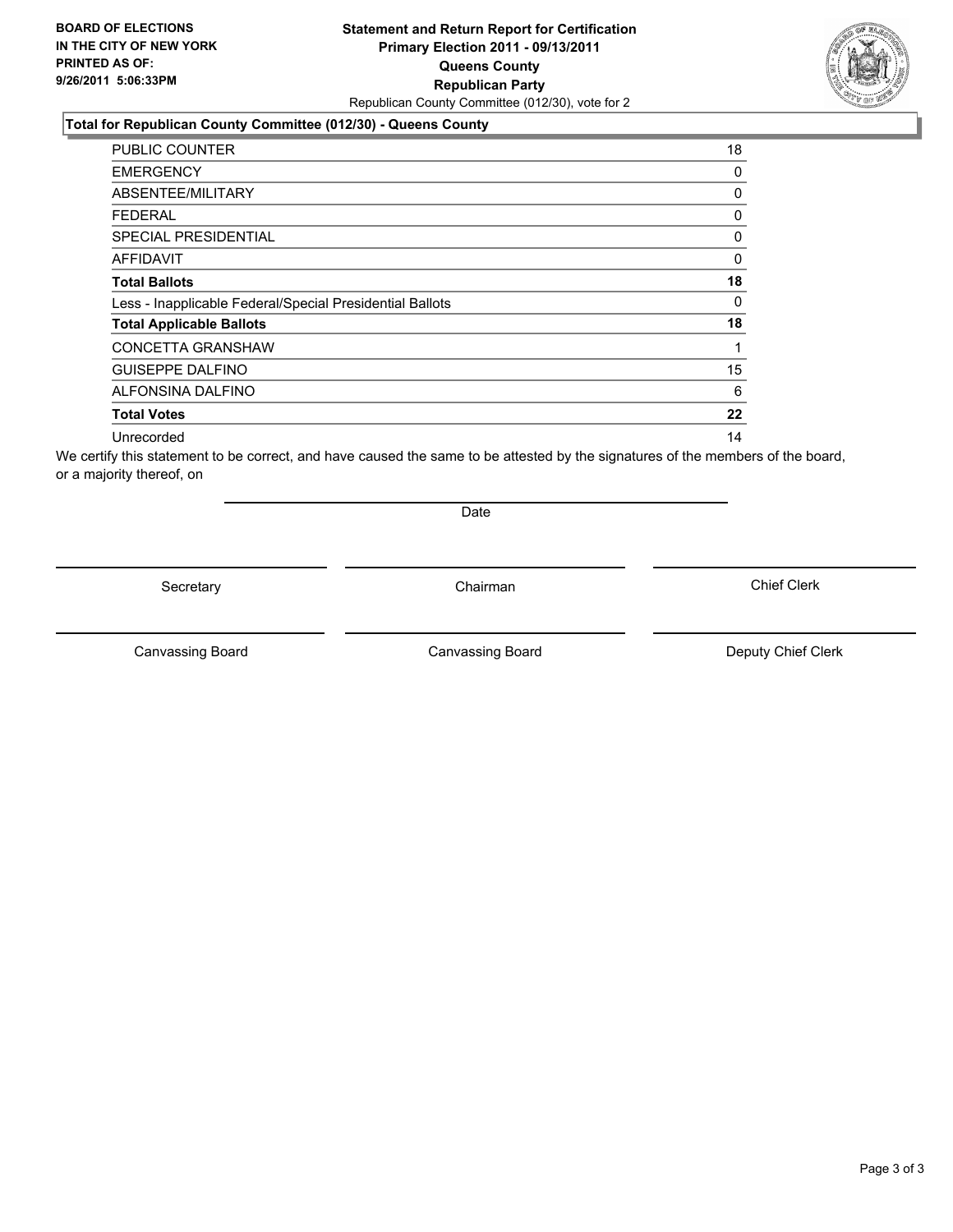

## **Primary Election 2011 - 09/13/2011 Queens County - Republican Party**

Republican County Committee 013/30 Vote for 2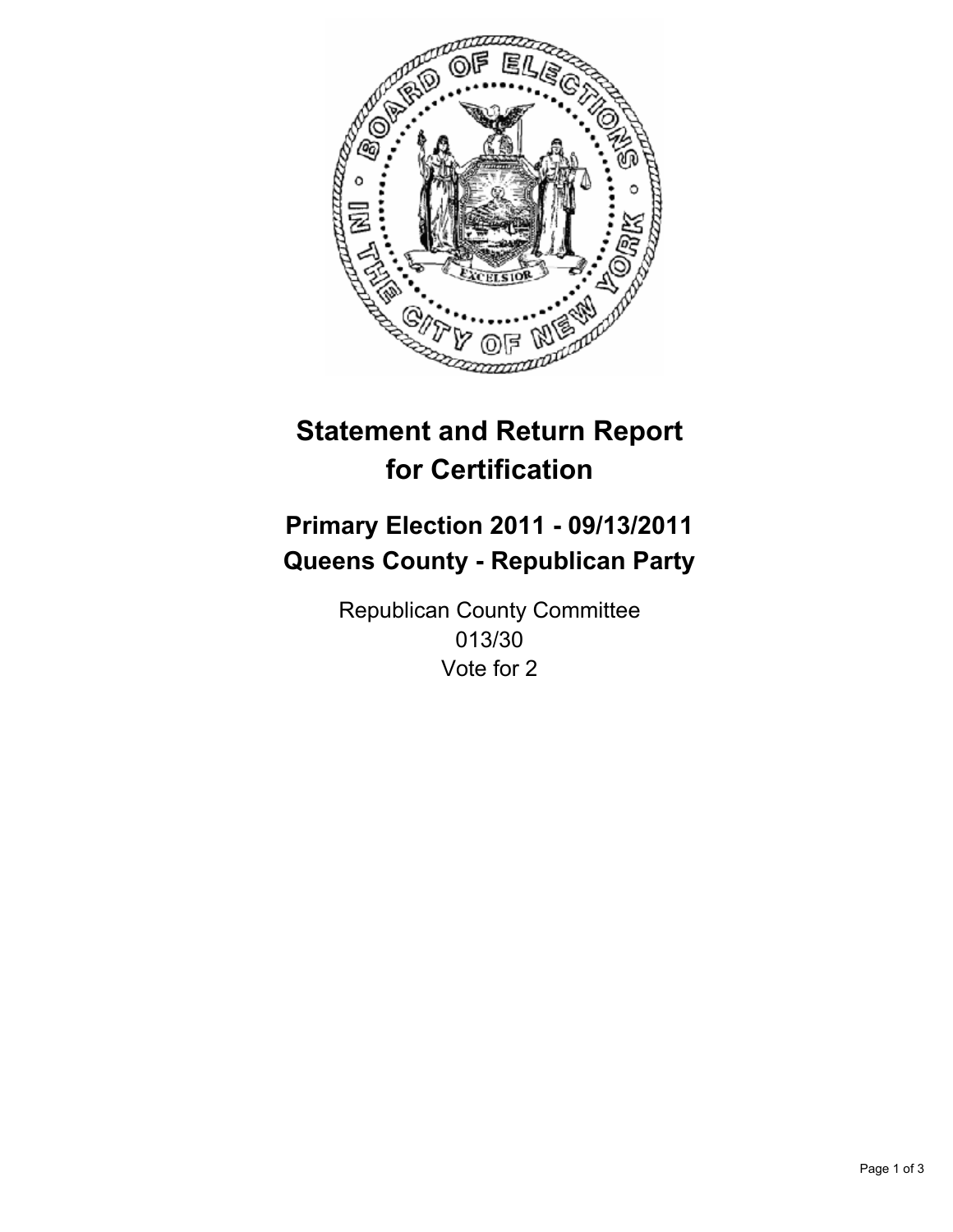

| <b>PUBLIC COUNTER</b>                                    | 17             |
|----------------------------------------------------------|----------------|
| <b>EMERGENCY</b>                                         | 0              |
| ABSENTEE/MILITARY                                        | $\overline{2}$ |
| <b>FEDERAL</b>                                           | 0              |
| SPECIAL PRESIDENTIAL                                     | 0              |
| AFFIDAVIT                                                | 0              |
| <b>Total Ballots</b>                                     | 19             |
| Less - Inapplicable Federal/Special Presidential Ballots | 0              |
| <b>Total Applicable Ballots</b>                          | 19             |
| ANTHONY S PEDALINO                                       | 5              |
| DOLORES R PEDALINO                                       | 3              |
| ROSEMARIE A IACOVONE                                     | 8              |
| VIRGINIA R PIERDIPINO                                    | 9              |
| <b>Total Votes</b>                                       | 25             |
| Unrecorded                                               | 13             |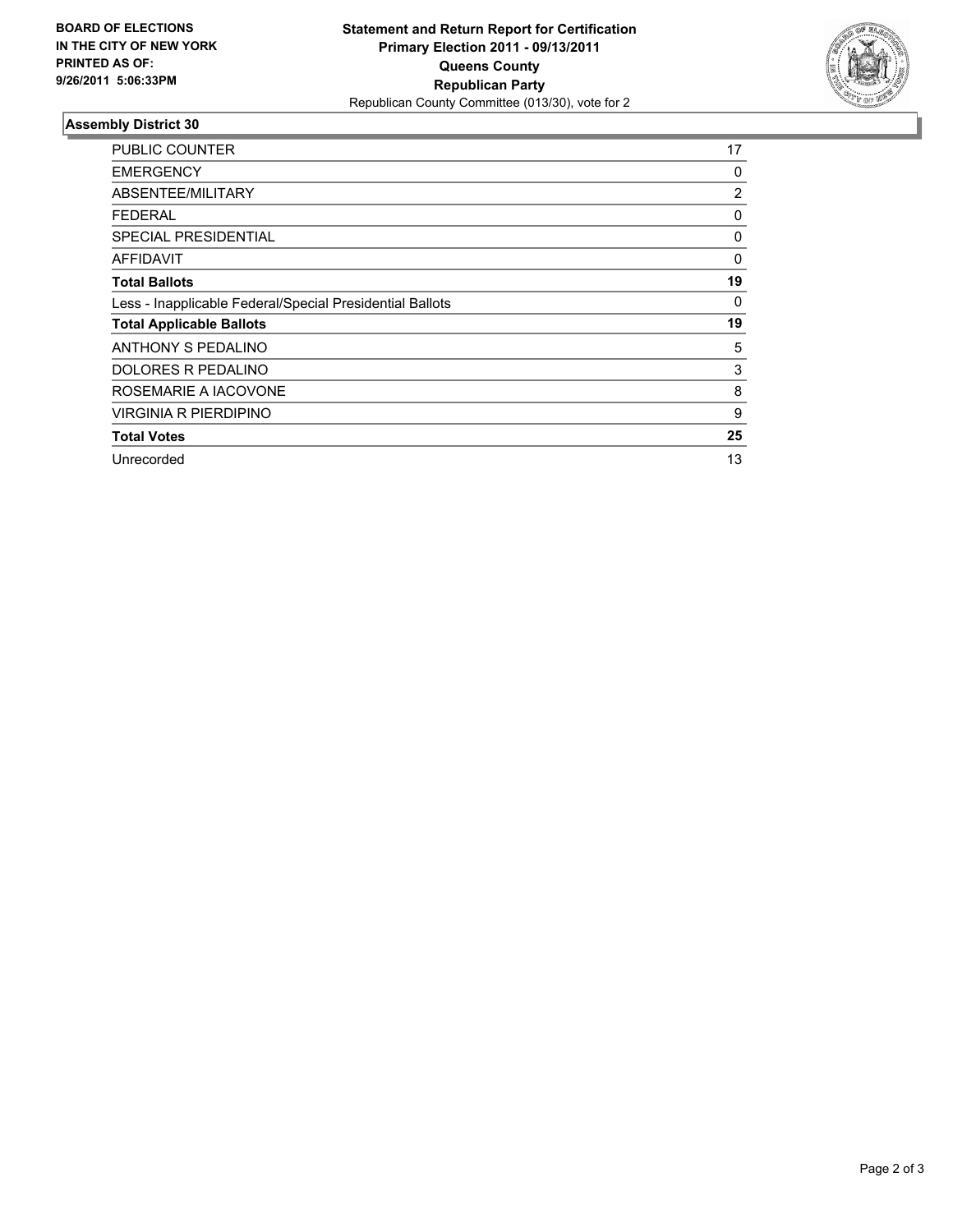### **Statement and Return Report for Certification Primary Election 2011 - 09/13/2011 Queens County Republican Party** Republican County Committee (013/30), vote for 2

### **Total for Republican County Committee (013/30) - Queens County**

| <b>PUBLIC COUNTER</b>                                    | 17 |
|----------------------------------------------------------|----|
| <b>EMERGENCY</b>                                         | 0  |
| ABSENTEE/MILITARY                                        | 2  |
| <b>FEDERAL</b>                                           | 0  |
| <b>SPECIAL PRESIDENTIAL</b>                              | 0  |
| <b>AFFIDAVIT</b>                                         | 0  |
| <b>Total Ballots</b>                                     | 19 |
| Less - Inapplicable Federal/Special Presidential Ballots | 0  |
| <b>Total Applicable Ballots</b>                          | 19 |
| ANTHONY S PEDALINO                                       | 5  |
| DOLORES R PEDALINO                                       | 3  |
| ROSEMARIE A IACOVONE                                     | 8  |
| VIRGINIA R PIERDIPINO                                    | 9  |
| <b>Total Votes</b>                                       | 25 |
| Unrecorded                                               | 13 |

We certify this statement to be correct, and have caused the same to be attested by the signatures of the members of the board, or a majority thereof, on

Date

Secretary **Chairman** 

Canvassing Board **Canvassing Board** Canvassing Board **Deputy Chief Clerk** 

Canvassing Board

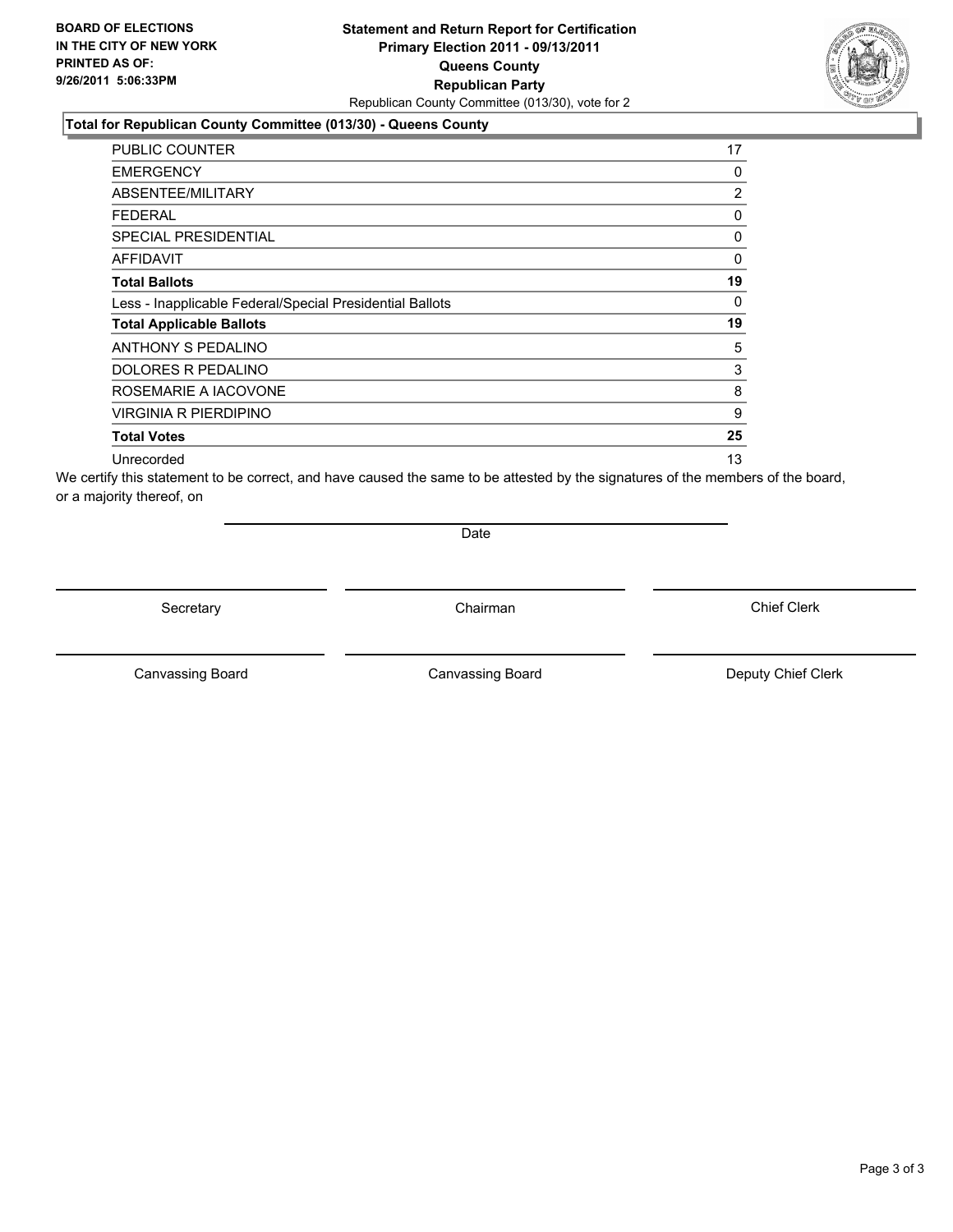

## **Primary Election 2011 - 09/13/2011 Queens County - Republican Party**

Republican County Committee 020/30 Vote for 2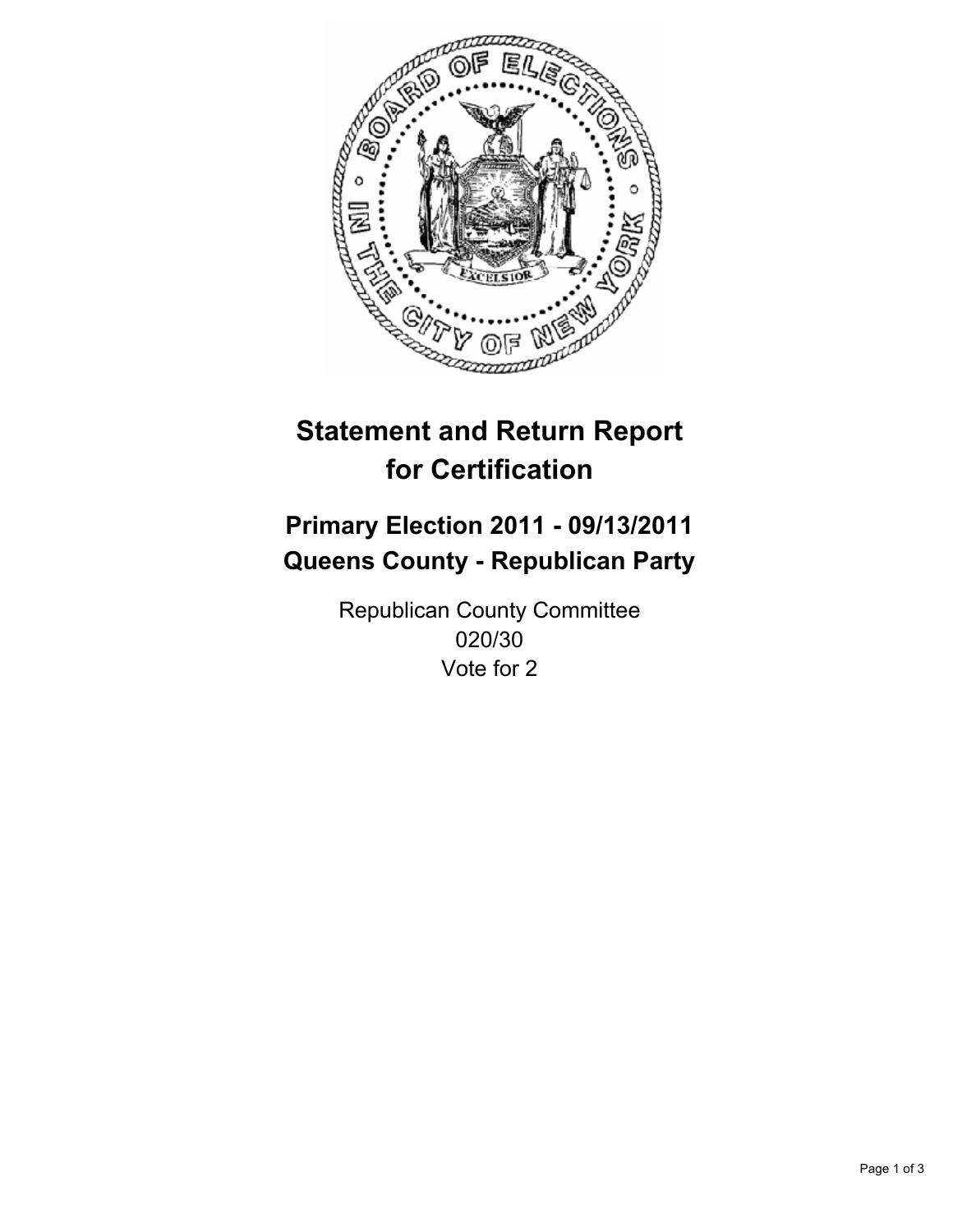

| <b>PUBLIC COUNTER</b>                                    | 6 |
|----------------------------------------------------------|---|
| <b>EMERGENCY</b>                                         | 0 |
| ABSENTEE/MILITARY                                        | 1 |
| <b>FEDERAL</b>                                           | 0 |
| <b>SPECIAL PRESIDENTIAL</b>                              | 0 |
| AFFIDAVIT                                                | 0 |
| <b>Total Ballots</b>                                     | 7 |
| Less - Inapplicable Federal/Special Presidential Ballots | 0 |
| <b>Total Applicable Ballots</b>                          | 7 |
| LEA ZAKS                                                 | 2 |
| ORLANDO CID                                              | 3 |
| PHILIP JOSEPH                                            | 2 |
| DONNA A MAIFORTH                                         | 2 |
| <b>Total Votes</b>                                       | 9 |
| Unrecorded                                               | 5 |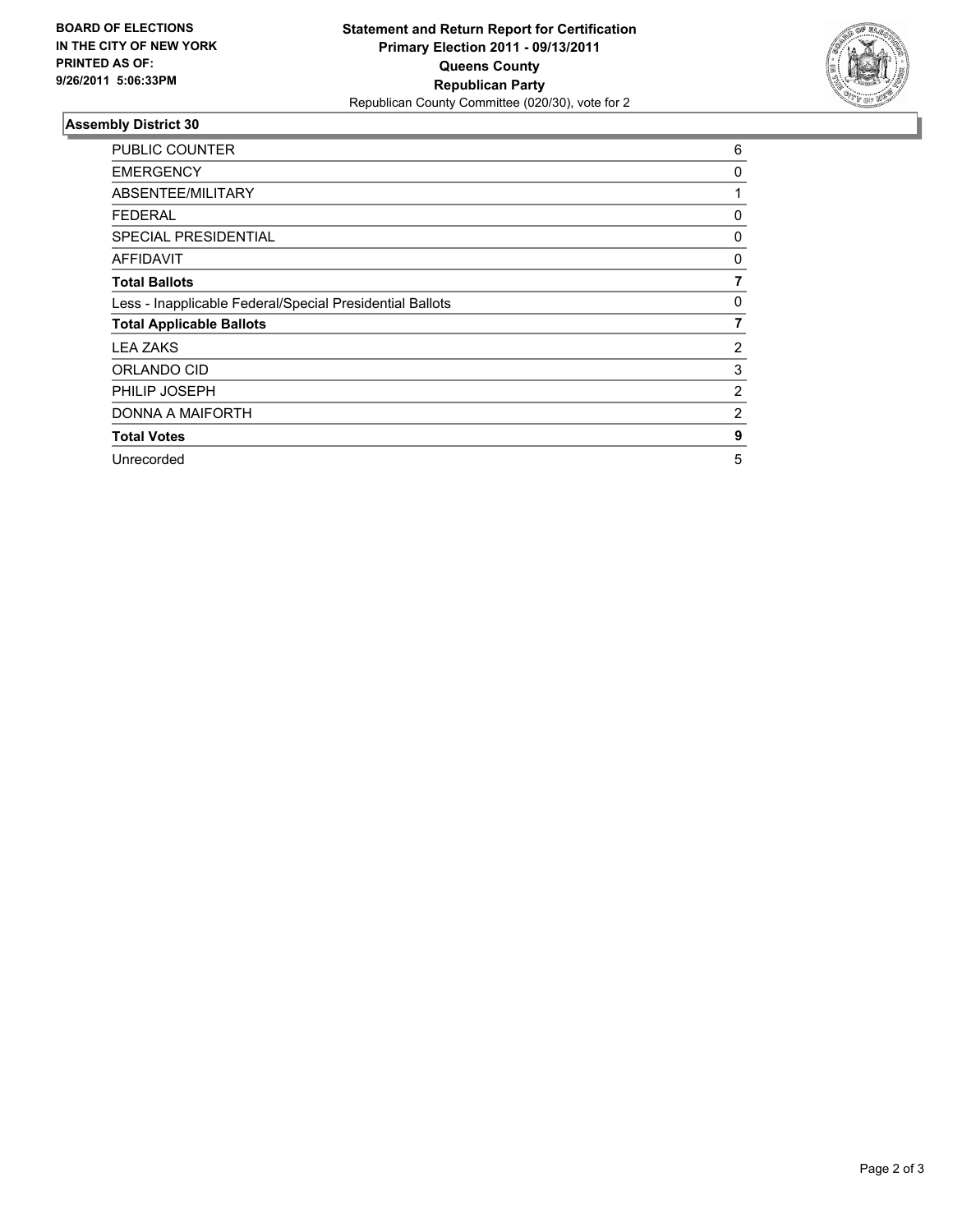### **Statement and Return Report for Certification Primary Election 2011 - 09/13/2011 Queens County Republican Party** Republican County Committee (020/30), vote for 2

### **Total for Republican County Committee (020/30) - Queens County**

| PUBLIC COUNTER                                           | 6 |
|----------------------------------------------------------|---|
| <b>EMERGENCY</b>                                         | 0 |
| ABSENTEE/MILITARY                                        | 1 |
| <b>FEDERAL</b>                                           | 0 |
| <b>SPECIAL PRESIDENTIAL</b>                              | 0 |
| <b>AFFIDAVIT</b>                                         | 0 |
| <b>Total Ballots</b>                                     | 7 |
| Less - Inapplicable Federal/Special Presidential Ballots | 0 |
| <b>Total Applicable Ballots</b>                          | 7 |
| <b>LEA ZAKS</b>                                          | 2 |
| ORLANDO CID                                              | 3 |
| PHILIP JOSEPH                                            | 2 |
| DONNA A MAIFORTH                                         | 2 |
| <b>Total Votes</b>                                       | 9 |
| Unrecorded                                               | 5 |

We certify this statement to be correct, and have caused the same to be attested by the signatures of the members of the board, or a majority thereof, on

Date

Secretary **Chairman** 

Canvassing Board **Canvassing Board** Canvassing Board **Deputy Chief Clerk** 

Canvassing Board

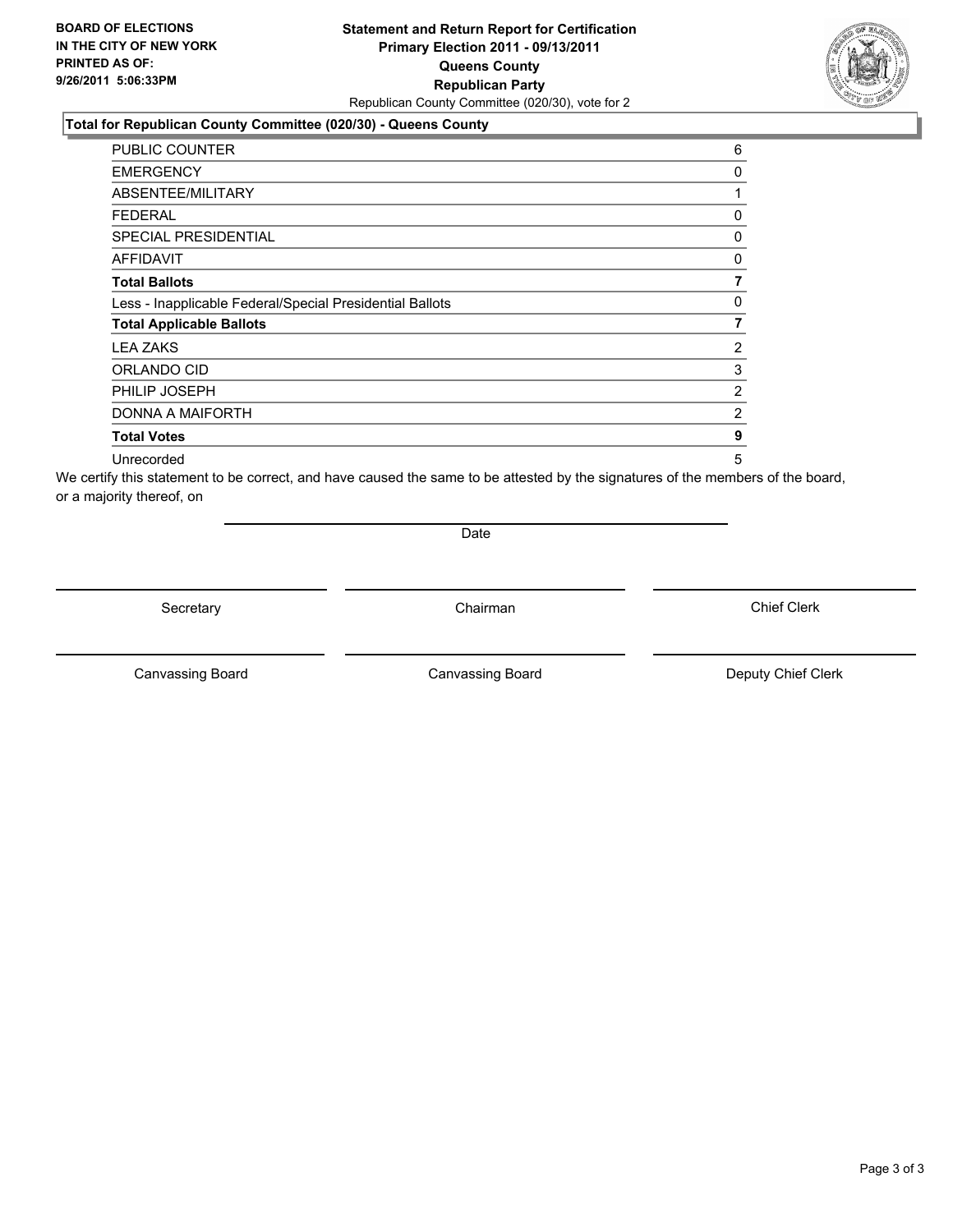

# **Primary Election 2011 - 09/13/2011 Queens County - Republican Party**

Republican County Committee 030/30 Vote for 2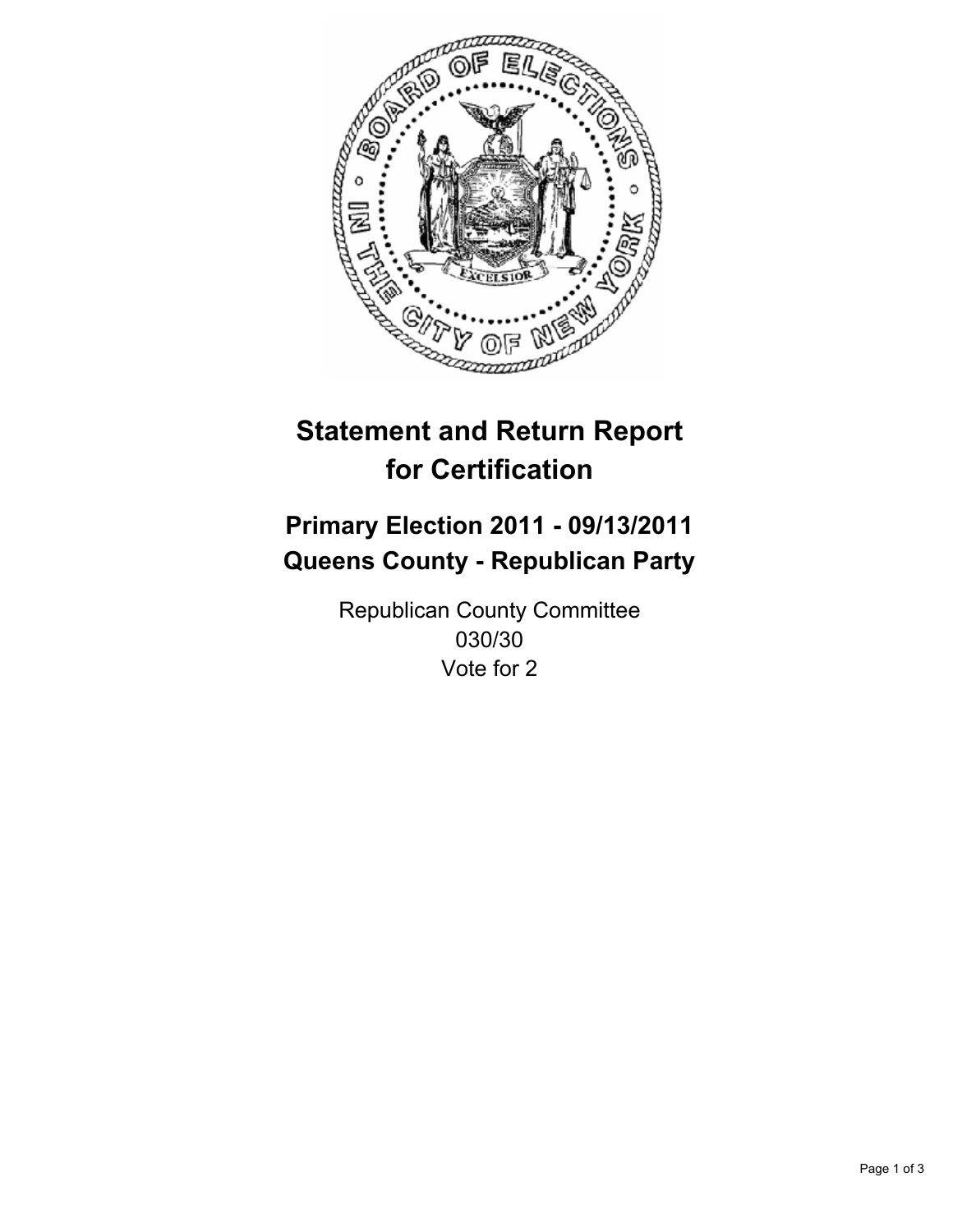

| <b>PUBLIC COUNTER</b>                                    | 27 |
|----------------------------------------------------------|----|
| <b>EMERGENCY</b>                                         | 0  |
| ABSENTEE/MILITARY                                        | 1  |
| <b>FEDERAL</b>                                           | 0  |
| <b>SPECIAL PRESIDENTIAL</b>                              | 0  |
| AFFIDAVIT                                                | 0  |
| <b>Total Ballots</b>                                     | 28 |
| Less - Inapplicable Federal/Special Presidential Ballots | 0  |
| <b>Total Applicable Ballots</b>                          | 28 |
| <b>MARY PEDOTA</b>                                       | 9  |
| <b>MARY LEAHY</b>                                        | 15 |
| <b>MICHAEL GIOIA</b>                                     | 12 |
| DAVID J CAREY                                            | 9  |
| <b>Total Votes</b>                                       | 45 |
| Unrecorded                                               | 11 |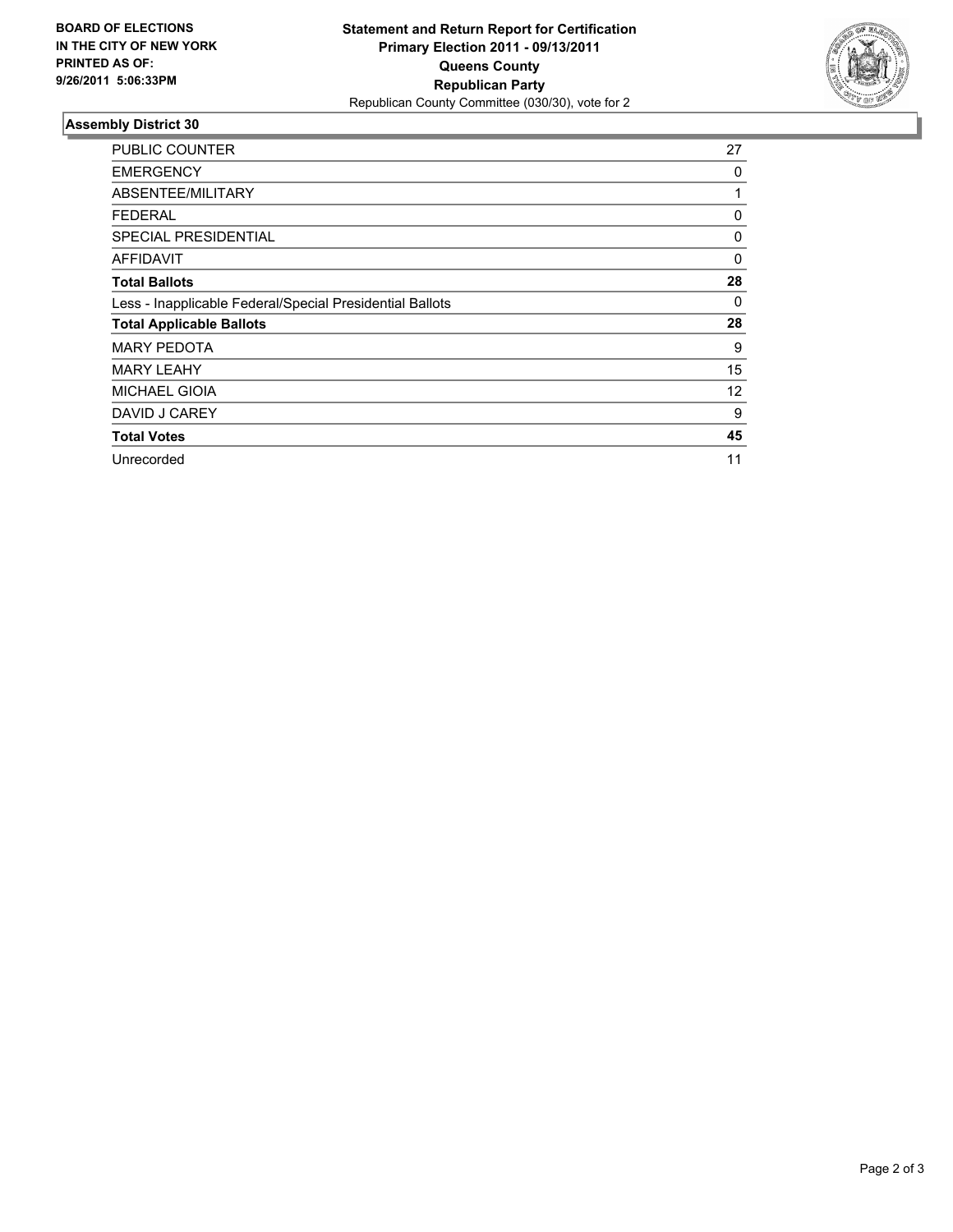### **Statement and Return Report for Certification Primary Election 2011 - 09/13/2011 Queens County Republican Party** Republican County Committee (030/30), vote for 2

### **Total for Republican County Committee (030/30) - Queens County**

| <b>PUBLIC COUNTER</b>                                    | 27 |
|----------------------------------------------------------|----|
| <b>EMERGENCY</b>                                         | 0  |
| ABSENTEE/MILITARY                                        | 1  |
| <b>FEDERAL</b>                                           | 0  |
| <b>SPECIAL PRESIDENTIAL</b>                              | 0  |
| <b>AFFIDAVIT</b>                                         | 0  |
| <b>Total Ballots</b>                                     | 28 |
| Less - Inapplicable Federal/Special Presidential Ballots | 0  |
| <b>Total Applicable Ballots</b>                          | 28 |
| <b>MARY PEDOTA</b>                                       | 9  |
| <b>MARY LEAHY</b>                                        | 15 |
| <b>MICHAEL GIOIA</b>                                     | 12 |
| DAVID J CAREY                                            | 9  |
| <b>Total Votes</b>                                       | 45 |
| Unrecorded                                               | 11 |

We certify this statement to be correct, and have caused the same to be attested by the signatures of the members of the board, or a majority thereof, on

Date

Secretary **Chairman** 

Canvassing Board **Canvassing Board** Canvassing Board **Deputy Chief Clerk** 

Canvassing Board

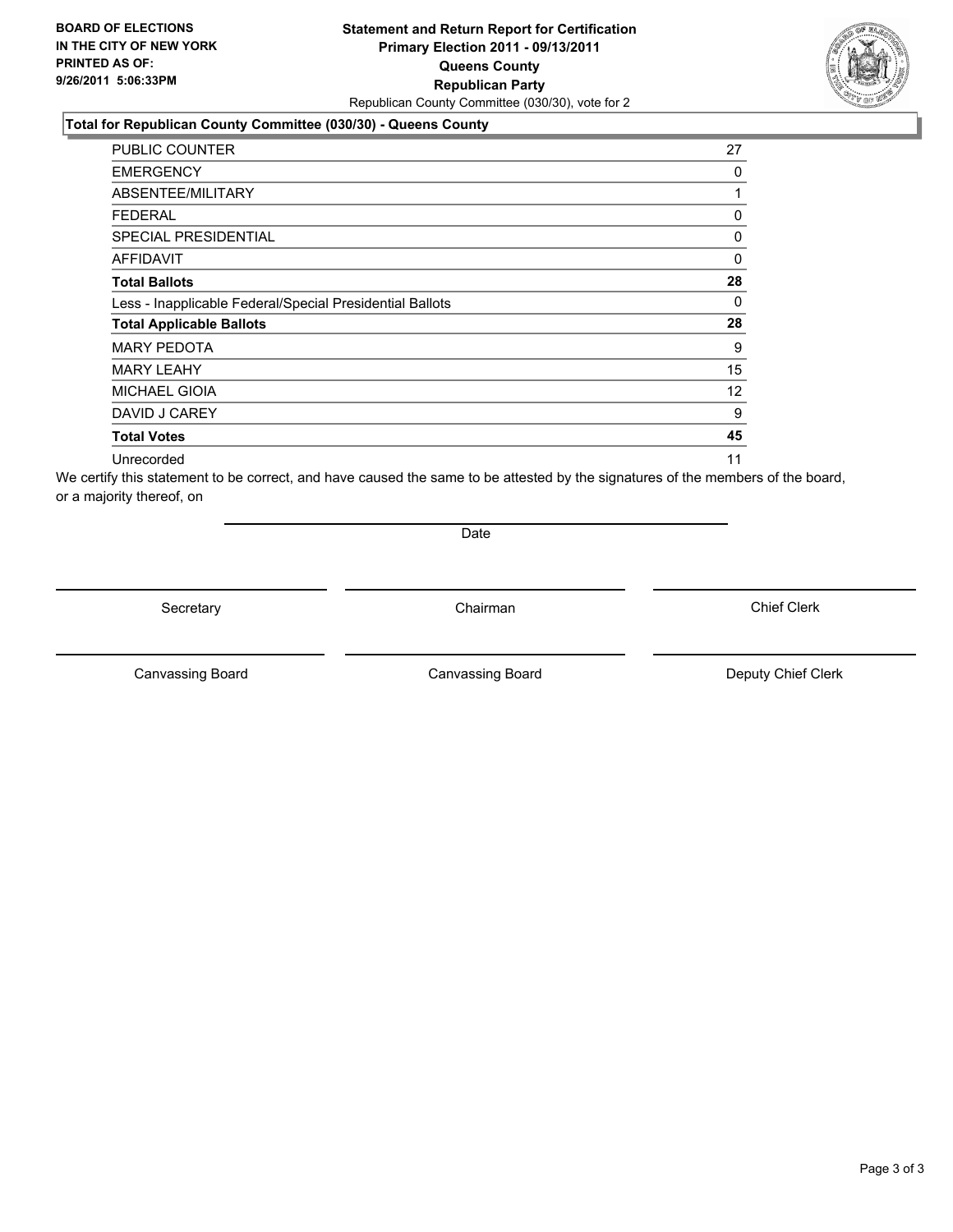

# **Primary Election 2011 - 09/13/2011 Queens County - Republican Party**

Republican County Committee 037/30 Vote for 2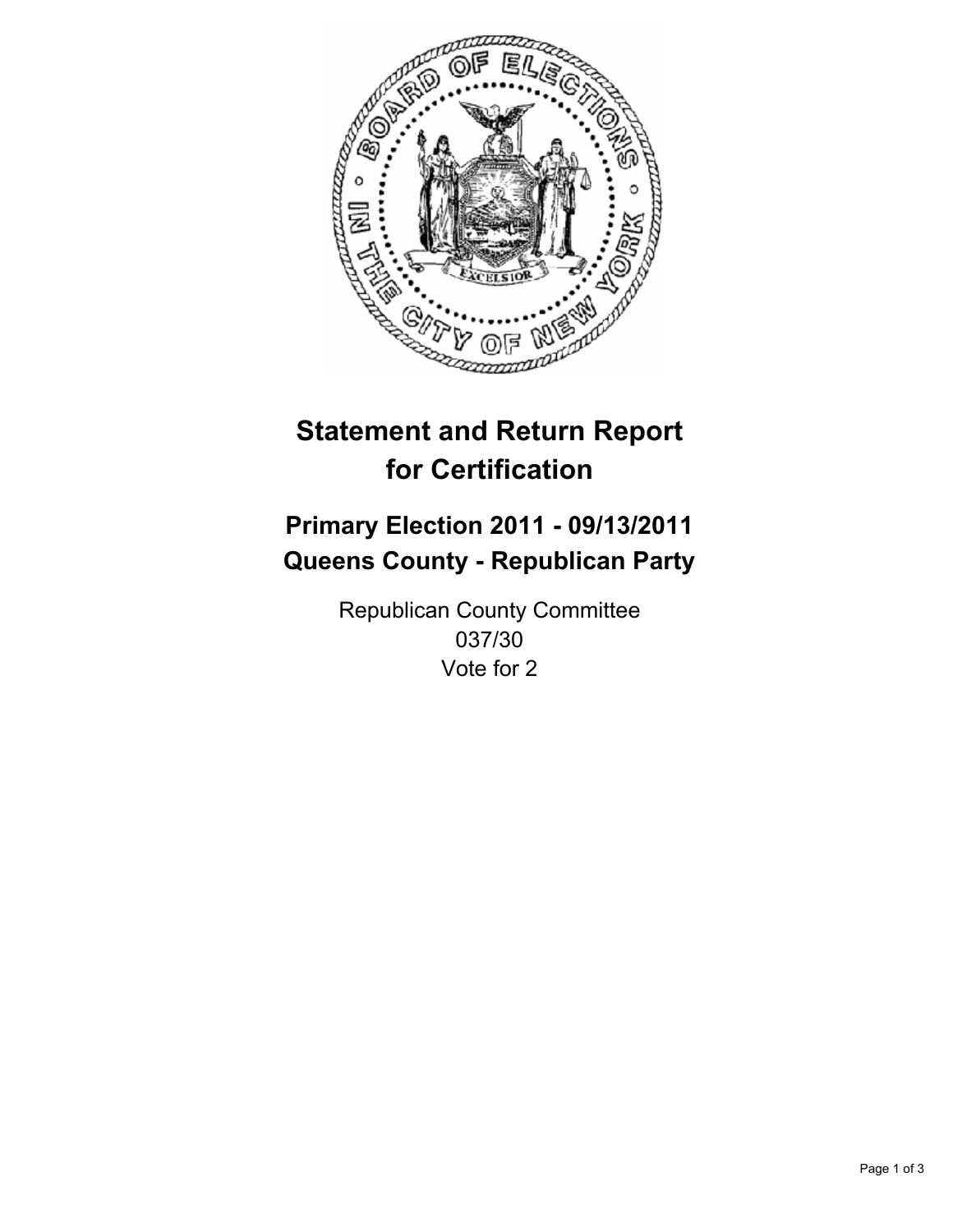

| <b>PUBLIC COUNTER</b>                                    | 11 |
|----------------------------------------------------------|----|
| <b>EMERGENCY</b>                                         | 0  |
| ABSENTEE/MILITARY                                        | 0  |
| <b>FEDERAL</b>                                           | 0  |
| SPECIAL PRESIDENTIAL                                     | 0  |
| <b>AFFIDAVIT</b>                                         | 0  |
| <b>Total Ballots</b>                                     | 11 |
| Less - Inapplicable Federal/Special Presidential Ballots | 0  |
| <b>Total Applicable Ballots</b>                          | 11 |
| LISA RUZALSKI                                            | 7  |
| NORMA BRANCO                                             | 6  |
| MARVIN R JEFFCOAT                                        | 2  |
| <b>Total Votes</b>                                       | 15 |
| Unrecorded                                               | 7  |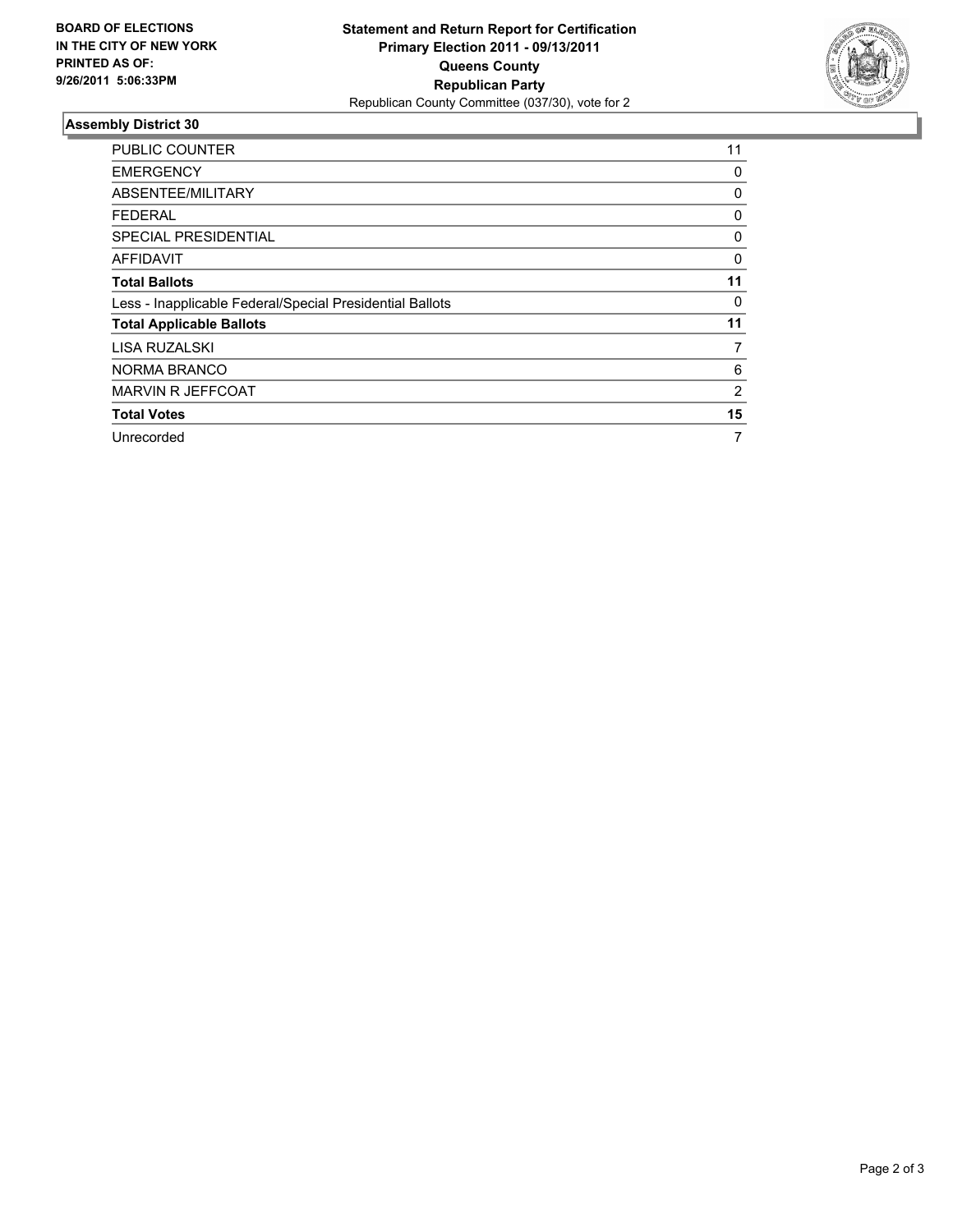### **Statement and Return Report for Certification Primary Election 2011 - 09/13/2011 Queens County Republican Party** Republican County Committee (037/30), vote for 2

### **Total for Republican County Committee (037/30) - Queens County**

| <b>PUBLIC COUNTER</b>                                    | 11             |
|----------------------------------------------------------|----------------|
| <b>EMERGENCY</b>                                         | 0              |
| ABSENTEE/MILITARY                                        | 0              |
| <b>FEDERAL</b>                                           | 0              |
| <b>SPECIAL PRESIDENTIAL</b>                              | 0              |
| <b>AFFIDAVIT</b>                                         | 0              |
| <b>Total Ballots</b>                                     | 11             |
| Less - Inapplicable Federal/Special Presidential Ballots | 0              |
| <b>Total Applicable Ballots</b>                          | 11             |
| LISA RUZALSKI                                            | 7              |
| <b>NORMA BRANCO</b>                                      | 6              |
| MARVIN R JEFFCOAT                                        | $\overline{2}$ |
| <b>Total Votes</b>                                       | 15             |
| Unrecorded                                               | 7              |

We certify this statement to be correct, and have caused the same to be attested by the signatures of the members of the board, or a majority thereof, on

Secretary **Chairman** 

Date

Canvassing Board **Canvassing Board** Canvassing Board **Deputy Chief Clerk** 

Canvassing Board

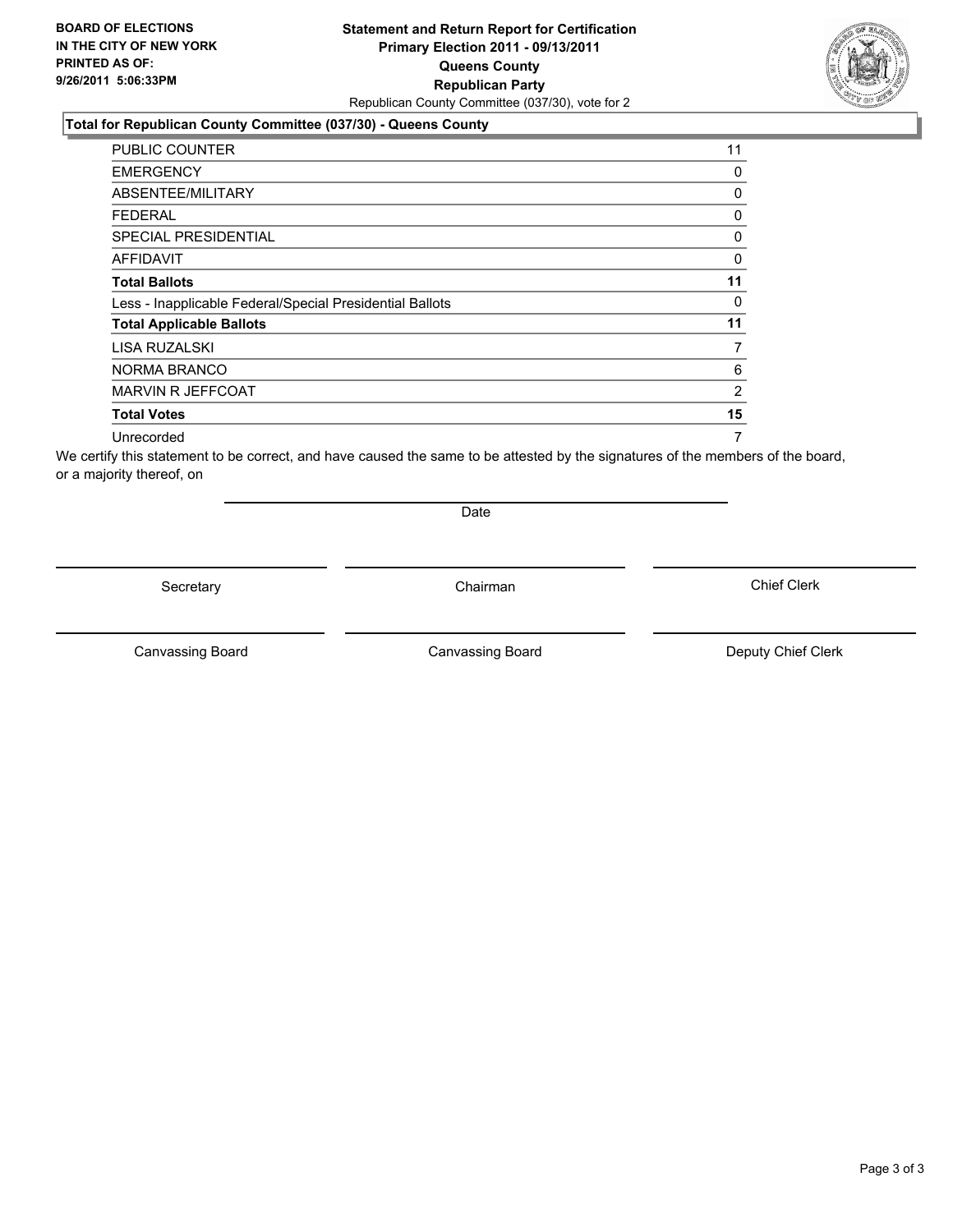

# **Primary Election 2011 - 09/13/2011 Queens County - Republican Party**

Republican County Committee 040/30 Vote for 2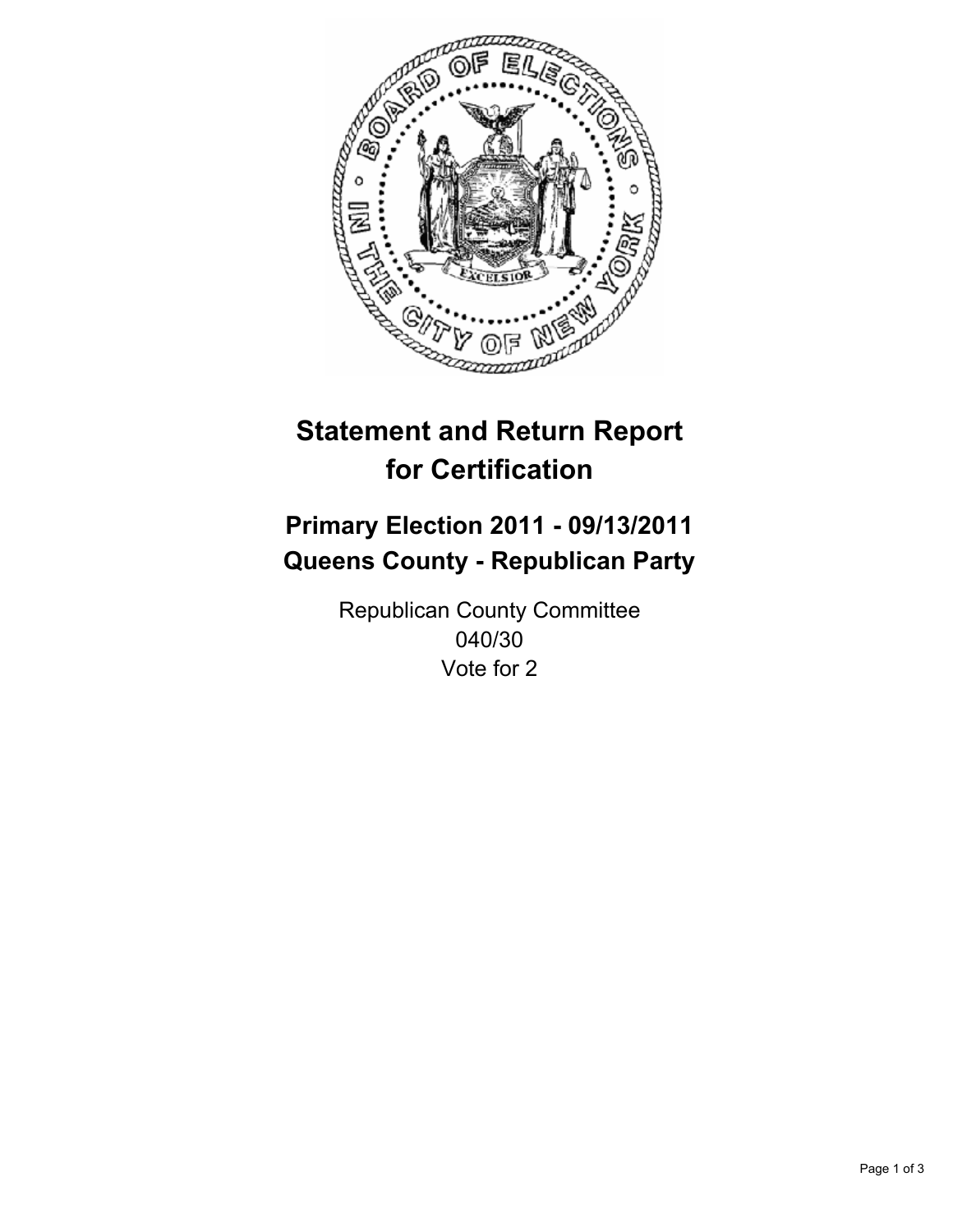

| <b>PUBLIC COUNTER</b>                                    | 16             |
|----------------------------------------------------------|----------------|
| <b>EMERGENCY</b>                                         | 0              |
| ABSENTEE/MILITARY                                        | 0              |
| FEDERAL                                                  | 0              |
| SPECIAL PRESIDENTIAL                                     | 0              |
| <b>AFFIDAVIT</b>                                         | 0              |
| <b>Total Ballots</b>                                     | 16             |
| Less - Inapplicable Federal/Special Presidential Ballots | 0              |
| <b>Total Applicable Ballots</b>                          | 16             |
| <b>MARY NESDALE</b>                                      | $\overline{2}$ |
| <b>KWAI CHEN</b>                                         | $\overline{2}$ |
| DOROTHY TYMUS                                            | 0              |
| <b>ANTHONY R BIANCULLI</b>                               | 1              |
| <b>CRISTOPHER M RODRIGUEZ</b>                            | 7              |
| <b>Total Votes</b>                                       | 12             |
| Unrecorded                                               | 20             |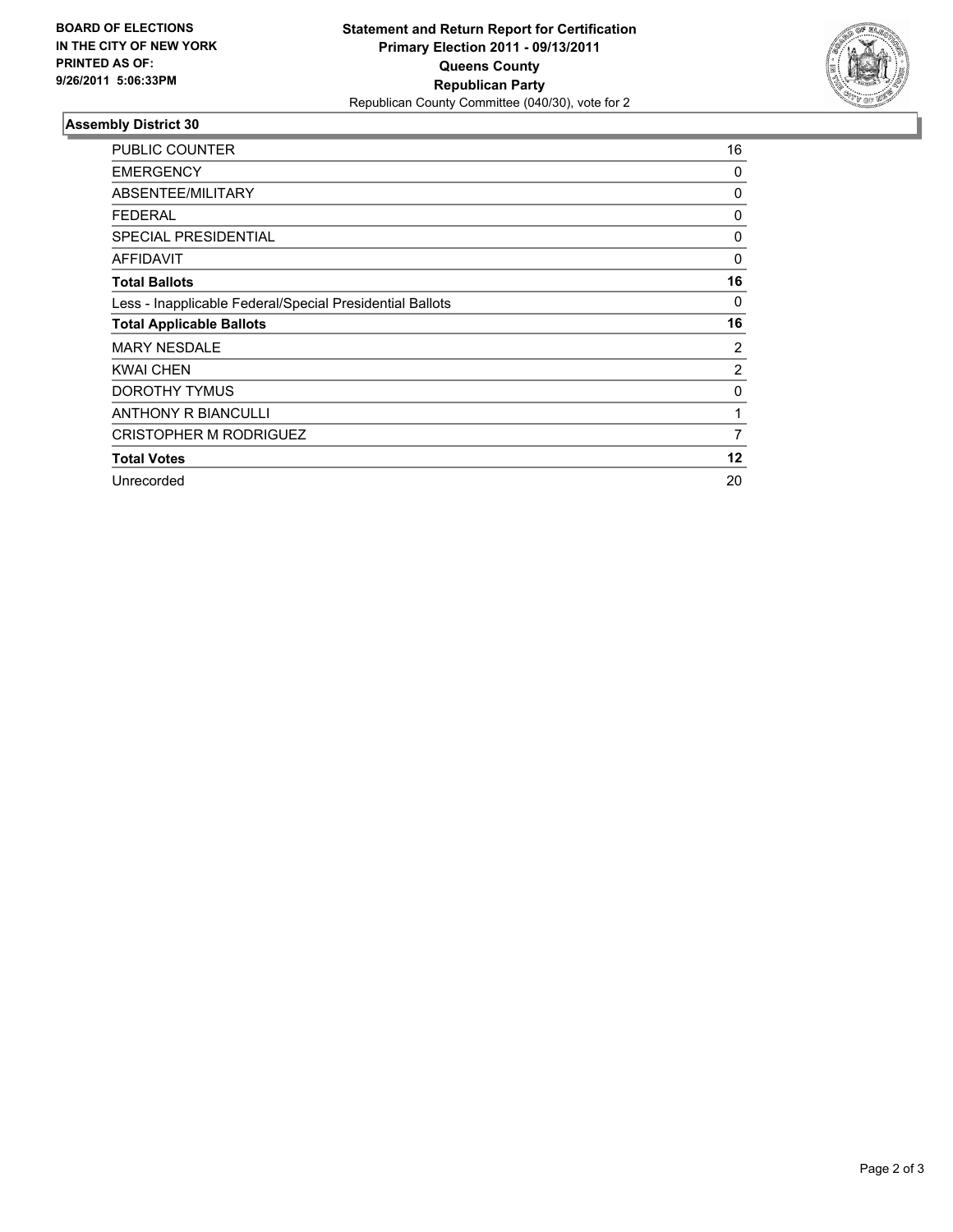### **Statement and Return Report for Certification Primary Election 2011 - 09/13/2011 Queens County Republican Party** Republican County Committee (040/30), vote for 2

### **Total for Republican County Committee (040/30) - Queens County**

| <b>PUBLIC COUNTER</b>                                    | 16             |
|----------------------------------------------------------|----------------|
| <b>EMERGENCY</b>                                         | 0              |
| ABSENTEE/MILITARY                                        | 0              |
| <b>FEDERAL</b>                                           | 0              |
| <b>SPECIAL PRESIDENTIAL</b>                              | 0              |
| <b>AFFIDAVIT</b>                                         | 0              |
| <b>Total Ballots</b>                                     | 16             |
| Less - Inapplicable Federal/Special Presidential Ballots | 0              |
| <b>Total Applicable Ballots</b>                          | 16             |
| <b>MARY NESDALE</b>                                      | 2              |
| <b>KWAI CHEN</b>                                         | $\overline{2}$ |
| DOROTHY TYMUS                                            | 0              |
| <b>ANTHONY R BIANCULLI</b>                               | 1              |
| <b>CRISTOPHER M RODRIGUEZ</b>                            | 7              |
| <b>Total Votes</b>                                       | 12             |
| Unrecorded                                               | 20             |

We certify this statement to be correct, and have caused the same to be attested by the signatures of the members of the board, or a majority thereof, on

**Date** 

Secretary **Chairman** 

Canvassing Board **Canvassing Board** Canvassing Board **Deputy Chief Clerk** 

Canvassing Board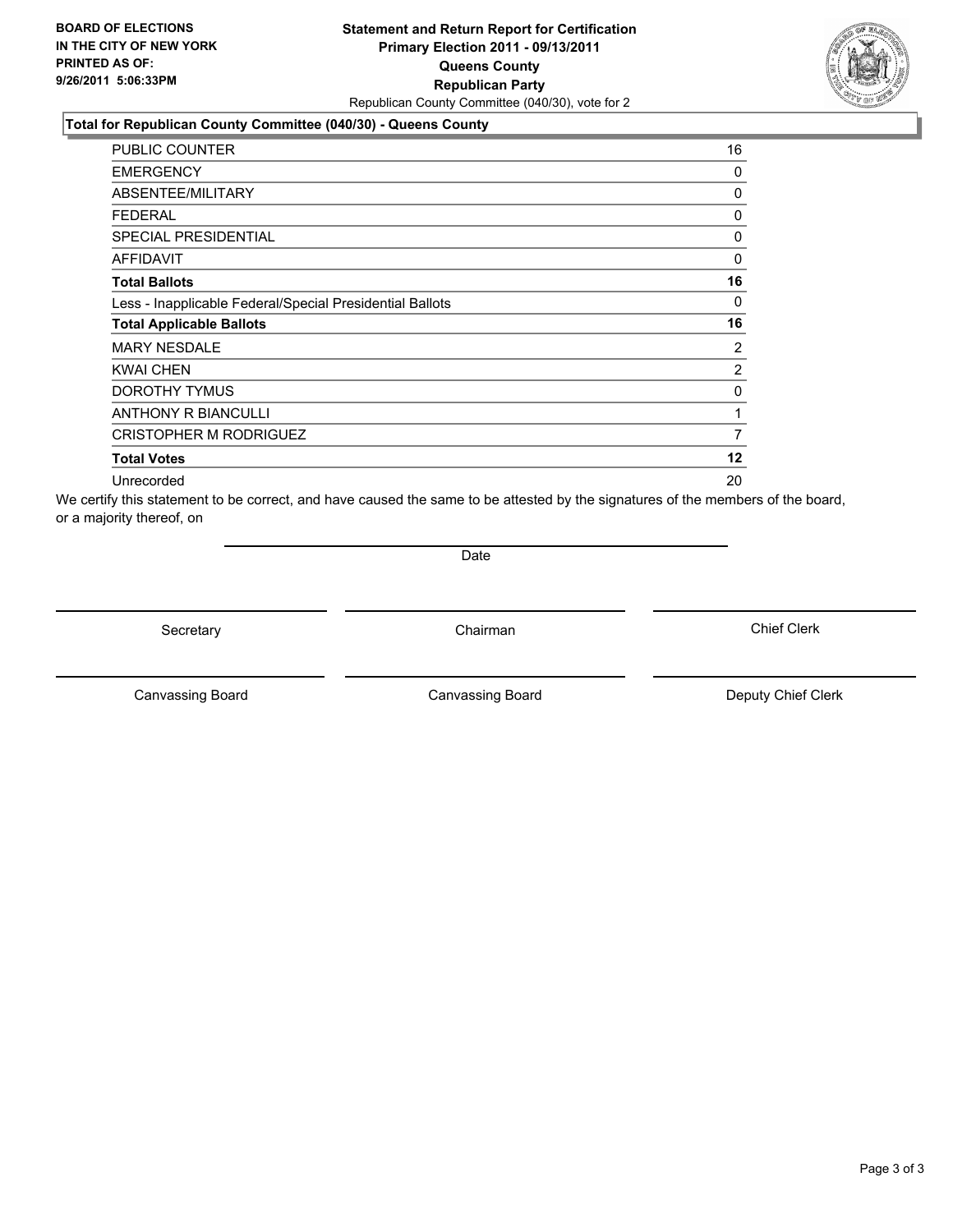

# **Primary Election 2011 - 09/13/2011 Queens County - Republican Party**

Republican County Committee 047/30 Vote for 2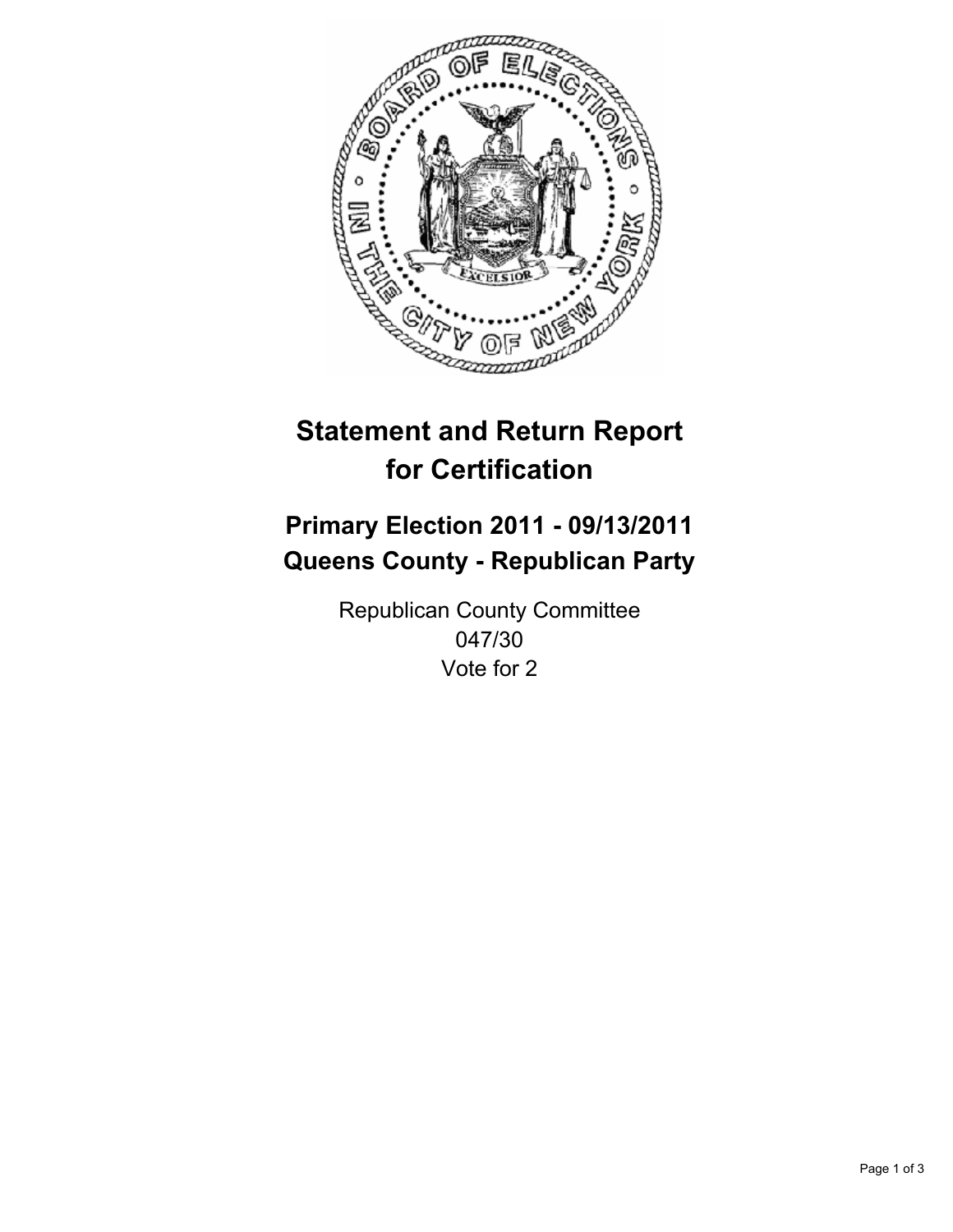

| <b>PUBLIC COUNTER</b>                                    | 20 |
|----------------------------------------------------------|----|
| <b>EMERGENCY</b>                                         | 0  |
| ABSENTEE/MILITARY                                        | 1  |
| <b>FEDERAL</b>                                           | 0  |
| <b>SPECIAL PRESIDENTIAL</b>                              | 0  |
| AFFIDAVIT                                                | 0  |
| <b>Total Ballots</b>                                     | 21 |
| Less - Inapplicable Federal/Special Presidential Ballots | 0  |
| <b>Total Applicable Ballots</b>                          | 21 |
| <b>VIOLET SACCO</b>                                      | 10 |
| MICHAEL SACCO                                            | 6  |
| <b>MARY DEMKO</b>                                        | 11 |
| <b>Total Votes</b>                                       | 27 |
| Unrecorded                                               | 15 |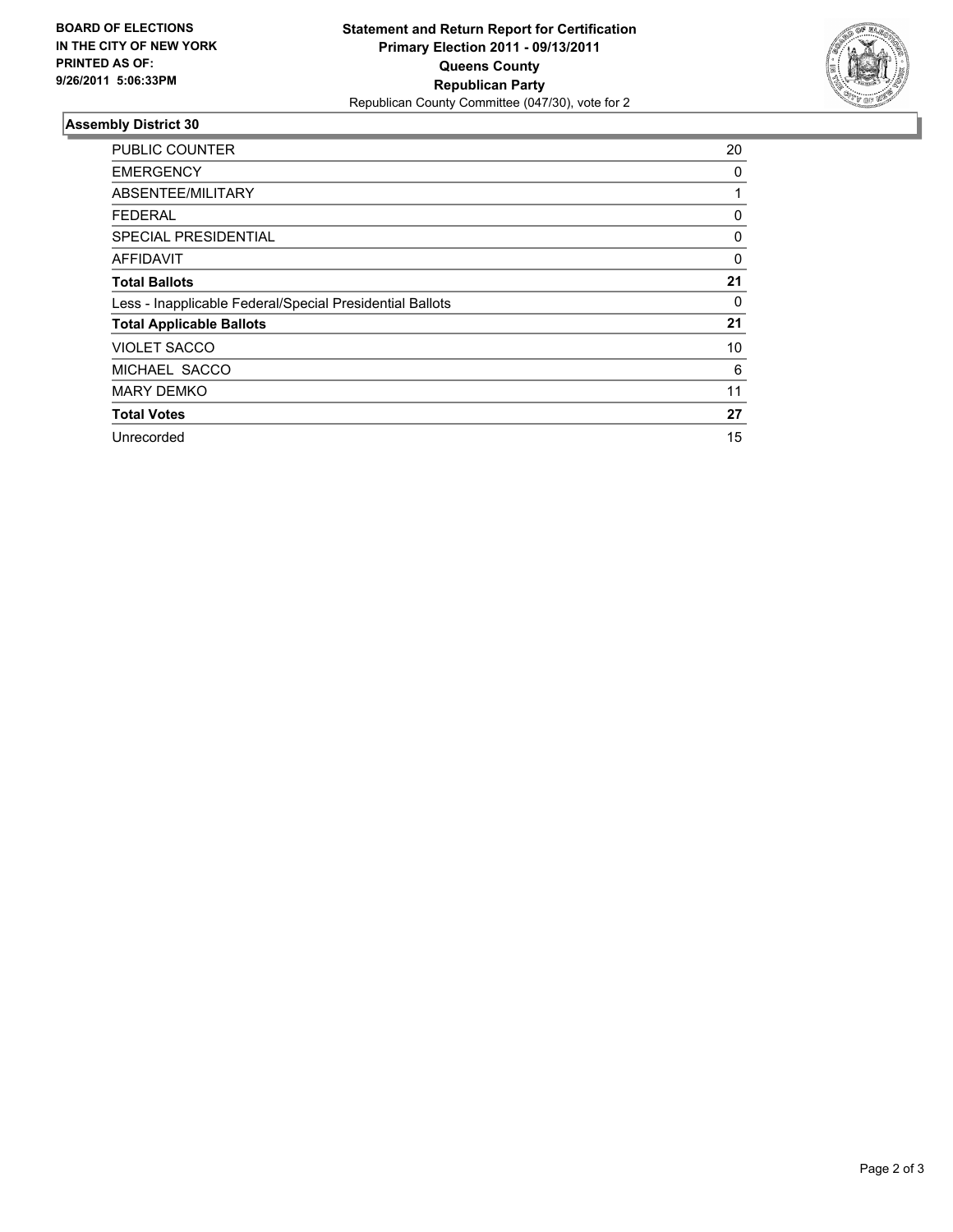### **Statement and Return Report for Certification Primary Election 2011 - 09/13/2011 Queens County Republican Party** Republican County Committee (047/30), vote for 2

#### **Total for Republican County Committee (047/30) - Queens County**

| <b>PUBLIC COUNTER</b>                                    | 20 |
|----------------------------------------------------------|----|
| <b>EMERGENCY</b>                                         | 0  |
| ABSENTEE/MILITARY                                        |    |
| FEDERAL                                                  | 0  |
| SPECIAL PRESIDENTIAL                                     | 0  |
| <b>AFFIDAVIT</b>                                         | 0  |
| <b>Total Ballots</b>                                     | 21 |
| Less - Inapplicable Federal/Special Presidential Ballots | 0  |
| <b>Total Applicable Ballots</b>                          | 21 |
| <b>VIOLET SACCO</b>                                      | 10 |
| MICHAEL SACCO                                            | 6  |
| <b>MARY DEMKO</b>                                        | 11 |
| <b>Total Votes</b>                                       | 27 |
| Unrecorded                                               | 15 |

We certify this statement to be correct, and have caused the same to be attested by the signatures of the members of the board, or a majority thereof, on

Secretary **Chairman** 

Date

Canvassing Board

Canvassing Board **Canvassing Board** Canvassing Board **Deputy Chief Clerk** 

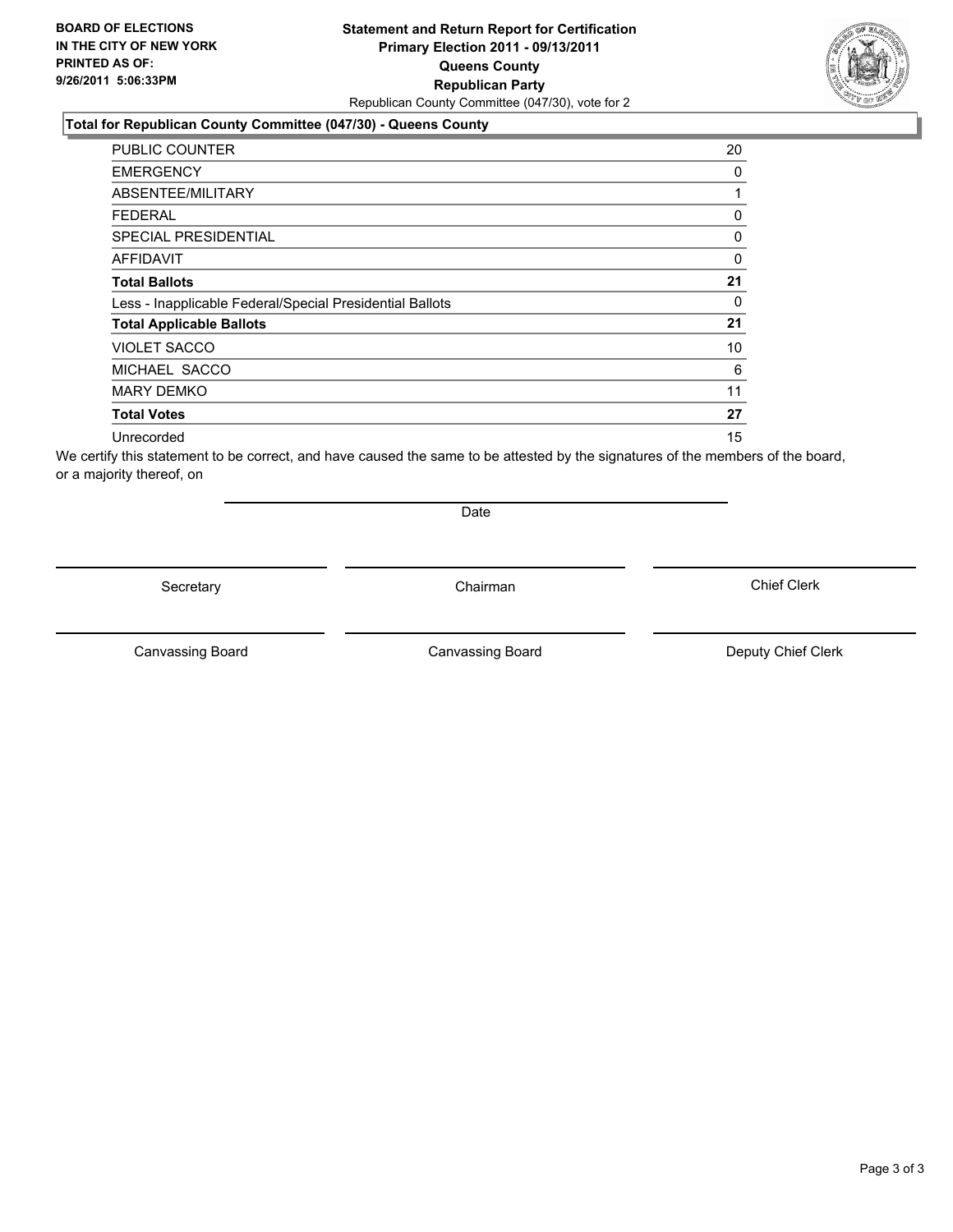

# **Primary Election 2011 - 09/13/2011 Queens County - Republican Party**

Republican County Committee 051/30 Vote for 2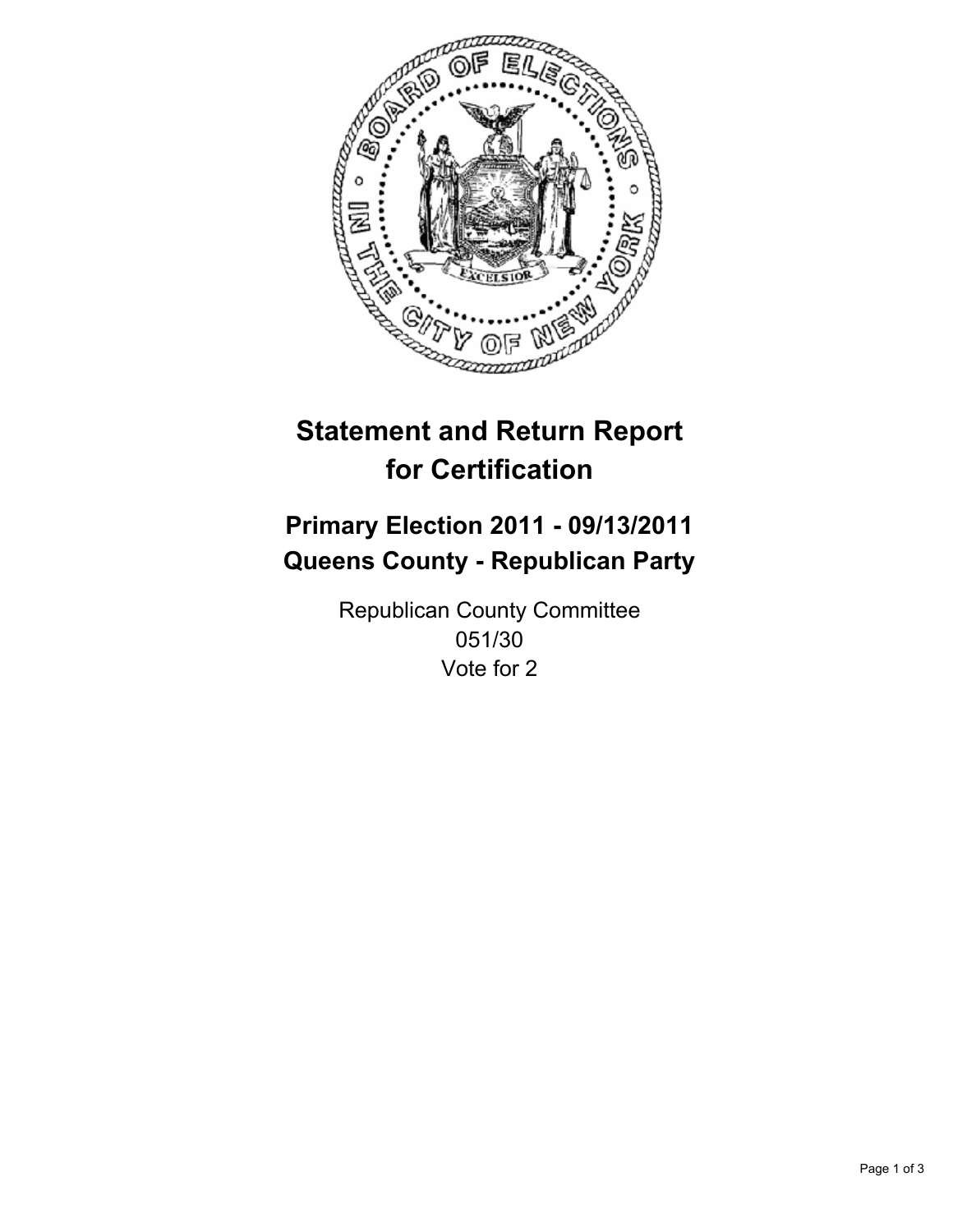

| <b>PUBLIC COUNTER</b>                                    | 11      |
|----------------------------------------------------------|---------|
| <b>EMERGENCY</b>                                         | 0       |
| ABSENTEE/MILITARY                                        | 0       |
| <b>FEDERAL</b>                                           | 0       |
| <b>SPECIAL PRESIDENTIAL</b>                              | 0       |
| <b>AFFIDAVIT</b>                                         | 1       |
| <b>Total Ballots</b>                                     | $12 \,$ |
| Less - Inapplicable Federal/Special Presidential Ballots | 0       |
| <b>Total Applicable Ballots</b>                          | 12      |
| LUCILLE B SADOWSKI                                       | 5       |
| <b>DENISE M SADOWSKI</b>                                 | 4       |
| <b>LEON DASILVA</b>                                      | 5       |
| <b>GLADYS SALAVA</b>                                     | 2       |
| <b>Total Votes</b>                                       | 16      |
| Unrecorded                                               | 8       |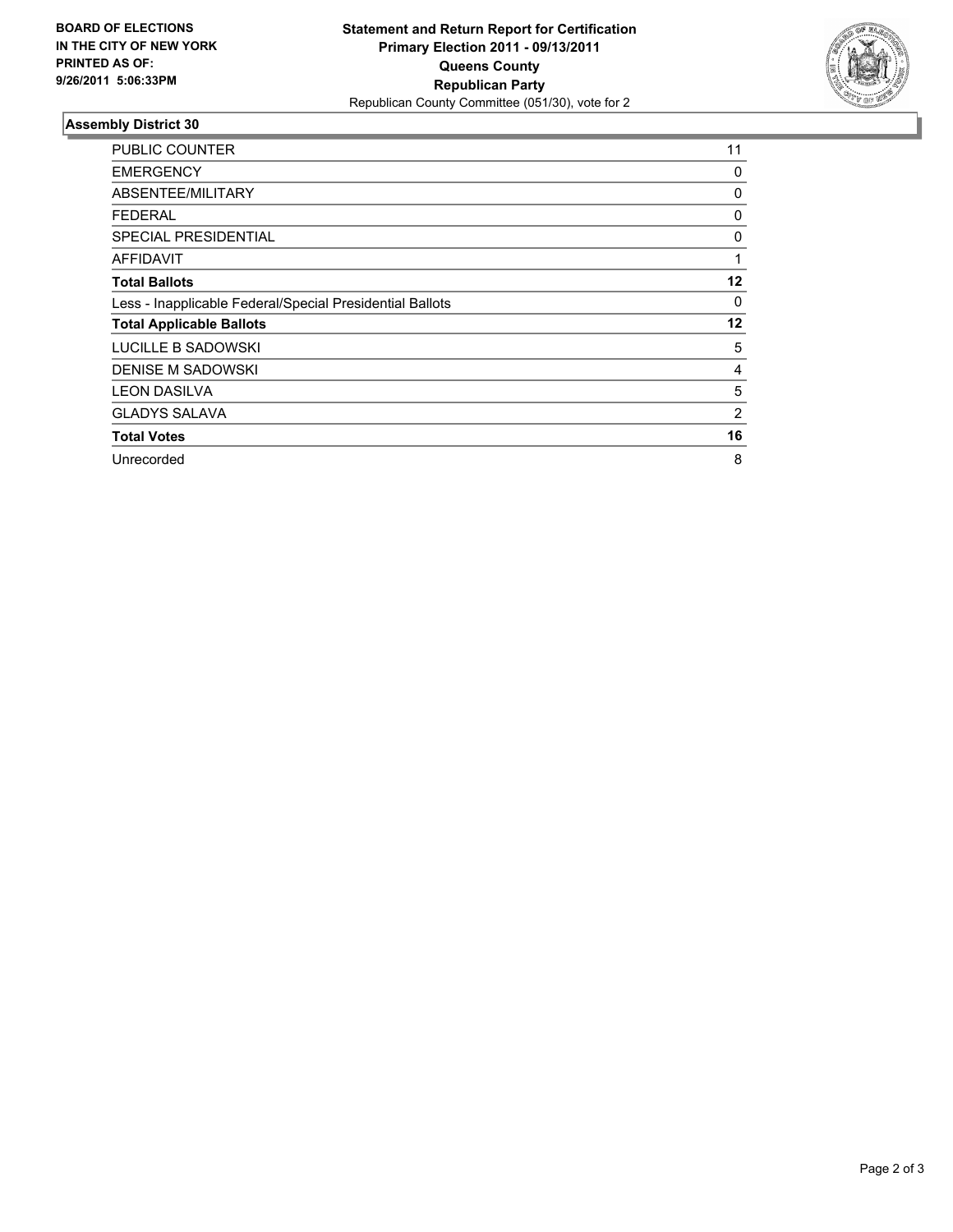### **Statement and Return Report for Certification Primary Election 2011 - 09/13/2011 Queens County Republican Party** Republican County Committee (051/30), vote for 2

### **Total for Republican County Committee (051/30) - Queens County**

| <b>PUBLIC COUNTER</b>                                    | 11      |
|----------------------------------------------------------|---------|
| <b>EMERGENCY</b>                                         | 0       |
| <b>ABSENTEE/MILITARY</b>                                 | 0       |
| FEDERAL                                                  | 0       |
| <b>SPECIAL PRESIDENTIAL</b>                              | 0       |
| AFFIDAVIT                                                | 1       |
| <b>Total Ballots</b>                                     | $12 \,$ |
| Less - Inapplicable Federal/Special Presidential Ballots | 0       |
| <b>Total Applicable Ballots</b>                          | 12      |
| LUCILLE B SADOWSKI                                       | 5       |
| <b>DENISE M SADOWSKI</b>                                 | 4       |
| <b>LEON DASILVA</b>                                      | 5       |
| <b>GLADYS SALAVA</b>                                     | 2       |
| <b>Total Votes</b>                                       | 16      |
| Unrecorded                                               | 8       |

We certify this statement to be correct, and have caused the same to be attested by the signatures of the members of the board, or a majority thereof, on

Date

Secretary **Chairman** 

Canvassing Board **Canvassing Board** Canvassing Board **Deputy Chief Clerk** 

Canvassing Board

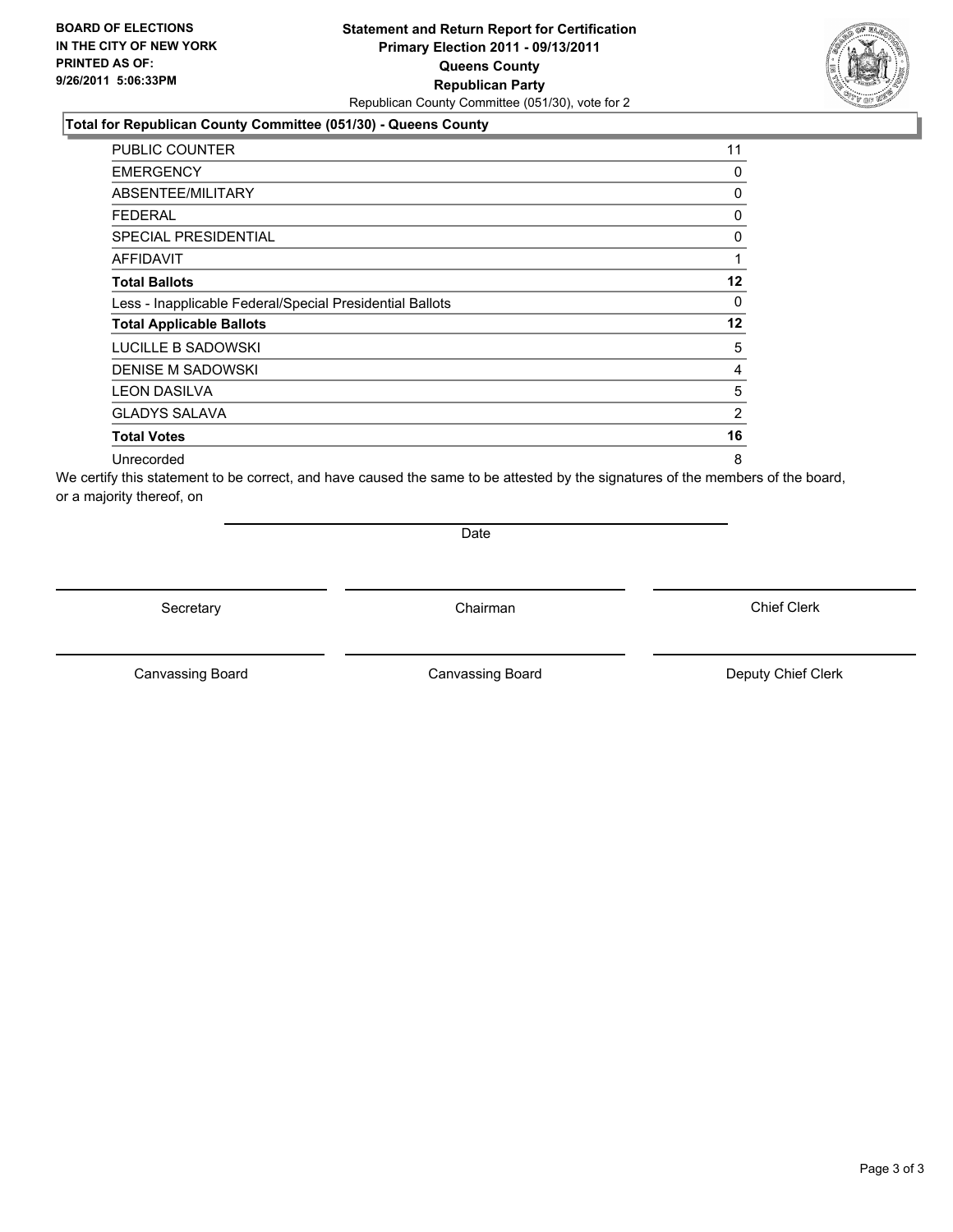

# **Primary Election 2011 - 09/13/2011 Queens County - Republican Party**

Republican County Committee 069/30 Vote for 2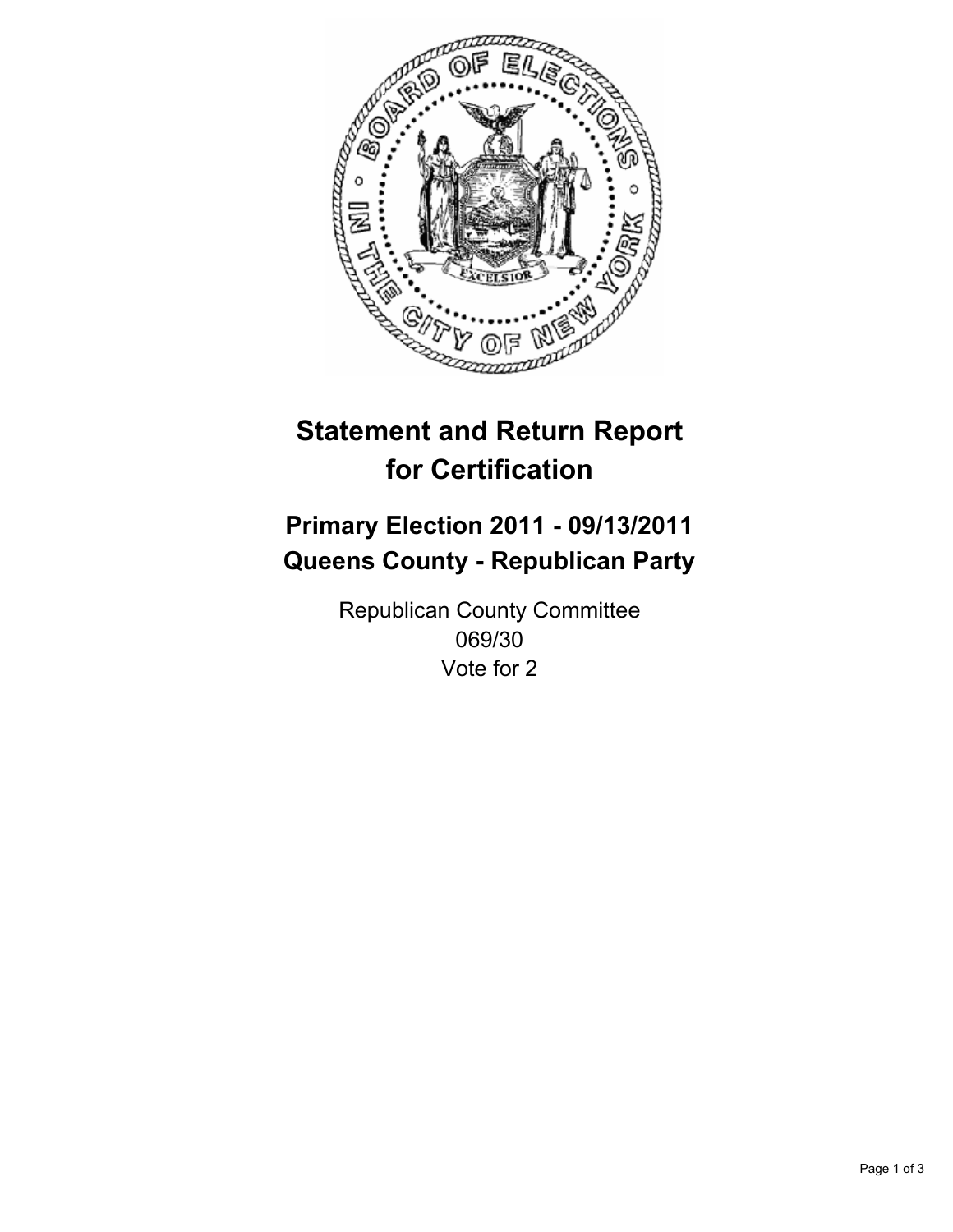

| <b>PUBLIC COUNTER</b>                                    | 15 |
|----------------------------------------------------------|----|
| <b>EMERGENCY</b>                                         | 0  |
| ABSENTEE/MILITARY                                        | 0  |
| <b>FEDERAL</b>                                           | 0  |
| <b>SPECIAL PRESIDENTIAL</b>                              | 0  |
| AFFIDAVIT                                                | 0  |
| <b>Total Ballots</b>                                     | 15 |
| Less - Inapplicable Federal/Special Presidential Ballots | 0  |
| <b>Total Applicable Ballots</b>                          | 15 |
| <b>GASPARE CHAIRENZA</b>                                 | 6  |
| VITTORIA CHIARENZA                                       | 4  |
| <b>BETTY CORDOBA</b>                                     | 6  |
| THERSA J HARTENSTEIN                                     | 3  |
| <b>Total Votes</b>                                       | 19 |
| Unrecorded                                               | 11 |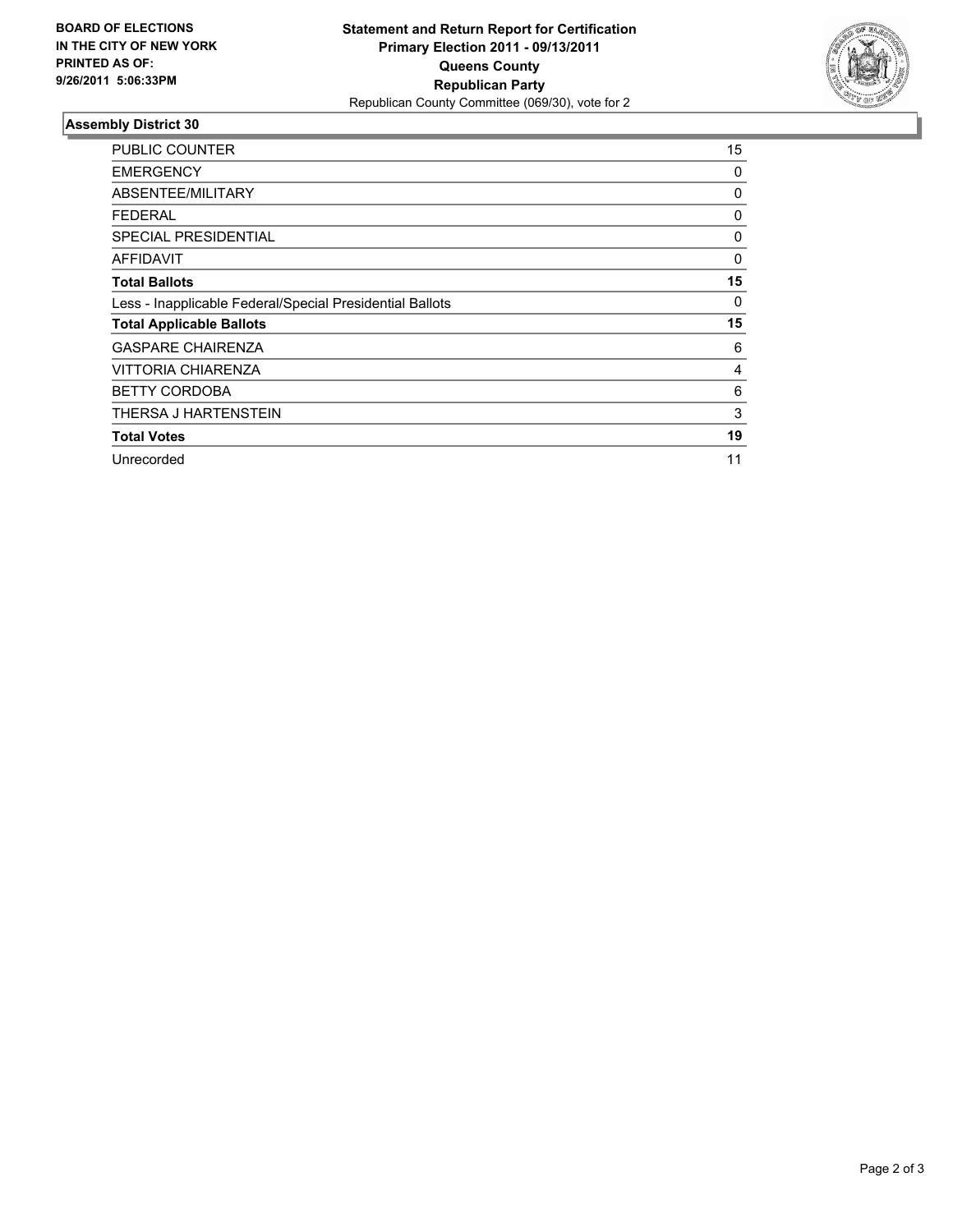### **Statement and Return Report for Certification Primary Election 2011 - 09/13/2011 Queens County Republican Party** Republican County Committee (069/30), vote for 2

### **Total for Republican County Committee (069/30) - Queens County**

| PUBLIC COUNTER                                           | 15 |
|----------------------------------------------------------|----|
| <b>EMERGENCY</b>                                         | 0  |
| <b>ABSENTEE/MILITARY</b>                                 | 0  |
| FEDERAL                                                  | 0  |
| <b>SPECIAL PRESIDENTIAL</b>                              | 0  |
| <b>AFFIDAVIT</b>                                         | 0  |
| <b>Total Ballots</b>                                     | 15 |
| Less - Inapplicable Federal/Special Presidential Ballots | 0  |
| <b>Total Applicable Ballots</b>                          | 15 |
| <b>GASPARE CHAIRENZA</b>                                 | 6  |
| VITTORIA CHIARENZA                                       | 4  |
| <b>BETTY CORDOBA</b>                                     | 6  |
| THERSA J HARTENSTEIN                                     | 3  |
| <b>Total Votes</b>                                       | 19 |
| Unrecorded                                               | 11 |

We certify this statement to be correct, and have caused the same to be attested by the signatures of the members of the board, or a majority thereof, on

Date

Secretary **Chairman** 

Canvassing Board **Canvassing Board** Canvassing Board **Deputy Chief Clerk** 

Canvassing Board

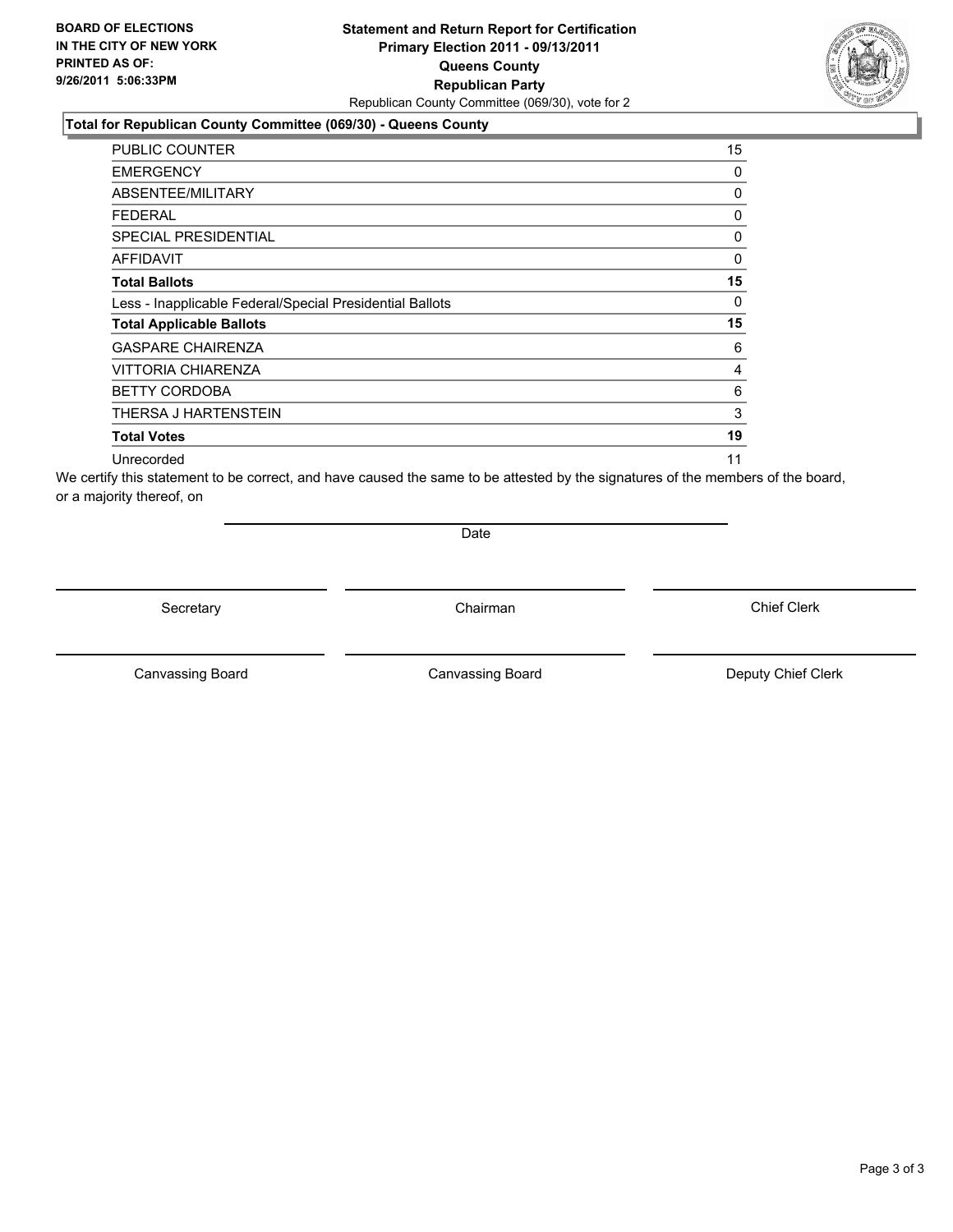

# **Primary Election 2011 - 09/13/2011 Queens County - Republican Party**

Republican County Committee 070/30 Vote for 2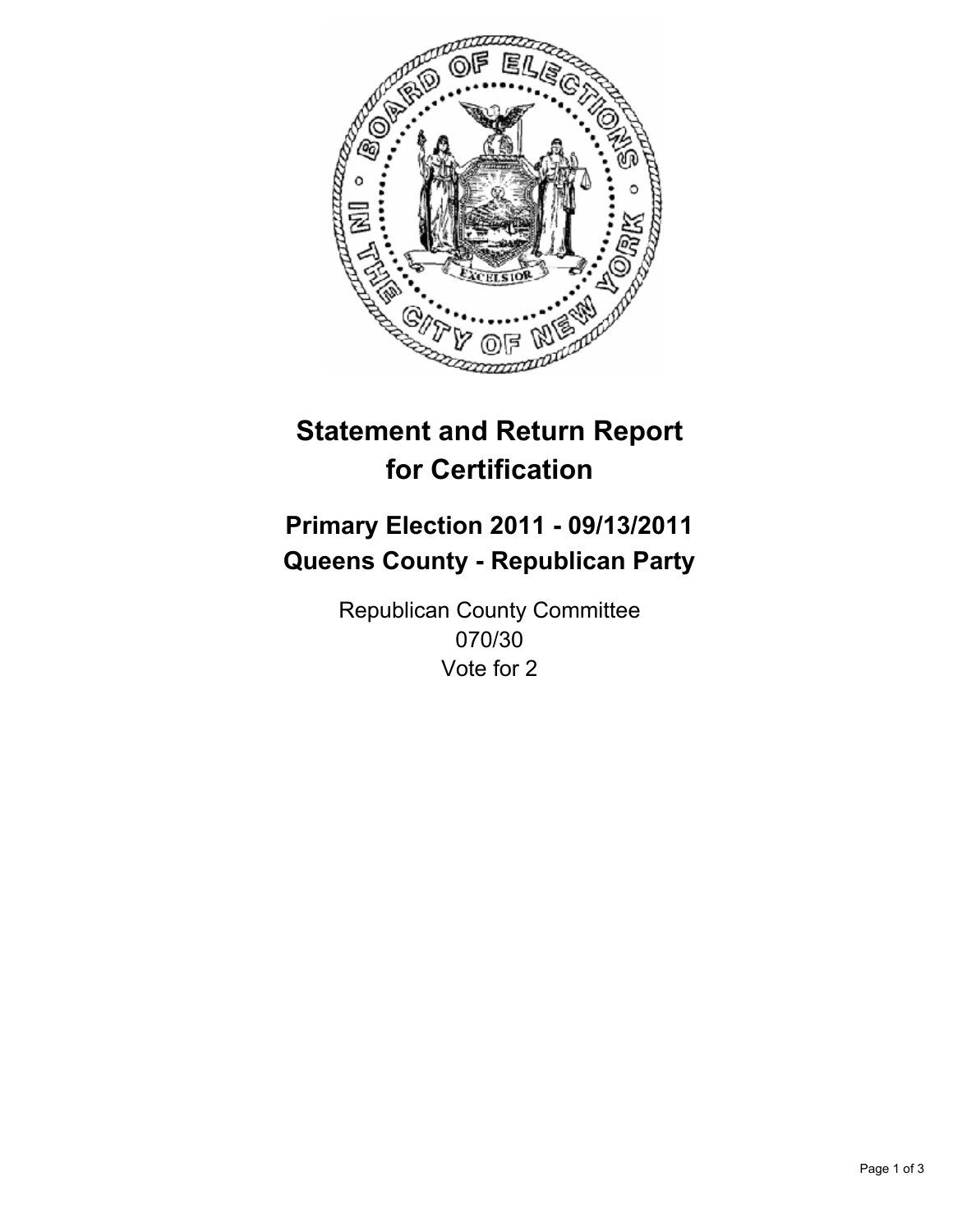

| <b>PUBLIC COUNTER</b>                                    | 3           |
|----------------------------------------------------------|-------------|
| <b>EMERGENCY</b>                                         | 0           |
| ABSENTEE/MILITARY                                        | 0           |
| FEDERAL                                                  | 0           |
| <b>SPECIAL PRESIDENTIAL</b>                              | 0           |
| <b>AFFIDAVIT</b>                                         | 0           |
| <b>Total Ballots</b>                                     | 3           |
| Less - Inapplicable Federal/Special Presidential Ballots | 0           |
| <b>Total Applicable Ballots</b>                          | 3           |
| ANTHONY P NUNZIATO SR.                                   | 2           |
| <b>KENNETH G RAU</b>                                     |             |
| <b>JOHN S BOUGIAMAS</b>                                  | 3           |
| PIERRE ALCANTARA                                         | $\mathbf 0$ |
| <b>Total Votes</b>                                       | 6           |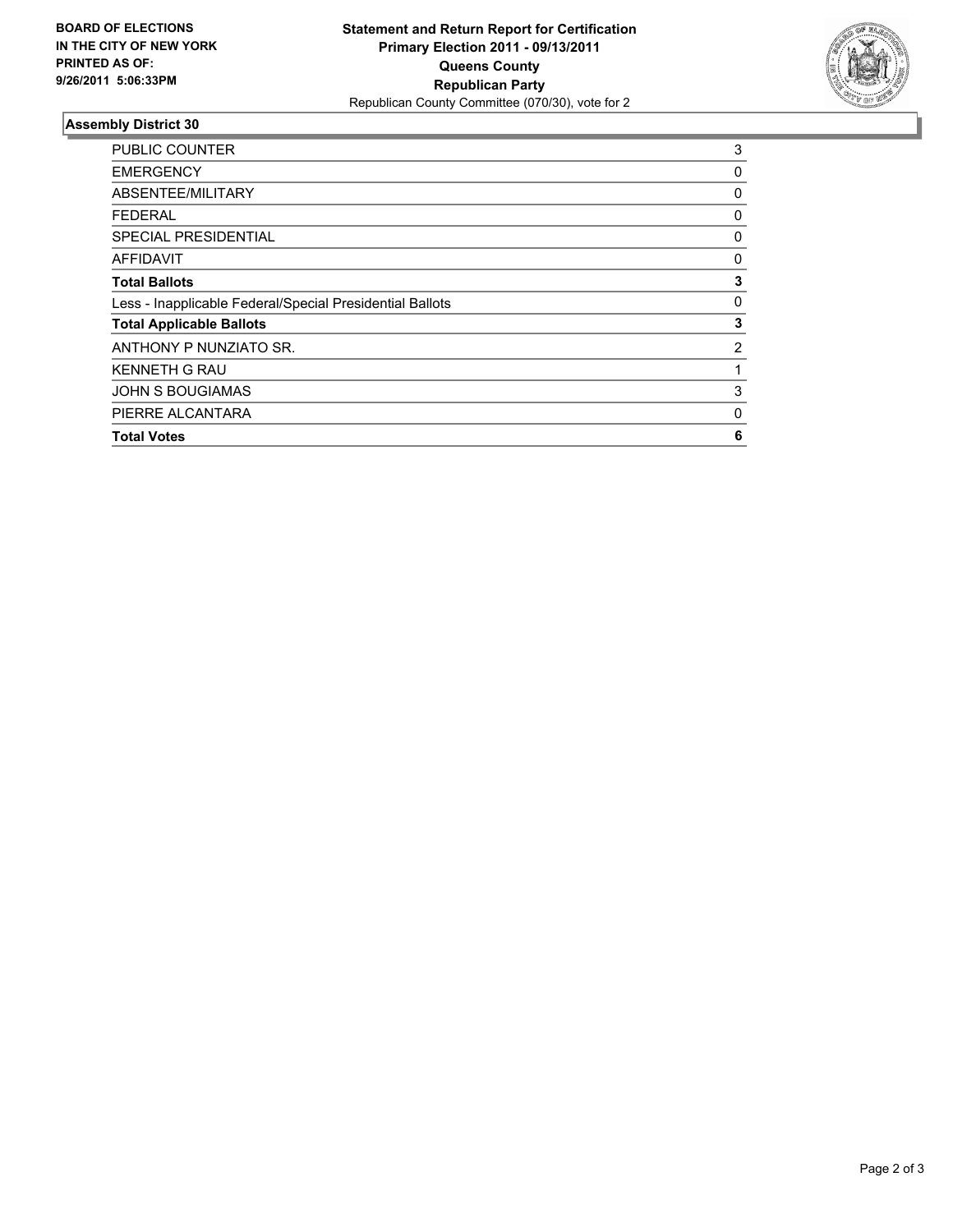### **Statement and Return Report for Certification Primary Election 2011 - 09/13/2011 Queens County Republican Party** Republican County Committee (070/30), vote for 2

### **Total for Republican County Committee (070/30) - Queens County**

| <b>PUBLIC COUNTER</b>                                    | 3           |
|----------------------------------------------------------|-------------|
| <b>EMERGENCY</b>                                         | 0           |
| ABSENTEE/MILITARY                                        | $\mathbf 0$ |
| <b>FEDERAL</b>                                           | 0           |
| <b>SPECIAL PRESIDENTIAL</b>                              | 0           |
| <b>AFFIDAVIT</b>                                         | 0           |
| <b>Total Ballots</b>                                     | 3           |
| Less - Inapplicable Federal/Special Presidential Ballots | 0           |
| <b>Total Applicable Ballots</b>                          | 3           |
| ANTHONY P NUNZIATO SR.                                   | 2           |
| <b>KENNETH G RAU</b>                                     | 1           |
| <b>JOHN S BOUGIAMAS</b>                                  | 3           |
| PIERRE ALCANTARA                                         | $\mathbf 0$ |
| <b>Total Votes</b>                                       | 6           |

We certify this statement to be correct, and have caused the same to be attested by the signatures of the members of the board, or a majority thereof, on

Secretary **Chairman** 

Date

Canvassing Board **Canvassing Board** Canvassing Board **Deputy Chief Clerk** 

Canvassing Board

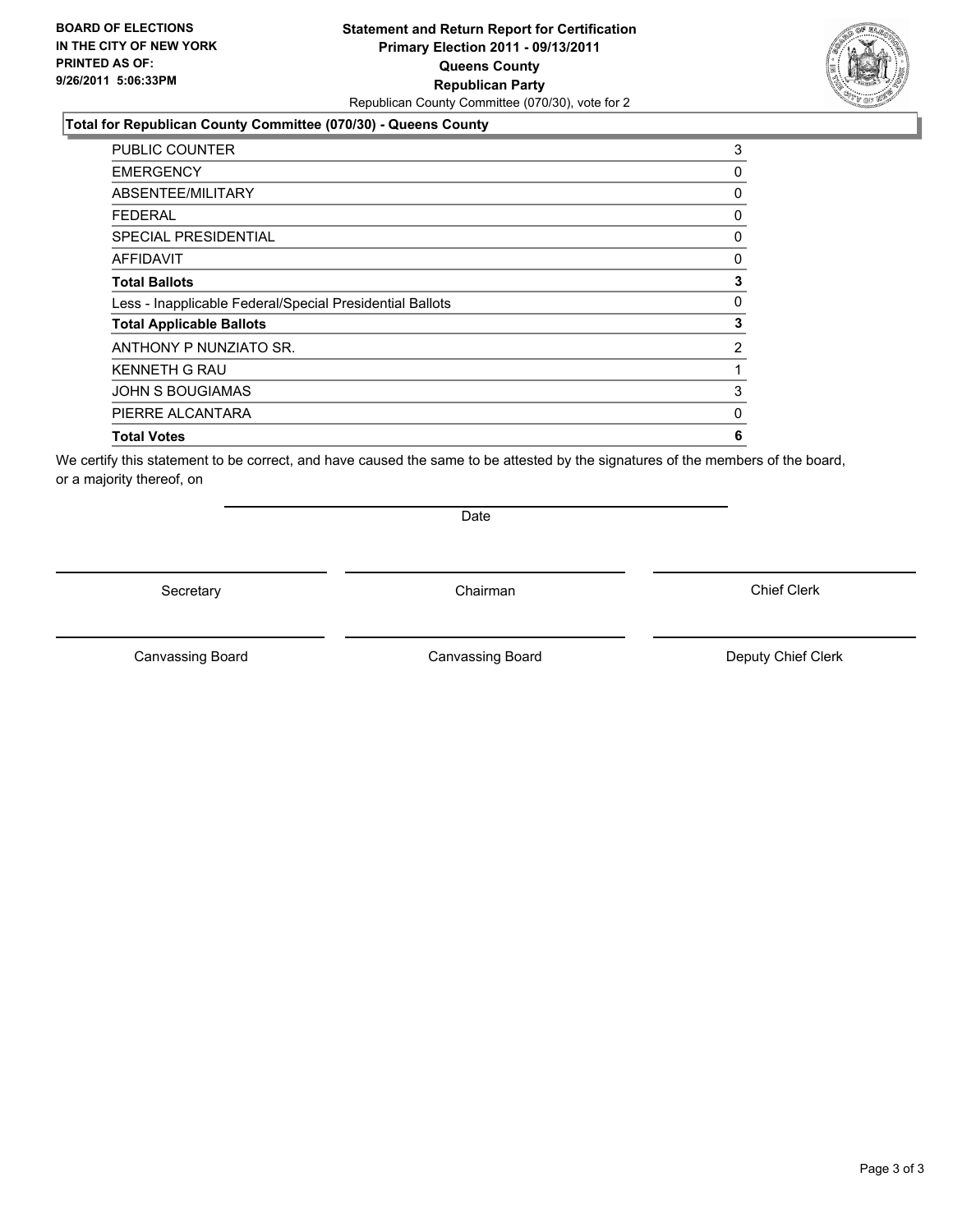

# **Primary Election 2011 - 09/13/2011 Queens County - Republican Party**

Republican County Committee 073/30 Vote for 2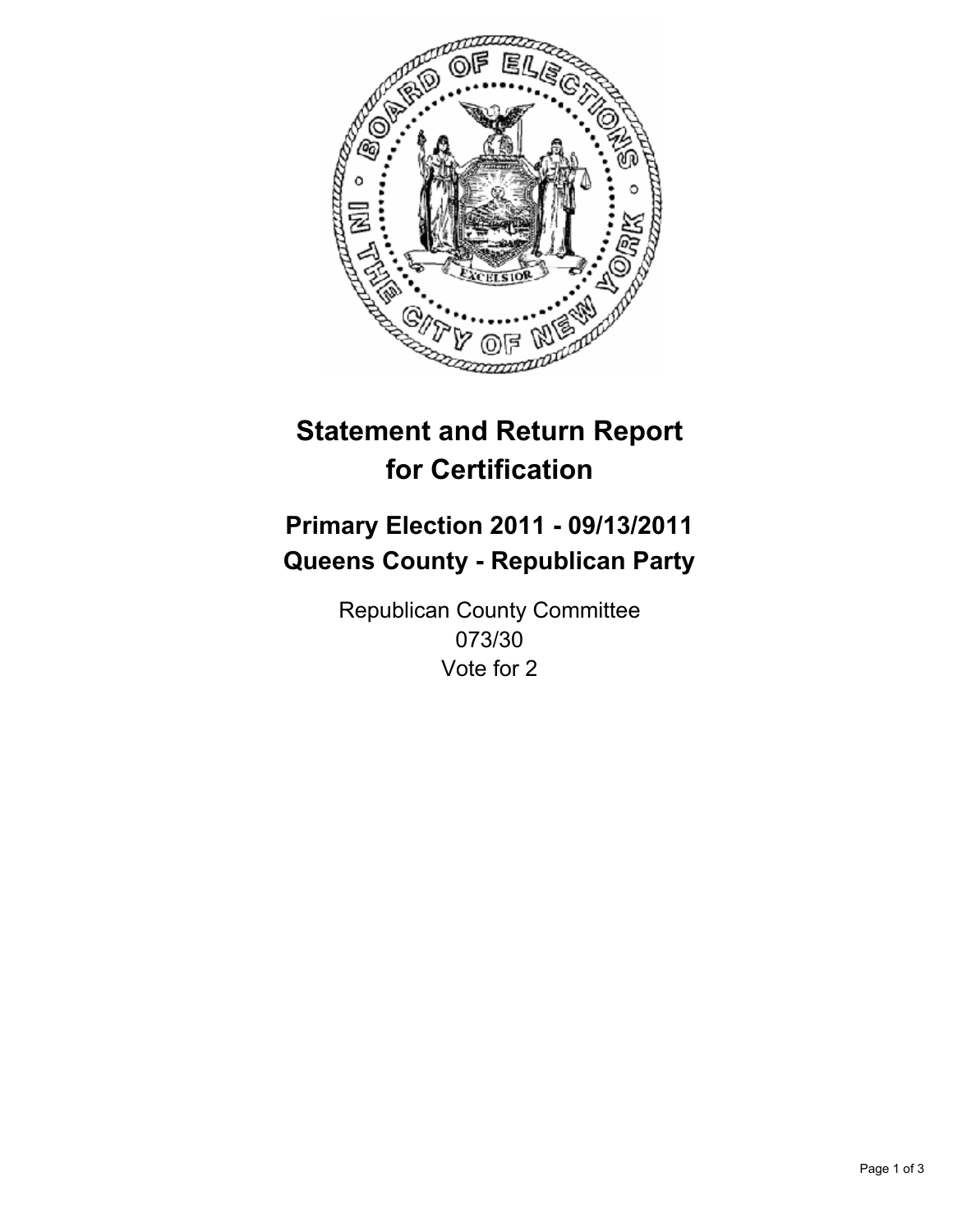

| <b>PUBLIC COUNTER</b>                                    | 31             |
|----------------------------------------------------------|----------------|
| <b>EMERGENCY</b>                                         | 0              |
| ABSENTEE/MILITARY                                        | $\overline{2}$ |
| <b>FEDERAL</b>                                           | 0              |
| <b>SPECIAL PRESIDENTIAL</b>                              | 0              |
| AFFIDAVIT                                                | 1              |
| <b>Total Ballots</b>                                     | 34             |
| Less - Inapplicable Federal/Special Presidential Ballots | 0              |
| <b>Total Applicable Ballots</b>                          | 34             |
| <b>FRANK P MESSANO</b>                                   | 11             |
| <b>MARILYN MESSANO</b>                                   | 11             |
| ANDREA M NUNZIATO                                        | 17             |
| ANTHONY P NUNZIATO JR.                                   | 16             |
| <b>Total Votes</b>                                       | 55             |
| Unrecorded                                               | 13             |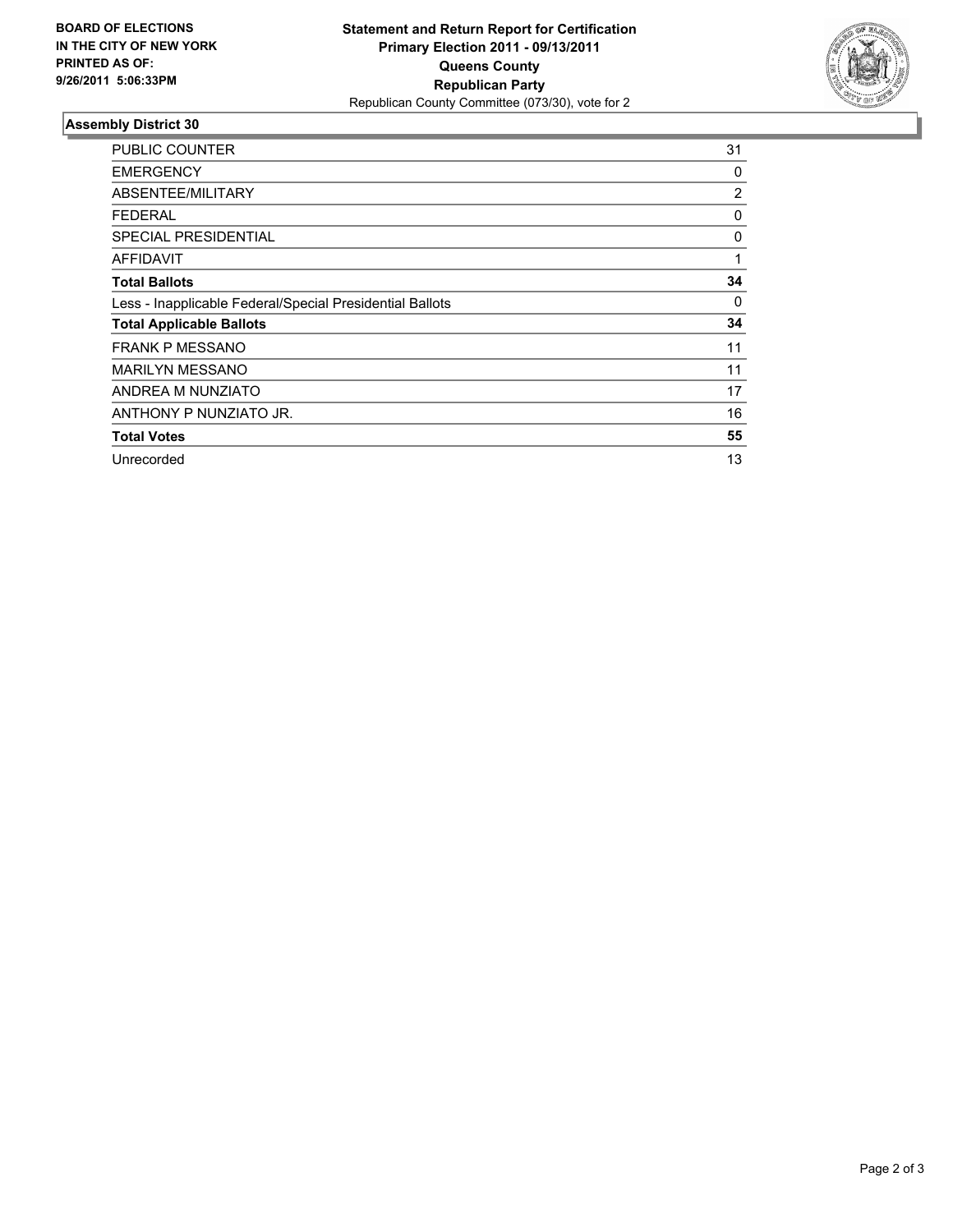### **Statement and Return Report for Certification Primary Election 2011 - 09/13/2011 Queens County Republican Party** Republican County Committee (073/30), vote for 2

## **Total for Republican County Committee (073/30) - Queens County**

| <b>PUBLIC COUNTER</b>                                    | 31             |
|----------------------------------------------------------|----------------|
| <b>EMERGENCY</b>                                         | 0              |
| ABSENTEE/MILITARY                                        | $\overline{2}$ |
| FEDERAL                                                  | 0              |
| <b>SPECIAL PRESIDENTIAL</b>                              | 0              |
| <b>AFFIDAVIT</b>                                         | 1              |
| <b>Total Ballots</b>                                     | 34             |
| Less - Inapplicable Federal/Special Presidential Ballots | 0              |
| <b>Total Applicable Ballots</b>                          | 34             |
| <b>FRANK P MESSANO</b>                                   | 11             |
| <b>MARILYN MESSANO</b>                                   | 11             |
| ANDREA M NUNZIATO                                        | 17             |
| ANTHONY P NUNZIATO JR.                                   | 16             |
| <b>Total Votes</b>                                       | 55             |
| Unrecorded                                               | 13             |

We certify this statement to be correct, and have caused the same to be attested by the signatures of the members of the board, or a majority thereof, on

Date

Secretary **Chairman** 

Canvassing Board **Canvassing Board** Canvassing Board **Deputy Chief Clerk** 

Canvassing Board

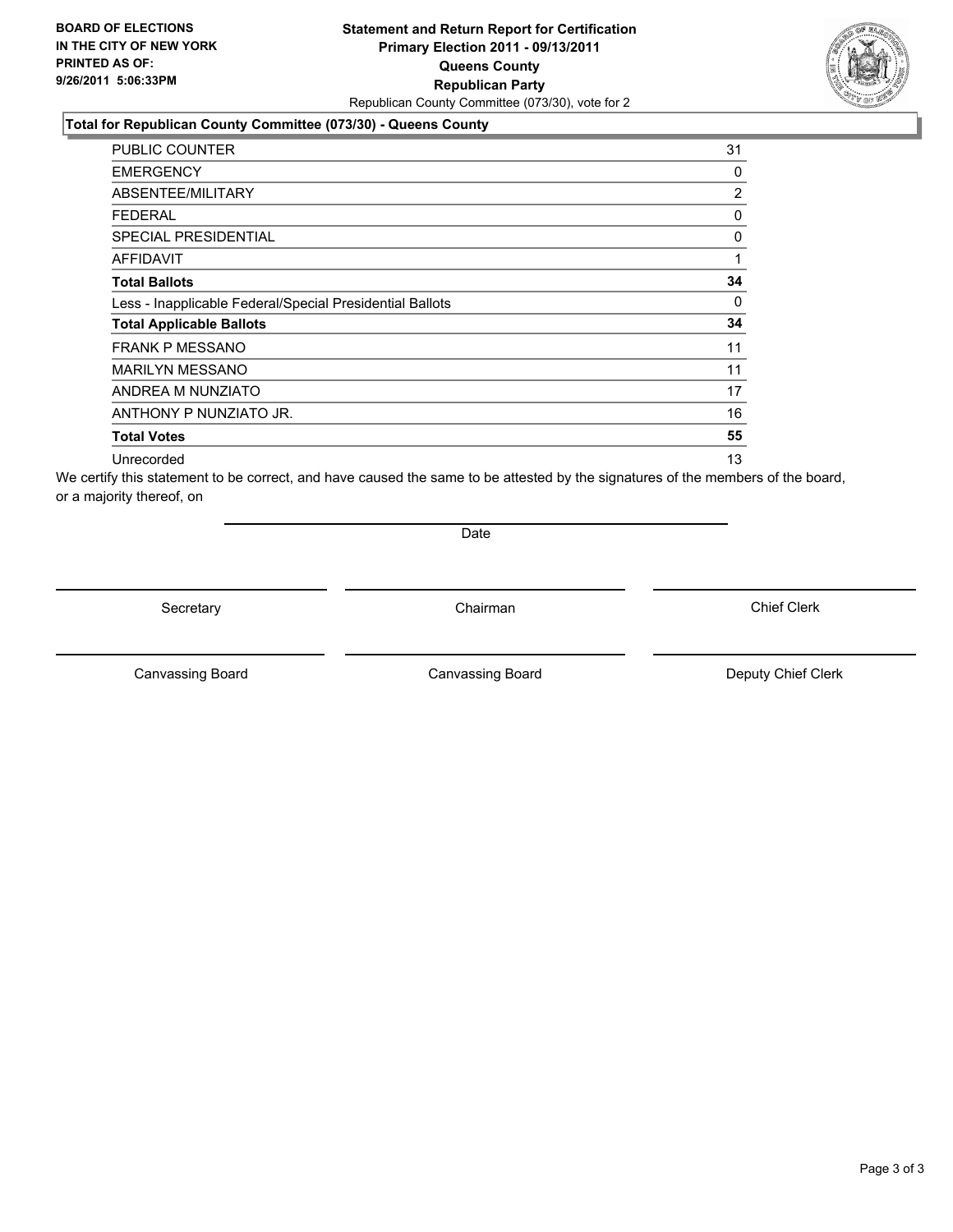

# **Primary Election 2011 - 09/13/2011 Queens County - Republican Party**

Republican County Committee 074/30 Vote for 2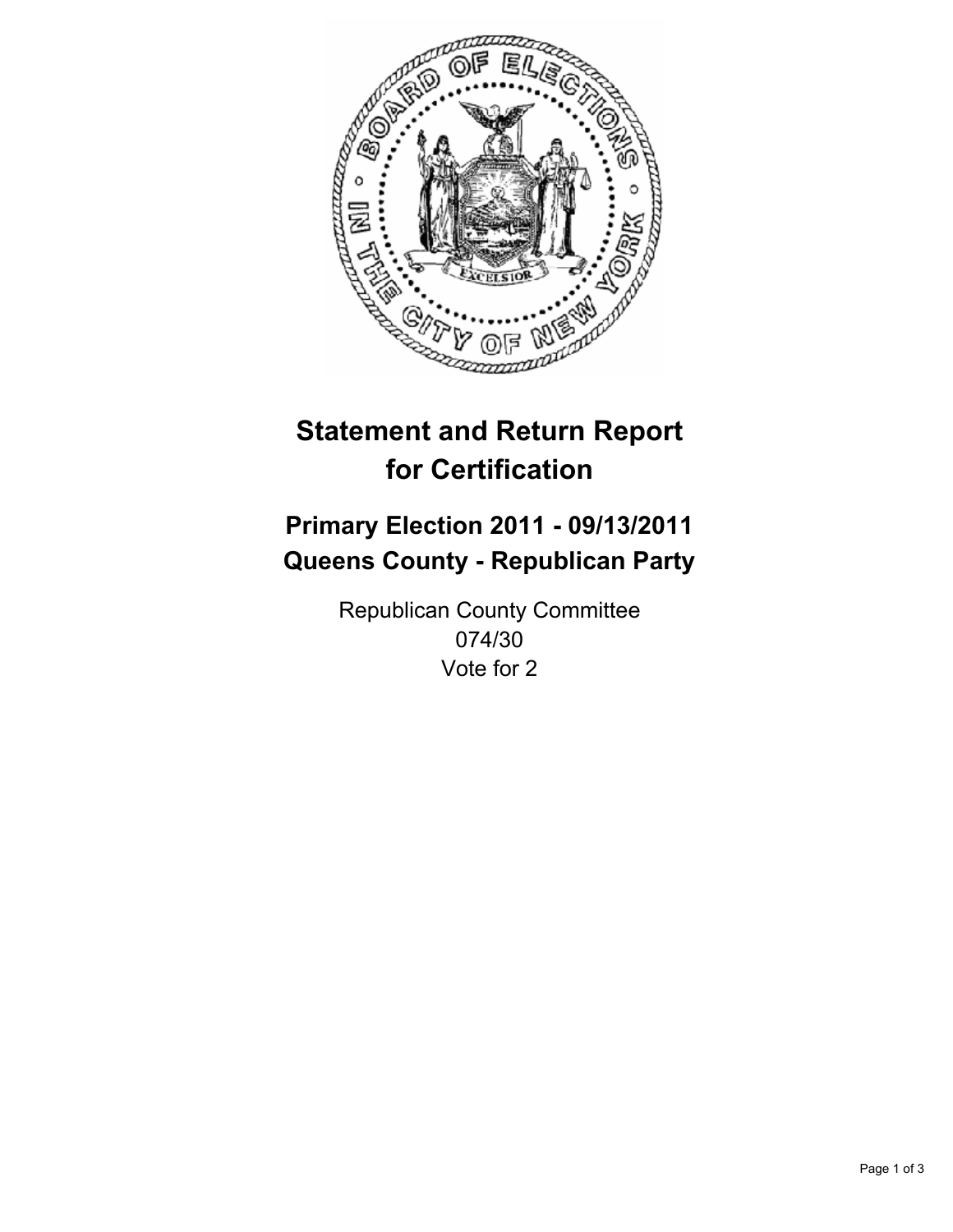

| <b>PUBLIC COUNTER</b>                                    | 4            |
|----------------------------------------------------------|--------------|
| <b>EMERGENCY</b>                                         | 0            |
| ABSENTEE/MILITARY                                        | 0            |
| FEDERAL                                                  | 0            |
| <b>SPECIAL PRESIDENTIAL</b>                              | 0            |
| <b>AFFIDAVIT</b>                                         | 0            |
| <b>Total Ballots</b>                                     | 4            |
| Less - Inapplicable Federal/Special Presidential Ballots | 0            |
| <b>Total Applicable Ballots</b>                          | 4            |
| PATRICIA A MANOS                                         | 2            |
| <b>NICHOLAS MANOS</b>                                    | 0            |
| DEBRA C OGGERS                                           | 0            |
| <b>Total Votes</b>                                       | $\mathbf{2}$ |
| Unrecorded                                               | 6            |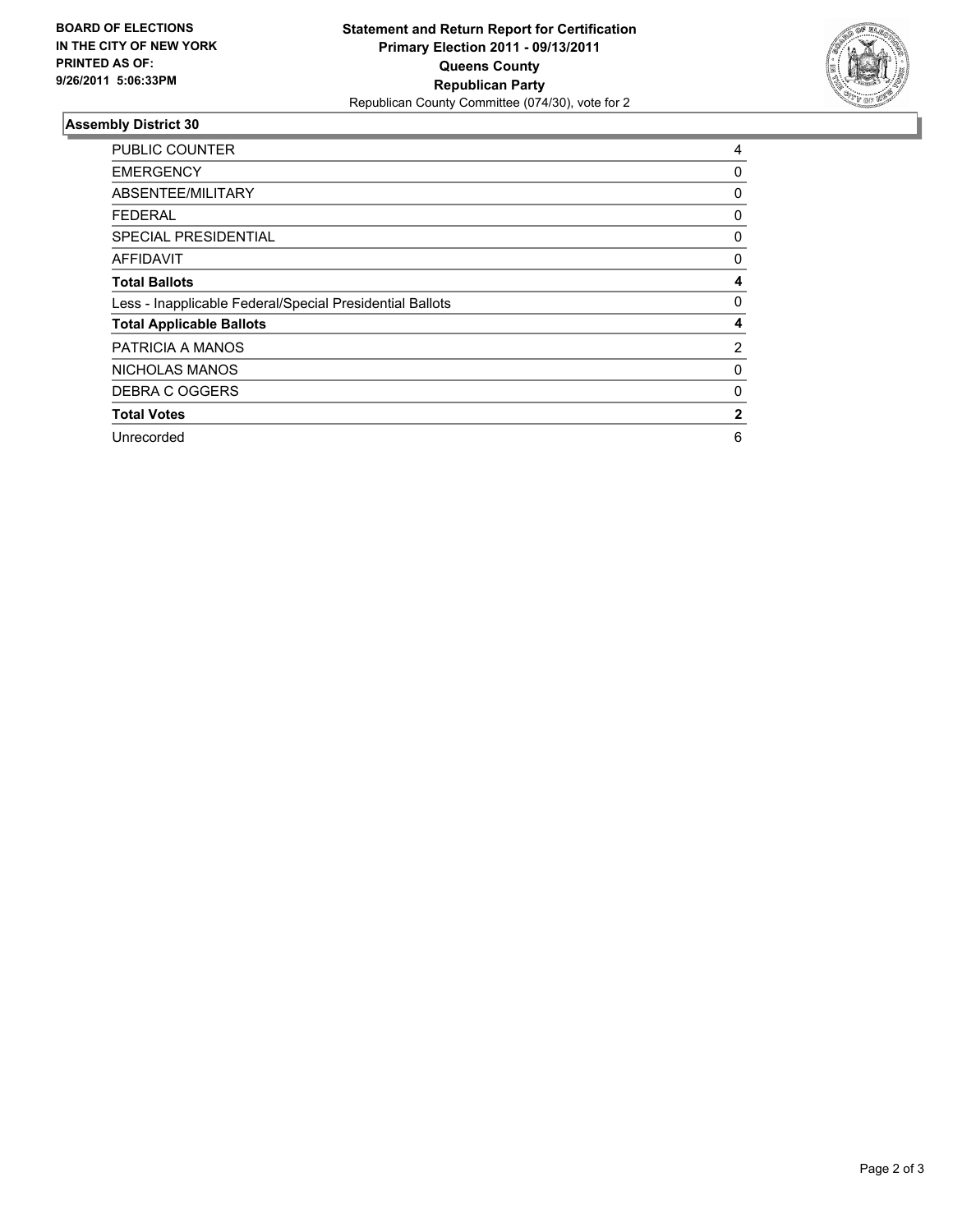### **Statement and Return Report for Certification Primary Election 2011 - 09/13/2011 Queens County Republican Party** Republican County Committee (074/30), vote for 2

### **Total for Republican County Committee (074/30) - Queens County**

| <b>PUBLIC COUNTER</b>                                    | 4              |
|----------------------------------------------------------|----------------|
| <b>EMERGENCY</b>                                         | 0              |
| ABSENTEE/MILITARY                                        | 0              |
| FEDERAL                                                  | 0              |
| <b>SPECIAL PRESIDENTIAL</b>                              | 0              |
| <b>AFFIDAVIT</b>                                         | 0              |
| <b>Total Ballots</b>                                     | 4              |
| Less - Inapplicable Federal/Special Presidential Ballots | 0              |
| <b>Total Applicable Ballots</b>                          | 4              |
| PATRICIA A MANOS                                         | $\overline{2}$ |
| NICHOLAS MANOS                                           | 0              |
| DEBRA C OGGERS                                           | 0              |
| <b>Total Votes</b>                                       | $\mathbf{2}$   |
| Unrecorded                                               | 6              |

We certify this statement to be correct, and have caused the same to be attested by the signatures of the members of the board, or a majority thereof, on

Secretary **Chairman** 

Date

Canvassing Board

Canvassing Board **Canvassing Board** Canvassing Board **Deputy Chief Clerk** 

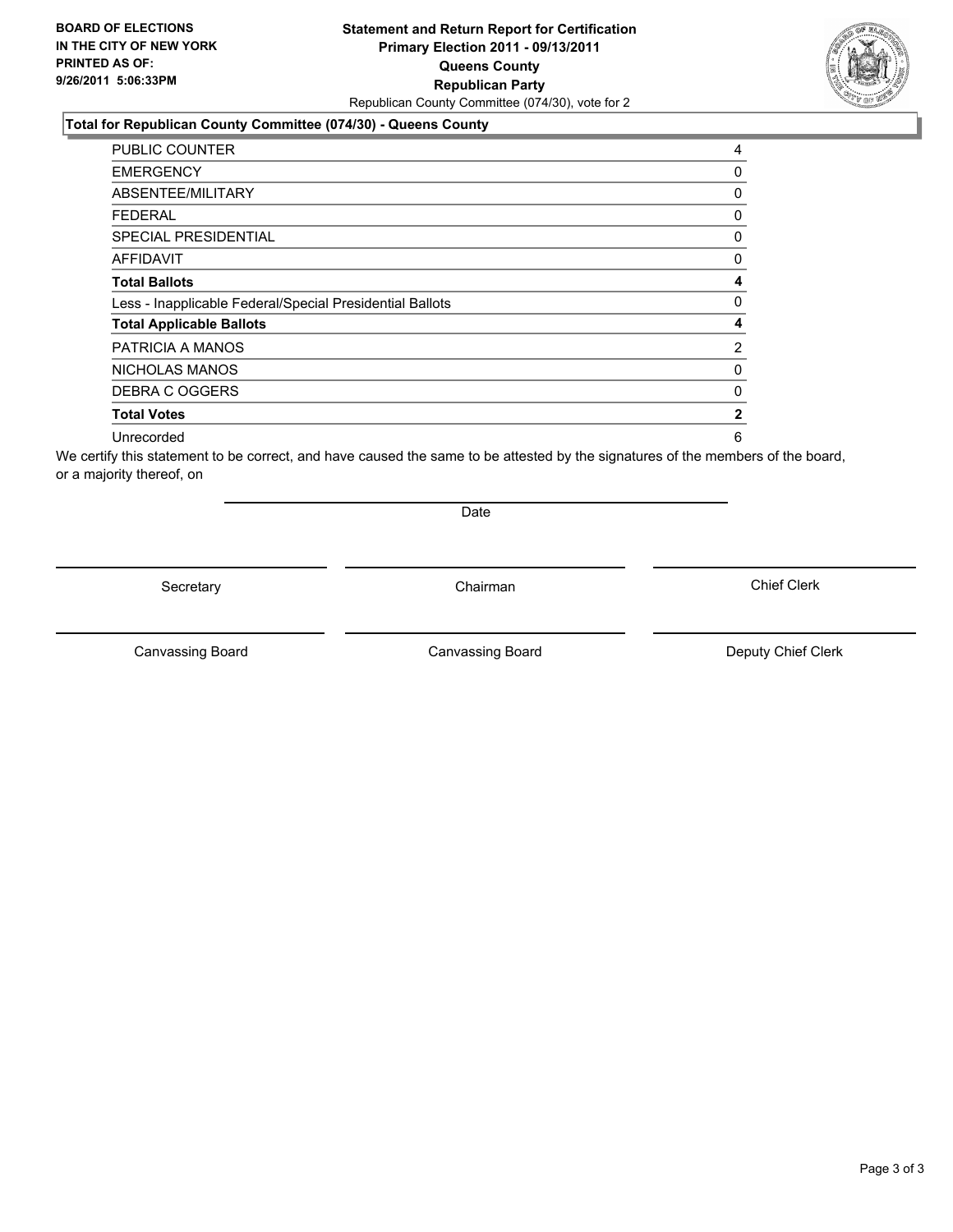

# **Primary Election 2011 - 09/13/2011 Queens County - Republican Party**

Republican County Committee 075/30 Vote for 2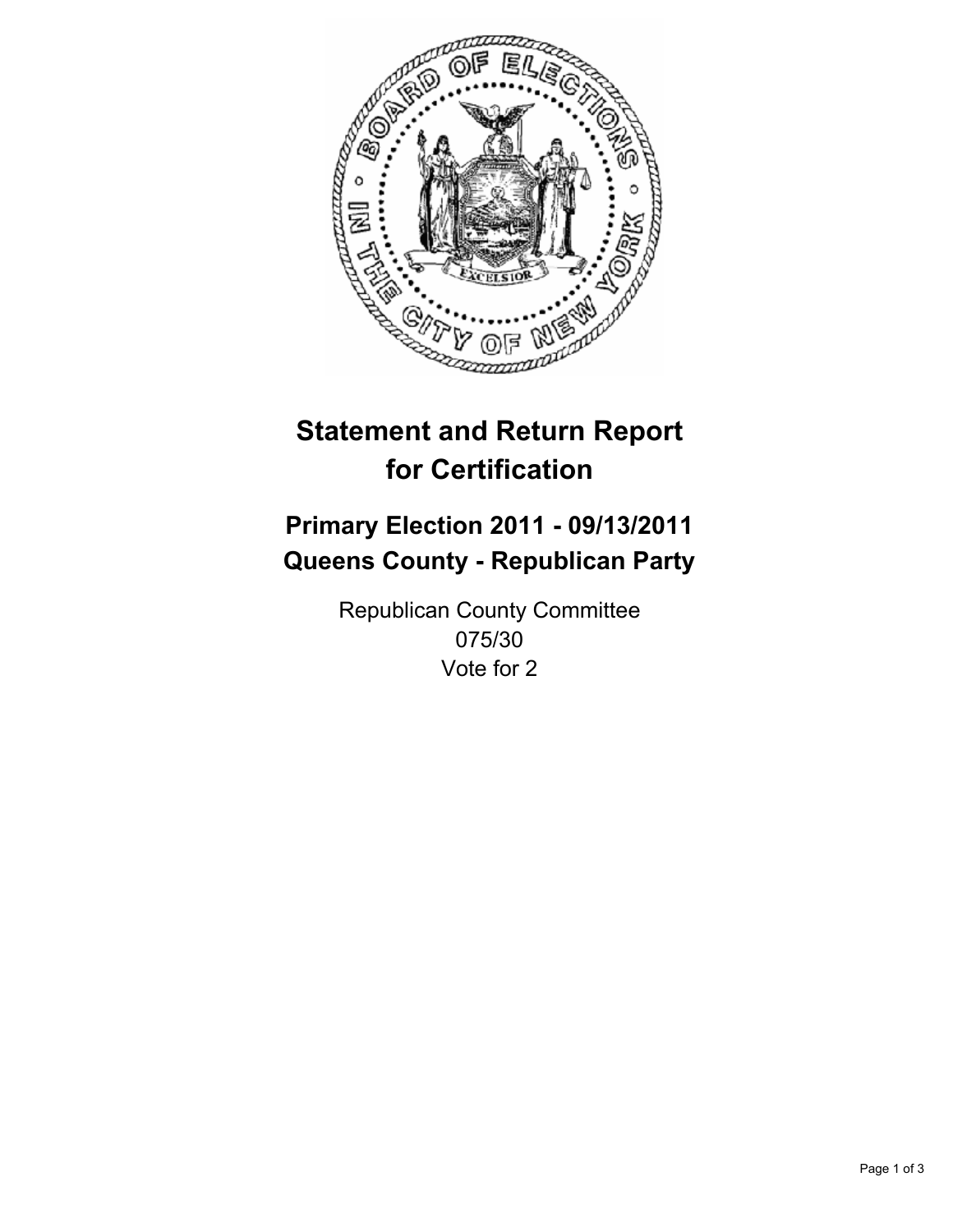

| <b>PUBLIC COUNTER</b>                                    | 6            |
|----------------------------------------------------------|--------------|
| <b>EMERGENCY</b>                                         | 0            |
| ABSENTEE/MILITARY                                        |              |
| FEDERAL                                                  | 0            |
| <b>SPECIAL PRESIDENTIAL</b>                              | 0            |
| AFFIDAVIT                                                | 0            |
| <b>Total Ballots</b>                                     | 7            |
| Less - Inapplicable Federal/Special Presidential Ballots | 0            |
| <b>Total Applicable Ballots</b>                          | 7            |
| <b>JOSEPH DERISI</b>                                     | 0            |
| <b>JOHN G GOLIS</b>                                      |              |
| <b>GLENN P GALLIGNANO</b>                                |              |
| <b>Total Votes</b>                                       | $\mathbf{2}$ |
| Unrecorded                                               | 12           |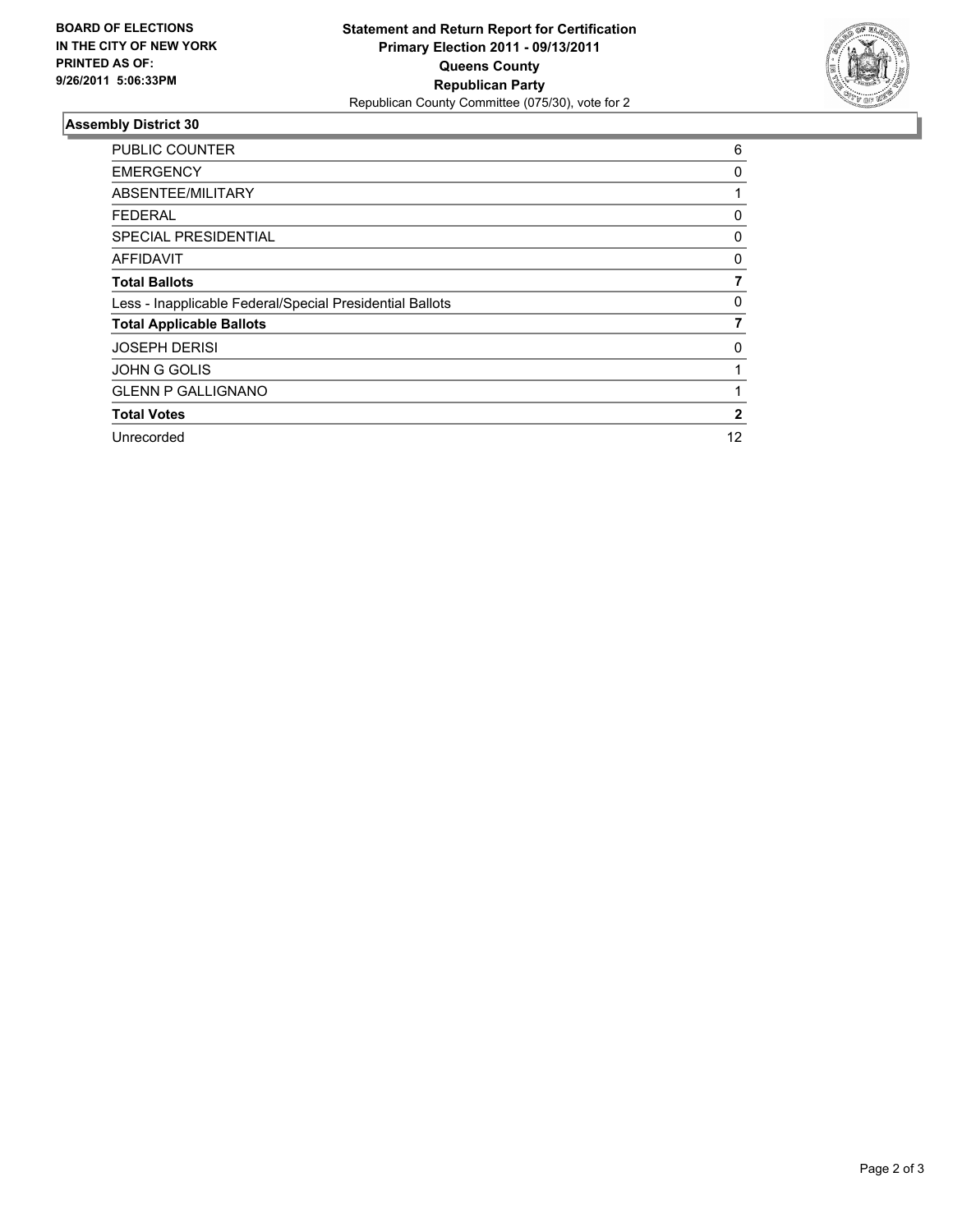### **Statement and Return Report for Certification Primary Election 2011 - 09/13/2011 Queens County Republican Party** Republican County Committee (075/30), vote for 2

### **Total for Republican County Committee (075/30) - Queens County**

| <b>PUBLIC COUNTER</b>                                    | 6  |
|----------------------------------------------------------|----|
| <b>EMERGENCY</b>                                         | 0  |
| ABSENTEE/MILITARY                                        |    |
| FEDERAL                                                  | 0  |
| <b>SPECIAL PRESIDENTIAL</b>                              | 0  |
| <b>AFFIDAVIT</b>                                         | 0  |
| <b>Total Ballots</b>                                     |    |
| Less - Inapplicable Federal/Special Presidential Ballots | 0  |
| <b>Total Applicable Ballots</b>                          | 7  |
| <b>JOSEPH DERISI</b>                                     | 0  |
| <b>JOHN G GOLIS</b>                                      |    |
| <b>GLENN P GALLIGNANO</b>                                |    |
| <b>Total Votes</b>                                       | 2  |
| Unrecorded                                               | 12 |

We certify this statement to be correct, and have caused the same to be attested by the signatures of the members of the board, or a majority thereof, on

Secretary **Chairman** 

Date

Canvassing Board

Canvassing Board **Canvassing Board** Canvassing Board **Deputy Chief Clerk** 

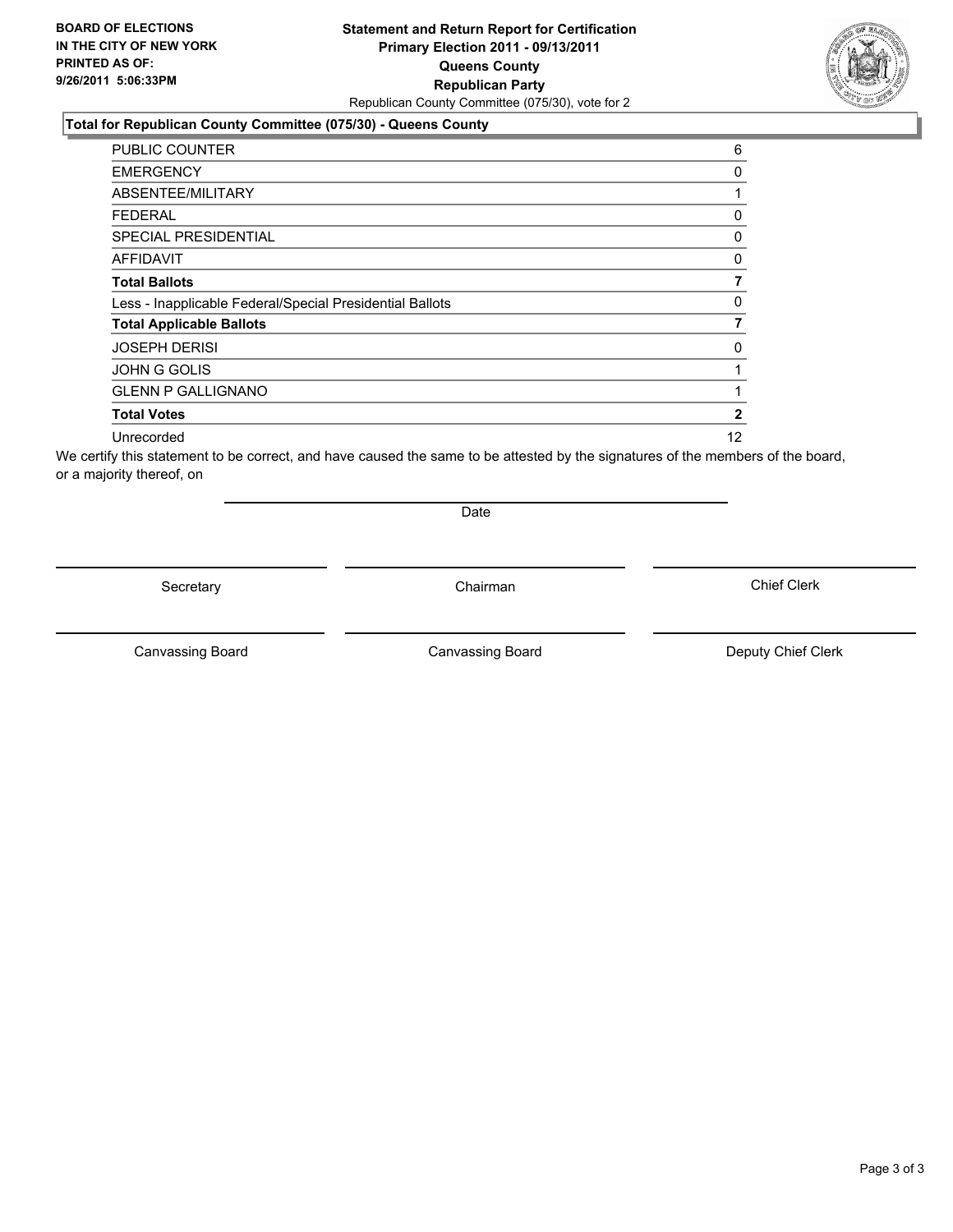

# **Primary Election 2011 - 09/13/2011 Queens County - Republican Party**

Republican County Committee 076/30 Vote for 2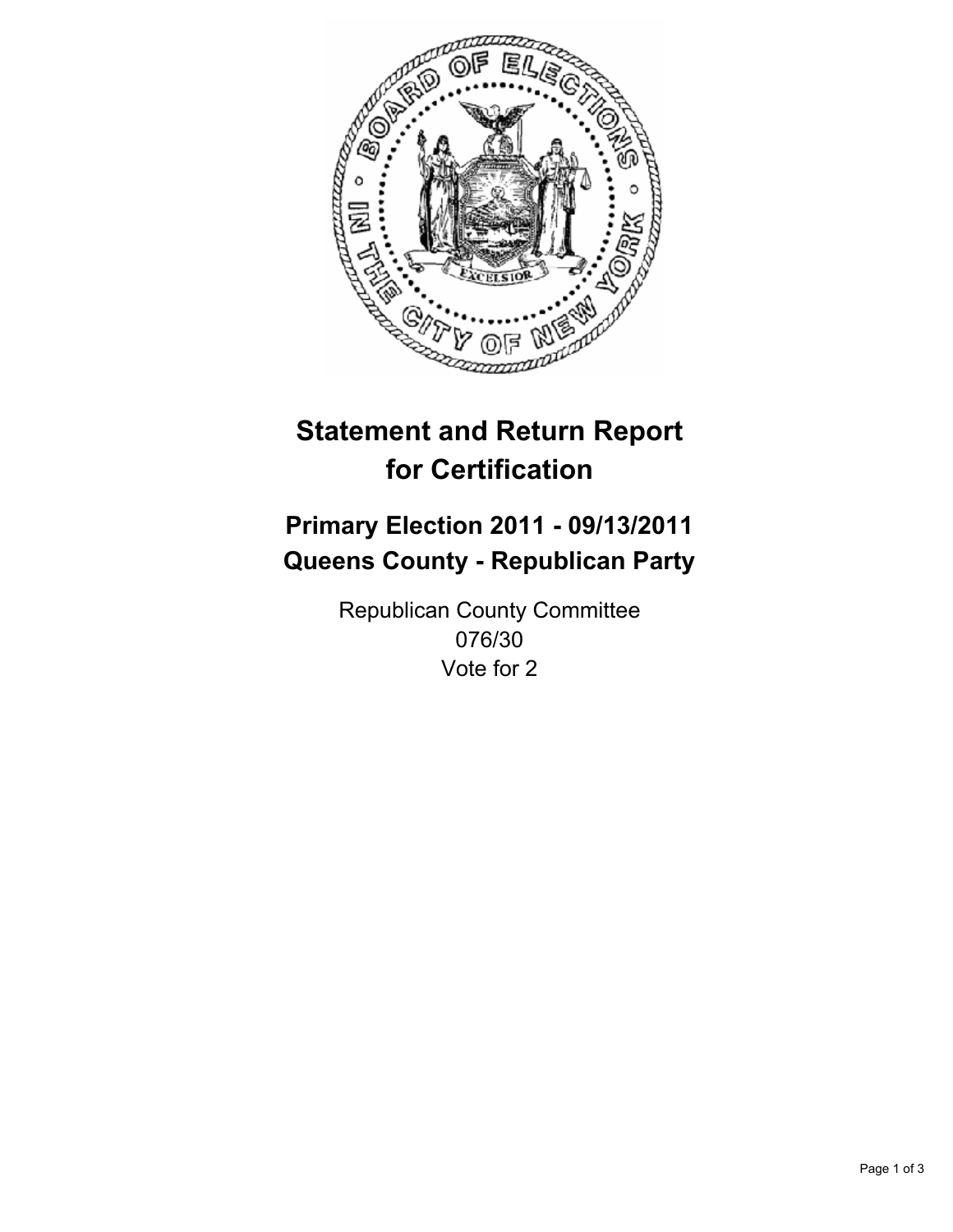

| <b>PUBLIC COUNTER</b>                                    | 20 |
|----------------------------------------------------------|----|
| <b>EMERGENCY</b>                                         | 0  |
| ABSENTEE/MILITARY                                        | 3  |
| <b>FEDERAL</b>                                           | 0  |
| <b>SPECIAL PRESIDENTIAL</b>                              | 0  |
| AFFIDAVIT                                                | 0  |
| <b>Total Ballots</b>                                     | 23 |
| Less - Inapplicable Federal/Special Presidential Ballots | 0  |
| <b>Total Applicable Ballots</b>                          | 23 |
| ELLEN G. COLTRINARI                                      | 7  |
| <b>FRED COLTRINARI</b>                                   | 10 |
| <b>MARILYN MCANDREWS</b>                                 | 7  |
| MICHAEL D MROZ                                           | 7  |
| <b>Total Votes</b>                                       | 31 |
| Unrecorded                                               | 15 |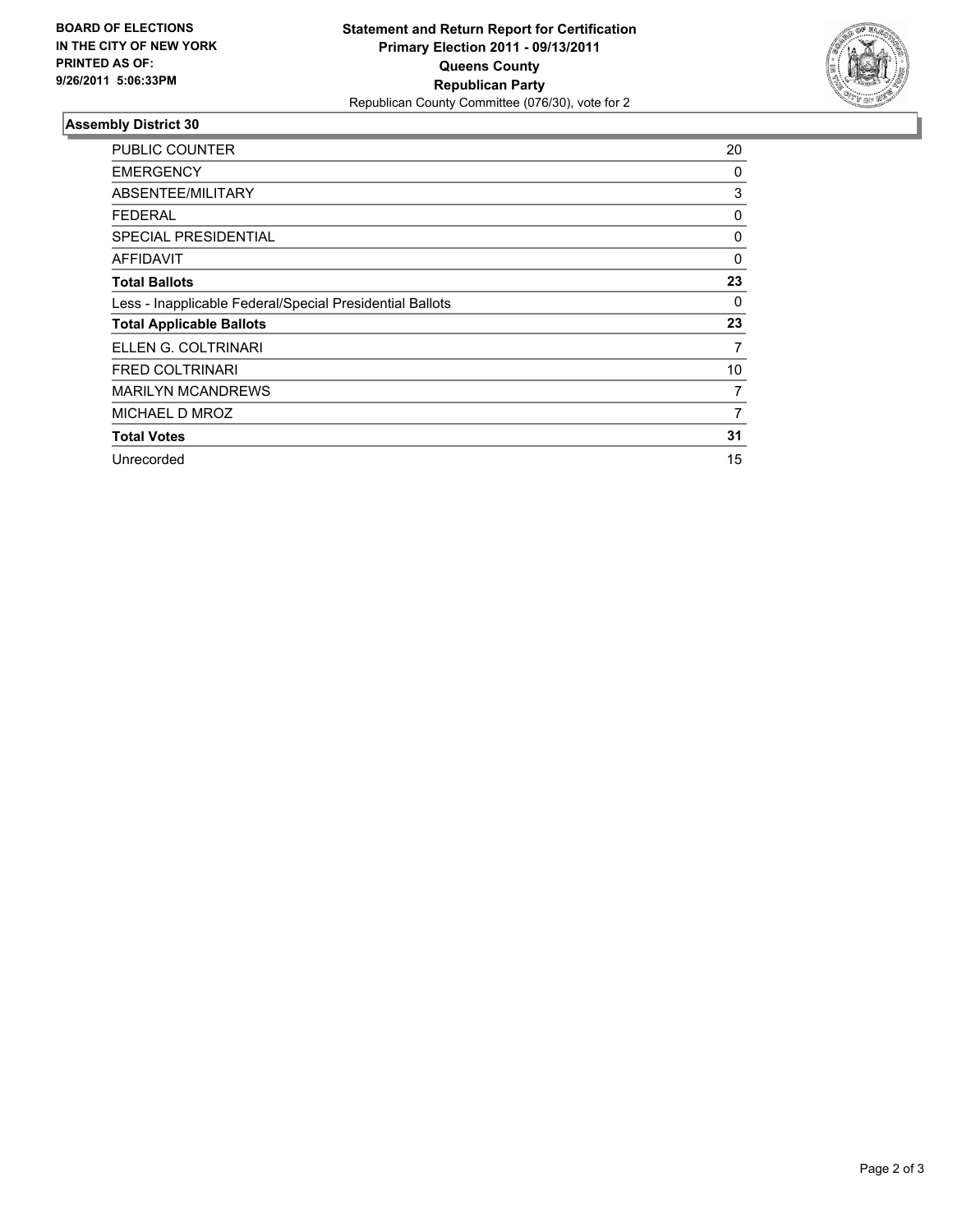### **Statement and Return Report for Certification Primary Election 2011 - 09/13/2011 Queens County Republican Party** Republican County Committee (076/30), vote for 2

### **Total for Republican County Committee (076/30) - Queens County**

| <b>PUBLIC COUNTER</b>                                    | 20       |
|----------------------------------------------------------|----------|
| <b>EMERGENCY</b>                                         | 0        |
| ABSENTEE/MILITARY                                        | 3        |
| FEDERAL                                                  | 0        |
| <b>SPECIAL PRESIDENTIAL</b>                              | 0        |
| <b>AFFIDAVIT</b>                                         | $\Omega$ |
| <b>Total Ballots</b>                                     | 23       |
| Less - Inapplicable Federal/Special Presidential Ballots | 0        |
| <b>Total Applicable Ballots</b>                          | 23       |
| ELLEN G. COLTRINARI                                      | 7        |
| <b>FRED COLTRINARI</b>                                   | 10       |
| <b>MARILYN MCANDREWS</b>                                 | 7        |
| MICHAEL D MROZ                                           | 7        |
| <b>Total Votes</b>                                       | 31       |
| Unrecorded                                               | 15       |

We certify this statement to be correct, and have caused the same to be attested by the signatures of the members of the board, or a majority thereof, on

Date

Secretary **Chairman** 

Canvassing Board **Canvassing Board** Canvassing Board **Deputy Chief Clerk** 

Canvassing Board

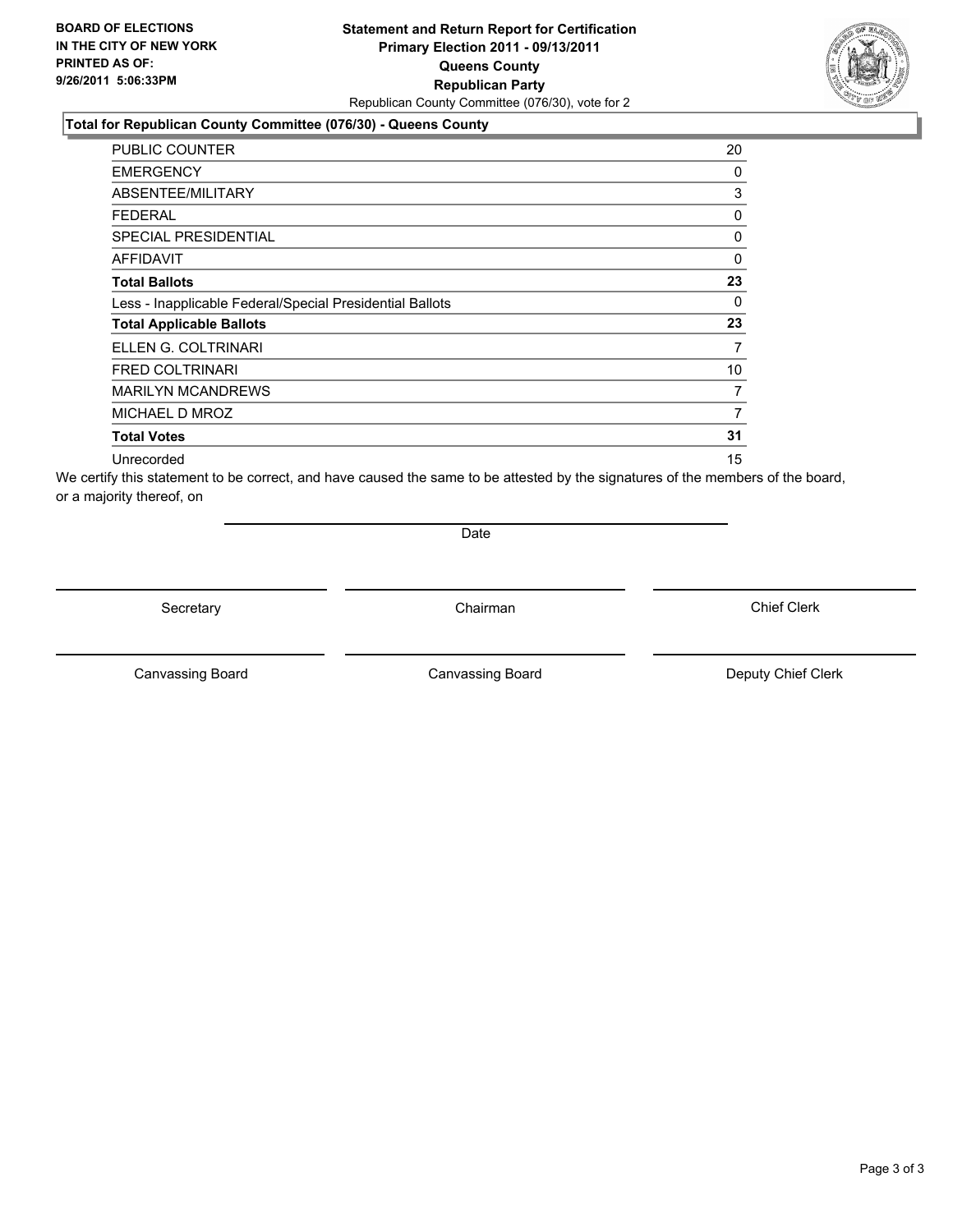

# **Primary Election 2011 - 09/13/2011 Queens County - Republican Party**

Republican County Committee 082/30 Vote for 2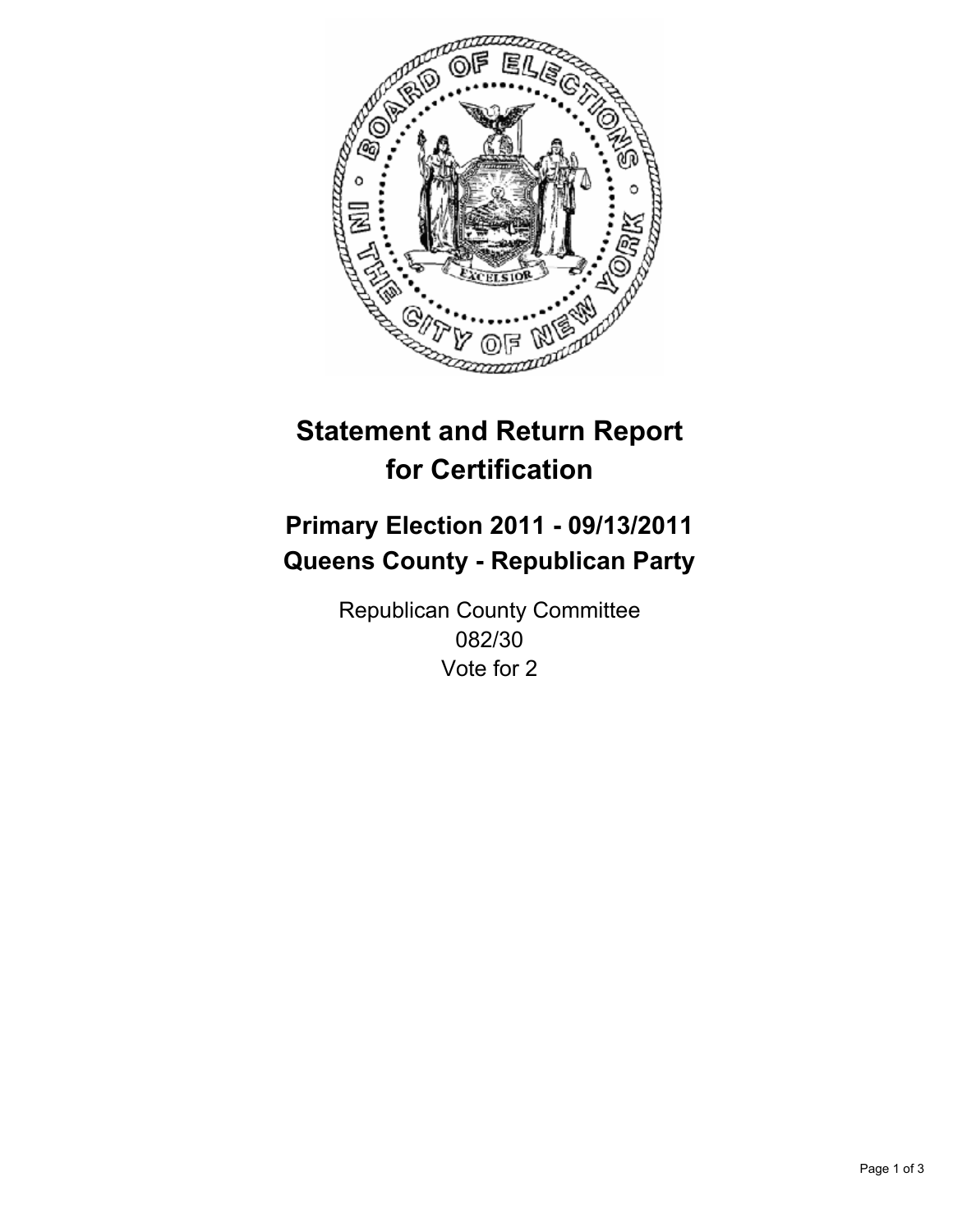

| <b>PUBLIC COUNTER</b>                                    | 19 |
|----------------------------------------------------------|----|
| <b>EMERGENCY</b>                                         | 0  |
| ABSENTEE/MILITARY                                        | 1  |
| <b>FEDERAL</b>                                           | 0  |
| <b>SPECIAL PRESIDENTIAL</b>                              | 0  |
| AFFIDAVIT                                                | 0  |
| <b>Total Ballots</b>                                     | 20 |
| Less - Inapplicable Federal/Special Presidential Ballots | 0  |
| <b>Total Applicable Ballots</b>                          | 20 |
| <b>JOSEPH J ABRAMAITIS</b>                               | 10 |
| <b>JULIE A ABRAMAITIS</b>                                | 10 |
| <b>LILA PRYMUS</b>                                       | 4  |
| CHING JOYU DONG                                          | 2  |
| <b>Total Votes</b>                                       | 26 |
| Unrecorded                                               | 14 |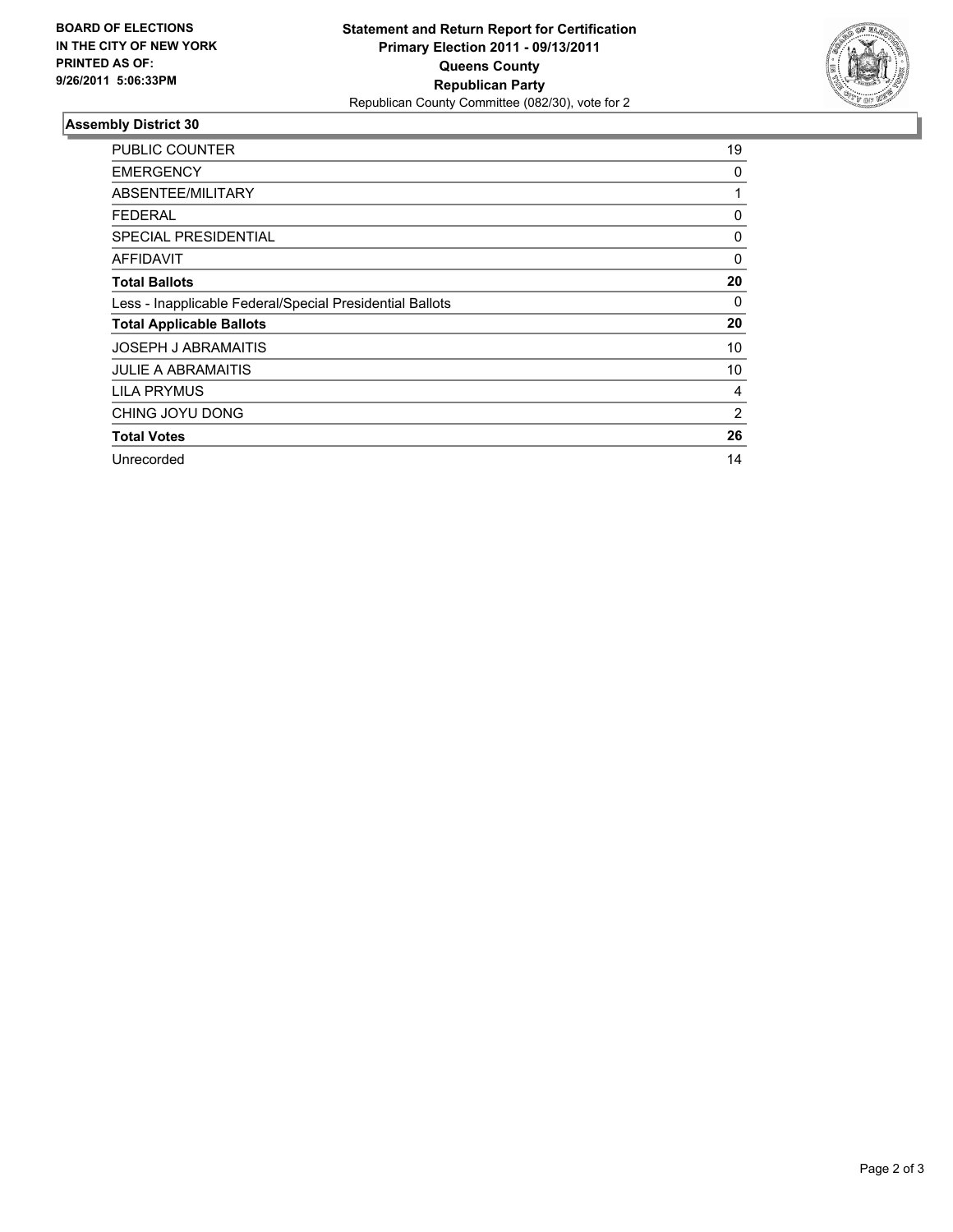### **Statement and Return Report for Certification Primary Election 2011 - 09/13/2011 Queens County Republican Party** Republican County Committee (082/30), vote for 2

### **Total for Republican County Committee (082/30) - Queens County**

| <b>PUBLIC COUNTER</b>                                    | 19             |
|----------------------------------------------------------|----------------|
| <b>EMERGENCY</b>                                         | 0              |
| ABSENTEE/MILITARY                                        | 1              |
| FEDERAL                                                  | 0              |
| <b>SPECIAL PRESIDENTIAL</b>                              | 0              |
| <b>AFFIDAVIT</b>                                         | 0              |
| <b>Total Ballots</b>                                     | 20             |
| Less - Inapplicable Federal/Special Presidential Ballots | 0              |
| <b>Total Applicable Ballots</b>                          | 20             |
| <b>JOSEPH J ABRAMAITIS</b>                               | 10             |
| <b>JULIE A ABRAMAITIS</b>                                | 10             |
| LILA PRYMUS                                              | 4              |
| CHING JOYU DONG                                          | $\overline{2}$ |
| <b>Total Votes</b>                                       | 26             |
| Unrecorded                                               | 14             |

We certify this statement to be correct, and have caused the same to be attested by the signatures of the members of the board, or a majority thereof, on

Date

Secretary **Chairman** 

Canvassing Board **Canvassing Board** Canvassing Board **Deputy Chief Clerk** 

Canvassing Board

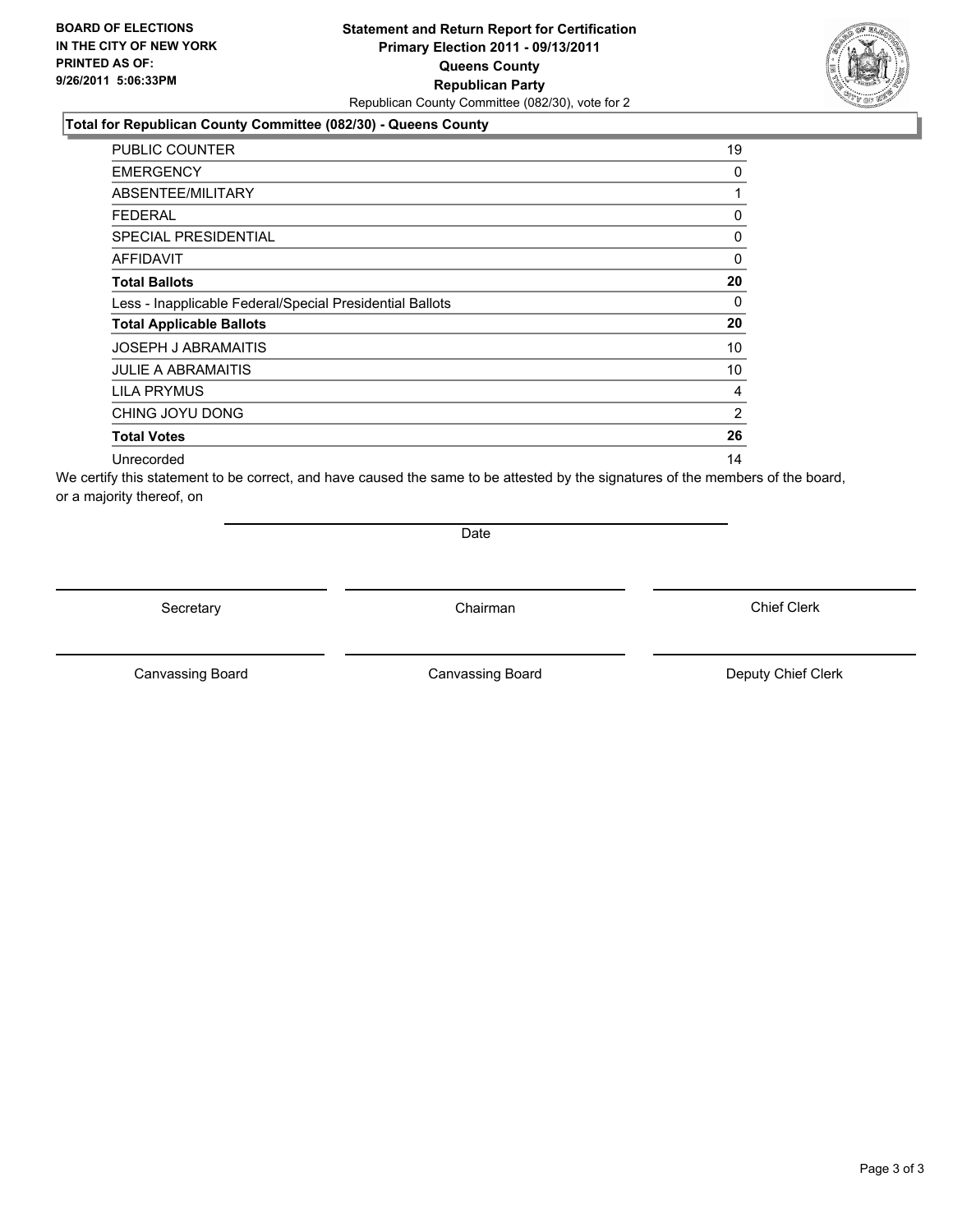

## **Primary Election 2011 - 09/13/2011 Queens County - Republican Party**

Republican County Committee 002/35 Vote for 2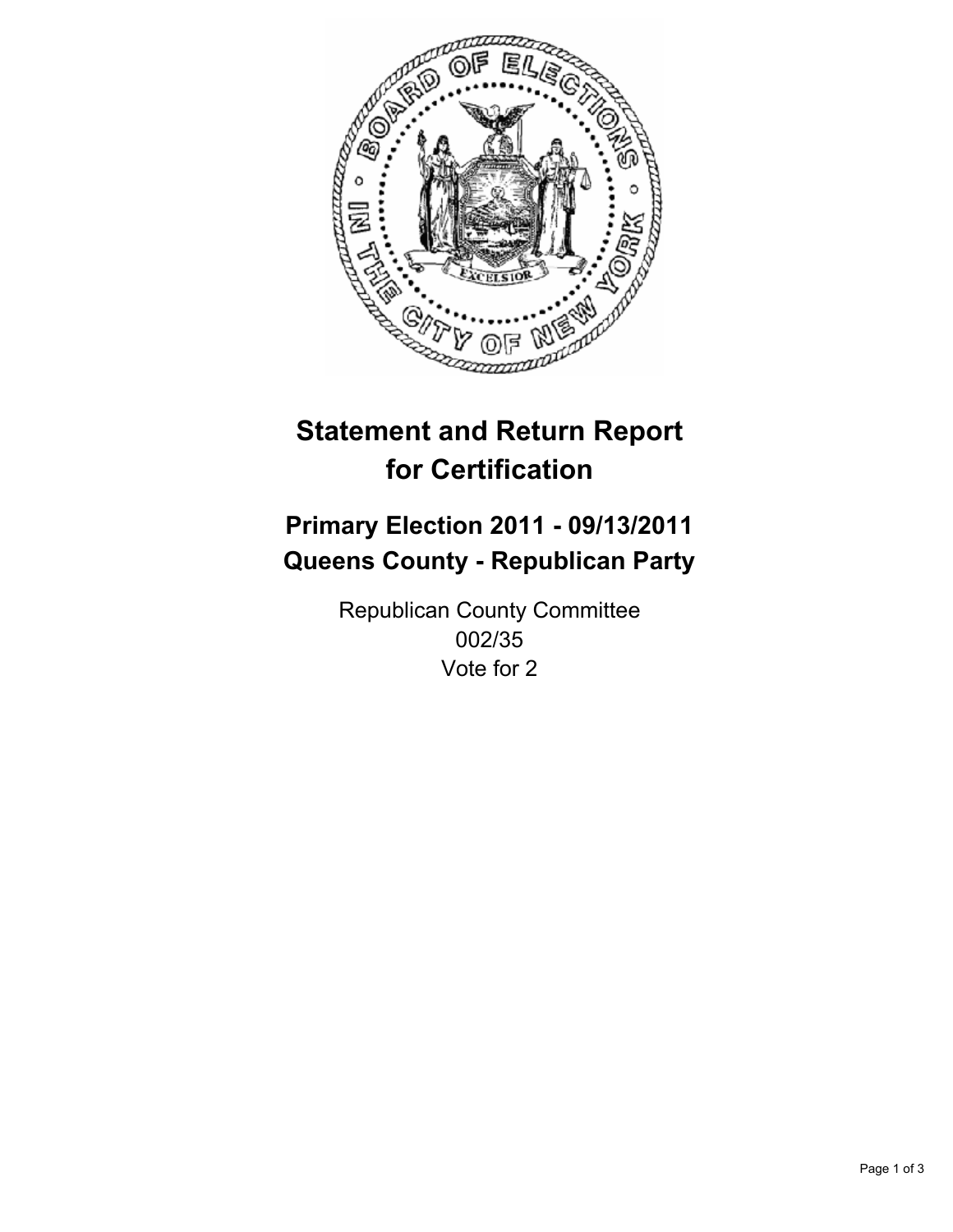

| <b>PUBLIC COUNTER</b>                                    | 4 |
|----------------------------------------------------------|---|
| <b>EMERGENCY</b>                                         | 0 |
| ABSENTEE/MILITARY                                        | 0 |
| FEDERAL                                                  | 0 |
| SPECIAL PRESIDENTIAL                                     | 0 |
| <b>AFFIDAVIT</b>                                         | 0 |
| <b>Total Ballots</b>                                     | 4 |
| Less - Inapplicable Federal/Special Presidential Ballots | 0 |
| <b>Total Applicable Ballots</b>                          | 4 |
| <b>JOSEPHINE HERMAN</b>                                  | 1 |
| ALEXANDER SOTO                                           | 3 |
| RONNIE DIANGKINAY                                        | 0 |
| <b>LENA STRIVELLI</b>                                    | 3 |
| <b>Total Votes</b>                                       | 7 |
| Unrecorded                                               | 1 |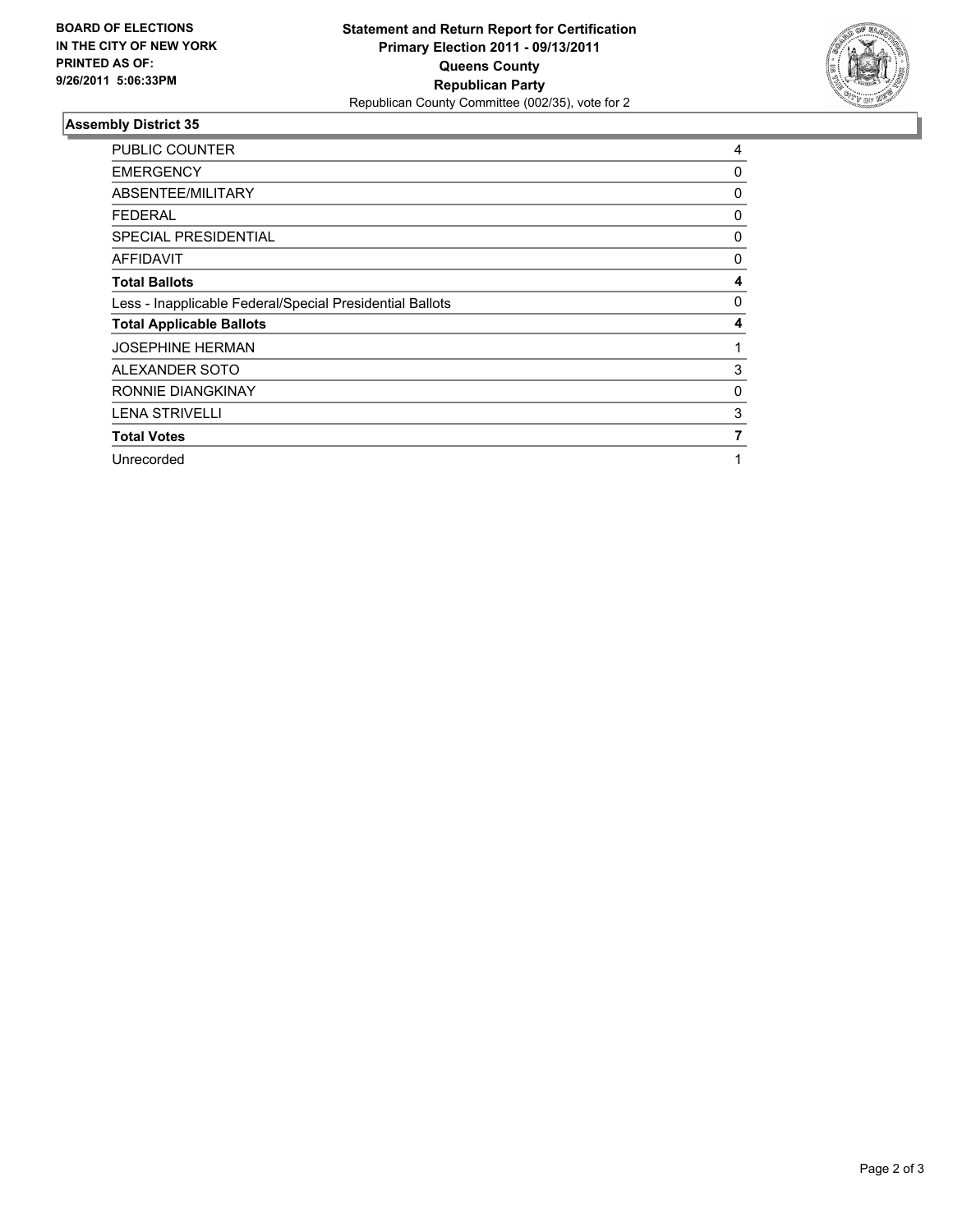#### **Statement and Return Report for Certification Primary Election 2011 - 09/13/2011 Queens County Republican Party** Republican County Committee (002/35), vote for 2

#### **Total for Republican County Committee (002/35) - Queens County**

| <b>PUBLIC COUNTER</b>                                    | 4 |
|----------------------------------------------------------|---|
| <b>EMERGENCY</b>                                         | 0 |
| <b>ABSENTEE/MILITARY</b>                                 | 0 |
| FEDERAL                                                  | 0 |
| <b>SPECIAL PRESIDENTIAL</b>                              | 0 |
| AFFIDAVIT                                                | 0 |
| <b>Total Ballots</b>                                     | 4 |
| Less - Inapplicable Federal/Special Presidential Ballots | 0 |
| <b>Total Applicable Ballots</b>                          | 4 |
| <b>JOSEPHINE HERMAN</b>                                  | 1 |
| ALEXANDER SOTO                                           | 3 |
| RONNIE DIANGKINAY                                        | 0 |
| <b>LENA STRIVELLI</b>                                    | 3 |
| <b>Total Votes</b>                                       | 7 |
| Unrecorded                                               | 1 |

We certify this statement to be correct, and have caused the same to be attested by the signatures of the members of the board, or a majority thereof, on

Date

Secretary **Chairman** 

Canvassing Board **Canvassing Board** Canvassing Board **Deputy Chief Clerk** 

Canvassing Board

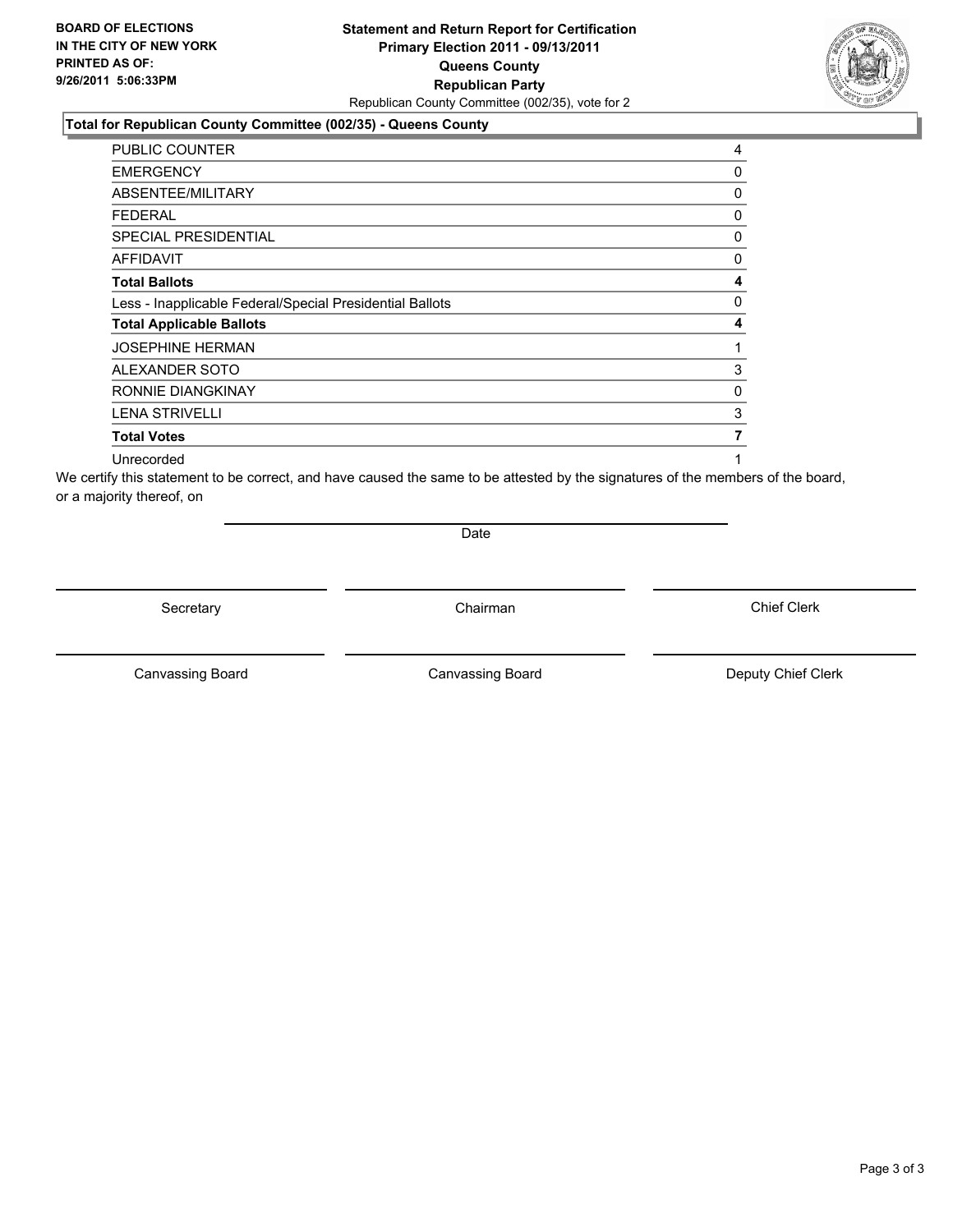

## **Primary Election 2011 - 09/13/2011 Queens County - Republican Party**

Republican County Committee 003/35 Vote for 2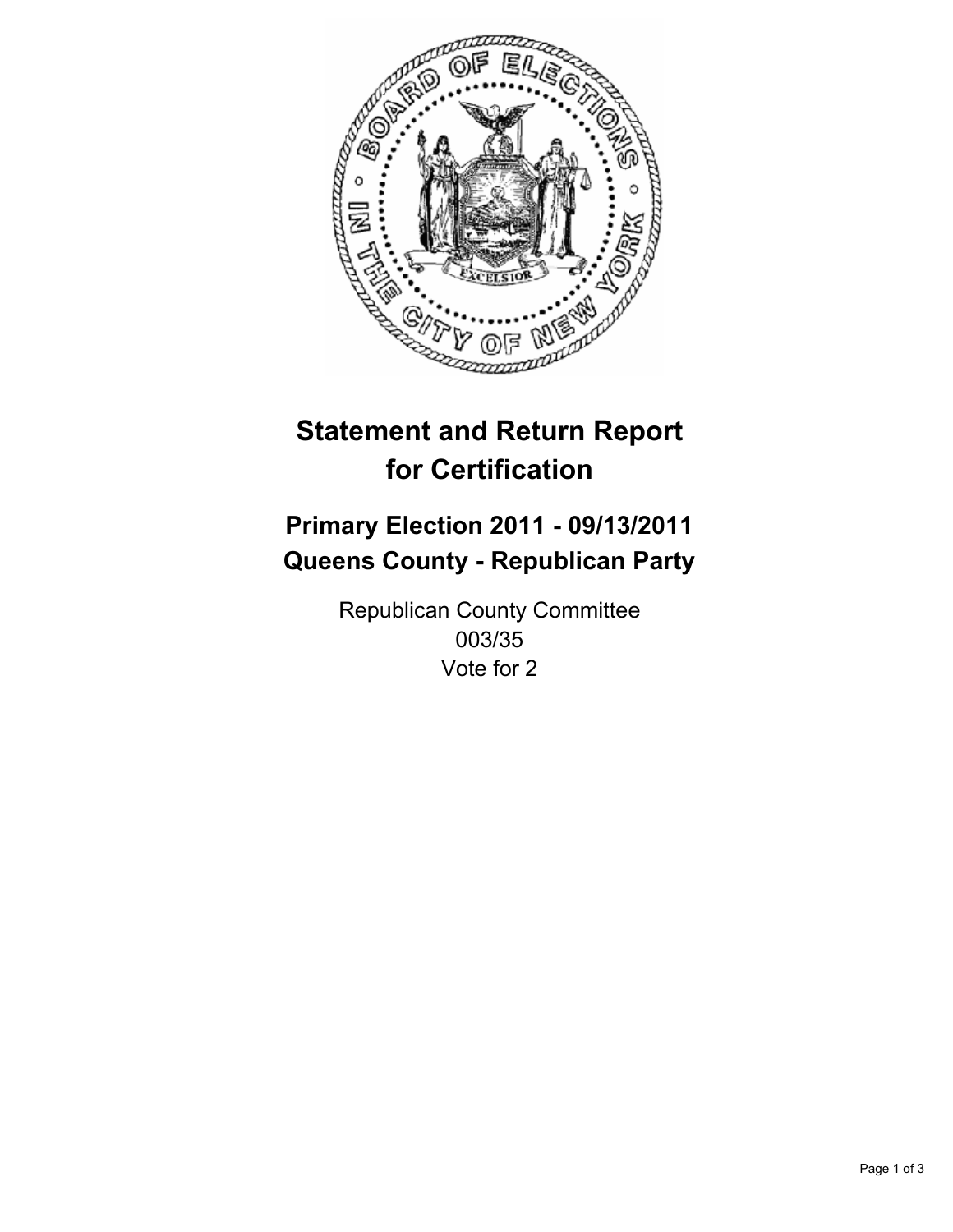

| <b>Total Votes</b>                                       | 0           |
|----------------------------------------------------------|-------------|
| MINNIE MOORE                                             | 0           |
| <b>ARTHUR DAWSON</b>                                     | 0           |
| <b>MARIA E SY</b>                                        | 0           |
| <b>Total Applicable Ballots</b>                          | 0           |
| Less - Inapplicable Federal/Special Presidential Ballots | $\mathbf 0$ |
| <b>Total Ballots</b>                                     | 0           |
| <b>AFFIDAVIT</b>                                         | 0           |
| SPECIAL PRESIDENTIAL                                     | 0           |
| <b>FEDERAL</b>                                           | 0           |
| ABSENTEE/MILITARY                                        | 0           |
| <b>EMERGENCY</b>                                         | 0           |
| PUBLIC COUNTER                                           | 0           |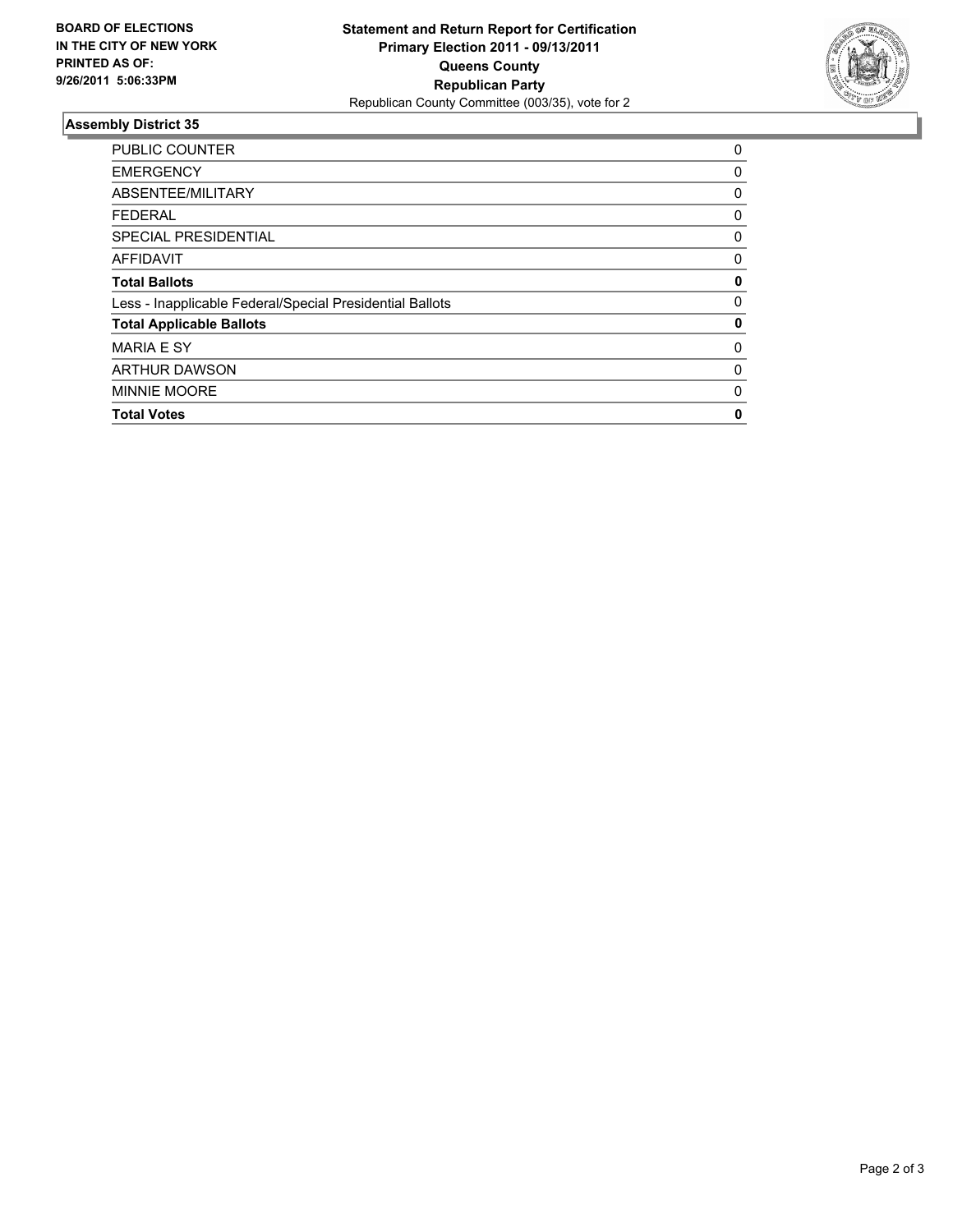#### **Statement and Return Report for Certification Primary Election 2011 - 09/13/2011 Queens County Republican Party** Republican County Committee (003/35), vote for 2

#### **Total for Republican County Committee (003/35) - Queens County**

| PUBLIC COUNTER                                           | 0 |
|----------------------------------------------------------|---|
| <b>EMERGENCY</b>                                         | 0 |
| ABSENTEE/MILITARY                                        | 0 |
| <b>FEDERAL</b>                                           | 0 |
| <b>SPECIAL PRESIDENTIAL</b>                              | 0 |
| <b>AFFIDAVIT</b>                                         | 0 |
| <b>Total Ballots</b>                                     | 0 |
| Less - Inapplicable Federal/Special Presidential Ballots | 0 |
| <b>Total Applicable Ballots</b>                          | 0 |
| <b>MARIA E SY</b>                                        | 0 |
| <b>ARTHUR DAWSON</b>                                     | 0 |
| <b>MINNIE MOORE</b>                                      | 0 |
| <b>Total Votes</b>                                       | 0 |
|                                                          |   |

We certify this statement to be correct, and have caused the same to be attested by the signatures of the members of the board, or a majority thereof, on

Secretary **Chairman** 

Date

Canvassing Board

Canvassing Board **Canvassing Board** Canvassing Board **Deputy Chief Clerk**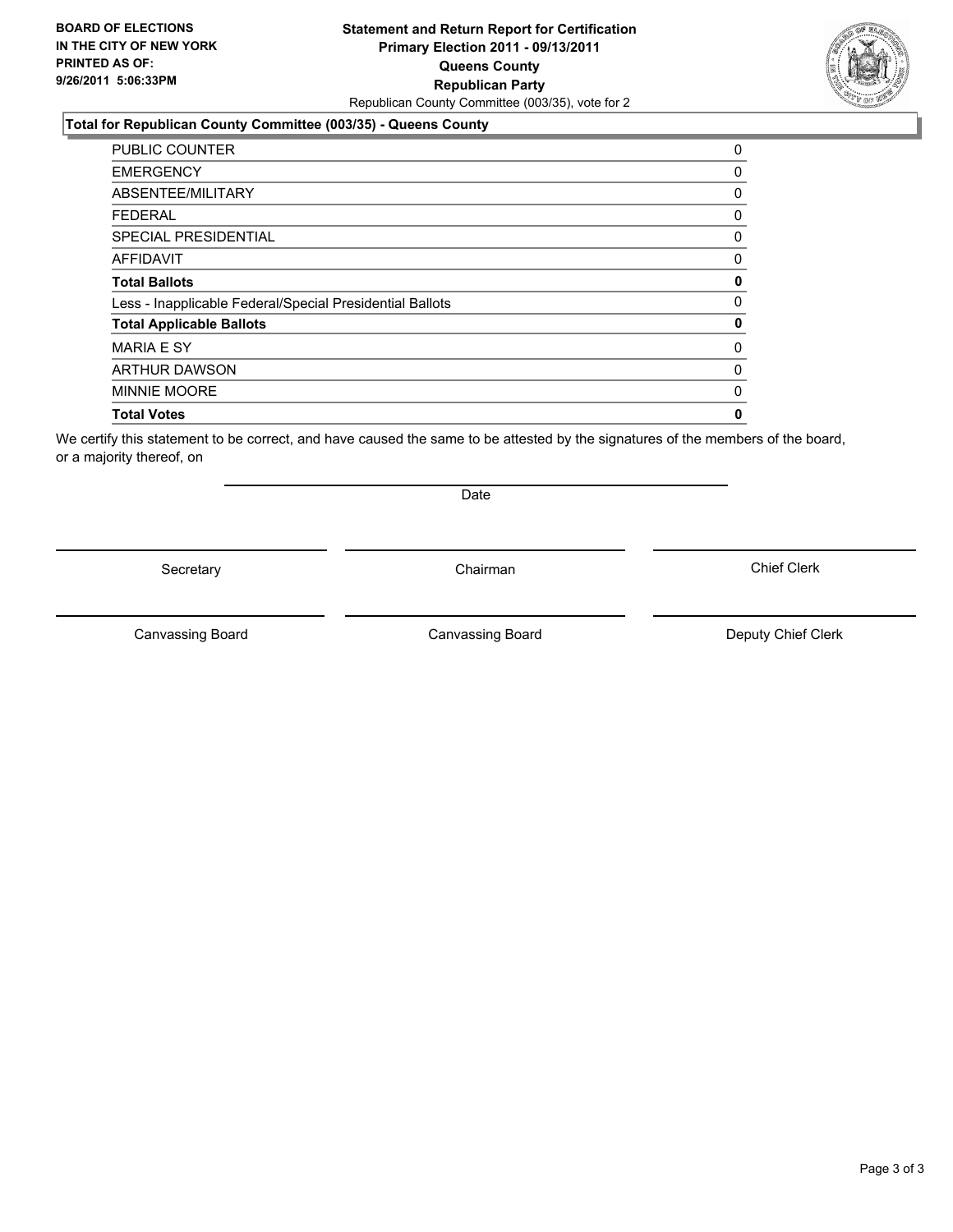

## **Primary Election 2011 - 09/13/2011 Queens County - Republican Party**

Republican County Committee 005/35 Vote for 2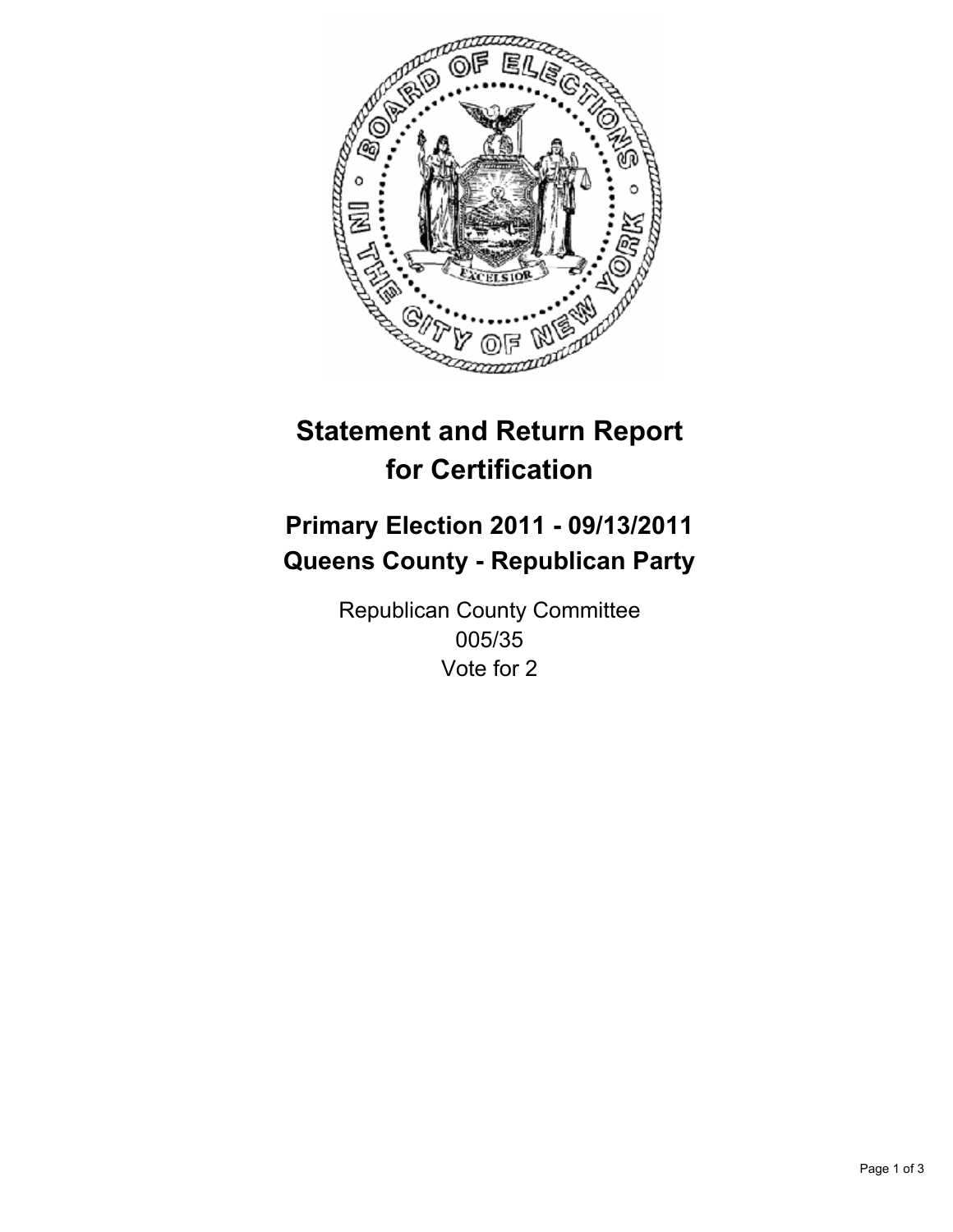

| <b>PUBLIC COUNTER</b>                                    | 0            |
|----------------------------------------------------------|--------------|
| <b>EMERGENCY</b>                                         | 0            |
| ABSENTEE/MILITARY                                        | 2            |
| <b>FEDERAL</b>                                           | 0            |
| <b>SPECIAL PRESIDENTIAL</b>                              | 0            |
| AFFIDAVIT                                                | 0            |
| <b>Total Ballots</b>                                     | $\mathbf{2}$ |
| Less - Inapplicable Federal/Special Presidential Ballots | 0            |
| <b>Total Applicable Ballots</b>                          | $\mathbf{2}$ |
| SALVADOR AVENDANO                                        | 0            |
| <b>ERLINDA TIANGCO</b>                                   | 0            |
| <b>ALBERT BERK</b>                                       | 0            |
| ELAINE DOSKOCIL                                          | 0            |
| <b>Total Votes</b>                                       | 0            |
| Unrecorded                                               | 4            |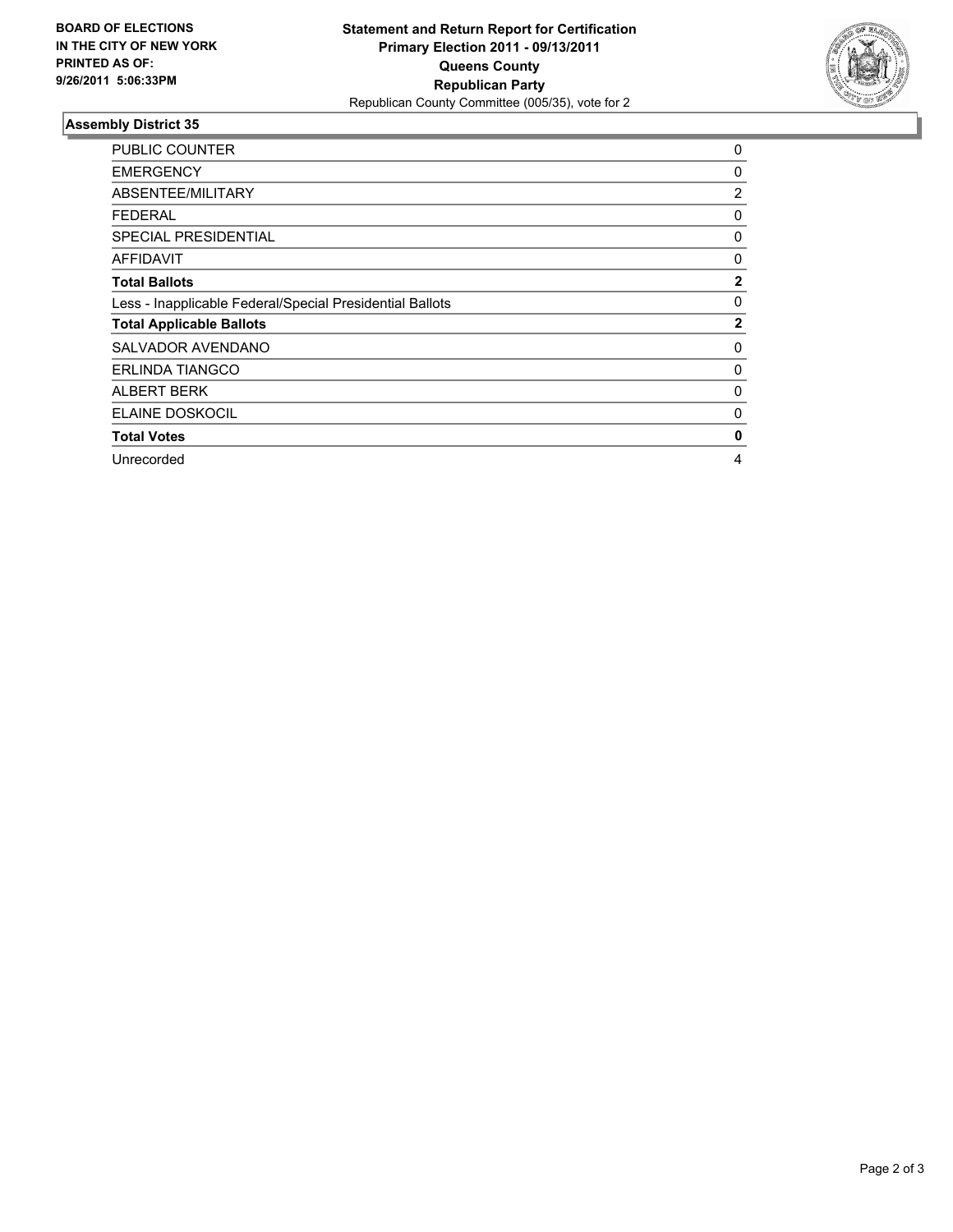#### **Statement and Return Report for Certification Primary Election 2011 - 09/13/2011 Queens County Republican Party** Republican County Committee (005/35), vote for 2

#### **Total for Republican County Committee (005/35) - Queens County**

| PUBLIC COUNTER                                           | 0            |
|----------------------------------------------------------|--------------|
| <b>EMERGENCY</b>                                         | 0            |
| <b>ABSENTEE/MILITARY</b>                                 | 2            |
| FEDERAL                                                  | 0            |
| <b>SPECIAL PRESIDENTIAL</b>                              | 0            |
| <b>AFFIDAVIT</b>                                         | 0            |
| <b>Total Ballots</b>                                     | $\mathbf{2}$ |
| Less - Inapplicable Federal/Special Presidential Ballots | 0            |
| <b>Total Applicable Ballots</b>                          | $\mathbf{2}$ |
| SALVADOR AVENDANO                                        | 0            |
| <b>ERLINDA TIANGCO</b>                                   | 0            |
| ALBERT BERK                                              | 0            |
| ELAINE DOSKOCIL                                          | 0            |
| <b>Total Votes</b>                                       | 0            |
| Unrecorded                                               | 4            |

We certify this statement to be correct, and have caused the same to be attested by the signatures of the members of the board, or a majority thereof, on

Date

Secretary **Chairman** 

Canvassing Board **Canvassing Board** Canvassing Board **Deputy Chief Clerk** 

Canvassing Board

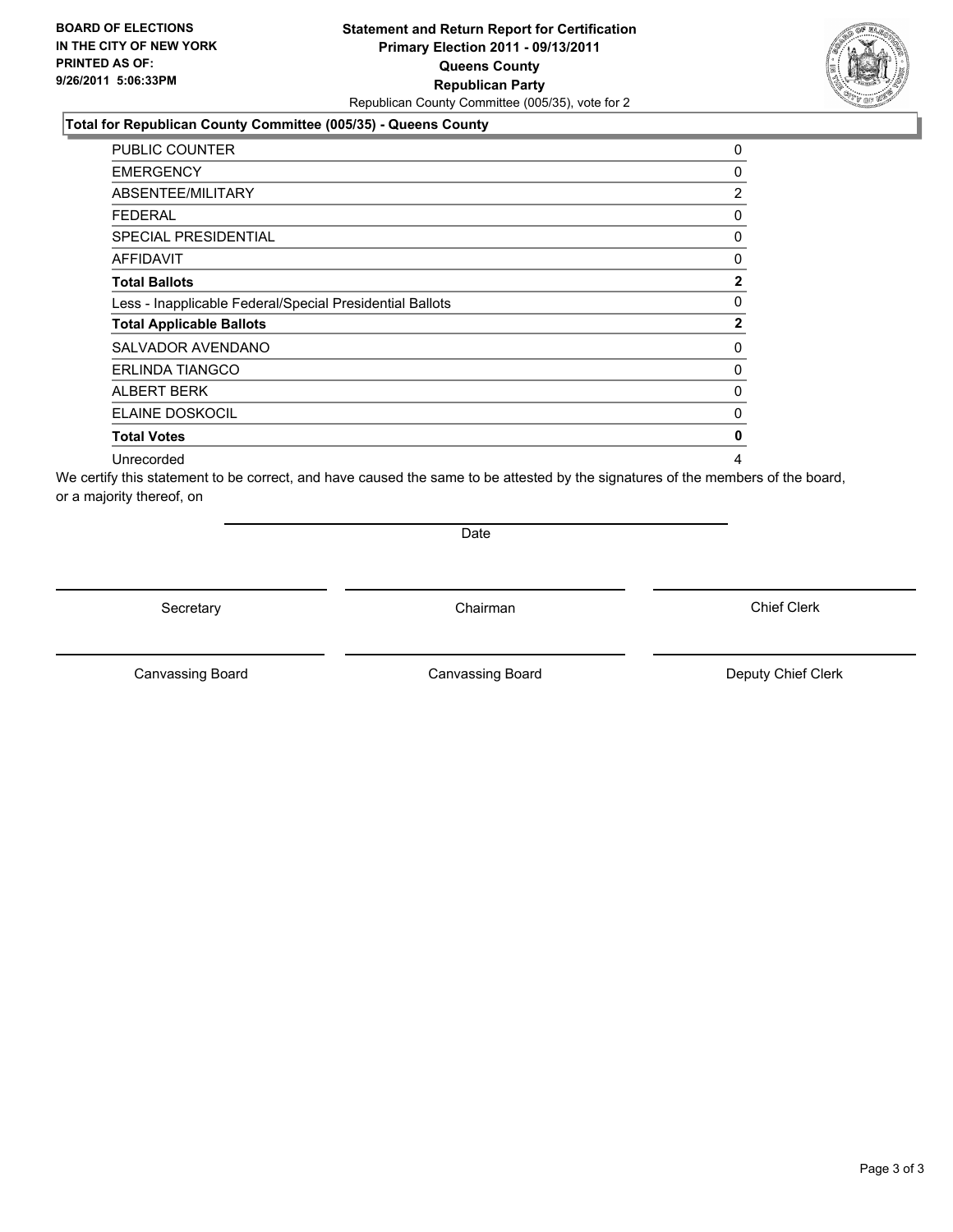

## **Primary Election 2011 - 09/13/2011 Queens County - Republican Party**

Republican County Committee 006/35 Vote for 2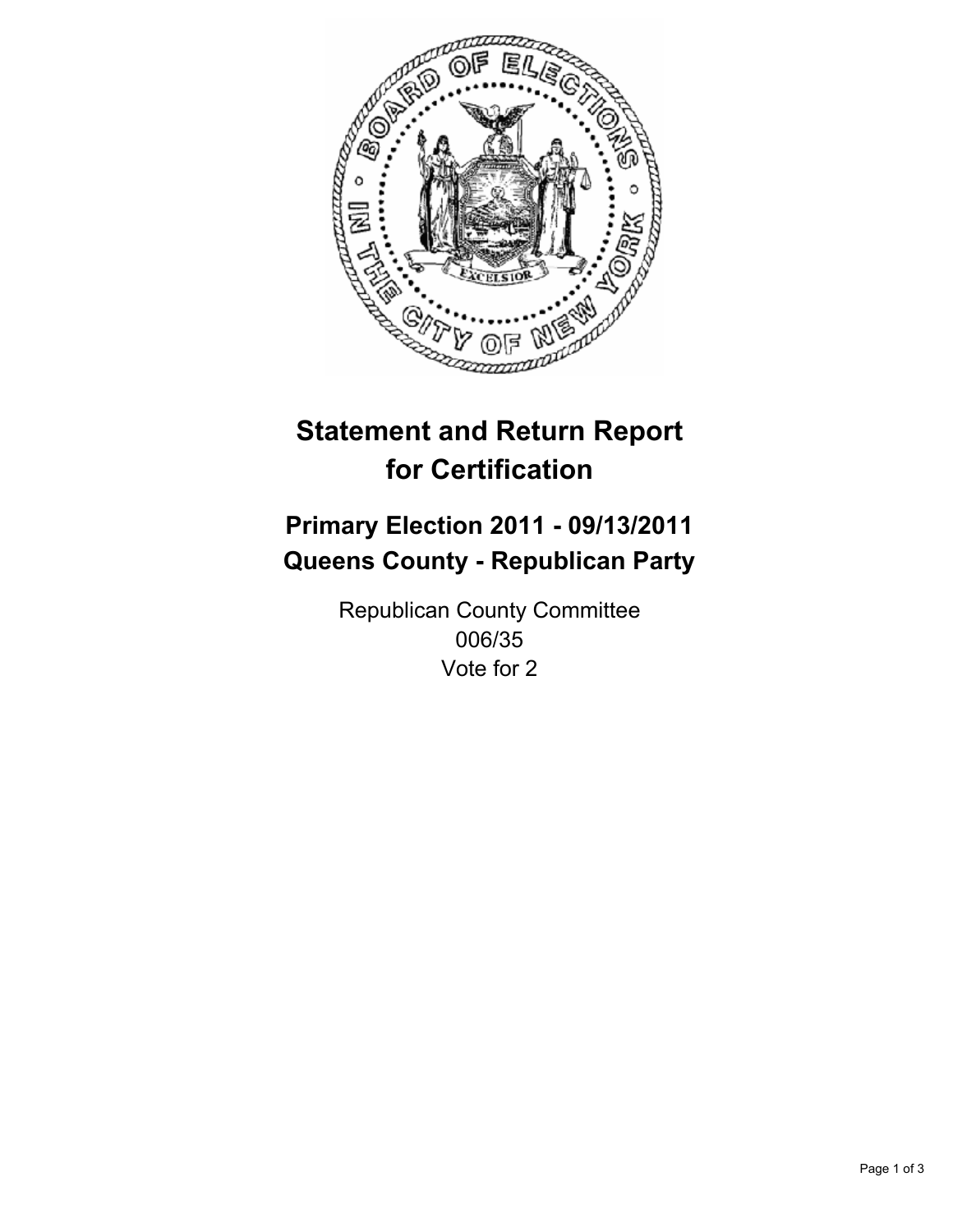

| <b>PUBLIC COUNTER</b>                                    | 1 |
|----------------------------------------------------------|---|
| <b>EMERGENCY</b>                                         | 0 |
| ABSENTEE/MILITARY                                        | 0 |
| <b>FEDERAL</b>                                           | 0 |
| SPECIAL PRESIDENTIAL                                     | 0 |
| <b>AFFIDAVIT</b>                                         | 0 |
| <b>Total Ballots</b>                                     |   |
| Less - Inapplicable Federal/Special Presidential Ballots | 0 |
| <b>Total Applicable Ballots</b>                          | 1 |
| RUDY AQUINO                                              | 0 |
| CYNTHIA AQUINO                                           | 0 |
| <b>EDWARD CRAIG</b>                                      | 0 |
| <b>CORA SMITH</b>                                        | 0 |
| <b>Total Votes</b>                                       | 0 |
| Unrecorded                                               | 2 |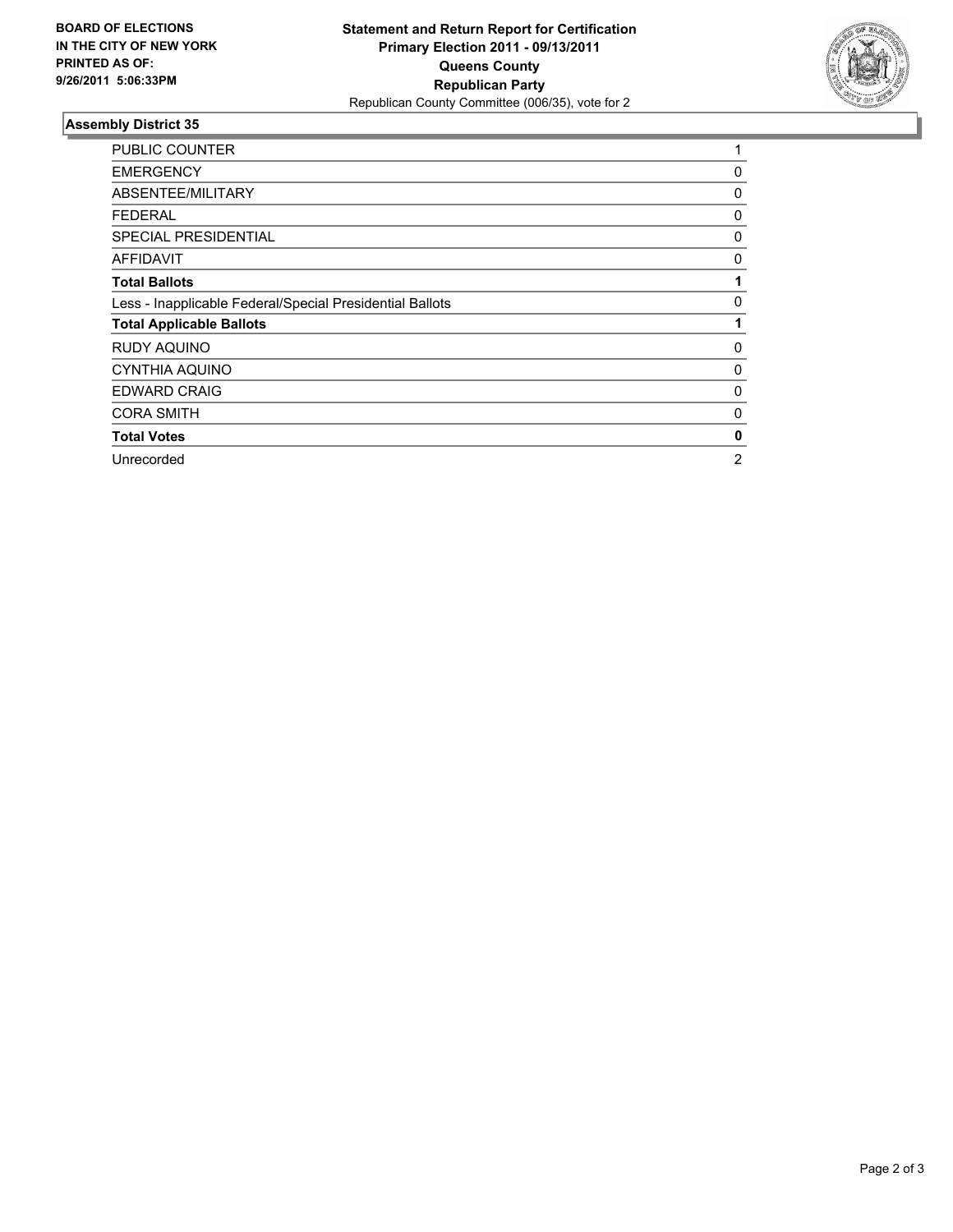#### **Statement and Return Report for Certification Primary Election 2011 - 09/13/2011 Queens County Republican Party** Republican County Committee (006/35), vote for 2

#### **Total for Republican County Committee (006/35) - Queens County**

| PUBLIC COUNTER                                           | 1 |
|----------------------------------------------------------|---|
| <b>EMERGENCY</b>                                         | 0 |
| ABSENTEE/MILITARY                                        | 0 |
| FEDERAL                                                  | 0 |
| <b>SPECIAL PRESIDENTIAL</b>                              | 0 |
| <b>AFFIDAVIT</b>                                         | 0 |
| <b>Total Ballots</b>                                     | 1 |
| Less - Inapplicable Federal/Special Presidential Ballots | 0 |
| <b>Total Applicable Ballots</b>                          | 1 |
| RUDY AQUINO                                              | 0 |
| <b>CYNTHIA AQUINO</b>                                    | 0 |
| <b>EDWARD CRAIG</b>                                      | 0 |
| <b>CORA SMITH</b>                                        | 0 |
| <b>Total Votes</b>                                       | 0 |
| Unrecorded                                               | 2 |

We certify this statement to be correct, and have caused the same to be attested by the signatures of the members of the board, or a majority thereof, on

Date

Secretary **Chairman** 

Canvassing Board **Canvassing Board** Canvassing Board **Deputy Chief Clerk** 

Canvassing Board

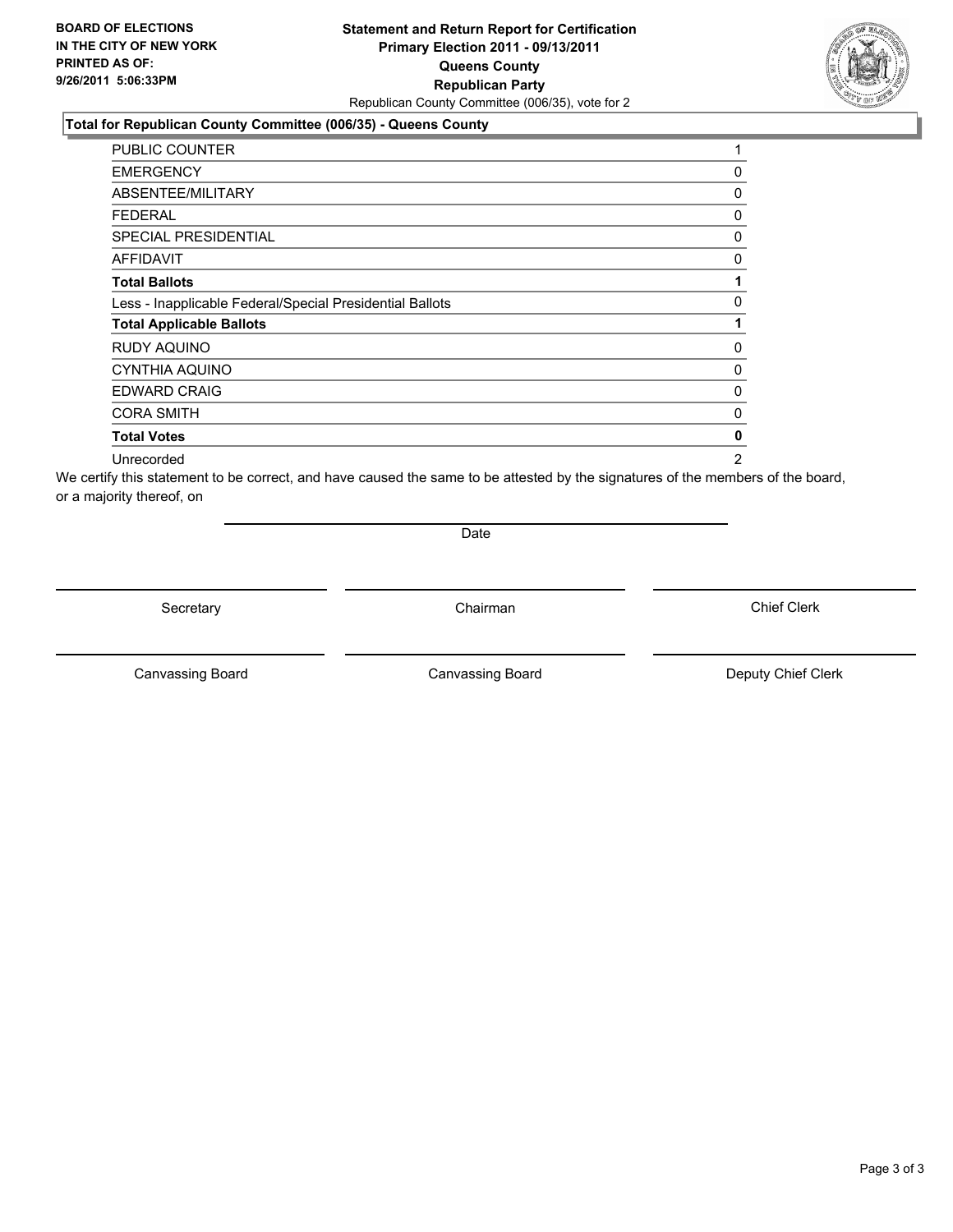

## **Primary Election 2011 - 09/13/2011 Queens County - Republican Party**

Republican County Committee 007/35 Vote for 2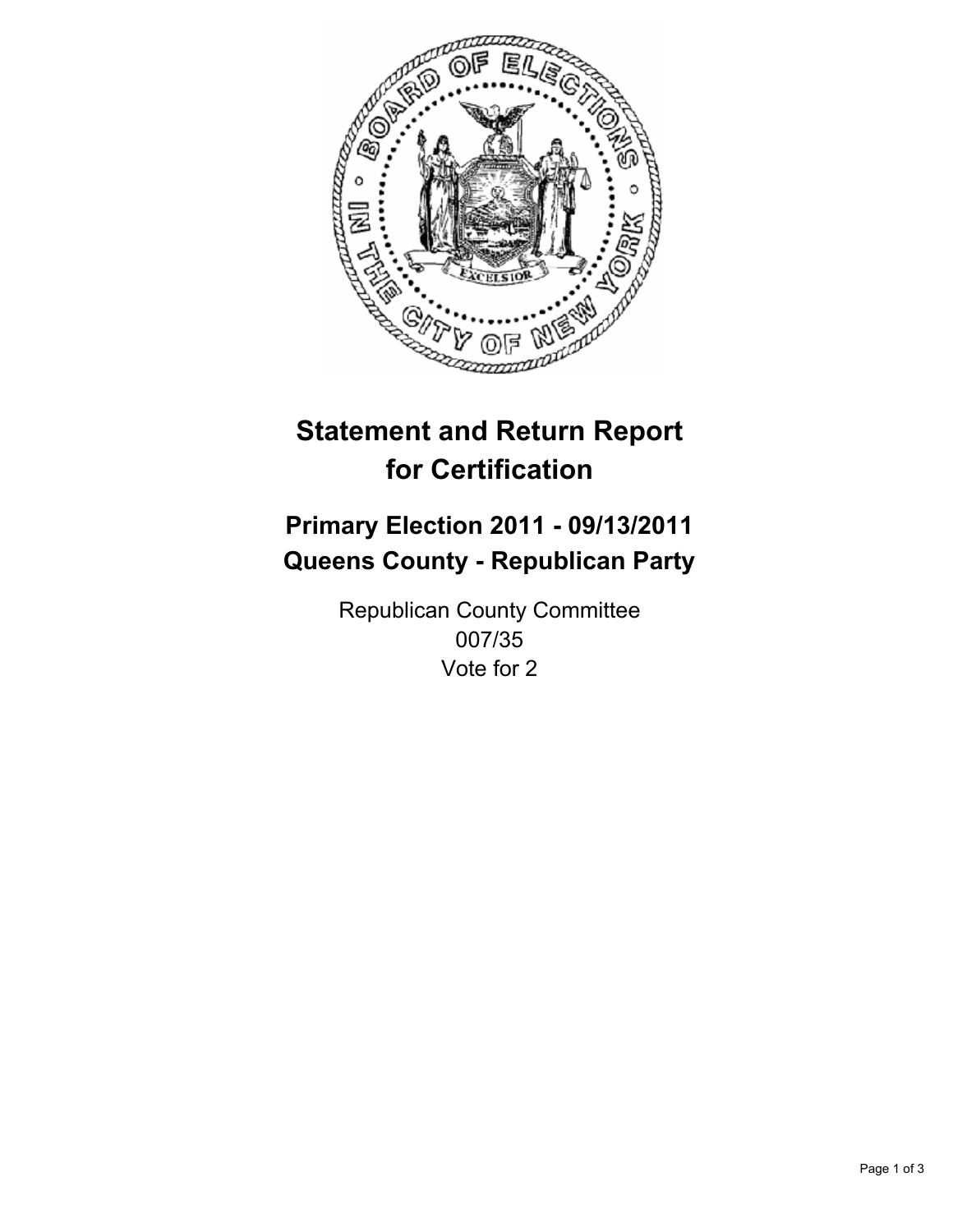

| <b>PUBLIC COUNTER</b>                                    | $\Omega$ |
|----------------------------------------------------------|----------|
| <b>EMERGENCY</b>                                         | 0        |
| ABSENTEE/MILITARY                                        | 0        |
| <b>FEDERAL</b>                                           | 0        |
| <b>SPECIAL PRESIDENTIAL</b>                              | 0        |
| <b>AFFIDAVIT</b>                                         | 0        |
| <b>Total Ballots</b>                                     | 0        |
| Less - Inapplicable Federal/Special Presidential Ballots | 0        |
| <b>Total Applicable Ballots</b>                          | 0        |
| <b>ANNIE PETTEY</b>                                      | 0        |
| <b>EMIL SOKOL</b>                                        | 0        |
| <b>FLORA DELIZO</b>                                      | 0        |
| <b>Total Votes</b>                                       | 0        |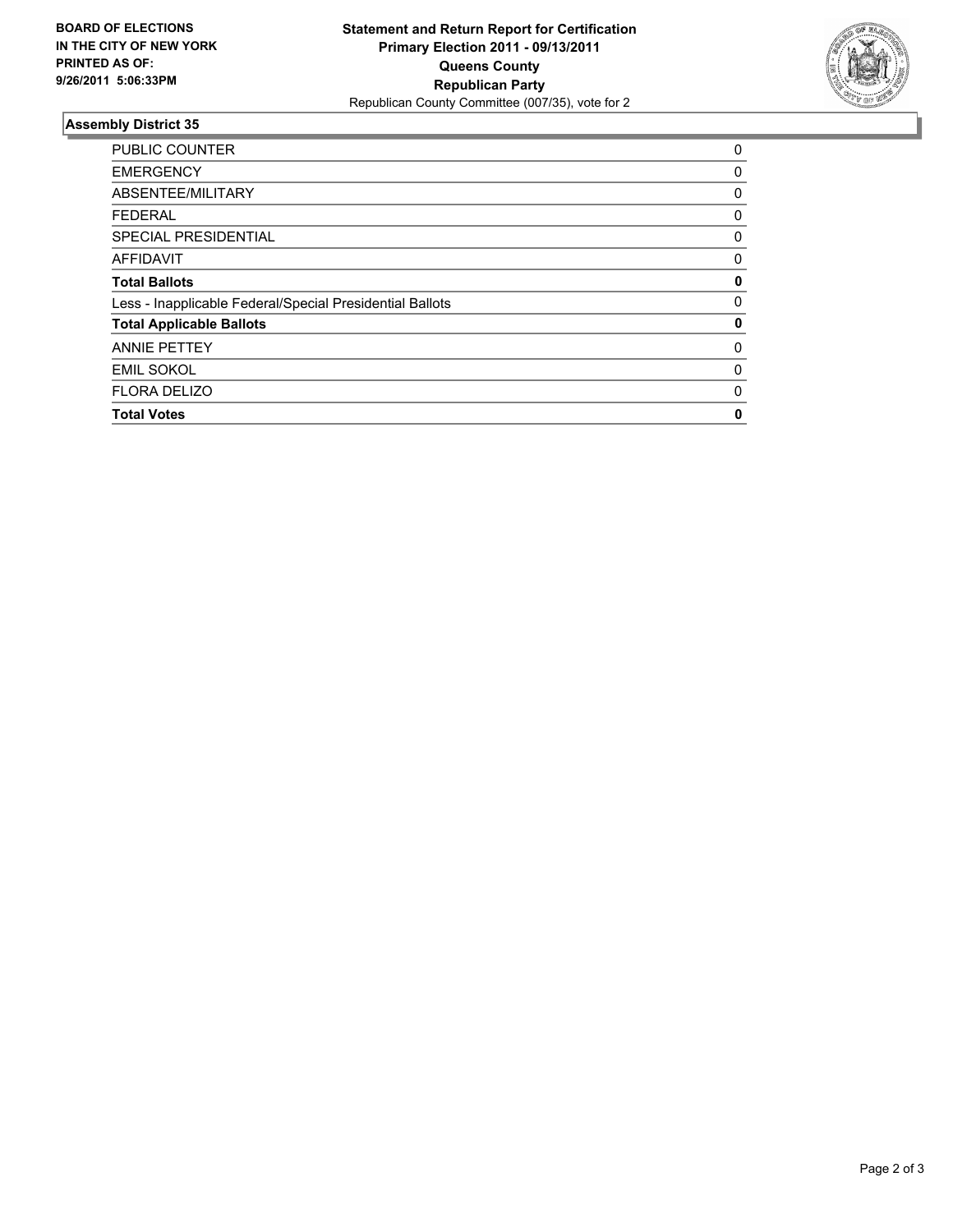#### **Statement and Return Report for Certification Primary Election 2011 - 09/13/2011 Queens County Republican Party** Republican County Committee (007/35), vote for 2

#### **Total for Republican County Committee (007/35) - Queens County**

| 0 |
|---|
| 0 |
| 0 |
| 0 |
| 0 |
| 0 |
| 0 |
| 0 |
| 0 |
| 0 |
| 0 |
| 0 |
| 0 |
|   |

We certify this statement to be correct, and have caused the same to be attested by the signatures of the members of the board, or a majority thereof, on

Secretary **Chairman** 

Date

Canvassing Board

Canvassing Board **Canvassing Board** Canvassing Board **Deputy Chief Clerk** 

Chief Clerk



Page 3 of 3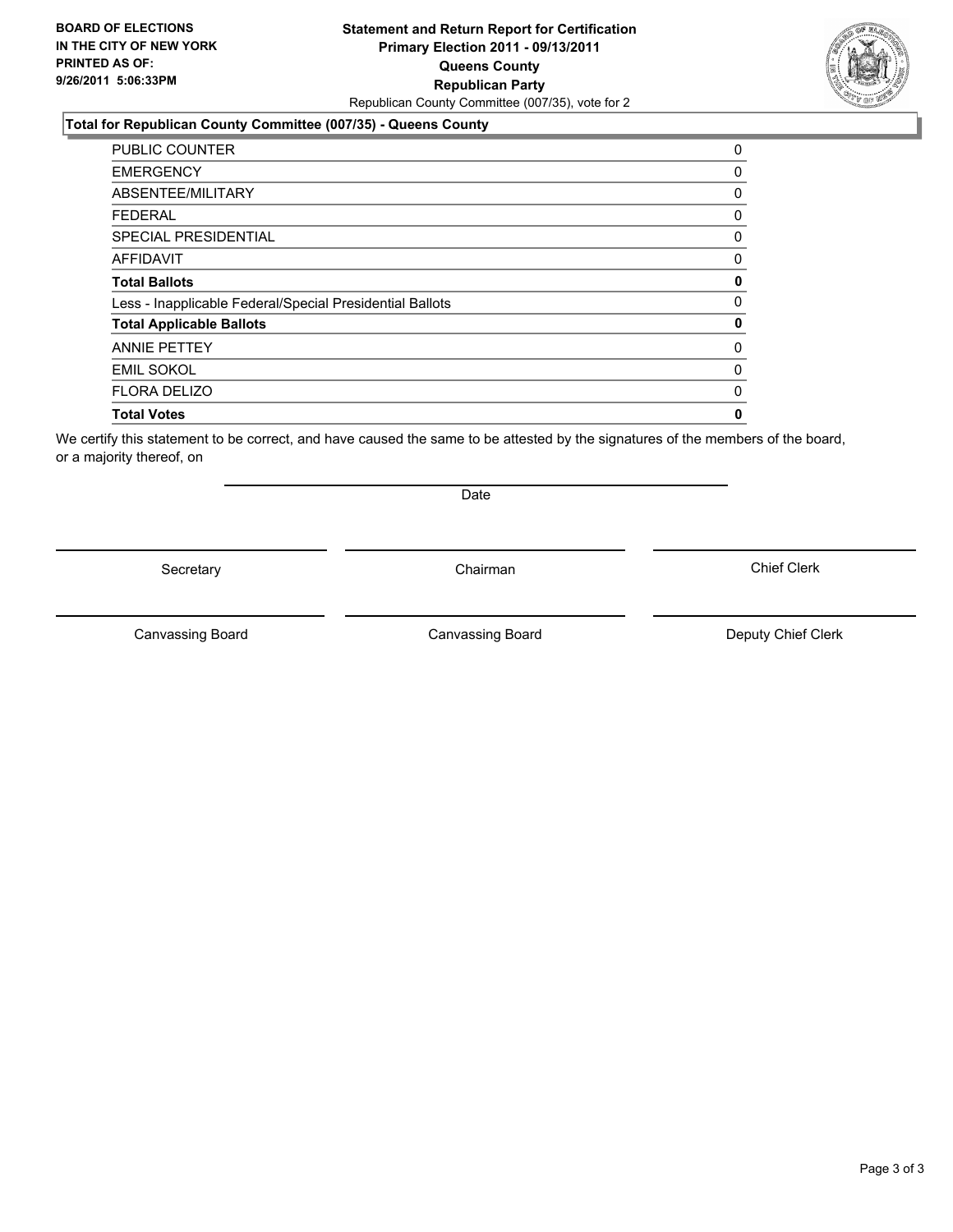

## **Primary Election 2011 - 09/13/2011 Queens County - Republican Party**

Republican County Committee 011/35 Vote for 2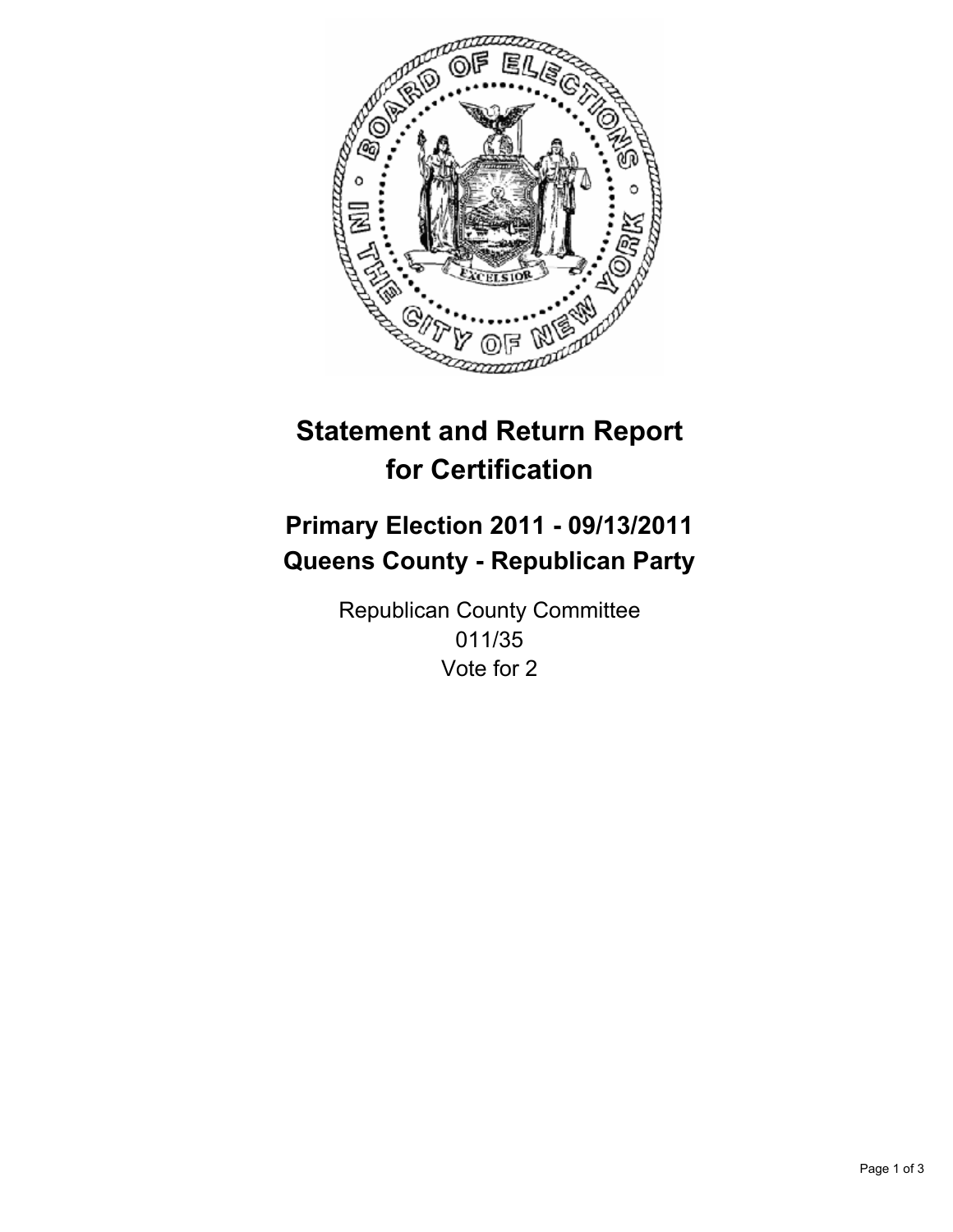

| <b>PUBLIC COUNTER</b>                                    | 0 |
|----------------------------------------------------------|---|
| <b>EMERGENCY</b>                                         | 0 |
| ABSENTEE/MILITARY                                        | 0 |
| <b>FEDERAL</b>                                           | 0 |
| <b>SPECIAL PRESIDENTIAL</b>                              | 0 |
| <b>AFFIDAVIT</b>                                         | 0 |
| <b>Total Ballots</b>                                     | 0 |
| Less - Inapplicable Federal/Special Presidential Ballots | 0 |
| <b>Total Applicable Ballots</b>                          | 0 |
| <b>FLORENCE BERTS</b>                                    | 0 |
| SABINIANA LIMBARO                                        | 0 |
| <b>PAZ BIDES</b>                                         | 0 |
| <b>Total Votes</b>                                       | 0 |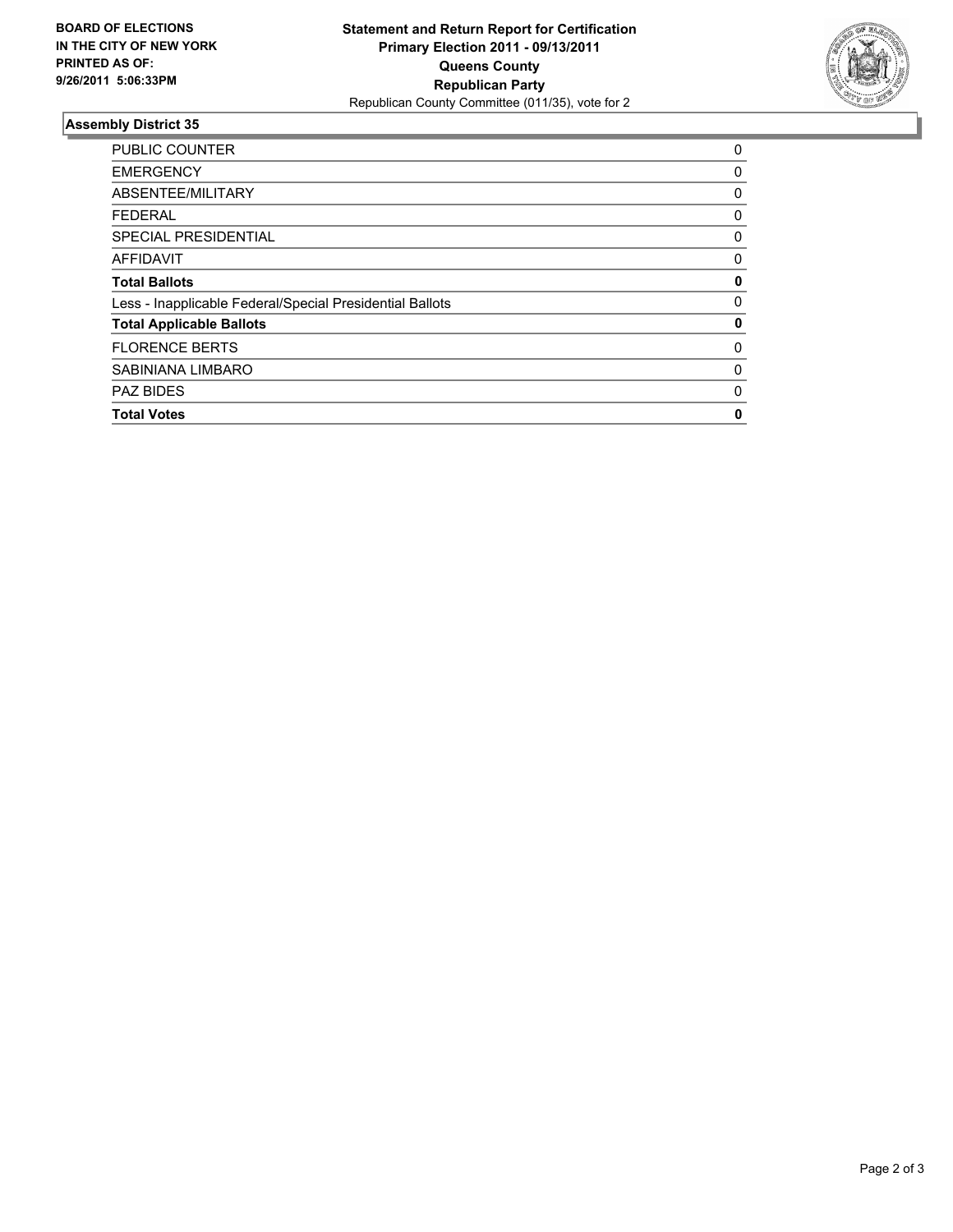#### **Statement and Return Report for Certification Primary Election 2011 - 09/13/2011 Queens County Republican Party** Republican County Committee (011/35), vote for 2

#### **Total for Republican County Committee (011/35) - Queens County**

| <b>PUBLIC COUNTER</b>                                    | 0            |
|----------------------------------------------------------|--------------|
| <b>EMERGENCY</b>                                         | 0            |
| ABSENTEE/MILITARY                                        | 0            |
| <b>FEDERAL</b>                                           | 0            |
| <b>SPECIAL PRESIDENTIAL</b>                              | 0            |
| <b>AFFIDAVIT</b>                                         | 0            |
| <b>Total Ballots</b>                                     | 0            |
| Less - Inapplicable Federal/Special Presidential Ballots | $\mathbf{0}$ |
| <b>Total Applicable Ballots</b>                          | 0            |
| <b>FLORENCE BERTS</b>                                    | 0            |
| SABINIANA LIMBARO                                        | 0            |
| <b>PAZ BIDES</b>                                         | 0            |
| <b>Total Votes</b>                                       | 0            |
|                                                          |              |

We certify this statement to be correct, and have caused the same to be attested by the signatures of the members of the board, or a majority thereof, on

Secretary **Chairman** 

Date

Canvassing Board **Canvassing Board** Canvassing Board **Deputy Chief Clerk** 

Canvassing Board

Chief Clerk



Page 3 of 3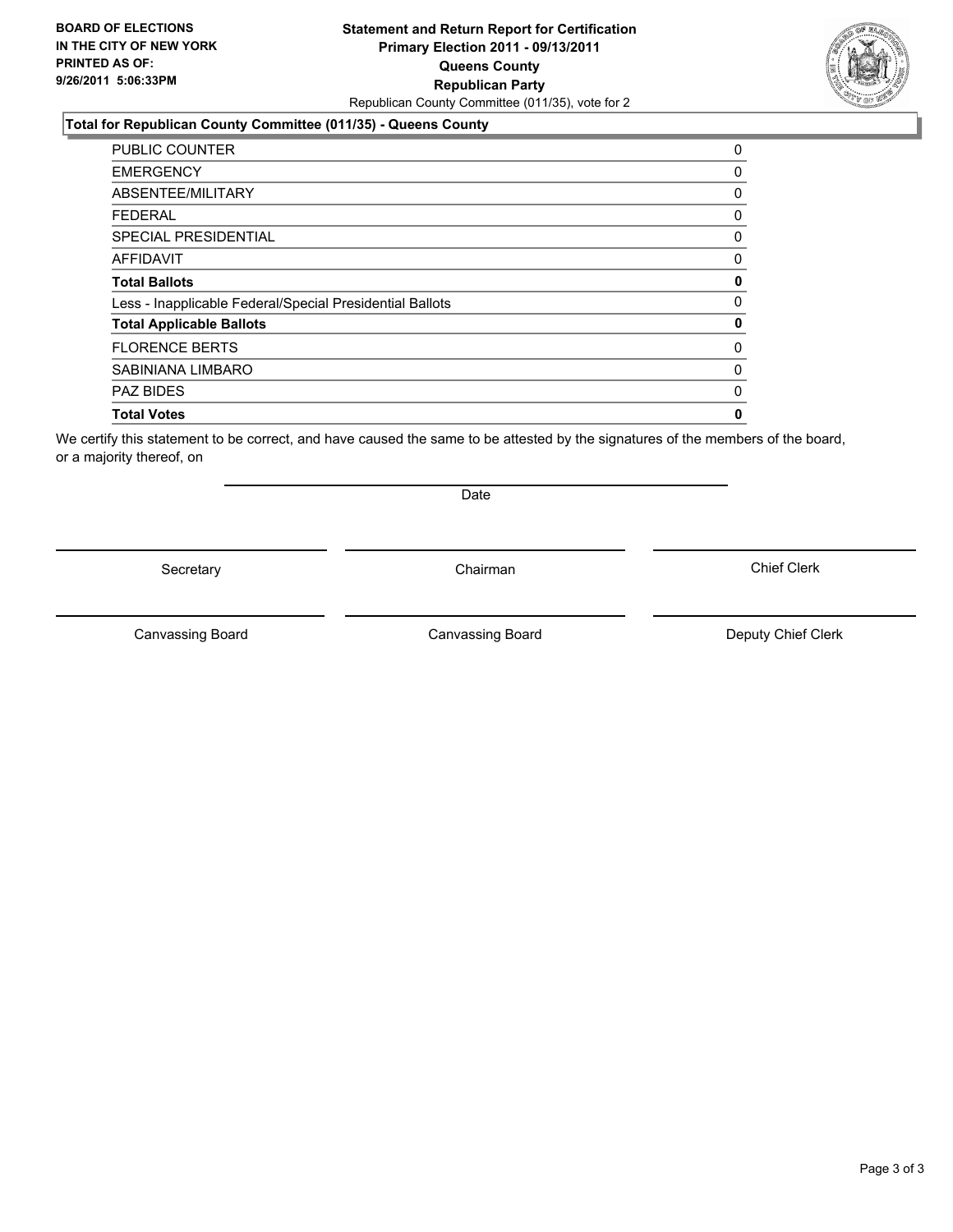

## **Primary Election 2011 - 09/13/2011 Queens County - Republican Party**

Republican County Committee 018/35 Vote for 2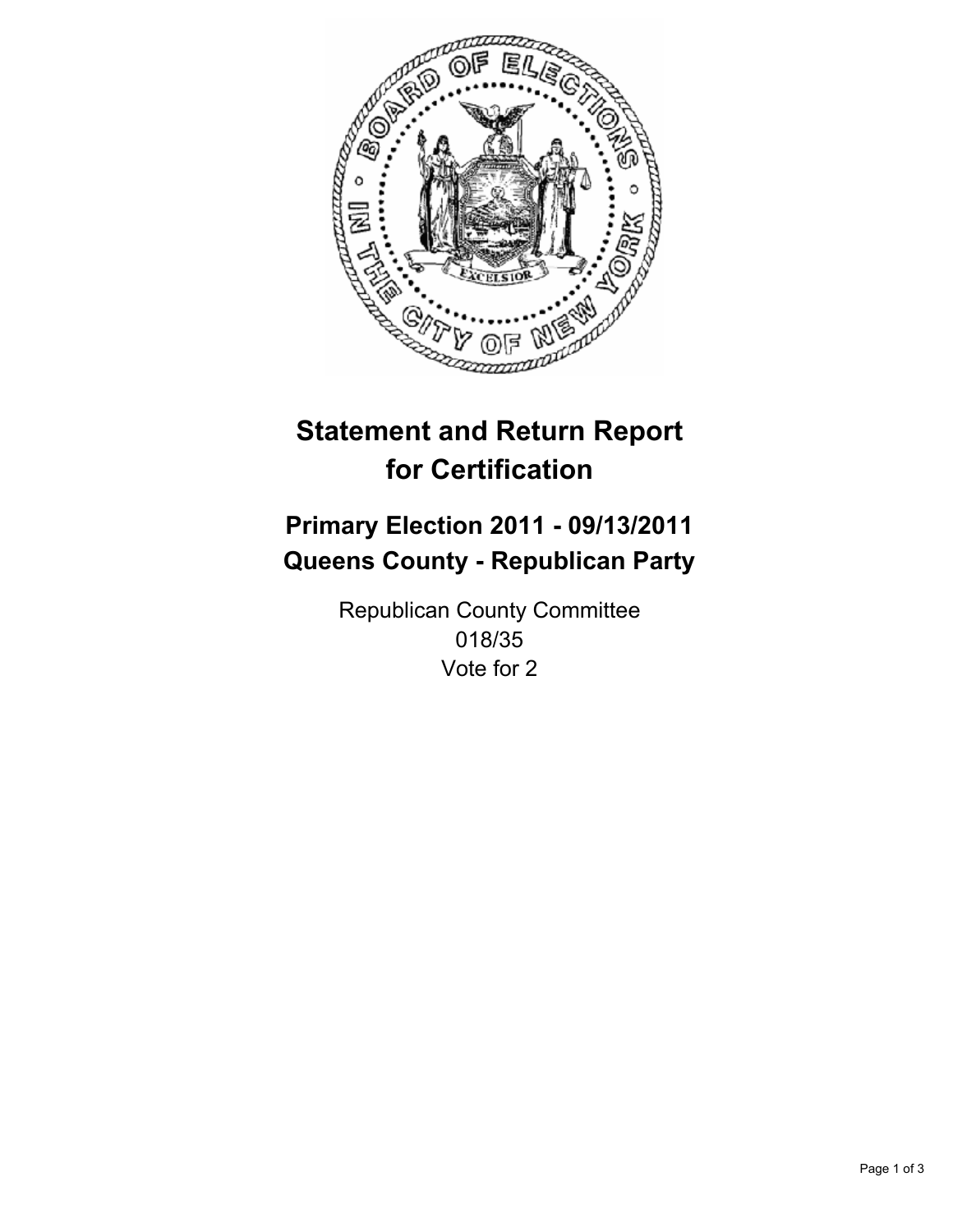

| <b>PUBLIC COUNTER</b>                                    | 12 |
|----------------------------------------------------------|----|
| <b>EMERGENCY</b>                                         | 0  |
| ABSENTEE/MILITARY                                        | 1  |
| <b>FEDERAL</b>                                           | 0  |
| <b>SPECIAL PRESIDENTIAL</b>                              | 0  |
| AFFIDAVIT                                                | 0  |
| <b>Total Ballots</b>                                     | 13 |
| Less - Inapplicable Federal/Special Presidential Ballots | 0  |
| <b>Total Applicable Ballots</b>                          | 13 |
| <b>RENATO GUMBAN</b>                                     | 3  |
| <b>SALLY NICODEMUS</b>                                   | 3  |
| <b>NICK MARKOULAKIS</b>                                  | 6  |
| <b>JOYCE MARKOULAKIS</b>                                 | 2  |
| <b>Total Votes</b>                                       | 14 |
| Unrecorded                                               | 12 |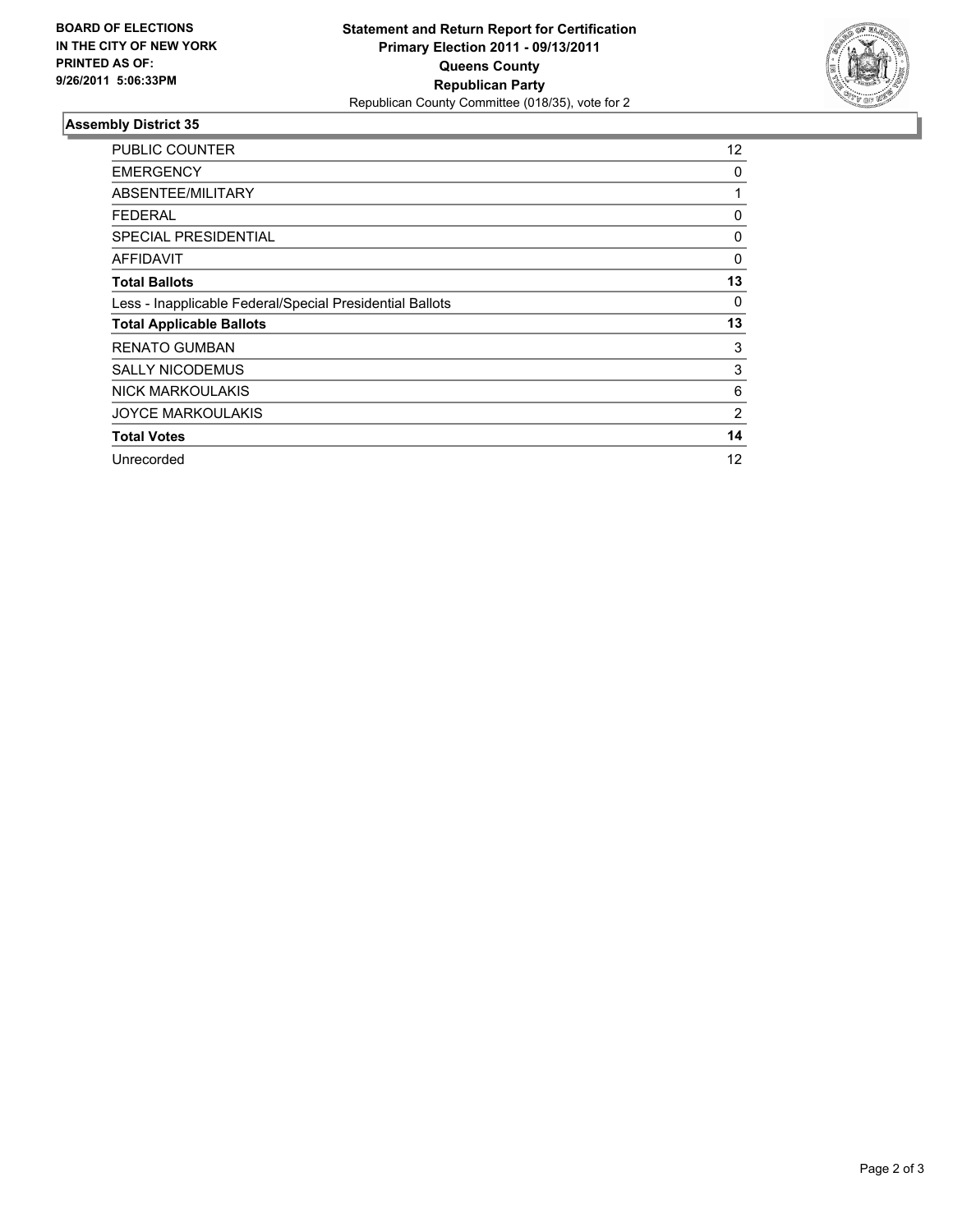#### **Statement and Return Report for Certification Primary Election 2011 - 09/13/2011 Queens County Republican Party** Republican County Committee (018/35), vote for 2

#### **Total for Republican County Committee (018/35) - Queens County**

| <b>PUBLIC COUNTER</b>                                    | 12 <sup>°</sup> |
|----------------------------------------------------------|-----------------|
| <b>EMERGENCY</b>                                         | 0               |
| ABSENTEE/MILITARY                                        | 1               |
| <b>FEDERAL</b>                                           | 0               |
| SPECIAL PRESIDENTIAL                                     | 0               |
| <b>AFFIDAVIT</b>                                         | $\mathbf{0}$    |
| <b>Total Ballots</b>                                     | 13              |
| Less - Inapplicable Federal/Special Presidential Ballots | 0               |
| <b>Total Applicable Ballots</b>                          | 13              |
| <b>RENATO GUMBAN</b>                                     | 3               |
| <b>SALLY NICODEMUS</b>                                   | 3               |
| <b>NICK MARKOULAKIS</b>                                  | 6               |
| <b>JOYCE MARKOULAKIS</b>                                 | $\overline{2}$  |
| <b>Total Votes</b>                                       | 14              |
| Unrecorded                                               | 12              |

We certify this statement to be correct, and have caused the same to be attested by the signatures of the members of the board, or a majority thereof, on

Date

Secretary **Chairman** 

Canvassing Board

Canvassing Board **Canvassing Board** Canvassing Board **Deputy Chief Clerk** 

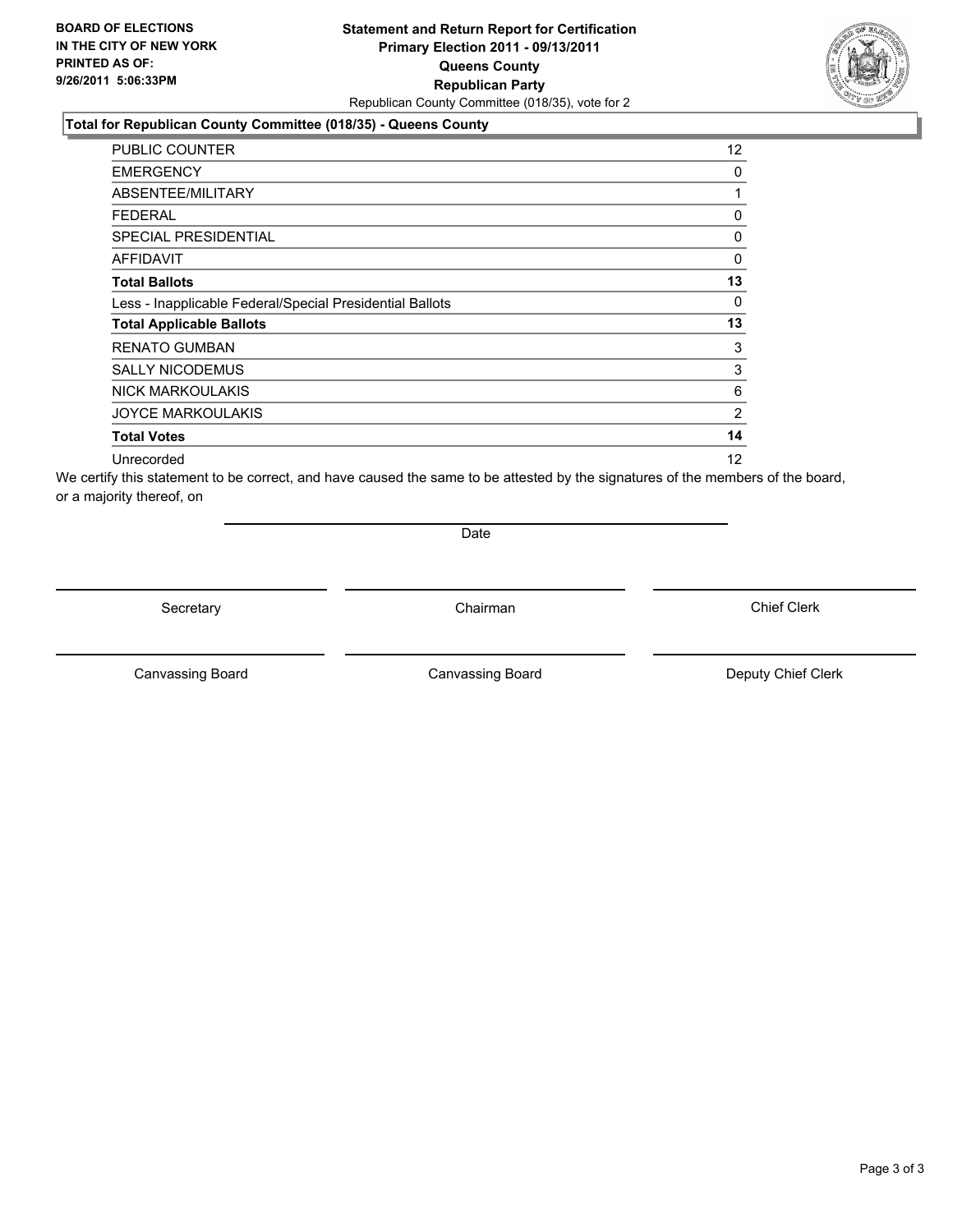

## **Primary Election 2011 - 09/13/2011 Queens County - Republican Party**

Republican County Committee 019/35 Vote for 2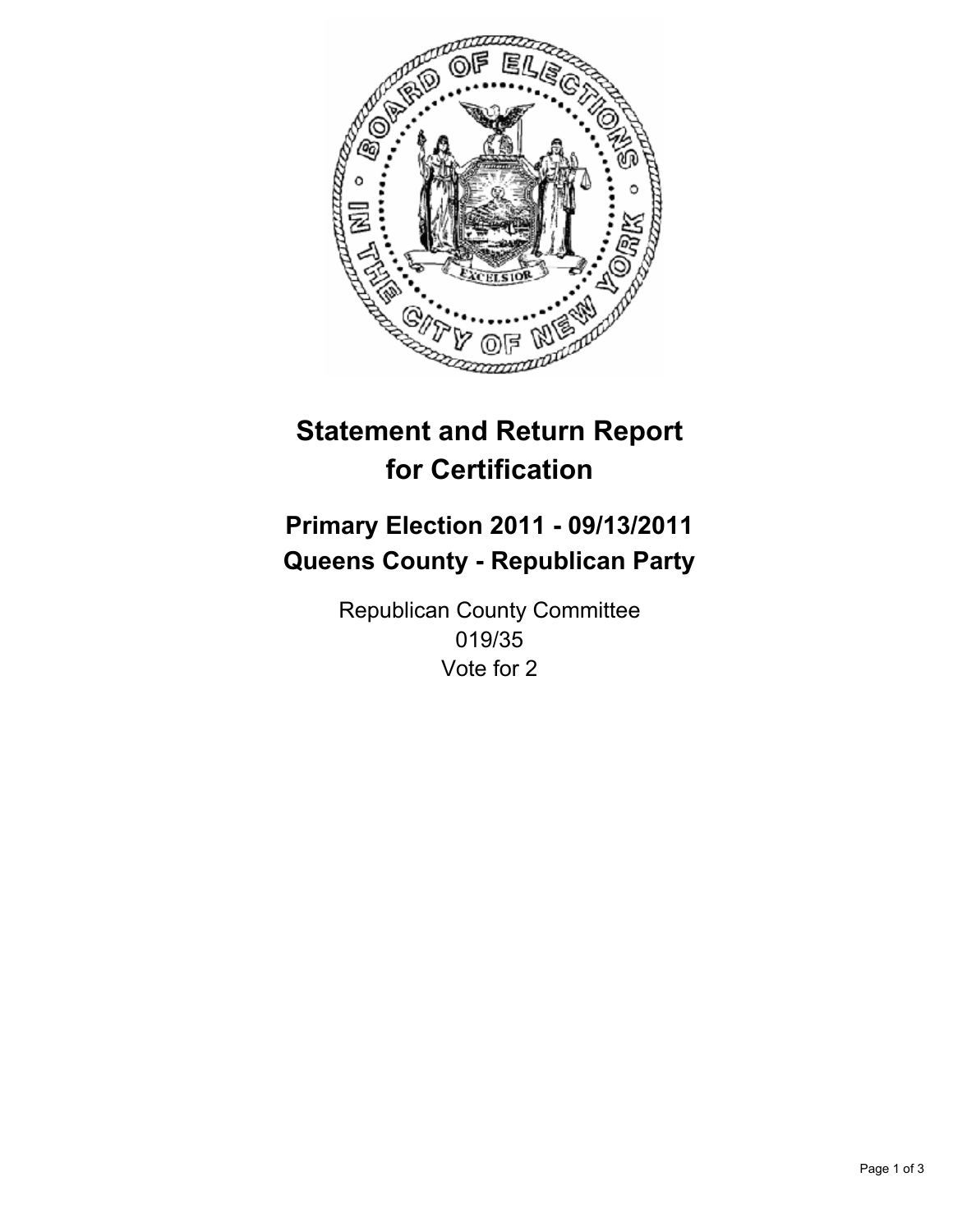

| <b>PUBLIC COUNTER</b>                                    | 3 |
|----------------------------------------------------------|---|
| <b>EMERGENCY</b>                                         | 0 |
| ABSENTEE/MILITARY                                        | 0 |
| FEDERAL                                                  | 0 |
| SPECIAL PRESIDENTIAL                                     | 0 |
| <b>AFFIDAVIT</b>                                         | 0 |
| <b>Total Ballots</b>                                     | 3 |
| Less - Inapplicable Federal/Special Presidential Ballots | 0 |
| <b>Total Applicable Ballots</b>                          | 3 |
| ROSEMARIE WIBREW                                         | 0 |
| <b>ROBERT WIBREW</b>                                     | 1 |
| <b>HAROLD GIMENEZ</b>                                    | 0 |
| <b>IRENE CARVANO</b>                                     | 0 |
| <b>Total Votes</b>                                       | 1 |
| Unrecorded                                               | 5 |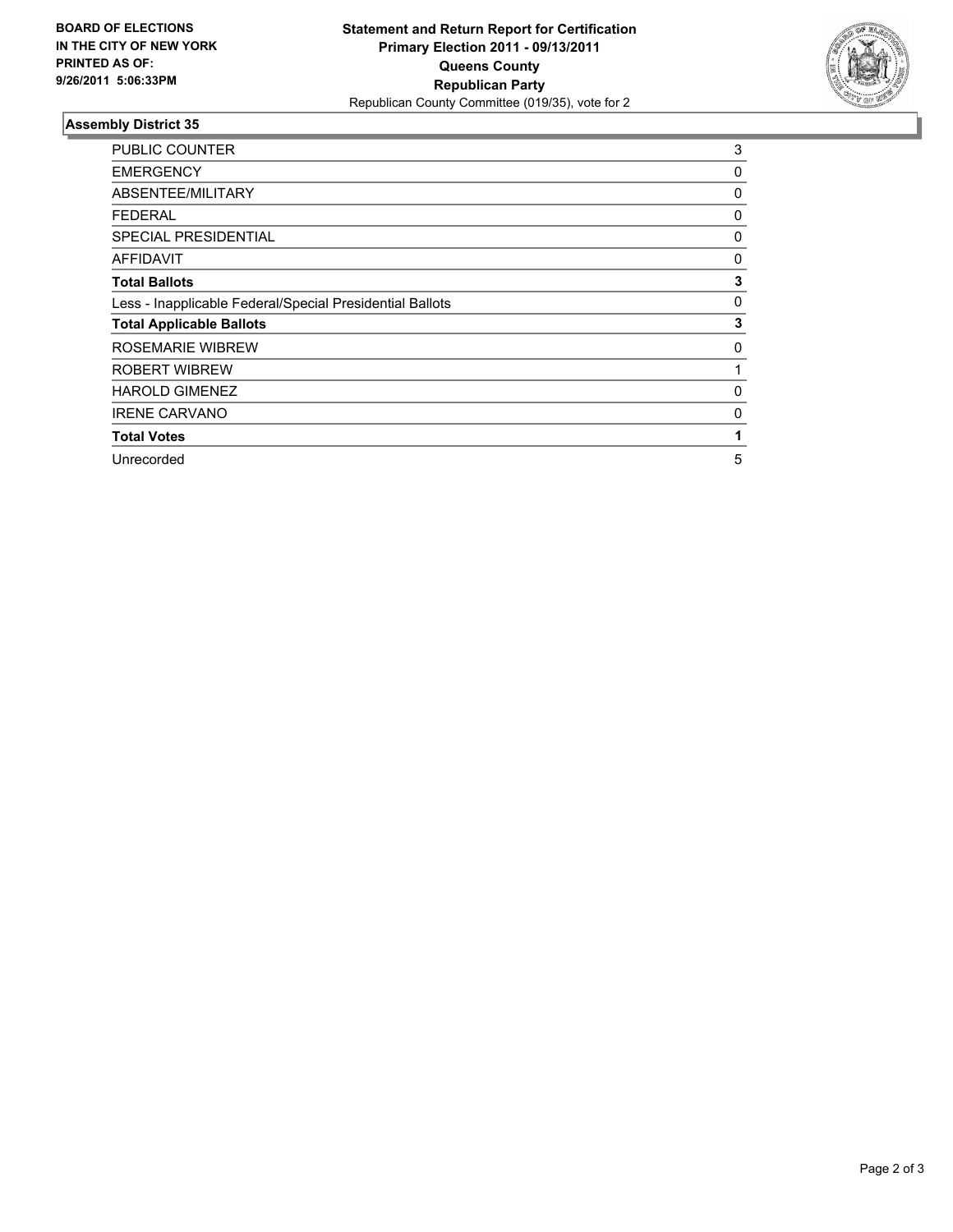#### **Statement and Return Report for Certification Primary Election 2011 - 09/13/2011 Queens County Republican Party** Republican County Committee (019/35), vote for 2

#### **Total for Republican County Committee (019/35) - Queens County**

| <b>PUBLIC COUNTER</b>                                    | 3 |
|----------------------------------------------------------|---|
| <b>EMERGENCY</b>                                         | 0 |
| ABSENTEE/MILITARY                                        | 0 |
| <b>FEDERAL</b>                                           | 0 |
| <b>SPECIAL PRESIDENTIAL</b>                              | 0 |
| <b>AFFIDAVIT</b>                                         | 0 |
| <b>Total Ballots</b>                                     | 3 |
| Less - Inapplicable Federal/Special Presidential Ballots | 0 |
| <b>Total Applicable Ballots</b>                          | 3 |
| <b>ROSEMARIE WIBREW</b>                                  | 0 |
| <b>ROBERT WIBREW</b>                                     | 1 |
| <b>HAROLD GIMENEZ</b>                                    | 0 |
| <b>IRENE CARVANO</b>                                     | 0 |
| <b>Total Votes</b>                                       | 1 |
| Unrecorded                                               | 5 |

We certify this statement to be correct, and have caused the same to be attested by the signatures of the members of the board, or a majority thereof, on

Date

Secretary **Chairman** 

Canvassing Board **Canvassing Board** Canvassing Board **Deputy Chief Clerk** 

Canvassing Board

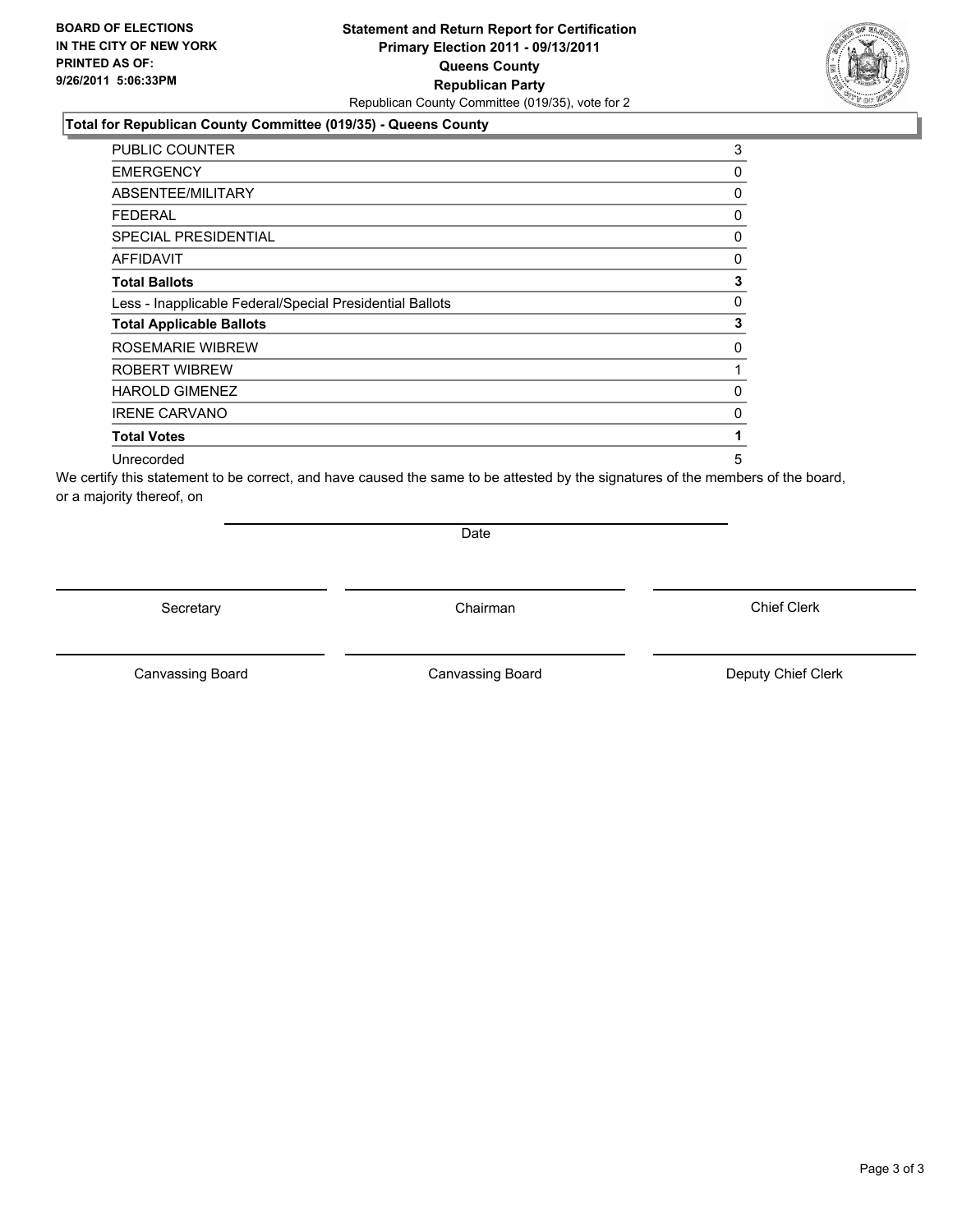

## **Primary Election 2011 - 09/13/2011 Queens County - Republican Party**

Republican County Committee 021/35 Vote for 2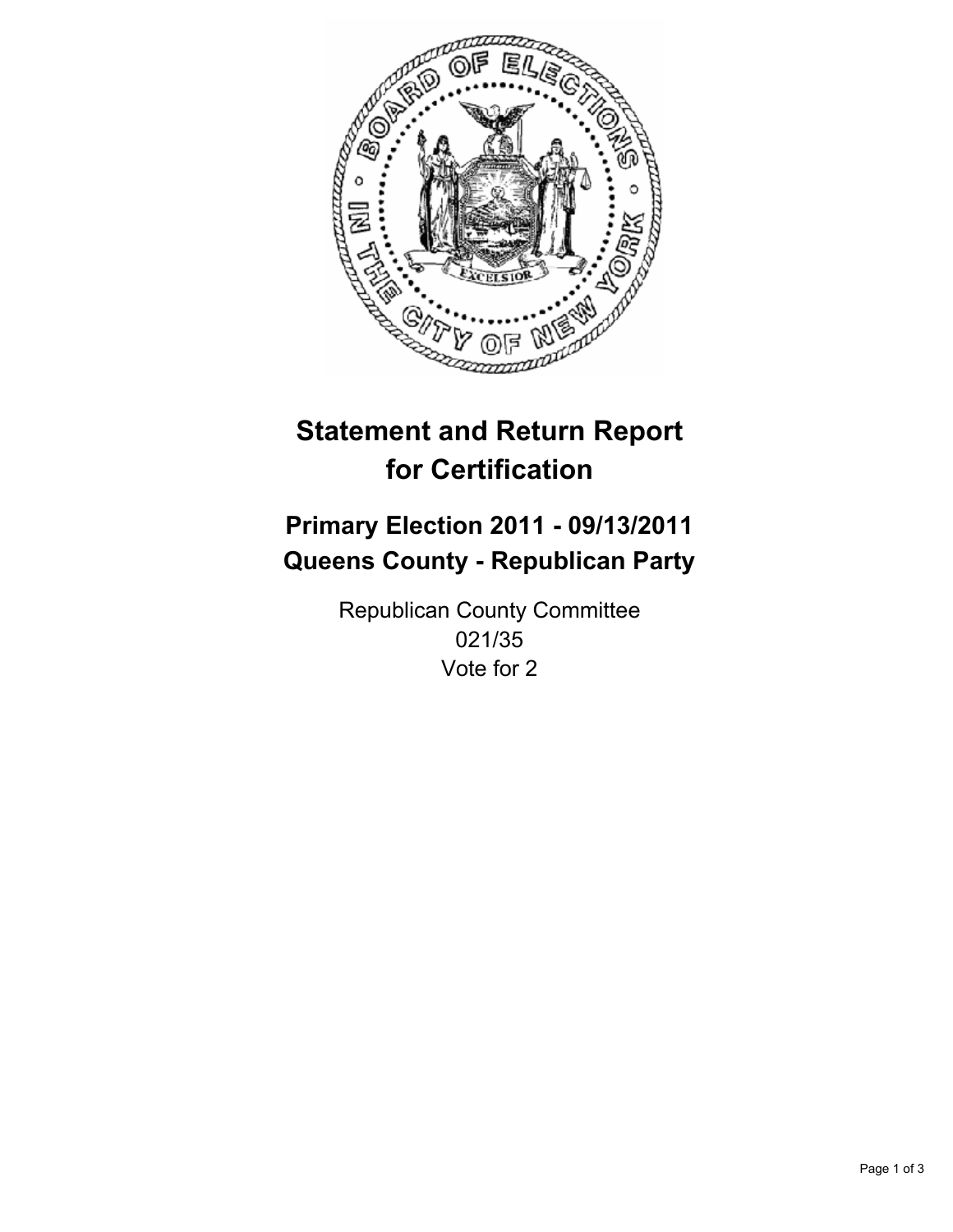

| <b>PUBLIC COUNTER</b>                                    | 1 |
|----------------------------------------------------------|---|
| <b>EMERGENCY</b>                                         | 0 |
| ABSENTEE/MILITARY                                        | 0 |
| <b>FEDERAL</b>                                           | 0 |
| <b>SPECIAL PRESIDENTIAL</b>                              | 0 |
| AFFIDAVIT                                                | 0 |
| <b>Total Ballots</b>                                     |   |
| Less - Inapplicable Federal/Special Presidential Ballots | 0 |
| <b>Total Applicable Ballots</b>                          |   |
| PORFIRIO MANANSALA                                       | 0 |
| PETRA SY                                                 | 0 |
| <b>ELIAS MASTAKOURIS</b>                                 | 0 |
| ANASTASIOS PAGOULATOS                                    | 0 |
| <b>Total Votes</b>                                       | 0 |
| Unrecorded                                               | 2 |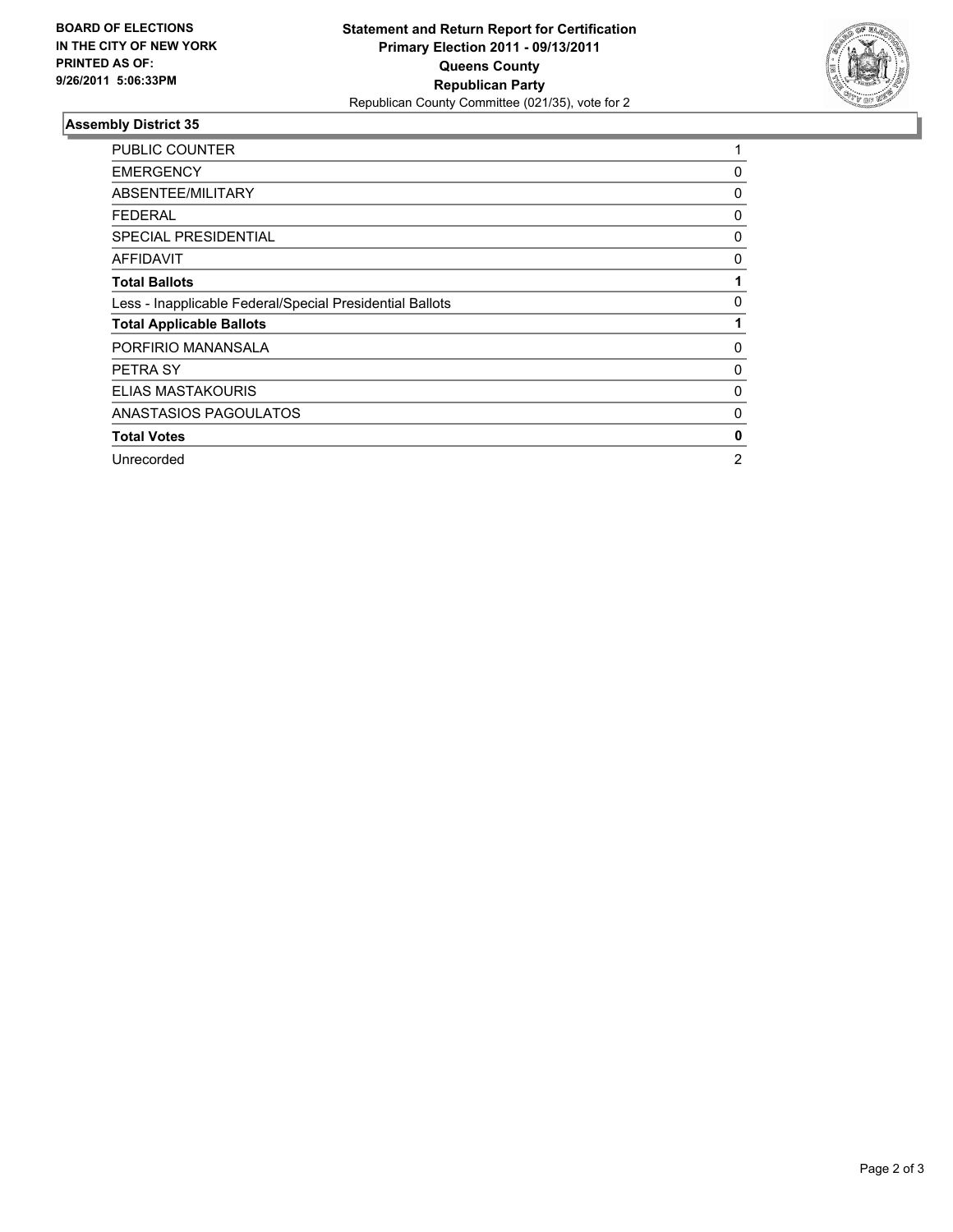#### **Statement and Return Report for Certification Primary Election 2011 - 09/13/2011 Queens County Republican Party** Republican County Committee (021/35), vote for 2

#### **Total for Republican County Committee (021/35) - Queens County**

| PUBLIC COUNTER                                           | 1              |
|----------------------------------------------------------|----------------|
| <b>EMERGENCY</b>                                         | 0              |
| ABSENTEE/MILITARY                                        | 0              |
| FEDERAL                                                  | 0              |
| <b>SPECIAL PRESIDENTIAL</b>                              | 0              |
| <b>AFFIDAVIT</b>                                         | 0              |
| <b>Total Ballots</b>                                     | 1              |
| Less - Inapplicable Federal/Special Presidential Ballots | 0              |
| <b>Total Applicable Ballots</b>                          | 1              |
| PORFIRIO MANANSALA                                       | 0              |
| PETRA SY                                                 | 0              |
| ELIAS MASTAKOURIS                                        | 0              |
| ANASTASIOS PAGOULATOS                                    | 0              |
| <b>Total Votes</b>                                       | 0              |
| Unrecorded                                               | $\overline{2}$ |

We certify this statement to be correct, and have caused the same to be attested by the signatures of the members of the board, or a majority thereof, on

Date

Secretary **Chairman** 

Canvassing Board

Canvassing Board **Canvassing Board** Canvassing Board **Deputy Chief Clerk** 

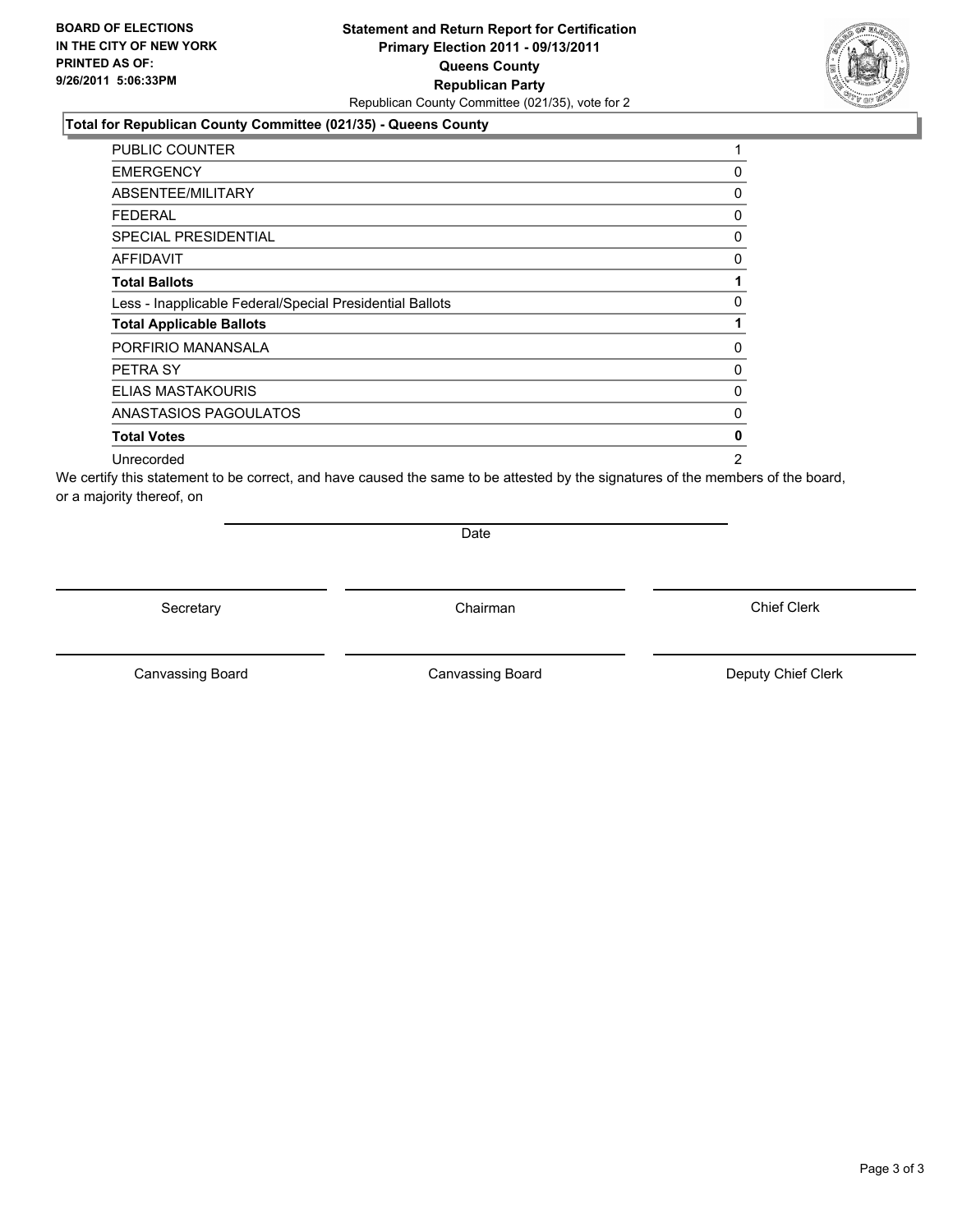

## **Primary Election 2011 - 09/13/2011 Queens County - Republican Party**

Republican County Committee 027/35 Vote for 2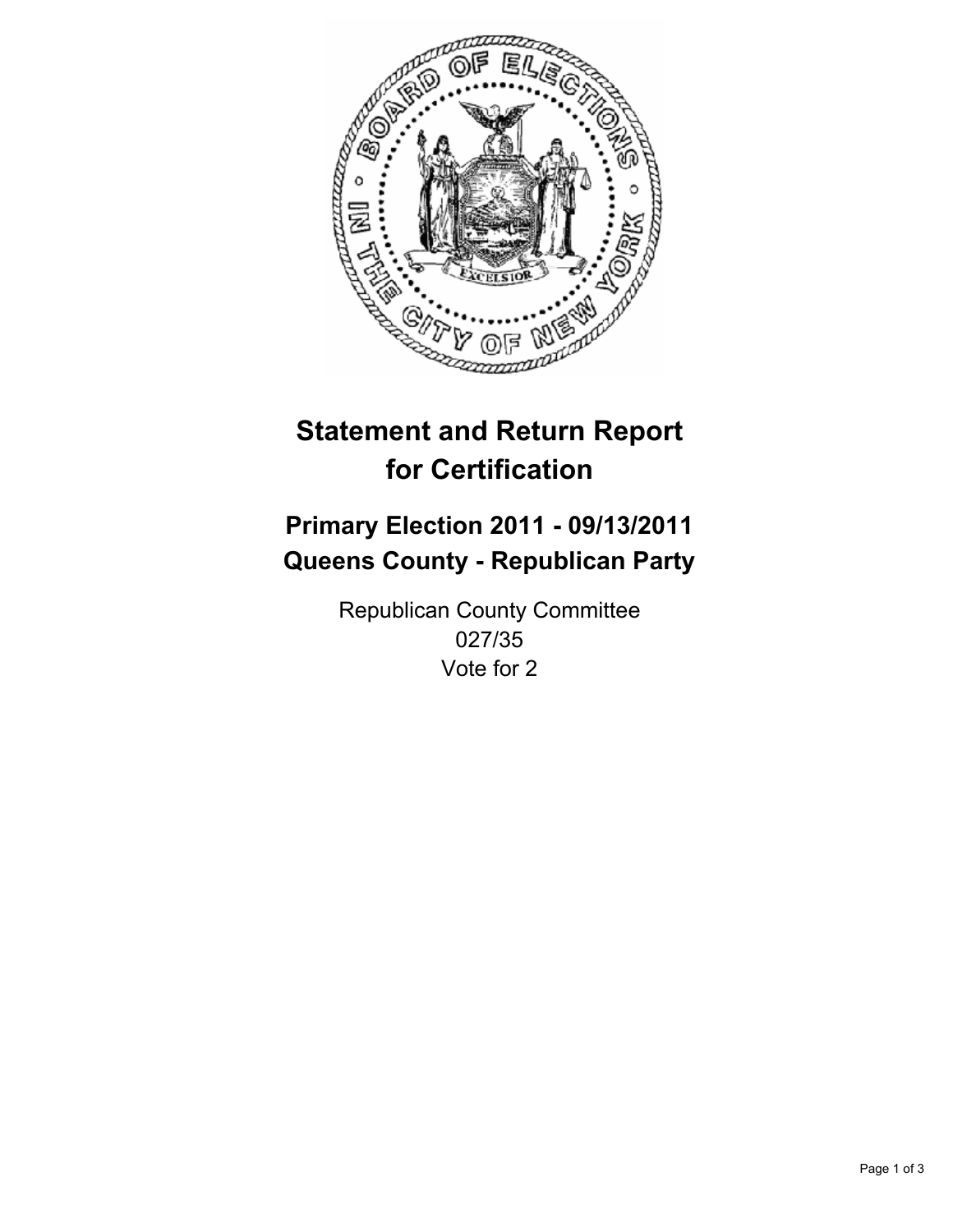

| <b>PUBLIC COUNTER</b>                                    | 4              |
|----------------------------------------------------------|----------------|
| <b>EMERGENCY</b>                                         | 0              |
| ABSENTEE/MILITARY                                        | 0              |
| FEDERAL                                                  | 0              |
| <b>SPECIAL PRESIDENTIAL</b>                              | 0              |
| <b>AFFIDAVIT</b>                                         | 0              |
| <b>Total Ballots</b>                                     | 4              |
| Less - Inapplicable Federal/Special Presidential Ballots | 0              |
| <b>Total Applicable Ballots</b>                          | 4              |
| <b>ISABELITA PUGEDA</b>                                  | 0              |
| <b>PAUL GELAS</b>                                        | 0              |
| <b>JACK JOSEF</b>                                        | 2              |
| <b>LIA FRIDMAN</b>                                       | 4              |
| <b>Total Votes</b>                                       | 6              |
| Unrecorded                                               | $\overline{2}$ |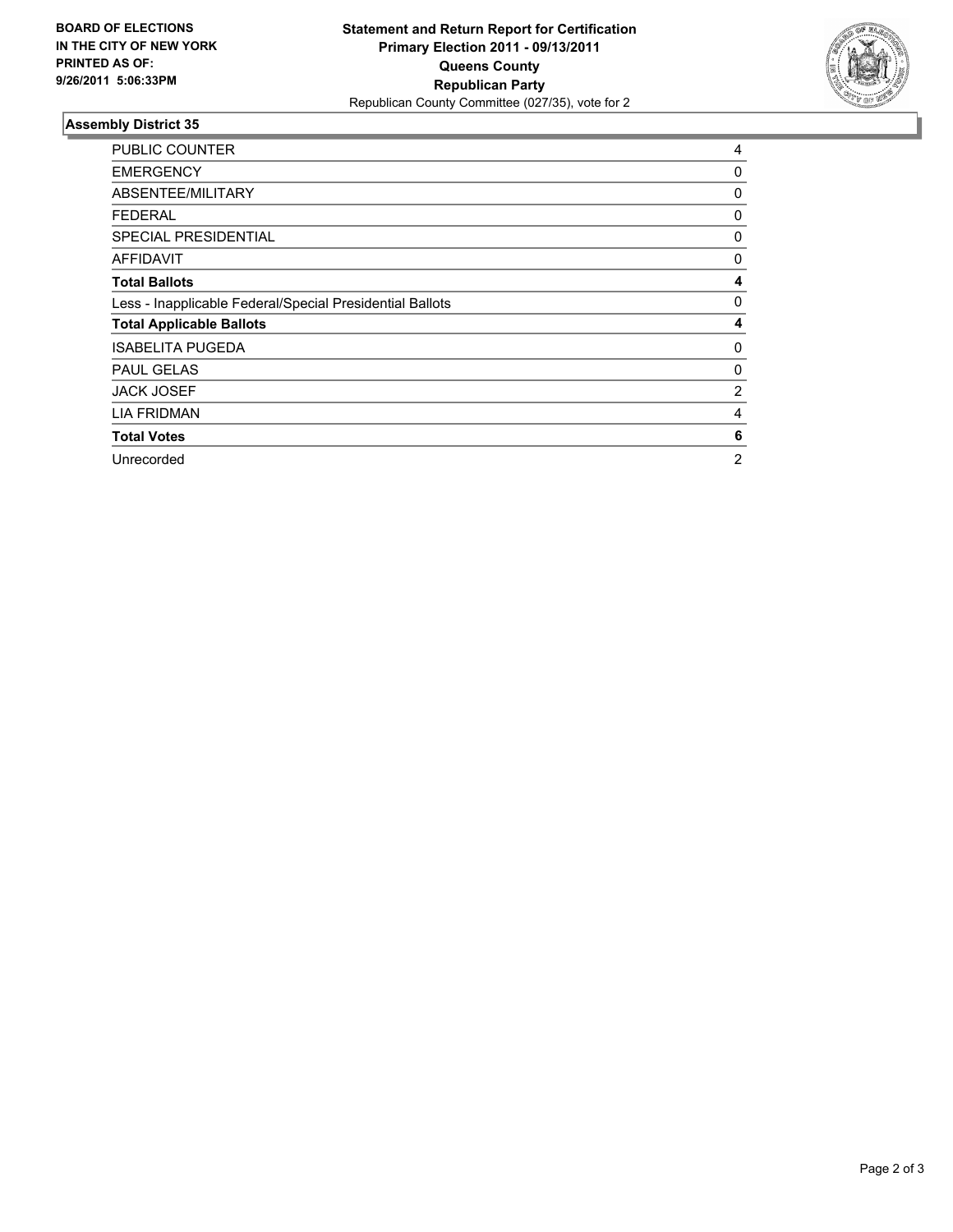#### **Statement and Return Report for Certification Primary Election 2011 - 09/13/2011 Queens County Republican Party** Republican County Committee (027/35), vote for 2

#### **Total for Republican County Committee (027/35) - Queens County**

| PUBLIC COUNTER                                           | 4              |
|----------------------------------------------------------|----------------|
| <b>EMERGENCY</b>                                         | 0              |
| ABSENTEE/MILITARY                                        | 0              |
| FEDERAL                                                  | 0              |
| <b>SPECIAL PRESIDENTIAL</b>                              | 0              |
| <b>AFFIDAVIT</b>                                         | 0              |
| <b>Total Ballots</b>                                     | 4              |
| Less - Inapplicable Federal/Special Presidential Ballots | 0              |
| <b>Total Applicable Ballots</b>                          | 4              |
| <b>ISABELITA PUGEDA</b>                                  | 0              |
| <b>PAUL GELAS</b>                                        | 0              |
| <b>JACK JOSEF</b>                                        | 2              |
| <b>LIA FRIDMAN</b>                                       | 4              |
| <b>Total Votes</b>                                       | 6              |
| Unrecorded                                               | $\overline{2}$ |

We certify this statement to be correct, and have caused the same to be attested by the signatures of the members of the board, or a majority thereof, on

Date

Secretary **Chairman** 

Canvassing Board **Canvassing Board** Canvassing Board **Deputy Chief Clerk** 

Canvassing Board

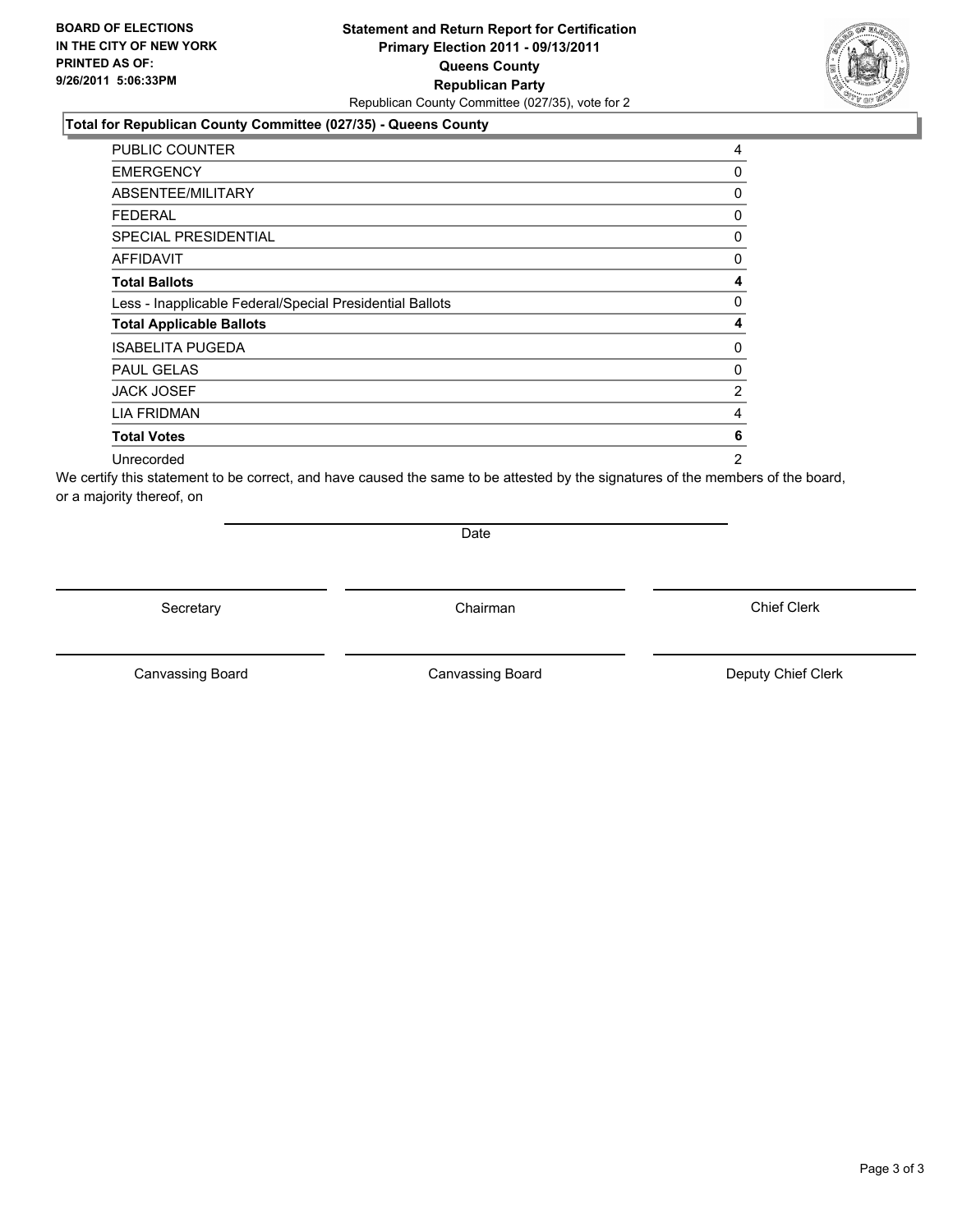

## **Primary Election 2011 - 09/13/2011 Queens County - Republican Party**

Republican County Committee 030/35 Vote for 2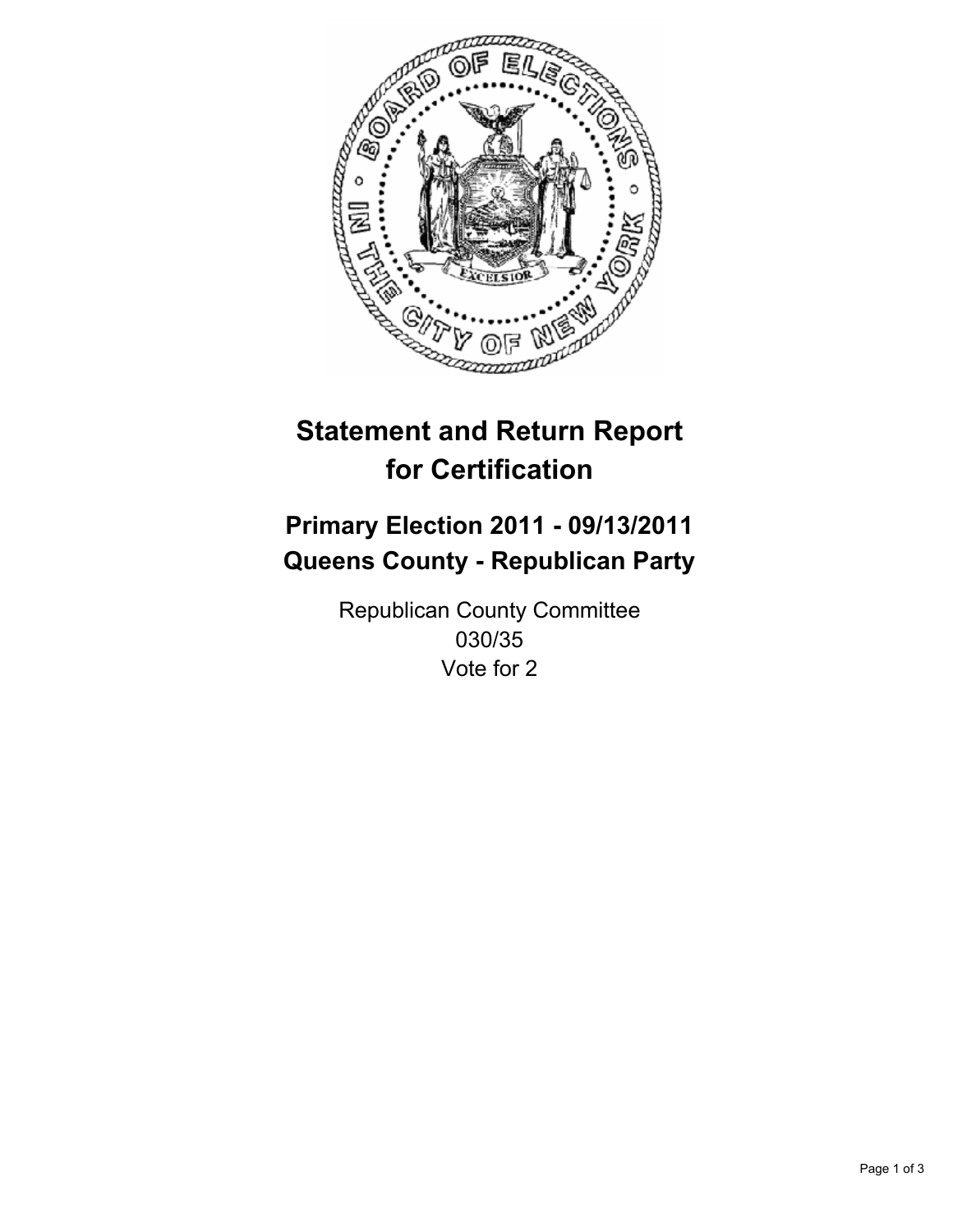

| <b>PUBLIC COUNTER</b>                                    | 5 |
|----------------------------------------------------------|---|
| <b>EMERGENCY</b>                                         | 0 |
| ABSENTEE/MILITARY                                        | 0 |
| FEDERAL                                                  | 0 |
| SPECIAL PRESIDENTIAL                                     | 0 |
| <b>AFFIDAVIT</b>                                         | 0 |
| <b>Total Ballots</b>                                     | 5 |
| Less - Inapplicable Federal/Special Presidential Ballots | 0 |
| <b>Total Applicable Ballots</b>                          | 5 |
| <b>SIONITO LIMBARO</b>                                   | 1 |
| <b>NERISSA INFANTE</b>                                   | 3 |
| <b>FRANCES FREED</b>                                     | 2 |
| <b>GRACE ALMOND</b>                                      | 2 |
| <b>Total Votes</b>                                       | 8 |
| Unrecorded                                               | 2 |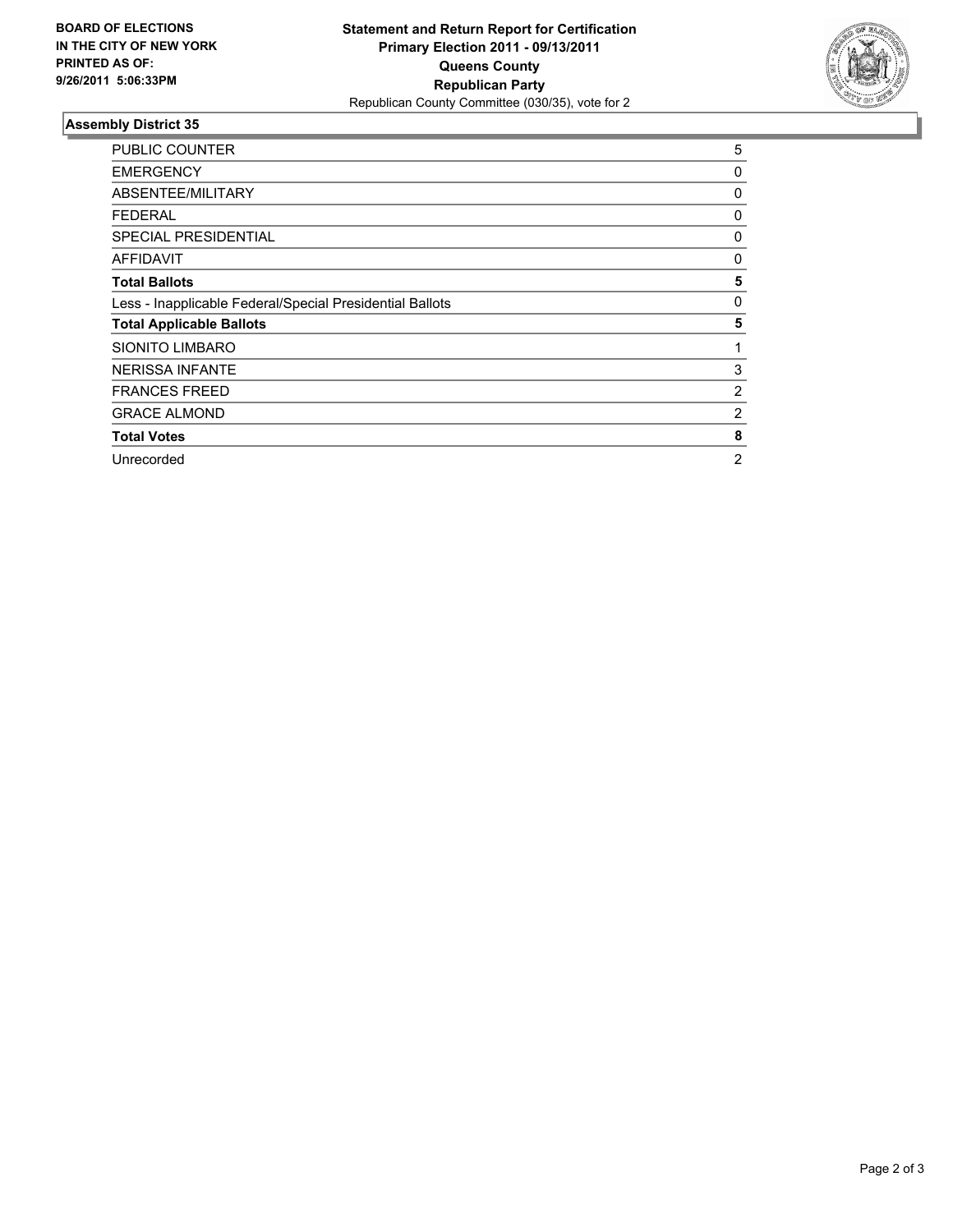#### **Statement and Return Report for Certification Primary Election 2011 - 09/13/2011 Queens County Republican Party** Republican County Committee (030/35), vote for 2

#### **Total for Republican County Committee (030/35) - Queens County**

| <b>PUBLIC COUNTER</b>                                    | 5              |
|----------------------------------------------------------|----------------|
| <b>EMERGENCY</b>                                         | 0              |
| ABSENTEE/MILITARY                                        | 0              |
| <b>FEDERAL</b>                                           | 0              |
| SPECIAL PRESIDENTIAL                                     | 0              |
| AFFIDAVIT                                                | 0              |
| <b>Total Ballots</b>                                     | 5              |
| Less - Inapplicable Federal/Special Presidential Ballots | 0              |
| <b>Total Applicable Ballots</b>                          | 5              |
| <b>SIONITO LIMBARO</b>                                   | 1              |
| <b>NERISSA INFANTE</b>                                   | 3              |
| <b>FRANCES FREED</b>                                     | 2              |
| <b>GRACE ALMOND</b>                                      | 2              |
| <b>Total Votes</b>                                       | 8              |
| Unrecorded                                               | $\overline{2}$ |

We certify this statement to be correct, and have caused the same to be attested by the signatures of the members of the board, or a majority thereof, on

Date

Secretary **Chairman** 

Canvassing Board **Canvassing Board** Canvassing Board **Deputy Chief Clerk** 

Canvassing Board

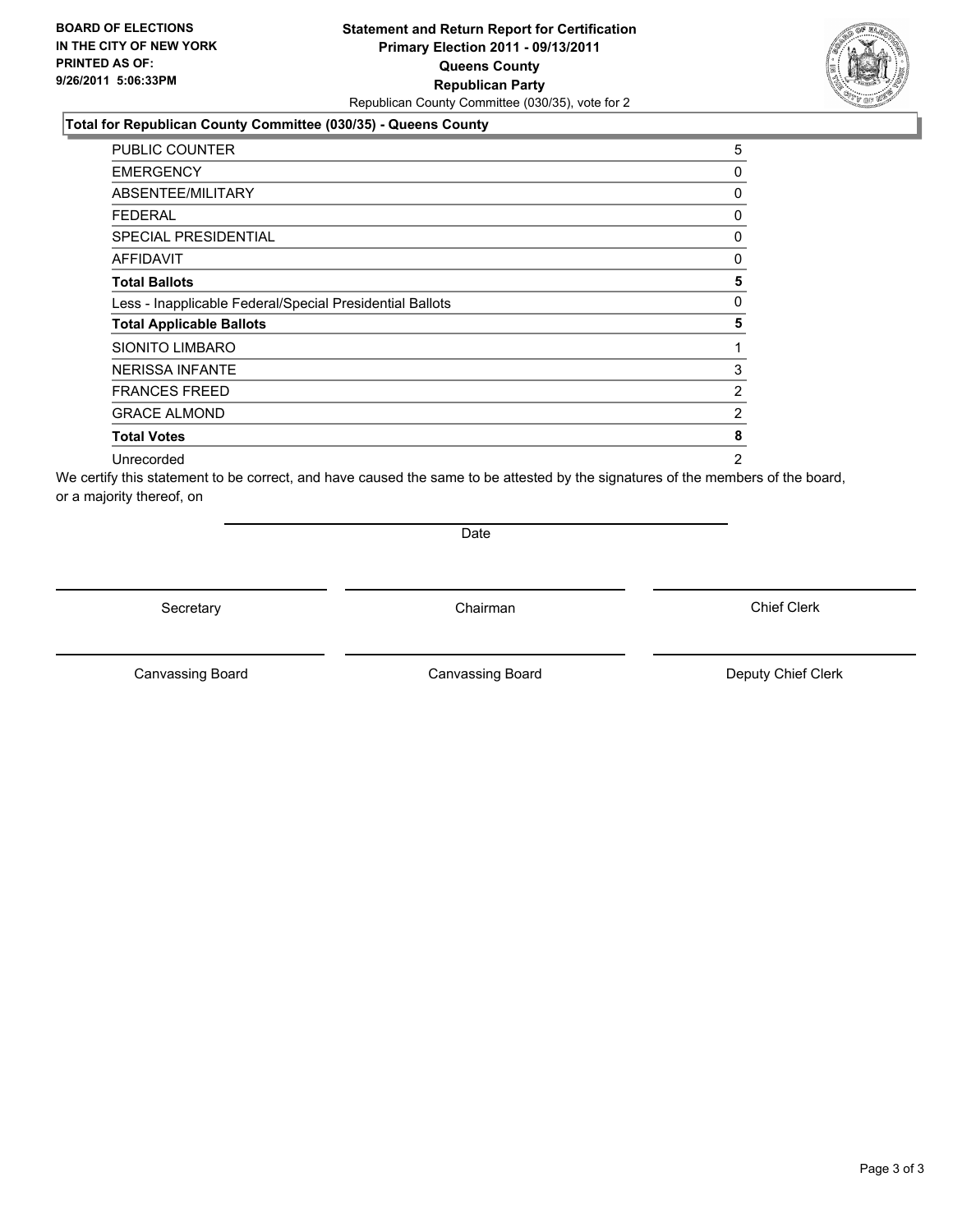

## **Primary Election 2011 - 09/13/2011 Queens County - Republican Party**

Republican County Committee 031/35 Vote for 2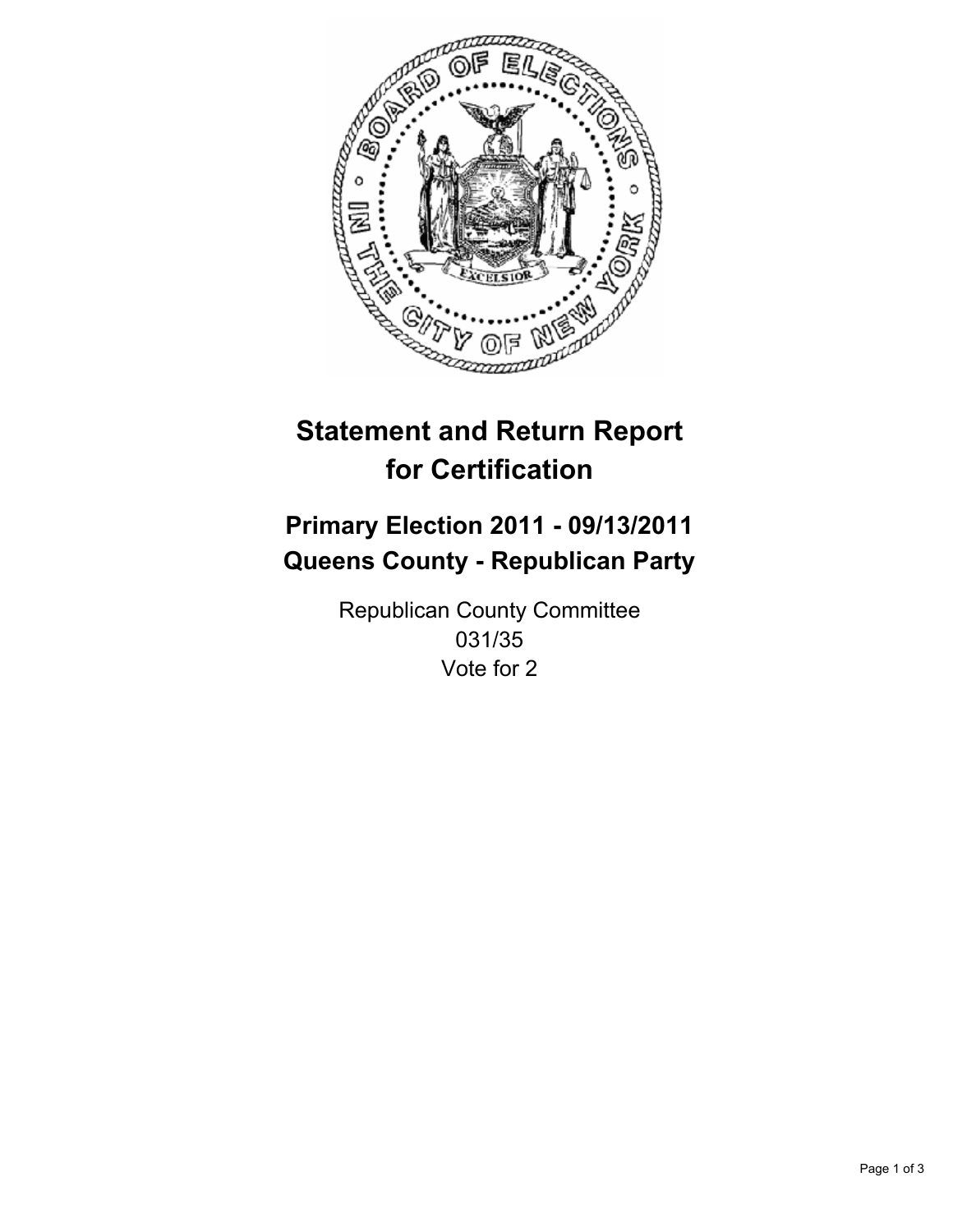

| PUBLIC COUNTER                                           | 1              |
|----------------------------------------------------------|----------------|
| <b>EMERGENCY</b>                                         | 0              |
| ABSENTEE/MILITARY                                        | 0              |
| FEDERAL                                                  | 0              |
| <b>SPECIAL PRESIDENTIAL</b>                              | 0              |
| <b>AFFIDAVIT</b>                                         | 0              |
| <b>Total Ballots</b>                                     |                |
| Less - Inapplicable Federal/Special Presidential Ballots | 0              |
| <b>Total Applicable Ballots</b>                          |                |
| <b>SHO CHEN YIN</b>                                      | 0              |
| <b>ABRAHAM ZIPSER</b>                                    |                |
| <b>ODILON BAUTISTA</b>                                   | 0              |
| <b>EMELITA VILLANUEVA</b>                                |                |
| <b>Total Votes</b>                                       | $\overline{2}$ |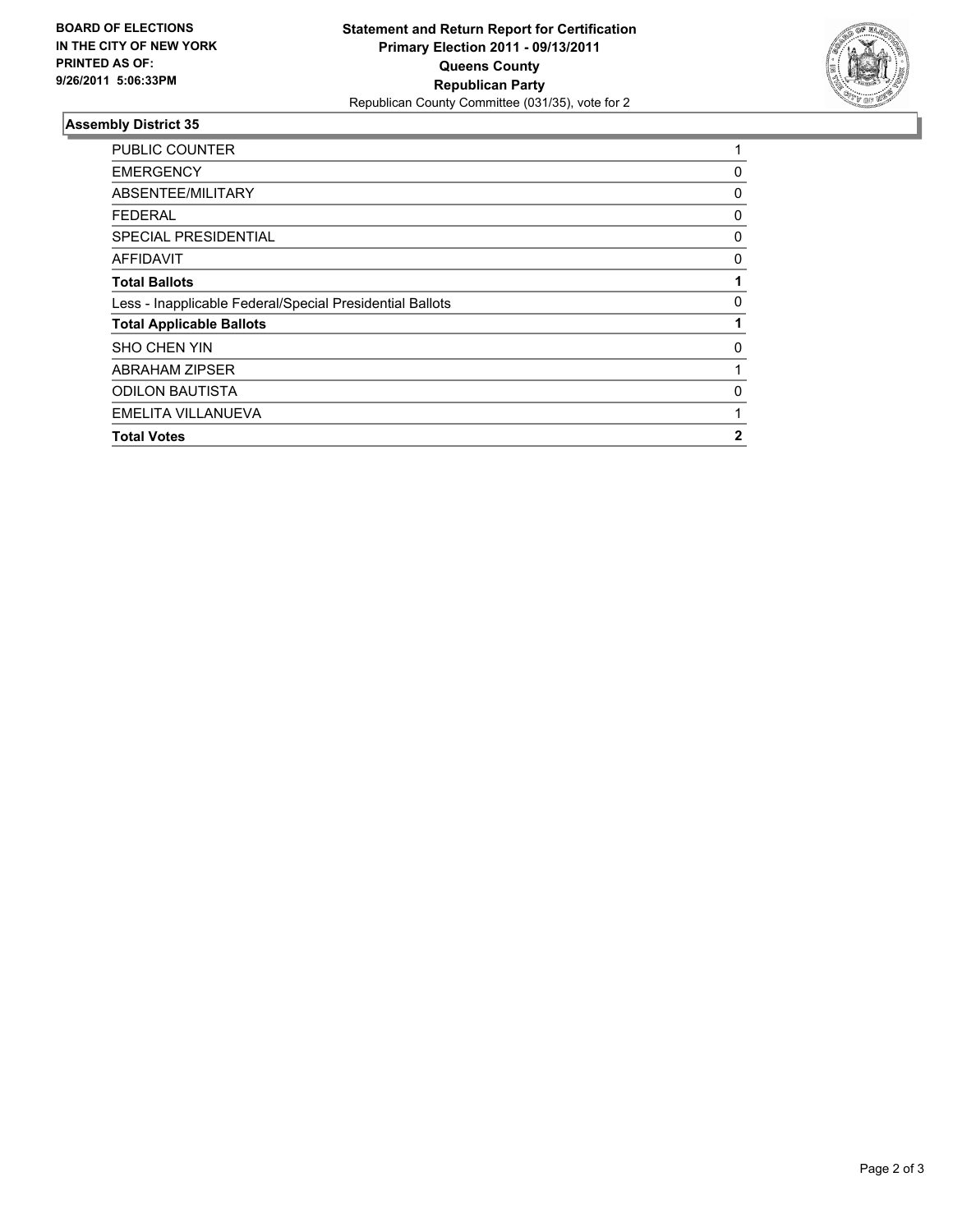#### **Statement and Return Report for Certification Primary Election 2011 - 09/13/2011 Queens County Republican Party** Republican County Committee (031/35), vote for 2

#### **Total for Republican County Committee (031/35) - Queens County**

| <b>PUBLIC COUNTER</b>                                    | 1 |
|----------------------------------------------------------|---|
| <b>EMERGENCY</b>                                         | 0 |
| ABSENTEE/MILITARY                                        | 0 |
| FEDERAL                                                  | 0 |
| SPECIAL PRESIDENTIAL                                     | 0 |
| <b>AFFIDAVIT</b>                                         | 0 |
| <b>Total Ballots</b>                                     | 1 |
| Less - Inapplicable Federal/Special Presidential Ballots | 0 |
| <b>Total Applicable Ballots</b>                          | 1 |
| <b>SHO CHEN YIN</b>                                      | 0 |
| <b>ABRAHAM ZIPSER</b>                                    | 1 |
| <b>ODILON BAUTISTA</b>                                   | 0 |
| EMELITA VILLANUEVA                                       | 1 |
| <b>Total Votes</b>                                       | 2 |

We certify this statement to be correct, and have caused the same to be attested by the signatures of the members of the board, or a majority thereof, on

Secretary **Chairman** 

Date

Canvassing Board **Canvassing Board** Canvassing Board **Deputy Chief Clerk** 

Canvassing Board

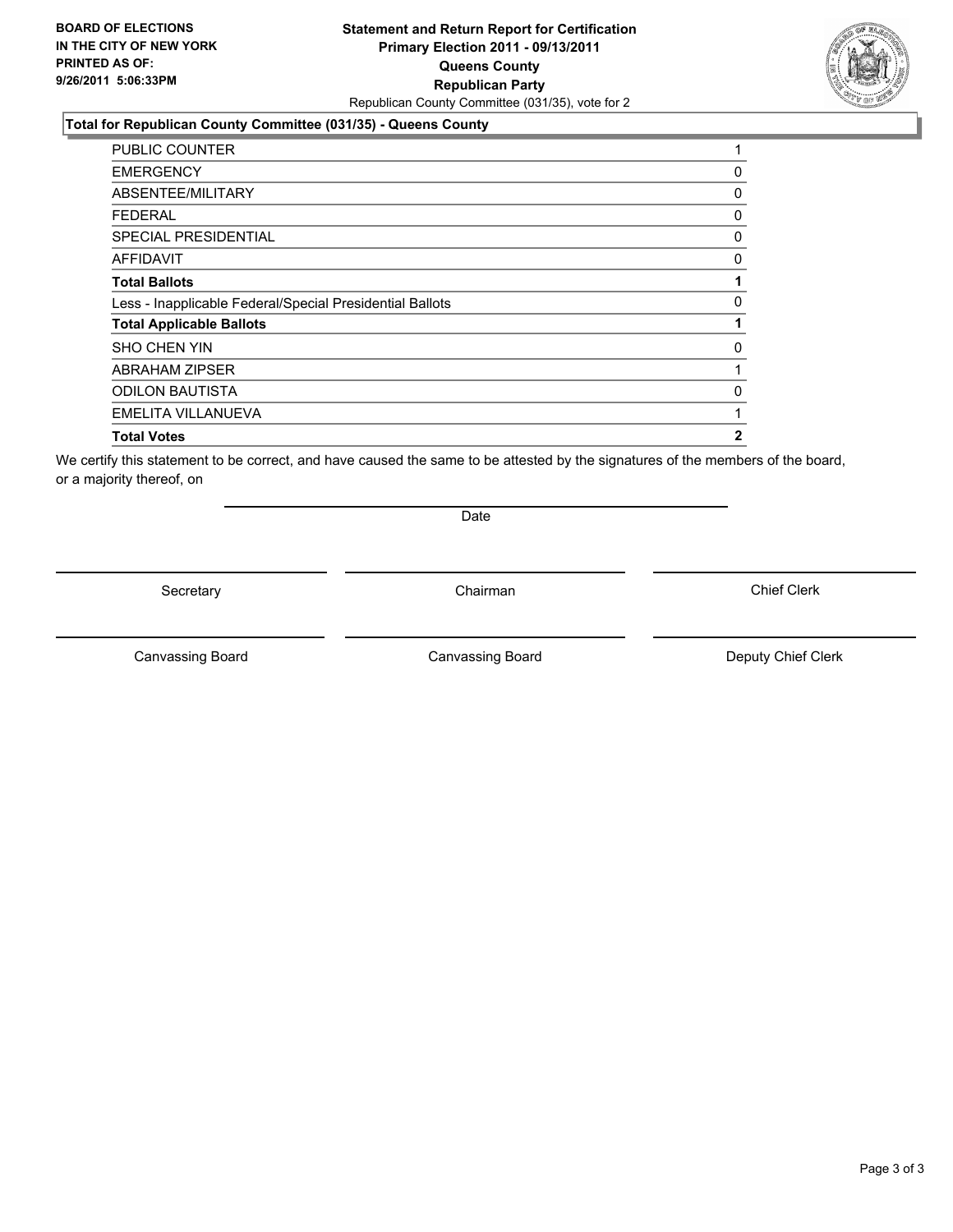

## **Primary Election 2011 - 09/13/2011 Queens County - Republican Party**

Republican County Committee 032/35 Vote for 2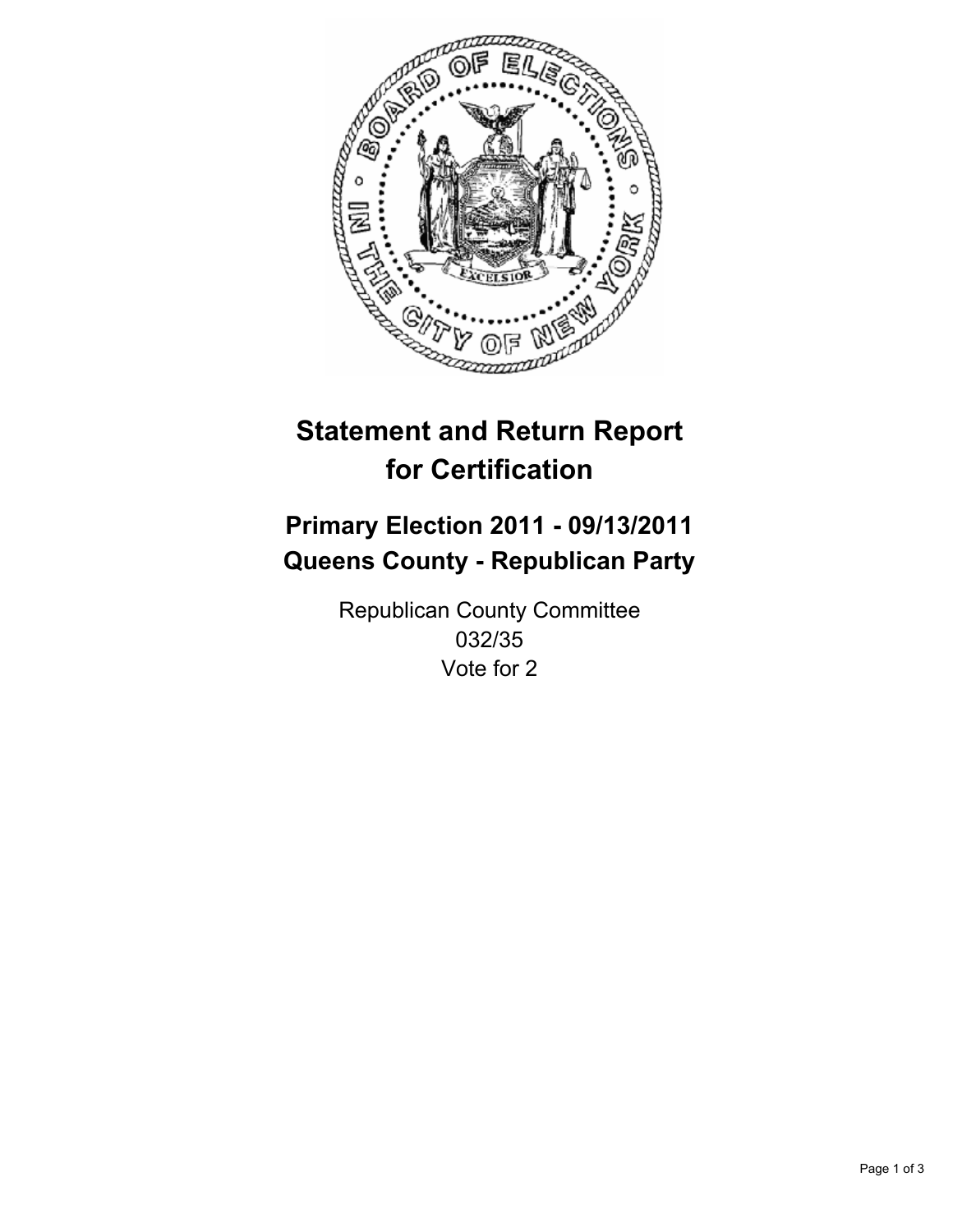

| <b>PUBLIC COUNTER</b>                                    | 7  |
|----------------------------------------------------------|----|
| <b>EMERGENCY</b>                                         | 0  |
| ABSENTEE/MILITARY                                        | 0  |
| <b>FEDERAL</b>                                           | 0  |
| <b>SPECIAL PRESIDENTIAL</b>                              | 0  |
| <b>AFFIDAVIT</b>                                         | 0  |
| <b>Total Ballots</b>                                     | 7  |
| Less - Inapplicable Federal/Special Presidential Ballots | 0  |
| <b>Total Applicable Ballots</b>                          | 7  |
| <b>ANNA BALLOUS</b>                                      |    |
| <b>JUSTUS SHABAZZ-ALLAH</b>                              |    |
| EUGENIA PARAGAS                                          | 4  |
| <b>STEPHANIE RUIZ</b>                                    | 4  |
| <b>Total Votes</b>                                       | 10 |
| Unrecorded                                               | 4  |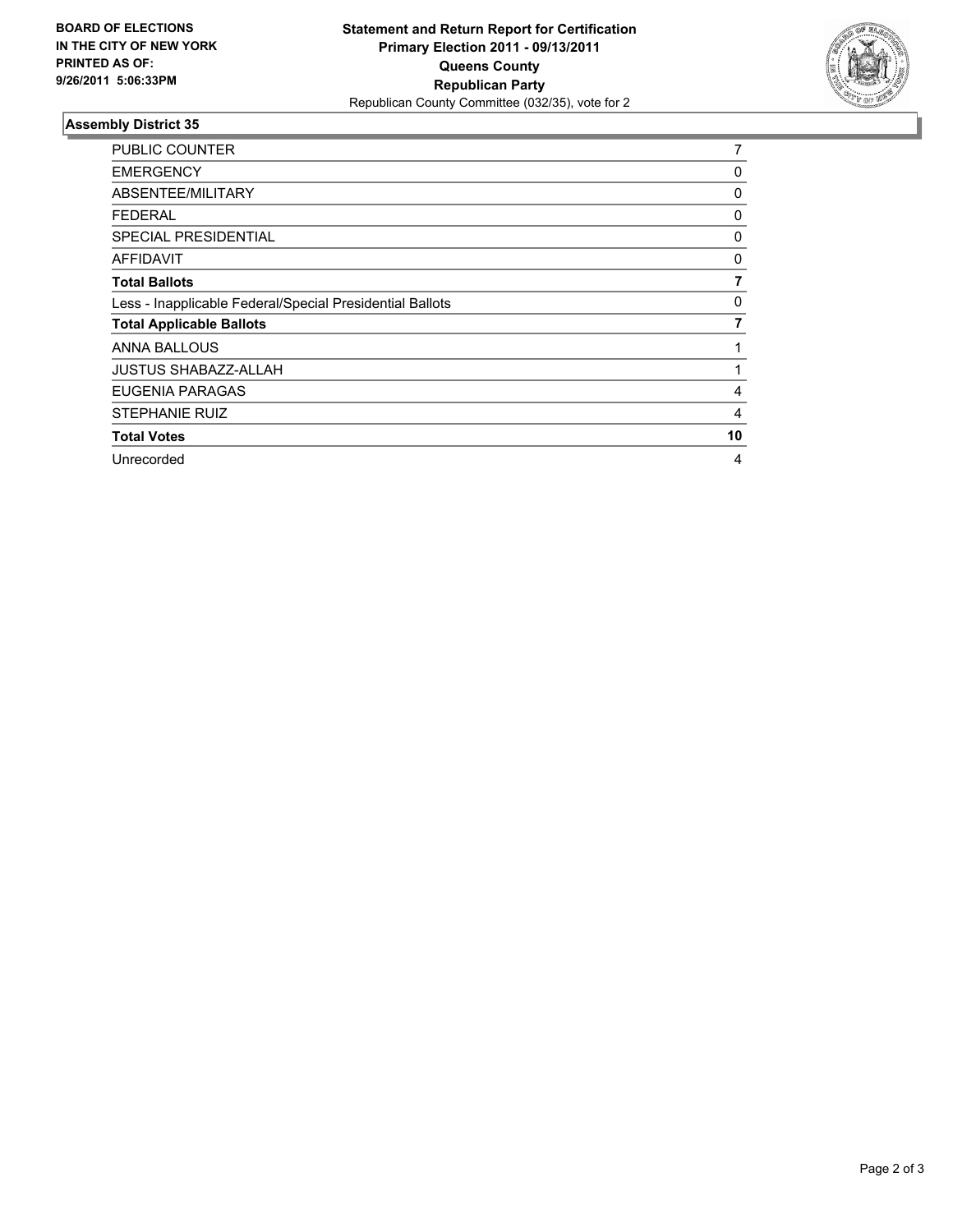### **Statement and Return Report for Certification Primary Election 2011 - 09/13/2011 Queens County Republican Party** Republican County Committee (032/35), vote for 2

### **Total for Republican County Committee (032/35) - Queens County**

| <b>PUBLIC COUNTER</b>                                    | 7  |
|----------------------------------------------------------|----|
| <b>EMERGENCY</b>                                         | 0  |
| ABSENTEE/MILITARY                                        | 0  |
| <b>FEDERAL</b>                                           | 0  |
| <b>SPECIAL PRESIDENTIAL</b>                              | 0  |
| AFFIDAVIT                                                | 0  |
| <b>Total Ballots</b>                                     | 7  |
| Less - Inapplicable Federal/Special Presidential Ballots | 0  |
| <b>Total Applicable Ballots</b>                          | 7  |
| ANNA BALLOUS                                             | 1  |
| <b>JUSTUS SHABAZZ-ALLAH</b>                              | 1  |
| EUGENIA PARAGAS                                          | 4  |
| <b>STEPHANIE RUIZ</b>                                    | 4  |
| <b>Total Votes</b>                                       | 10 |
| Unrecorded                                               | 4  |

We certify this statement to be correct, and have caused the same to be attested by the signatures of the members of the board, or a majority thereof, on

Date

Secretary **Chairman** 

Canvassing Board **Canvassing Board** Canvassing Board **Deputy Chief Clerk** 

Canvassing Board

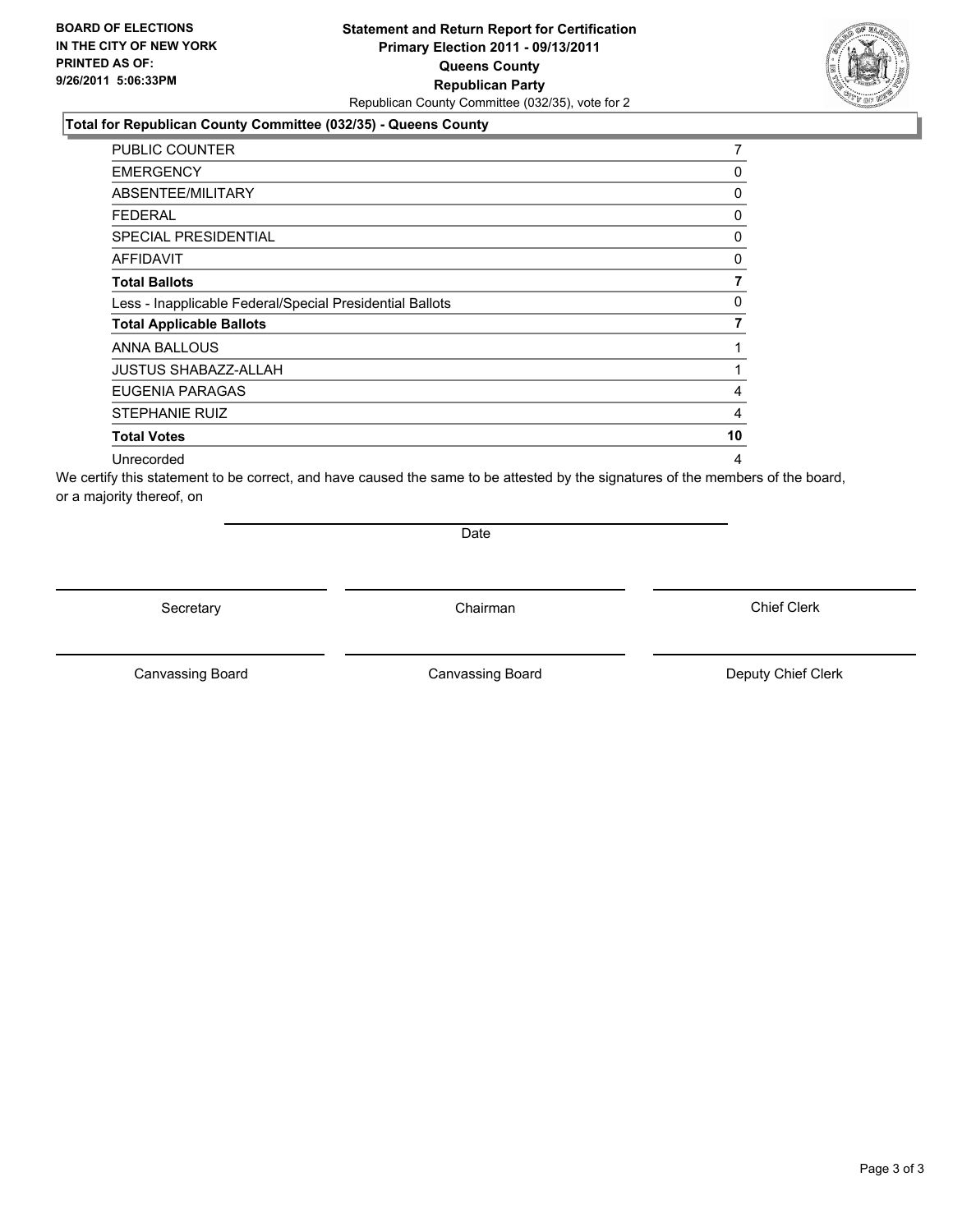

## **Primary Election 2011 - 09/13/2011 Queens County - Republican Party**

Republican County Committee 034/35 Vote for 2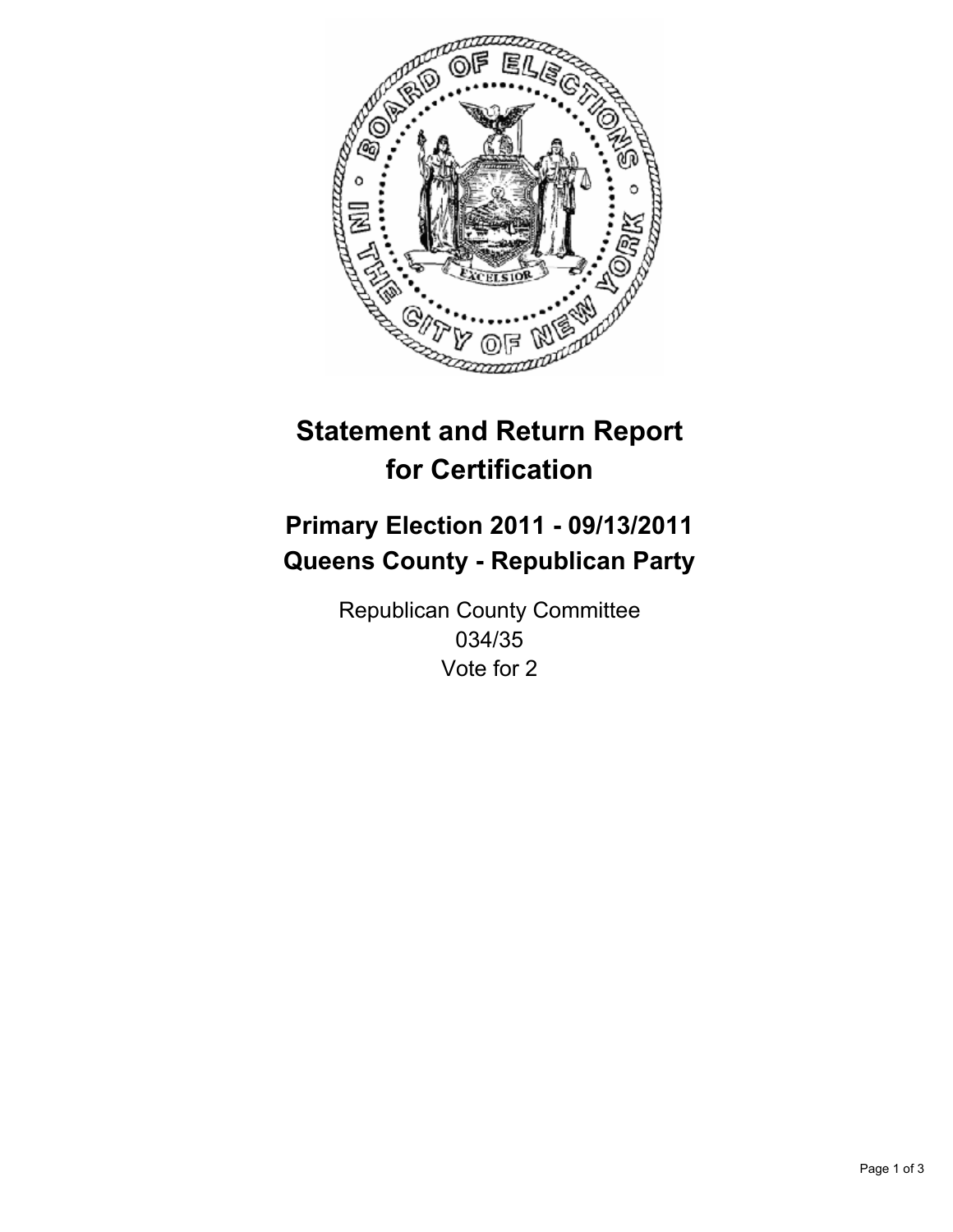

| <b>PUBLIC COUNTER</b>                                    | 6 |
|----------------------------------------------------------|---|
| <b>EMERGENCY</b>                                         | 0 |
| ABSENTEE/MILITARY                                        | 0 |
| FEDERAL                                                  | 0 |
| SPECIAL PRESIDENTIAL                                     | 0 |
| <b>AFFIDAVIT</b>                                         | 0 |
| <b>Total Ballots</b>                                     | 6 |
| Less - Inapplicable Federal/Special Presidential Ballots | 0 |
| <b>Total Applicable Ballots</b>                          | 6 |
| ROZA MIRZAKANDOVA                                        | 1 |
| PAULA AZUCCNA                                            | 2 |
| <b>BERLINDA CONSIGNA</b>                                 | 1 |
| <b>MILA PRANADA</b>                                      | 0 |
| <b>Total Votes</b>                                       | 4 |
| Unrecorded                                               | 8 |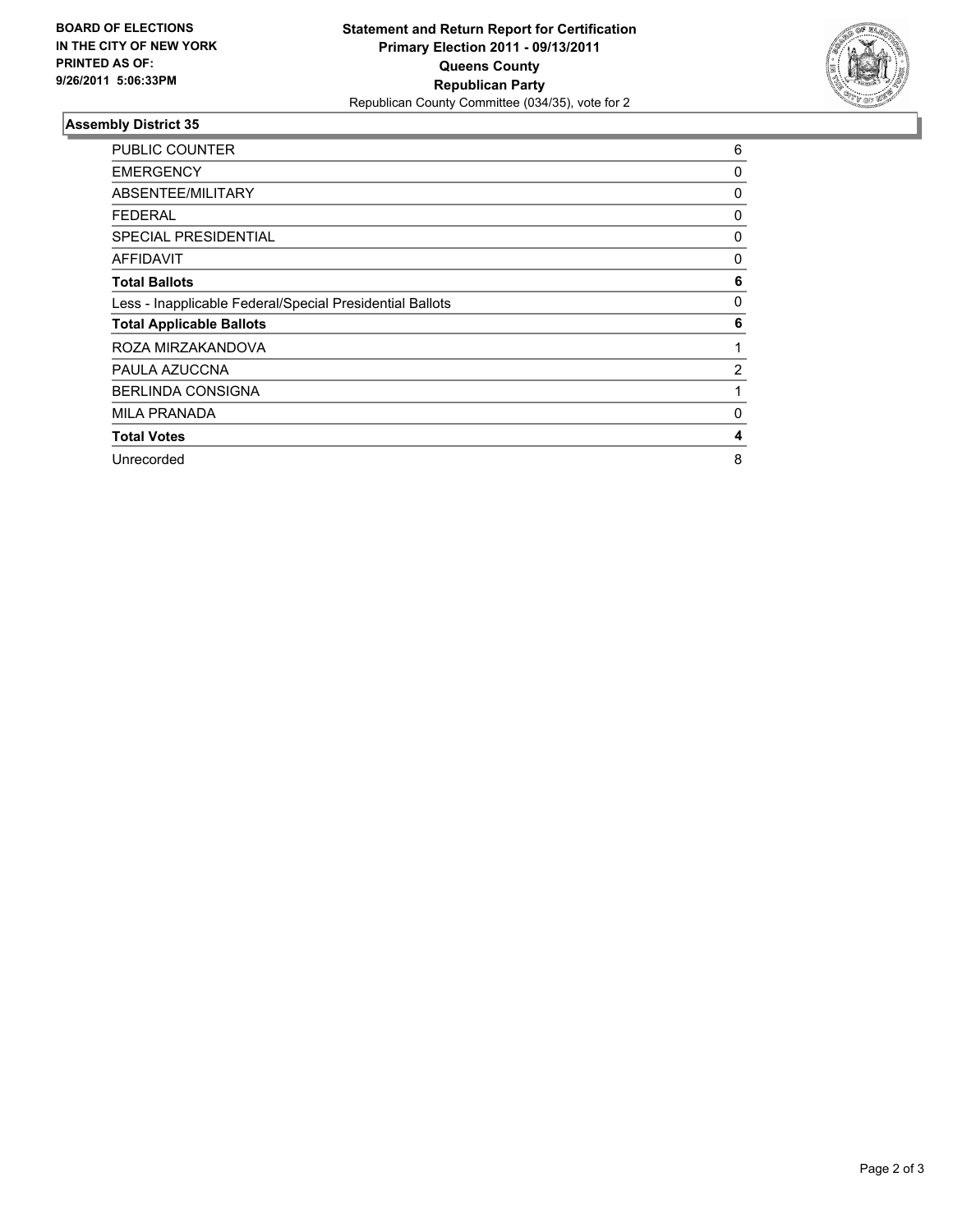### **Statement and Return Report for Certification Primary Election 2011 - 09/13/2011 Queens County Republican Party** Republican County Committee (034/35), vote for 2

#### **Total for Republican County Committee (034/35) - Queens County**

| PUBLIC COUNTER                                           | 6 |
|----------------------------------------------------------|---|
| <b>EMERGENCY</b>                                         | 0 |
| ABSENTEE/MILITARY                                        | 0 |
| FEDERAL                                                  | 0 |
| <b>SPECIAL PRESIDENTIAL</b>                              | 0 |
| <b>AFFIDAVIT</b>                                         | 0 |
| <b>Total Ballots</b>                                     | 6 |
| Less - Inapplicable Federal/Special Presidential Ballots | 0 |
| <b>Total Applicable Ballots</b>                          | 6 |
| ROZA MIRZAKANDOVA                                        | 1 |
| PAULA AZUCCNA                                            | 2 |
| <b>BERLINDA CONSIGNA</b>                                 | 1 |
| <b>MILA PRANADA</b>                                      | 0 |
| <b>Total Votes</b>                                       | 4 |
| Unrecorded                                               | 8 |

We certify this statement to be correct, and have caused the same to be attested by the signatures of the members of the board, or a majority thereof, on

Date

Secretary **Chairman** 

Canvassing Board **Canvassing Board** Canvassing Board **Deputy Chief Clerk** 

Canvassing Board

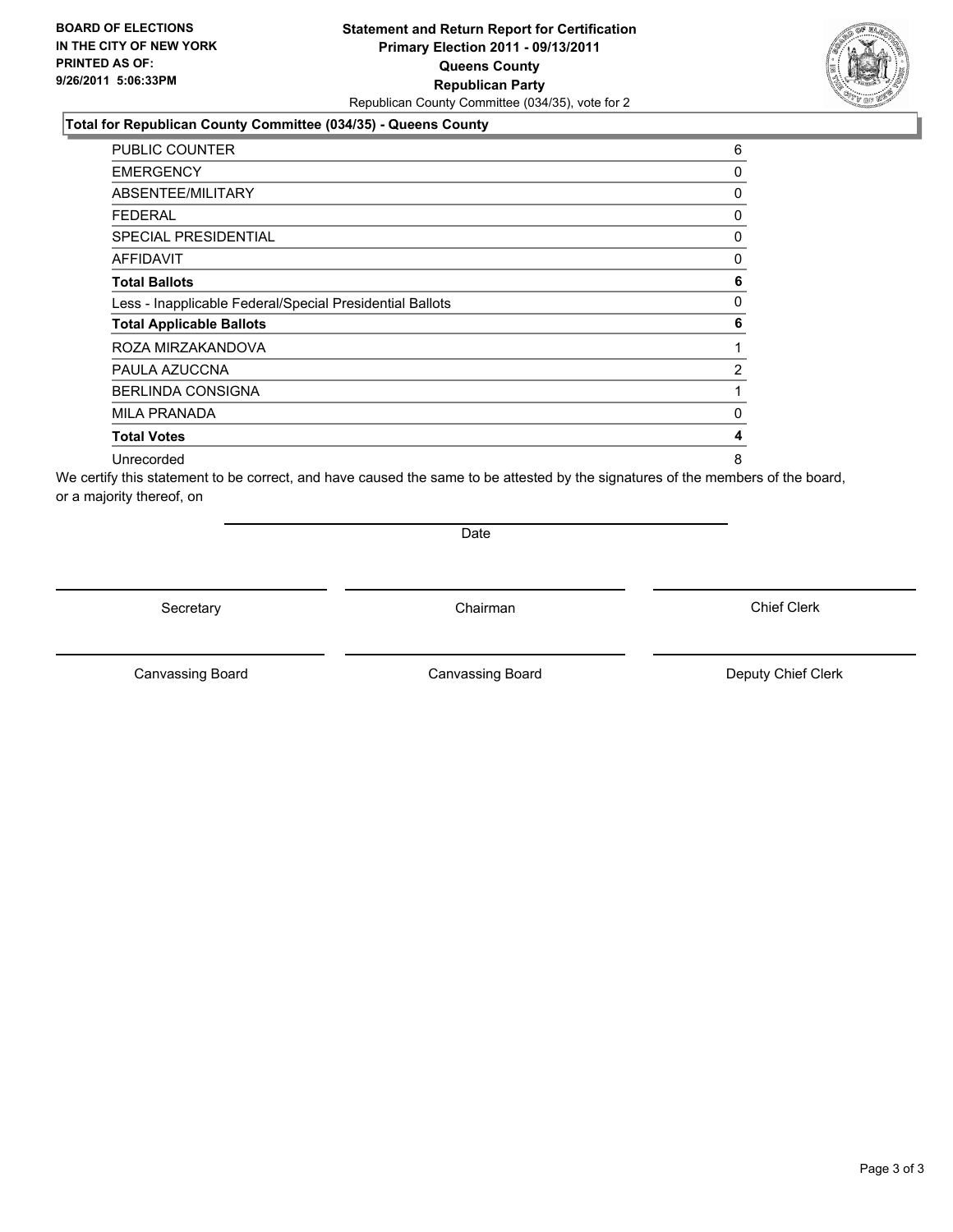

## **Primary Election 2011 - 09/13/2011 Queens County - Republican Party**

Republican County Committee 035/35 Vote for 2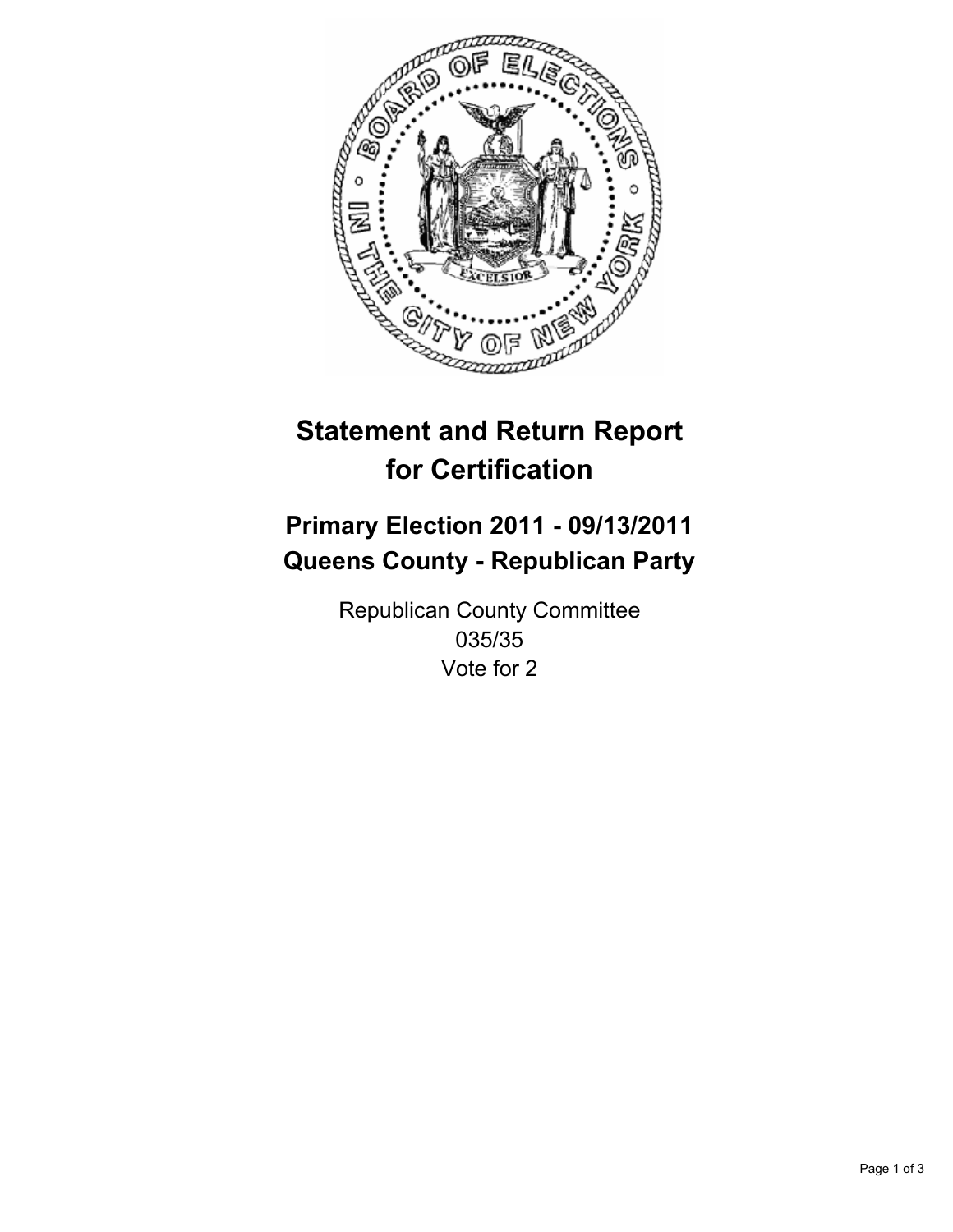

| <b>Total Votes</b>                                       | 2 |
|----------------------------------------------------------|---|
| <b>AURORA VENERACION</b>                                 |   |
| <b>ERY RIVERO</b>                                        |   |
| <b>MURIEL AUSTIN</b>                                     | 0 |
| <b>Total Applicable Ballots</b>                          |   |
| Less - Inapplicable Federal/Special Presidential Ballots | 0 |
| <b>Total Ballots</b>                                     |   |
| <b>AFFIDAVIT</b>                                         | 0 |
| <b>SPECIAL PRESIDENTIAL</b>                              | 0 |
| <b>FEDERAL</b>                                           | 0 |
| ABSENTEE/MILITARY                                        | 0 |
| <b>EMERGENCY</b>                                         | 0 |
| <b>PUBLIC COUNTER</b>                                    |   |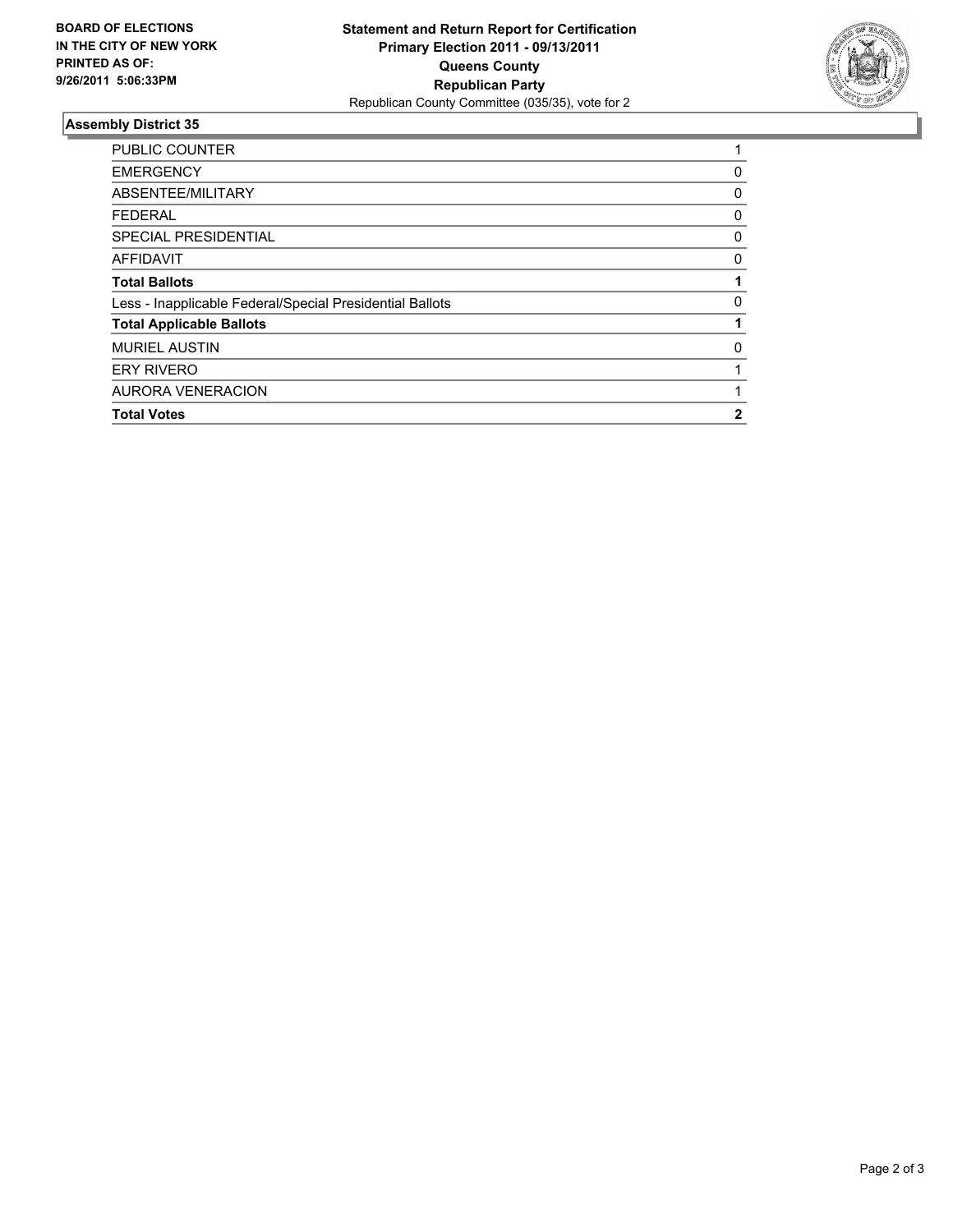### **Statement and Return Report for Certification Primary Election 2011 - 09/13/2011 Queens County Republican Party** Republican County Committee (035/35), vote for 2

#### **Total for Republican County Committee (035/35) - Queens County**

| <b>Total Votes</b>                                       | 2        |
|----------------------------------------------------------|----------|
| <b>AURORA VENERACION</b>                                 |          |
| <b>ERY RIVERO</b>                                        |          |
| <b>MURIEL AUSTIN</b>                                     | 0        |
| <b>Total Applicable Ballots</b>                          |          |
| Less - Inapplicable Federal/Special Presidential Ballots | 0        |
| <b>Total Ballots</b>                                     |          |
| <b>AFFIDAVIT</b>                                         | $\Omega$ |
| <b>SPECIAL PRESIDENTIAL</b>                              | 0        |
| <b>FEDERAL</b>                                           | 0        |
| ABSENTEE/MILITARY                                        | 0        |
| <b>EMERGENCY</b>                                         | 0        |
| <b>PUBLIC COUNTER</b>                                    | 1        |

We certify this statement to be correct, and have caused the same to be attested by the signatures of the members of the board, or a majority thereof, on

Secretary **Chairman** 

Date

Canvassing Board

Canvassing Board **Canvassing Board** Canvassing Board **Deputy Chief Clerk** 

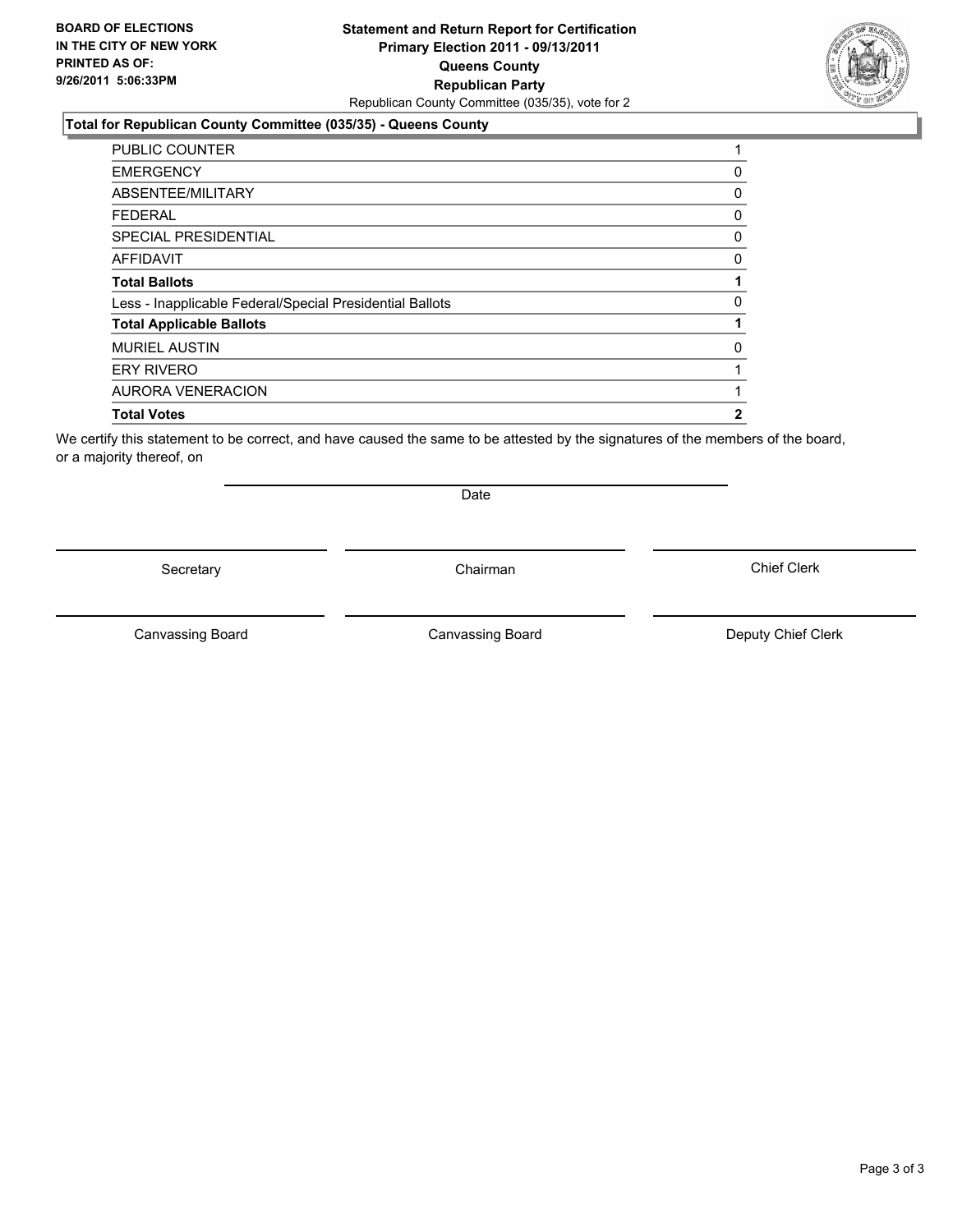

## **Primary Election 2011 - 09/13/2011 Queens County - Republican Party**

Republican County Committee 036/35 Vote for 2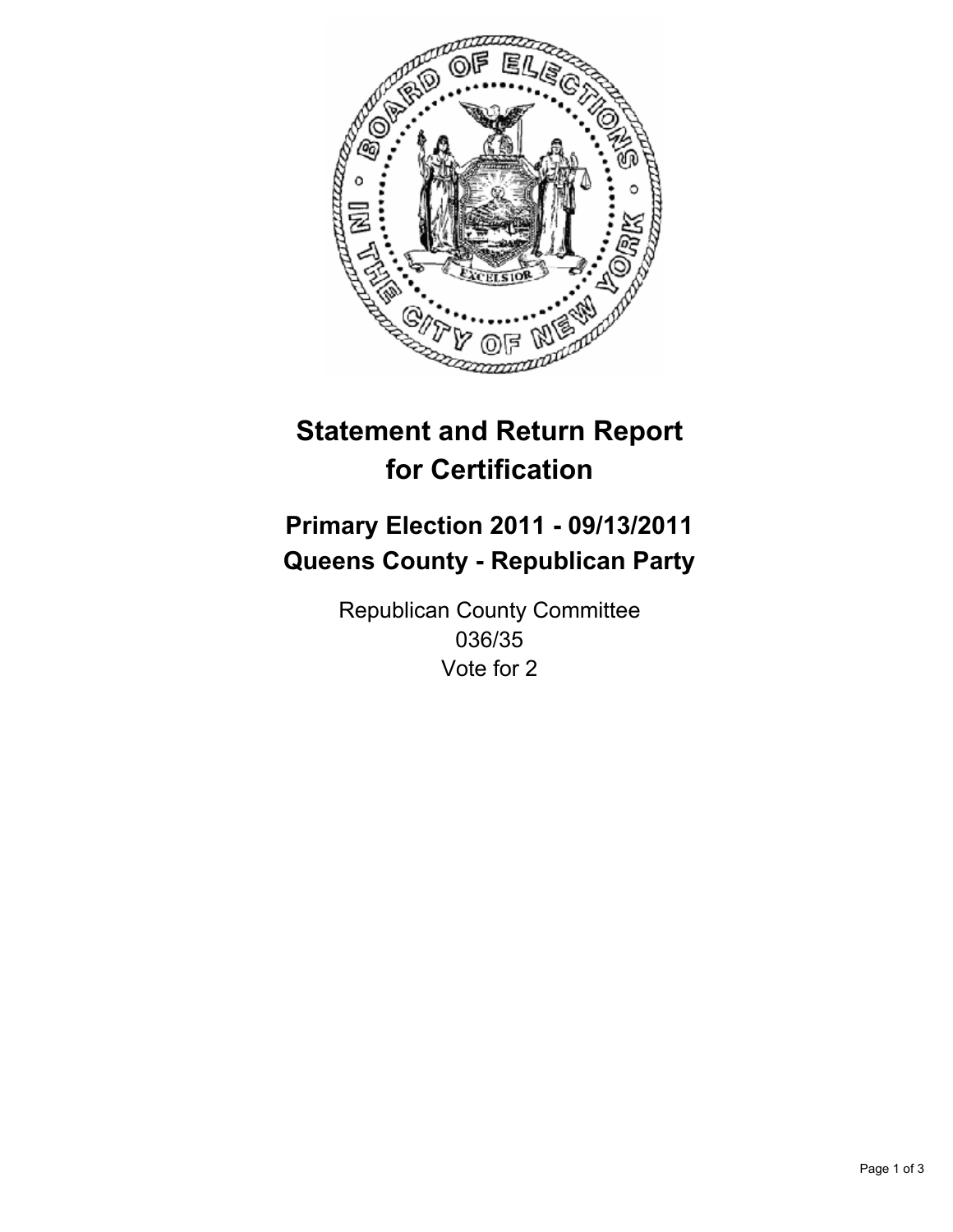

| PUBLIC COUNTER                                           | 3 |
|----------------------------------------------------------|---|
| <b>EMERGENCY</b>                                         | 0 |
| ABSENTEE/MILITARY                                        | 0 |
| <b>FEDERAL</b>                                           | 0 |
| <b>SPECIAL PRESIDENTIAL</b>                              | 0 |
| <b>AFFIDAVIT</b>                                         | 1 |
| <b>Total Ballots</b>                                     | 4 |
| Less - Inapplicable Federal/Special Presidential Ballots | 0 |
| <b>Total Applicable Ballots</b>                          | 4 |
| <b>STEVEN HARRIS</b>                                     | 1 |
| <b>MARTHA LARBI</b>                                      | 0 |
| <b>CHAN KAU SHUN</b>                                     | 0 |
| <b>JENNY CHANG</b>                                       | 1 |
| CHAN KAYSHYN (WRITE-IN)                                  | 1 |
| JENNY CHANG (WRITE-IN)                                   | 1 |
| <b>Total Votes</b>                                       | 4 |
| Unrecorded                                               | 4 |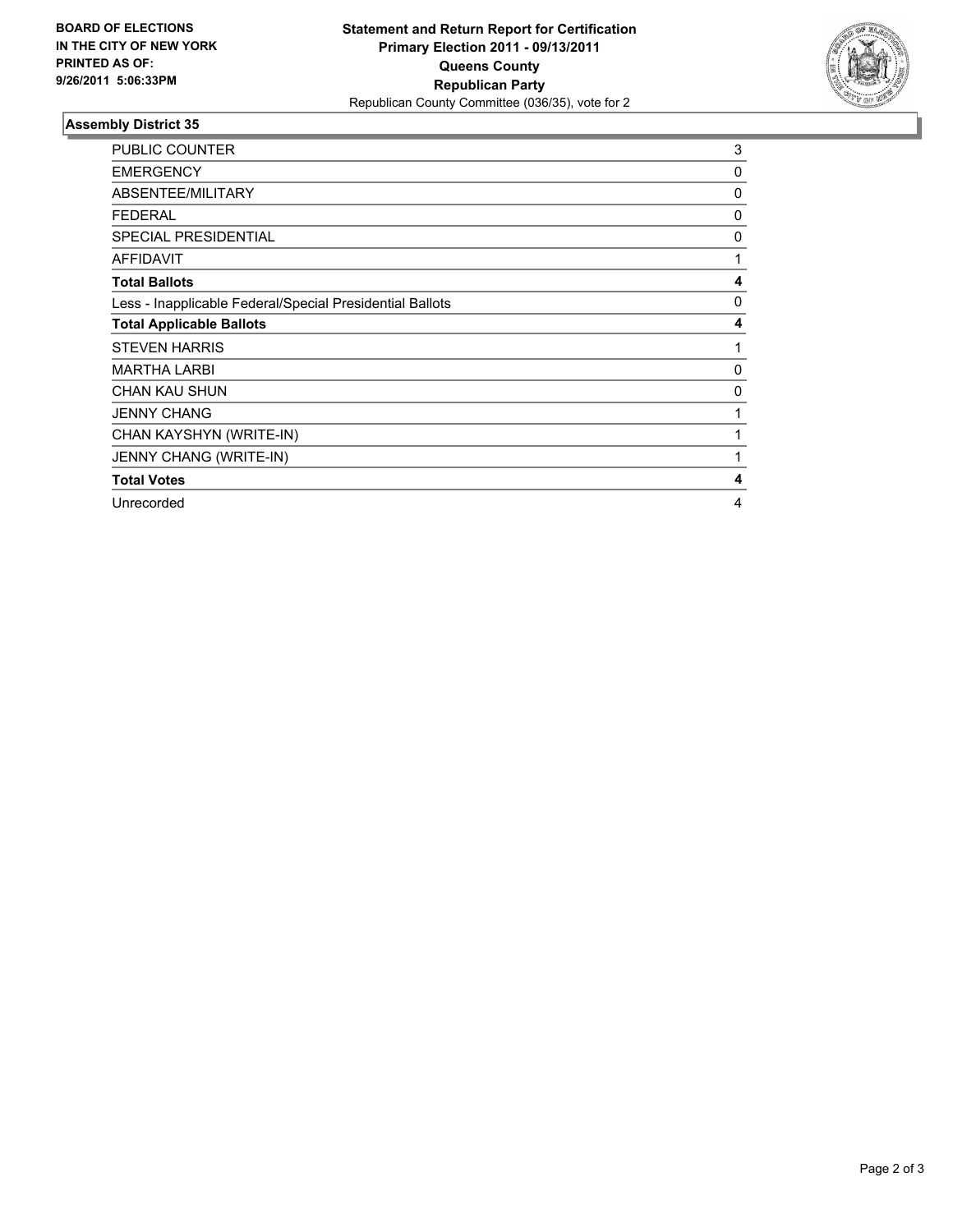### **Statement and Return Report for Certification Primary Election 2011 - 09/13/2011 Queens County Republican Party** Republican County Committee (036/35), vote for 2

#### **Total for Republican County Committee (036/35) - Queens County**

| <b>PUBLIC COUNTER</b>                                    | 3        |
|----------------------------------------------------------|----------|
| <b>EMERGENCY</b>                                         | $\Omega$ |
| ABSENTEE/MILITARY                                        | 0        |
| FEDERAL                                                  | 0        |
| <b>SPECIAL PRESIDENTIAL</b>                              | 0        |
| <b>AFFIDAVIT</b>                                         | 1        |
| <b>Total Ballots</b>                                     | 4        |
| Less - Inapplicable Federal/Special Presidential Ballots | 0        |
| <b>Total Applicable Ballots</b>                          | 4        |
| <b>STEVEN HARRIS</b>                                     | 1        |
| <b>MARTHA LARBI</b>                                      | 0        |
| <b>CHAN KAU SHUN</b>                                     | 0        |
| <b>JENNY CHANG</b>                                       | 1        |
| CHAN KAYSHYN (WRITE-IN)                                  | 1        |
| JENNY CHANG (WRITE-IN)                                   | 1        |
| <b>Total Votes</b>                                       | 4        |
| Unrecorded                                               | 4        |

We certify this statement to be correct, and have caused the same to be attested by the signatures of the members of the board, or a majority thereof, on

**Date** 

Secretary **Chairman** 

Canvassing Board **Canvassing Board** Canvassing Board **Deputy Chief Clerk** 

Canvassing Board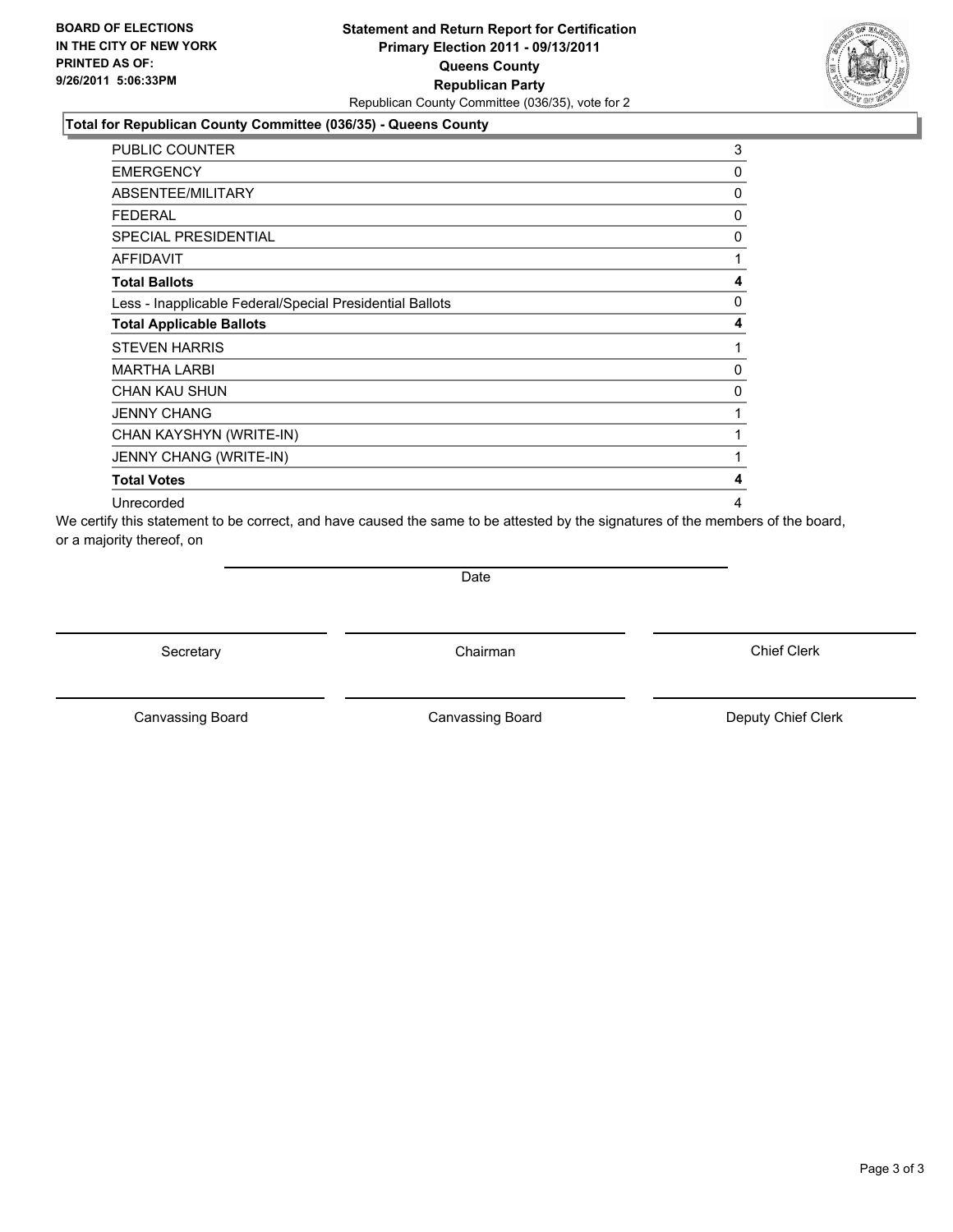

## **Primary Election 2011 - 09/13/2011 Queens County - Republican Party**

Republican County Committee 038/35 Vote for 2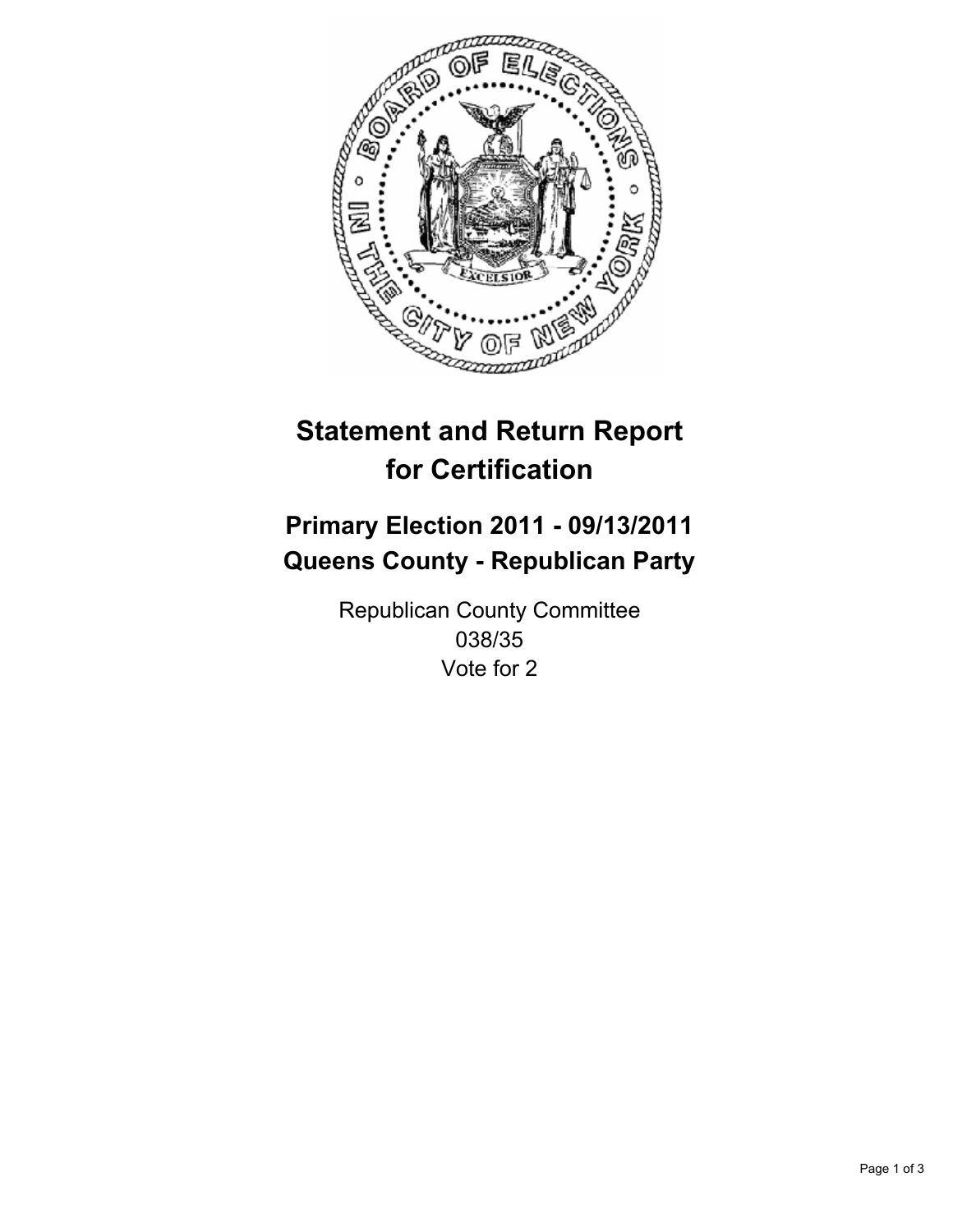

| <b>PUBLIC COUNTER</b>                                    | 6 |
|----------------------------------------------------------|---|
| <b>EMERGENCY</b>                                         | 0 |
| ABSENTEE/MILITARY                                        | 0 |
| FEDERAL                                                  | 0 |
| <b>SPECIAL PRESIDENTIAL</b>                              | 0 |
| <b>AFFIDAVIT</b>                                         | 0 |
| <b>Total Ballots</b>                                     | 6 |
| Less - Inapplicable Federal/Special Presidential Ballots | 0 |
| <b>Total Applicable Ballots</b>                          | 6 |
| THIN AH                                                  | 1 |
| <b>OLEH KORNYLO</b>                                      | 0 |
| <b>DONALD SCHUCK</b>                                     | 3 |
| <b>JANET GORRICETA</b>                                   | 3 |
| <b>Total Votes</b>                                       | 7 |
| Unrecorded                                               | 5 |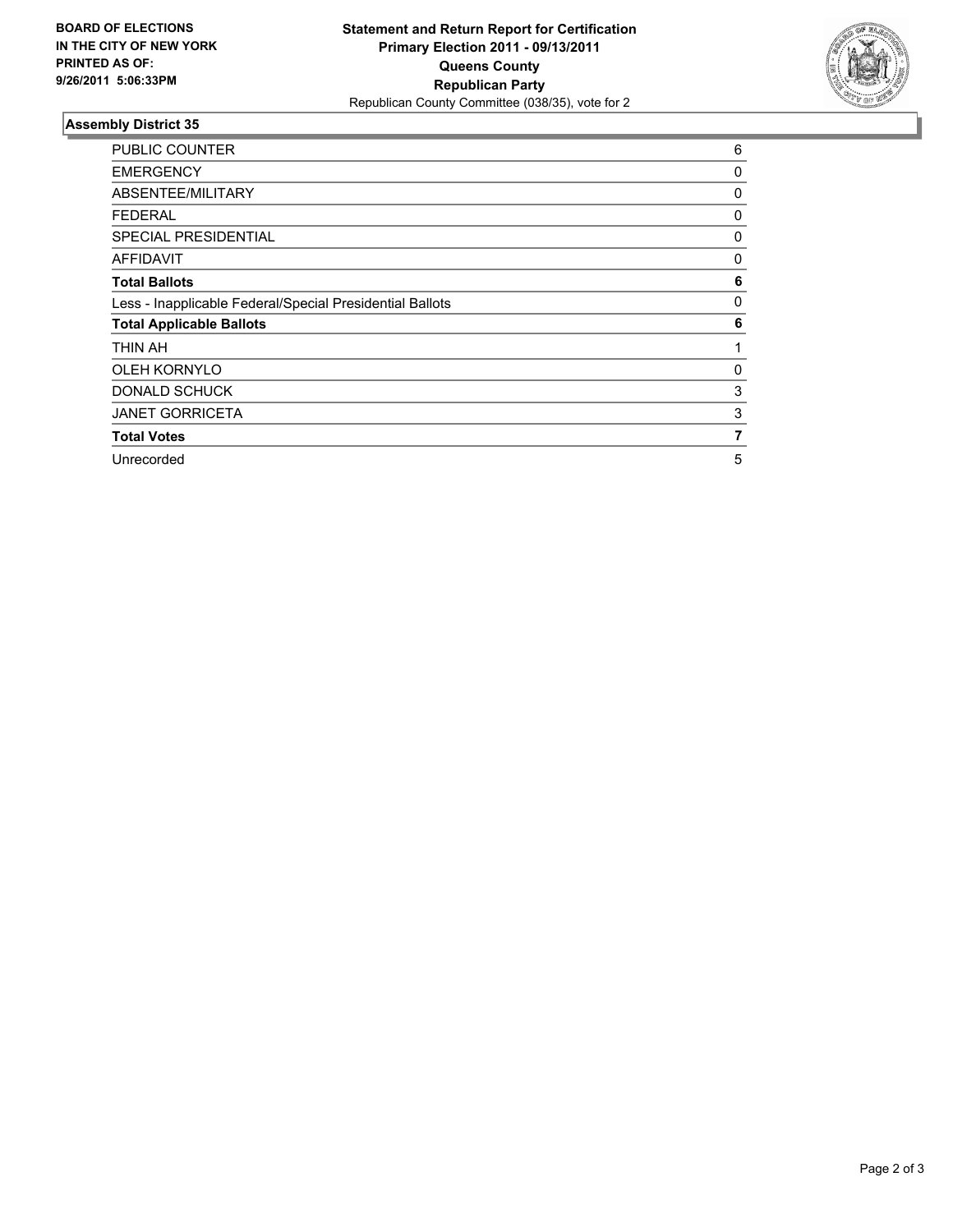### **Statement and Return Report for Certification Primary Election 2011 - 09/13/2011 Queens County Republican Party** Republican County Committee (038/35), vote for 2

#### **Total for Republican County Committee (038/35) - Queens County**

| PUBLIC COUNTER                                           | 6 |
|----------------------------------------------------------|---|
| <b>EMERGENCY</b>                                         | 0 |
| ABSENTEE/MILITARY                                        | 0 |
| FEDERAL                                                  | 0 |
| <b>SPECIAL PRESIDENTIAL</b>                              | 0 |
| <b>AFFIDAVIT</b>                                         | 0 |
| <b>Total Ballots</b>                                     | 6 |
| Less - Inapplicable Federal/Special Presidential Ballots | 0 |
| <b>Total Applicable Ballots</b>                          | 6 |
| THIN AH                                                  | 1 |
| <b>OLEH KORNYLO</b>                                      | 0 |
| <b>DONALD SCHUCK</b>                                     | 3 |
| <b>JANET GORRICETA</b>                                   | 3 |
| <b>Total Votes</b>                                       | 7 |
| Unrecorded                                               | 5 |

We certify this statement to be correct, and have caused the same to be attested by the signatures of the members of the board, or a majority thereof, on

Date

Secretary **Chairman** 

Canvassing Board **Canvassing Board** Canvassing Board **Deputy Chief Clerk** 

Canvassing Board

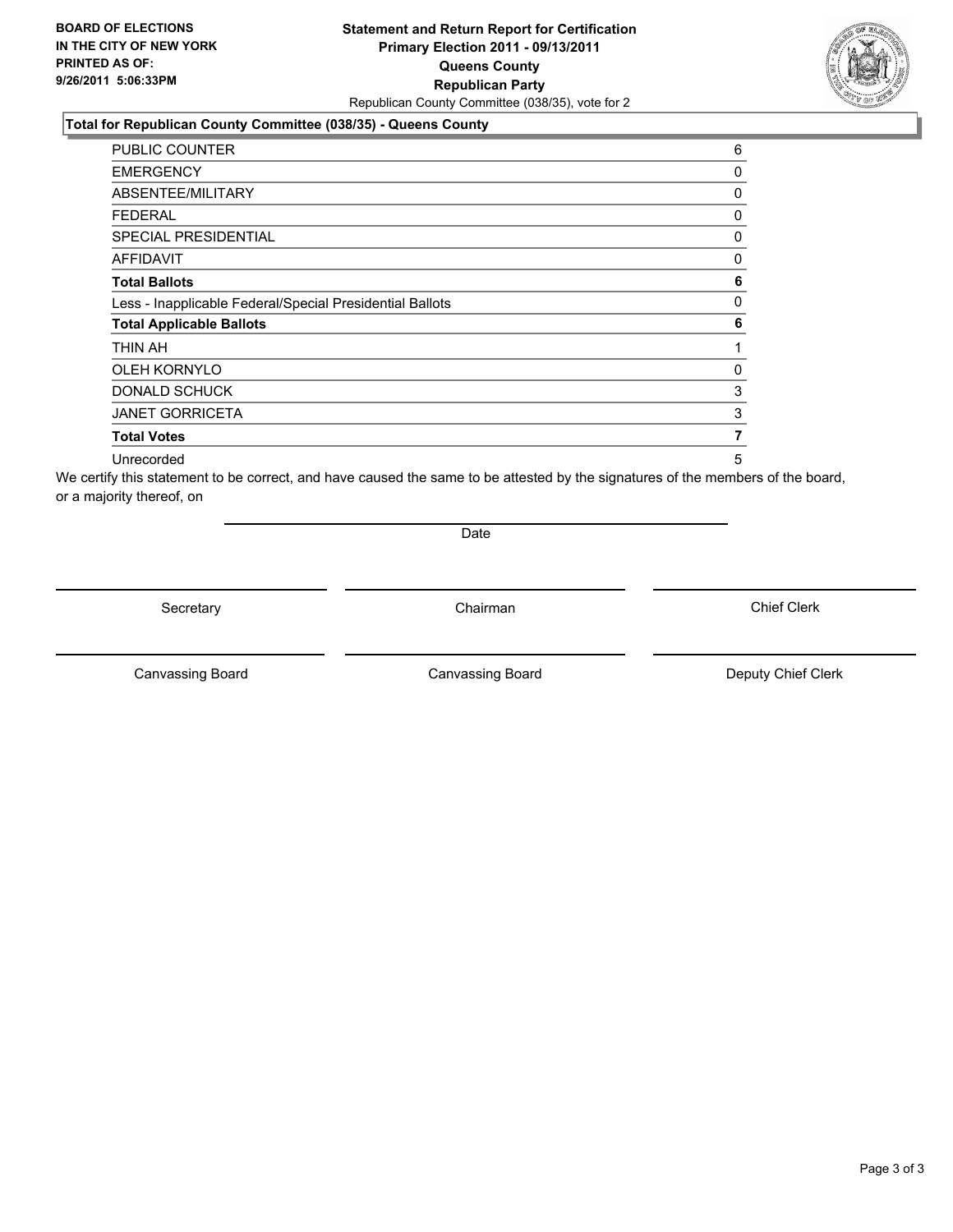

## **Primary Election 2011 - 09/13/2011 Queens County - Republican Party**

Republican County Committee 039/35 Vote for 2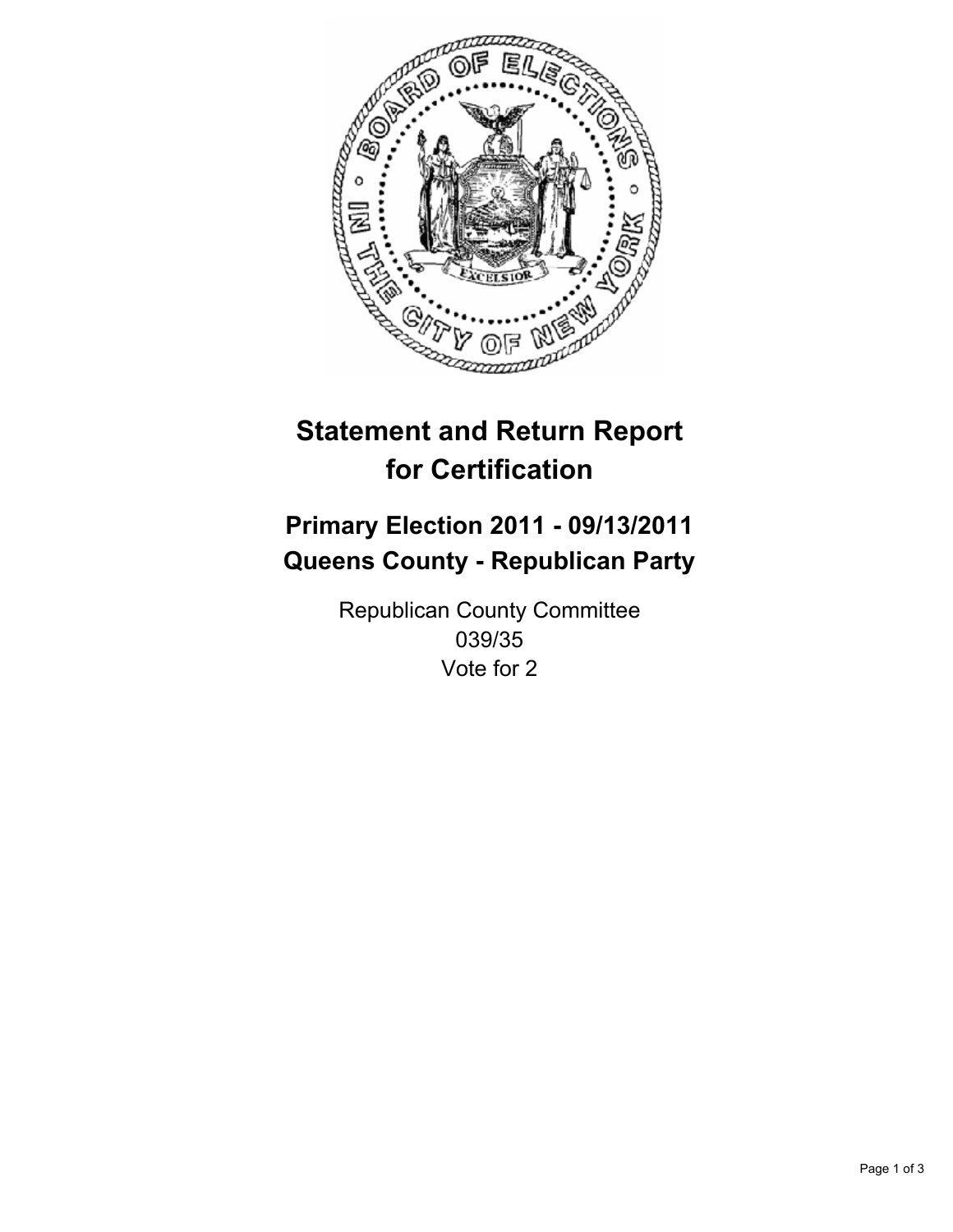

| <b>PUBLIC COUNTER</b>                                    | 5 |
|----------------------------------------------------------|---|
| <b>EMERGENCY</b>                                         | 0 |
| ABSENTEE/MILITARY                                        | 0 |
| <b>FEDERAL</b>                                           | 0 |
| <b>SPECIAL PRESIDENTIAL</b>                              | 0 |
| AFFIDAVIT                                                | 0 |
| <b>Total Ballots</b>                                     | 5 |
| Less - Inapplicable Federal/Special Presidential Ballots | 0 |
| <b>Total Applicable Ballots</b>                          | 5 |
| <b>SHELIA CAPUTO</b>                                     | 2 |
| <b>VICTOR CAPUTO</b>                                     | 2 |
| <b>JOSE FARIA</b>                                        | 0 |
| <b>GLENITA SAKDALAN</b>                                  | 0 |
| <b>Total Votes</b>                                       | 4 |
| Unrecorded                                               | 6 |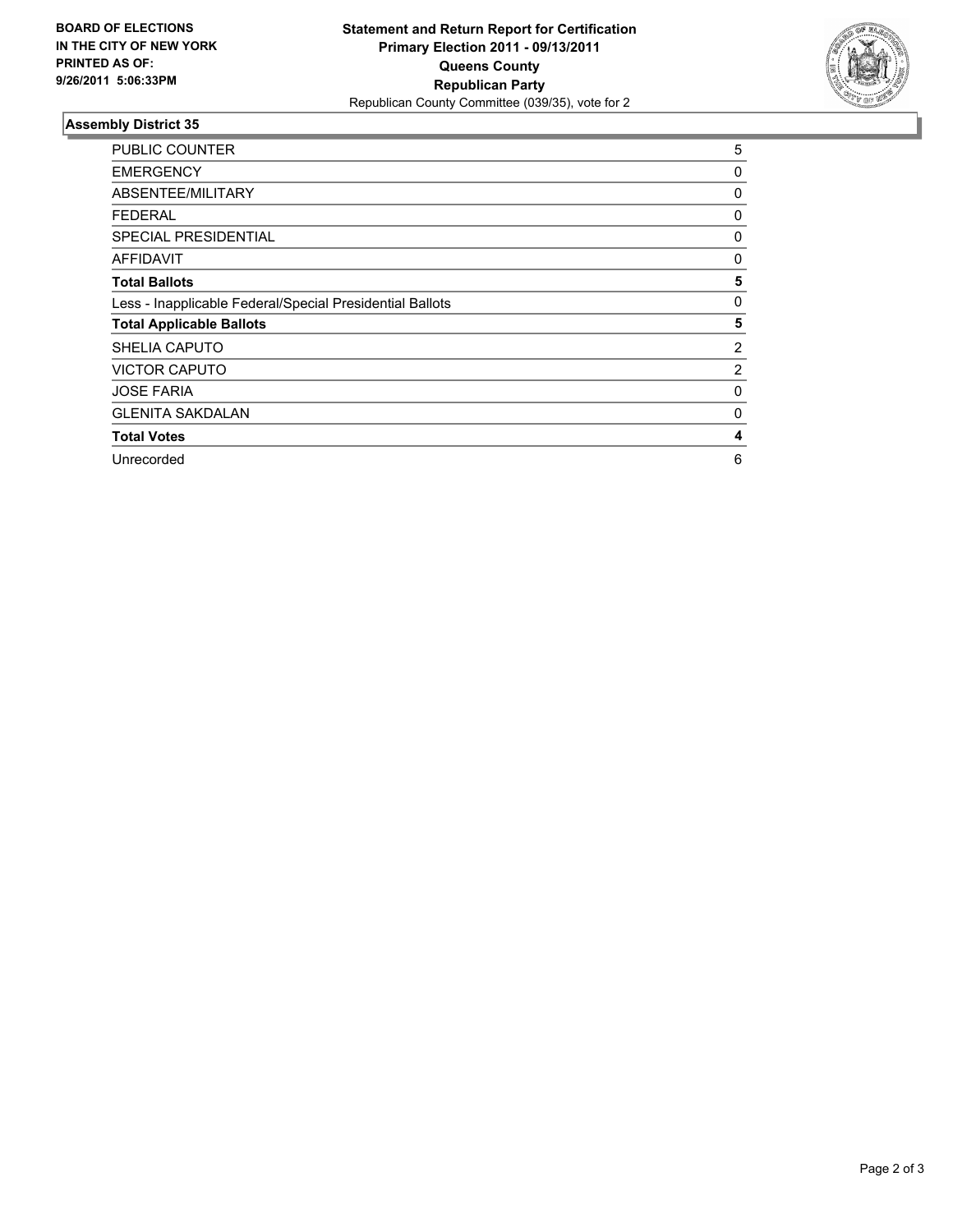### **Statement and Return Report for Certification Primary Election 2011 - 09/13/2011 Queens County Republican Party** Republican County Committee (039/35), vote for 2

### **Total for Republican County Committee (039/35) - Queens County**

| <b>PUBLIC COUNTER</b>                                    | 5 |
|----------------------------------------------------------|---|
| <b>EMERGENCY</b>                                         | 0 |
| ABSENTEE/MILITARY                                        | 0 |
| FEDERAL                                                  | 0 |
| <b>SPECIAL PRESIDENTIAL</b>                              | 0 |
| <b>AFFIDAVIT</b>                                         | 0 |
| <b>Total Ballots</b>                                     | 5 |
| Less - Inapplicable Federal/Special Presidential Ballots | 0 |
| <b>Total Applicable Ballots</b>                          | 5 |
| SHELIA CAPUTO                                            | 2 |
| <b>VICTOR CAPUTO</b>                                     | 2 |
| <b>JOSE FARIA</b>                                        | 0 |
| <b>GLENITA SAKDALAN</b>                                  | 0 |
| <b>Total Votes</b>                                       | 4 |
| Unrecorded                                               | 6 |

We certify this statement to be correct, and have caused the same to be attested by the signatures of the members of the board, or a majority thereof, on

Date

Secretary **Chairman** 

Canvassing Board **Canvassing Board** Canvassing Board **Deputy Chief Clerk** 

Canvassing Board

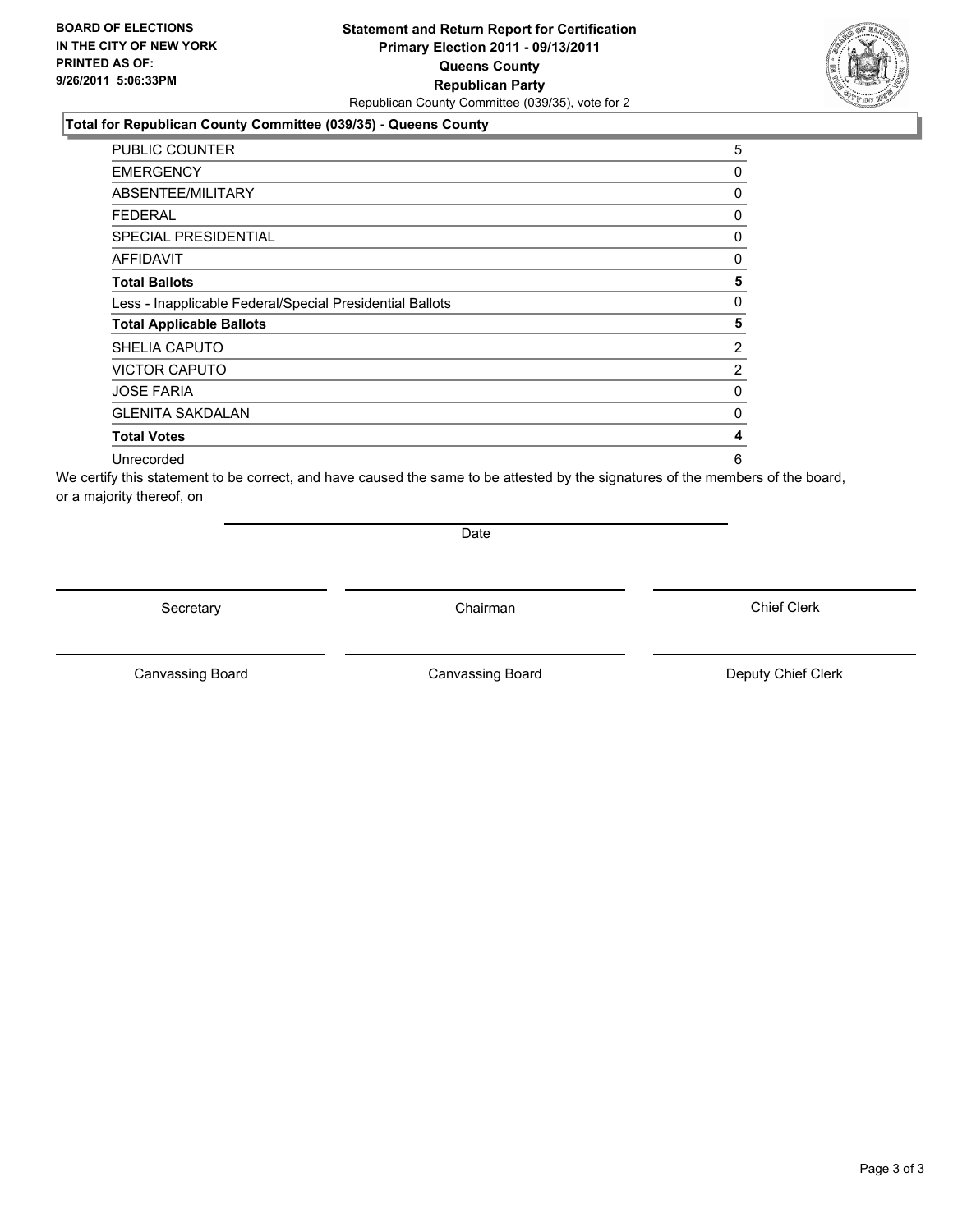

## **Primary Election 2011 - 09/13/2011 Queens County - Republican Party**

Republican County Committee 040/35 Vote for 2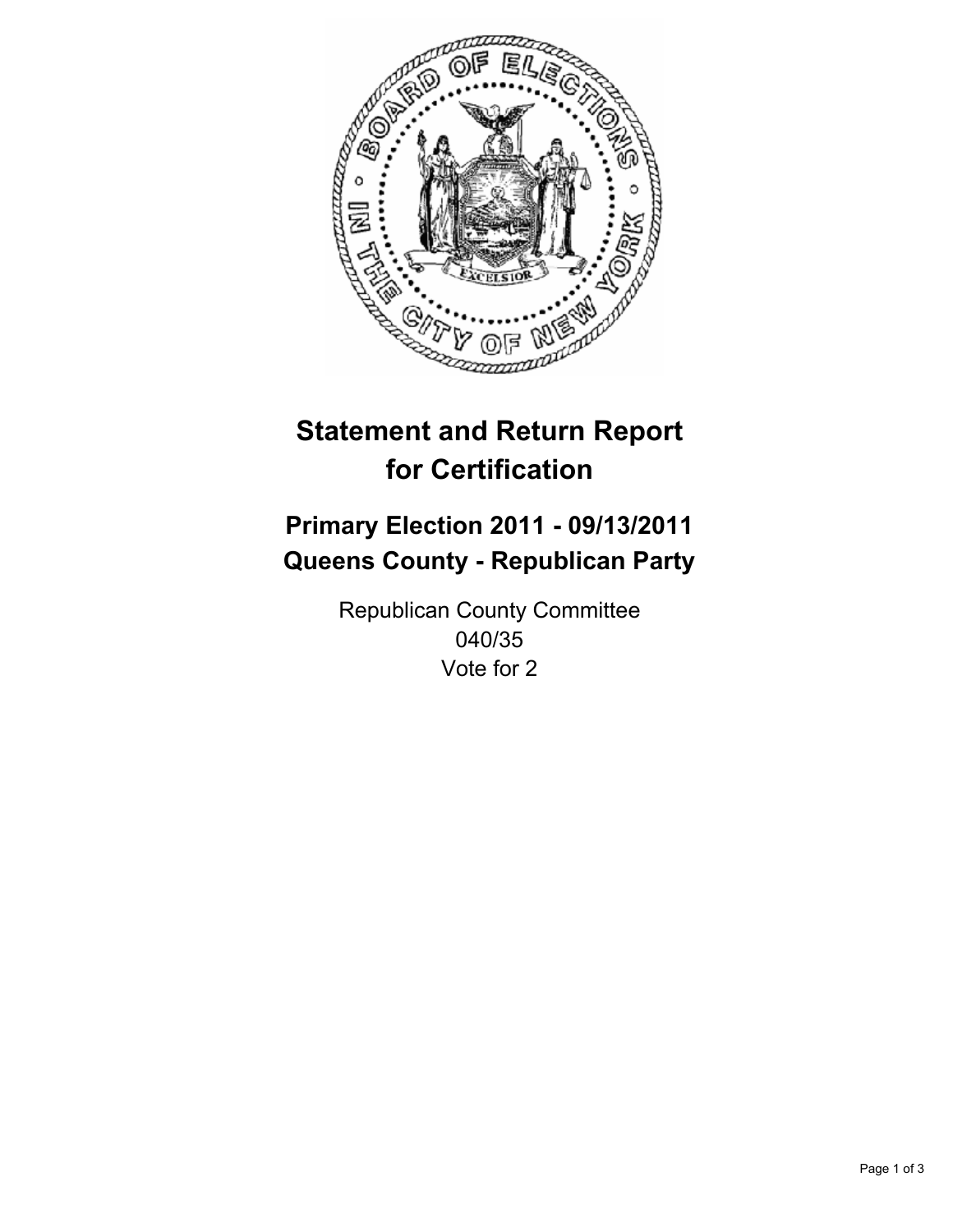

| <b>PUBLIC COUNTER</b>                                    | 15 |
|----------------------------------------------------------|----|
| <b>EMERGENCY</b>                                         | 0  |
| ABSENTEE/MILITARY                                        | 1  |
| FEDERAL                                                  | 0  |
| <b>SPECIAL PRESIDENTIAL</b>                              | 0  |
| AFFIDAVIT                                                | 0  |
| <b>Total Ballots</b>                                     | 16 |
| Less - Inapplicable Federal/Special Presidential Ballots | 0  |
| <b>Total Applicable Ballots</b>                          | 16 |
| <b>RICHARD LIM</b>                                       | 9  |
| <b>GIGI SALVADOR</b>                                     | 4  |
| DAVID LEB                                                | 6  |
| ROSE ECHAVARRIA                                          | 4  |
| <b>Total Votes</b>                                       | 23 |
| Unrecorded                                               | 9  |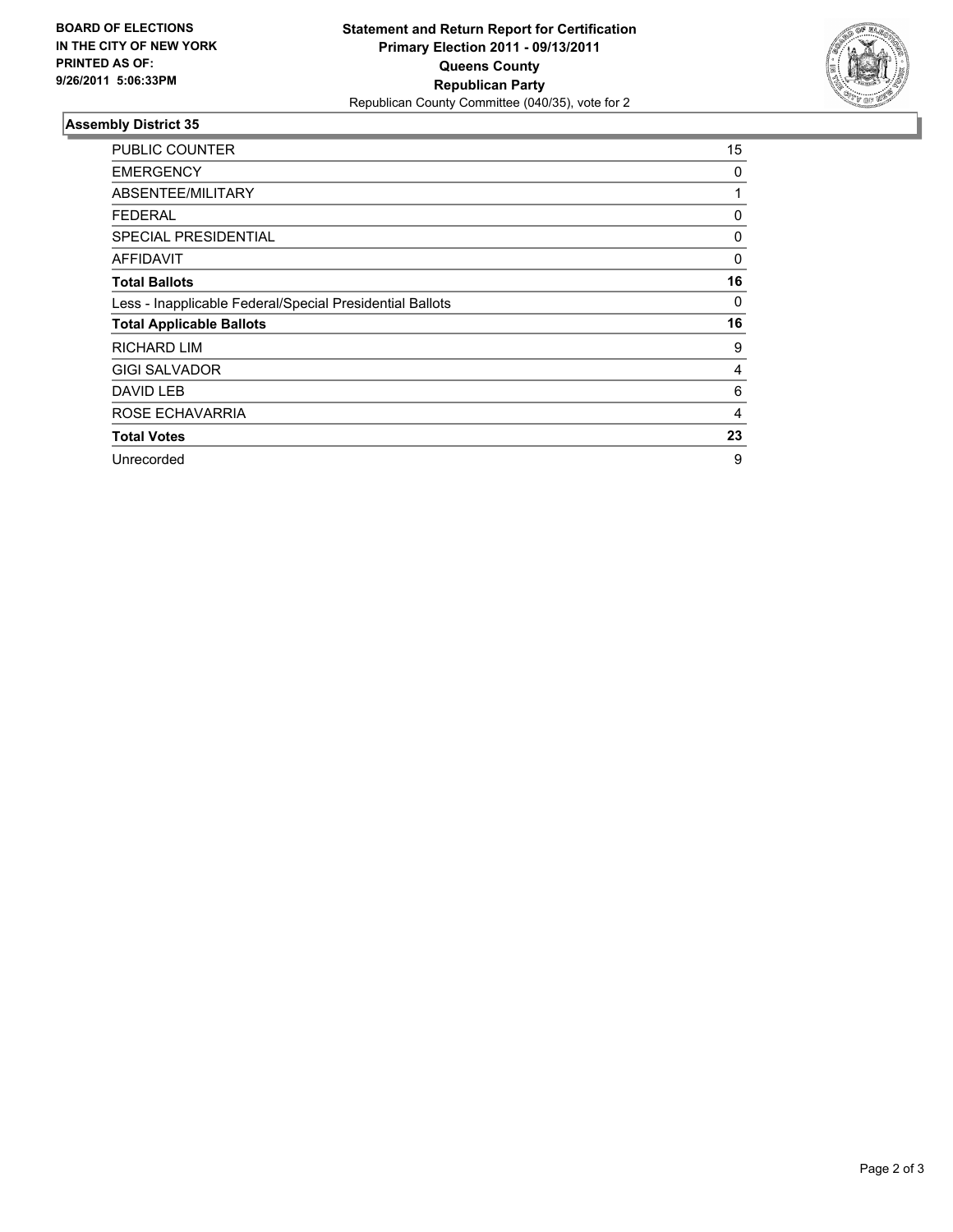### **Statement and Return Report for Certification Primary Election 2011 - 09/13/2011 Queens County Republican Party** Republican County Committee (040/35), vote for 2

#### **Total for Republican County Committee (040/35) - Queens County**

| PUBLIC COUNTER                                           | 15 |
|----------------------------------------------------------|----|
| <b>EMERGENCY</b>                                         | 0  |
| ABSENTEE/MILITARY                                        | 1  |
| <b>FEDERAL</b>                                           | 0  |
| <b>SPECIAL PRESIDENTIAL</b>                              | 0  |
| AFFIDAVIT                                                | 0  |
| <b>Total Ballots</b>                                     | 16 |
| Less - Inapplicable Federal/Special Presidential Ballots | 0  |
| <b>Total Applicable Ballots</b>                          | 16 |
| RICHARD LIM                                              | 9  |
| <b>GIGI SALVADOR</b>                                     | 4  |
| DAVID LEB                                                | 6  |
| ROSE ECHAVARRIA                                          | 4  |
| <b>Total Votes</b>                                       | 23 |
| Unrecorded                                               | 9  |

We certify this statement to be correct, and have caused the same to be attested by the signatures of the members of the board, or a majority thereof, on

Date

Secretary **Chairman** 

Canvassing Board **Canvassing Board** Canvassing Board **Deputy Chief Clerk** 

Canvassing Board

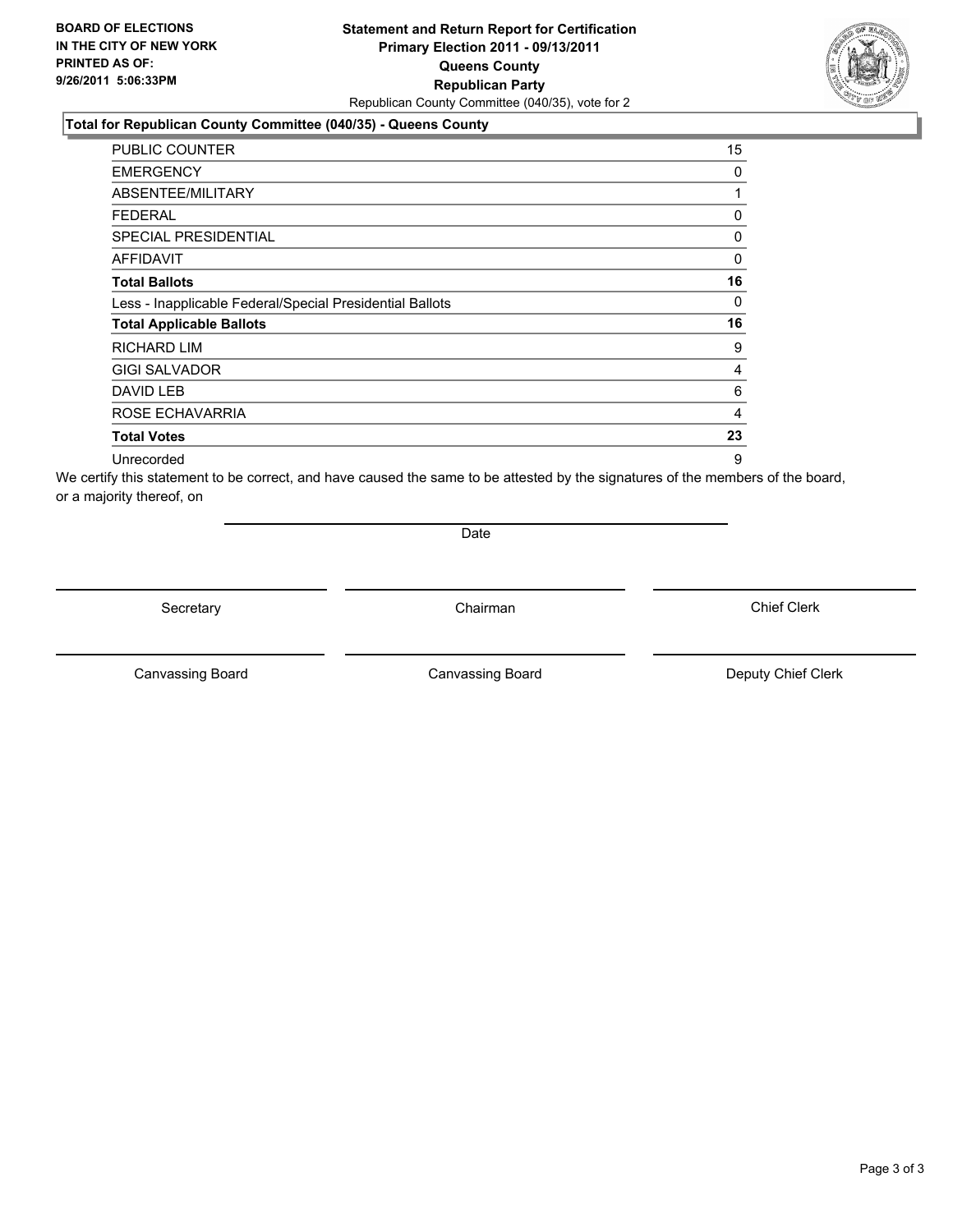

## **Primary Election 2011 - 09/13/2011 Queens County - Republican Party**

Republican County Committee 041/35 Vote for 2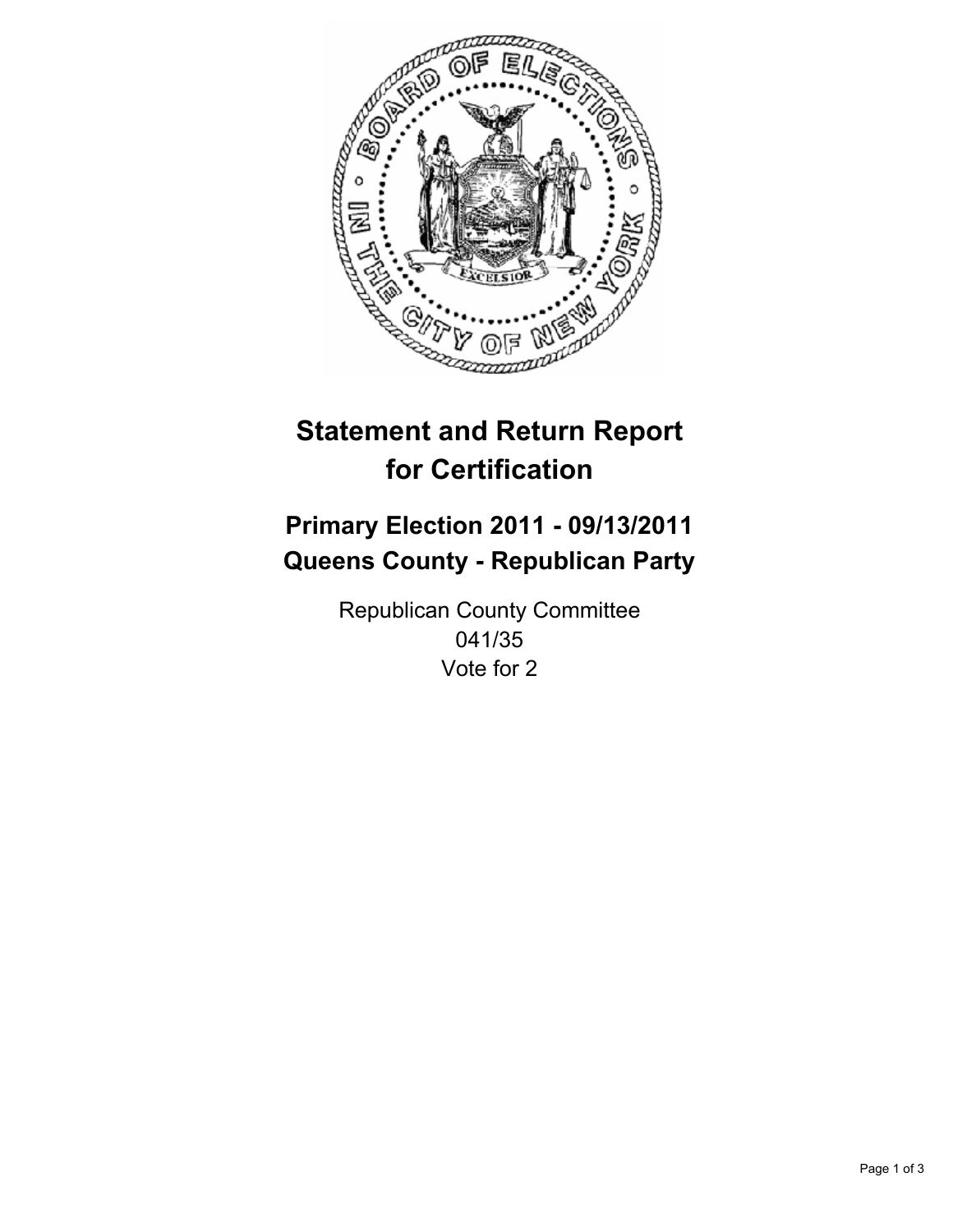

| <b>PUBLIC COUNTER</b>                                    | 3 |
|----------------------------------------------------------|---|
| <b>EMERGENCY</b>                                         | 0 |
| ABSENTEE/MILITARY                                        | 0 |
| FEDERAL                                                  | 0 |
| SPECIAL PRESIDENTIAL                                     | 0 |
| <b>AFFIDAVIT</b>                                         | 0 |
| <b>Total Ballots</b>                                     | 3 |
| Less - Inapplicable Federal/Special Presidential Ballots | 0 |
| <b>Total Applicable Ballots</b>                          | 3 |
| <b>SUN BO LEE</b>                                        | 2 |
| <b>GAM LEE</b>                                           | 1 |
| <b>RODOLFO ENRILE</b>                                    | 1 |
| <b>CELIA ENRILE</b>                                      | 0 |
| <b>Total Votes</b>                                       | 4 |
| Unrecorded                                               | 2 |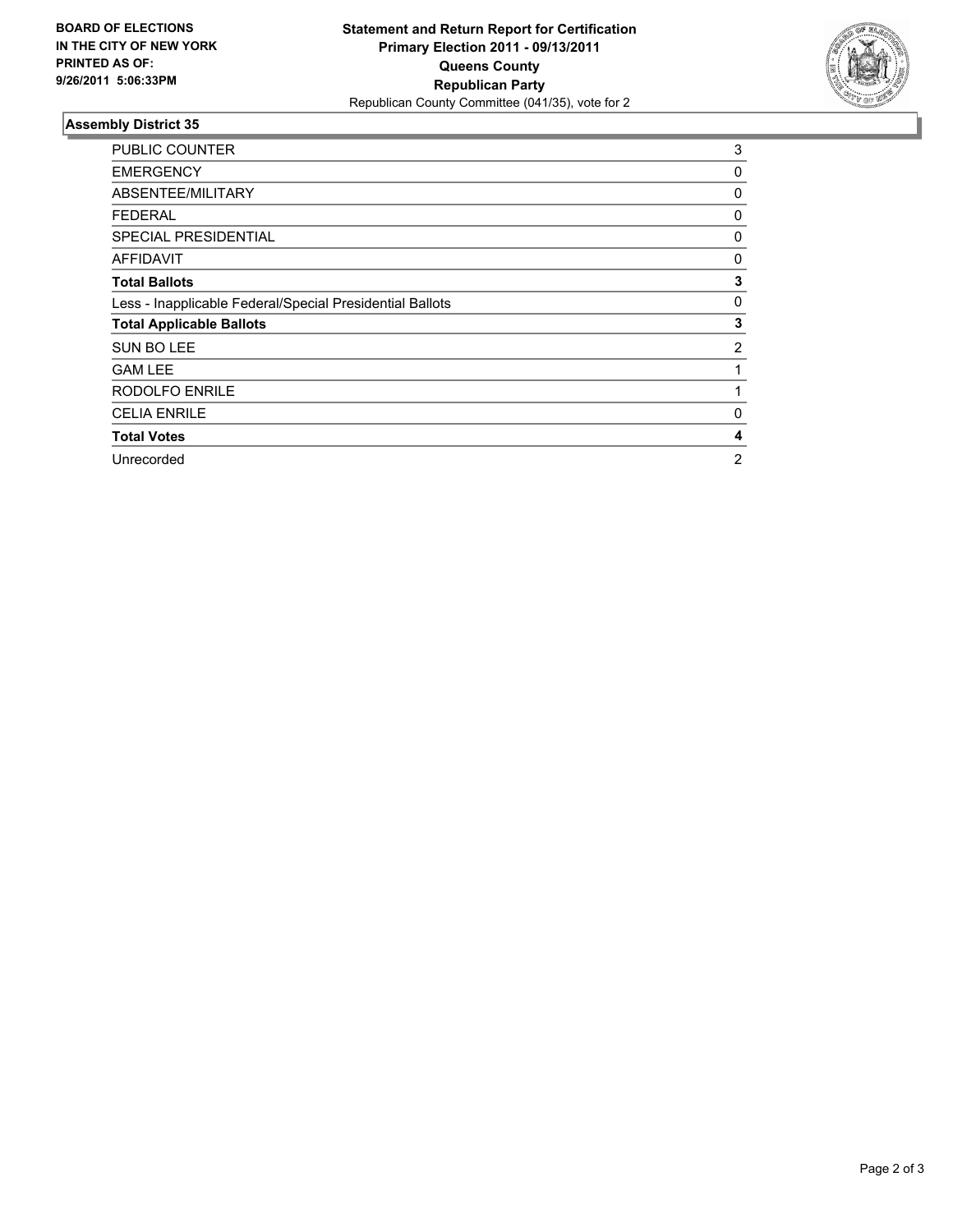### **Statement and Return Report for Certification Primary Election 2011 - 09/13/2011 Queens County Republican Party** Republican County Committee (041/35), vote for 2

### **Total for Republican County Committee (041/35) - Queens County**

| <b>PUBLIC COUNTER</b>                                    | 3              |
|----------------------------------------------------------|----------------|
| <b>EMERGENCY</b>                                         | 0              |
| ABSENTEE/MILITARY                                        | 0              |
| FEDERAL                                                  | 0              |
| <b>SPECIAL PRESIDENTIAL</b>                              | 0              |
| <b>AFFIDAVIT</b>                                         | 0              |
| <b>Total Ballots</b>                                     | 3              |
| Less - Inapplicable Federal/Special Presidential Ballots | 0              |
| <b>Total Applicable Ballots</b>                          | 3              |
| SUN BO LEE                                               | 2              |
| <b>GAM LEE</b>                                           | 1              |
| <b>RODOLFO ENRILE</b>                                    | 1              |
| <b>CELIA ENRILE</b>                                      | 0              |
| <b>Total Votes</b>                                       | 4              |
| Unrecorded                                               | $\overline{2}$ |

We certify this statement to be correct, and have caused the same to be attested by the signatures of the members of the board, or a majority thereof, on

Date

Secretary **Chairman** 

Canvassing Board **Canvassing Board** Canvassing Board **Deputy Chief Clerk** 

Canvassing Board

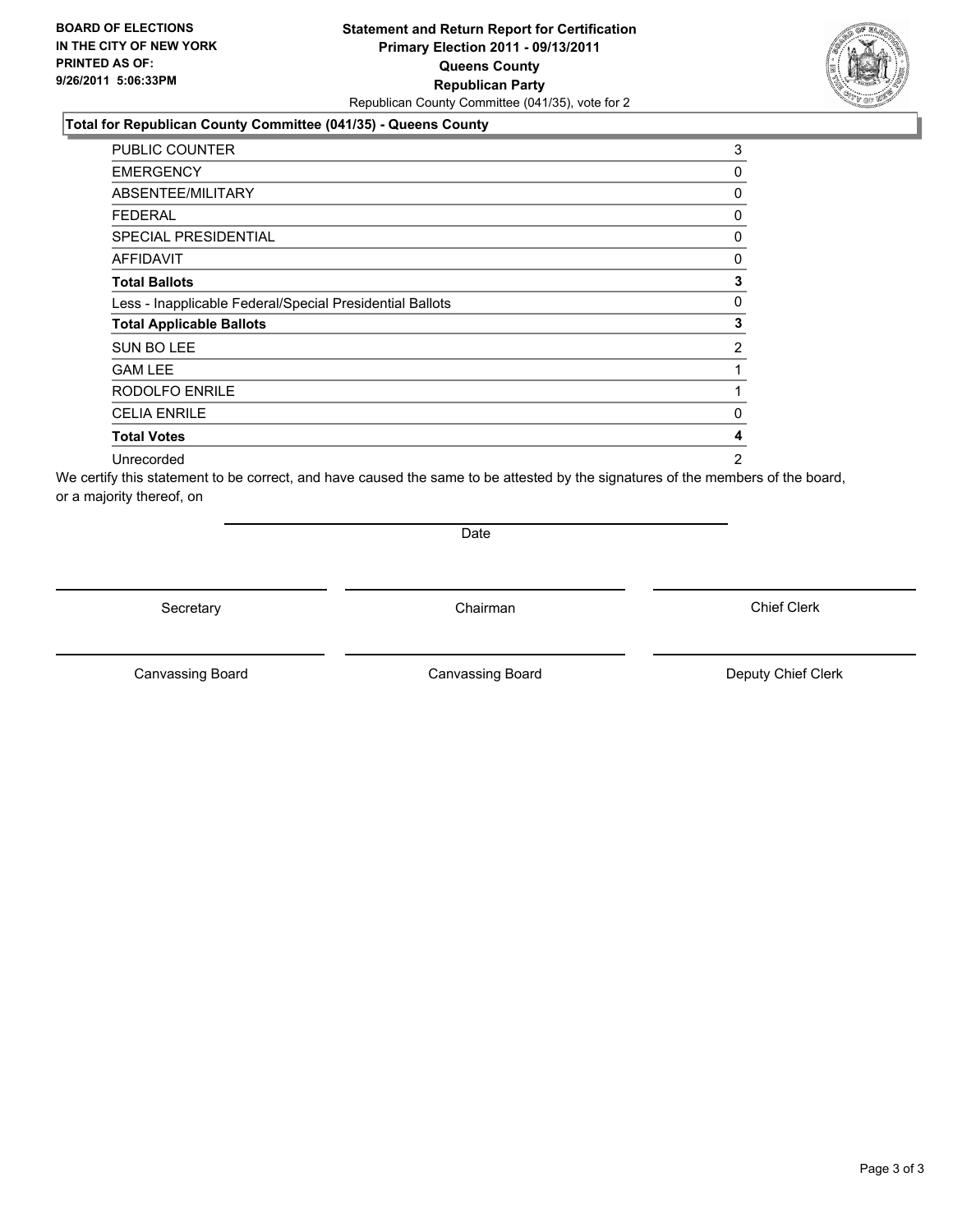

## **Primary Election 2011 - 09/13/2011 Queens County - Republican Party**

Republican County Committee 042/35 Vote for 2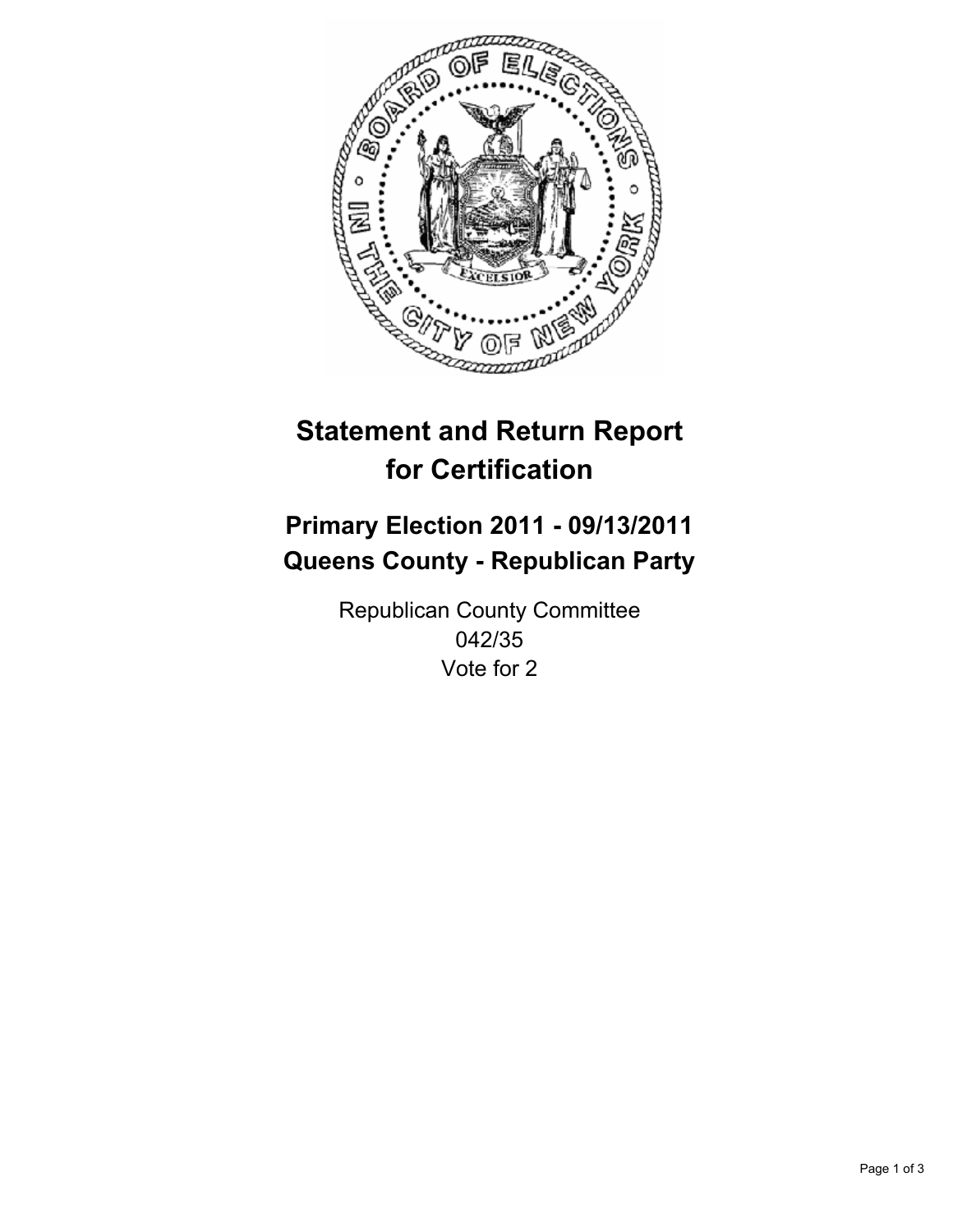

| <b>PUBLIC COUNTER</b>                                    | 6 |
|----------------------------------------------------------|---|
| <b>EMERGENCY</b>                                         | 0 |
| ABSENTEE/MILITARY                                        | 0 |
| FEDERAL                                                  | 0 |
| SPECIAL PRESIDENTIAL                                     | 0 |
| <b>AFFIDAVIT</b>                                         | 0 |
| <b>Total Ballots</b>                                     | 6 |
| Less - Inapplicable Federal/Special Presidential Ballots | 0 |
| <b>Total Applicable Ballots</b>                          | 6 |
| <b>CELIA GONZALEZ</b>                                    | 4 |
| <b>STAHEL THOMAS</b>                                     | 1 |
| <b>RICHARD KIM</b>                                       | 2 |
| <b>WELECIA MAGSISI</b>                                   | 2 |
| <b>Total Votes</b>                                       | 9 |
| Unrecorded                                               | 3 |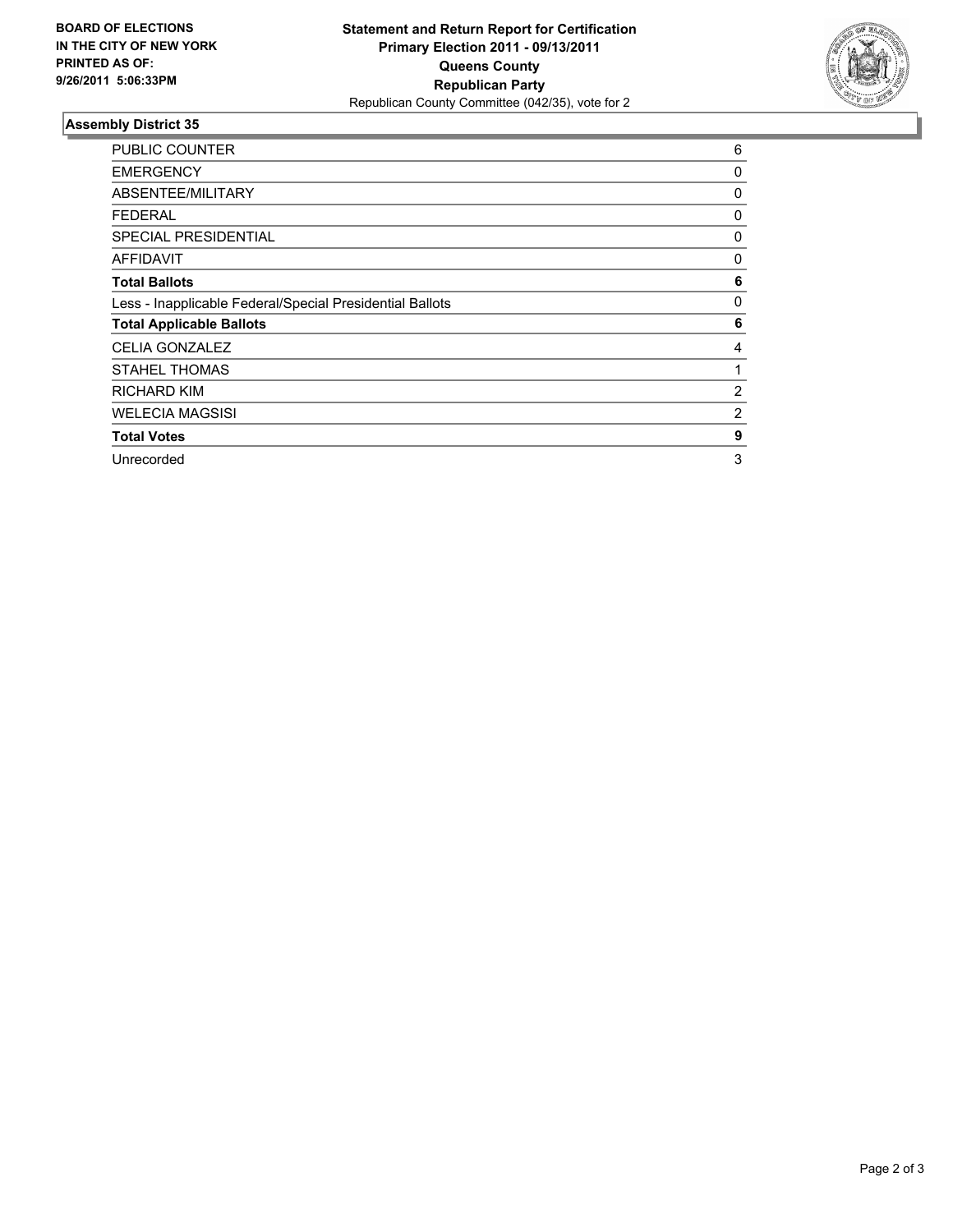### **Statement and Return Report for Certification Primary Election 2011 - 09/13/2011 Queens County Republican Party** Republican County Committee (042/35), vote for 2

#### **Total for Republican County Committee (042/35) - Queens County**

| <b>PUBLIC COUNTER</b>                                    | 6 |
|----------------------------------------------------------|---|
| <b>EMERGENCY</b>                                         | 0 |
| ABSENTEE/MILITARY                                        | 0 |
| <b>FEDERAL</b>                                           | 0 |
| SPECIAL PRESIDENTIAL                                     | 0 |
| AFFIDAVIT                                                | 0 |
| <b>Total Ballots</b>                                     | 6 |
| Less - Inapplicable Federal/Special Presidential Ballots | 0 |
| <b>Total Applicable Ballots</b>                          | 6 |
| <b>CELIA GONZALEZ</b>                                    | 4 |
| <b>STAHEL THOMAS</b>                                     | 1 |
| <b>RICHARD KIM</b>                                       | 2 |
| WELECIA MAGSISI                                          | 2 |
| <b>Total Votes</b>                                       | 9 |
| Unrecorded                                               | 3 |

We certify this statement to be correct, and have caused the same to be attested by the signatures of the members of the board, or a majority thereof, on

Date

Secretary **Chairman** 

Canvassing Board **Canvassing Board** Canvassing Board **Deputy Chief Clerk** 

Canvassing Board

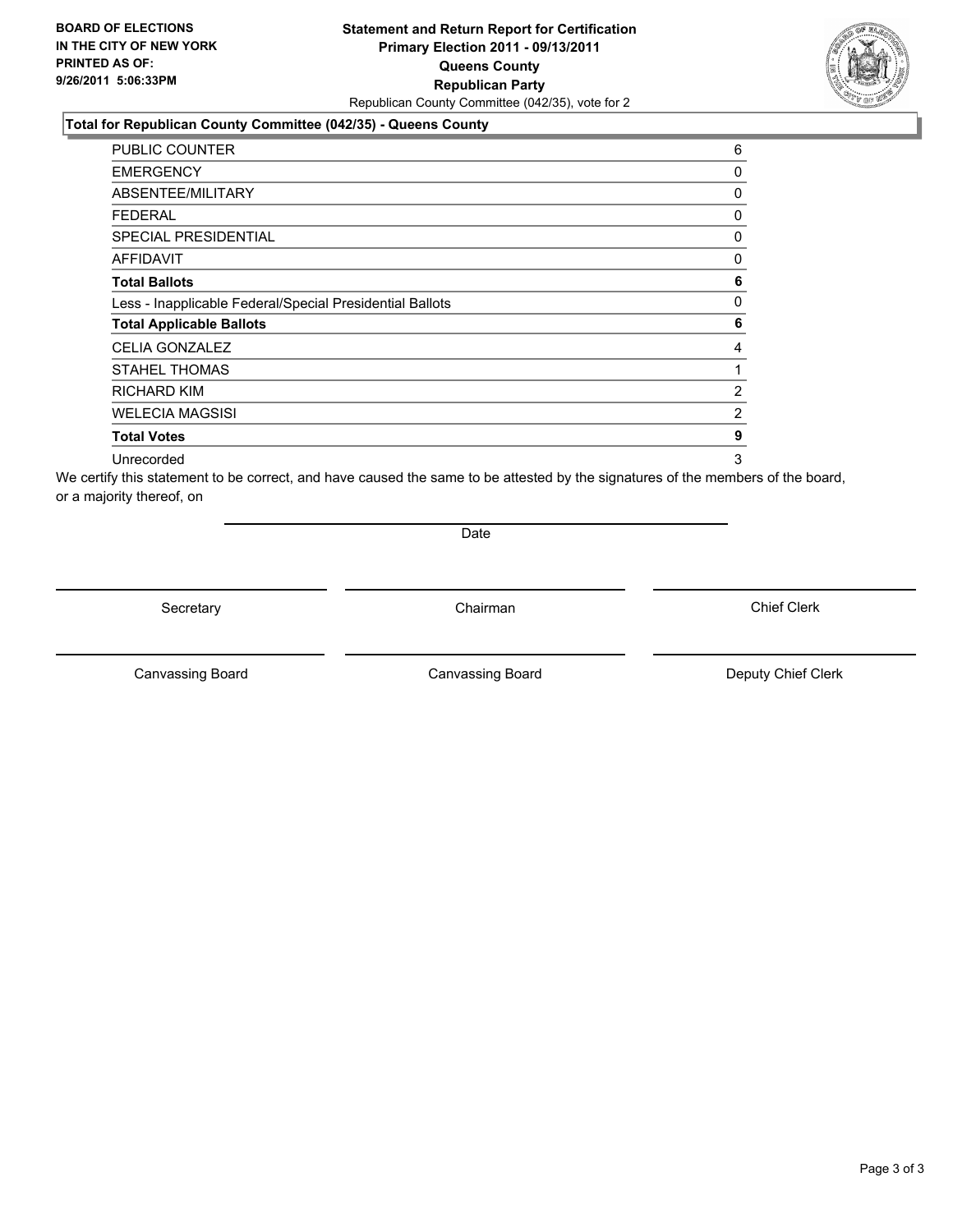

## **Primary Election 2011 - 09/13/2011 Queens County - Republican Party**

Republican County Committee 043/35 Vote for 2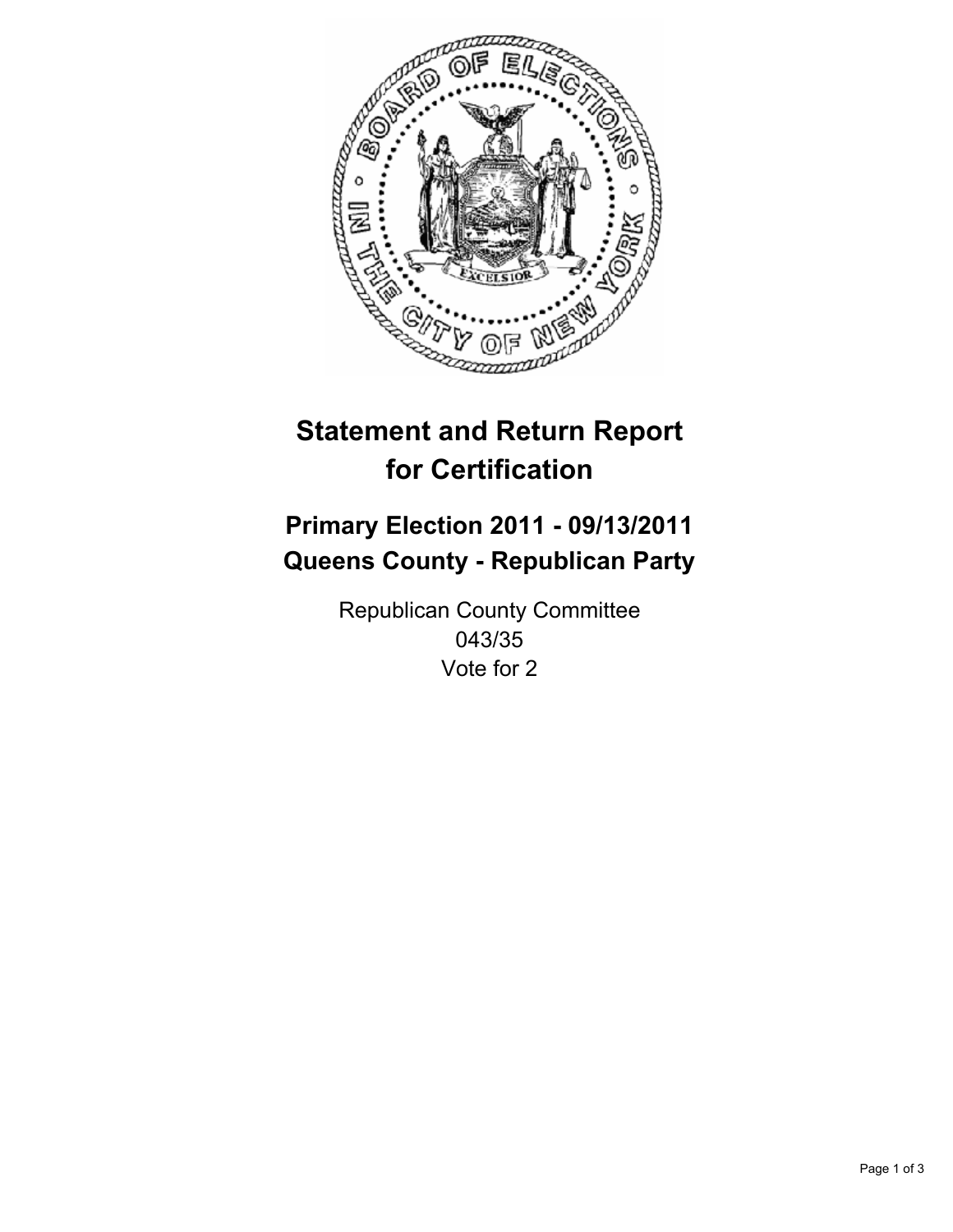

| <b>PUBLIC COUNTER</b>                                    | 4              |
|----------------------------------------------------------|----------------|
| <b>EMERGENCY</b>                                         | 0              |
| ABSENTEE/MILITARY                                        | 0              |
| FEDERAL                                                  | 0              |
| <b>SPECIAL PRESIDENTIAL</b>                              | 0              |
| AFFIDAVIT                                                | 0              |
| <b>Total Ballots</b>                                     | 4              |
| Less - Inapplicable Federal/Special Presidential Ballots | 0              |
| <b>Total Applicable Ballots</b>                          | 4              |
| LAUCELLA VINCENZA                                        | 3              |
| <b>EMERITO PENAFLOR</b>                                  | $\overline{2}$ |
| <b>IVORY KWONG</b>                                       | 0              |
| <b>JOHN GIAMAS</b>                                       | 3              |
| <b>Total Votes</b>                                       | 8              |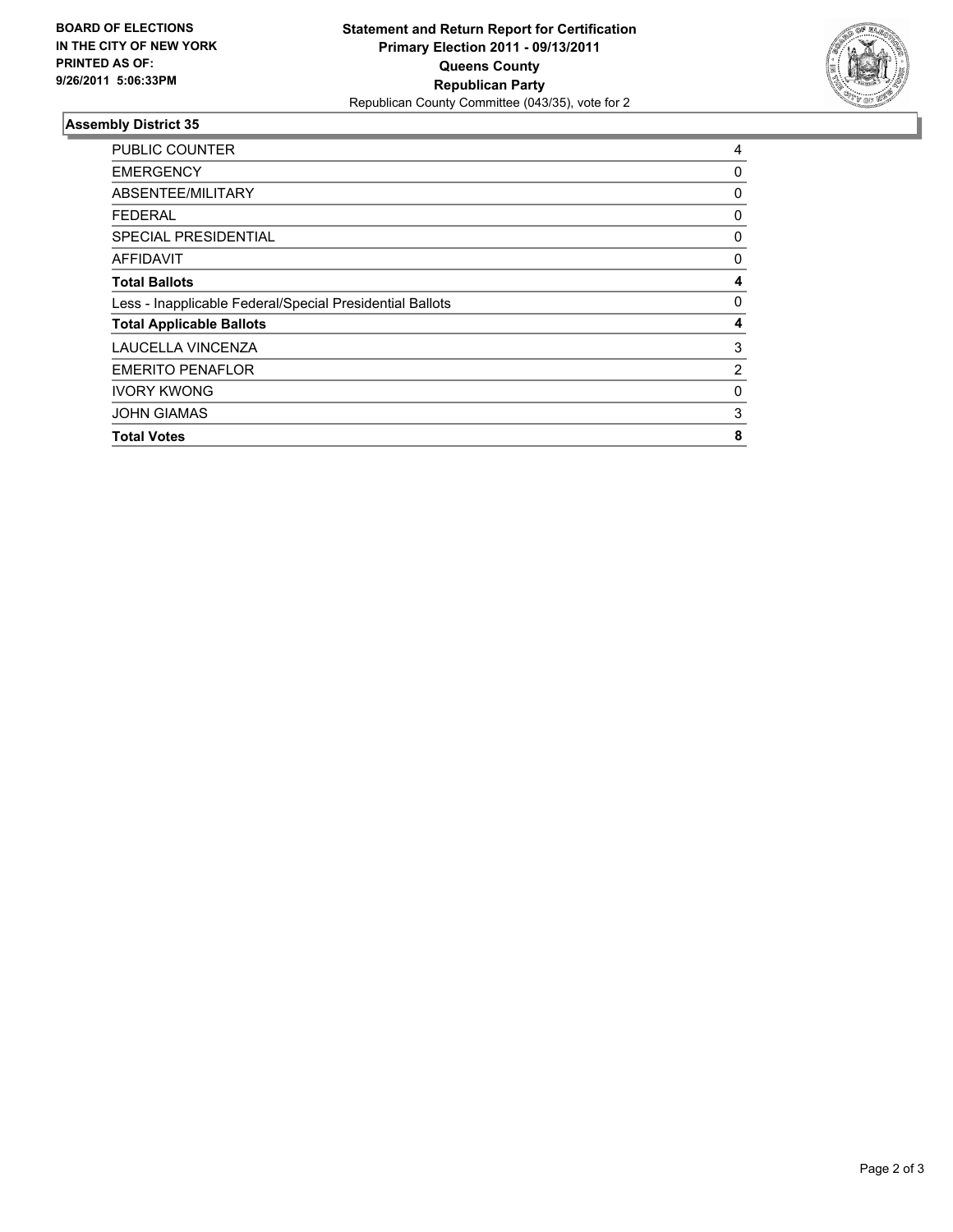### **Statement and Return Report for Certification Primary Election 2011 - 09/13/2011 Queens County Republican Party** Republican County Committee (043/35), vote for 2

#### **Total for Republican County Committee (043/35) - Queens County**

| PUBLIC COUNTER                                           | 4              |
|----------------------------------------------------------|----------------|
| <b>EMERGENCY</b>                                         | 0              |
| ABSENTEE/MILITARY                                        | 0              |
| FEDERAL                                                  | 0              |
| <b>SPECIAL PRESIDENTIAL</b>                              | 0              |
| <b>AFFIDAVIT</b>                                         | 0              |
| <b>Total Ballots</b>                                     | 4              |
| Less - Inapplicable Federal/Special Presidential Ballots | 0              |
| <b>Total Applicable Ballots</b>                          | 4              |
| LAUCELLA VINCENZA                                        | 3              |
| <b>EMERITO PENAFLOR</b>                                  | $\overline{2}$ |
| <b>IVORY KWONG</b>                                       | 0              |
| <b>JOHN GIAMAS</b>                                       | 3              |
| <b>Total Votes</b>                                       | 8              |

We certify this statement to be correct, and have caused the same to be attested by the signatures of the members of the board, or a majority thereof, on

Secretary **Chairman** 

Date

Canvassing Board **Canvassing Board** Canvassing Board **Deputy Chief Clerk** 

Canvassing Board

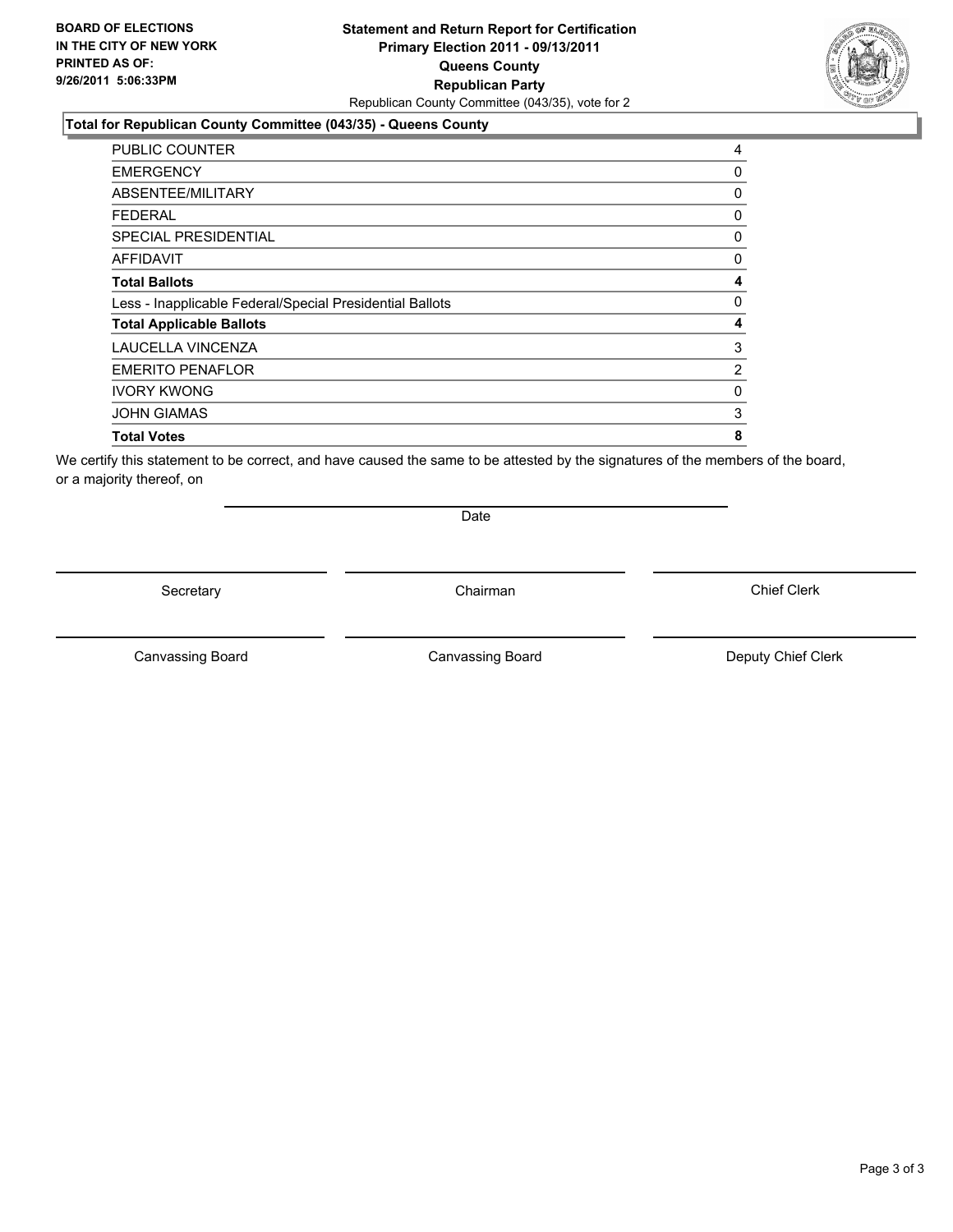

## **Primary Election 2011 - 09/13/2011 Queens County - Republican Party**

Republican County Committee 044/35 Vote for 2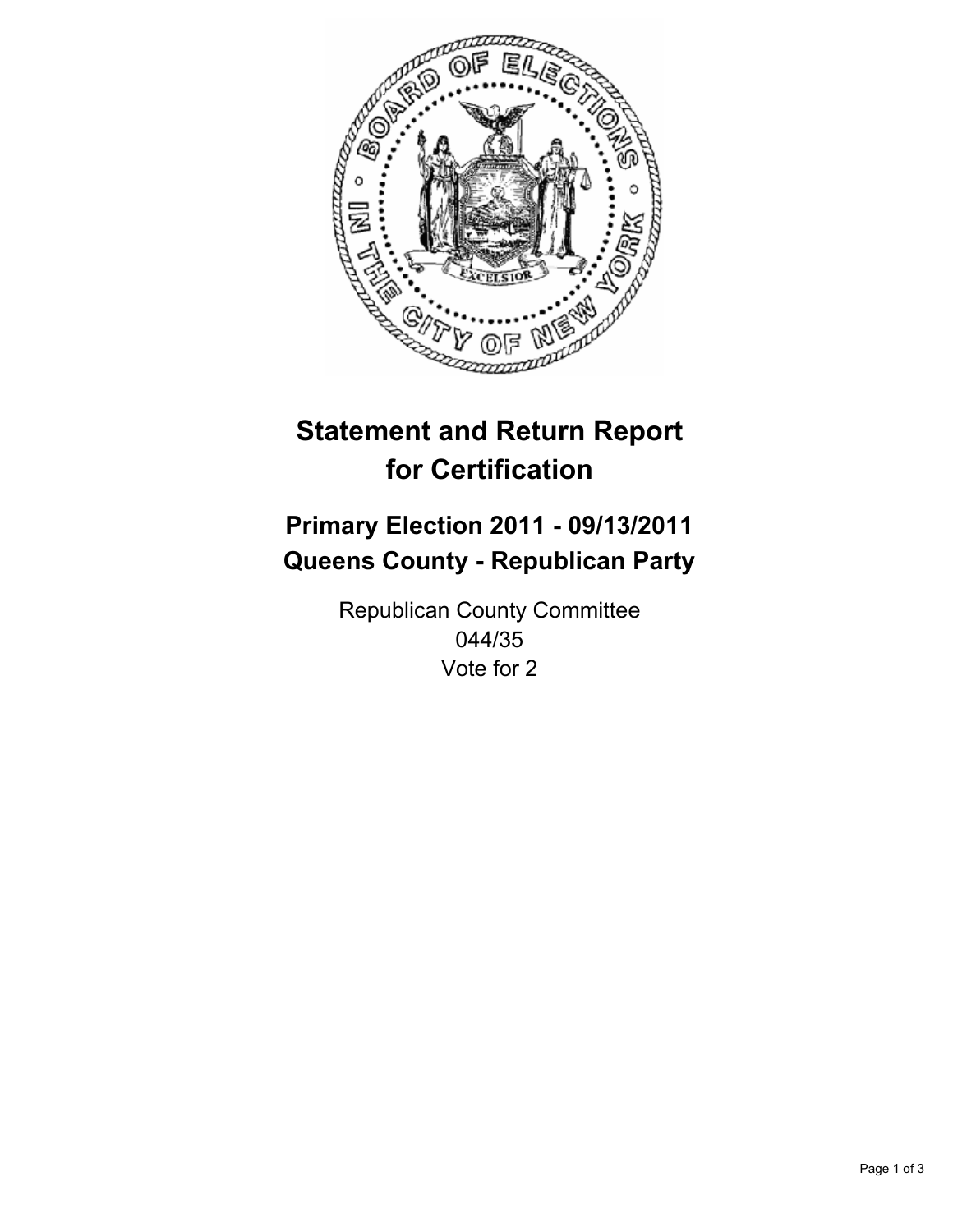

| <b>PUBLIC COUNTER</b>                                    | 5              |
|----------------------------------------------------------|----------------|
| <b>EMERGENCY</b>                                         | 0              |
| ABSENTEE/MILITARY                                        | 0              |
| <b>FEDERAL</b>                                           | 0              |
| <b>SPECIAL PRESIDENTIAL</b>                              | 0              |
| <b>AFFIDAVIT</b>                                         | 0              |
| <b>Total Ballots</b>                                     | 5              |
| Less - Inapplicable Federal/Special Presidential Ballots | 0              |
| <b>Total Applicable Ballots</b>                          | 5              |
| <b>VIRGINIA GRIGNON</b>                                  | $\overline{2}$ |
| <b>JACK TOY</b>                                          | $\overline{2}$ |
| <b>FERNANDO BERNAL</b>                                   | 3              |
| <b>IRENE ABUSTAN</b>                                     | 1              |
| ANTON TRAPMAN (WRITE-IN)                                 | 1              |
| <b>Total Votes</b>                                       | 9              |
| Unrecorded                                               | 1              |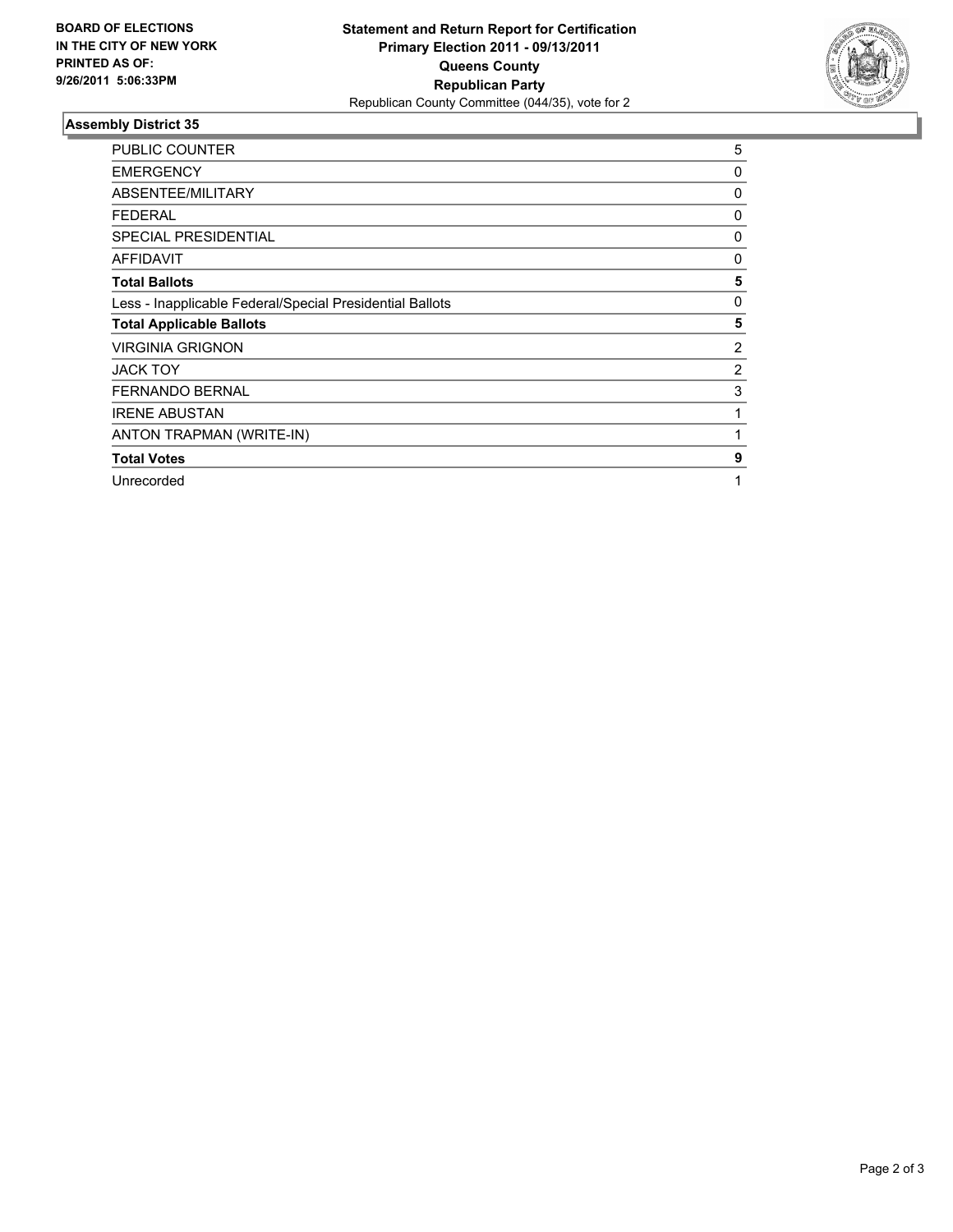### **Statement and Return Report for Certification Primary Election 2011 - 09/13/2011 Queens County Republican Party** Republican County Committee (044/35), vote for 2

#### **Total for Republican County Committee (044/35) - Queens County**

| <b>PUBLIC COUNTER</b>                                    | 5              |
|----------------------------------------------------------|----------------|
| <b>EMERGENCY</b>                                         | 0              |
| ABSENTEE/MILITARY                                        | 0              |
| <b>FEDERAL</b>                                           | 0              |
| <b>SPECIAL PRESIDENTIAL</b>                              | 0              |
| AFFIDAVIT                                                | 0              |
| <b>Total Ballots</b>                                     | 5              |
| Less - Inapplicable Federal/Special Presidential Ballots | 0              |
| <b>Total Applicable Ballots</b>                          | 5              |
| <b>VIRGINIA GRIGNON</b>                                  | $\overline{2}$ |
| <b>JACK TOY</b>                                          | 2              |
| <b>FERNANDO BERNAL</b>                                   | 3              |
| <b>IRENE ABUSTAN</b>                                     | 1              |
| ANTON TRAPMAN (WRITE-IN)                                 | 1              |
| <b>Total Votes</b>                                       | 9              |
| Unrecorded                                               | 1              |

We certify this statement to be correct, and have caused the same to be attested by the signatures of the members of the board, or a majority thereof, on

**Date** 

Secretary **Chairman** 

Canvassing Board **Canvassing Board** Canvassing Board **Deputy Chief Clerk** 

Canvassing Board

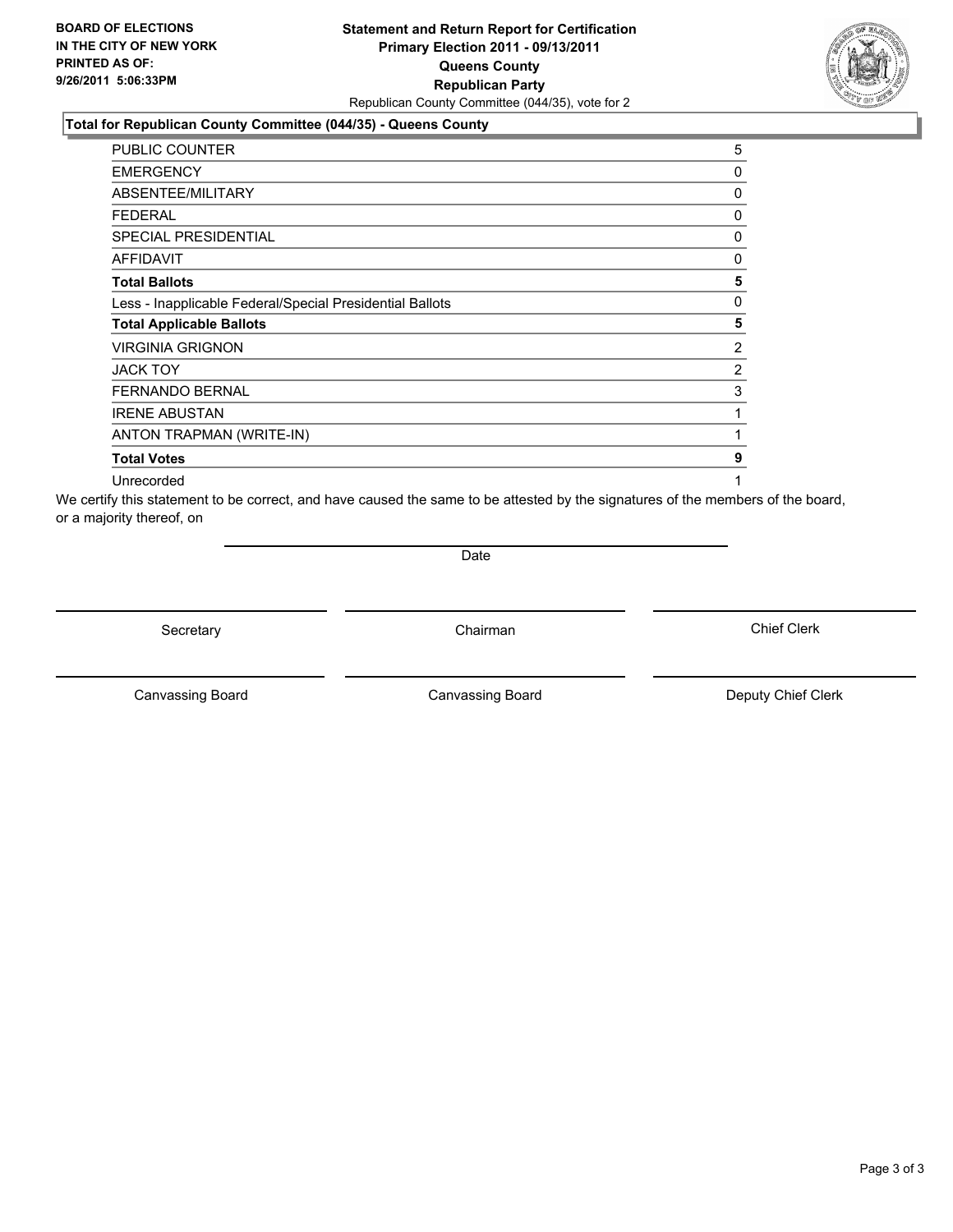

## **Primary Election 2011 - 09/13/2011 Queens County - Republican Party**

Republican County Committee 045/35 Vote for 2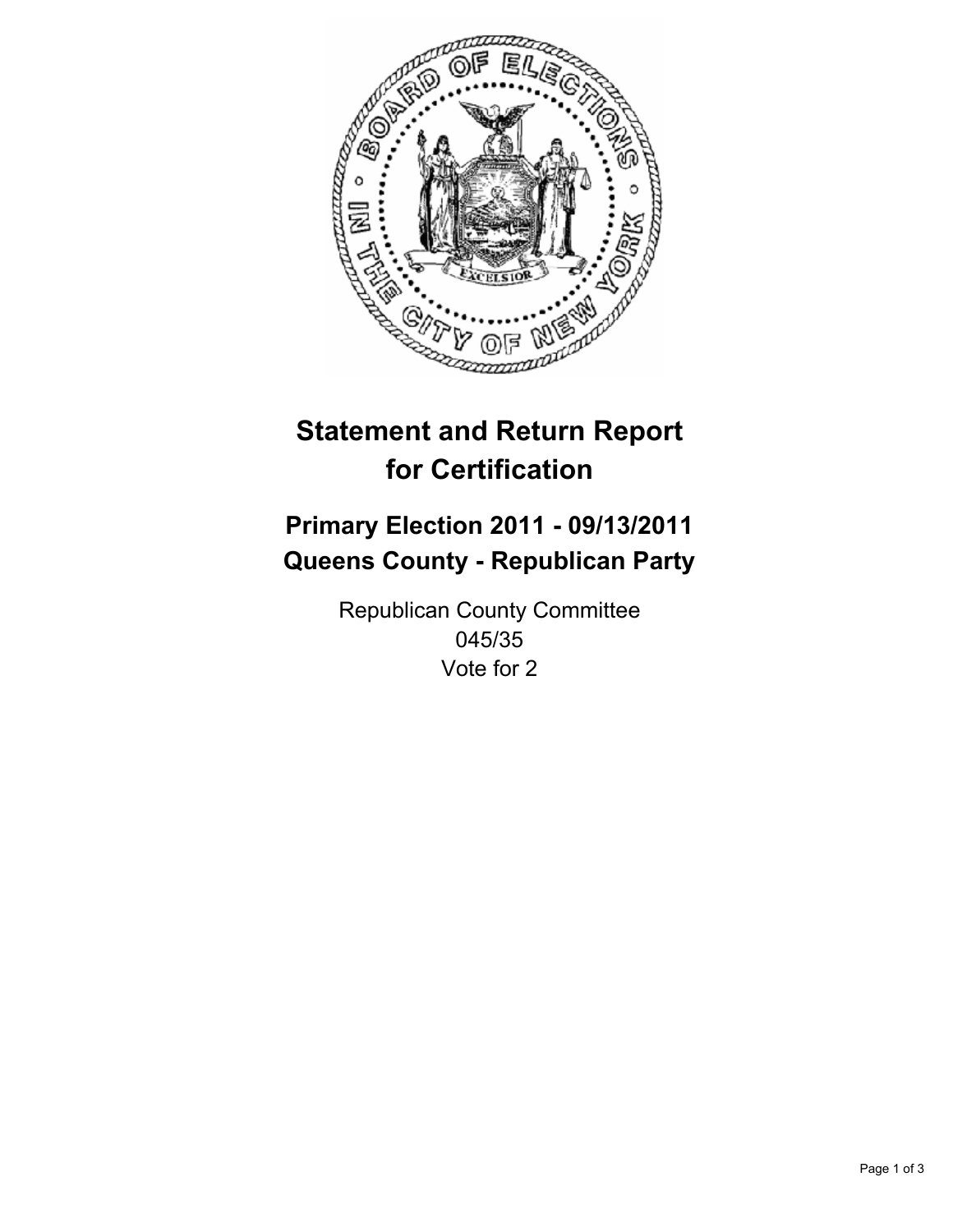

| 1 |
|---|
| 0 |
| 0 |
| 0 |
| 0 |
| 0 |
|   |
| 0 |
|   |
|   |
| 0 |
|   |
| 0 |
| 2 |
|   |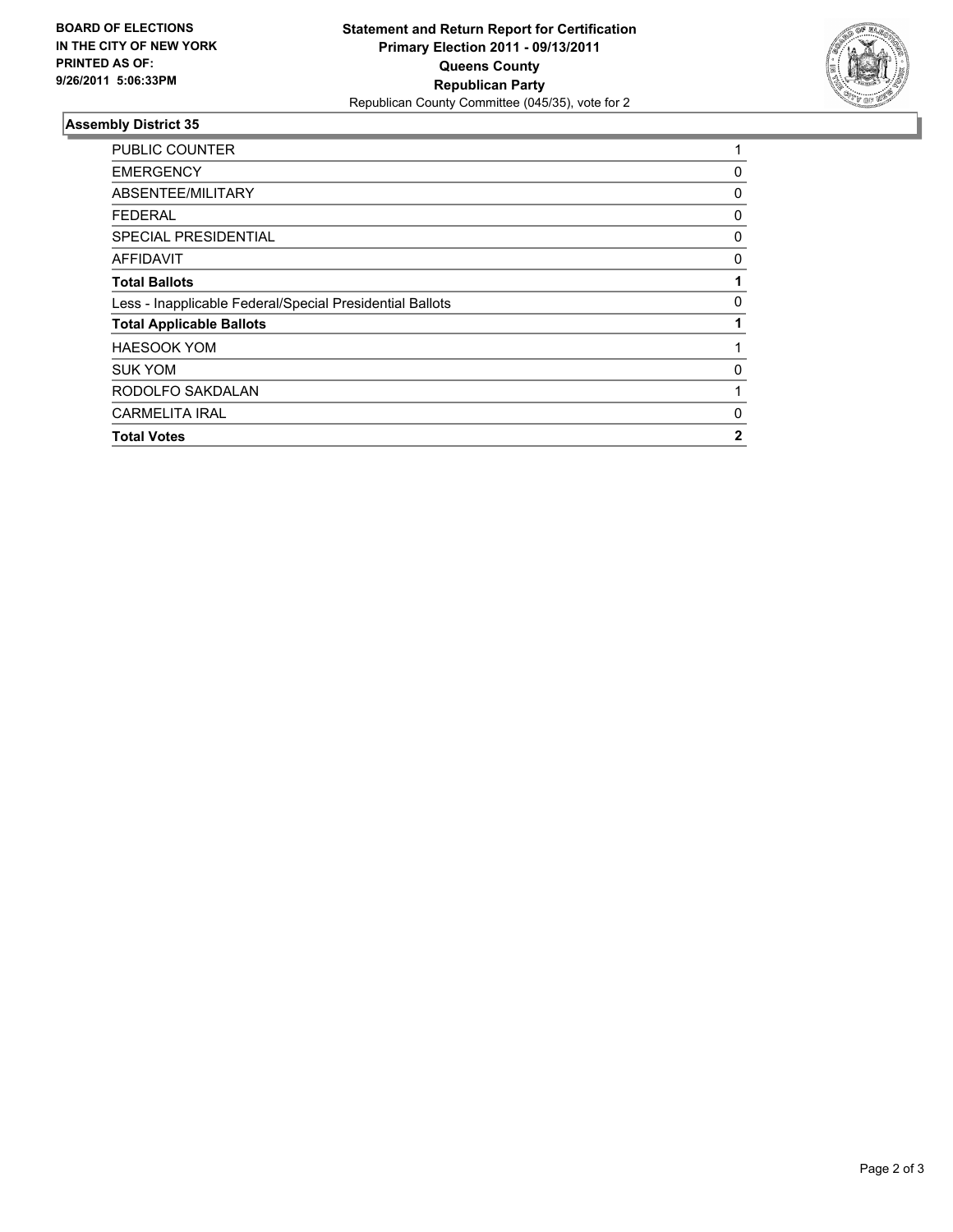### **Statement and Return Report for Certification Primary Election 2011 - 09/13/2011 Queens County Republican Party** Republican County Committee (045/35), vote for 2

### **Total for Republican County Committee (045/35) - Queens County**

| <b>PUBLIC COUNTER</b>                                    |   |
|----------------------------------------------------------|---|
| <b>EMERGENCY</b>                                         | 0 |
| ABSENTEE/MILITARY                                        | 0 |
| <b>FEDERAL</b>                                           | 0 |
| <b>SPECIAL PRESIDENTIAL</b>                              | 0 |
| AFFIDAVIT                                                | 0 |
| <b>Total Ballots</b>                                     | 1 |
| Less - Inapplicable Federal/Special Presidential Ballots | 0 |
| <b>Total Applicable Ballots</b>                          | 1 |
| <b>HAESOOK YOM</b>                                       |   |
| <b>SUK YOM</b>                                           | 0 |
| RODOLFO SAKDALAN                                         |   |
| <b>CARMELITA IRAL</b>                                    | 0 |
| <b>Total Votes</b>                                       | 2 |

We certify this statement to be correct, and have caused the same to be attested by the signatures of the members of the board, or a majority thereof, on

Secretary **Chairman** 

Date

Canvassing Board **Canvassing Board** Canvassing Board **Deputy Chief Clerk** 

Canvassing Board

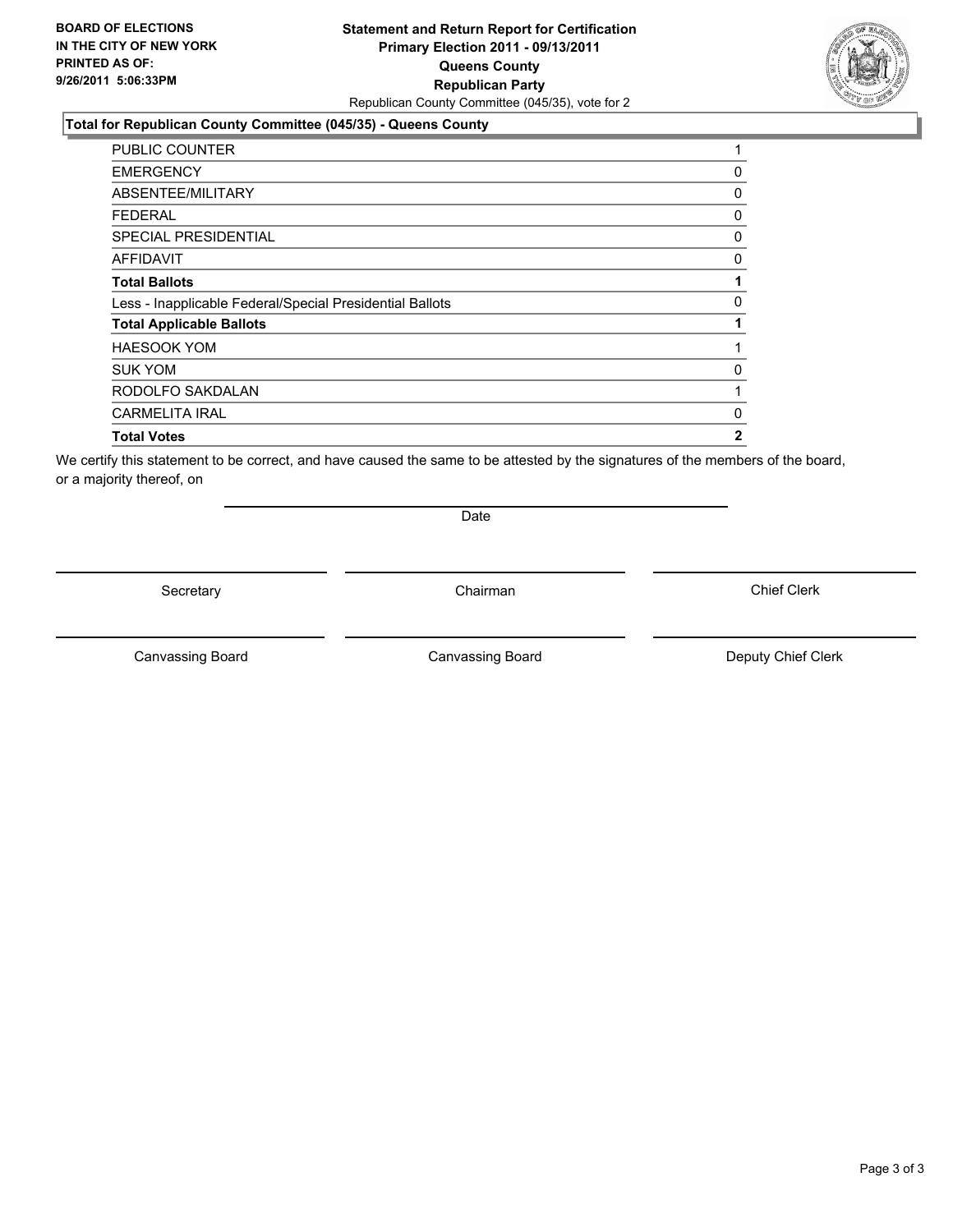

## **Primary Election 2011 - 09/13/2011 Queens County - Republican Party**

Republican County Committee 046/35 Vote for 2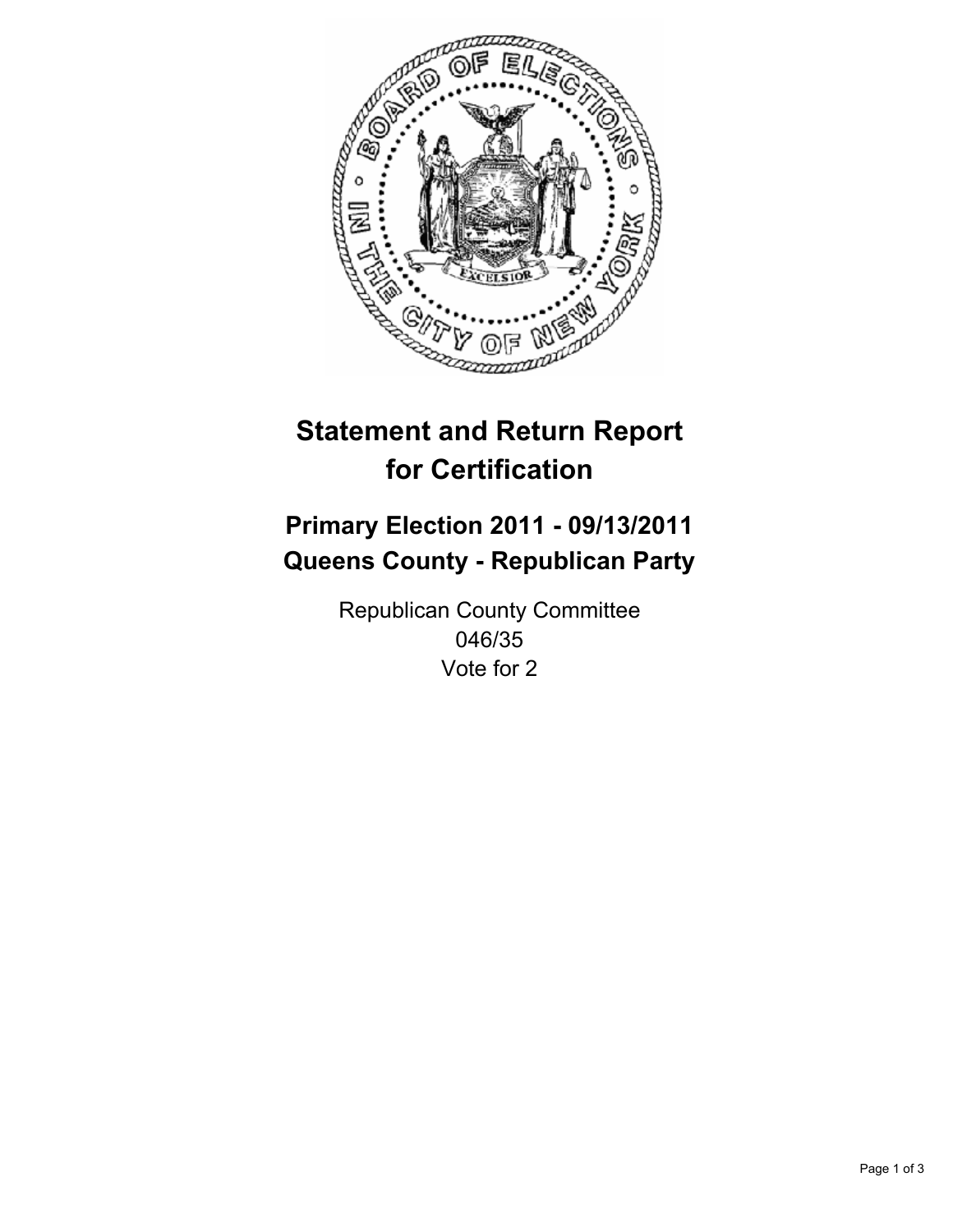

| <b>PUBLIC COUNTER</b>                                    | 7              |
|----------------------------------------------------------|----------------|
| <b>EMERGENCY</b>                                         | 0              |
| ABSENTEE/MILITARY                                        | 0              |
| <b>FEDERAL</b>                                           | 0              |
| <b>SPECIAL PRESIDENTIAL</b>                              | 0              |
| AFFIDAVIT                                                | 0              |
| <b>Total Ballots</b>                                     | 7              |
| Less - Inapplicable Federal/Special Presidential Ballots | 0              |
| <b>Total Applicable Ballots</b>                          | 7              |
| KAI LI                                                   | 3              |
| <b>TERESITA DE MERIN</b>                                 | 2              |
| <b>ESTHER CAIDCEDO</b>                                   | $\overline{2}$ |
| <b>SEAN LIEN</b>                                         | 0              |
| <b>Total Votes</b>                                       | 7              |
| Unrecorded                                               | 7              |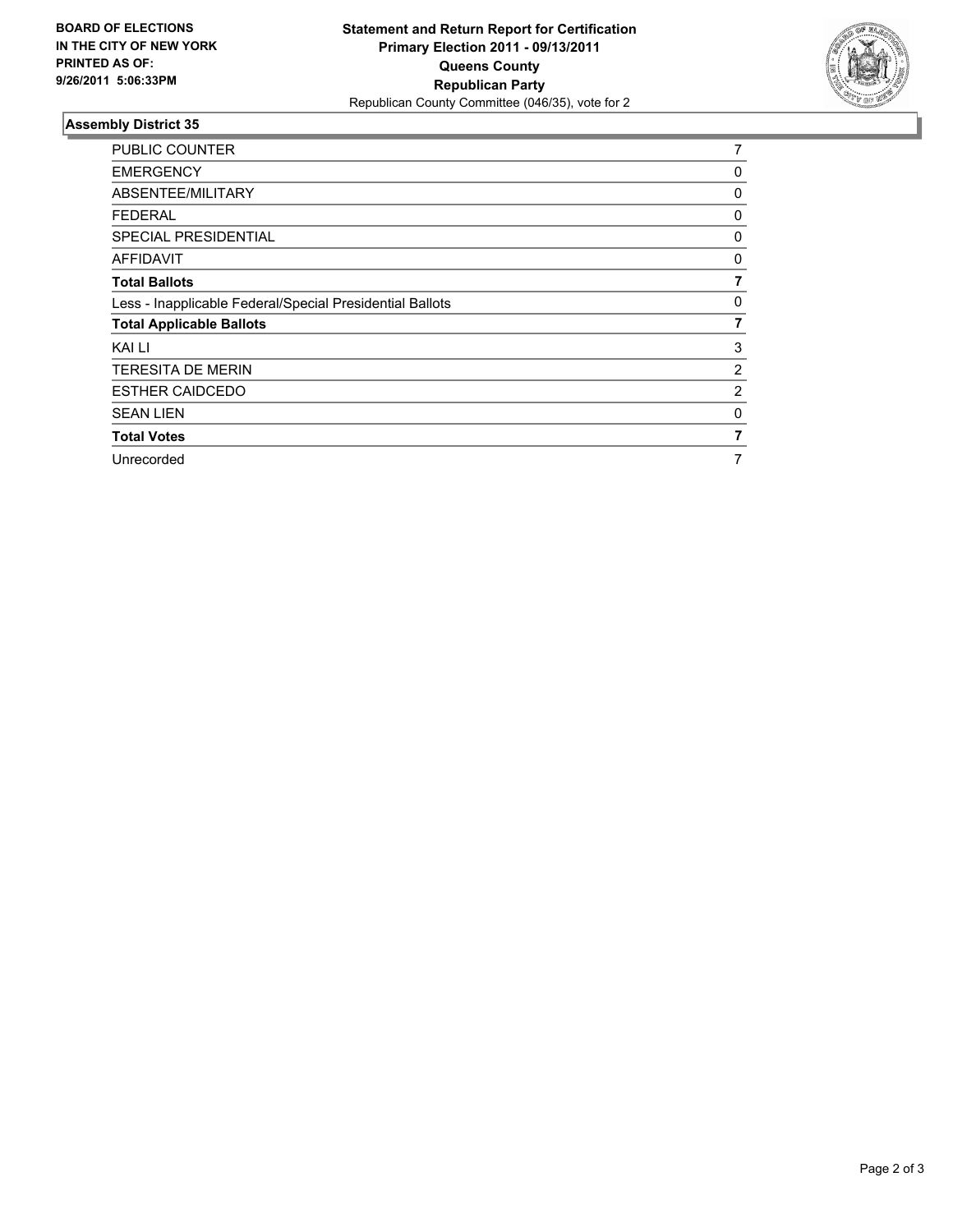### **Statement and Return Report for Certification Primary Election 2011 - 09/13/2011 Queens County Republican Party** Republican County Committee (046/35), vote for 2

### **Total for Republican County Committee (046/35) - Queens County**

| PUBLIC COUNTER                                           | 7              |
|----------------------------------------------------------|----------------|
| <b>EMERGENCY</b>                                         | 0              |
| ABSENTEE/MILITARY                                        | 0              |
| FEDERAL                                                  | 0              |
| <b>SPECIAL PRESIDENTIAL</b>                              | 0              |
| <b>AFFIDAVIT</b>                                         | 0              |
| <b>Total Ballots</b>                                     | 7              |
| Less - Inapplicable Federal/Special Presidential Ballots | 0              |
| <b>Total Applicable Ballots</b>                          | $\overline{7}$ |
| KAI LI                                                   | 3              |
| <b>TERESITA DE MERIN</b>                                 | 2              |
| <b>ESTHER CAIDCEDO</b>                                   | 2              |
| <b>SEAN LIEN</b>                                         | 0              |
| <b>Total Votes</b>                                       | 7              |
| Unrecorded                                               | 7              |

We certify this statement to be correct, and have caused the same to be attested by the signatures of the members of the board, or a majority thereof, on

Date

Secretary **Chairman** 

Canvassing Board

Canvassing Board **Canvassing Board** Canvassing Board **Deputy Chief Clerk** 

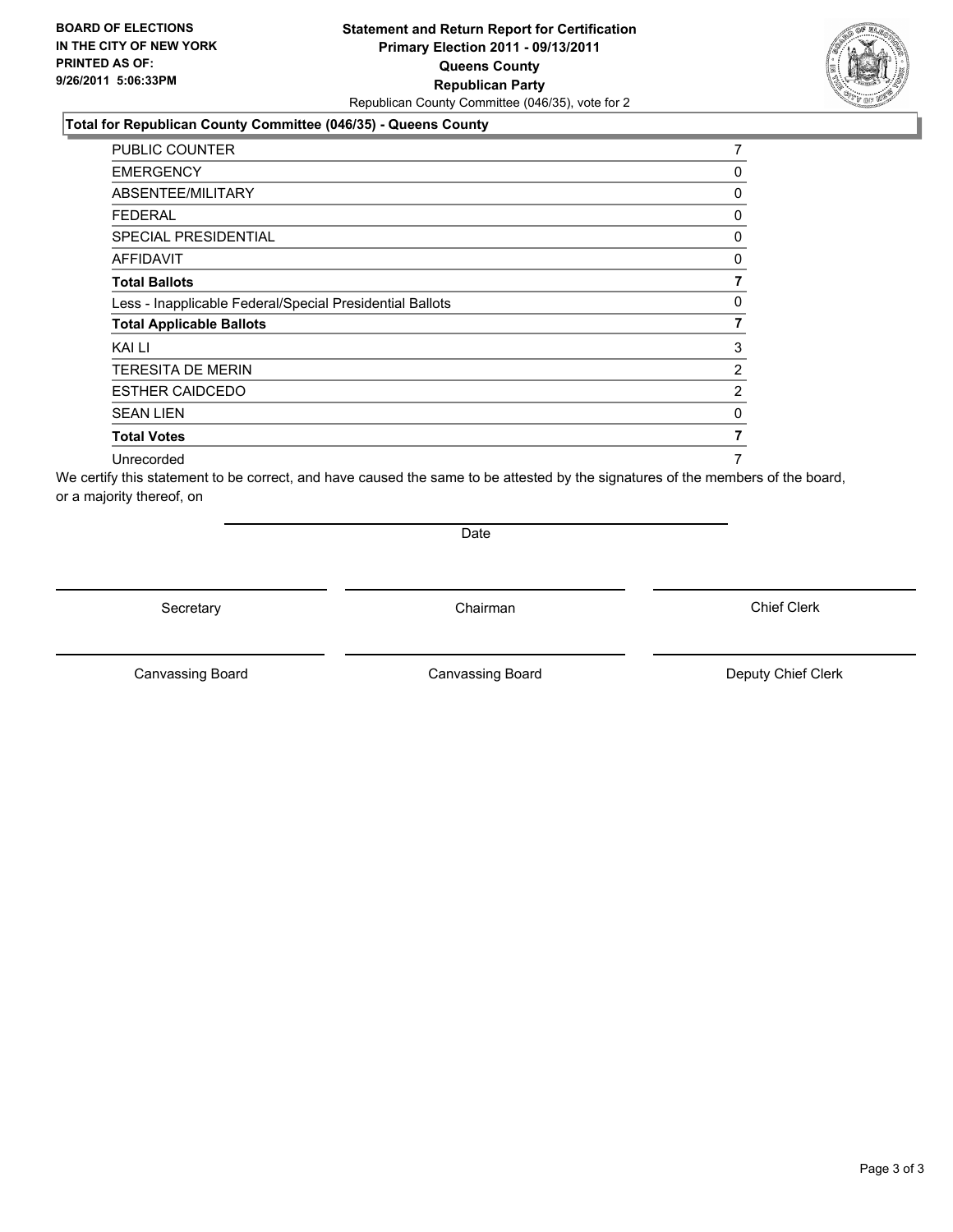

## **Primary Election 2011 - 09/13/2011 Queens County - Republican Party**

Republican County Committee 047/35 Vote for 2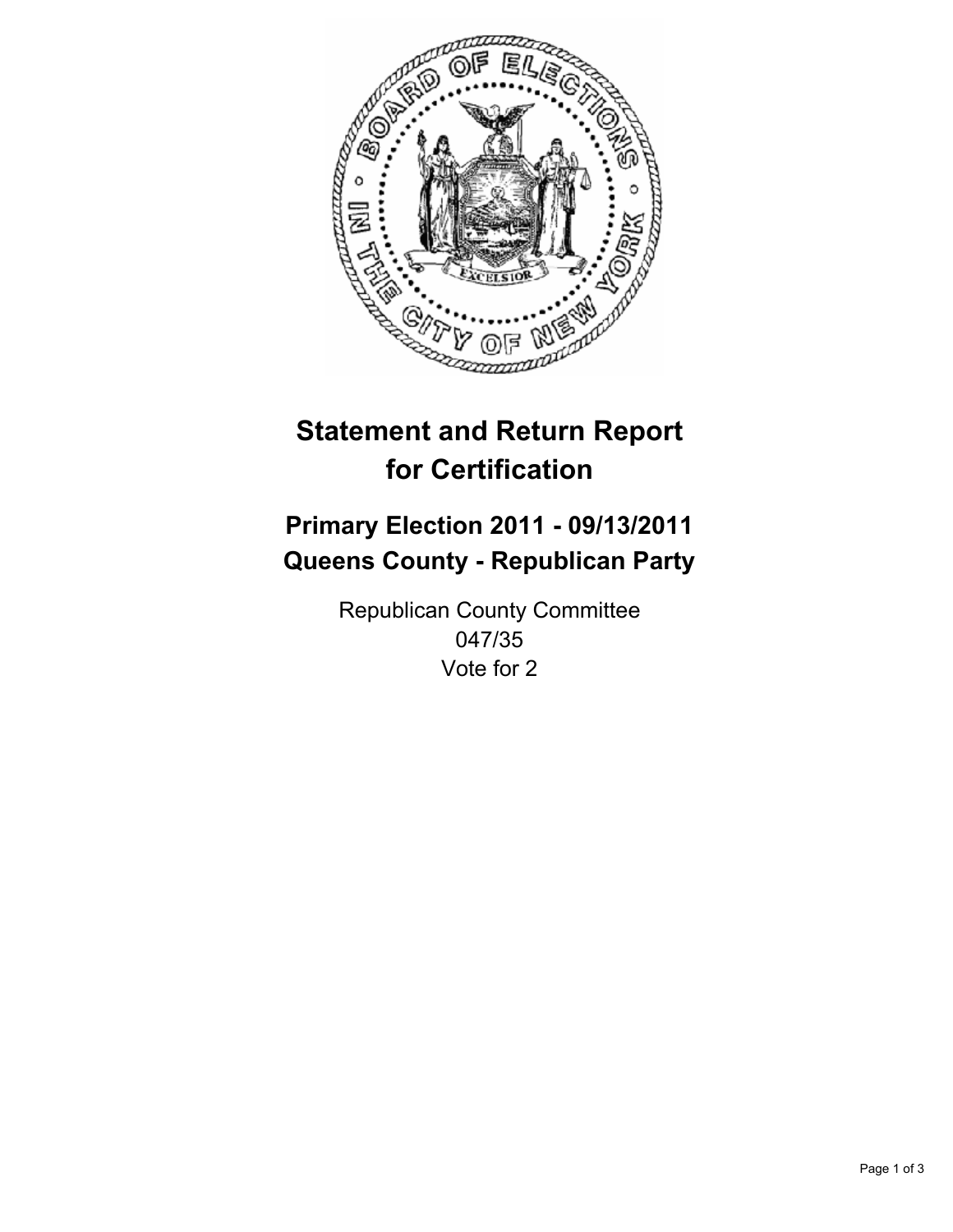

| <b>PUBLIC COUNTER</b>                                    | 6 |
|----------------------------------------------------------|---|
| <b>EMERGENCY</b>                                         | 0 |
| ABSENTEE/MILITARY                                        | 0 |
| <b>FEDERAL</b>                                           | 0 |
| <b>SPECIAL PRESIDENTIAL</b>                              | 0 |
| <b>AFFIDAVIT</b>                                         | 0 |
| <b>Total Ballots</b>                                     | 6 |
| Less - Inapplicable Federal/Special Presidential Ballots | 0 |
| <b>Total Applicable Ballots</b>                          | 6 |
| AMALIA VALERA                                            | 4 |
| EN HUI LU                                                | 1 |
| <b>PAUL BANNO</b>                                        |   |
| <b>MERLYN LOPEZ</b>                                      | 2 |
| <b>Total Votes</b>                                       | 8 |
| Unrecorded                                               | 4 |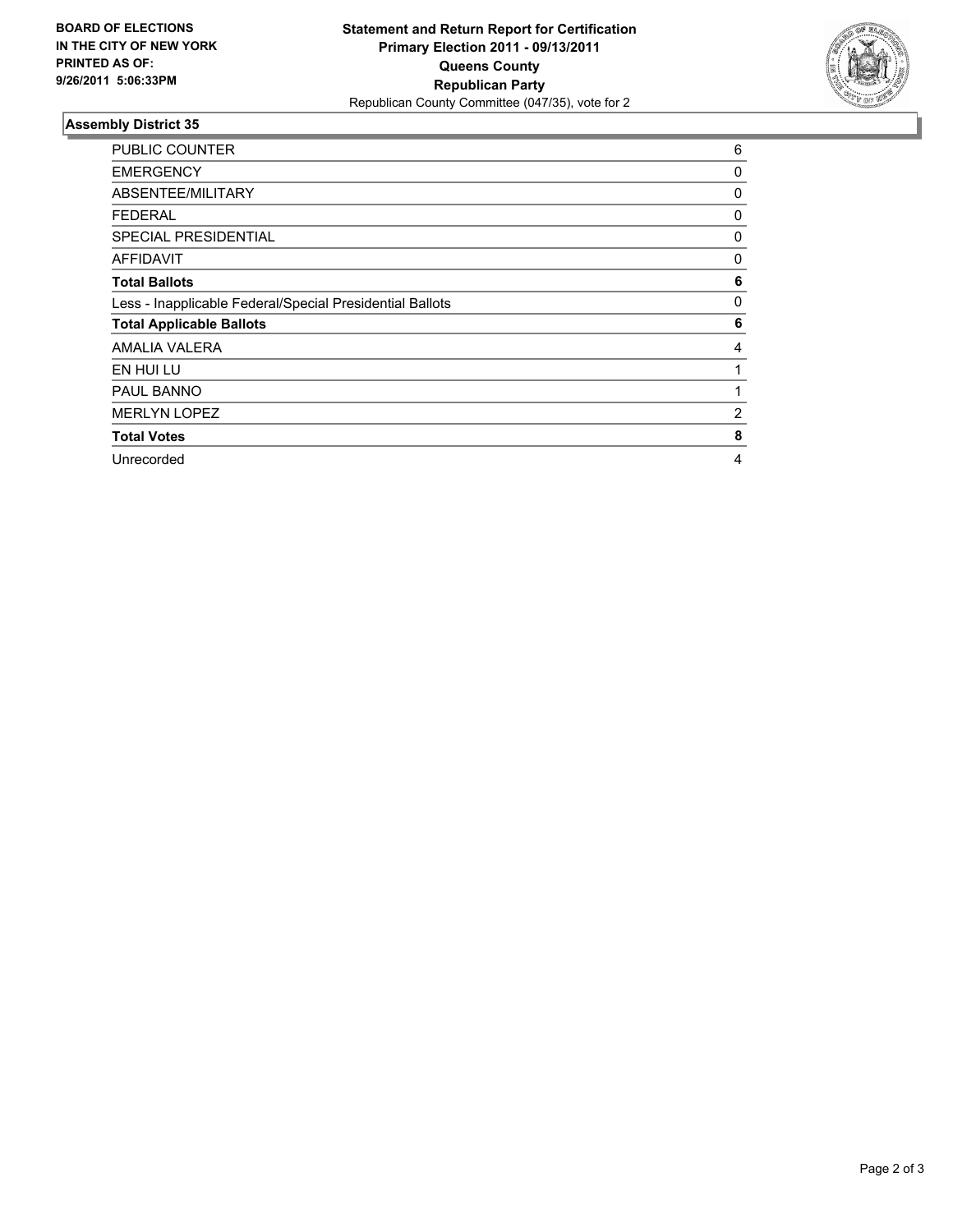### **Statement and Return Report for Certification Primary Election 2011 - 09/13/2011 Queens County Republican Party** Republican County Committee (047/35), vote for 2

### **Total for Republican County Committee (047/35) - Queens County**

| <b>PUBLIC COUNTER</b>                                    | 6 |
|----------------------------------------------------------|---|
| <b>EMERGENCY</b>                                         | 0 |
| ABSENTEE/MILITARY                                        | 0 |
| <b>FEDERAL</b>                                           | 0 |
| SPECIAL PRESIDENTIAL                                     | 0 |
| AFFIDAVIT                                                | 0 |
| <b>Total Ballots</b>                                     | 6 |
| Less - Inapplicable Federal/Special Presidential Ballots | 0 |
| <b>Total Applicable Ballots</b>                          | 6 |
| AMALIA VALERA                                            | 4 |
| EN HUI LU                                                | 1 |
| PAUL BANNO                                               | 1 |
| <b>MERLYN LOPEZ</b>                                      | 2 |
| <b>Total Votes</b>                                       | 8 |
| Unrecorded                                               | 4 |

We certify this statement to be correct, and have caused the same to be attested by the signatures of the members of the board, or a majority thereof, on

Date

Secretary **Chairman** 

Canvassing Board **Canvassing Board** Canvassing Board **Deputy Chief Clerk** 

Canvassing Board

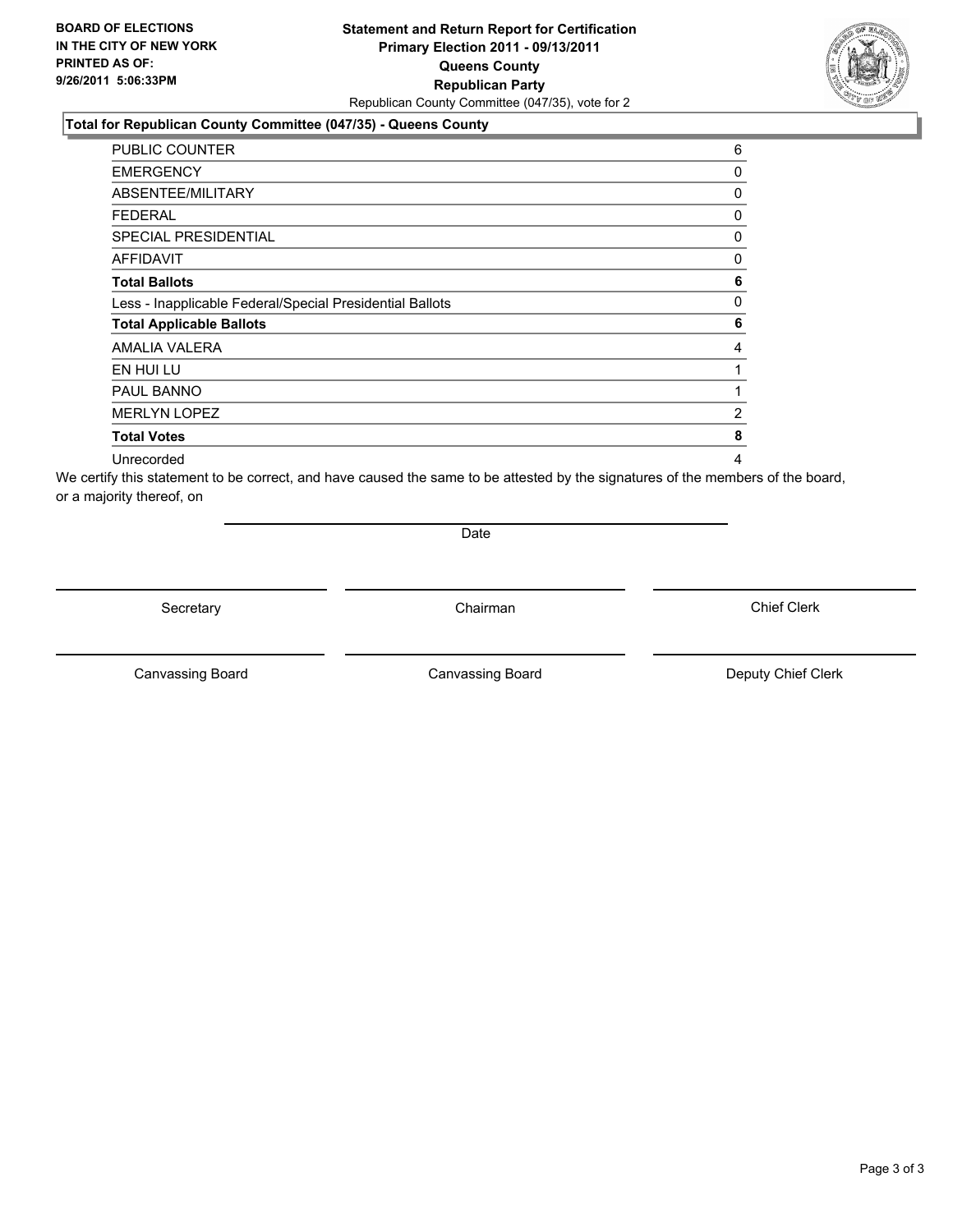

## **Primary Election 2011 - 09/13/2011 Queens County - Republican Party**

Republican County Committee 048/35 Vote for 2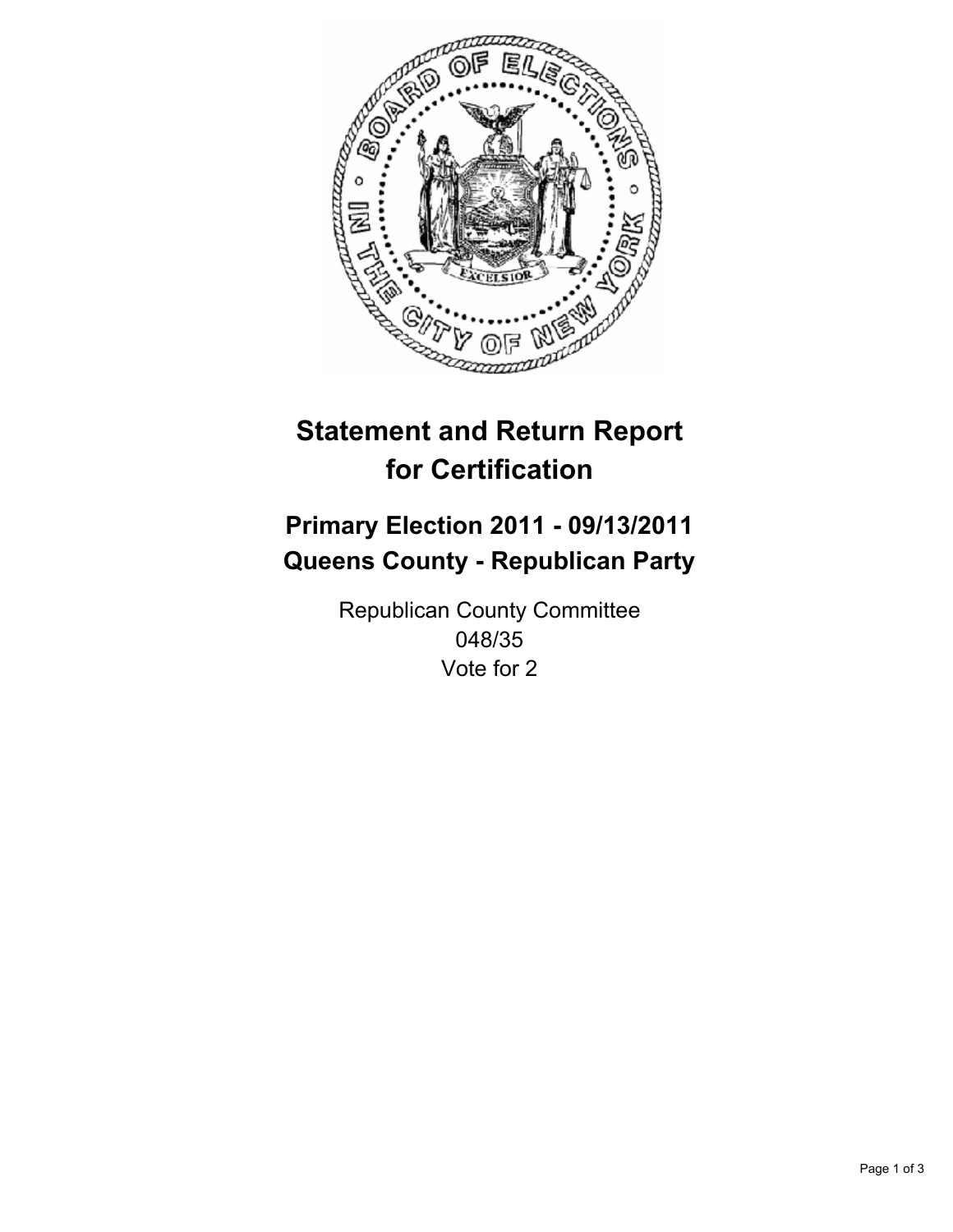

| PUBLIC COUNTER                                           | 7 |
|----------------------------------------------------------|---|
| <b>EMERGENCY</b>                                         | 0 |
| ABSENTEE/MILITARY                                        | 0 |
| <b>FEDERAL</b>                                           | 0 |
| <b>SPECIAL PRESIDENTIAL</b>                              | 0 |
| <b>AFFIDAVIT</b>                                         | 0 |
| <b>Total Ballots</b>                                     | 7 |
| Less - Inapplicable Federal/Special Presidential Ballots | 0 |
| <b>Total Applicable Ballots</b>                          | 7 |
| <b>DONALD LIM</b>                                        | 3 |
| <b>JULIET NGO</b>                                        | 0 |
| <b>ROSA DON</b>                                          |   |
| <b>HYO LEE</b>                                           |   |
| <b>Total Votes</b>                                       | 5 |
| Unrecorded                                               | 9 |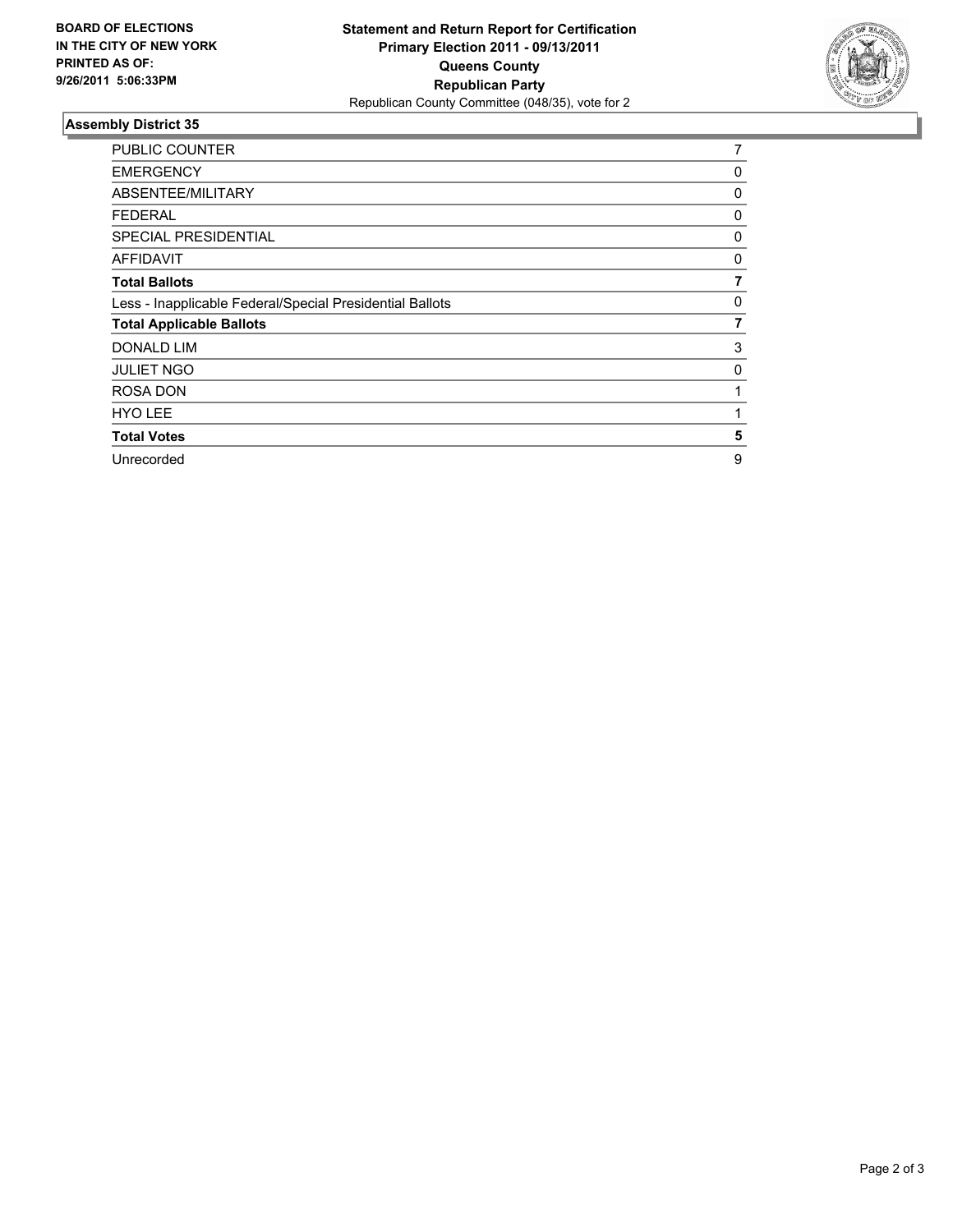### **Statement and Return Report for Certification Primary Election 2011 - 09/13/2011 Queens County Republican Party** Republican County Committee (048/35), vote for 2

### **Total for Republican County Committee (048/35) - Queens County**

| <b>PUBLIC COUNTER</b>                                    | 7 |
|----------------------------------------------------------|---|
| <b>EMERGENCY</b>                                         | 0 |
| ABSENTEE/MILITARY                                        | 0 |
| <b>FEDERAL</b>                                           | 0 |
| <b>SPECIAL PRESIDENTIAL</b>                              | 0 |
| <b>AFFIDAVIT</b>                                         | 0 |
| <b>Total Ballots</b>                                     | 7 |
| Less - Inapplicable Federal/Special Presidential Ballots | 0 |
| <b>Total Applicable Ballots</b>                          | 7 |
| <b>DONALD LIM</b>                                        | 3 |
| <b>JULIET NGO</b>                                        | 0 |
| ROSA DON                                                 | 1 |
| <b>HYO LEE</b>                                           | 1 |
| <b>Total Votes</b>                                       | 5 |
| Unrecorded                                               | 9 |

We certify this statement to be correct, and have caused the same to be attested by the signatures of the members of the board, or a majority thereof, on

Date

Secretary **Chairman** 

Canvassing Board **Canvassing Board** Canvassing Board **Deputy Chief Clerk** 

Canvassing Board

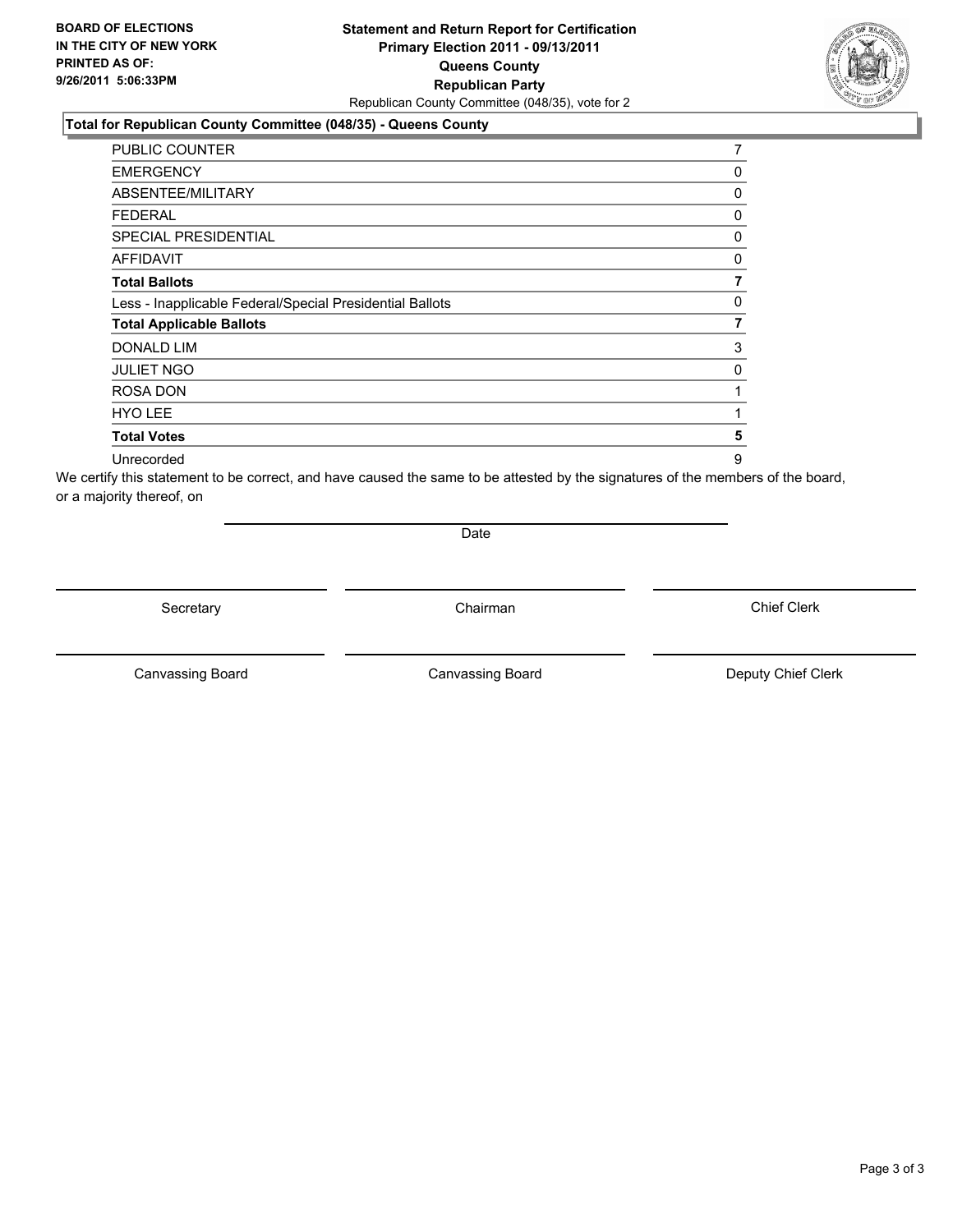

## **Primary Election 2011 - 09/13/2011 Queens County - Republican Party**

Republican County Committee 049/35 Vote for 2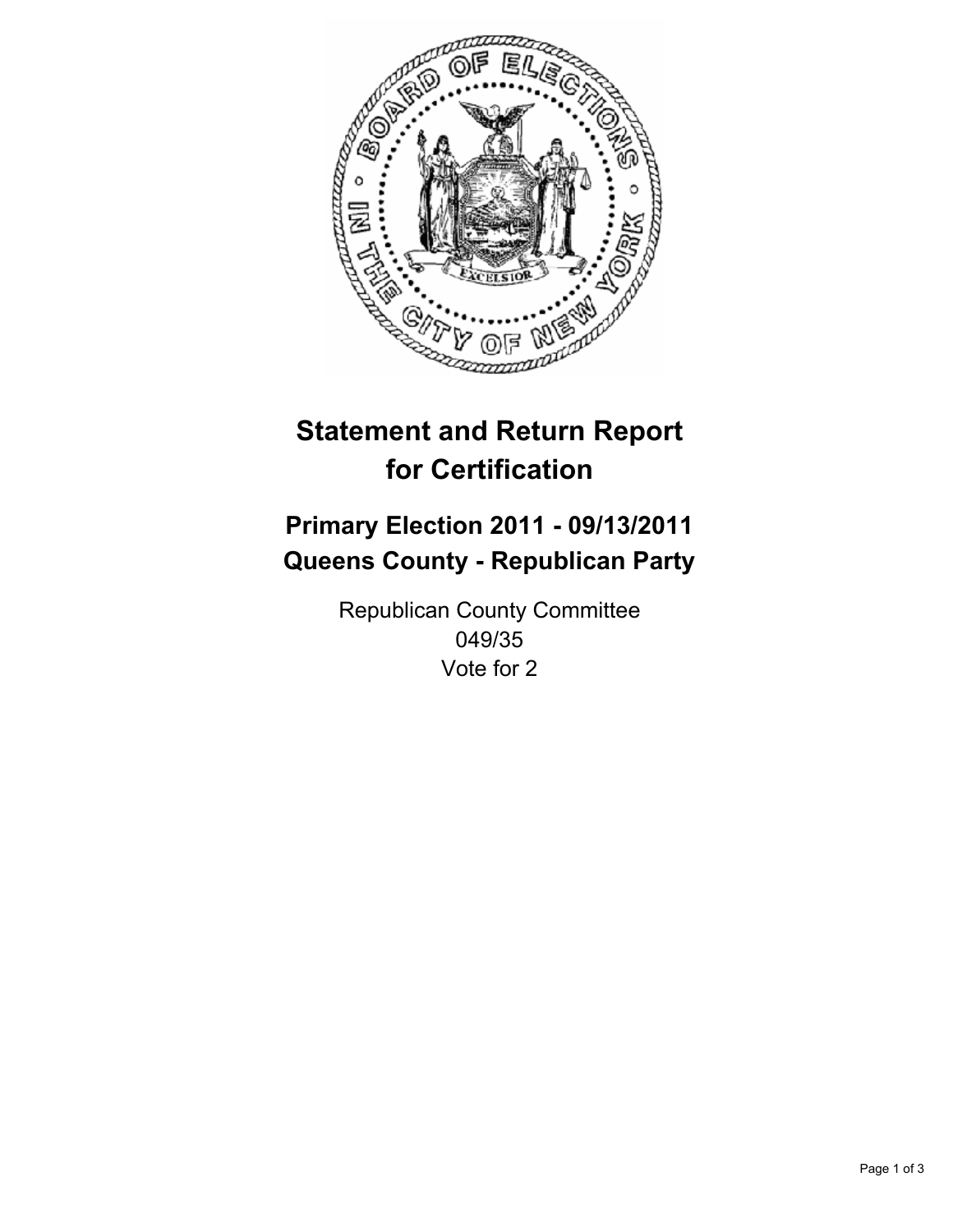

| <b>PUBLIC COUNTER</b>                                    | 6 |
|----------------------------------------------------------|---|
| <b>EMERGENCY</b>                                         | 0 |
| ABSENTEE/MILITARY                                        | 0 |
| <b>FEDERAL</b>                                           | 0 |
| <b>SPECIAL PRESIDENTIAL</b>                              | 0 |
| <b>AFFIDAVIT</b>                                         | 0 |
| <b>Total Ballots</b>                                     | 6 |
| Less - Inapplicable Federal/Special Presidential Ballots | 0 |
| <b>Total Applicable Ballots</b>                          | 6 |
| <b>KEVIN LI</b>                                          | 3 |
| ROSALINDA SALVATIERRA                                    | 3 |
| <b>GRACE HYNES</b>                                       | 2 |
| <b>Total Votes</b>                                       | 8 |
| Unrecorded                                               | 4 |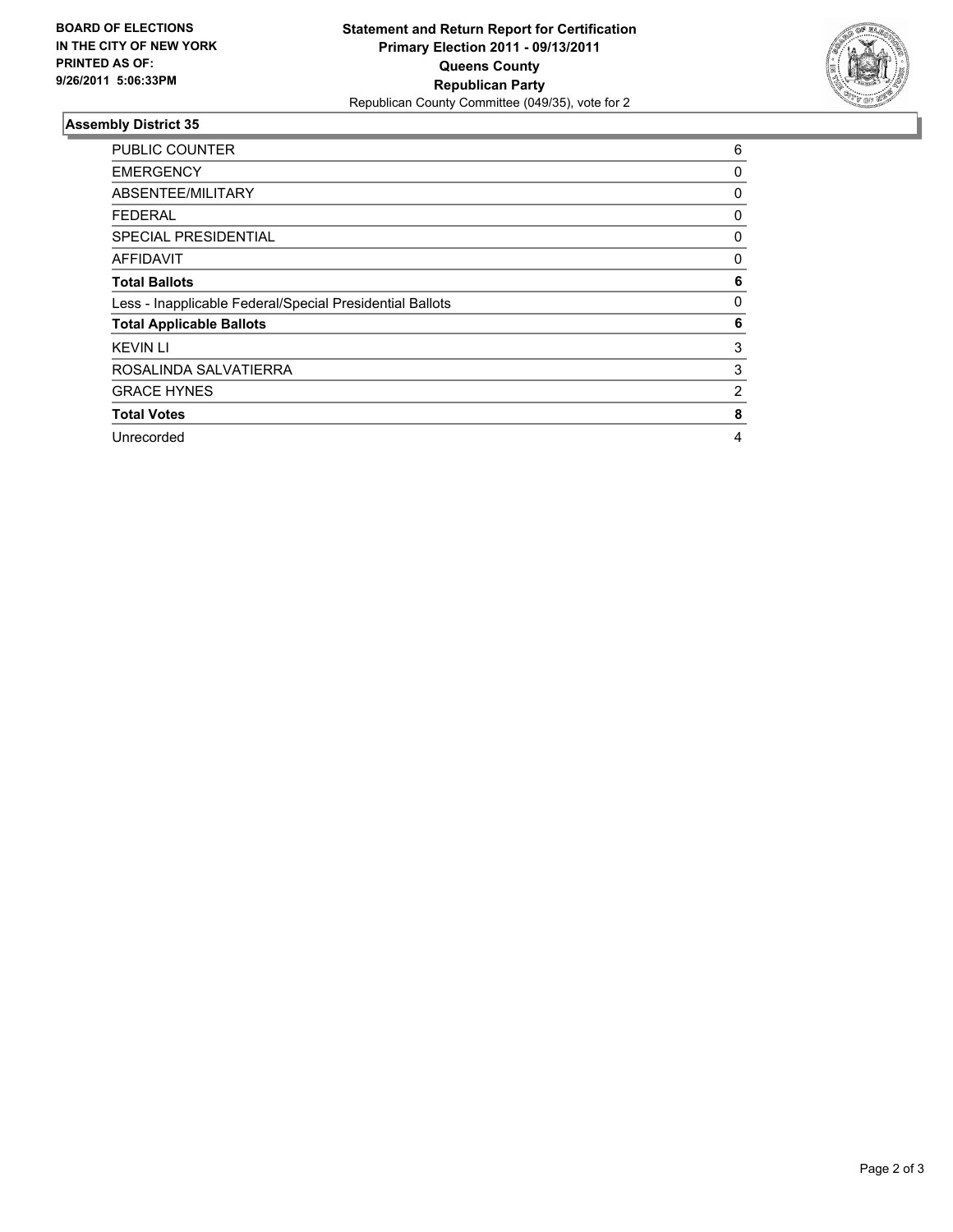### **Statement and Return Report for Certification Primary Election 2011 - 09/13/2011 Queens County Republican Party** Republican County Committee (049/35), vote for 2

#### **Total for Republican County Committee (049/35) - Queens County**

| <b>PUBLIC COUNTER</b>                                    | 6              |
|----------------------------------------------------------|----------------|
| <b>EMERGENCY</b>                                         | 0              |
| ABSENTEE/MILITARY                                        | 0              |
| FEDERAL                                                  | 0              |
| SPECIAL PRESIDENTIAL                                     | 0              |
| <b>AFFIDAVIT</b>                                         | 0              |
| <b>Total Ballots</b>                                     | 6              |
| Less - Inapplicable Federal/Special Presidential Ballots | 0              |
| <b>Total Applicable Ballots</b>                          | 6              |
| <b>KEVIN LI</b>                                          | 3              |
| ROSALINDA SALVATIERRA                                    | 3              |
| <b>GRACE HYNES</b>                                       | $\overline{2}$ |
| <b>Total Votes</b>                                       | 8              |
| Unrecorded                                               | 4              |

We certify this statement to be correct, and have caused the same to be attested by the signatures of the members of the board, or a majority thereof, on

Secretary **Chairman** 

Date

Canvassing Board **Canvassing Board** Canvassing Board **Deputy Chief Clerk** 

Canvassing Board

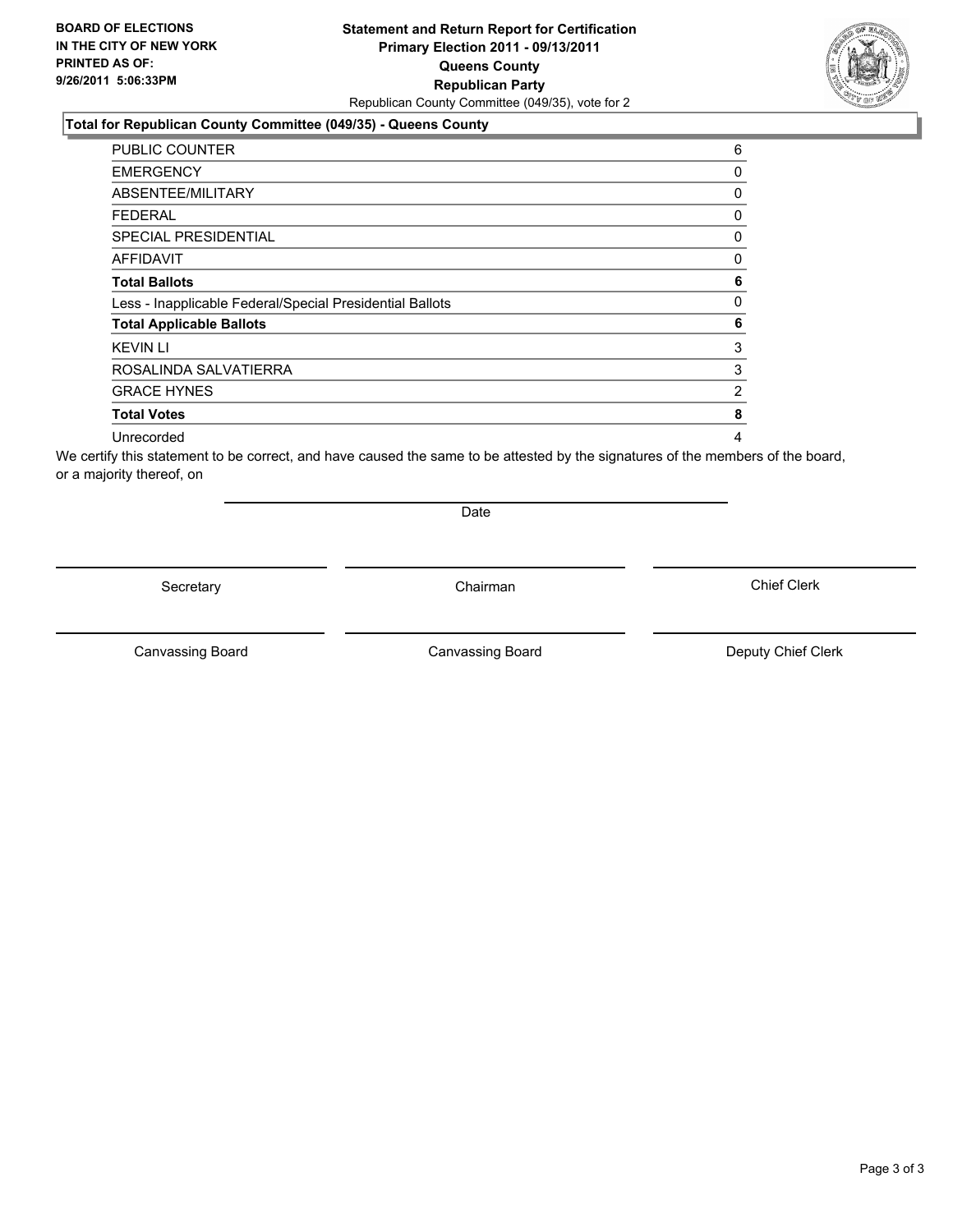

## **Primary Election 2011 - 09/13/2011 Queens County - Republican Party**

Republican County Committee 050/35 Vote for 2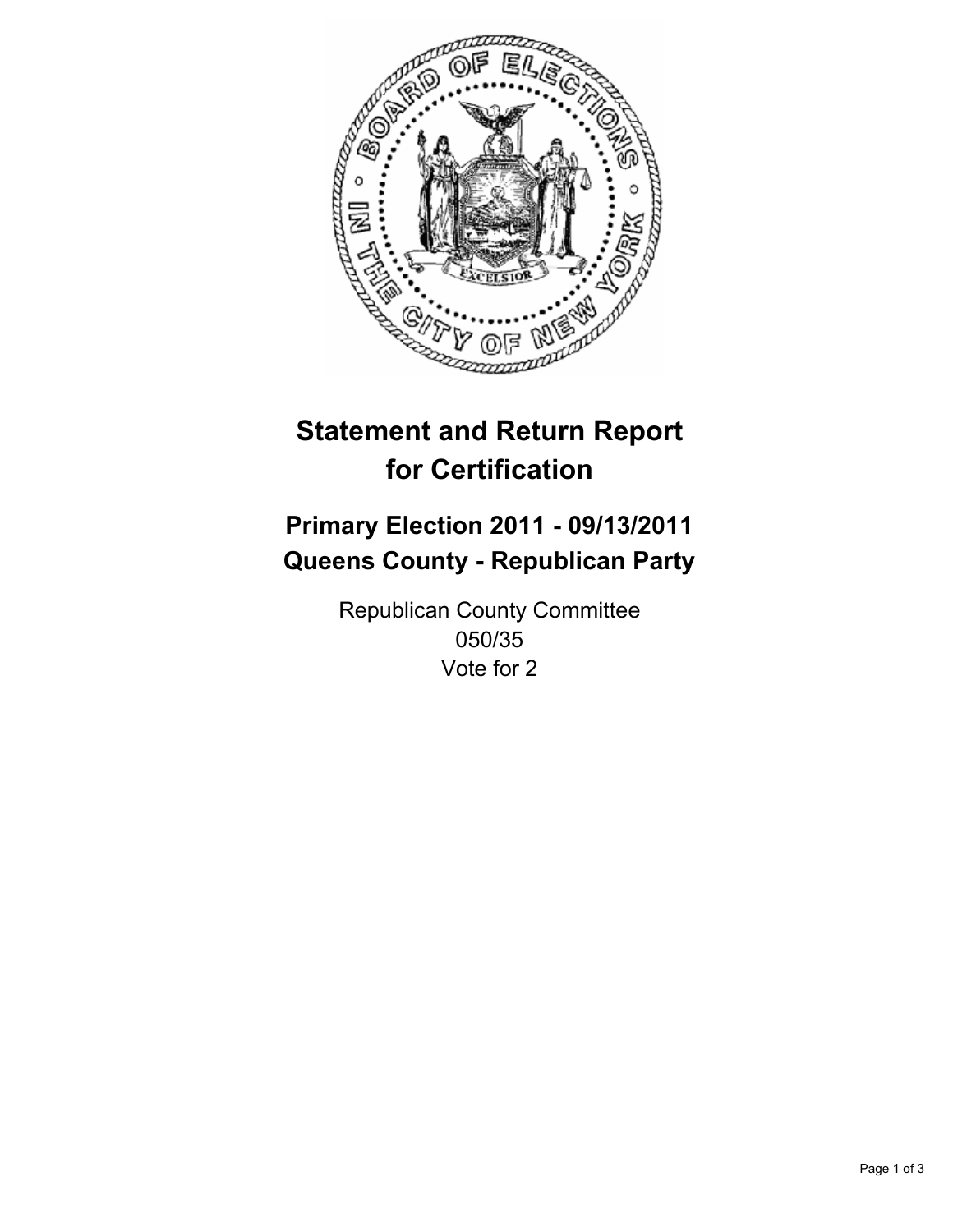

| <b>PUBLIC COUNTER</b>                                    | 8  |
|----------------------------------------------------------|----|
| <b>EMERGENCY</b>                                         | 0  |
| ABSENTEE/MILITARY                                        | 0  |
| FEDERAL                                                  | 0  |
| SPECIAL PRESIDENTIAL                                     | 0  |
| <b>AFFIDAVIT</b>                                         | 0  |
| <b>Total Ballots</b>                                     | 8  |
| Less - Inapplicable Federal/Special Presidential Ballots | 0  |
| <b>Total Applicable Ballots</b>                          | 8  |
| <b>JIN LIM</b>                                           | 3  |
| <b>SALLY NOCODEMUS</b>                                   | 4  |
| <b>TERESITA SALVA</b>                                    | 2  |
| <b>LYDIA DE VILLA</b>                                    | 4  |
| <b>Total Votes</b>                                       | 13 |
| Unrecorded                                               | 3  |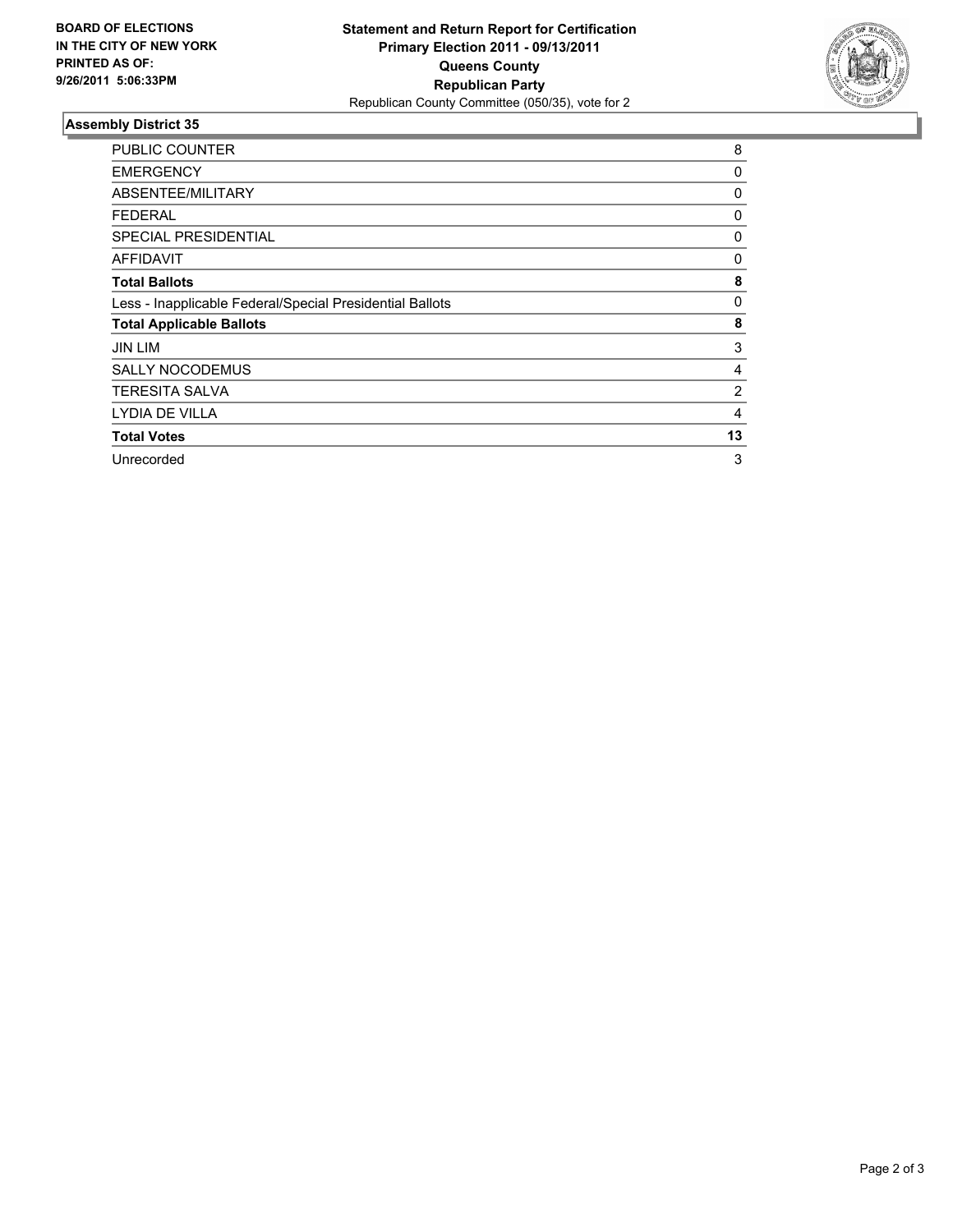### **Statement and Return Report for Certification Primary Election 2011 - 09/13/2011 Queens County Republican Party** Republican County Committee (050/35), vote for 2

### **Total for Republican County Committee (050/35) - Queens County**

| <b>PUBLIC COUNTER</b>                                    | 8              |
|----------------------------------------------------------|----------------|
| <b>EMERGENCY</b>                                         | 0              |
| ABSENTEE/MILITARY                                        | 0              |
| <b>FEDERAL</b>                                           | 0              |
| <b>SPECIAL PRESIDENTIAL</b>                              | 0              |
| AFFIDAVIT                                                | 0              |
| <b>Total Ballots</b>                                     | 8              |
| Less - Inapplicable Federal/Special Presidential Ballots | 0              |
| <b>Total Applicable Ballots</b>                          | 8              |
| JIN LIM                                                  | 3              |
| <b>SALLY NOCODEMUS</b>                                   | 4              |
| <b>TERESITA SALVA</b>                                    | $\overline{2}$ |
| LYDIA DE VILLA                                           | 4              |
| <b>Total Votes</b>                                       | 13             |
| Unrecorded                                               | 3              |

We certify this statement to be correct, and have caused the same to be attested by the signatures of the members of the board, or a majority thereof, on

Date

Secretary **Chairman** 

Canvassing Board **Canvassing Board** Canvassing Board **Deputy Chief Clerk** 

Canvassing Board

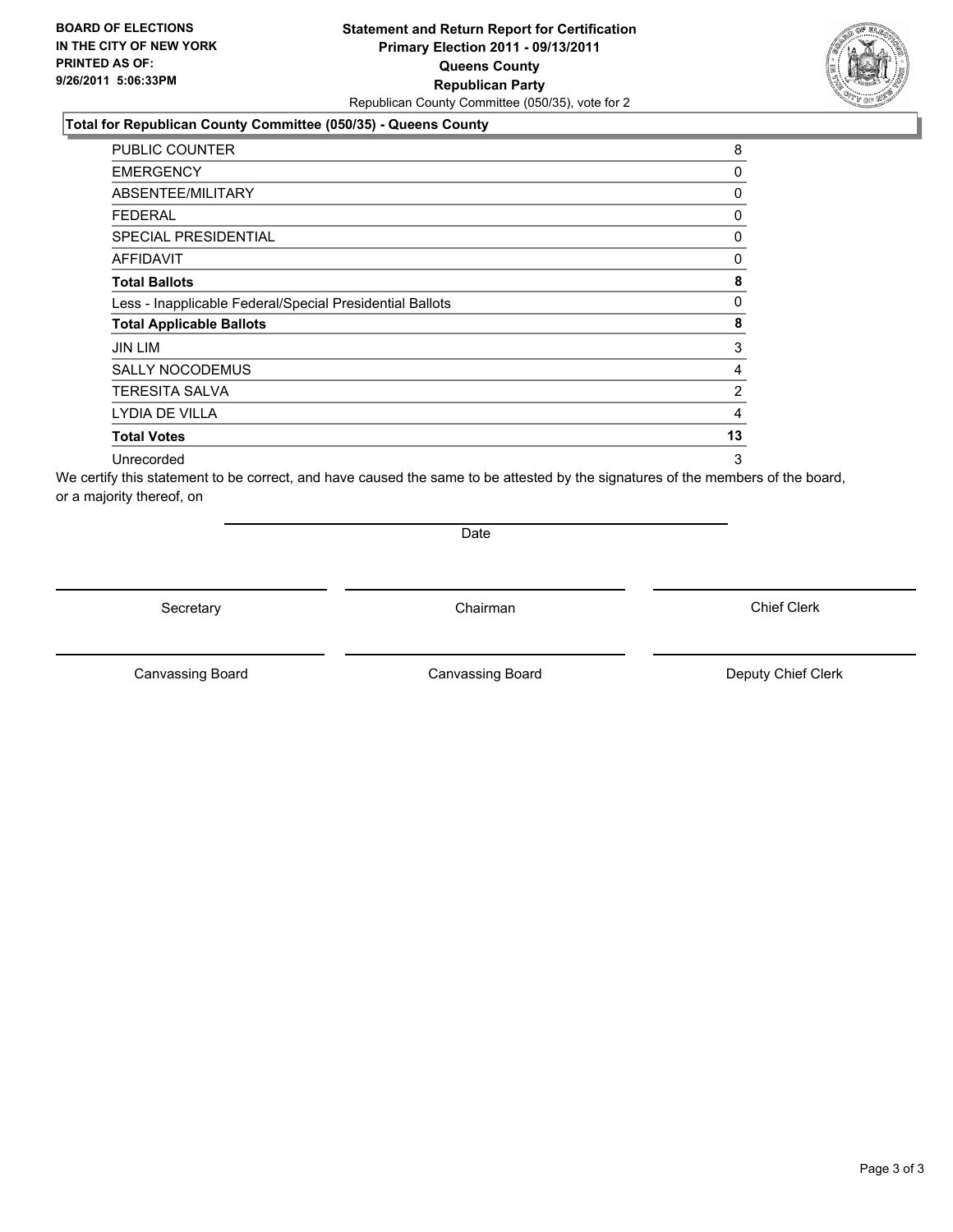

## **Primary Election 2011 - 09/13/2011 Queens County - Republican Party**

Republican County Committee 051/35 Vote for 2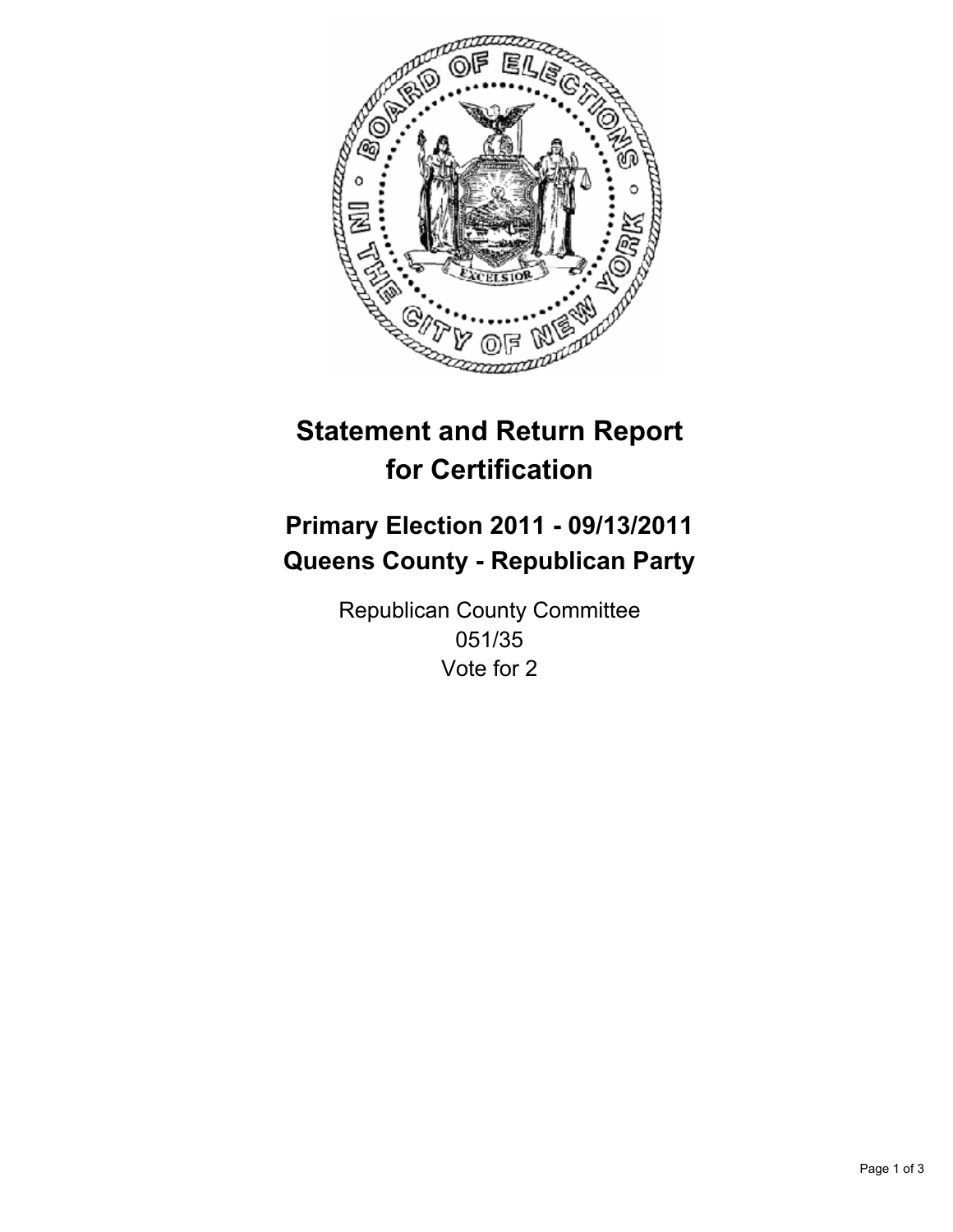

| <b>PUBLIC COUNTER</b>                                    | 6              |
|----------------------------------------------------------|----------------|
| <b>EMERGENCY</b>                                         | 0              |
| ABSENTEE/MILITARY                                        | 0              |
| FEDERAL                                                  | 0              |
| <b>SPECIAL PRESIDENTIAL</b>                              | 0              |
| <b>AFFIDAVIT</b>                                         | 0              |
| <b>Total Ballots</b>                                     | 6              |
| Less - Inapplicable Federal/Special Presidential Ballots | 0              |
| <b>Total Applicable Ballots</b>                          | 6              |
| <b>GEORGE R SHEDLOCK</b>                                 | 5              |
| <b>JOHN HULLIHAN</b>                                     | 4              |
| NAFEESA JABAR HULLIHAN                                   | 1              |
| <b>Total Votes</b>                                       | 10             |
| Unrecorded                                               | $\overline{2}$ |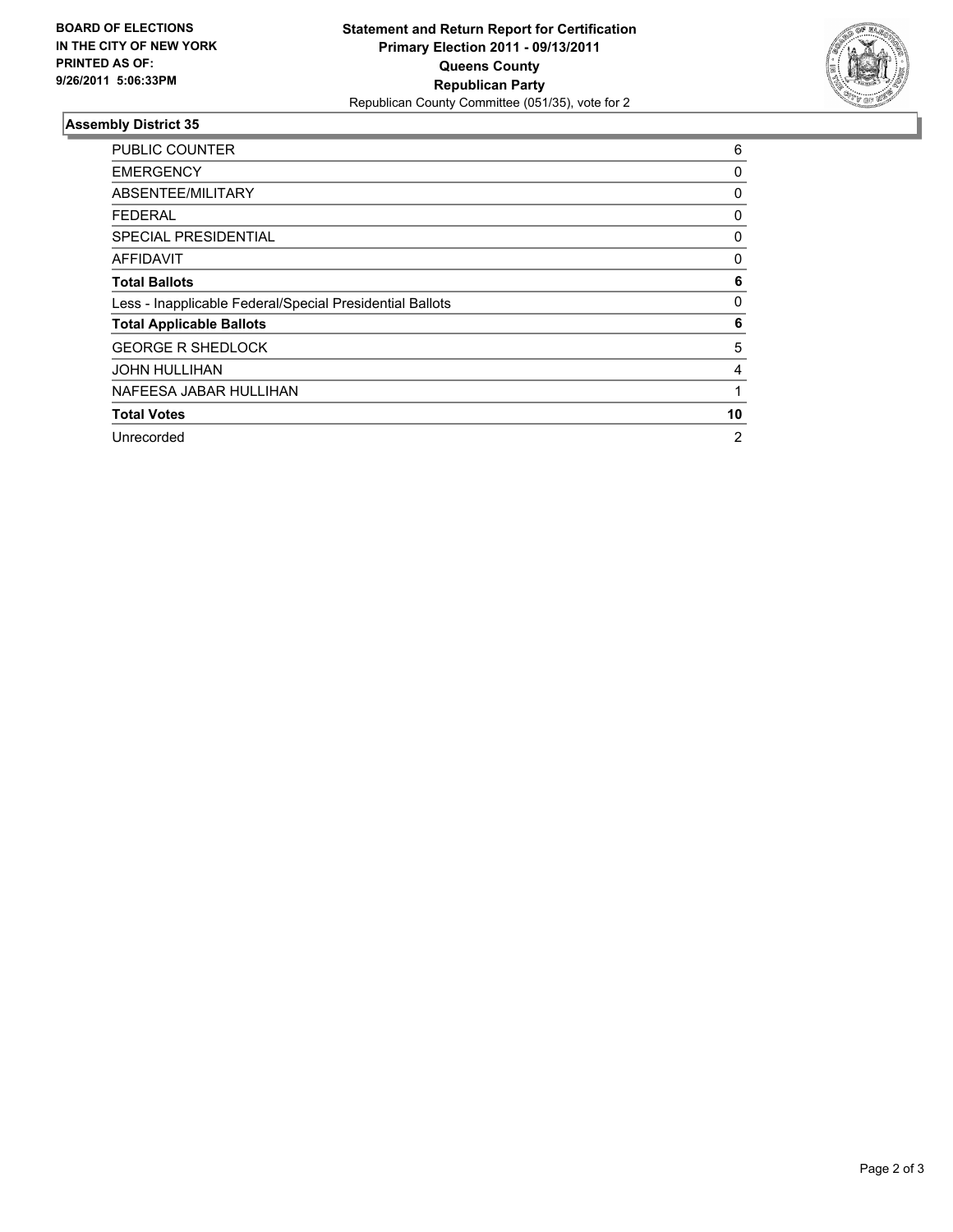### **Statement and Return Report for Certification Primary Election 2011 - 09/13/2011 Queens County Republican Party** Republican County Committee (051/35), vote for 2

### **Total for Republican County Committee (051/35) - Queens County**

| <b>PUBLIC COUNTER</b>                                    | 6        |
|----------------------------------------------------------|----------|
| <b>EMERGENCY</b>                                         | 0        |
| ABSENTEE/MILITARY                                        | 0        |
| FEDERAL                                                  | $\Omega$ |
| <b>SPECIAL PRESIDENTIAL</b>                              | 0        |
| <b>AFFIDAVIT</b>                                         | 0        |
| <b>Total Ballots</b>                                     | 6        |
| Less - Inapplicable Federal/Special Presidential Ballots | 0        |
| <b>Total Applicable Ballots</b>                          | 6        |
| <b>GEORGE R SHEDLOCK</b>                                 | 5        |
| <b>JOHN HULLIHAN</b>                                     | 4        |
| NAFEESA JABAR HULLIHAN                                   |          |
| <b>Total Votes</b>                                       | 10       |
| Unrecorded                                               | 2        |

We certify this statement to be correct, and have caused the same to be attested by the signatures of the members of the board, or a majority thereof, on

Secretary **Chairman** 

Date

Canvassing Board

Canvassing Board **Canvassing Board** Canvassing Board **Deputy Chief Clerk**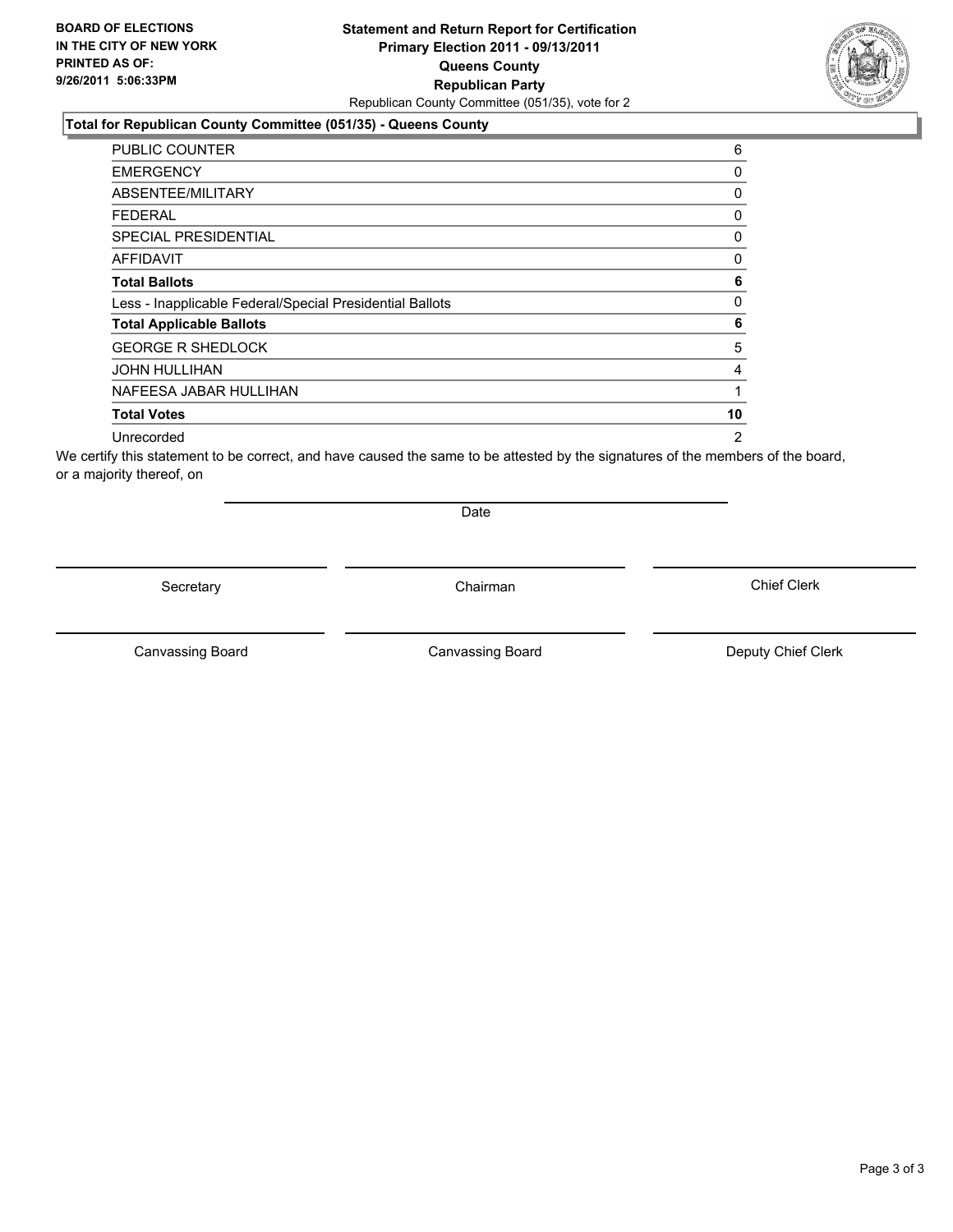

## **Primary Election 2011 - 09/13/2011 Queens County - Republican Party**

Republican County Committee 052/35 Vote for 2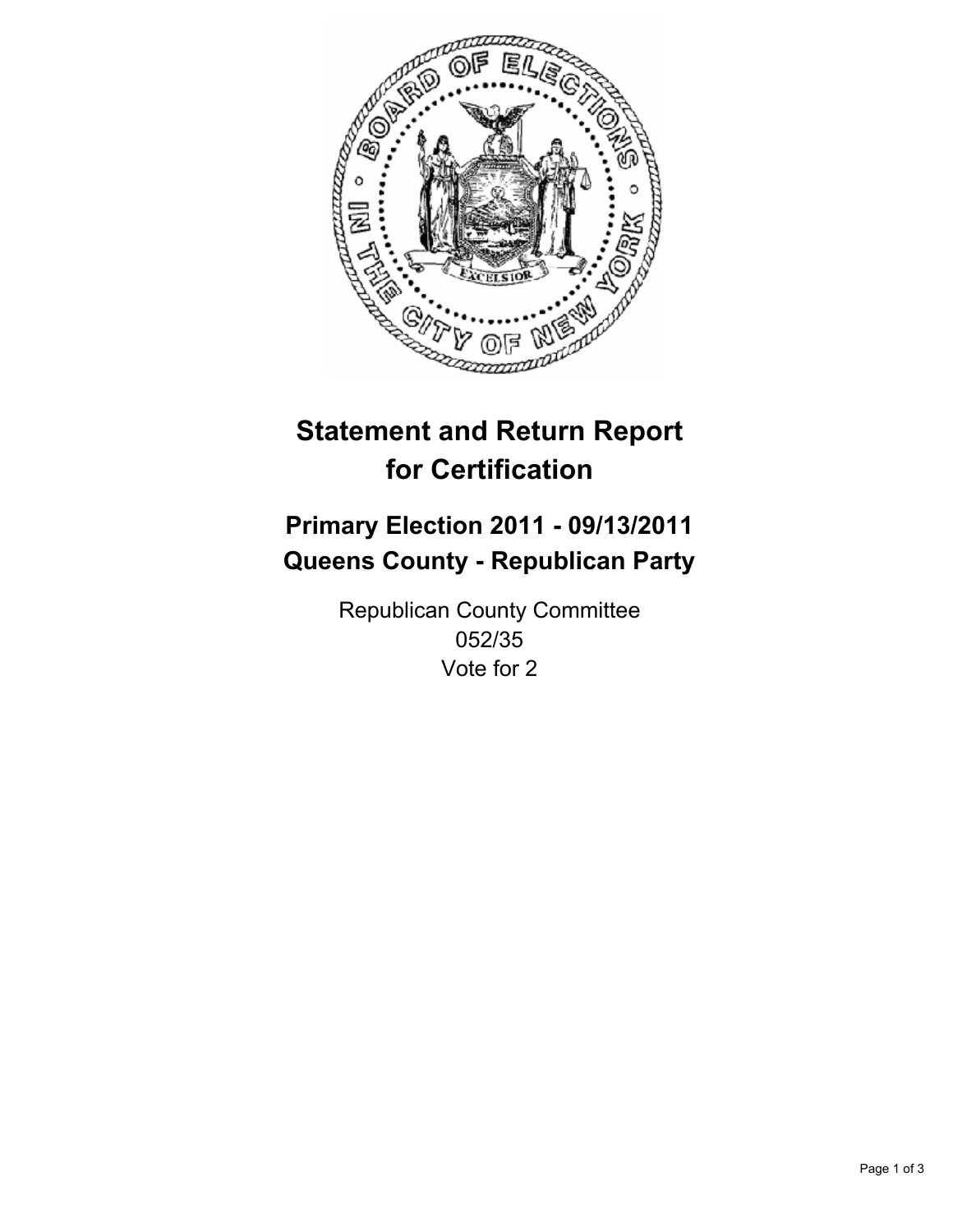

| <b>PUBLIC COUNTER</b>                                    | 8  |
|----------------------------------------------------------|----|
| <b>EMERGENCY</b>                                         | 0  |
| ABSENTEE/MILITARY                                        | 0  |
| <b>FEDERAL</b>                                           | 0  |
| <b>SPECIAL PRESIDENTIAL</b>                              | 0  |
| AFFIDAVIT                                                | 1  |
| <b>Total Ballots</b>                                     | 9  |
| Less - Inapplicable Federal/Special Presidential Ballots | 0  |
| <b>Total Applicable Ballots</b>                          | 9  |
| SARAH BUHAY                                              |    |
| EDUARDO FERNANDEZ                                        | 0  |
| <b>RICHARD LITTLEWORT</b>                                | 4  |
| <b>MYRNA LITTLEWORT</b>                                  | 3  |
| <b>Total Votes</b>                                       | 8  |
| Unrecorded                                               | 10 |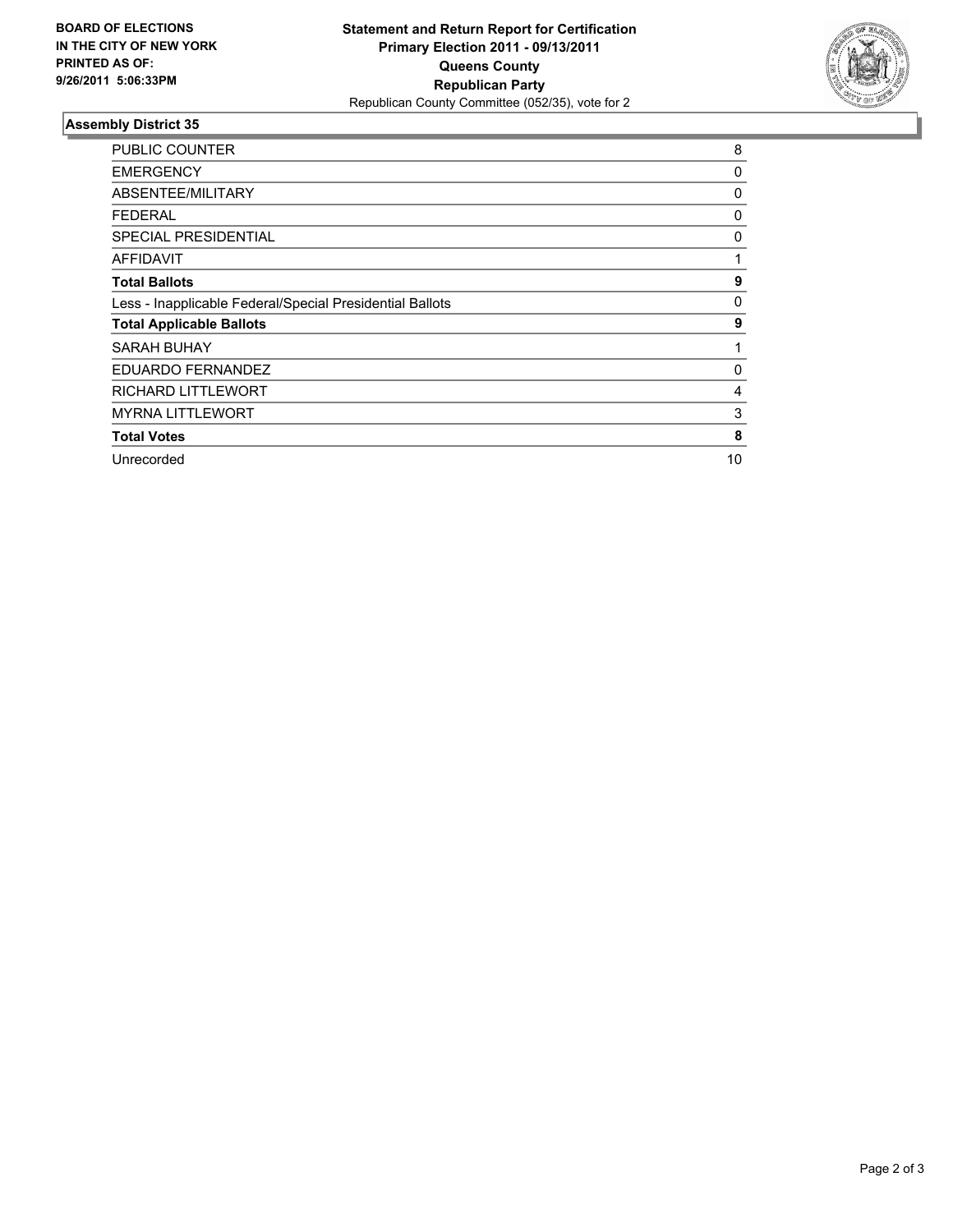### **Statement and Return Report for Certification Primary Election 2011 - 09/13/2011 Queens County Republican Party** Republican County Committee (052/35), vote for 2

### **Total for Republican County Committee (052/35) - Queens County**

| <b>PUBLIC COUNTER</b>                                    | 8  |
|----------------------------------------------------------|----|
| <b>EMERGENCY</b>                                         | 0  |
| ABSENTEE/MILITARY                                        | 0  |
| FEDERAL                                                  | 0  |
| <b>SPECIAL PRESIDENTIAL</b>                              | 0  |
| <b>AFFIDAVIT</b>                                         | 1  |
| <b>Total Ballots</b>                                     | 9  |
| Less - Inapplicable Federal/Special Presidential Ballots | 0  |
| <b>Total Applicable Ballots</b>                          | 9  |
| SARAH BUHAY                                              |    |
| EDUARDO FERNANDEZ                                        | 0  |
| RICHARD LITTLEWORT                                       | 4  |
| <b>MYRNA LITTLEWORT</b>                                  | 3  |
| <b>Total Votes</b>                                       | 8  |
| Unrecorded                                               | 10 |

We certify this statement to be correct, and have caused the same to be attested by the signatures of the members of the board, or a majority thereof, on

Date

Secretary **Chairman** 

Canvassing Board **Canvassing Board** Canvassing Board **Deputy Chief Clerk** 

Canvassing Board

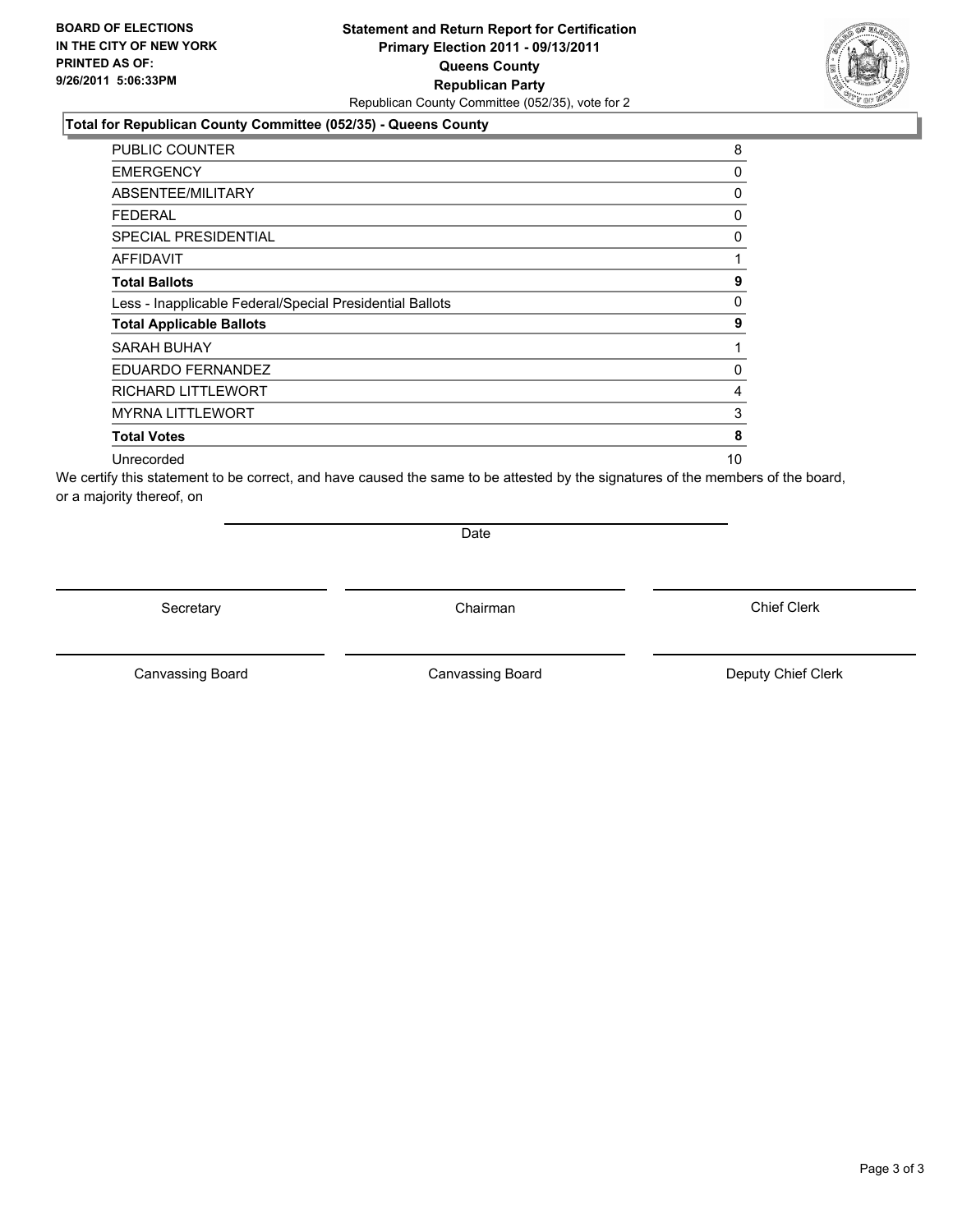

## **Primary Election 2011 - 09/13/2011 Queens County - Republican Party**

Republican County Committee 054/35 Vote for 2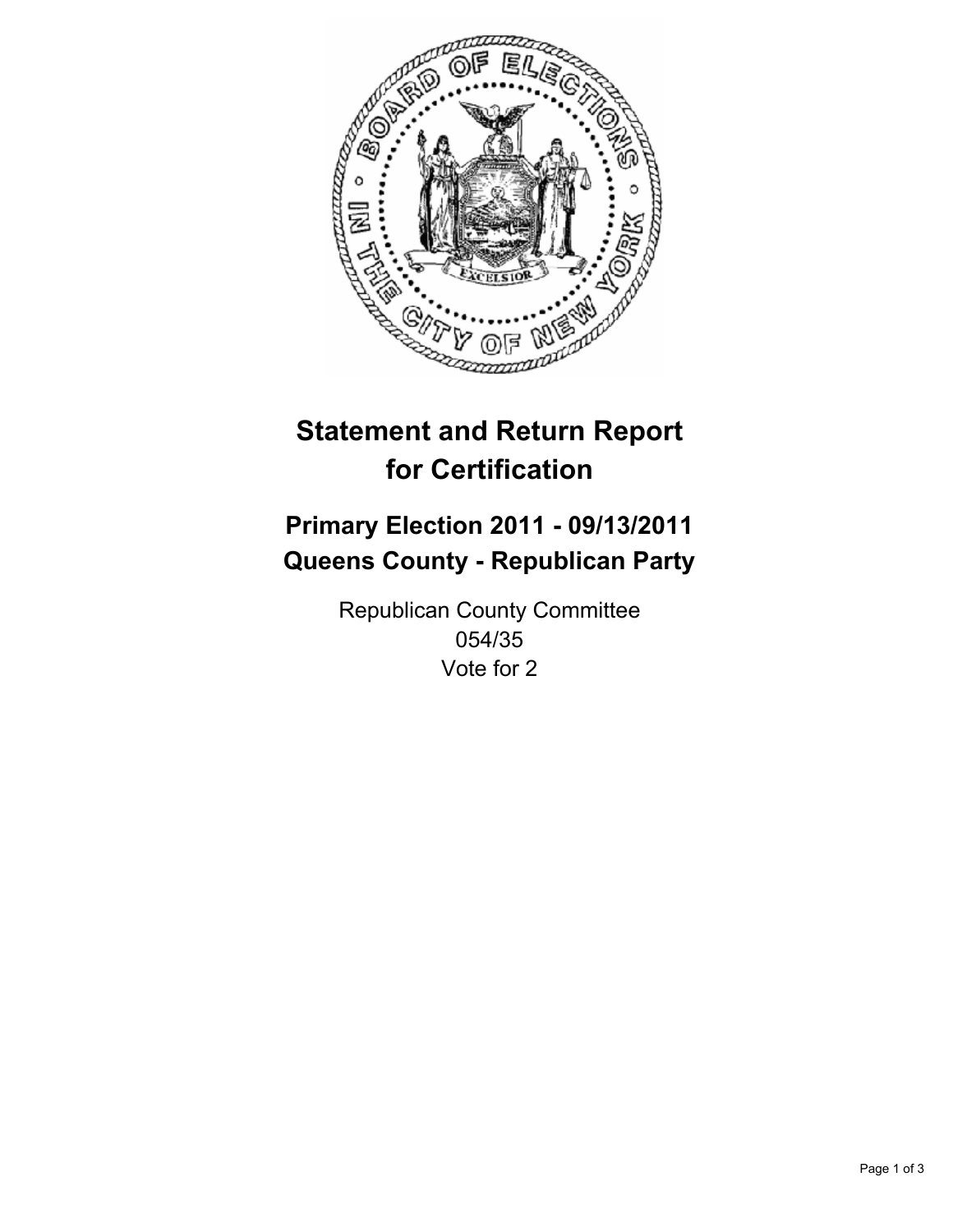

| <b>PUBLIC COUNTER</b>                                    | 9  |
|----------------------------------------------------------|----|
| <b>EMERGENCY</b>                                         | 0  |
| ABSENTEE/MILITARY                                        | 0  |
| <b>FEDERAL</b>                                           | 0  |
| <b>SPECIAL PRESIDENTIAL</b>                              | 0  |
| <b>AFFIDAVIT</b>                                         | 0  |
| <b>Total Ballots</b>                                     | 9  |
| Less - Inapplicable Federal/Special Presidential Ballots | 0  |
| <b>Total Applicable Ballots</b>                          | 9  |
| <b>CARLITA LIM</b>                                       | 0  |
| <b>GLORIA DAICHEN</b>                                    | 3  |
| <b>PAUL MELACCIO</b>                                     | 2  |
| <b>BOB TURNER (WRITE-IN)</b>                             |    |
| <b>Total Votes</b>                                       | 6  |
| Unrecorded                                               | 12 |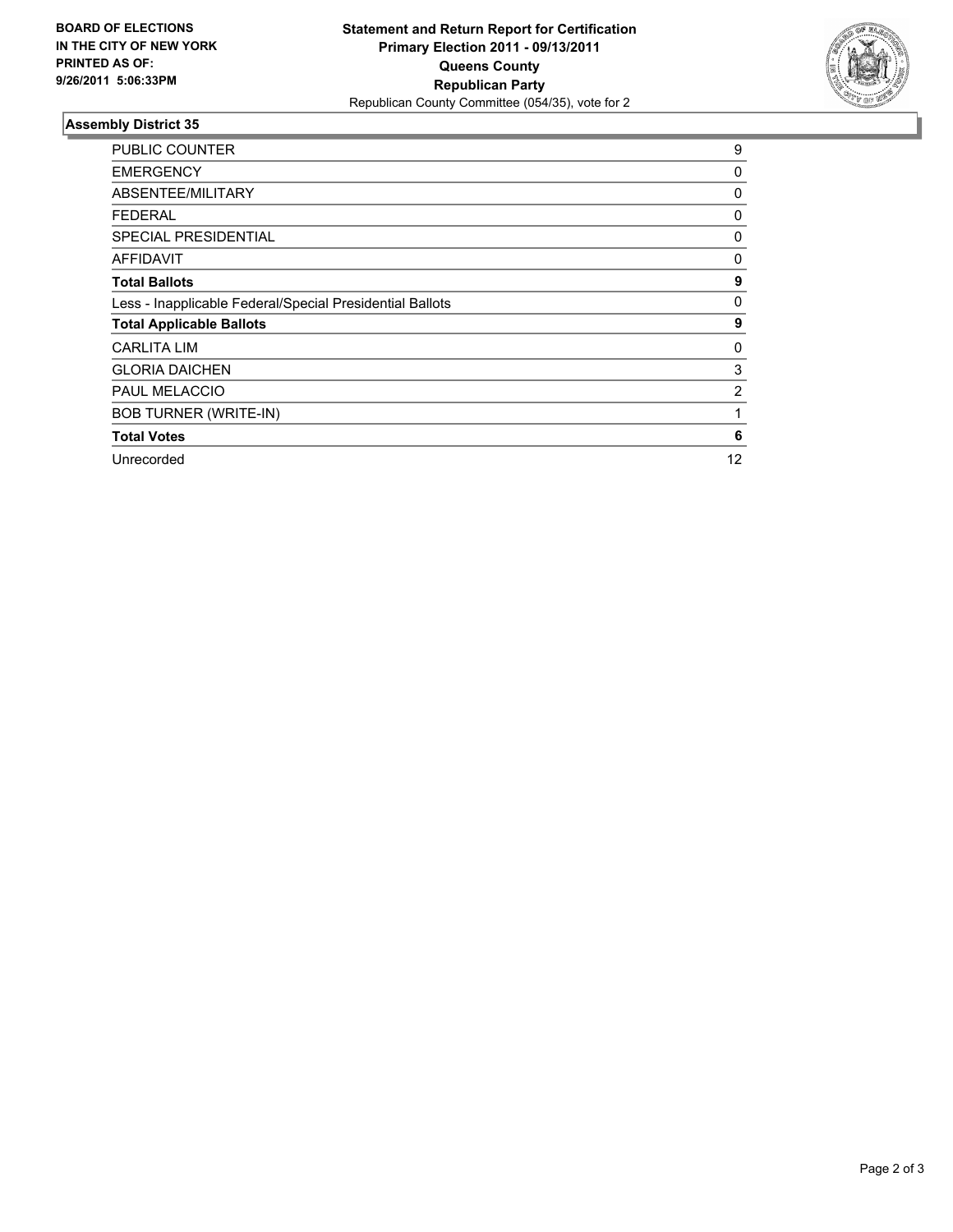### **Statement and Return Report for Certification Primary Election 2011 - 09/13/2011 Queens County Republican Party** Republican County Committee (054/35), vote for 2

### **Total for Republican County Committee (054/35) - Queens County**

| <b>PUBLIC COUNTER</b>                                    | 9  |
|----------------------------------------------------------|----|
| <b>EMERGENCY</b>                                         | 0  |
| ABSENTEE/MILITARY                                        | 0  |
| <b>FEDERAL</b>                                           | 0  |
| <b>SPECIAL PRESIDENTIAL</b>                              | 0  |
| <b>AFFIDAVIT</b>                                         | 0  |
| <b>Total Ballots</b>                                     | 9  |
| Less - Inapplicable Federal/Special Presidential Ballots | 0  |
| <b>Total Applicable Ballots</b>                          | 9  |
| <b>CARLITA LIM</b>                                       | 0  |
| <b>GLORIA DAICHEN</b>                                    | 3  |
| <b>PAUL MELACCIO</b>                                     | 2  |
| <b>BOB TURNER (WRITE-IN)</b>                             |    |
| <b>Total Votes</b>                                       | 6  |
| Unrecorded                                               | 12 |

We certify this statement to be correct, and have caused the same to be attested by the signatures of the members of the board, or a majority thereof, on

Date

Secretary **Chairman** 

Canvassing Board **Canvassing Board** Canvassing Board **Deputy Chief Clerk** 

Canvassing Board

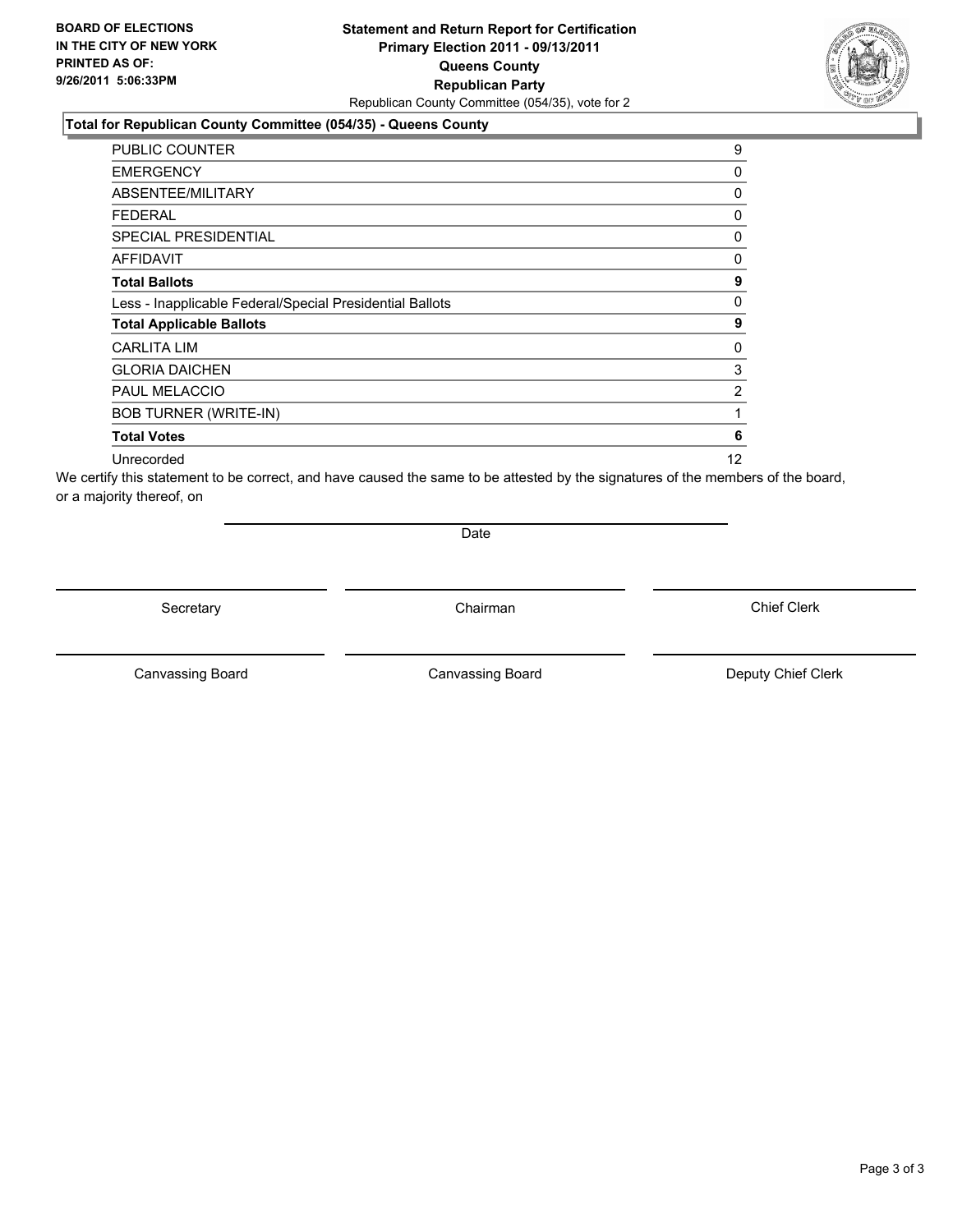

## **Primary Election 2011 - 09/13/2011 Queens County - Republican Party**

Republican County Committee 058/35 Vote for 2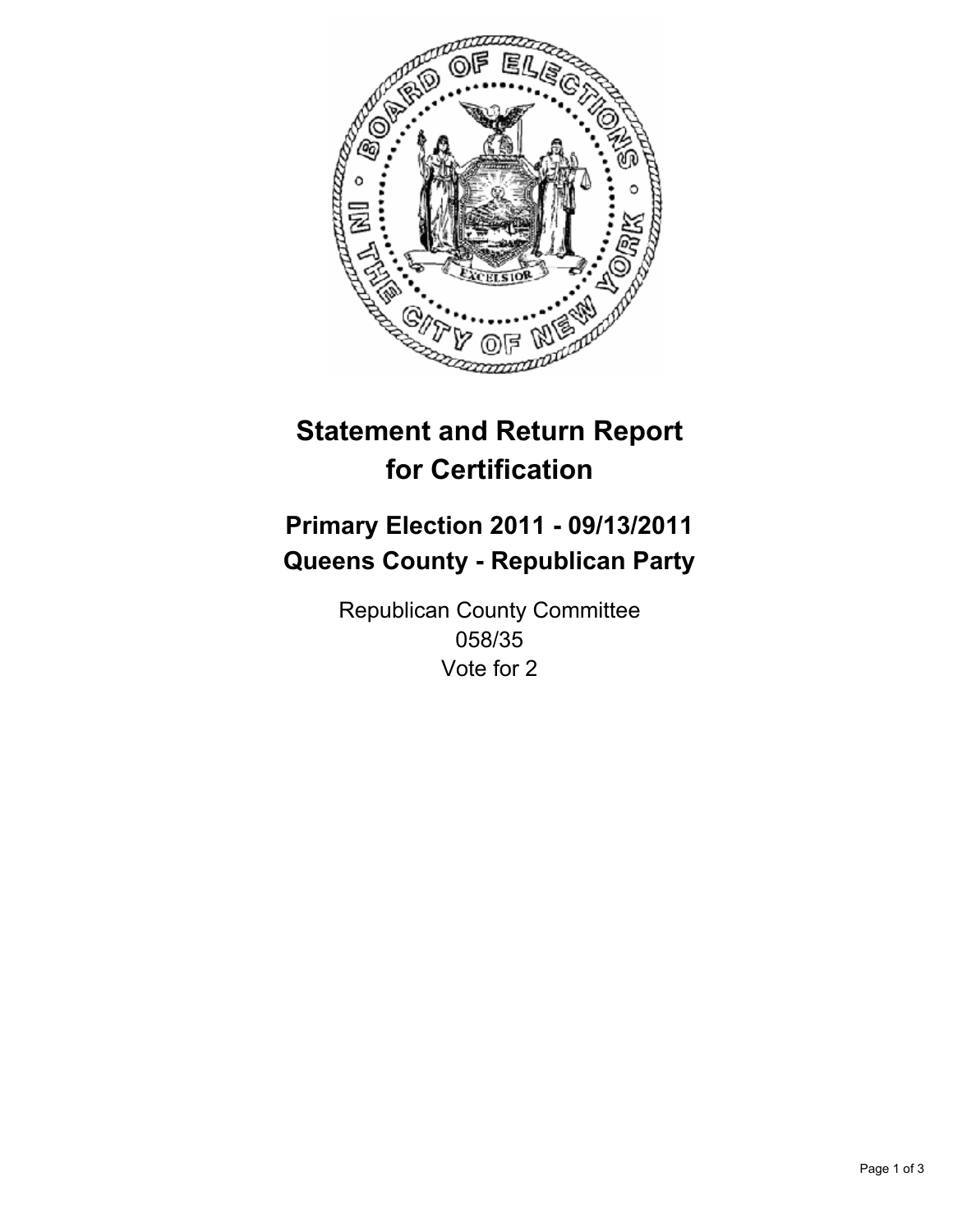

| <b>PUBLIC COUNTER</b>                                    | 6  |
|----------------------------------------------------------|----|
| <b>EMERGENCY</b>                                         | 0  |
| ABSENTEE/MILITARY                                        | 0  |
| <b>FEDERAL</b>                                           | 0  |
| <b>SPECIAL PRESIDENTIAL</b>                              | 0  |
| AFFIDAVIT                                                | 0  |
| <b>Total Ballots</b>                                     | 6  |
| Less - Inapplicable Federal/Special Presidential Ballots | 0  |
| <b>Total Applicable Ballots</b>                          | 6  |
| DAWANA SMITH                                             |    |
| <b>PAUL ALVAREZ</b>                                      | 4  |
| <b>FERDINAND BAYBAY</b>                                  | 3  |
| <b>MARJORIE NICODEMUS</b>                                | 2  |
| <b>Total Votes</b>                                       | 10 |
| Unrecorded                                               | 2  |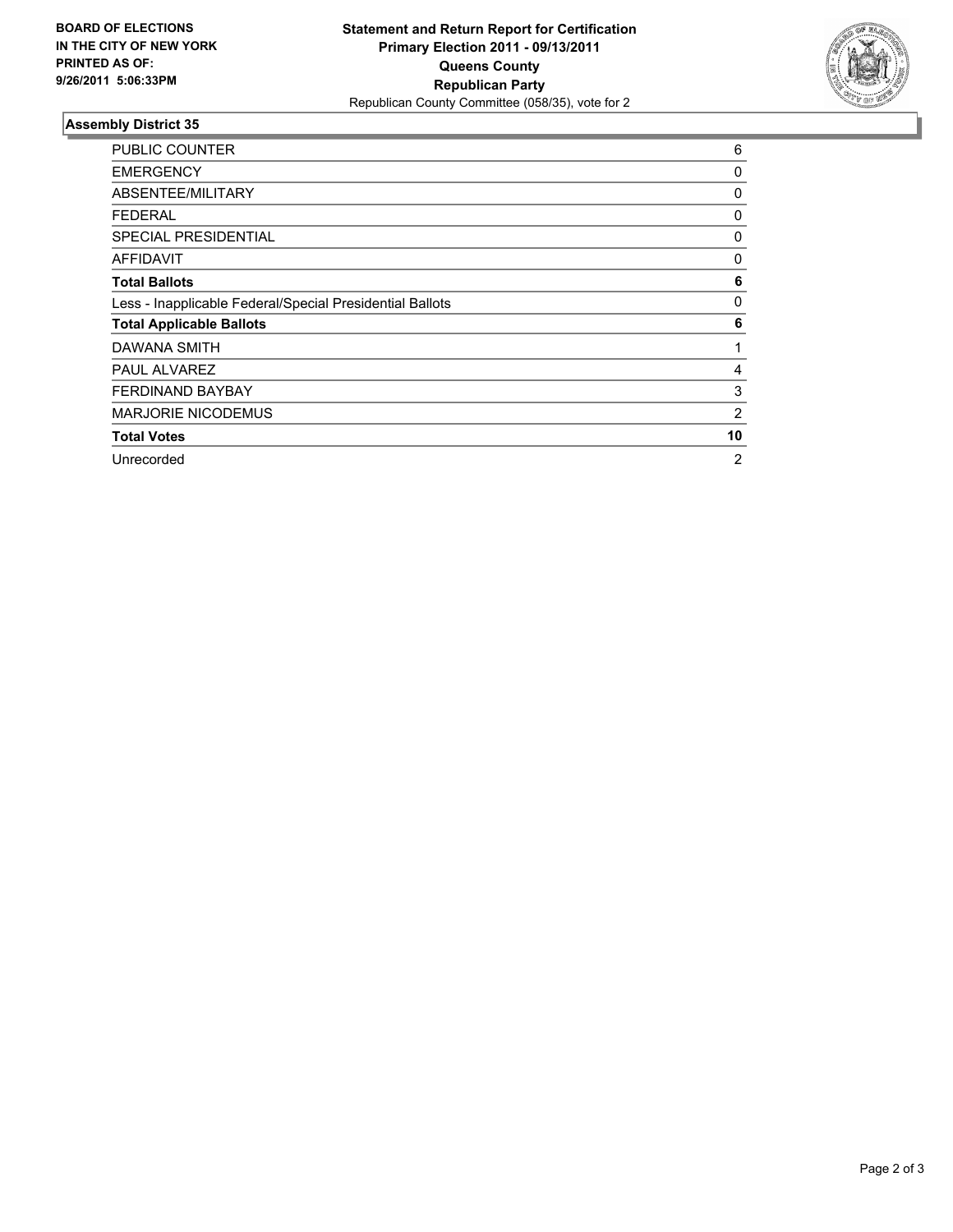### **Statement and Return Report for Certification Primary Election 2011 - 09/13/2011 Queens County Republican Party** Republican County Committee (058/35), vote for 2

### **Total for Republican County Committee (058/35) - Queens County**

| <b>PUBLIC COUNTER</b>                                    | 6              |
|----------------------------------------------------------|----------------|
| <b>EMERGENCY</b>                                         | 0              |
| ABSENTEE/MILITARY                                        | 0              |
| FEDERAL                                                  | 0              |
| SPECIAL PRESIDENTIAL                                     | 0              |
| <b>AFFIDAVIT</b>                                         | 0              |
| <b>Total Ballots</b>                                     | 6              |
| Less - Inapplicable Federal/Special Presidential Ballots | 0              |
| <b>Total Applicable Ballots</b>                          | 6              |
| DAWANA SMITH                                             | 1              |
| PAUL ALVAREZ                                             | 4              |
| <b>FERDINAND BAYBAY</b>                                  | 3              |
| <b>MARJORIE NICODEMUS</b>                                | 2              |
| <b>Total Votes</b>                                       | 10             |
| Unrecorded                                               | $\overline{2}$ |

We certify this statement to be correct, and have caused the same to be attested by the signatures of the members of the board, or a majority thereof, on

Date

Secretary **Chairman** 

Canvassing Board **Canvassing Board** Canvassing Board **Deputy Chief Clerk** 

Canvassing Board

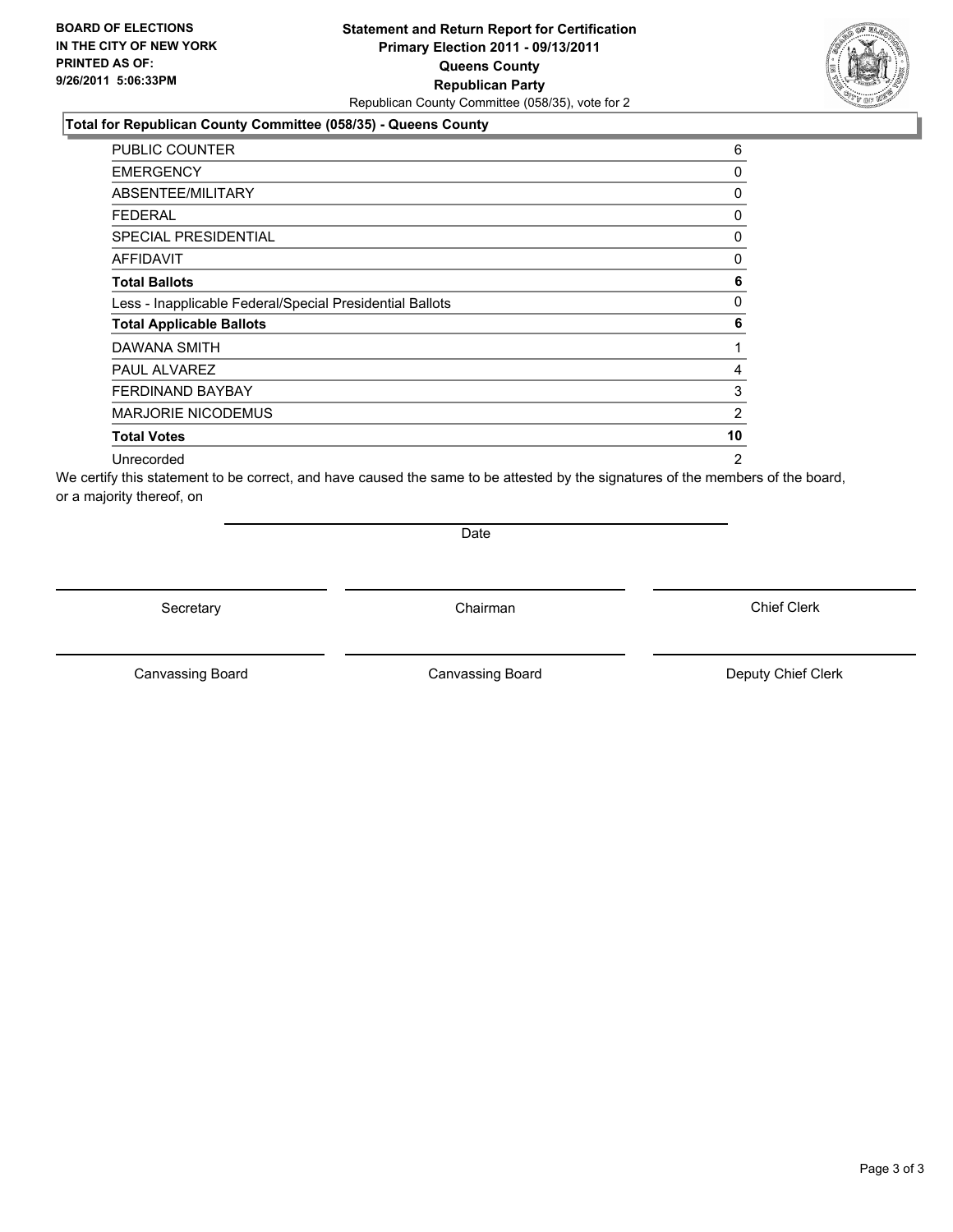

## **Primary Election 2011 - 09/13/2011 Queens County - Republican Party**

Republican County Committee 059/35 Vote for 2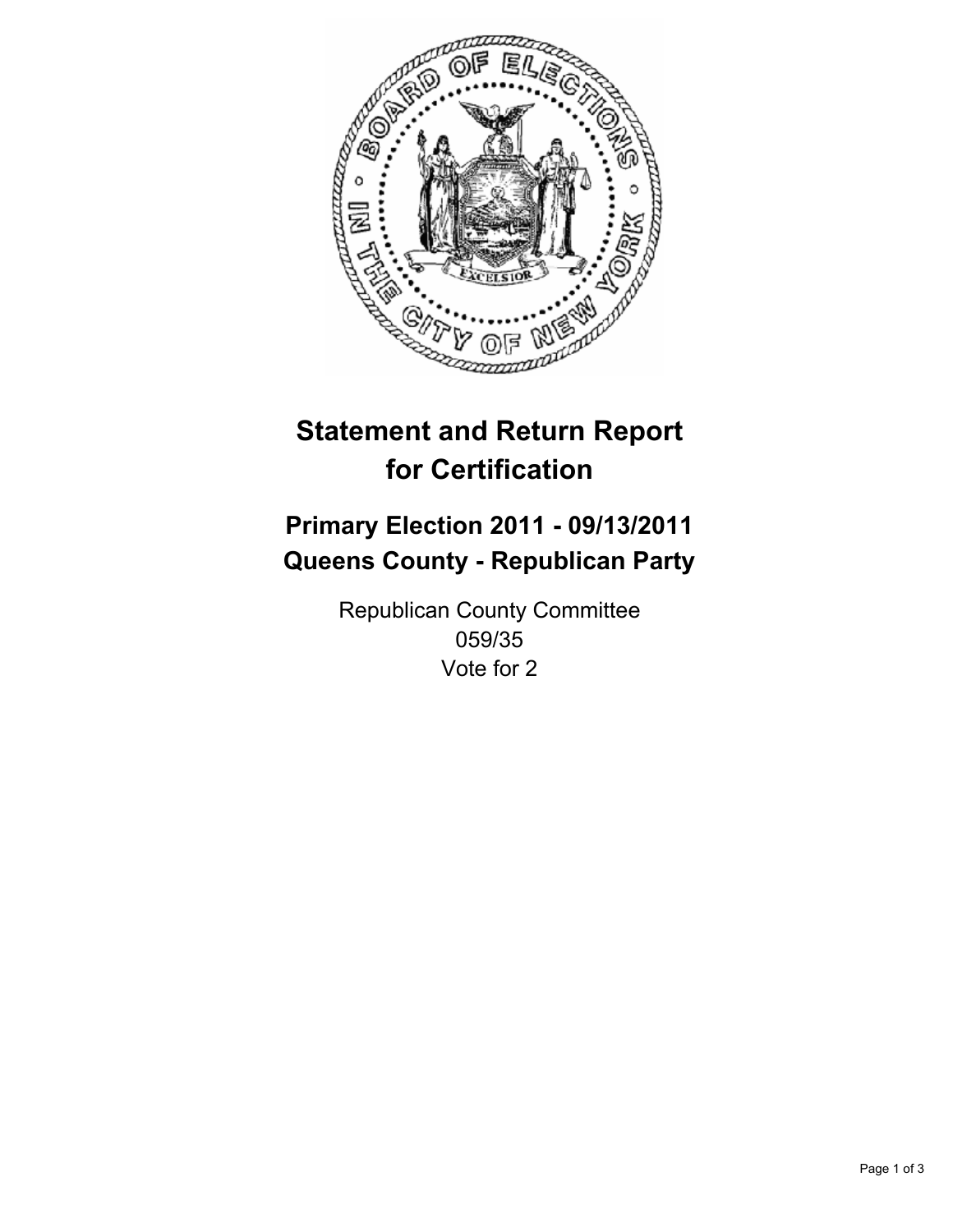

| PUBLIC COUNTER                                           | 5 |
|----------------------------------------------------------|---|
| <b>EMERGENCY</b>                                         | 0 |
| ABSENTEE/MILITARY                                        | 0 |
| <b>FEDERAL</b>                                           | 0 |
| <b>SPECIAL PRESIDENTIAL</b>                              | 0 |
| <b>AFFIDAVIT</b>                                         | 0 |
| <b>Total Ballots</b>                                     | 5 |
| Less - Inapplicable Federal/Special Presidential Ballots | 0 |
| <b>Total Applicable Ballots</b>                          | 5 |
| <b>HELEN SOKOL</b>                                       | 2 |
| NICHOLAS PENNACHIO                                       | 2 |
| <b>PATRICIA GLAST</b>                                    | 2 |
| RAHAMAT MOHAMMED                                         | 2 |
| <b>Total Votes</b>                                       | 8 |
| Unrecorded                                               | 2 |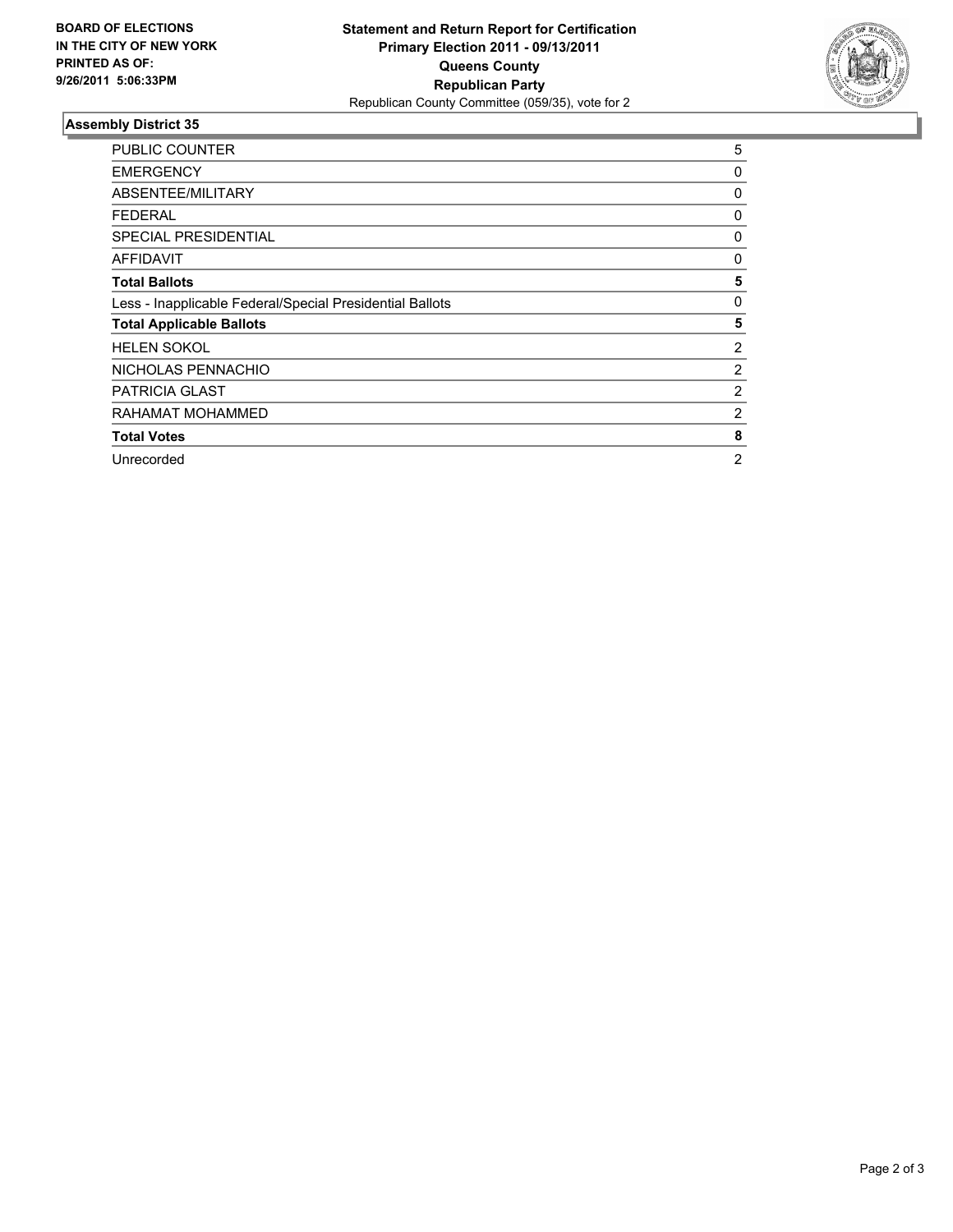### **Statement and Return Report for Certification Primary Election 2011 - 09/13/2011 Queens County Republican Party** Republican County Committee (059/35), vote for 2

### **Total for Republican County Committee (059/35) - Queens County**

| PUBLIC COUNTER                                           | 5              |
|----------------------------------------------------------|----------------|
| <b>EMERGENCY</b>                                         | 0              |
| ABSENTEE/MILITARY                                        | 0              |
| FEDERAL                                                  | 0              |
| SPECIAL PRESIDENTIAL                                     | 0              |
| <b>AFFIDAVIT</b>                                         | 0              |
| <b>Total Ballots</b>                                     | 5              |
| Less - Inapplicable Federal/Special Presidential Ballots | 0              |
| <b>Total Applicable Ballots</b>                          | 5              |
| <b>HELEN SOKOL</b>                                       | 2              |
| NICHOLAS PENNACHIO                                       | 2              |
| <b>PATRICIA GLAST</b>                                    | 2              |
| RAHAMAT MOHAMMED                                         | 2              |
| <b>Total Votes</b>                                       | 8              |
| Unrecorded                                               | $\overline{2}$ |

We certify this statement to be correct, and have caused the same to be attested by the signatures of the members of the board, or a majority thereof, on

Date

Secretary **Chairman** 

Canvassing Board **Canvassing Board** Canvassing Board **Deputy Chief Clerk** 

Canvassing Board

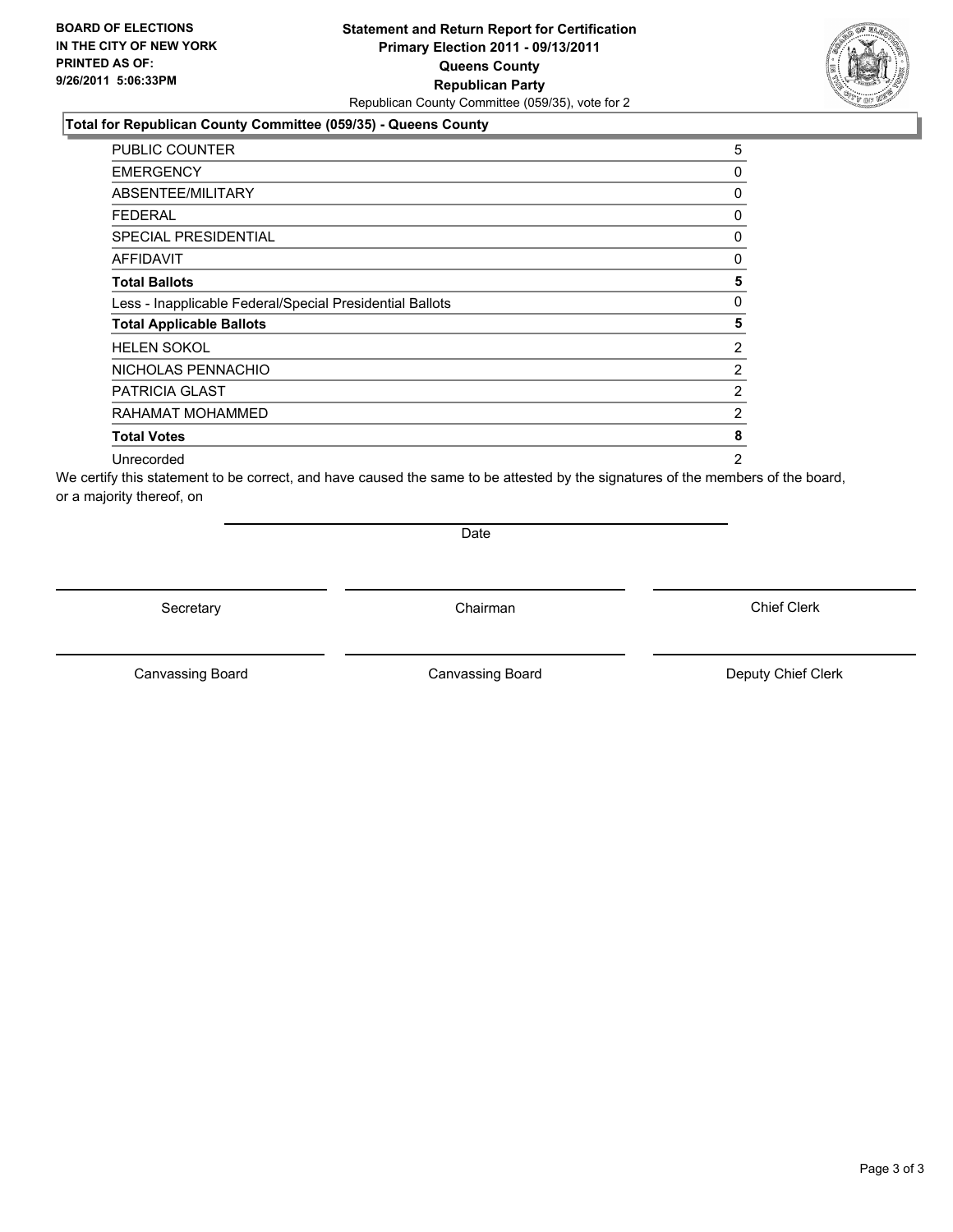

## **Primary Election 2011 - 09/13/2011 Queens County - Republican Party**

Republican County Committee 085/35 Vote for 2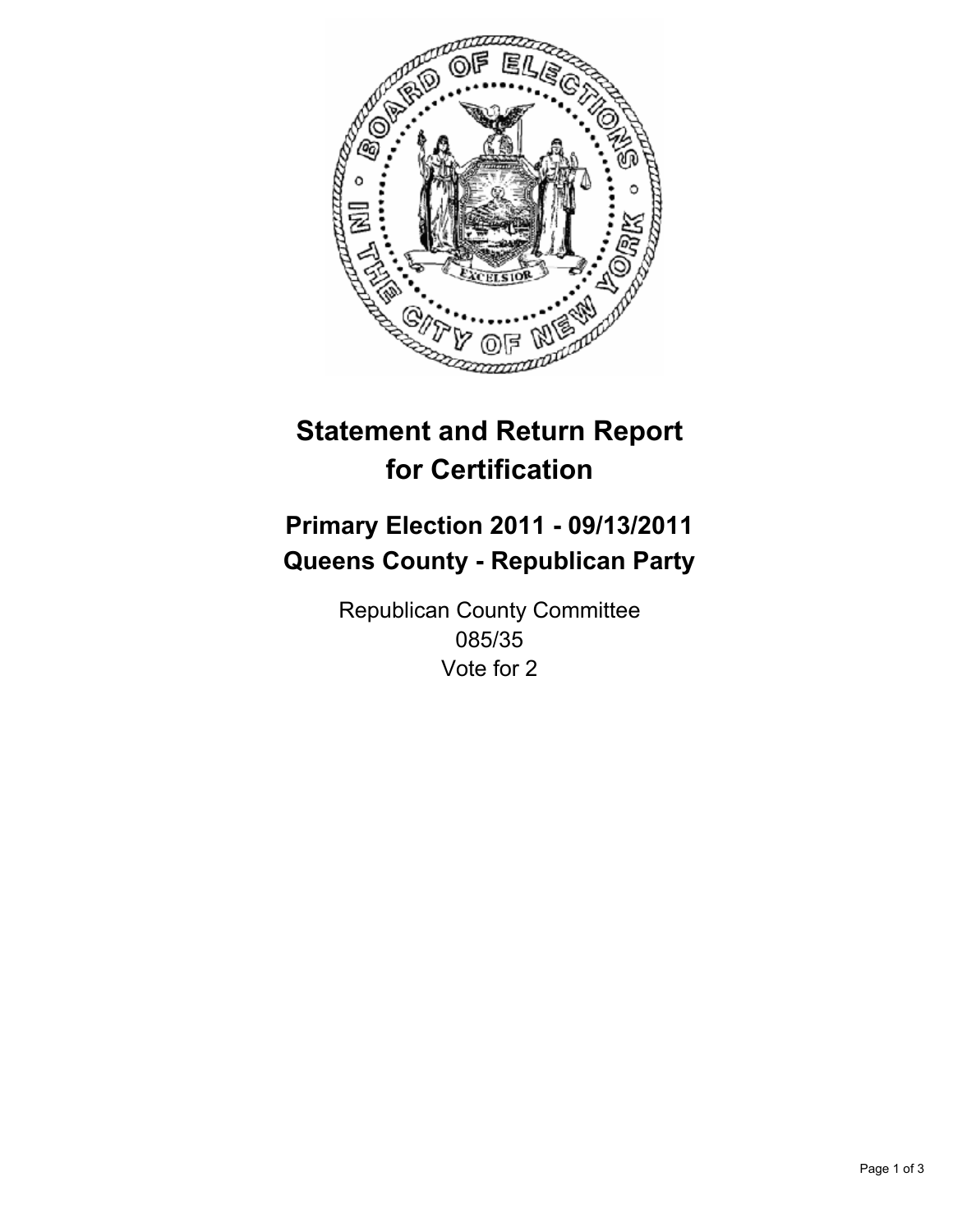

| <b>PUBLIC COUNTER</b>                                    | 5 |
|----------------------------------------------------------|---|
| <b>EMERGENCY</b>                                         | 0 |
| ABSENTEE/MILITARY                                        | 1 |
| FEDERAL                                                  | 0 |
| <b>SPECIAL PRESIDENTIAL</b>                              | 0 |
| AFFIDAVIT                                                | 0 |
| <b>Total Ballots</b>                                     | 6 |
| Less - Inapplicable Federal/Special Presidential Ballots | 0 |
| <b>Total Applicable Ballots</b>                          | 6 |
| <b>GINO CURA</b>                                         |   |
| <b>VERONICA HARRIS</b>                                   |   |
| ROMEO MARQUEZ                                            | 2 |
| CORAZON MARQUEZ                                          |   |
| <b>Total Votes</b>                                       | 5 |
| Unrecorded                                               | 7 |